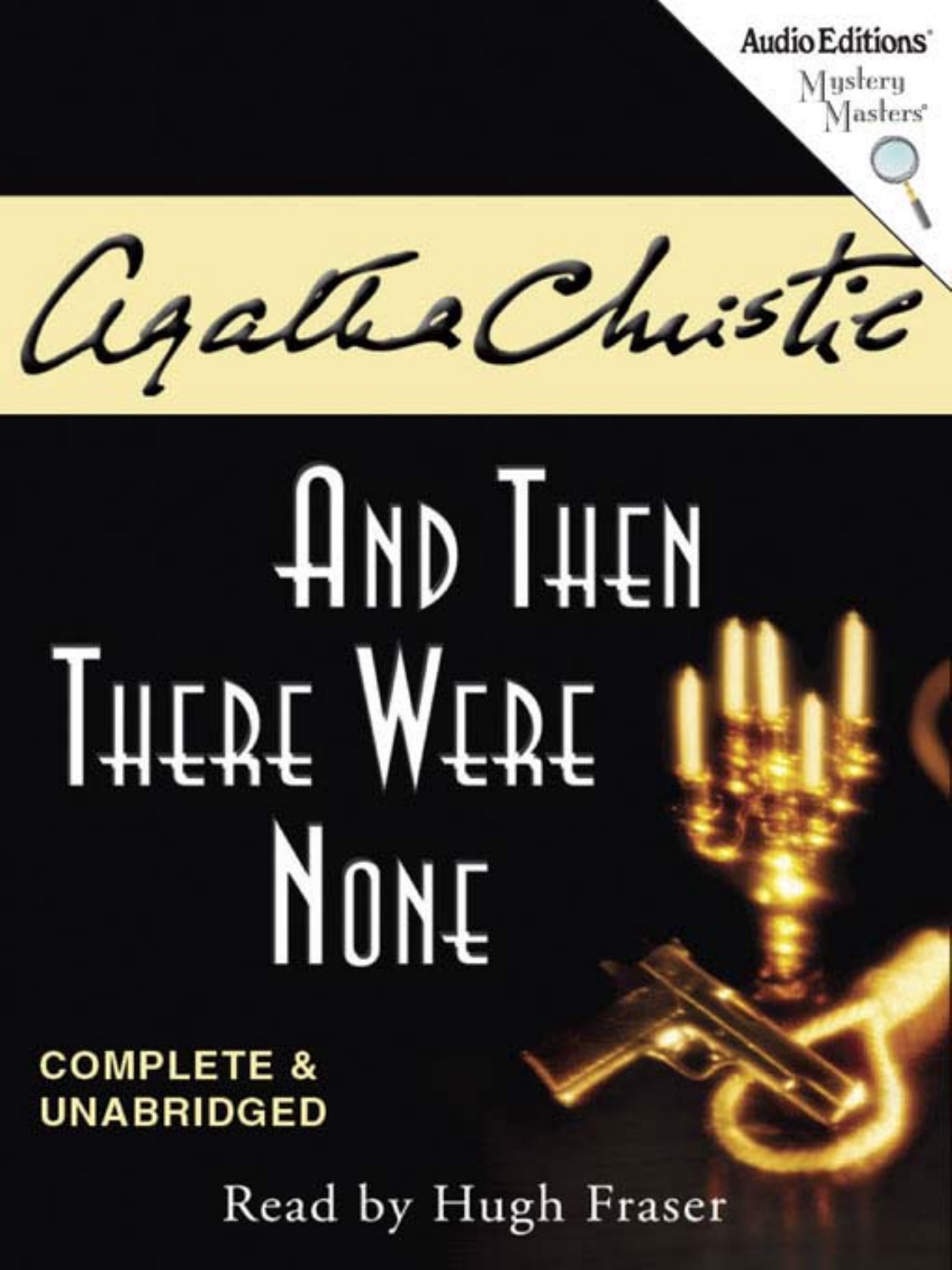# And Then There Were None

Agatha Christie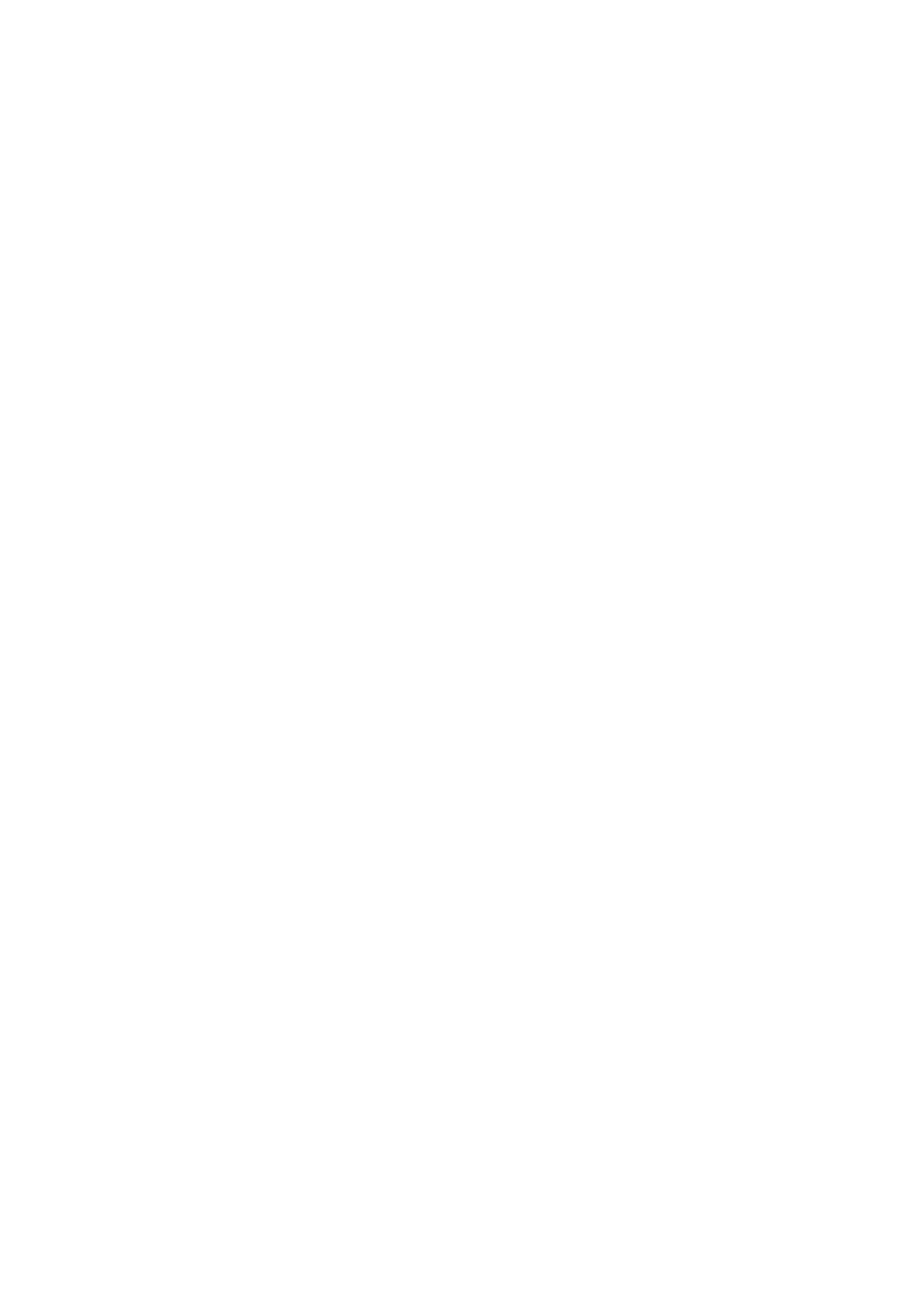## Chapter 1

In the corner of a first-class smoking carriage, Mr. Justice Wargrave, lately retired from the bench, puffed at a cigar and ran an interested eye through the political news in the Times.

He laid the paper down and glanced out of the window. They were running now through Somerset. He glanced at his watch - another two hours to go.

He went over in his mind all that had appeared in the papers about Indian Island. There had been its original purchase by an American millionaire who was crazy about yachting - and an account of the luxurious modern house he had built on this little island off the Devon coast. The unfortunate fact that the new third wife of the American millionaire was a bad sailor had led to the subsequent putting up of the house and island for sale. Various glowing advertisements of it had appeared in the papers. Then came the first bald statement that it had been bought - by a Mr. Owen. After that the rumours of the gossip writers had started. Indian Island had really been bought by Miss Gabrielle Turl, the Hollywood film star! She wanted to spend some months there free from all publicity! Busy Bee had hinted delicately that it was to be an abode for Royalty??! Mr. Merryweather had had it whispered to him that it had been bought for a honeymoon - Young Lord L... had surrendered to Cupid at last! Jones knew for a fact that it had been purchased by the Admiralty with a view to carrying out some very hush hush experiments!

Definitely, Indian Island was news!

From his pocket Mr. Justice Wargrave drew out a letter. The handwriting was practically illegible but words here and there stood out with unexpected clarity. Dearest Lawrence... such years since I heard anything of you... must come to Indian Island... the most enchanting place... so much to talk over... old days... communion with Nature... bask in sunshine... 12:40 from Paddington... meet you at Oakbridge... and his correspondent signed herself with a flourish his ever Constance Culmington.

Mr. Justice Wargrave cast back in his mind to remember when exactly he had last seen Lady Constance Culmington. It must be seven - no, eight years ago. She had then been going to Italy to bask in the sun and be at one with Nature and the contadini. Later, he had heard, she had proceeded to Syria where she proposed to bask in yet stronger sun and live at one with Nature and the bedouin.

Constance Culmington, he reflected to himself, was exactly the sort of woman who would buy an island and surround herself with mystery! Nodding his head in gentle approval of his logic, Mr. Justice Wargrave allowed his head to nod... He slept...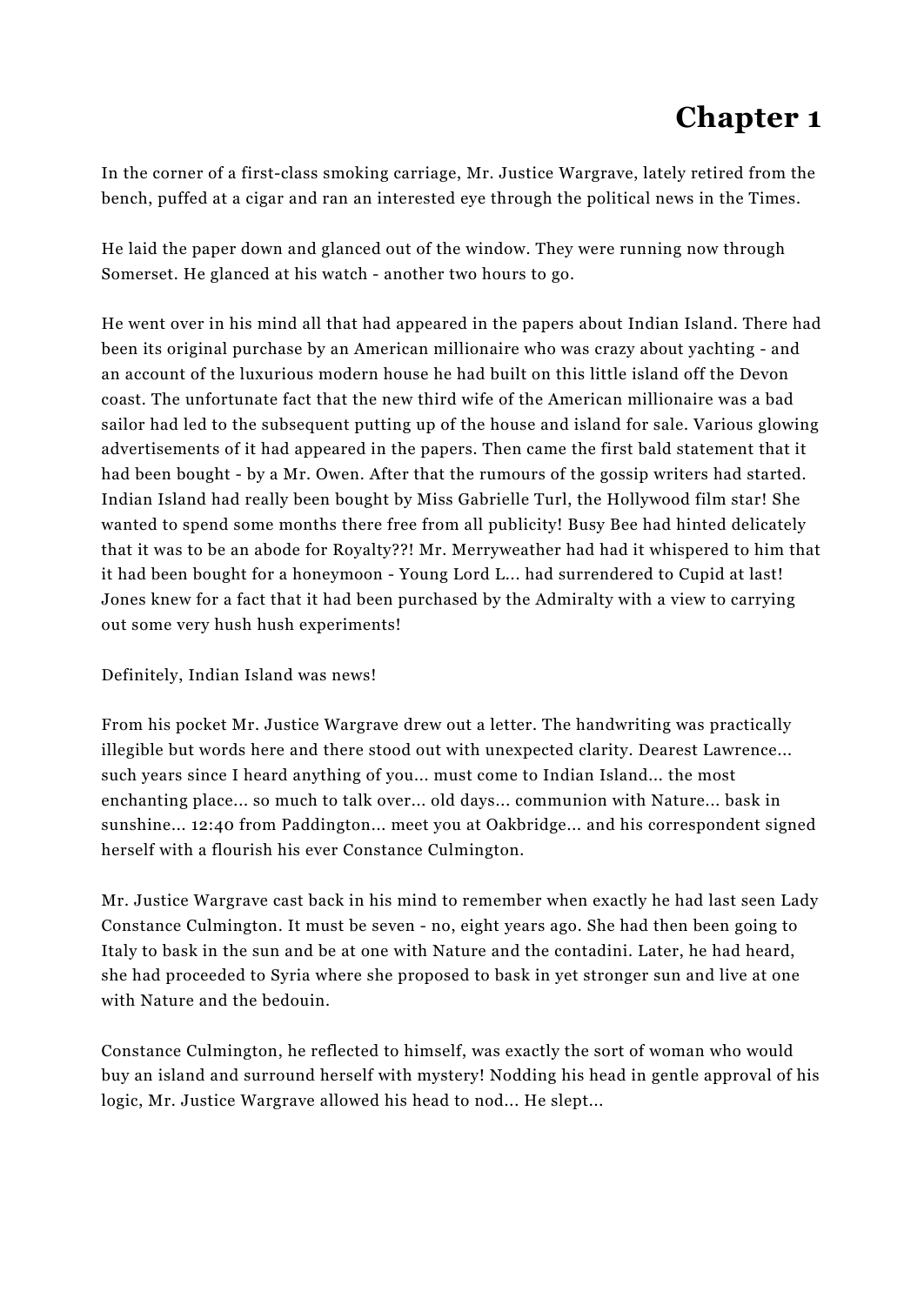Vera Claythorne, in a third-class carriage with five other travellers in it, leaned her head back and shut her eyes. How hot it was travelling by train today! It would be nice to get to the sea! Really a great piece of luck getting this job. When you wanted a holiday post it nearly always meant looking after a swarm of children - secretarial holiday posts were much more difficult to get. Even the agency hadn't held out much hope.

And then the letter had come.

"I have received your name from the Skilled Women's Agency together with their recommendation. I understand they know you personally. I shall be glad to pay you the salary you ask and shall expect you to take up your duties on August 8th. The train is the 12:40 from Paddington and you will be met at Oakbridge station. I enclose five pound notes for expenses.

Yours truly,

Una Nancy Owen.

And at the top was the stamped address Indian Island. Sticklehaven. Devon...

Indian Island! Why, there had been nothing else in the papers lately! All sorts of hints and interesting rumours. Though probably that was mostly untrue. But the house had certainly been built by a millionaire and was said to be absolutely the last word in luxury.

Vera Claythorne, tired by a recent strenuous term at school, thought to herself - "Being a games mistress in a third-class school isn't much of a catch... If only I could get a job at some decent school."

And then, with a cold feeling round her heart, she thought: "But I'm lucky to have even this. After all, people don't like a Coroner's Inquest, even if the Coroner did acquit me of all blame!"

He had even complimented her on her presence of mind and courage, she remembered. For an inquest it couldn't have gone better. And Mrs. Hamilton had been kindness itself to her only Hugo - (but she wouldn't think of Hugo!)

Suddenly, in spite of the heat in the carriage she shivered and wished she wasn't going to the sea. A picture rose clearly before her mind. Cyril's head, bobbing up and down, swimming to the rock... Up and down - up and down... And herself, swimming in easy practised strokes after him - cleaving her way through the water but knowing, only too surely, that she wouldn't be in time...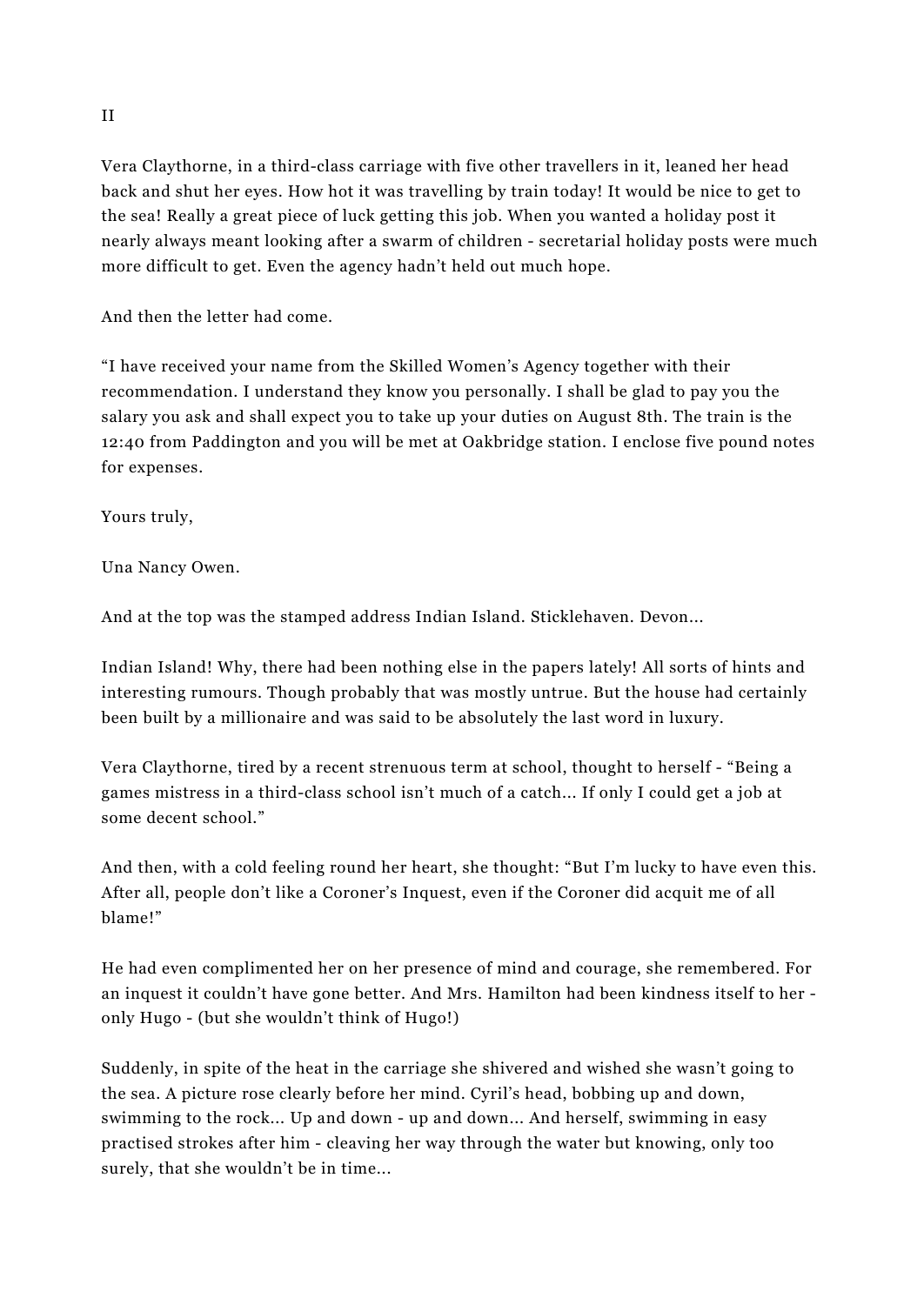The sea - its deep warm blue mornings spent lying out on the sands - Hugo - Hugo who had said he loved her...

She must not think of Hugo...

She opened her eyes and frowned across at the man opposite her. A tall man with a brown face, light eyes set rather close together and an arrogant almost cruel mouth.

She thought to herself:

"I bet he's been to some interesting parts of the world and seen some interesting things..."

#### III

Philip Lombard, summing up the girl opposite in a mere flash of his quick moving eyes thought to himself:

"Quite attractive - a bit schoolmistressy perhaps..."

A cool customer, he should imagine - and one who could hold her own - in love or war. He'd rather like to take her on...

He frowned. No, cut out all that kind of stuff. This was business. He'd got to keep his mind on the job.

What exactly was up, he wondered? That little Jew had been damned mysterious.

"Take it or leave it, Captain Lombard."

He had said thoughtfully:

"A hundred guineas, eh?"

He had said it in a casual way as though a hundred guineas was nothing to him. A hundred guineas when he was literally down to his last square meal! He had fancied, though, that the little Jew had not been deceived - that was the damnable part about Jews, you couldn't deceive them about money - they knew!

He had said in the same casual tone:

"And you can't give me any further information?"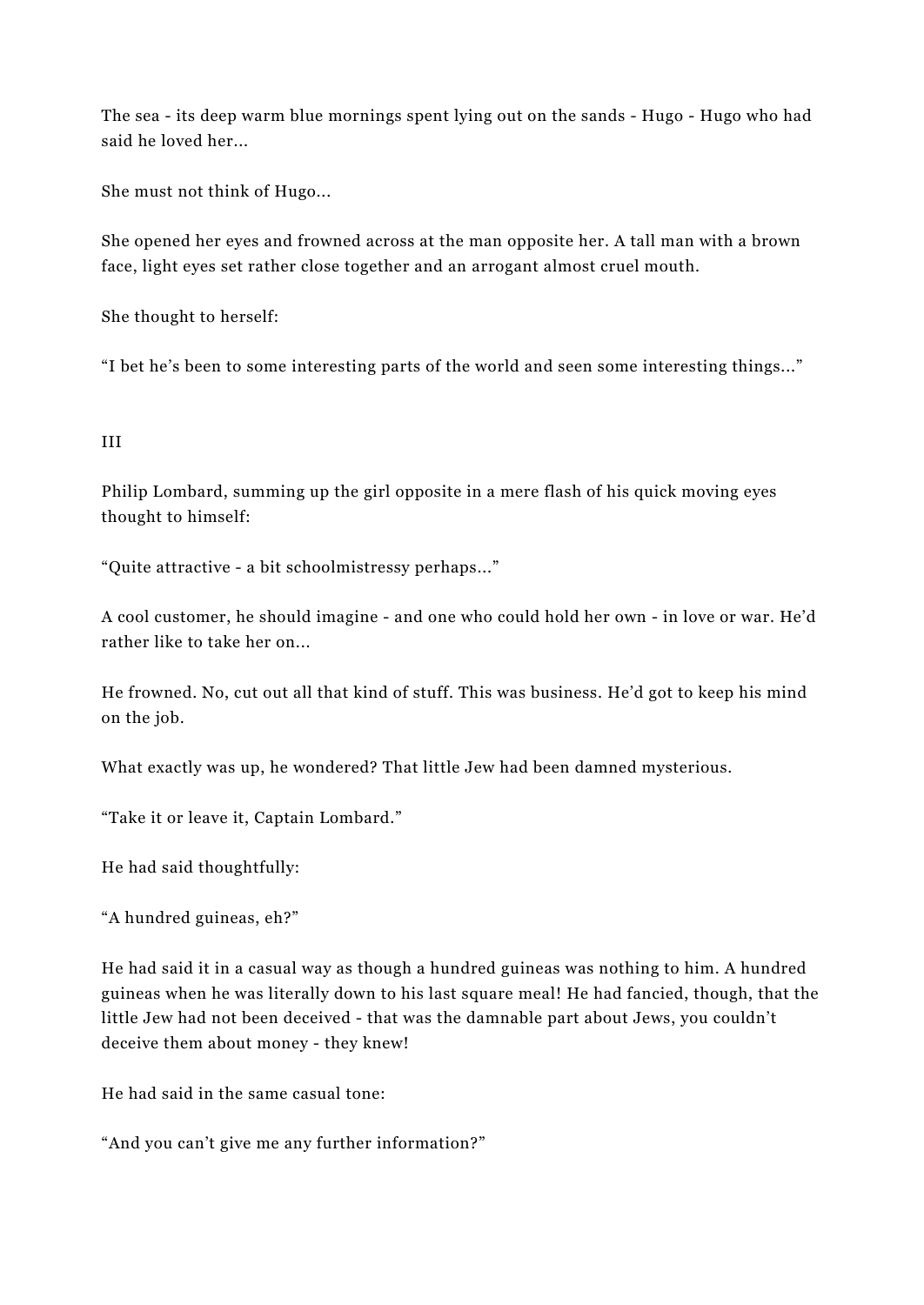Mr. Isaac Morris had shaken his little bald head very positively.

"No, Captain Lombard, the matter rests there. It is understood by my client that your reputation is that of a good man in a tight place. I am empowered to hand you one hundred guineas in return for which you will travel to Sticklehaven, Devon. The nearest station is Oakbridge, you will be met there and motored to Sticklehaven where a motor launch will convey you to Indian Island. There you will hold yourself at the disposal of my client."

Lombard had said abruptly:

"For how long?"

"Not longer than a week at most."

Fingering his small moustache, Captain Lombard said:

"You understand I can't undertake anything - illegal?"

He had darted a very sharp glance at the other as he had spoken. There had been a very faint smile on the thick Semitic lips of Mr. Morris as he answered gravely:

"If anything illegal is proposed, you will, of course, be at perfect liberty to withdraw."

Damn the smooth little brute, he had smiled! It was as though he knew very well that in Lombard's past actions legality had not always been a sine qua non...

Lombard's own lips parted in a grin.

By Jove, he'd sailed pretty near the wind once or twice! But he'd always got away with it! There wasn't much he drew the line at really...

No, there wasn't much he'd draw the line at. He fancied that he was going to enjoy himself at Indian Island...

#### IV

In a non-smoking carriage Miss Emily Brent sat very upright as was her custom. She was sixty-five and she did not approve of lounging. Her father, a Colonel of the old school, had been particular about deportment.

The present generation was shamelessly lax - in their carriage, and in every other way...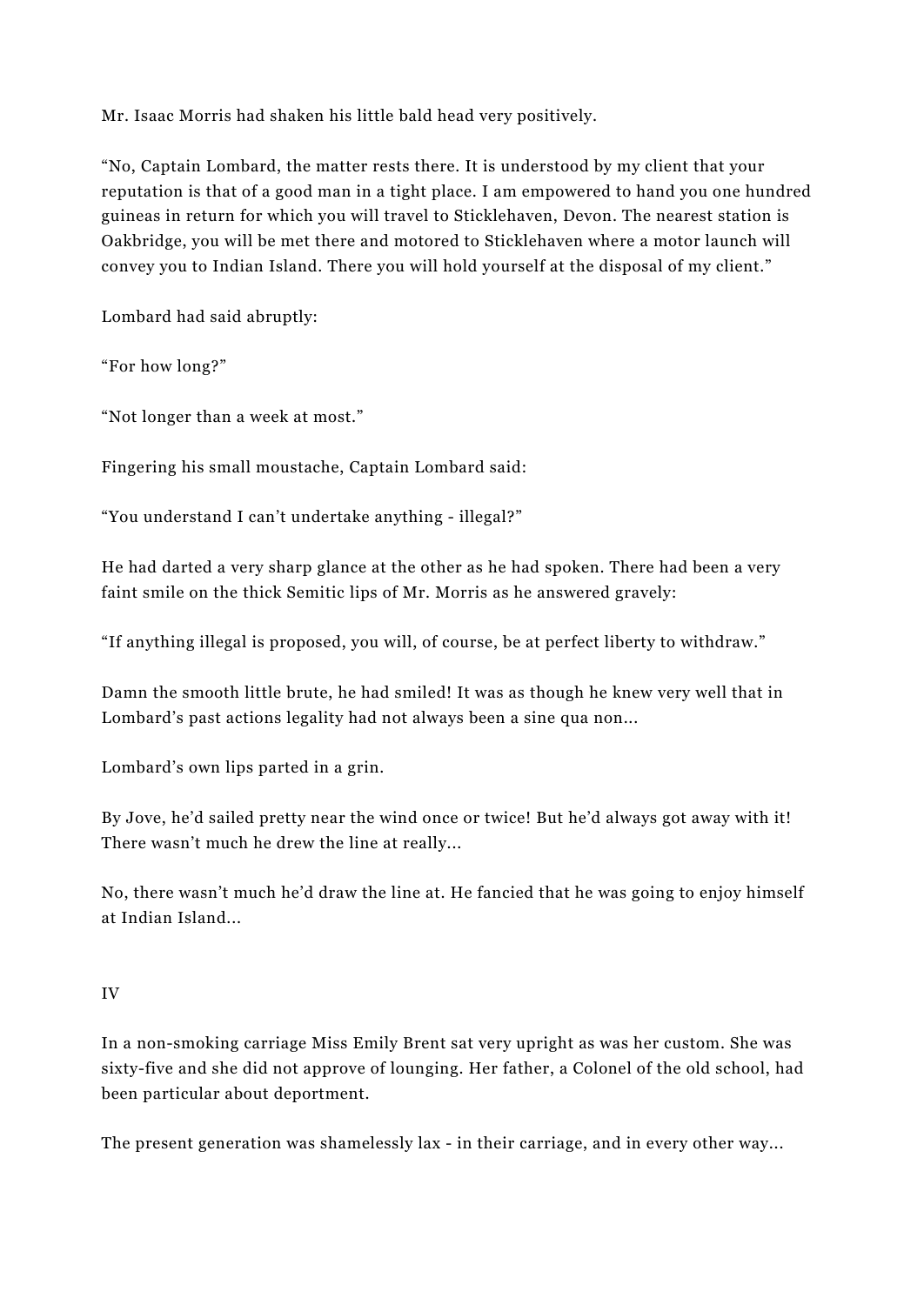Enveloped in an aura of righteousness and unyielding principles, Miss Brent sat in her crowded third-class carriage and triumphed over its discomfort and its heat. Every one made such a fuss over things nowadays! They wanted injections before they had teeth pulled - they took drugs if they couldn't sleep - they wanted easy chairs and cushions and the girls allowed their figures to slop about anyhow and lay about half naked on the beaches in summer.

Miss Brent's lips set closely. She would like to make an example of certain people.

She remembered last year's summer holiday. This year, however, it would be quite different. Indian Island...

Mentally she reread the letter which she had already read so many times.

Dear Miss Brent,

I do hope you remember me? We were together at Bellhaven Guest House in August some years ago, and we seemed to have so much in common.

I am starting a guest house of my own on an island off the coast of Devon. I think there is really an opening for a place where there is good plain cooking and a nice old-fashioned type of person. None of this nudity and gramophones half the night. I shall be very glad if you could see your way to spending your summer holiday on Indian Island - quite free - as my guest. Would early in August suit you? Perhaps the 8th.

Yours sincerely.

U.N. -

What was the name? The signature was rather difficult to read. Emily Brent thought impatiently: "So many people write their signatures quite illegibly."

She let her mind run back over the people at Bellhaven. She had been there two summers running. There had been that nice middle-aged woman - Mrs. - Mrs. - now what was her name? - her father had been a Canon. And there had been a Miss Olton - Ormen - No, surely it was Oliver! Yes - Oliver.

Indian Island! There had been things in the paper about Indian Island - something about a film star - or was it an American millionaire?

Of course often those places went very cheap - islands didn't suit everybody. They thought the idea was romantic but when they came to live there they realized the disadvantages and were only too glad to sell.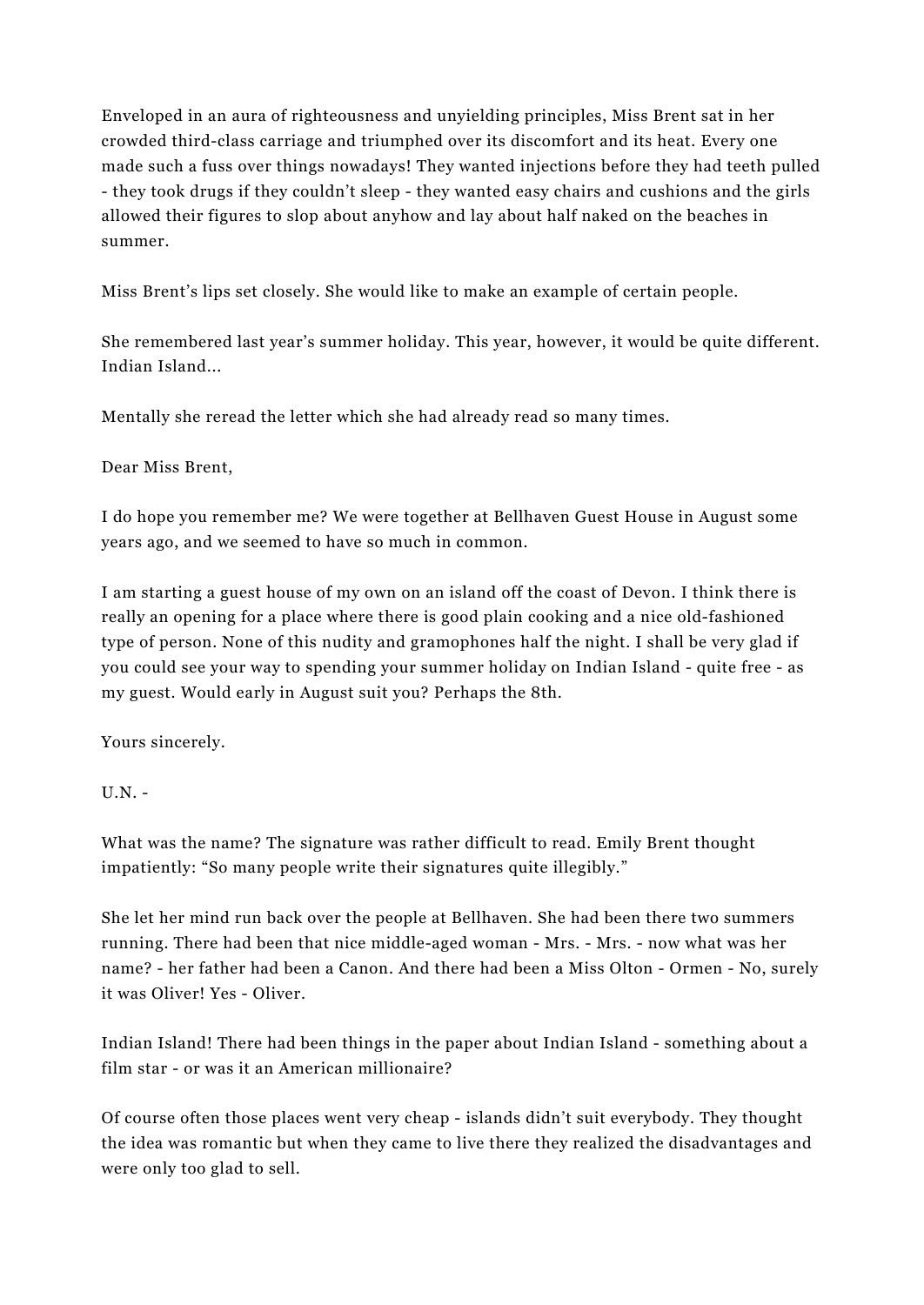Emily Brent thought to herself: "I shall be getting a free holiday at any rate."

With her income so much reduced and so many dividends not being paid, that was indeed something to take into consideration. If only she could remember a little more about Mrs. or was it Miss - Oliver?

#### V

General Macarthur looked out of the carriage window. The train was just coming into Exeter where he had to change. Damnable, these slow branch line trains! This place, Indian Island, was really no distance at all as the crow flies.

He hadn't got it clear who this fellow Owen was. A friend of Spoof Leggard's, apparently and of Johnny Dyer's.

- One or two of your old cronies are coming - would like to have a talk over old times.

Well, he'd enjoy a chat about old times. He'd had a fancy lately that fellows were rather lighting shy of him. All owing to that damned rumour! By God, it was pretty hard - nearly thirty years ago now! Armstrong had talked, he supposed. Damned young pup! What did he know about it? Oh, well, no good brooding about these things! One fancied things sometimes - fancied a fellow was looking at you queerly.

This Indian Island now, he'd be interested to see it. A lot of gossip flying about. Looked as though there might be something in the rumour that the Admiralty or the War Office or the Air Force had got hold of it...

Young Elmer Robson, the American millionaire, had actually built the place. Spent thousands on it, so it was said. Every mortal luxury...

Exeter! And an hour to wait! And he didn't want to wait. He wanted to get on...

#### VI

Dr. Armstrong was driving his Morris across Salisbury Plain. He was very tired... Success had its penalties. There had been a time when he had sat in his consulting room in Harley Street, correctly apparelled, surrounded with the most up-to-date appliances and the most luxurious furnishings and waited - waited through the empty days for his venture to succeed or fail...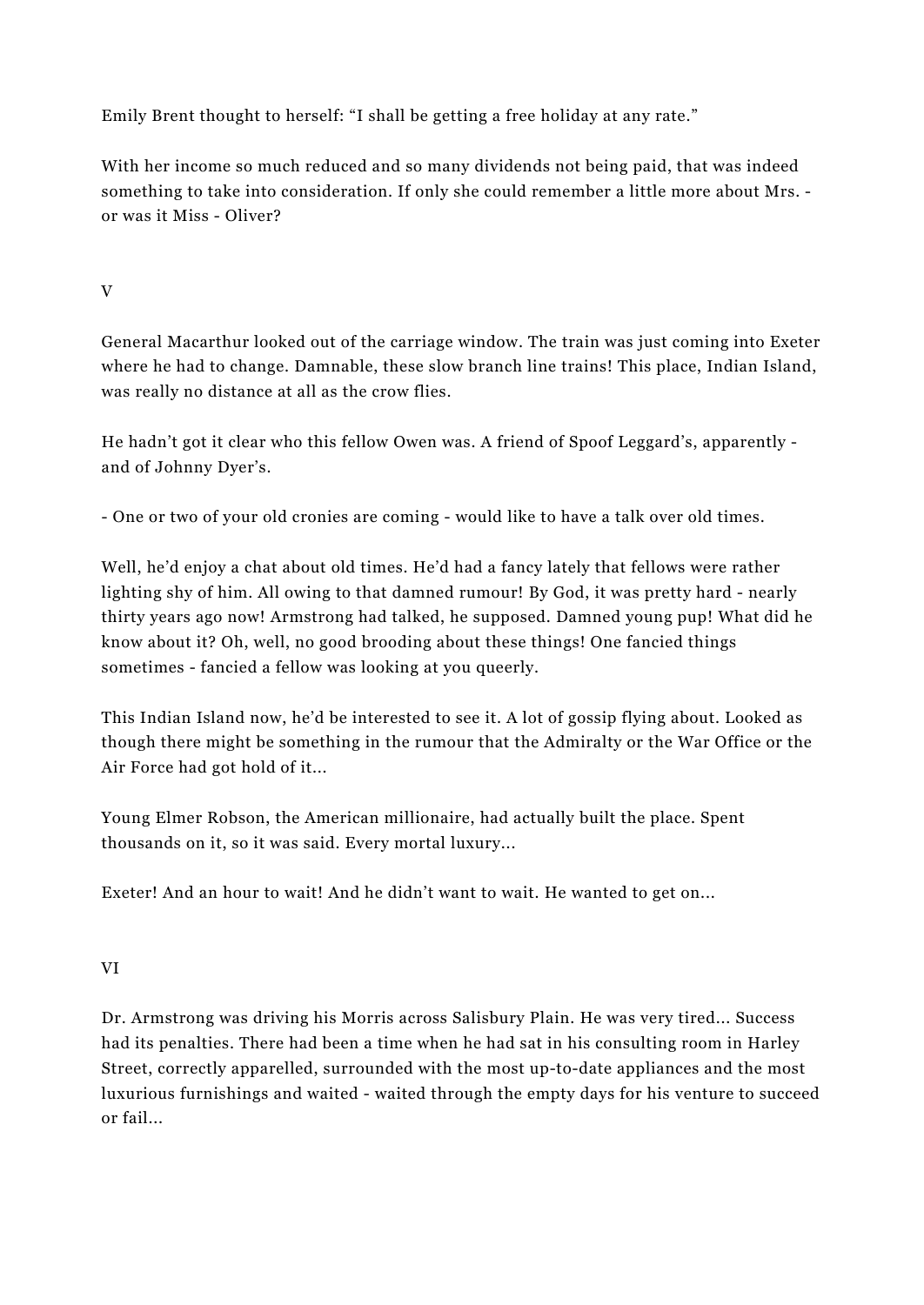Well, it had succeeded! He'd been lucky! Lucky and skillful of course. He was a good man at his job - but that wasn't enough for success. You had to have luck as well. And he'd had it! An accurate diagnosis, a couple of grateful women patients - women with money and position - and word had got about. "You ought to try Armstrong - quite a young man - but so clever - Pam had been to all sorts of people for years and he put his finger on the trouble at once!" The ball had started rolling.

And now Dr. Armstrong had definitely arrived. His days were full. He had little leisure. And so, on this August morning, he was glad that he was leaving London and going to be for some days on an island off the Devon coast. Not that it was exactly a holiday. The letter he had received had been rather vague in its terms, but there was nothing vague about the accompanying cheque. A whacking fee. These Owens must be rolling in money. Some little difficulty, it seemed, a husband who was worried about his wife's health and wanted a report on it without her being alarmed. She wouldn't hear of seeing a doctor. Her nerves -

Nerves! The doctor's eyebrows went up. These women and their nerves! Well, it was good for business, after all. Half the women who consulted him had nothing the matter with them but boredom, but they wouldn't thank you for telling them so! And one could usually find something.

"A slightly uncommon condition of the - some long word - nothing at all serious - but it just needs putting right. A simple treatment."

Well, medicine was mostly faith-healing when it came to it. And he had a good manner - he could inspire hope and belief.

Lucky that he'd managed to pull himself together in time after that business ten - no, fifteen years ago. It had been a near thing, that! He'd been going to pieces. The shock had pulled him together. He'd cut out drink altogether. By Jove, it had been a near thing though...

With a devastating car-splitting blast on the horn an enormous Super Sports Dalmain car rushed past him at eighty miles an hour. Dr. Armstrong nearly went into the hedge. One of these young fools who tore round the country. He hated them. That had been a near shave, too. Damned young fool!

#### VII

Tony Marston, roaring down into Mere, thought to himself:

"The amount of cars crawling about the roads is frightful. Always something blocking your way. And they will drive in the middle of the road! Pretty hopeless driving in England, anyway... Not like France where you really could let out..."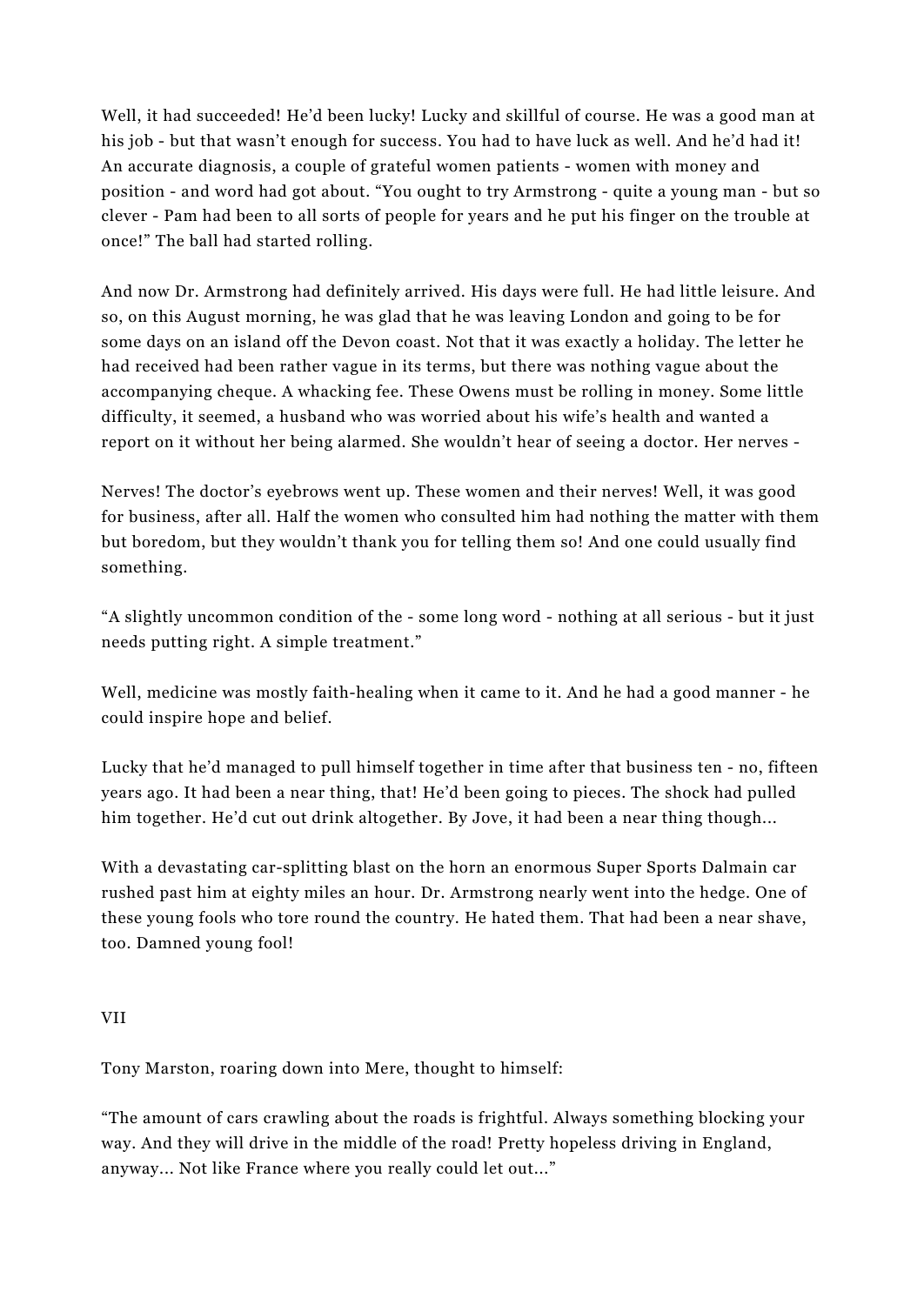Should he stop here for a drink, or push on? Heaps of time! Only another hundred miles and a bit to go. He'd have a gin and gingerbeer. Fizzing hot day!

This island place ought to be rather good fun - if the weather lasted. Who were these Owens, he wondered? Rich and stinking, probably. Badger was rather good at nosing people like that out. Of course, he had to, poor old chap, with no money of his own...

Hope they'd do one well in drinks. Never knew with these fellows who'd made their money and weren't born to it. Pity that story about Gabrielle Turl having bought Indian Island wasn't true. He'd like to have been in with that film star crowd.

Oh, well, he supposed there'd be a few girls there...

Coming out of the Hotel, he stretched himself, yawned, looked up at the blue sky and climbed into the Dalmain.

Several young women looked at him admiringly - his six feet of well-proportioned body, his crisp hair, tanned face, and intensely blue eyes.

He let in the clutch with a roar and leapt up the narrow street. Old men and errand boys jumped for safety. The latter looked after the car admiringly.

Anthony Marston proceeded on his triumphal progress.

#### VIII

Mr. Blore was in the slow train from Plymouth. There was only one other person in his carriage, an elderly seafaring gentleman with a bleary eye. At the present moment he had dropped off to sleep.

Mr. Blore was writing carefully in a little notebook.

"That's the lot," he muttered to himself. "Emily Brent, Vera Claythorne, Dr. Armstrong, Anthony Marston, old Justice Wargrave, Philip Lombard, General Macarthur, C.M.G., D.S.O. Manservant and wife: Mr. and Mrs. Rogers."

He closed the notebook and put it back in his pocket. He glanced over at the corner and the slumbering man.

"Had one over the eight." diagnosed Mr. Blore accurately. He went over things carefully and conscientiously in his mind.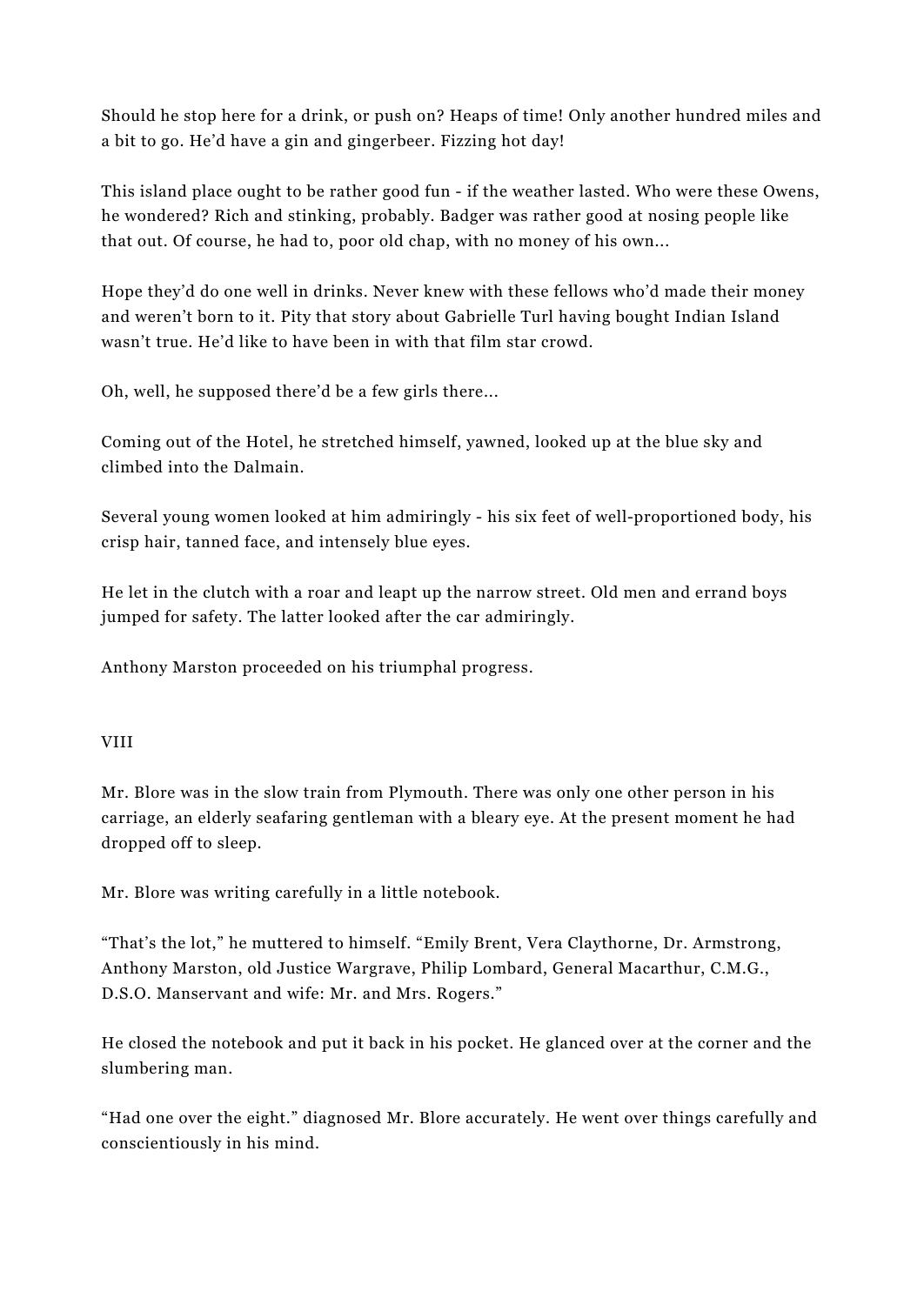"Job ought to be easy enough," he ruminated. "Don't see how I can slip up on it. Hope I look all right."

He stood up and scrutinized himself anxiously in the glass. The face reflected there was of a slightly military cast with a moustache. There was very little expression in it. The eyes were grey and set rather close together.

"Might be a Major," said Mr. Blore. "No, I forgot. There's that old military gent. He'd spot me at once.

"South Africa," said Mr. Blore, "that's my line! None of these people have anything to do with South Africa, and I've just been reading that travel folder so I can talk about it all right."

Fortunately there were all sorts and types of colonials. As a man of means from South Africa, Mr. Blore felt that he could enter into any society unchallenged.

Indian Island. He remembered Indian Island as a boy... Smelly sort of rock covered with gulls - stood about a mile from the coast. It had got its name from its resemblance to a man's head - an American Indian profile.

Funny idea to go and build a house on it! Awful in bad weather! But millionaires were full of whims!

The old man in the corner woke up and said:

"You can't never tell at sea - never!"

Mr. Blore said soothingly, "That's right. You can't."

The old man hiccuped twice and said plaintively:

"There's a squall coming."

Mr. Blore said:

"No, no, mate, it's a lovely day."

The old man said angrily:

"There's a squall ahead. I can smell it."

"Maybe you're right," said Mr. Blore pacifically.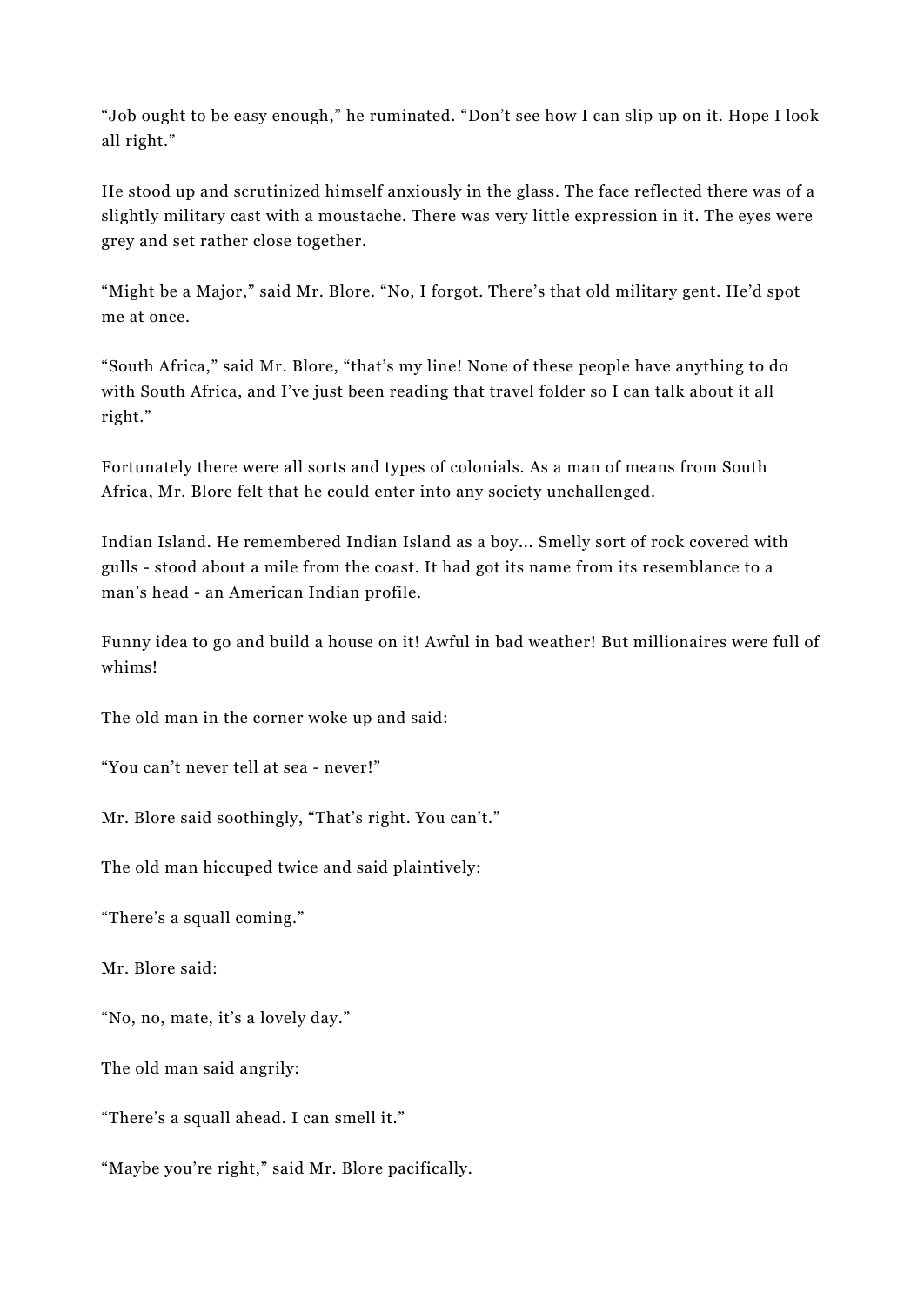The train stopped at a station and the old fellow rose unsteadily.

"Thish where I get out." He fumbled with the window. Mr. Blore helped him.

The old man stood in the doorway. He raised a solemn hand and blinked his bleary eyes.

"Watch and pray," he said. "Watch and pray. The day of judgement is at hand."

He collapsed through the doorway onto the platform. From a recumbent position he looked up at Mr. Blore and said with immense dignity:

"I'm talking to you, young man. The day of judgement is very close at hand."

Subsiding onto his seat Mr. Blore thought to himself:

"He's nearer the day of judgement than I am!"

But there, as it happens, he was wrong...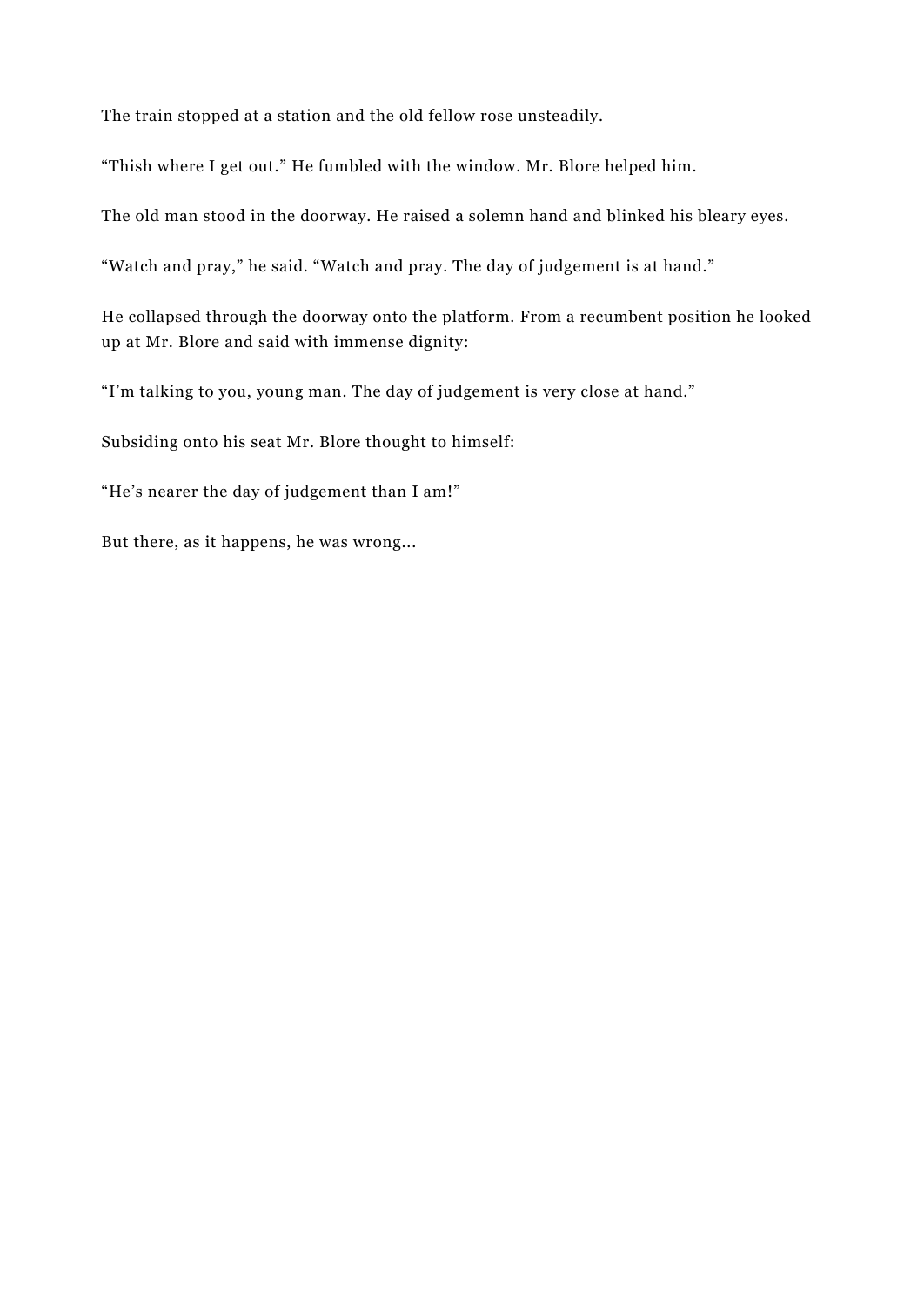### Chapter 2

Outside Oakbridge station a little group of people stood in momentary uncertainty. Behind them stood porters with suitcases. One of these called "Jim!"

The driver of one of the taxis stepped forward.

"You'm for Indian Island, maybe? he asked in a soft Devon voice. Four voices gave assent and then immediately afterwards gave quick surreptitious glances at each other.

The driver said, addressing his remarks to Mr. Justice Wargrave as the senior member of the party:

"There are two taxis here, sir. One of them must wait till the slow train from Exeter gets in a matter of five minutes - there's one gentleman coming by that. Perhaps one of you wouldn't mind waiting? You'd be more comfortable that way."

Vera Claythorne, her own secretarial position clear in her mind, spoke at once.

"I'll wait," she said, "if you will go on?" She looked at the other three, her glance and voice had that slight suggestion of command in it that comes from having occupied a position of authority. She might have been directing which tennis sets the girls were to play in.

Miss Brent said stiffly, "Thank you," bent her head and entered one of the taxis, the door of which the driver was holding open.

Mr. Justice Wargrave followed her.

Captain Lombard said:

"I'll wait with Miss -"

"Claythorne," said Vera.

"My name is Lombard, Philip Lombard."

The porters were piling luggage on the taxi. Inside, Mr. Justice Wargrave said with due legal caution:

"Beautiful weather we are having."

Miss Brent said: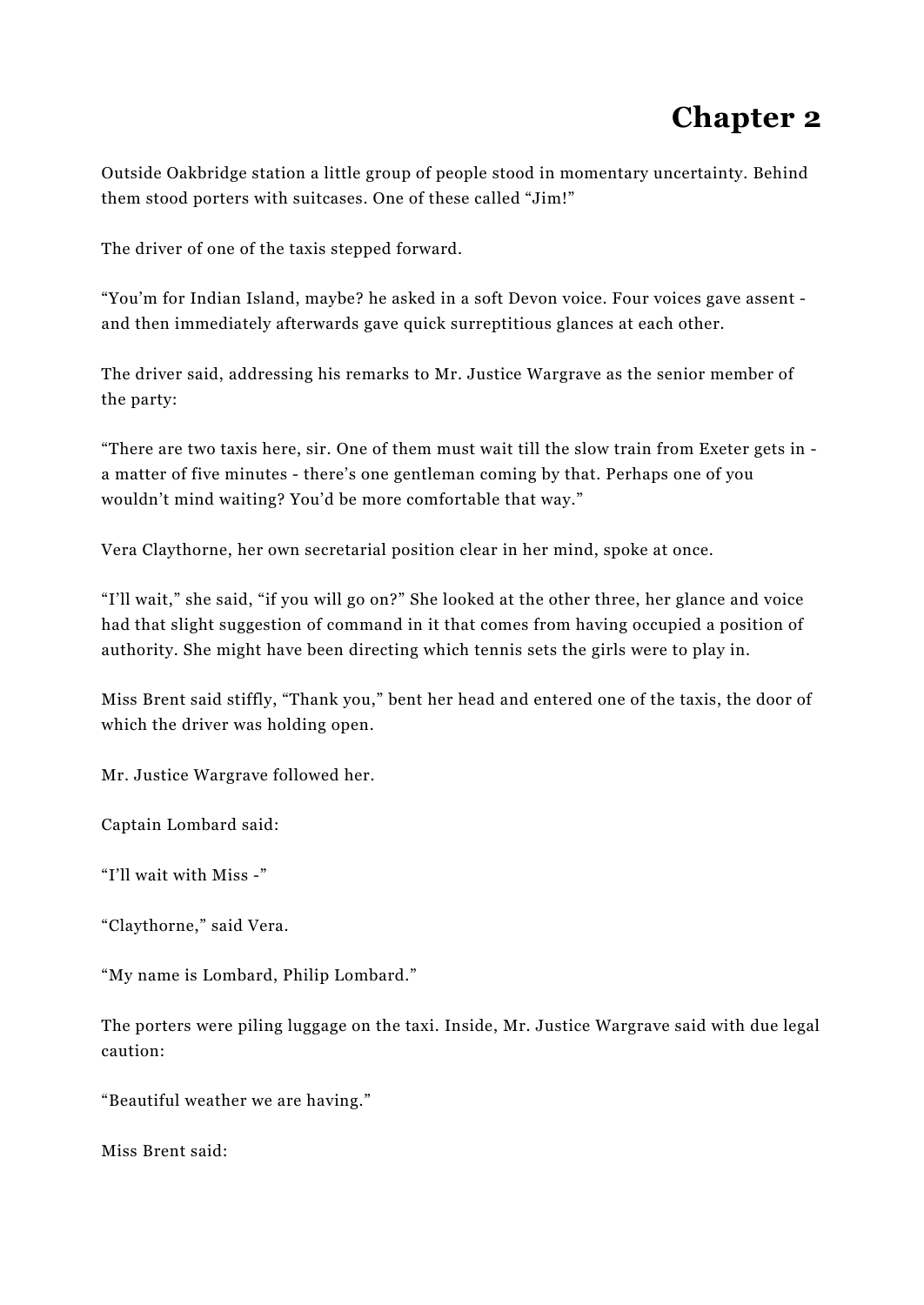"Yes, indeed."

A very distinguished old gentleman, she thought to herself. Quite unlike the usual type of man in seaside guest houses. Evidently Mrs. or Miss Oliver had good connections...

Mr. Justice Wargrave inquired:

"Do you know this part of the world well?"

"I have been to Cornwall and to Torquay, but this is my first visit to this part of Devon."

The judge said:

"I also am unacquainted with this part of the world."

The taxi drove off.

The driver of the second taxi said:

"Like to sit inside while you're waiting?"

Vera said decisively:

"Not at all."

Captain Lombard smiled.

He said:

"That sunny wall looks more attractive. Unless you'd rather go inside the station?"

"No, indeed. It's so delightful to get out of that stuffy train."

He answered:

"Yes, travelling by train is rather trying in this weather."

Vera said conventionally:

"I do hope it lasts - the weather, I mean. Our English summers are so treacherous."

With a slight lack of originality Lombard asked: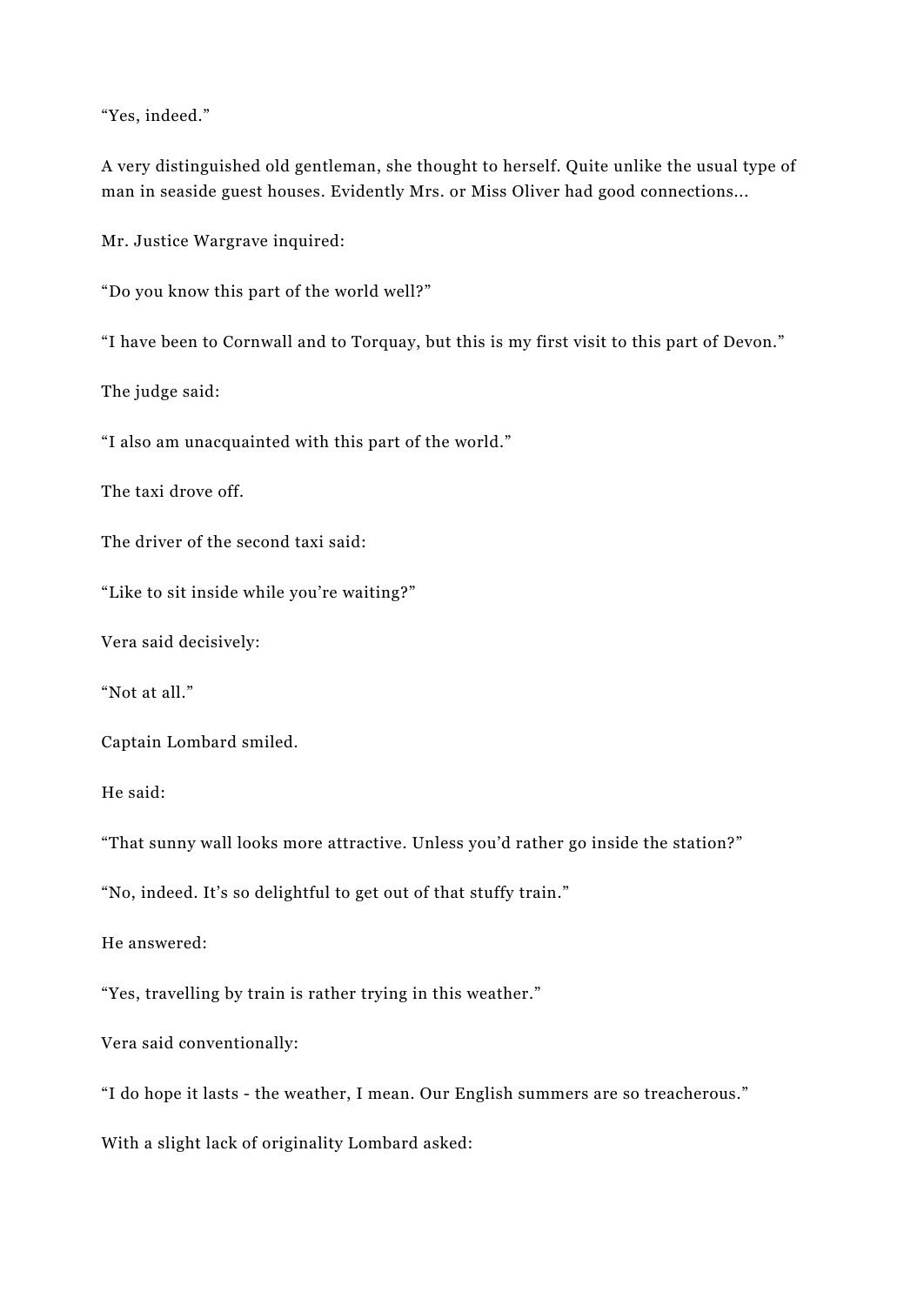"Do you know this part of the world well?"

"No, I've never been here before." She added quickly, conscientiously determined to make her position clear at once, "I haven't even seen my employer yet."

"Your employer?"

"Yes, I'm Mrs. Owen's secretary."

"Oh, I see." Just imperceptibly his manner changed. It was slightly more assured - easier in tone. He said: "Isn't that rather unusual?"

Vera laughed.

"Oh, no, I don't think so. Her own secretary was suddenly taken ill and she wired to an agency for a substitute and they sent me."

"So that was it. And suppose you don't like the post when you've got there?"

Vera laughed again.

"Oh, it's only temporary - a holiday post. I've got a permanent job at a girls' school. As a matter of fact I'm frightfully thrilled at the prospect of seeing Indian Island. There's been such a lot about it in the papers. Is it really very fascinating?"

Lombard said:

"I don't know. I haven't seen it."

"Oh, really? The Owens are frightfully keen on it, I suppose. What are they like? Do tell me."

Lombard thought: "Awkward, this - am I supposed to have met them or not?" He said quickly:

"There's a wasp crawling up your arm. No - keep quite still."

He made a convincing pounce. "There. It's gone!"

"Oh, thank you. There are a lot of wasps about this summer."

"Yes, I suppose it's the heat. Who are we waiting for, do you know?"

"I haven't the least idea."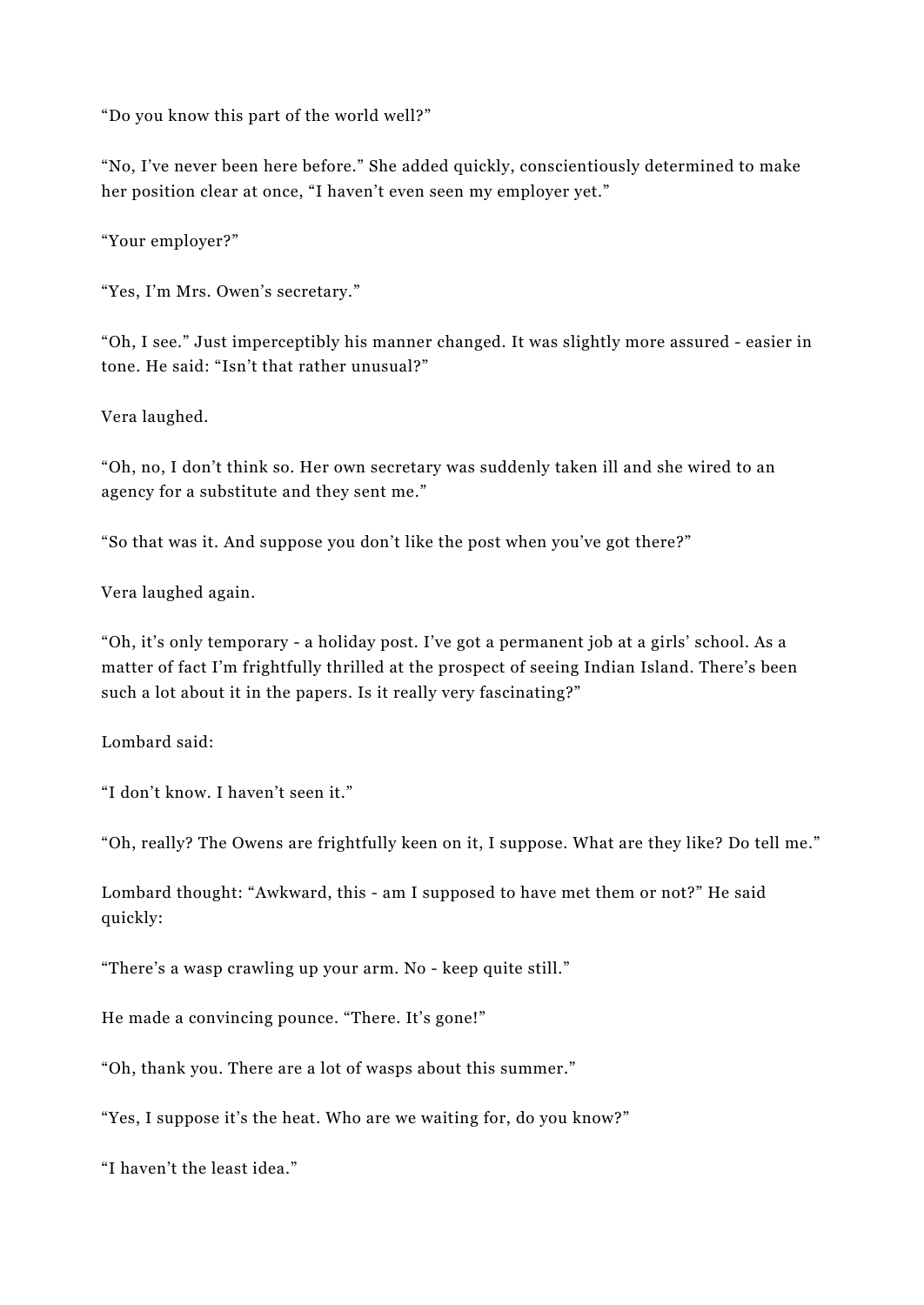The loud drawn out scream of an approaching train was heard. Lombard said:

"That will be the train now."

#### II

It was a tall soldierly old man who appeared at the exit from the platform. His grey hair was clipped close and he had a neatly trimmed white moustache.

His porter, staggering slightly under the weight of the solid leather suitcase, indicated Vera and Lombard.

Vera came forward in a competent manner. She said:

"I am Mrs. Owen's secretary. There is a car here waiting." She added: "This is Mr. Lombard."

The faded blue eyes, shrewd in spite of their age, sized up Lombard. For a moment a judgement showed in them - had there been any one to read it.

"Good-looking fellow. Something just a little wrong about him..."

The three of them got into the waiting taxi. They drove through the sleepy streets of little Oakbridge and continued about a mile on the main Plymouth road. Then they plunged into a maze of cross country lanes, steep, green and narrow.

General Macarthur said:

"Don't know this part of Devon at all. My little place is in East Devon - just on the borderline of Dorset."

Vera said:

"It really is lovely here. The hills and the red earth and everything so green and luscious looking."

Philip Lombard said critically:

"It's a bit shut in... I like open country myself. Where you can see what's coming..."

General Macarthur said to him: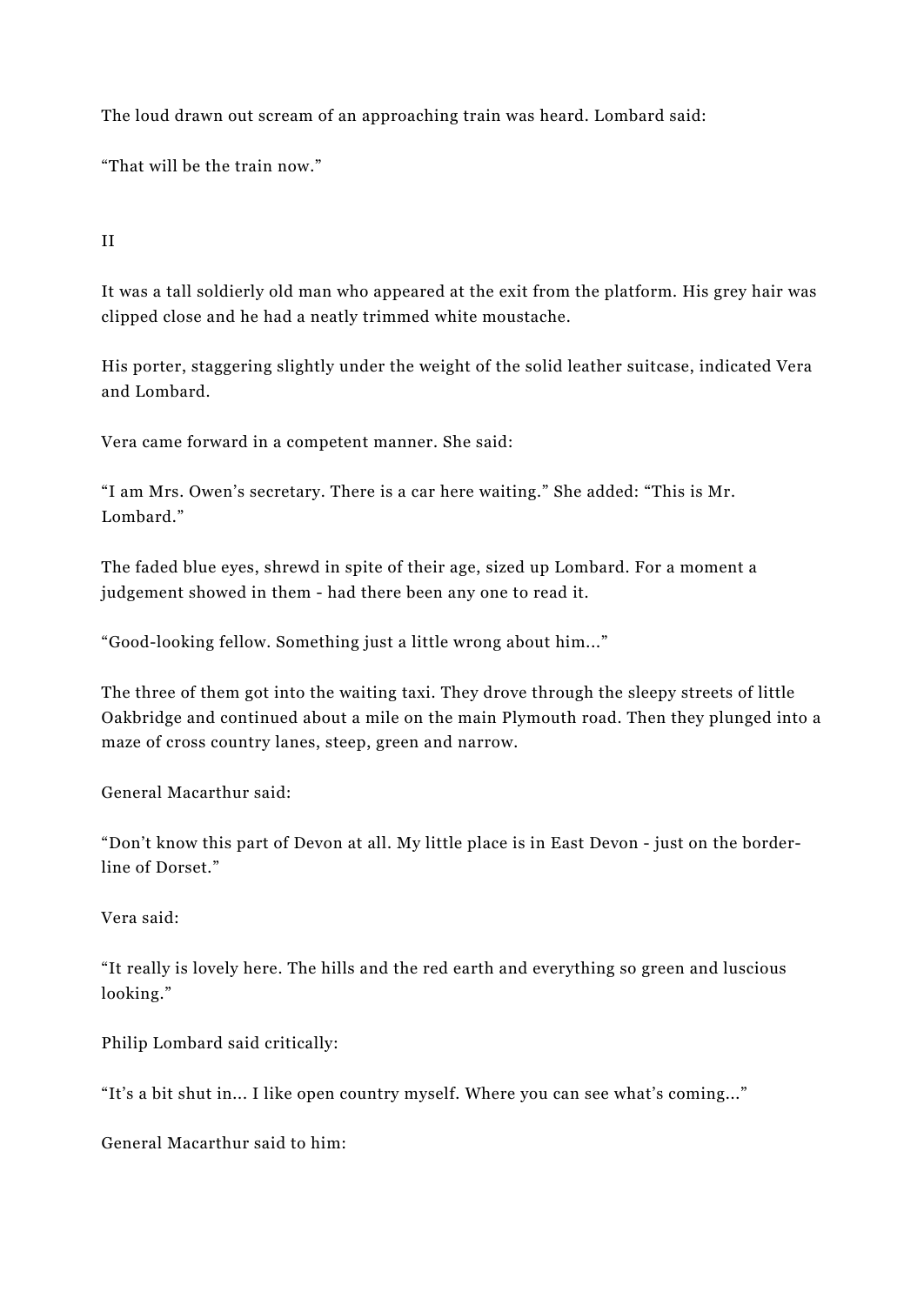"You've seen a bit of the world, I fancy?"

Lombard shrugged his shoulders disparagingly.

"I've knocked about here and there, sir."

He thought to himself: "He'll ask me now if I was old enough to be in the War. These old boys always do."

But General Macarthur did not mention the War.

#### III

They came up over a steep hill and down a zig-zag track to Sticklehaven - a mere cluster of cottages with a fishing boat or two drawn up on the beach.

Illuminated by the setting sun, they had their first glimpse of Indian Island jutting up out of the sea to the south.

Vera said, surprised:

"It's a long way out."

She had pictured it differently, close to shore, crowned with a beautiful white house. But there was no house visible, only the boldly silhouetted rock with its faint resemblance to a giant Indian's head. There was something sinister about it. She shivered faintly.

Outside a little inn, the Seven Stars, three people were sitting. There was the hunched elderly figure of the judge, the upright form of Miss Brent, and a third man - a big bluff man who came forward and introduced himself.

"Thought we might as well wait for you," he said. "Make one trip of it. Allow me to introduce myself. Name's Davis. Natal, South Africa's my natal spot, ha, ha!"

He laughed breezily.

Mr. Justice Wargrave looked at him with active malevolence. He seemed to be wishing that he could order the court to be cleared. Miss Emily Brent was clearly not sure if she liked colonials.

"Any one care for a little nip before we embark?" asked Mr. Davis hospitably.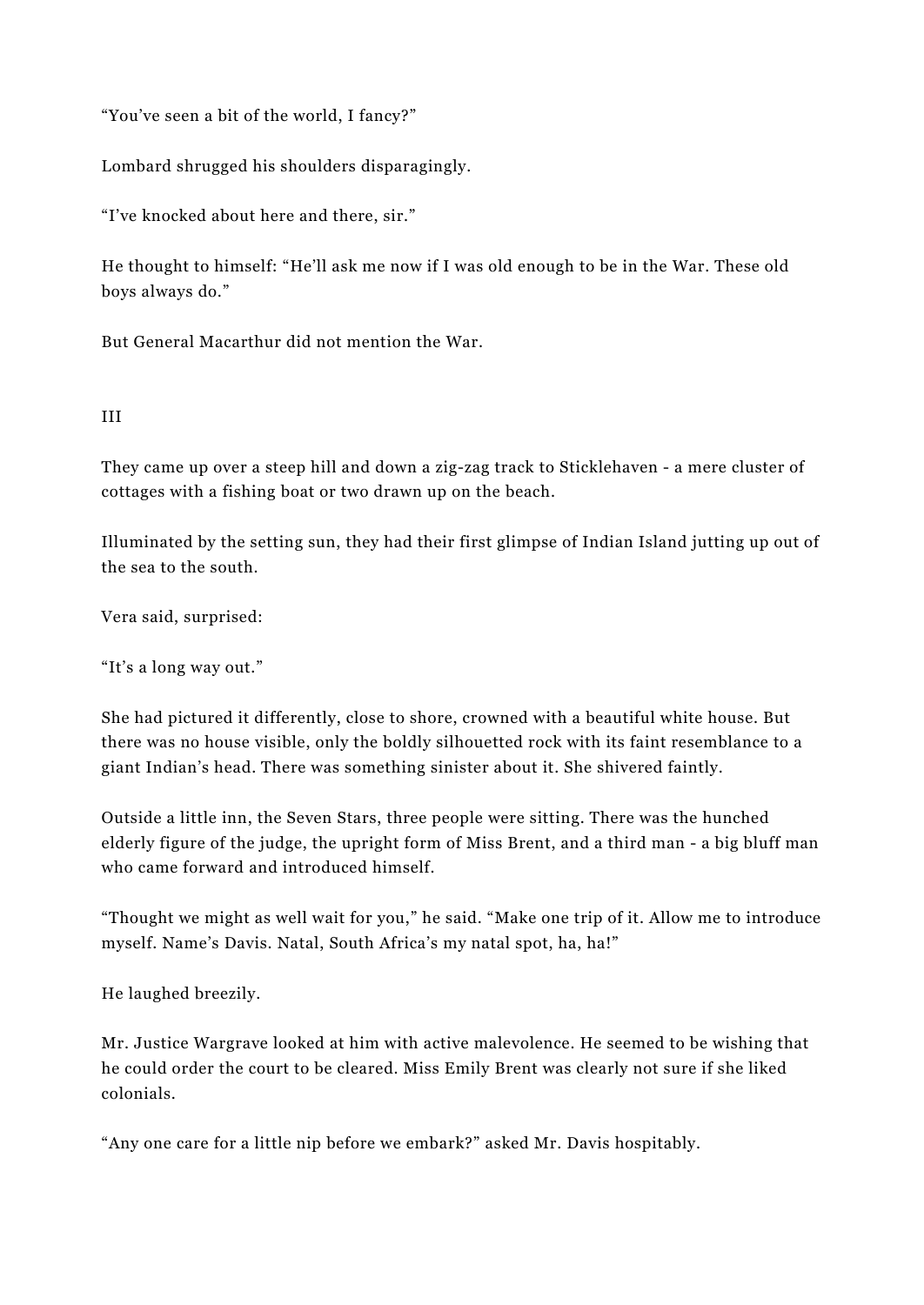Nobody assenting to this proposition, Mr. Davis turned and held up a finger.

"Mustn't delay, then. Our good host and hostess will be expecting us," he said.

He might have noticed that a curious constraint came over the other members of the party. It was as though the mention of their host and hostess had a curiously paralyzing effect upon the guests.

In response to Davis' beckoning finger, a man detached himself from a nearby wall against which he was leaning and came up to them. His rolling gait proclaimed him a man of the sea. He had a weather-beaten face and dark eyes with a slightly evasive expression. He spoke in his soft Devon voice.

"Will you be ready to be starting for the island, ladies and gentlemen? The boat's waiting. There's two gentlemen coming by car, but Mr. Owen's orders was not to wait for them as they might arrive at any time."

The party got up. Their guide led them along a small stone jetty. Alongside it a motor boat was lying.

Emily Brent said:

"That's a very small boat."

The boat's owner said persuasively:

"She's a fine boat, that, Ma'am. You could go to Plymouth in her as easy as winking."

Mr. Justice Wargrave said sharply:

"There are a good many of us."

"She'd take double the number, sir."

Philip Lombard said in his pleasant easy voice:

"It's quite all right. Glorious weather - no swell."

Rather doubtfully, Miss Brent permitted herself to be helped into the boat. The others followed suit. There was as yet no fraternizing among the party. It was as though each member of it was puzzled by the other members.

They were just about to cast loose when their guide paused, boat-hook in hand.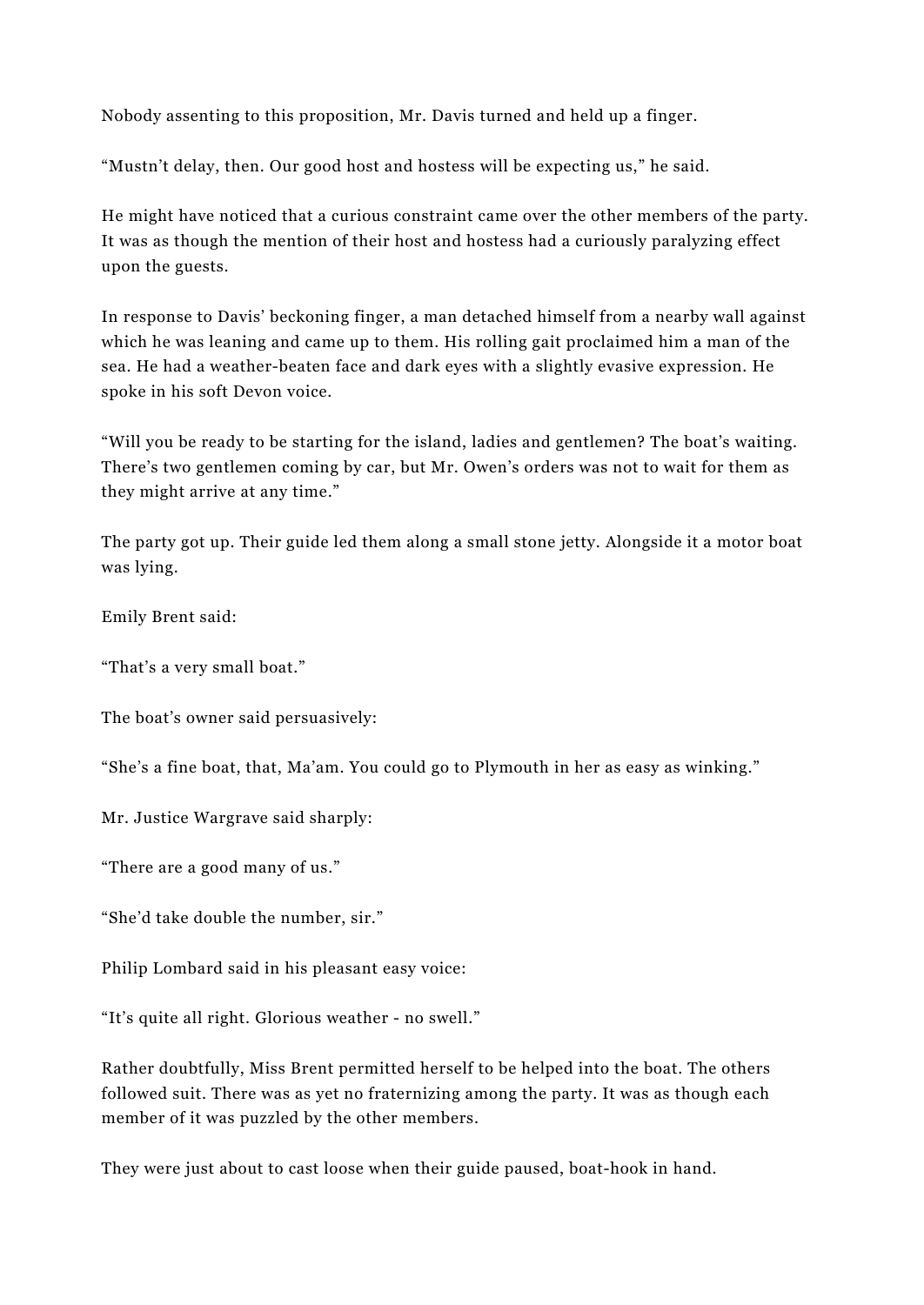Down the steep track into the village a car was coming. A car so fantastically powerful, so superlatively beautiful that it had all the nature of an apparition. At the wheel sat a young man, his hair blown back by the wind. In the blaze of the evening light he looked, not a man, but a young God, a Hero God out of some Northern Saga.

He touched the horn and a great roar of sound echoed from the rocks of the bay.

It was a fantastic moment. In it, Anthony Marston seemed to be something more than mortal. Afterwards, more than one of those present remembered that moment.

#### IV

Fred Narracott sat by the engine thinking to himself that this was a queer lot. Not at all his idea of what Mr. Owen's guests were likely to be. He'd expected something altogether more classy. Togged up women and gentlemen in yachting costume and all very rich and important looking.

Not at all like Mr. Elmer Robson's parties. A faint grin came to Fred Narracott's lips as he remembered the millionaire's guests. That had been a party if you like - and the drink they'd got through!

This Mr. Owen must be a very different sort of gentleman. Funny it was, thought Fred, that he'd never yet set eyes on Owen - or his Missus either. Never been down here yet, he hadn't. Everything ordered and paid for by that Mr. Morris. Instructions always very clear and payment prompt, but it was odd, all the same. The papers said there was some mystery about Owen. Mr. Narracott agreed with them.

Perhaps, after all, it was Miss Gabrielle Turl who had bought the island. But that theory departed from him as he surveyed his passengers. Not this lot - none of them looked likely to have anything to do with a film star.

He summed them up dispassionately.

One old maid - the sour kind - he knew them well enough. She was a Tartar, he could bet. Old military gentleman - real Army by the look of him. Nice looking young lady - but the ordinary kind, not glamourous - no Hollywood touch about her. That bluff cheery gent - he wasn't a real gentleman. Retired tradesman, that's what he is, thought Fred Narracott. The other gentleman, the lean hungry looking gentleman with the quick eyes, he was a queer one, he was. Just possible he might have something to do with the pictures.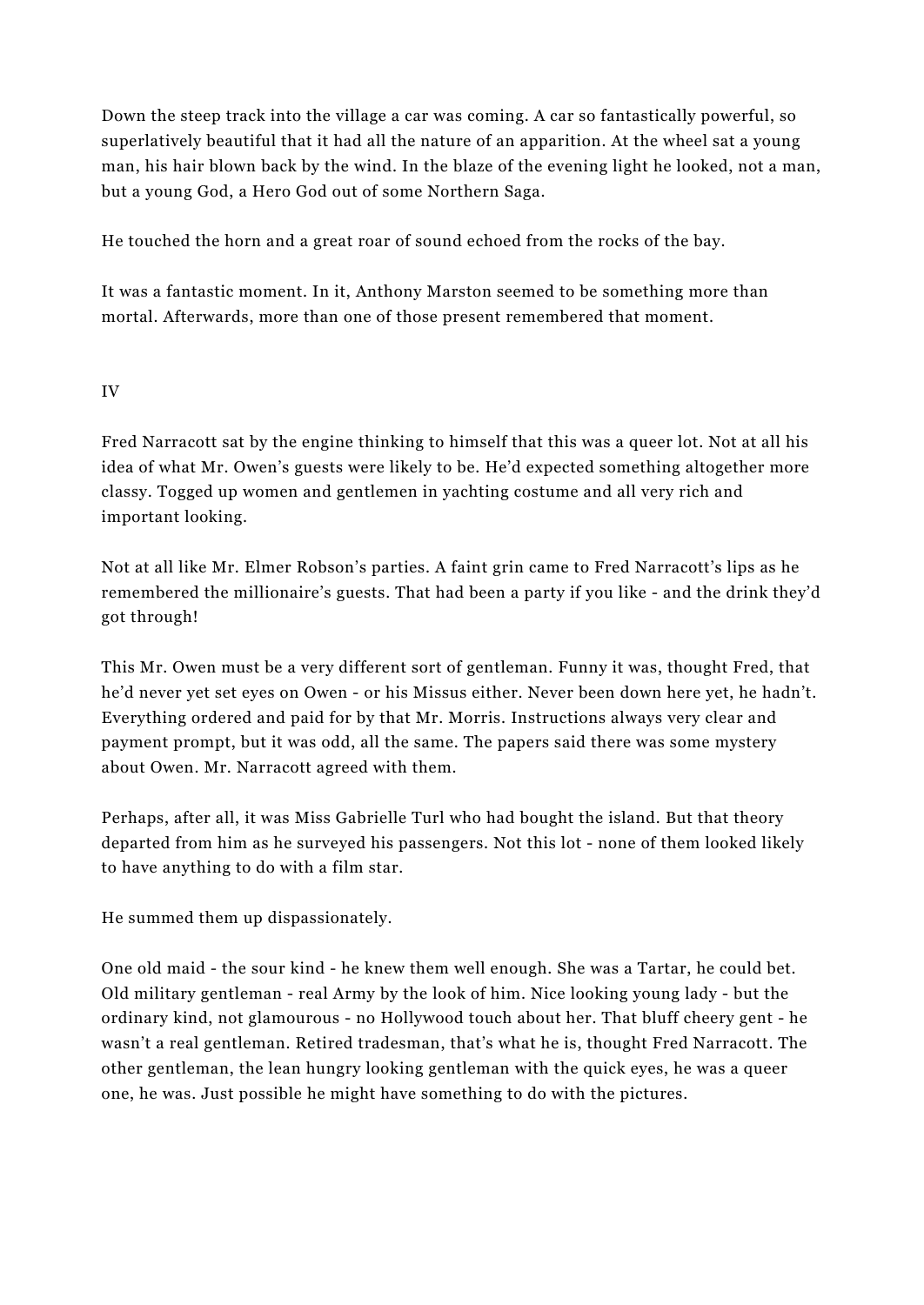No, there was only one satisfactory passenger in the boat. The last gentleman, the one who had arrived in the car (and what a car! A car such as had never been seen in Sticklehaven before. Must have cost hundreds and hundreds, a car like that).

He was the right kind. Born to money, he was. If the party had been all like him... he'd understand it...

Queer business when you came to think of it - the whole thing was queer - very queer...

V

The boat churned its way round the rock. Now at last the house came into view. The south side of the island was quite different It shelved gently down to the sea. The house was there facing south - low and square and modern-looking with rounded windows letting in all the light.

An exciting house - a house that lived up to expectation!

Fred Narracott shut off the engine, they nosed their way gently into a little natural inlet between rocks.

Philip Lombard said sharply:

"Must be difficult to land here in dirty weather."

Fred Narracott said cheerfully:

"Can't land on Indian Island when there's a southeasterly. Sometimes 'tis cut off for a week or more."

Vera Claythorne thought:

"The catering must be very difficult. That's the worst of an island. All the domestic problems are so worrying."

The boat grated against the rocks. Fred Narracott jumped out and he and Lombard helped the others to alight. Narracott made the boat fast to a ring in the rock. Then he led the way up steps cut in the rock.

General Macarthur said:

"Ha, delightful spot!"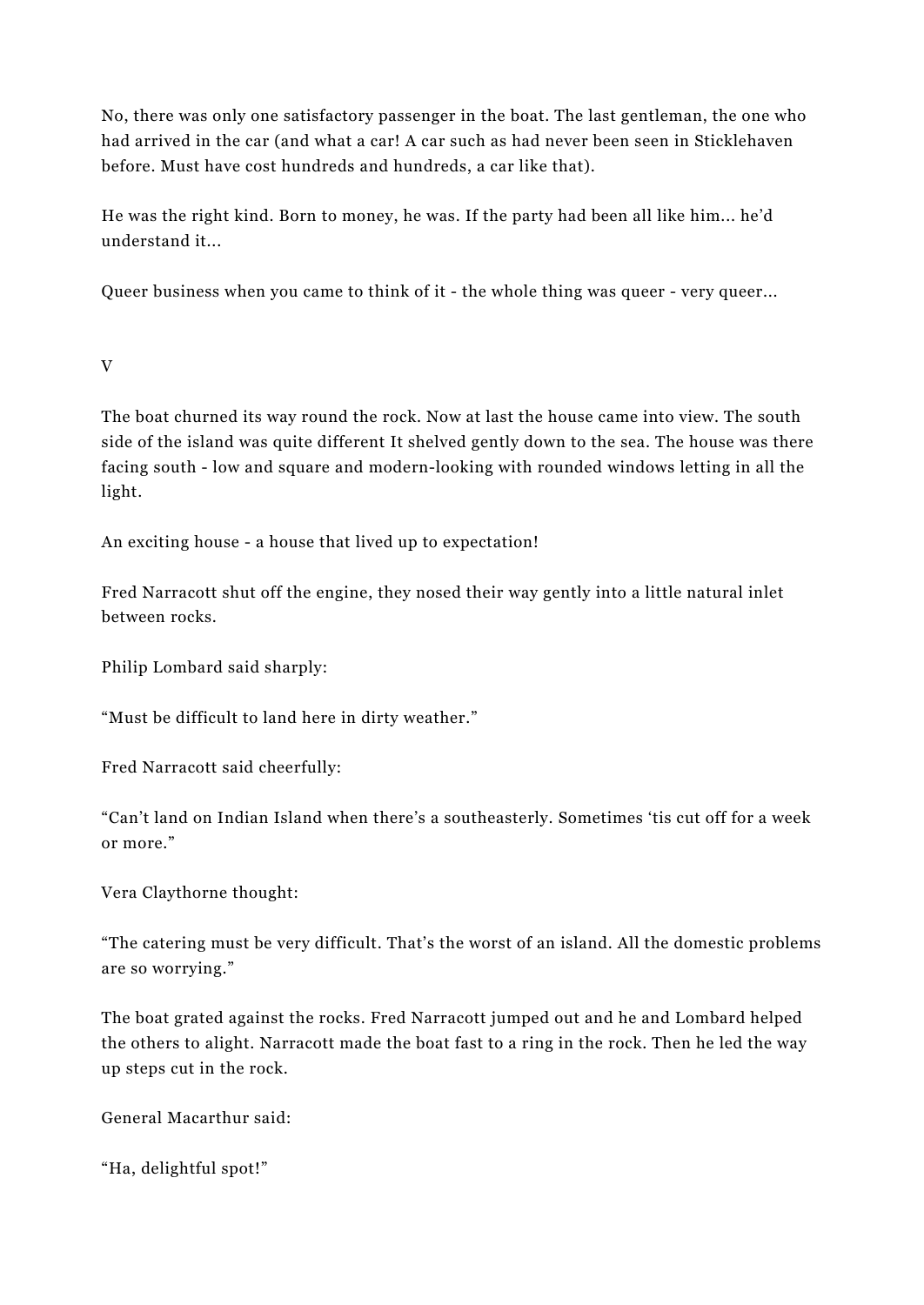But he felt uneasy. Damned odd sort of place.

As the party ascended the steps, and came out on a terrace above, their spirits revived. In the open doorway of the house a correct butler was awaiting them, and something about his gravity reassured them. And then the house itself was really most attractive, the view from the terrace magnificent...

The butler came forward bowing slightly. He was a tall lank man, grey-haired and very respectable. He said:

"Will you come this way, please?"

In the wide hall drinks stood ready. Rows of bottles. Anthony Marston's spirits cheered up a little. He'd just been thinking this was a rum kind of show. None of his lot! What could old Badger have been thinking about to let him in for this? However the drinks were all right. Plenty of ice, too.

What was it the butler chap was saying?

"Mr. Owen - unfortunately delayed - unable to get here till tomorrow. Instructions everything they wanted - if they would like to go to their rooms?... dinner would be at 8 o'clock..."

#### VI

Vera had followed Mrs. Rogers upstairs. The woman had thrown open a door at the end of a passage and Vera had walked into a delightful bedroom with a big window that opened wide upon the sea and another looking east. She uttered a quick exclamation of pleasure.

Mrs. Rogers was saying:

"I hope you've got everything you want, Miss?"

Vera looked round. Her luggage had been brought up and had been unpacked. At one side of the room a door stood open into a pale blue tiled bathroom.

She said quickly:

"Yes, everything, I think."

"You'll ring the bell if you want anything, Miss?"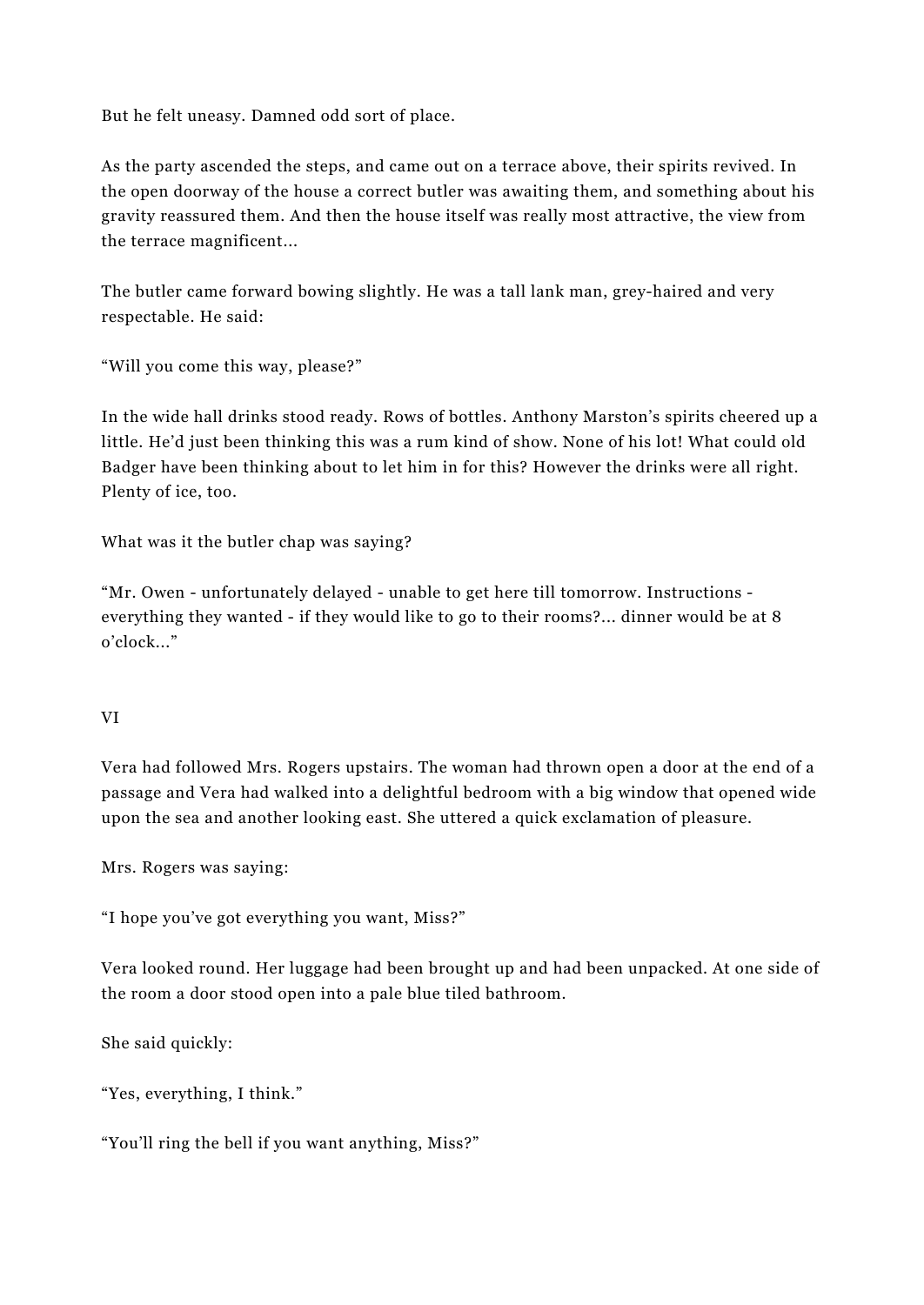Mrs. Rogers had a flat monotonous voice. Vera looked at her curiously. What a white bloodless ghost of a woman! Very respectable looking, with her hair dragged back from her face and her black dress. Queer light eyes that shifted the whole time from place to place.

Vera thought:

"She looks frightened of her own shadow."

Yes, that was it - frightened!

She looked like a woman who walked in mortal fear...

A little shiver passed down Vera's back. What on earth was the woman afraid of?

She said pleasantly:

"I'm Mrs. Owen's new secretary. I expect you know that."

Mrs. Rogers said:

"No, Miss, I don't know anything. Just a list of the ladies and gentlemen and what rooms they were to have."

Vera said:

"Mrs. Owen didn't mention me?"

Mrs. Rogers' eyelashes flickered.

"I haven't seen Mrs. Owen - not yet. We only came here two days ago."

"Extraordinary people, these Owens," thought Vera. Aloud she said:

"What staff is there here?"

"Just me and Rogers, Miss."

Vera frowned. Eight people in the house - ten with the host and hostess - and only one married couple to do for them.

Mrs. Rogers said: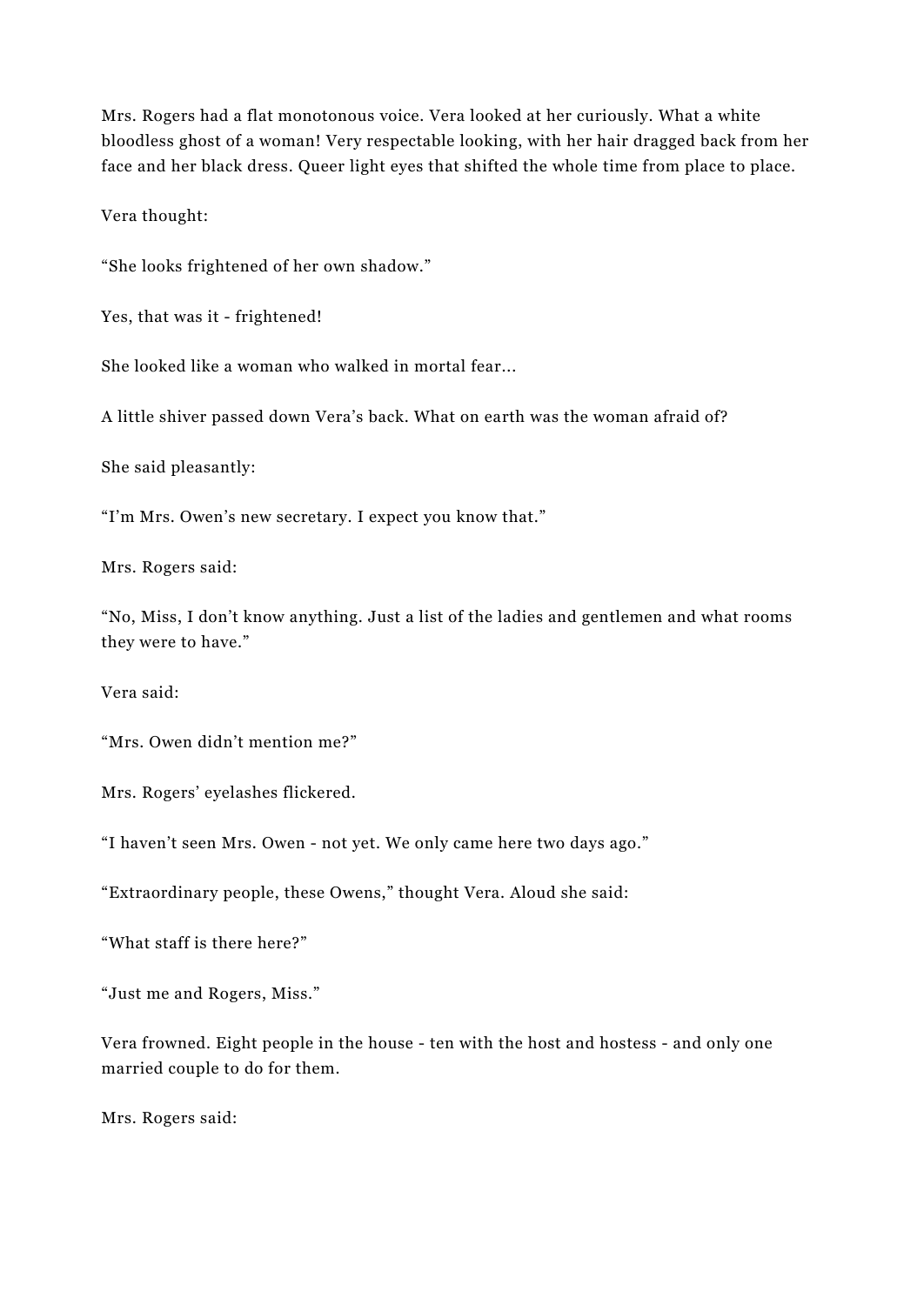"I'm a good cook and Rogers is handy about the house. I didn't know, of course, that there was to be such a large party."

Vera said:

"But you can manage?"

"Oh, yes, Miss, I can manage. If there's to be large parties often perhaps Mrs. Owen could get extra help in."

Vera said, "I expect so."

Mrs. Rogers turned to go. Her feet moved noiselessly over the ground. She drifted from the room like a shadow.

Vera went over to the window and sat down on the window seat. She was faintly disturbed. Everything - somehow - was a little queer. The absence of the Owens, the pale ghostlike Mrs. Rogers. And the guests! Yes, the guests were queer too. An oddly assorted party.

Vera thought:

"I wish I'd seen the Owens... I wish I knew what they were like."

She got up and walked restlessly about the room.

A perfect bedroom decorated throughout in the modern style. Off-white rugs on the gleaming parquet floor - faintly tinted walls - a long mirror surrounded by lights. A mantelpiece bare of ornaments save for an enormous block of white marble shaped like a bear, a piece of modern sculpture in which was inset a clock. Over it, in a gleaming chromium frame, was a big square of parchment - a poem.

She stood in front of the fireplace and read it. It was the old nursery rhyme that she remembered from her childhood days.

Ten little Indian boys went out to dine;

One choked his little self and then there were nine.

Nine little Indian boys sat up very late;

One overslept himself and then there were eight.

Eight little Indian boys travelling in Devon;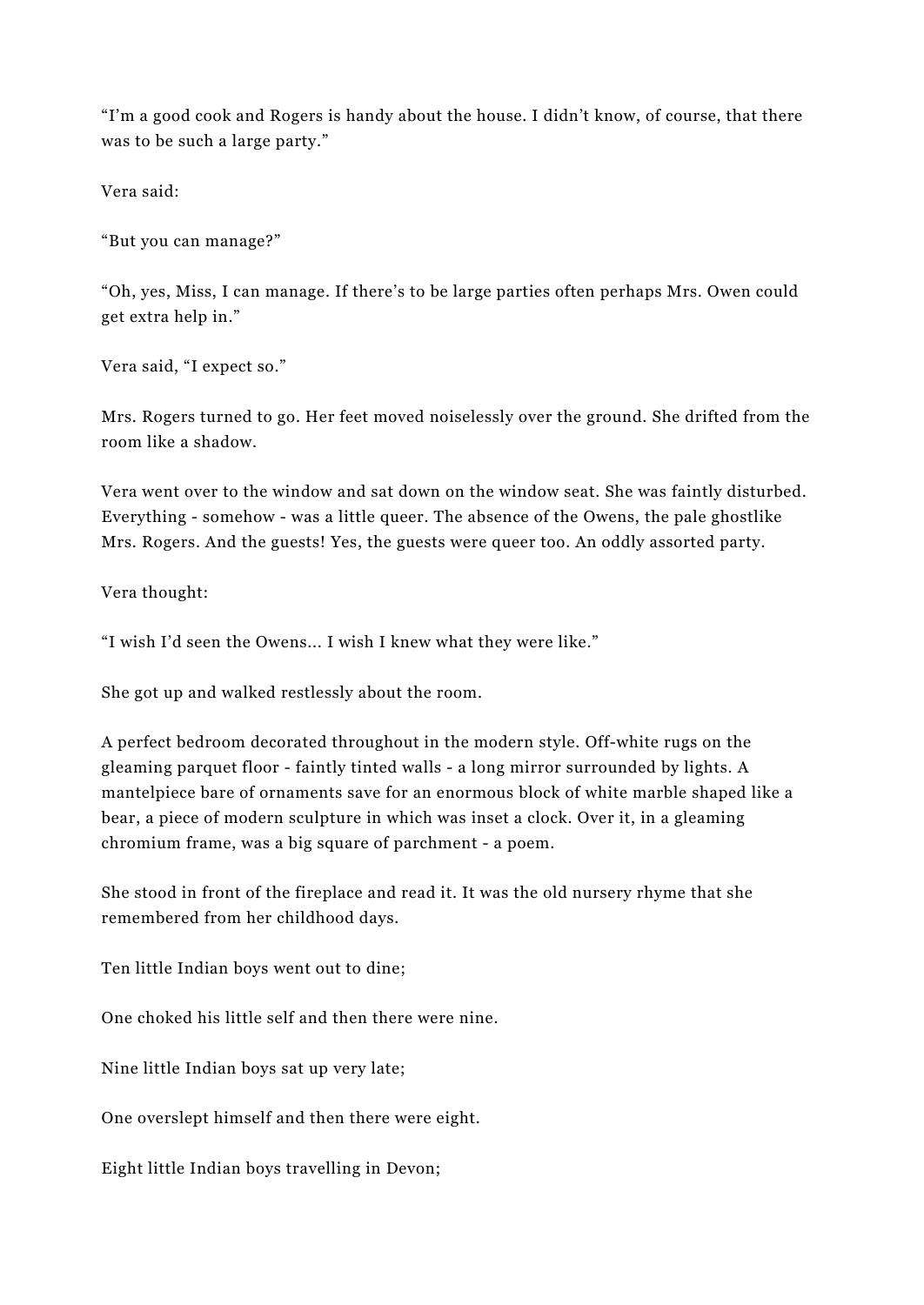One said he'd stay there and then there were seven. Seven little Indian boys chopping up sticks; One chopped himself in halves and then there were six. Six little Indian boys playing with a hive; A bumblebee stung one and then there were five. Five little Indian boys going in for law; One got in Chancery and then there were four. Four little Indian boys going out to sea; A red herring swallowed one and then there were three. Three little Indian boys walking in the Zoo; A big bear hugged one and then there were two. Two little Indian boys sitting in the sun; One got frizzled up and then there was one. One little Indian boy left all alone; He went and hanged himself and then there were none. Vera smiled. Of course! This was Indian Island! She went and sat again by the window looking out to sea. How big the sea was! From here there was no land to be seen anywhere - just a vast expanse of blue water rippling in the evening sun.

The sea... So peaceful today - sometimes so cruel... The sea that dragged you down to its depths. Drowned... Found drowned... Drowned at sea... Drowned - drowned - drowned...

No, she wouldn't remember... She would not think of it!

All that was over...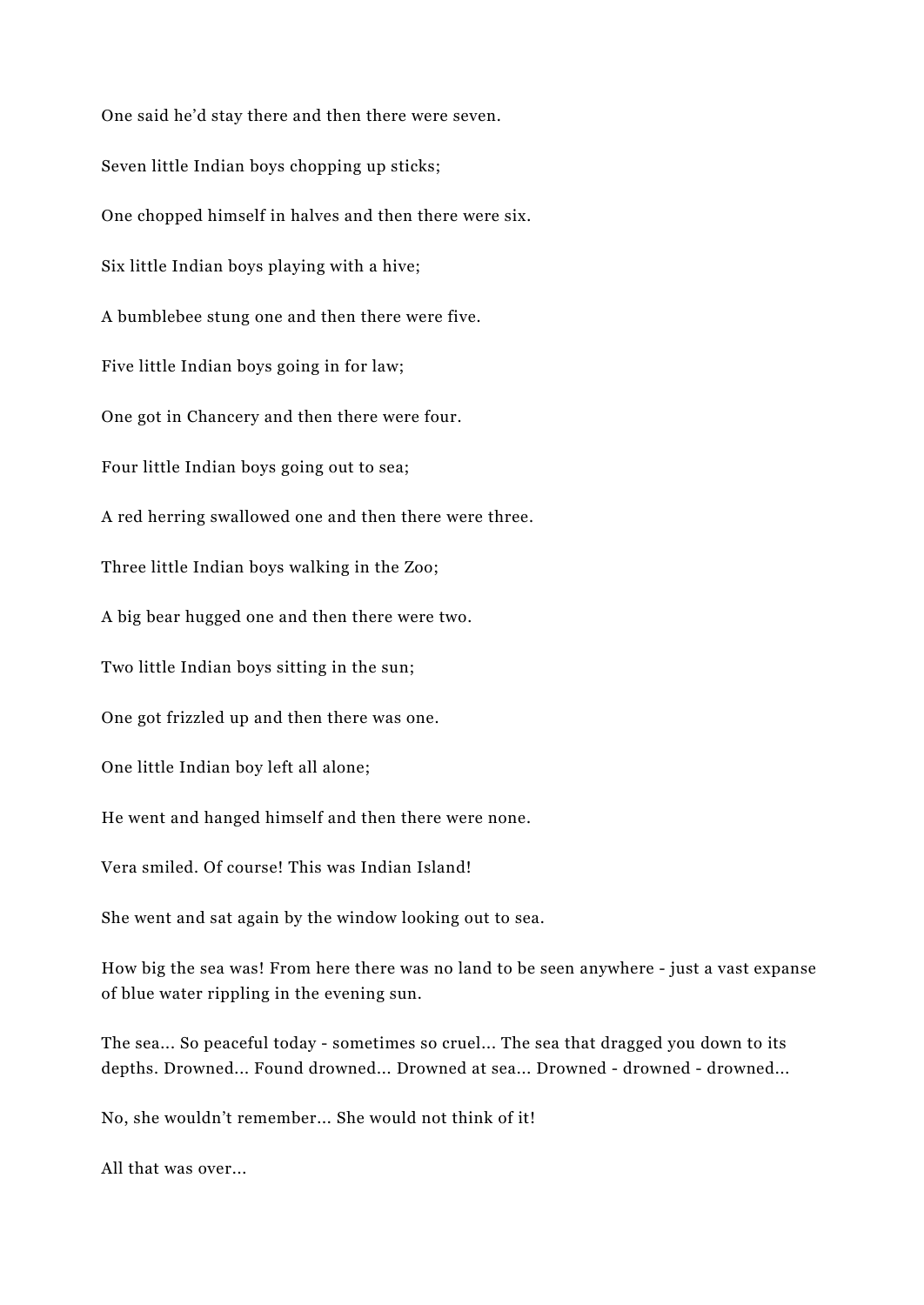Dr. Armstrong came to Indian Island just as the sun was sinking into the sea. On the way across he had chatted to the boatman - a local man. He was anxious to find out a little about these people who owned Indian Island, but the man Narracott seemed curiously ill informed, or perhaps unwilling to talk.

So Dr. Armstrong chatted instead of the weather and of fishing.

He was tired after his long motor drive. His eyeballs ached. Driving west you were driving against the sun.

Yes, he was very tired. The sea and perfect peace - that was what he needed. He would like, really, to take a long holiday. But he couldn't afford to do that. He could afford it financially, of course, but he couldn't afford to drop out. You were soon forgotten nowadays. No, now that he had arrived, he must keep his nose to the grindstone.

#### He thought:

"All the same, this evening, I'll imagine to myself that I'm not going back - that I've done with London and Harley Street and all the rest of it."

There was something magical about an island - the mere word suggested fantasy. You lost touch with the world - an island was a world of its own. A world, perhaps, from which you might never return.

#### He thought

"I'm leaving my ordinary life behind me."

And, smiling to himself, he began to make plans, fantastic plans for the future.

He was still smiling when he walked up the rock cut steps.

In a chair on the terrace an old gentleman was sitting and the sight of him was vaguely familiar to Dr. Armstrong. Where had he seen that frog-like face, that tortoise-like neck, that hunched up attitude - yes, and those pale shrewd little eyes? Of course - old Wargrave. He'd given evidence once before him. Always looked half asleep, but was shrewd as could be when it came to a point of law. Had great power with a jury - it was said he could make their minds up for them any day of the week. He'd got one or two unlikely convictions out of them. A hanging judge, some people said.

Funny place to meet him... here - out of the world.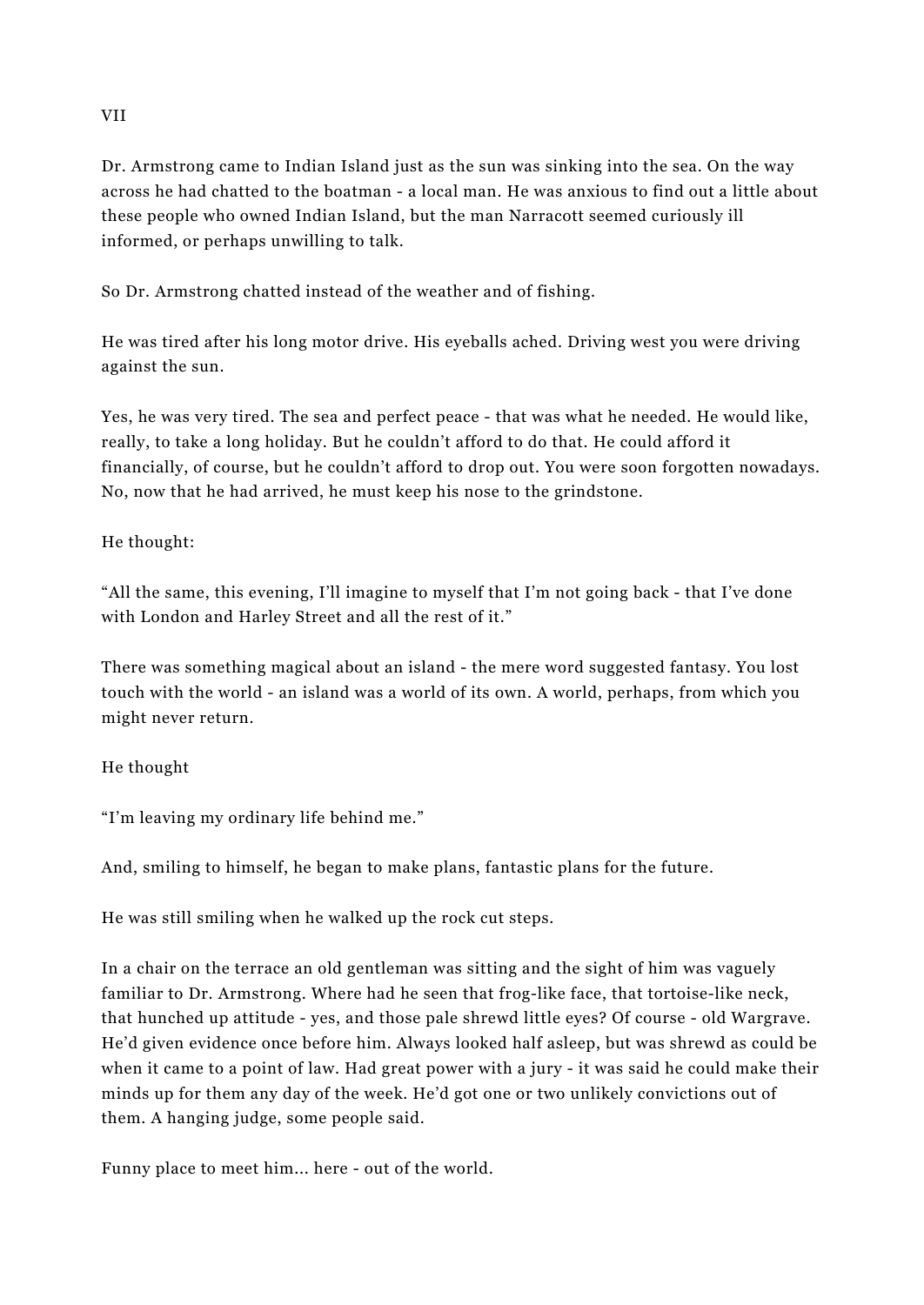#### VIII

Mr. Justice Wargrave thought to himself:

"Armstrong? Remember him in the witness box. Very correct and cautious. All doctors are damned fools. Harley Street ones are the worst of the lot." And his mind dwelt malevolently on a recent interview he had had with a suave personage in that very street.

Aloud he grunted:

"Drinks are in the hall."

Dr. Armstrong said:

"I must go and pay my respects to my host and hostess."

Mr. Justice Wargrave closed his eyes again, looking decidedly reptilian, and said:

"You can't do that."

Dr. Armstrong was startled.

"Why not?"

The judge said:

"No host and hostess. Very curious state of affairs. Don't understand this place."

Dr. Armstrong stared at him for a minute. When he thought the old gentleman had actually gone to sleep, Wargrave said suddenly:

"D'you know Constance Culmington?"

"Er - no, I'm afraid I don't."

"It's of no consequence," said the judge. "Very vague woman - and practically unreadable handwriting. I was just wondering if I'd come to the wrong house."

Dr. Armstrong shook his head and went on up to the house.

Mr. Justice Wargrave reflected on the subject of Constance Culmington. Undependable like all women.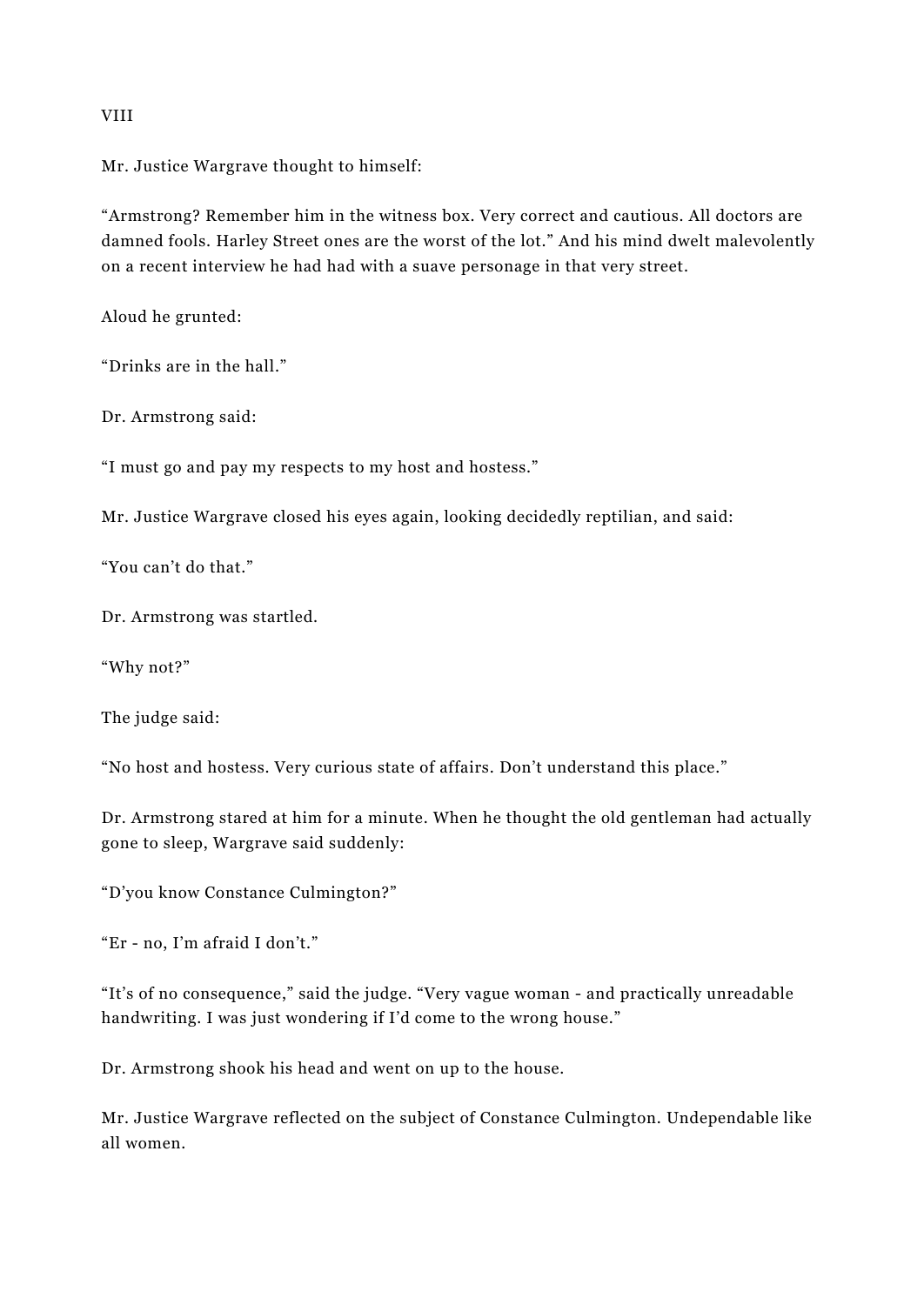His mind went on to the two women in the house, the tight-lipped old maid and the girl. He didn't care for the girl, cold-blooded young hussy. No, three women, if you counted the Rogers woman. Odd creature, she looked scared to death. Respectable pair and knew their job...

Rogers coming out on the terrace that minute, the Judge asked him:

"Is Lady Constance Culmington expected, do you know?"

Rogers stared at him.

"No, sir, not to my knowledge."

The judge's eyebrows rose. But he only grunted.

He thought:

"Indian Island, eh? There's a nigger in the woodpile."

#### IX

Anthony Marston was in his bath. He luxuriated in the steaming water. His limbs had felt cramped after his long drive. Very few thoughts passed through his head. Anthony was a creature of sensation - and of action.

He thought to himself:

"Must go through with it, I suppose," and thereafter dismissed everything from his mind.

Warm steaming water - tired limbs - presently a shave - a cocktail - dinner.

And after -?

#### X

Mr. Blore was tying his tie. He wasn't very good at this sort of thing.

Did he look all right? He supposed so.

Nobody had been exactly cordial to him... Funny the way they all eyed each other - as though they knew...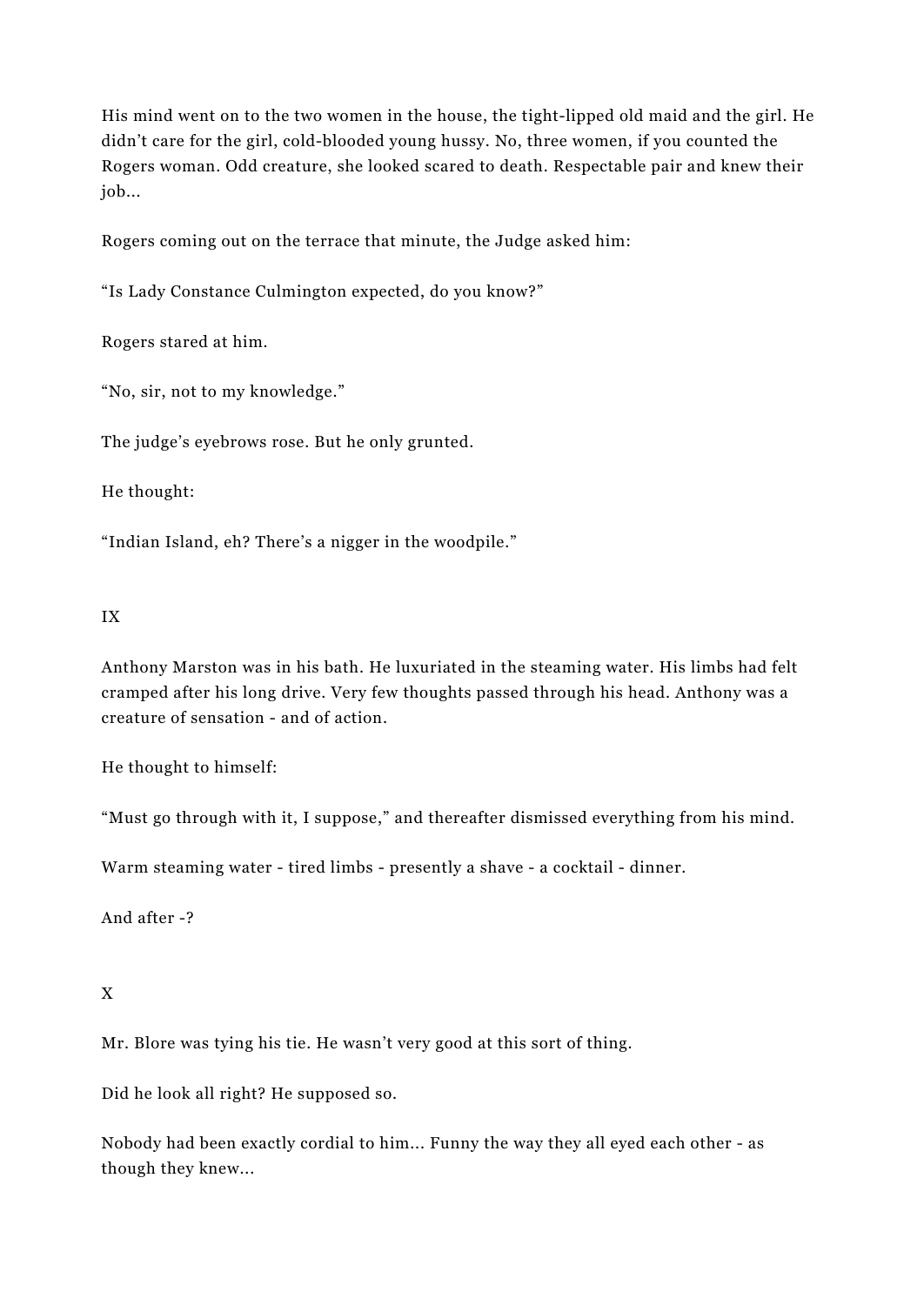Well, it was up to him. He didn't mean to bungle his job.

He glanced up at the framed nursery rhyme over the mantelpiece.

Neat touch, having that there!

He thought:

"Remember this island when I was a kid. Never thought I'd be doing this sort of a job in a house here. Good thing, perhaps, that one can't foresee the future..."

XI

General Macarthur was frowning to himself. Damn it all, the whole thing was deuced odd! Not at all what he'd been led to expect...

For two pins he'd make an excuse and get away... Throw up the whole business...

But the motor boat had gone back to the mainland.

He'd have to stay.

That fellow Lombard now, he was a queer chap.

Not straight. He'd swear the man wasn't straight.

XII

As the gong sounded, Philip Lombard came out of his room and walked to the head of the stairs. He moved like a panther, smoothly and noiselessly. There was something of the panther about him altogether. A beast of prey - pleasant to the eye.

He was smiling to himself.

A week - eh?

He was going to enjoy that week.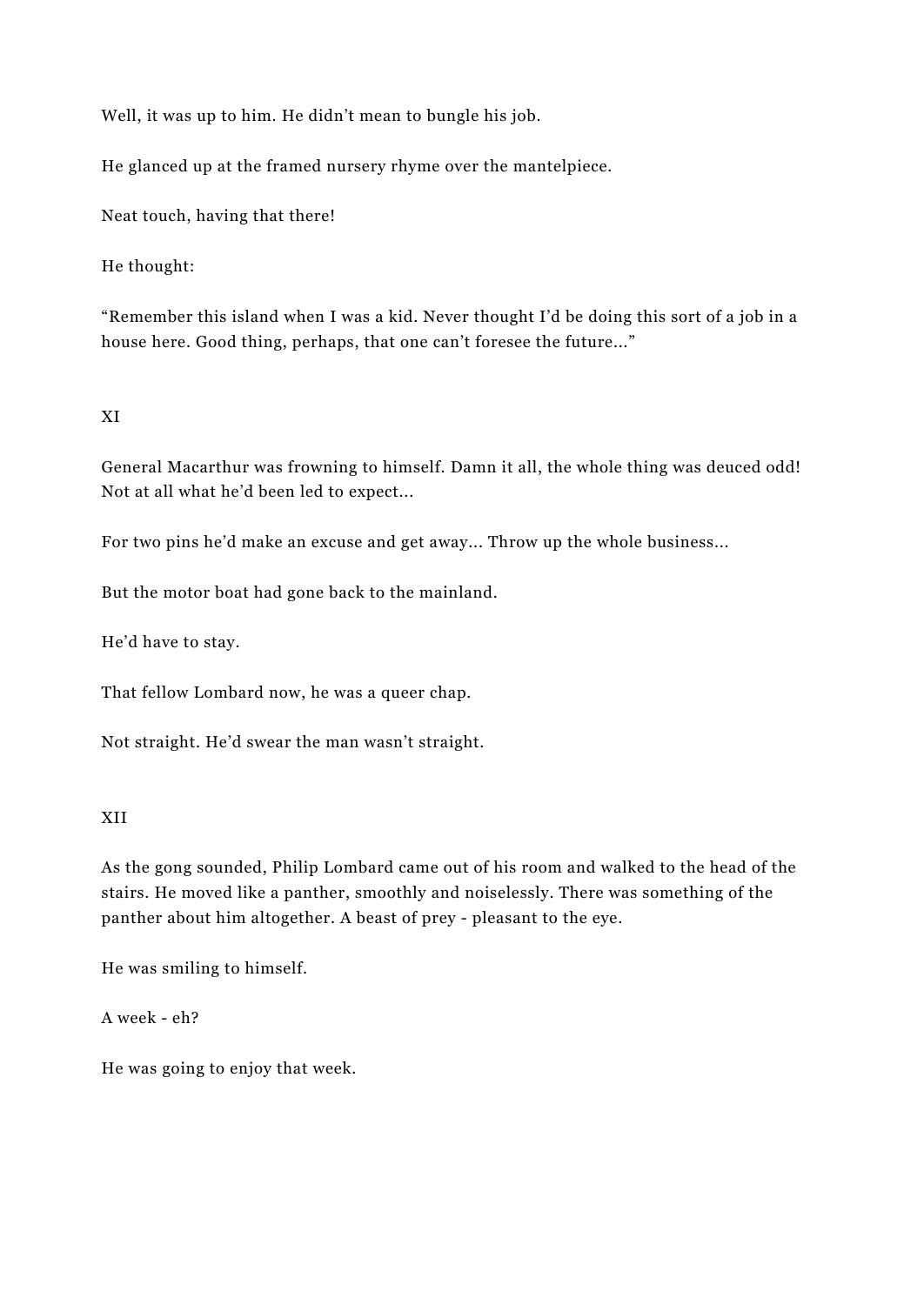#### XIII

In her bedroom, Emily Brent, dressed in black silk ready for dinner, was reading her Bible.

Her lips moved as she followed the words:

"The heathen are sunk down in the pit that they made: in the net which they hid is their own foot taken. The Lord is known by the judgement which he executeth: the wicked is snared in the work of his own hands. The wicked shall be turned into hell."

Her tight lips closed. She shut the Bible.

Rising, she pinned a cairngorm brooch at her neck, and went down to dinner.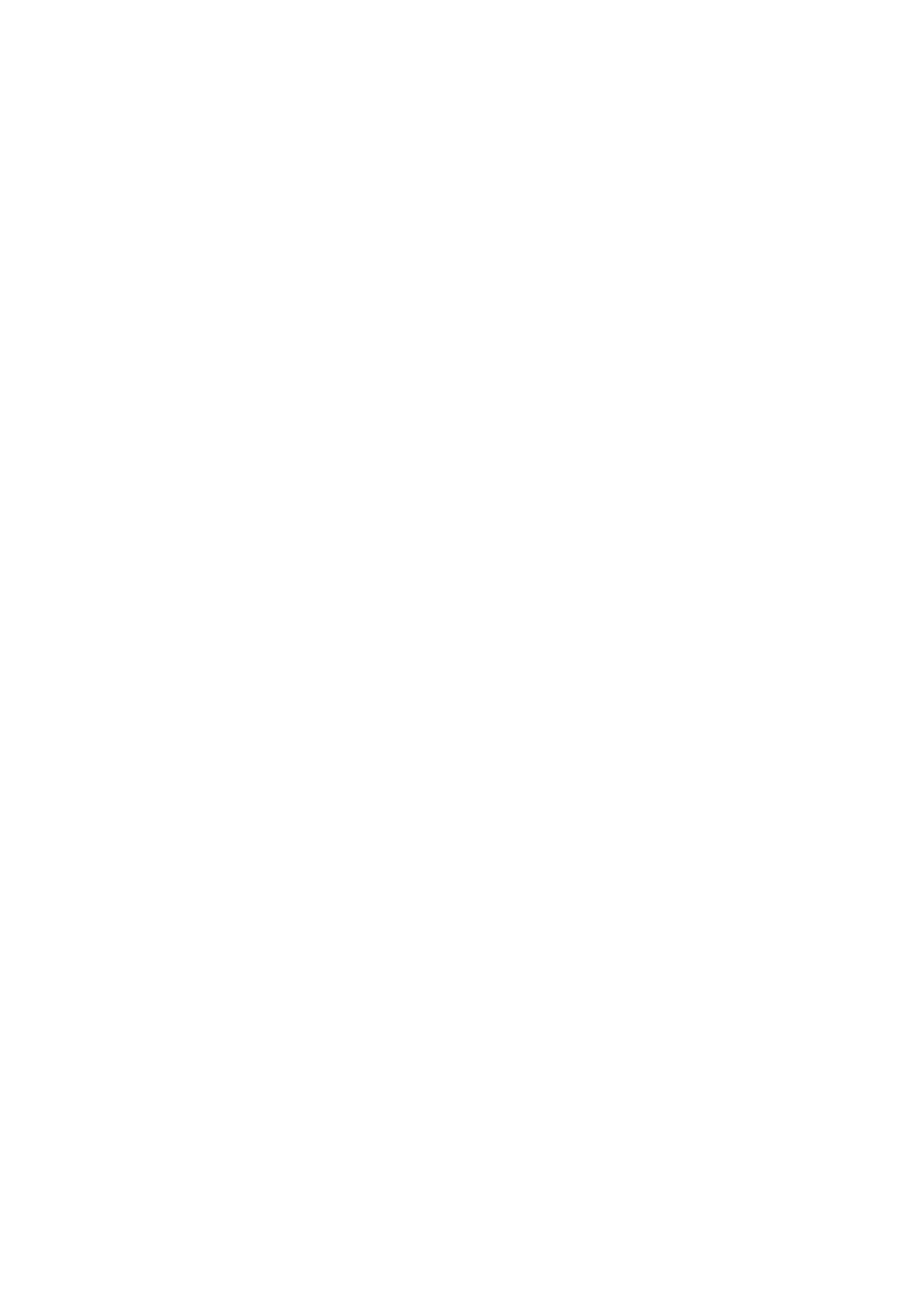## Chapter 3

Dinner was drawing to a close.

The food had been good, the wine perfect. Rogers waited well.

Every one was in better spirits. They had begun to talk to each other with more freedom and intimacy.

Mr. Justice Wargrave, mellowed by the excellent port, was being amusing in a caustic fashion; Dr. Armstrong and Tony Marston were listening to him. Miss Brent chatted to General Macarthur; they had discovered some mutual friends. Vera Claythorne was asking Mr. Davis intelligent questions about South Africa. Mr. Davis was quite fluent on the subject. Lombard listened to the conversation. Once or twice he looked up quickly, and his eyes narrowed. Now and then his eyes played round the table, studying the others.

Anthony Marston said suddenly:

"Quaint, these things, aren't they?"

In the centre of the round table, on a circular glass stand, were some little china figures.

"Indians." said Tony. "Indian Island. I suppose that's the idea."

Vera leaned forward.

"I wonder. How many are there? Ten?"

"Yes - ten there are."

Vera cried:

"What fun! They're the ten little Indian boys of the nursery rhyme, I suppose. In my bedroom the rhyme is framed and hung up over the mantelpiece."

Lombard said:

"In my room, too."

"And mine."

"And mine."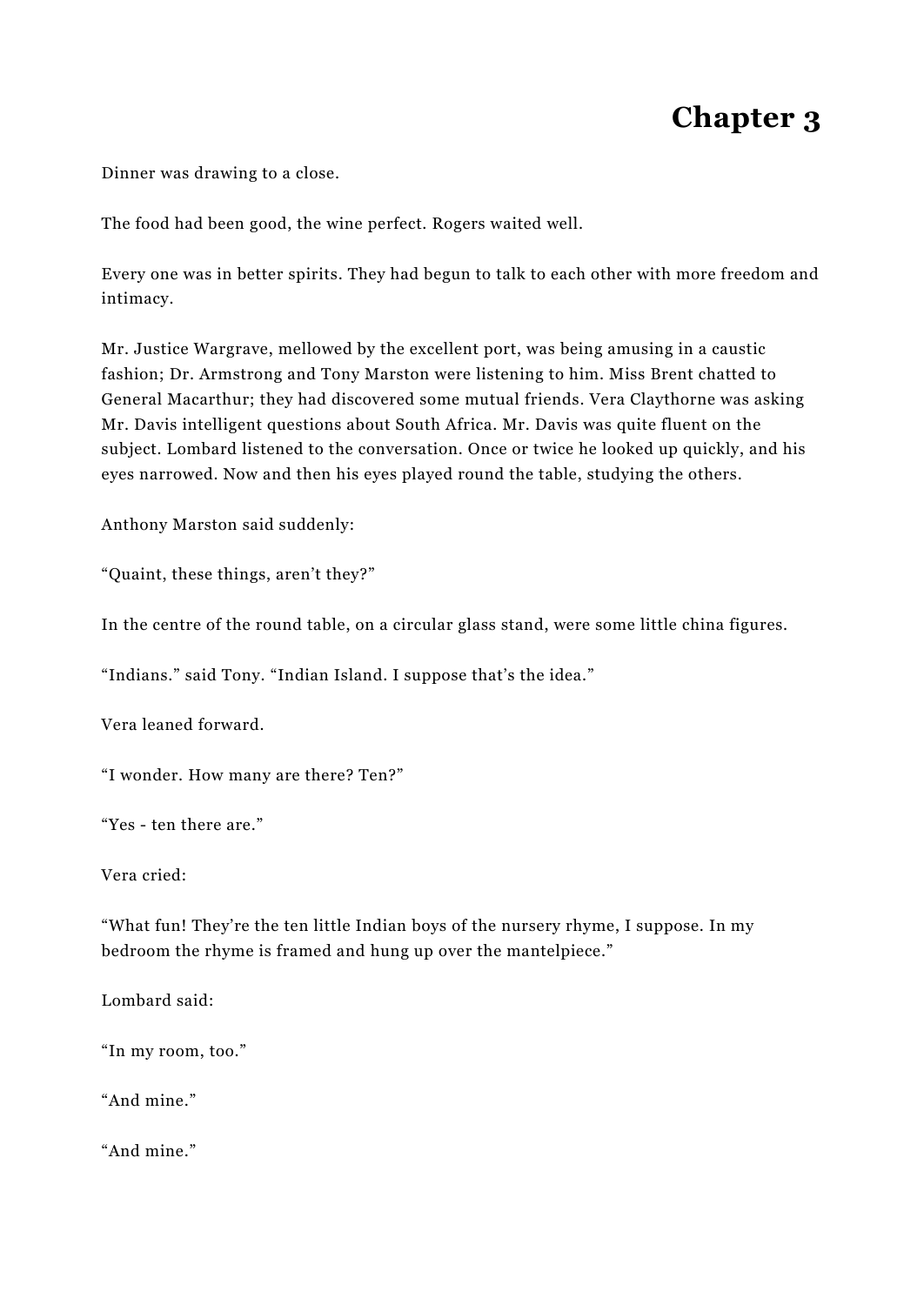Everybody joined the chorus. Vera said:

"It's an amusing idea, isn't it?"

Mr. Justice Wargrave grunted:

"Remarkably childish," and helped himself to port.

Emily Brent looked at Vera Claythorne. Vera Claythorne looked at Miss Brent. The two women rose.

In the drawing-room, the French windows were open onto the terrace and the sound of the sea murmuring against the rocks came up to them.

Emily Brent said: "Pleasant sound."

Vera said sharply: "I hate it."

Miss Brent's eyes looked at her in surprise. Vera flushed. She said, more composedly:

"I don't think this place would be very agreeable in a storm."

Emily Brent agreed.

"I've no doubt the house is shut up in winter," she said. "You'd never get servants to stay here for one thing."

Vera murmured:

"It must be difficult to get servants anyway."

Emily Brent said:

"Mrs. Oliver has been lucky to get these two. The woman's a good cook."

Vera thought:

"Funny how elderly people always get names wrong."

She said:

"Yes, I think Mrs. Owen has been very lucky indeed."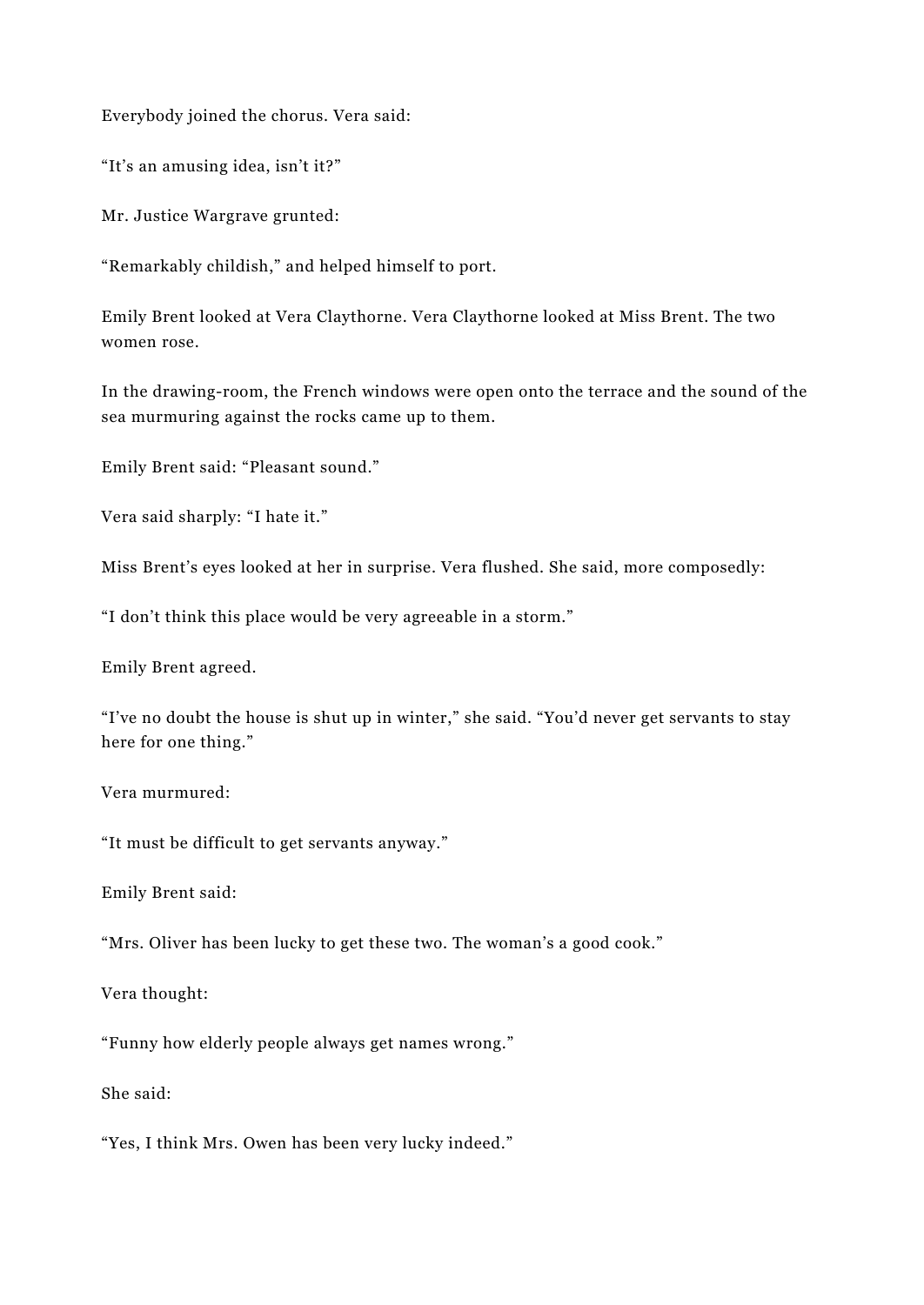Emily Brent had brought a small piece of embroidery out of her bag. Now, as she was about to thread her needle, she paused.

She said sharply:

"Owen? Did you say Owen?"

"Yes."

Emily Brent said sharply:

"I've never met any one called Owen in my life."

Vera stared.

"But surely -"

She did not finish her sentence. The door opened and the men joined them. Rogers followed them into the room with the coffee tray.

The judge came and sat down by Emily Brent. Armstrong came up to Vera. Tony Marston strolled to the open window. Blore studied with naïve surprise a statuette in brass wondering perhaps if its bizarre angularities were really supposed to be the female figure. General Macarthur stood with his back to the mantelpiece. He pulled at his little white moustache. That had been a damned good dinner! His spirits were rising. Lombard turned over the pages of Punch that lay with other papers on a table by the wall.

Rogers went round with the coffee tray. The coffee was good - really black and very hot.

The whole party had dined well. They were satisfied with themselves and with life. The hands of the clock pointed to twenty minutes past nine. There was a silence - a comfortable replete silence.

Into that silence came The Voice. Without warning, inhuman, penetrating...

"Ladies and gentlemen! Silence, please!"

Every one was startled. They looked round - at each other, at the walls. Who was speaking?

The Voice went on - a high clear voice.

You are charged with the following indictments: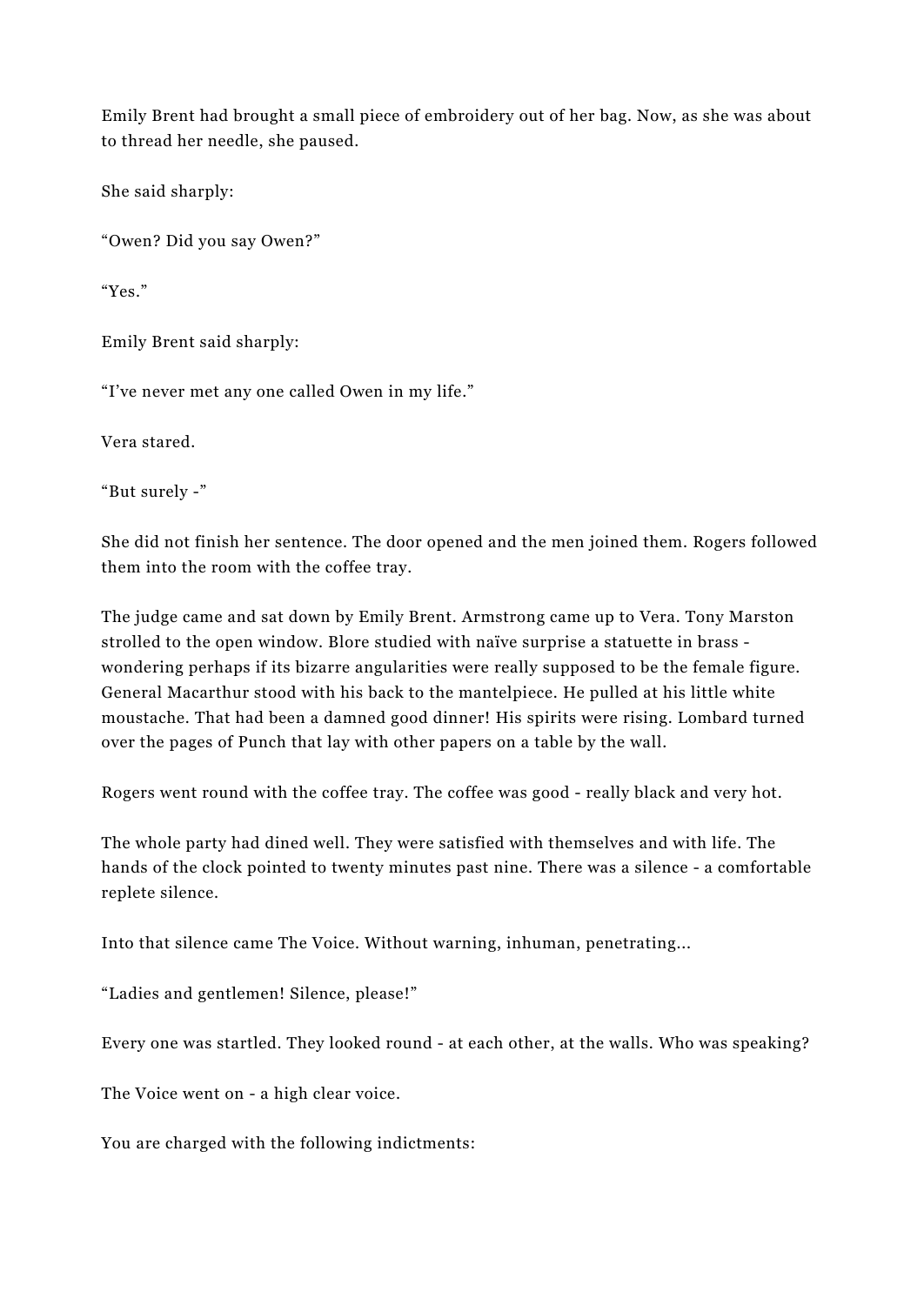Edward George Armstrong, that you did upon the 14th day of March, 1925, cause the death of Louisa Mary Clees.

Emily Caroline Brent, that upon the 5th November, 1931, you were responsible for the death of Beatrice Taylor.

William Henry Blore, that you brought about the death of James Stephen Landor on October 10th, 1928.

Vera Elizabeth Claythorne, that on the 11th day of August, 1935, you killed Cyril Ogilvie Hamilton.

Philip Lombard, that upon a date in February, 1932, you were guilty of the death of twentyone men, members of an East African tribe.

John Gordon Macarthur, that on the 4th of January, 1917, you deliberately sent your wife's lover, Arthur Richmond, to his death.

Anthony James Marston, that upon the 14th day of November last, you were guilty of the murder of John and Lucy Combes.

Thomas Rogers and Ethel Rogers, that on the 6th of May, 1929, you brought about the death of Jennifer Brady.

Lawrence John Wargrave, that upon the 10th day of June, 1930, you were guilty of the murder of Edward Seton.

Prisoners at the bar, have you anything to say in your defence?

#### II

The Voice had stopped.

There was a moment's petrified silence and then a resounding crash! Rogers had dropped the coffee tray!

At the same moment, from somewhere outside the room there came a scream and the sound of a thud.

Lombard was the first to move. He leapt to the door and flung it open. Outside, lying in a huddled mass, was Mrs. Rogers.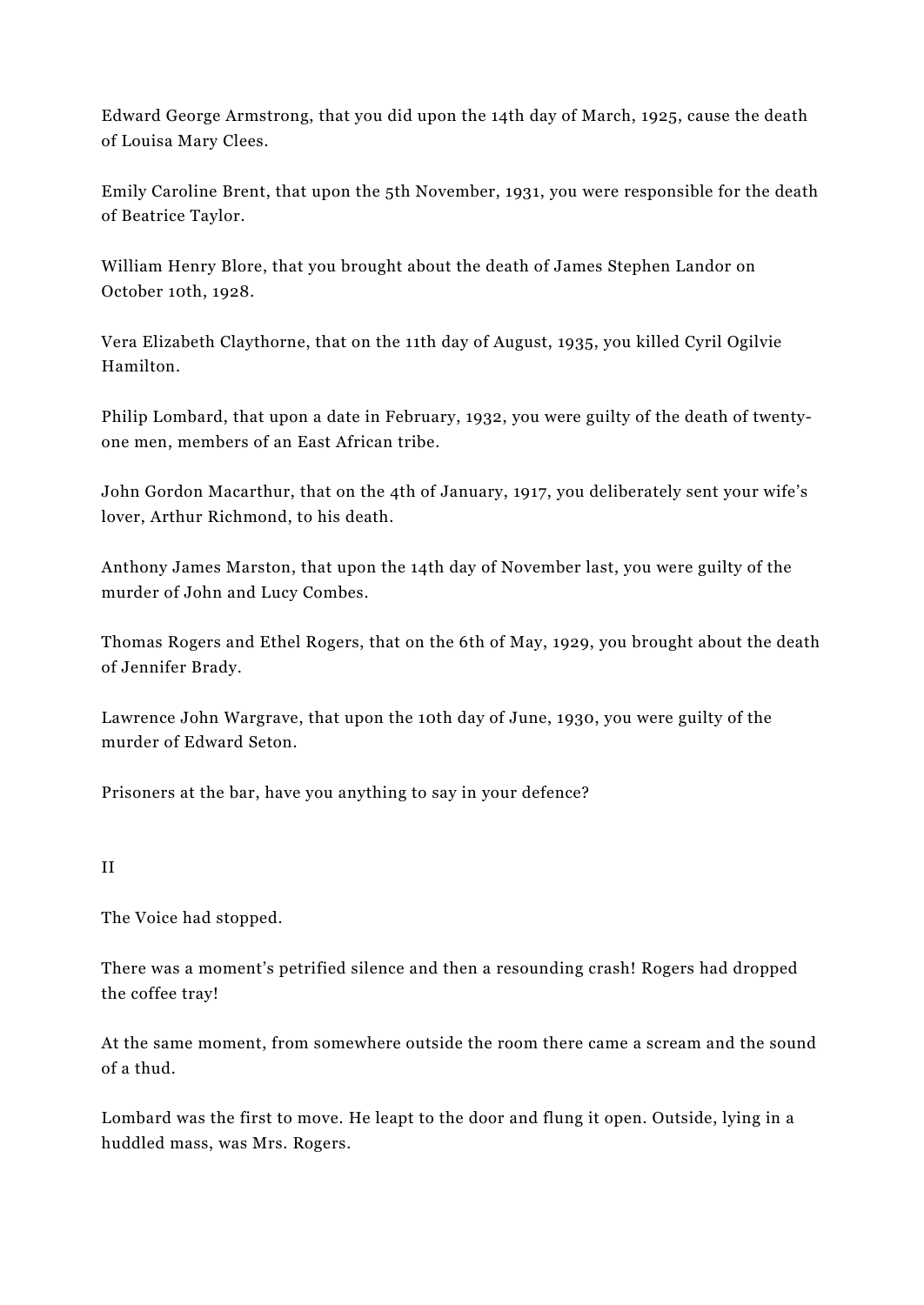Lombard called:

"Marston."

Anthony sprang to help him. Between them, they lifted up the woman and carried her into the drawing-room.

Dr. Armstrong came across quickly. He helped them to lift her onto the sofa and bent over her. He said quickly:

"It's nothing. She's fainted, that's all. She'll be round in a minute."

Lombard said to Rogers:

"Get some brandy."

Rogers, his face white, his hands shaking, murmured:

"Yes, sir," and slipped quickly out of the room.

Vera cried out:

"Who was that speaking? Where was he? It sounded - it sounded -"

General Macarthur spluttered out:

"What's going on here? What kind of a practical joke was that?"

His hand was shaking. His shoulders sagged. He looked suddenly ten years older.

Blore was mopping his face with a handkerchief.

Only Mr. Justice Wargrave and Miss Brent seemed comparatively unmoved. Emily Brent sat upright, her head held high. In both cheeks was a spot of hard colour. The judge sat in his habitual pose, his head sunk down into his neck. With one hand he gently scratched his ear. Only his eyes were active, darting round and round the room, puzzled, alert with intelligence.

Again it was Lombard who acted. Armstrong being busy with the collapsed woman, Lombard was free once more to take the initiative.

He said: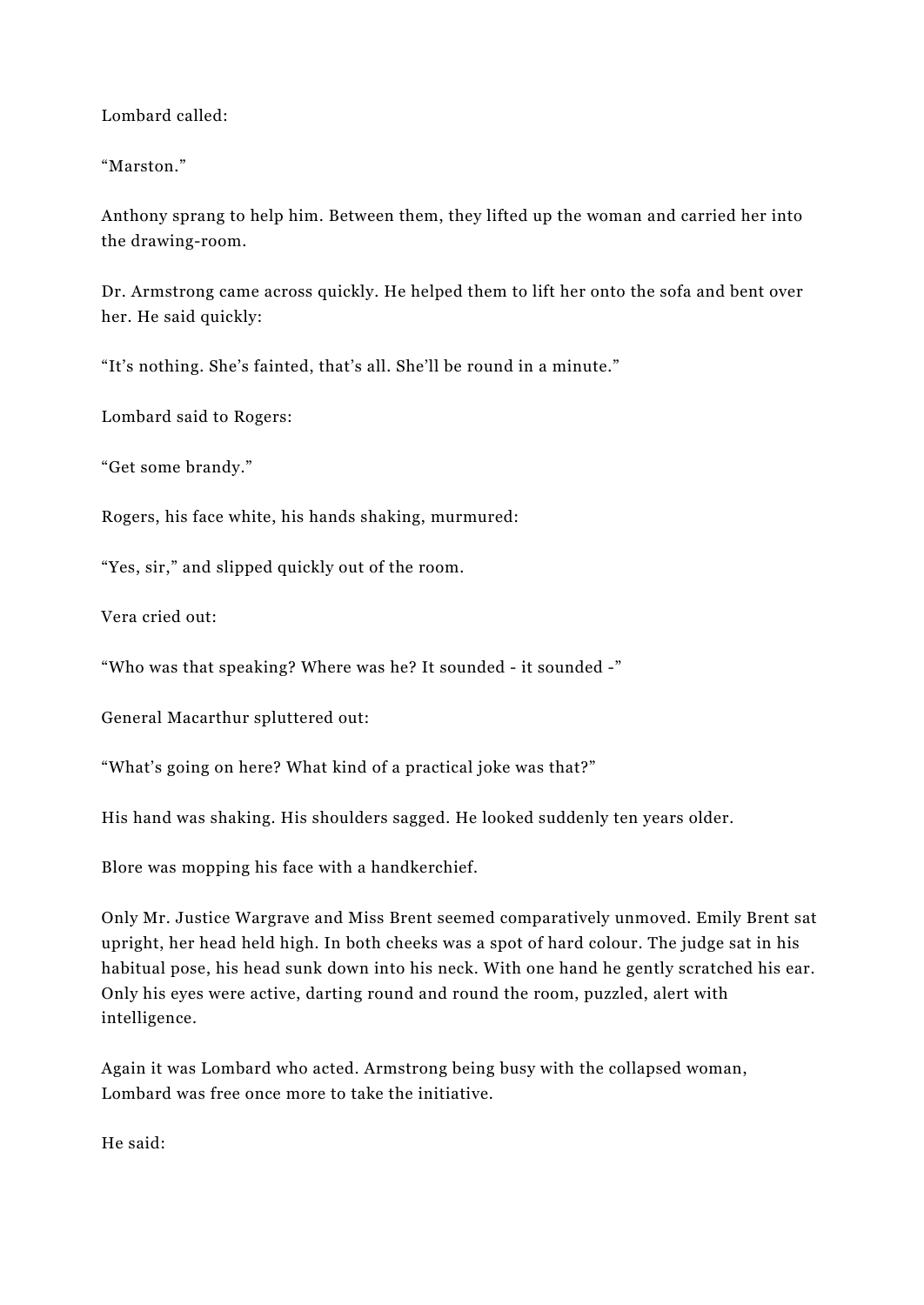"That voice? It sounded as though it were in the room."

Vera cried:

"Who was it? Who was it? It wasn't one of us."

Like the judge, Lombard's eyes wandered slowly round the room. They rested a minute on the open window, then he shook his head decisively. Suddenly his eyes lighted up. He moved forward swiftly to where a door near the fireplace led into an adjoining room.

With a swift gesture, he caught the handle and flung the door open. He passed through and immediately uttered an exclamation of satisfaction.

He said:

"Ah, here we are."

The others crowded after him. Only Miss Brent remained alone sitting erect in her chair.

Inside the second room a table had been brought up close to the wall which adjoined the drawing-room. On the table was a gramophone - an old-fashioned type with a large trumpet attached. The mouth of the trumpet was against the wall, and Lombard, pushing it aside, indicated where two or three small holes had been unobtrusively bored through the wall.

Adjusting the gramophone he replaced the needle on the record and immediately they heard again: "You are charged with the following indictments -"

Vera cried:

"Turn it off! Turn it off! It's horrible!"

Lombard obeyed.

Dr. Armstrong said, with a sigh of relief:

"A disgraceful and heartless practical joke, I suppose."

The small clear voice of Mr. Justice Wargrave murmured:

"So you think it's a joke, do you?"

The doctor stared at him.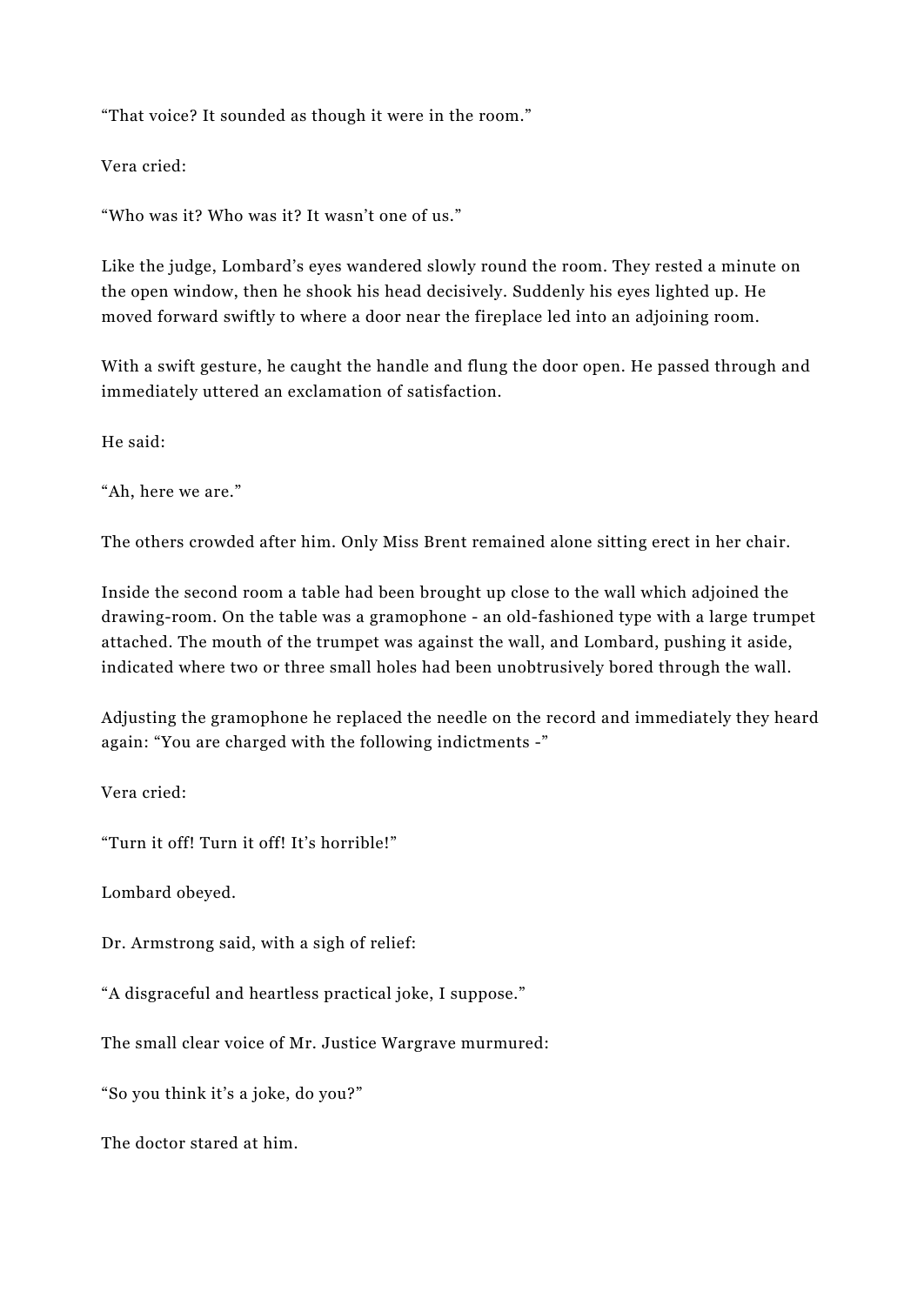"What else could it be?"

The hand of the judge gently stroked his upper lip.

He said:

"At the moment I'm not prepared to give an opinion."

Anthony Marston broke in. He said:

"Look here, there's one thing you've forgotten. Who the devil turned the thing on and set it going?"

Wargrave murmured:

"Yes, I think we must inquire into that."

He led the way back into the drawing-room. The others followed.

Rogers had just come in with a glass of brandy. Miss Brent was bending over the moaning form of Mrs. Rogers.

Adroitly Rogers slipped between the two women.

"Allow me, Madam, I'll speak to her. Ethel - Ethel - it's all right. All right, do you hear? Pull yourself together."

Mrs. Rogers' breath came in quick gasps. Her eyes, staring frightened eyes, went round and round the ring of faces. There was urgency in Rogers' tone.

"Pull yourself together, Ethel."

Dr. Armstrong spoke to her soothingly.

"You'll be all right now, Mrs. Rogers. Just a nasty turn."

She said:

"Did I faint, sir?"

"Yes."

"It was The Voice - that awful voice - like a judgement -"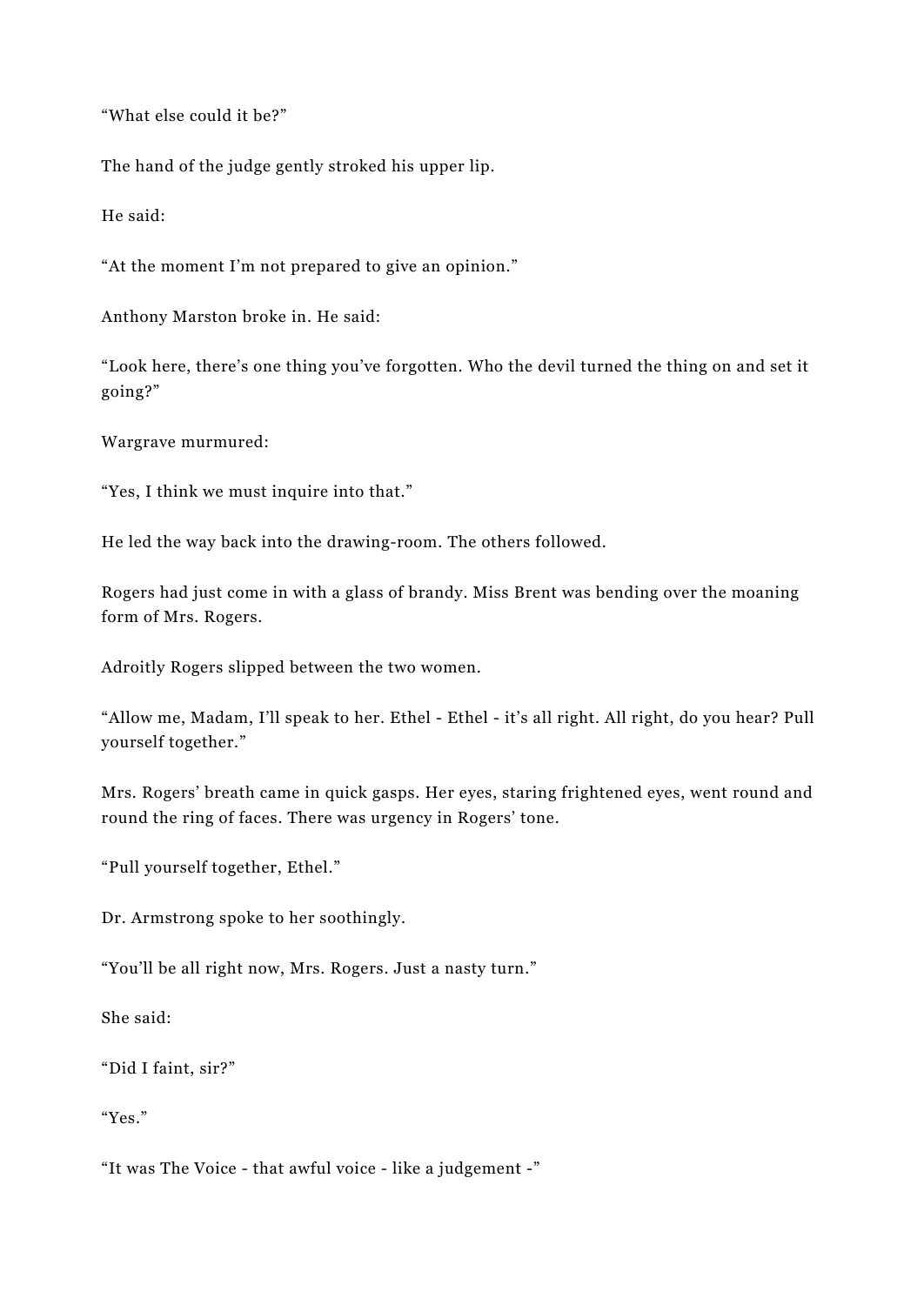Her face turned green again, her eyelids fluttered.

Dr. Armstrong said sharply:

"Where's that brandy?"

Rogers had put it down on a little table. Some one handed it to the doctor and he bent over the gasping woman with it.

"Drink this, Mrs. Rogers."

She drank, choking a little and gasping. The spirit did her good. The colour returned to her face. She said:

"I'm all right now. It just - gave me a turn."

Rogers said quickly:

"Of course it did. It gave me a turn too. Fair made me drop that tray. Wicked lies, it was! I'd like to know -"

He was interrupted. It was only a cough - a dry little cough but it had the effect of stopping him in full cry. He stared at Mr. Justice Wargrave and the latter coughed again. Then he said:

"Who put that record on the gramophone? Was it you, Rogers?"

Rogers cried:

"I didn't know what it was. Before God, I didn't know what it was, sir. If I had I'd never have done it."

The judge said drily:

"That is probably true. But I think you'd better explain, Rogers."

The butler wiped his face with a handkerchief. He said earnestly:

"I was just obeying orders, sir, that's all."

"Whose orders?"

"Mr. Owen's."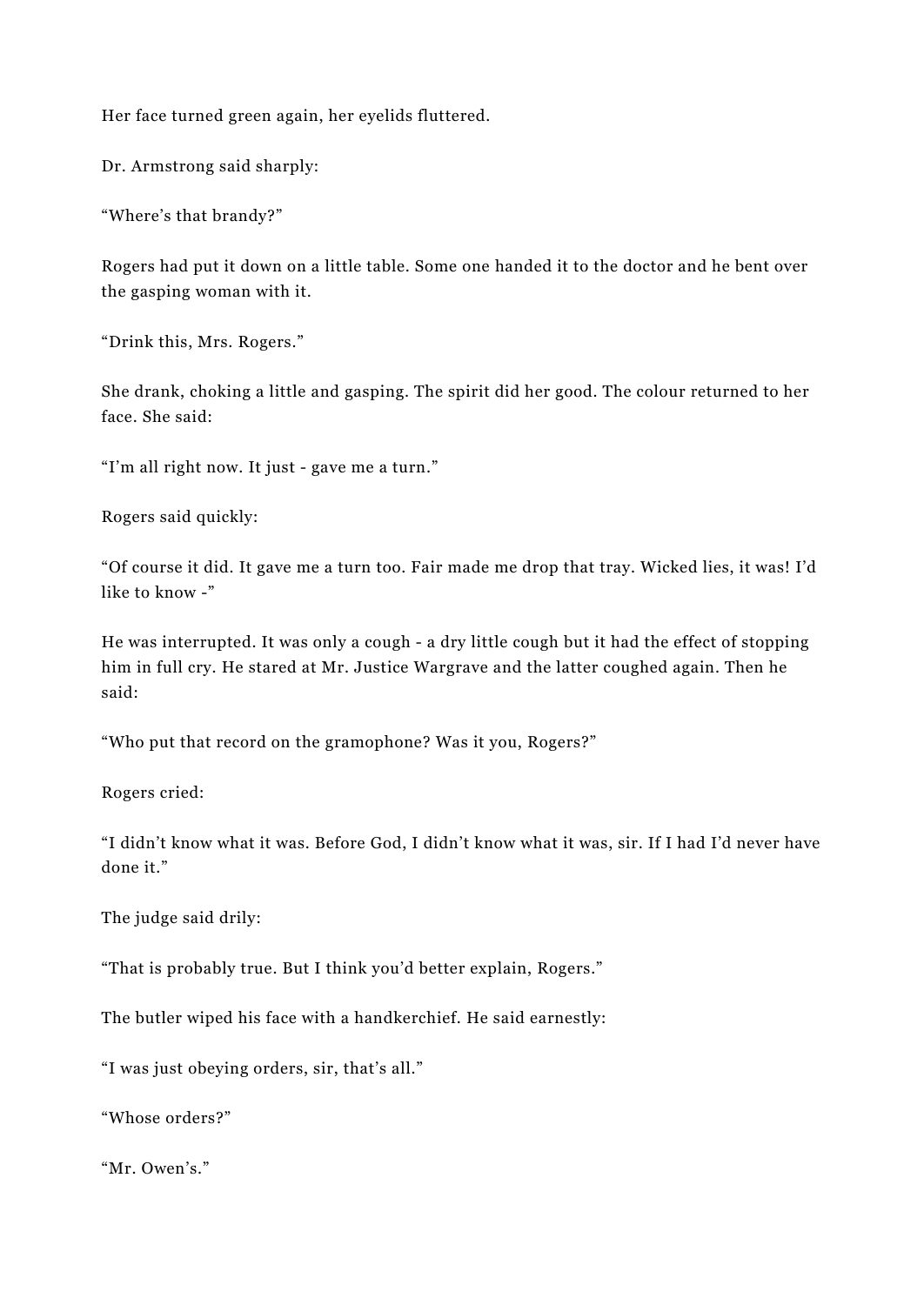Mr. Justice Wargrave said:

"Let me get this quite clear. Mr. Owen's orders were - what exactly?"

Rogers said:

"I was to put a record on the gramophone. I'd find the record in the drawer and my wife was to start the gramophone when I'd gone into the drawing-room with the coffee tray."

The judge murmured:

"A very remarkable story."

Rogers cried:

"It's the truth, sir. I swear to God it's the truth. I didn't know what it was - not for a moment. It had a name on it - I thought it was just a piece of music."

Wargrave looked at Lombard.

"Was there a title on it?"

Lombard nodded. He grinned suddenly, showing his white pointed teeth.

He said:

"Quite right, sir. It was entitled Swan Song..."

III

General Macarthur broke out suddenly. He exclaimed:

"The whole thing is preposterous - preposterous! Slinging accusations about like this! Something must be done about it. This fellow Owen whoever he is -"

Emily Brent interrupted. She said sharply:

"That's just it, who is he?"

The judge interposed. He spoke with the authority that a life-time in the courts had given him. He said: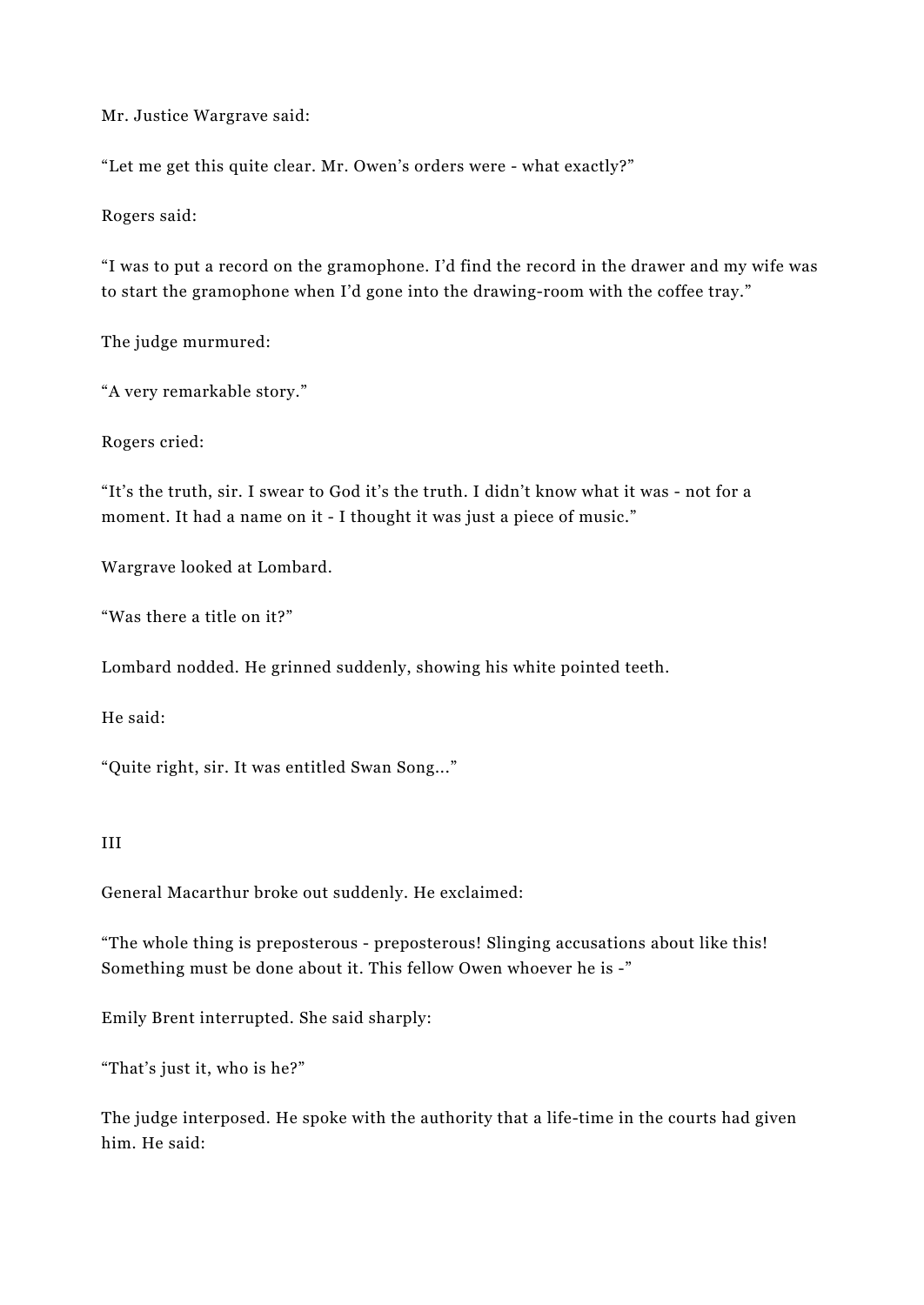"That is exactly what we must go into very carefully. I should suggest that you get your wife to bed first of all, Rogers. Then come back here."

"Yes, sir."

Dr. Armstrong said:

"I'll give you a hand, Rogers."

Leaning on the two men, Mrs. Rogers tottered out of the room. When they had gone Tony Marston said:

"Don't know about you, sir, but I could do with a drink."

Lombard said:

"I agree."

Tony said:

"I'll go and forage."

He went out of the room.

He returned a second or two later.

"Found them all waiting on a tray outside ready to be brought in."

He set down his burden carefully. The next minute or two was spent in dispensing drinks. General Macarthur had a stiff whiskey and so did the judge. Every one felt the need of a stimulant. Only Emily Brent demanded and obtained a glass of water.

Dr. Armstrong re-entered the room.

"She's all right," he said. "I've given her a sedative to take. What's that, a drink? I could do with one."

Several of the men refilled their glasses. A moment or two later Rogers re-entered the room.

Mr. Justice Wargrave took charge of the proceedings. The room became an impromptu court of law.

The judge said: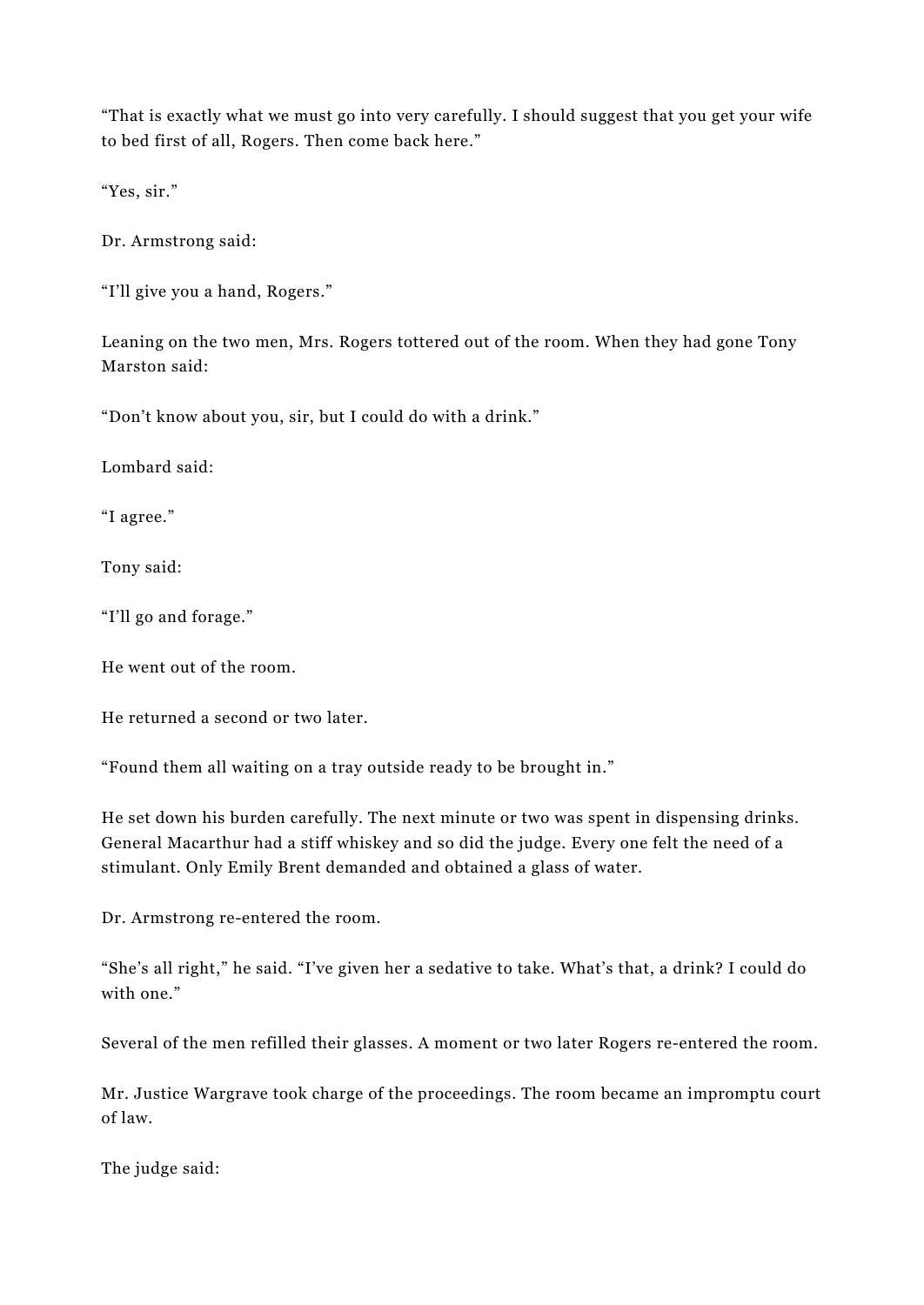"Now then, Rogers, we must get to the bottom of this. Who is this Mr. Owen?"

Rogers stared.

"He owns this place, sir."

"I am aware of that fact. What I want you to tell me is what you yourself know about the man."

Rogers shook his head.

"I can't say, sir. You see, I've never seen him."

There was a faint stir in the room.

General Macarthur said:

"You've never seen him? What d'yer mean?"

"We've only been here just under a week, sir, my wife and I. We were engaged by letter, through an agency. The Regina Agency in Plymouth."

Blore nodded.

"Old established firm," he volunteered.

Wargrave said:

"Have you got that letter?"

"The letter engaging us? No, sir. I didn't keep it."

"Go on with your story. You were engaged, as you say, by letter."

"Yes, sir. We were to arrive on a certain day. We did. Everything was in order here. Plenty of food in stock and everything very nice. Just needed dusting and that."

"What next?"

"Nothing, sir. We got orders - by letter again - to prepare the rooms for a houseparty and then yesterday by the afternoon post I got another letter from Mr. Owen. It said he and Mrs. Owen were detained and to do the best we could and it gave the instructions about dinner and coffee and putting on the gramophone record."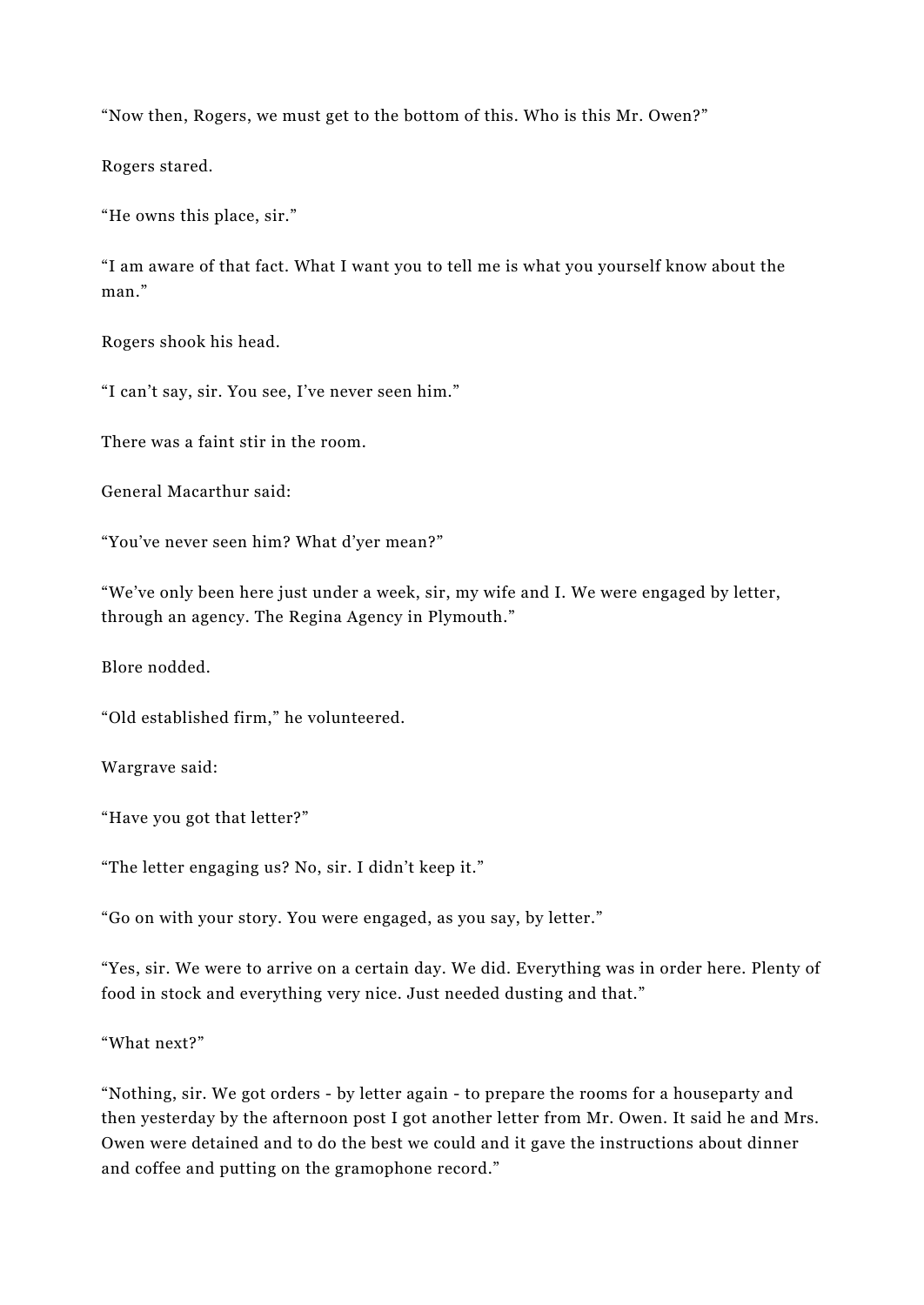The judge said sharply:

"Surely you've got that letter?"

"Yes, sir, I've got it here."

He produced it from a pocket. The judge took it.

"H'm," he said. "Headed Ritz Hotel and typewritten."

With a quick movement Blore was beside him.

He said:

"If you'll just let me have a look."

He twitched it out of the other's hand, and ran his eye over it.

He murmured:

"Coronation machine. Quite new - no defects. Ensign paper - the most widely used make. You won't get anything out of that. Might be fingerprints, but I doubt it."

Wargrave stared at him with sudden attention.

Anthony Marston was standing beside Blore looking over his shoulder. He said:

"Got some fancy Christian names, hasn't he? Ulick Norman Owen. Quite a mouthful."

"The old judge said with a slight start:

"I am obliged to you, Mr. Marston. You have drawn my attention to a curious and suggestive point."

He looked round at the others and thrusting his neck forward like an angry tortoise, he said:

"I think the time has come for us all to pool our information. It would be well, I think, for everybody to come forward with all the information they have regarding the owner of this house." He paused and then went on. "We are all his guests. I think it would be profitable if each one of us were to explain exactly how that came about."

There was a moment's pause and then Emily Brent spoke with decision.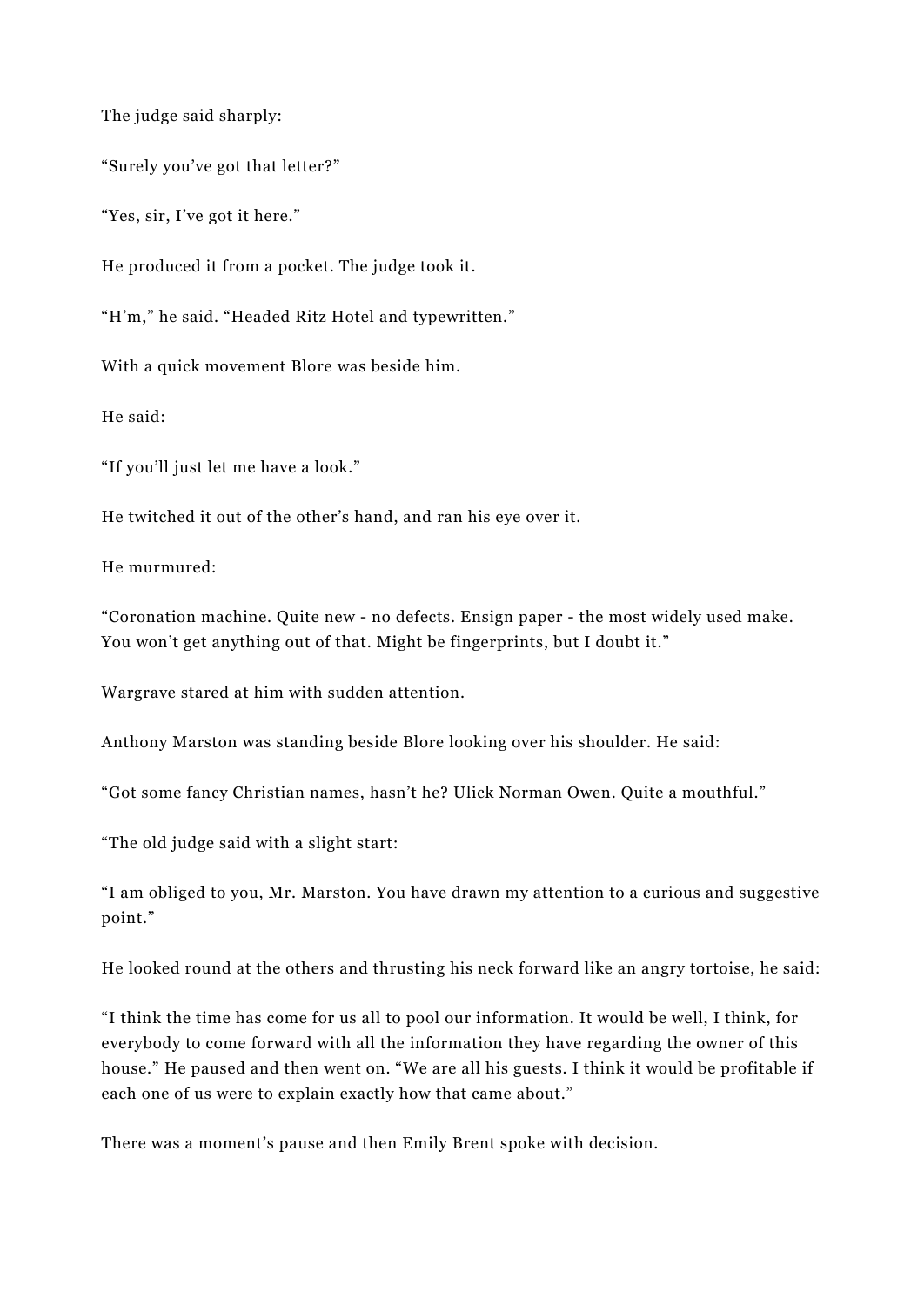"There's something very peculiar about all this," she said. "I received a letter with a signature that was not very easy to read. It purported to be from a woman I had met at a certain summer resort two or three years ago. I took the name to be either Ogden or Oliver. I am acquainted with a Mrs. Oliver and also with a Miss Ogden. I am quite certain that I have never met, or become friendly with, any one of the name of Owen."

Mr. Justice Wargrave said:

"You have that letter, Miss Brent?"

"Yes, I will fetch it for you."

She went away and returned a minute later with the letter.

The judge read it. He said:

"I begin to understand... Miss Claythorne?"

Vera explained the circumstances of her secretarial engagement.

The judge said:

"Marston?"

Anthony said:

"Got a wire. From a pal of mine. Badger Berkeley. Surprised me at the time because I had an idea the old horse had gone to Norway. Told me to roll up here."

Again Wargrave nodded. He said:

"Dr. Armstrong?"

"I was called in professionally."

"I see. You had no previous acquaintanceship with the family?"

"No. A colleague of mine was mentioned in the letter."

The judge said:

"To give verisimilitude... Yes, and that colleague, I presume, was momentarily out of touch with you?"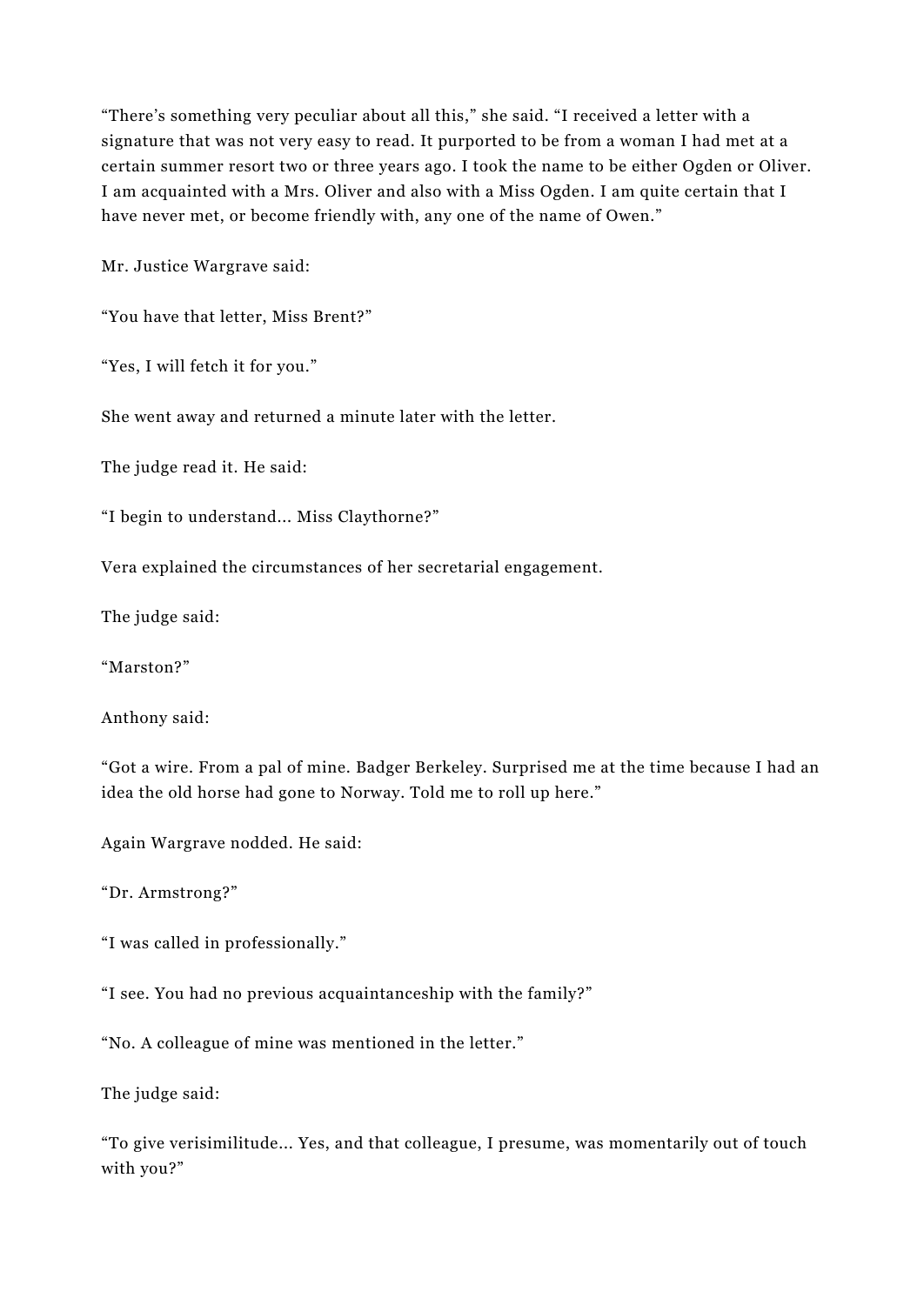"Well - er - yes."

Lombard, who had been staring at Blore, said suddenly:

"Look here, I've just thought of something -"

The judge lifted a hand.

"In a minute -"

"But  $I -$ "

"We will take one thing at a time, Mr. Lombard. We are at present inquiring into the causes which have resulted in our being assembled here tonight. General Macarthur?"

Pulling at his moustache, the General muttered:

"Got a letter - from this fellow Owen - mentioned some old pals of mine who were to be here - hoped I'd excuse informal invitation. Haven't kept the letter. I'm afraid."

Wargrave said:

"Mr. Lombard?"

Lombard's brain had been active. Was he to come out in the open, or not? He made up his mind.

"Same sort of thing," he said. "Invitation, mention of mutual friends - I fell for it all right. I've torn up the letter."

Mr. Justice Wargrave turned his attention to Mr. Blore. His forefinger stroked his upper lip and his voice was dangerously polite.

He said: "Just now we had a somewhat disturbing experience. An apparently disembodied voice spoke to us all by name, uttering certain precise accusations against us. We will deal with those accusations presently. At the moment I am interested in a minor point Amongst the names recited was that of William Henry Blore. But as far as we know there is no one named Blore amongst us. The name of Davis was not mentioned. What have you to say about that, Mr. Davis?"

Blore said sulkily:

"Cat's out of the bag, it seems. I suppose I'd better admit that my name isn't Davis."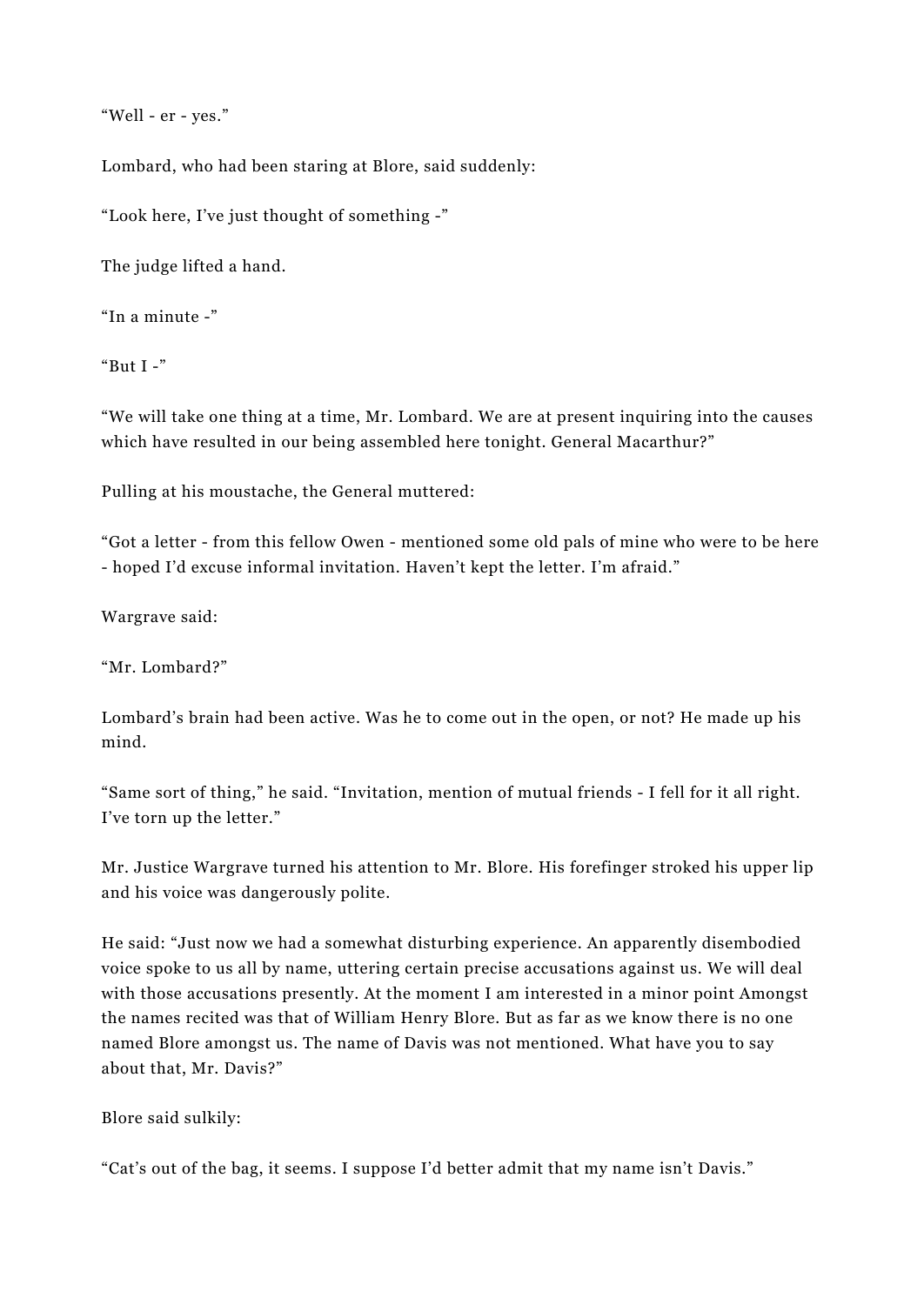"You are William Henry Blore?"

"That's right."

"I will add something," said Lombard. "Not only are you here under a false name, Mr. Blore, but in addition I've noticed this evening that you're a first-class liar. You claim to have come from Natal, South Africa. I know South Africa and Natal and I'm prepared to swear that you've never set foot in South Africa in your life."

All eyes were turned on Blore. Angry suspicious eyes. Anthony Marston moved a step nearer to him. His fists clenched themselves.

"Now then, you swine," he said. "Any explanation?"

Blore flung back his head and set his square jaw.

"You gentlemen have got me wrong," he said. "I've got my credentials and you can see them. I'm an ex-C.I.D. man. I run a detective agency in Plymouth. I was put on this job."

Mr. Justice Wargrave asked: "By whom?"

"This man Owen. Enclosed a handsome money order for expenses and instructed me as to what he wanted done. I was to join the house party, posing as a guest. I was given all your names. I was to watch you all."

"Any reason given?"

Blore said bitterly:

"Mrs. Owen's jewels. Mrs. Owen my foot! I don't believe there's any such person."

Again the forefinger of the judge stroked his lip, this time appreciatively.

"Your conclusions are, I think, justified," he said. "Ulick Norman Owen! In Miss Brent's letter, though the signature of the surname is a mere scrawl the Christian names are reasonably clear - Una Nancy - in either case, you notice, the same initials. Ulick Norman Owen - Una Nancy Owen - each time, that is to say, U.N. Owen. Or by a slight stretch of fancy, UNKNOWN!"

Vera cried:

"But this is fantastic - mad!"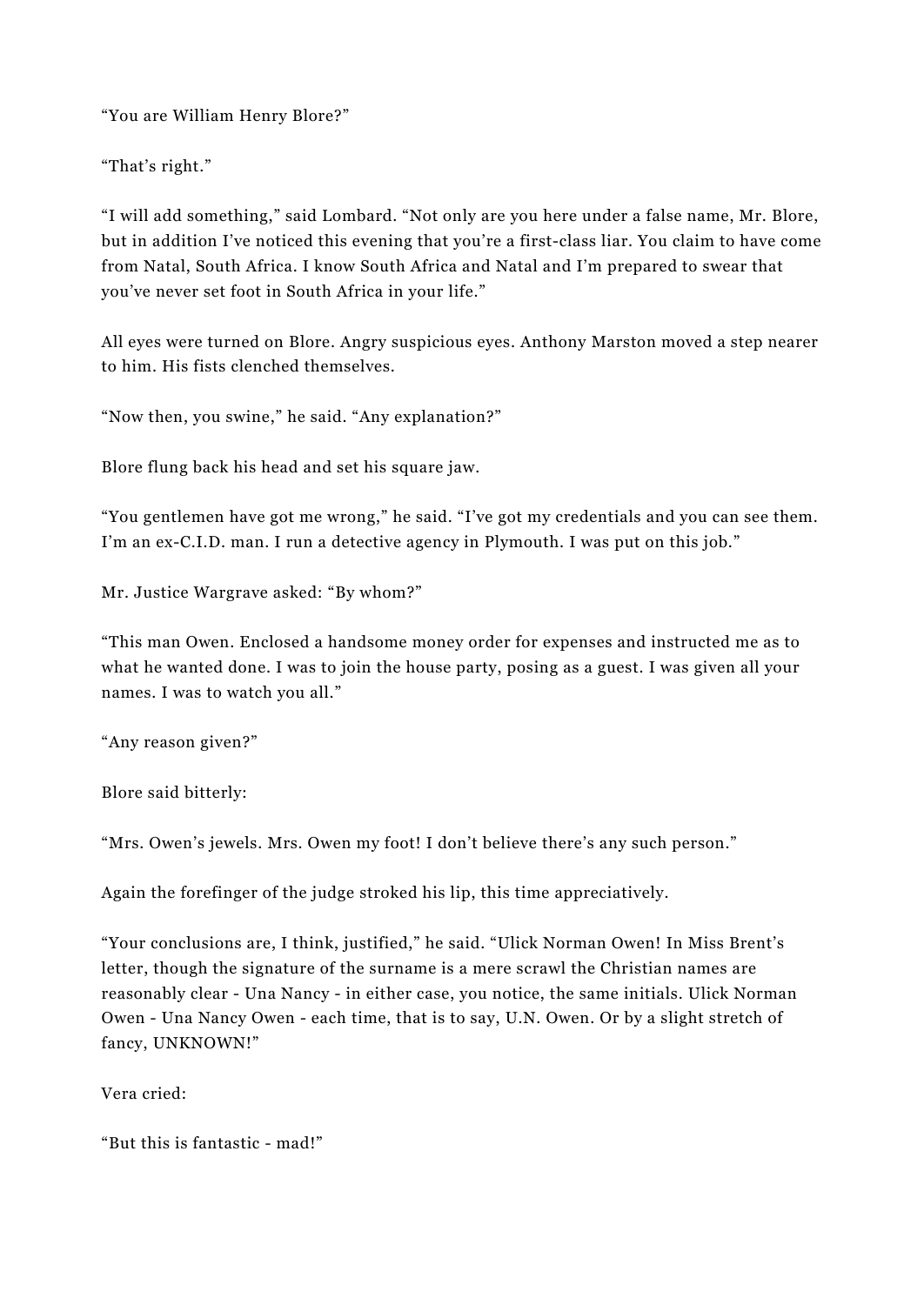The judge nodded gently.

He said:

"Oh, yes. I've no doubt in my own mind that we have been invited here by a madman probably a dangerous homicidal lunatic."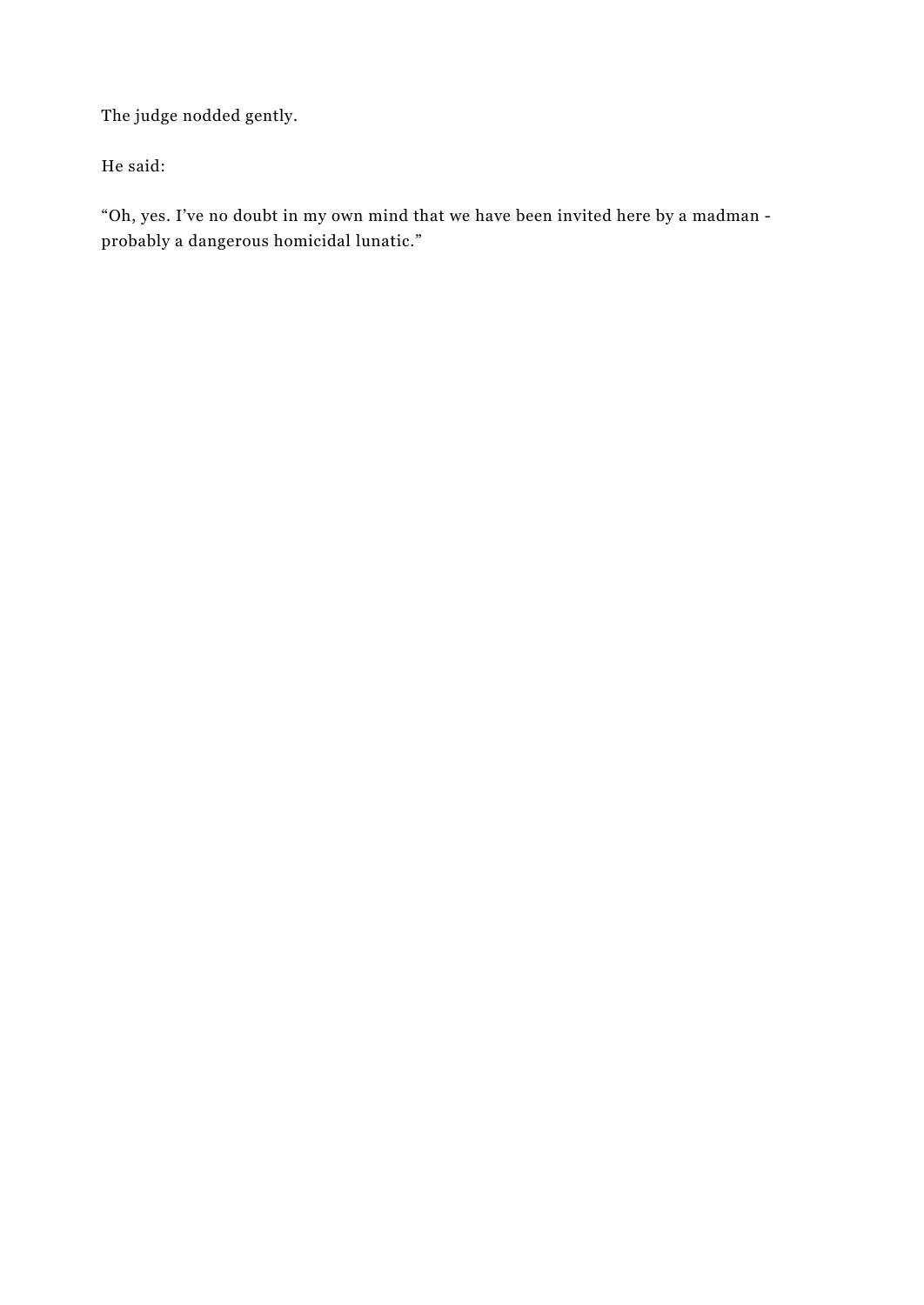## Chapter 4

There was a moment's silence - a silence of dismay and bewilderment. Then the judge's small clear voice took up the thread once more.

"We will now proceed to the next stage of our inquiry. First, however, I will just add my own credentials to the list."

He took a letter from his pocket and tossed it onto the table.

"This purports to be from an old friend of mine, Lady Constance Culmington. I hove not seen her for some years. She went to the East. It is exactly the kind of vague incoherent letter she would write, urging me to join her here and referring to her host and hostess in the vaguest of terms. The same technique, you will observe. I only mention it because it agrees with the other evidence - from all of which emerges one interesting point. Whoever it was who enticed us here, that person knows or has taken the trouble to find out a good deal about us all. He, whoever he may be, is aware of my friendship for Lady Constance - and is familiar with her epistolary style. He knows something about Dr. Armstrong's colleagues and their present whereabouts. He knows the nickname of Mr. Marston's friend and the kind of telegrams he sends. He knows exactly where Miss Brent was two years ago for her holiday and the kind of people she met there. He knows all about General Macarthur's old cronies."

He paused. Then he said:

"He knows, you see, a good deal. And out of his knowledge concerning us, he has made certain definite accusations."

Immediately a babel broke out.

General Macarthur shouted:

"A pack of damn lies! Slander!"

Vera cried out:

"It's iniquitous!" Her breath came fast. "Wicked!"

Rogers said hoarsely:

"A lie - a wicked lie... we never did - neither of us..."

Anthony Marston growled: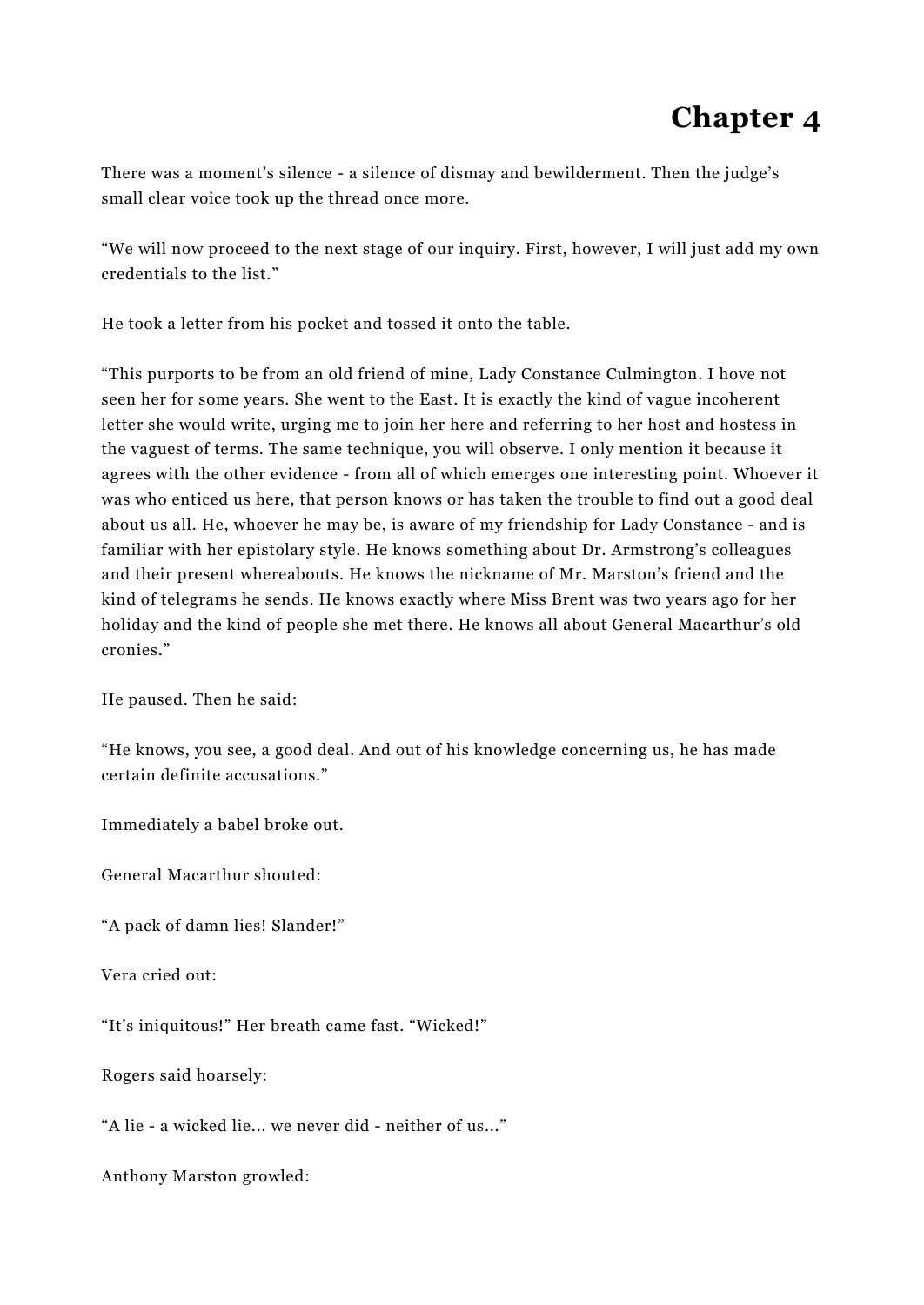"Don't know what the damned fool was getting at!"

The upraised hand of Mr. Justice Wargrave calmed the tumult.

He said, picking his words with care:

"I wish to say this. Our unknown friend accuses me of the murder of one Edward Seton. I remember Seton perfectly well. He came up before me for trial in June of the year 1930. He was charged with the murder of an elderly woman. He was very ably defended and made a good impression on the jury in the witness box. Nevertheless, on the evidence, he was certainly guilty. I summed up accordingly, and the jury brought in a verdict of Guilty. In passing sentence of death I concurred with the verdict. An appeal was lodged on the grounds of misdirection. The appeal was rejected and the man was duly executed. I wish to say before you all that my conscience is perfectly clear on the matter. I did my duty and nothing more. I passed sentence on a rightly convicted murderer."

Armstrong was remembering now. The Seton case! The verdict had come as a great surprise. He had met Matthews, K.C., on one of the days of the trial dining at a restaurant. Matthews had been confident. "Not a doubt of the verdict. Acquittal practically certain." And then afterwards he had heard comments: "Judge was dead against him. Turned the jury right round and they brought him in guilty. Quite legal, though. Old Wargrave knows his law." "It was almost as though he had a private down on the fellow."

All these memories rushed through the doctor's mind. Before he could consider the wisdom of the question he had asked impulsively:

"Did you know Seton at all? I mean previous to the case."

The hooded reptilian eyes met his. In a clear cold voice the judge said:

"I knew nothing of Seton previous to the case."

Armstrong said to himself:

"The fellow's lying - I know he's lying."

#### II

Vera Claythorne spoke in a trembling voice.

She said: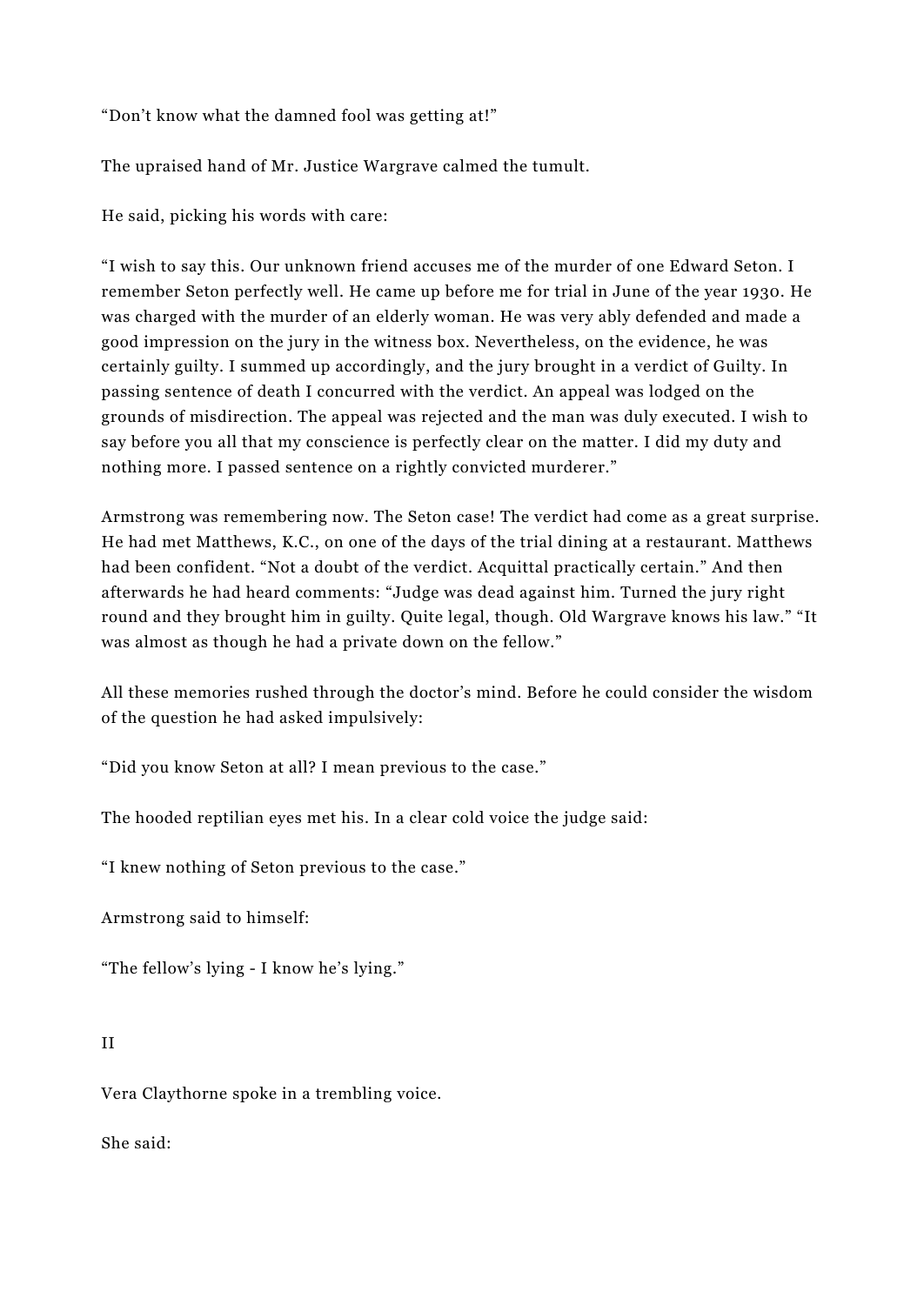"I'd like to tell you. About that child - Cyril Hamilton. I was nursery governess to him. He was forbidden to swim out far. One day, when my attention was distracted, he started off. I swam after him... I couldn't get there in time... It was awful... But it wasn't my fault. At the inquest the Coroner exonerated me. And his mother - she was so kind. If even she didn't blame me, why should - why should this awful thing be said? It's not fair - not fair..."

She broke down, weeping bitterly.

General Macarthur patted her shoulder.

He said:

"There, there, my dear. Of course it's not true. Fellow's a madman. A madman! Got a bee in his bonnet! Got hold of the wrong end of the stick all round."

He stood erect, squaring his shoulders. He barked out:

"Best really to leave this sort of thing unanswered. However, feel I ought to say - no truth no truth whatsoever in what he said about - er - young Arthur Richmond. Richmond was one of my officers. I sent him on a reconnaissance. He was killed. Natural course of events in war time. Wish to say resent very much - slur on my wife. Best woman in the world. Absolutely - Caesar's wife!"

General Macarthur sat down. His shaking hand pulled at his moustache. The effort to speak had cost him a good deal.

Lombard spoke. His eyes were amused. He said:

"About those natives -"

Marston said:

"What about them?"

Philip Lombard grinned.

"Story's quite true! I left 'em! Matter of self-preservation. We were lost in the bush. I and a couple of other fellows took what food there was and cleared out."

General Macarthur said sternly:

"You abandoned your men - left them to starve?"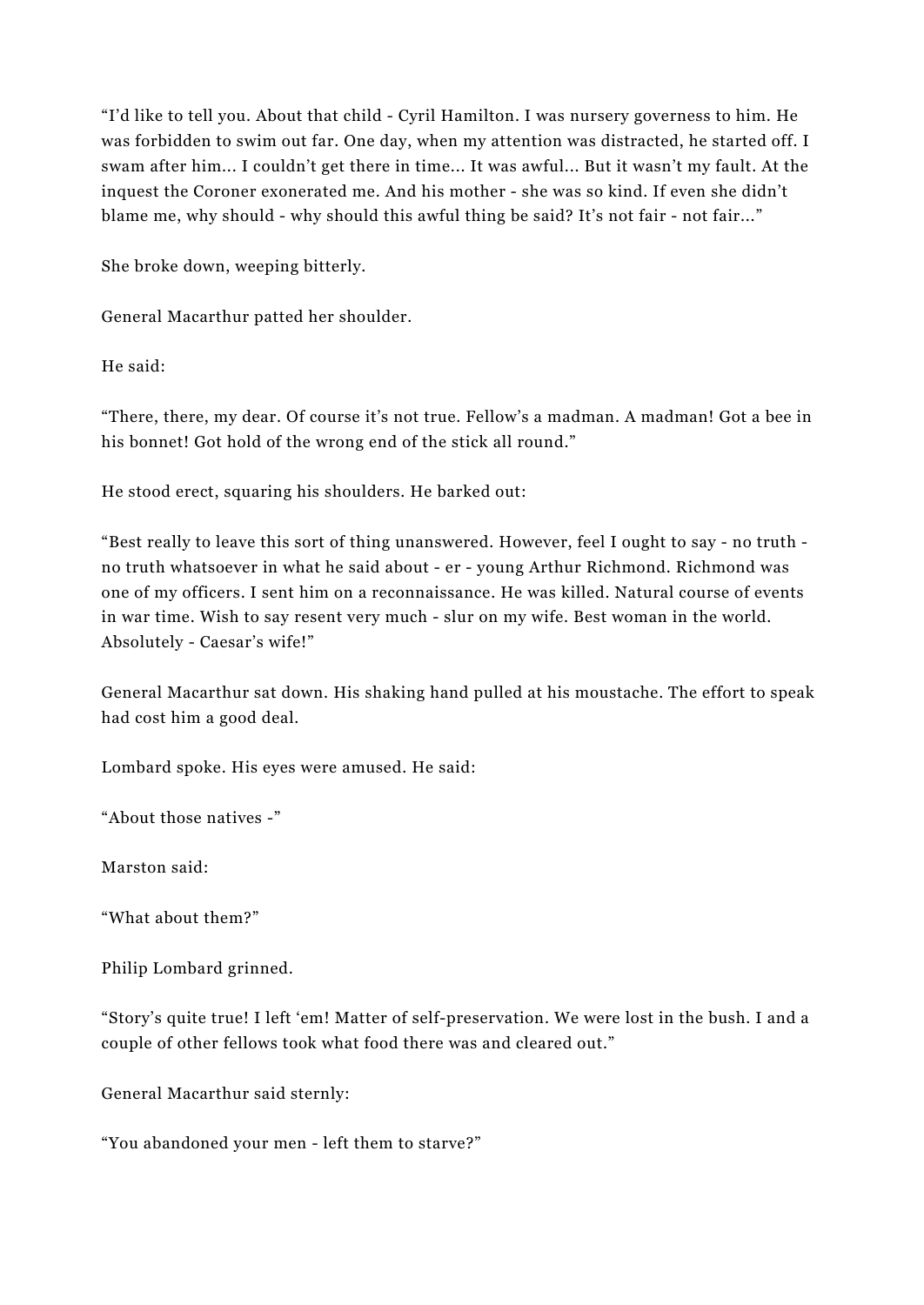Lombard said:

"Not quite the act of a pukka sahib, I'm afraid. But self-preservation's a man's first duty. And natives don't mind dying, you know. They don't feel about it as Europeans do."

Vera lifted her face from her hands. She said, staring at him:

"You left them - to die?"

Lombard answered:

"I left them to die."

His amused eyes looked into her horrified ones.

Anthony Marston said in a slow puzzled voice:

"I've just been thinking - John and Lucy Combes. Must have been a couple of kids I ran over near Cambridge. Beastly bad luck."

Mr. Justice Wargrave said acidly:

"For them, or for you?"

Anthony said:

"Well, I was thinking - for me - but of course, you're right, sir, it was damned bad luck on them. Of course it was a pure accident. They rushed out of some cottage or other. I had my licence endorsed for a year. Beastly nuisance."

Dr. Armstrong said warmly:

"This speeding's all wrong - all wrong! Young men like you are a danger to the community."

Anthony shrugged his shoulders.

He said:

"Speed's come to stay. English roads are hopeless, of course. Can't get up a decent pace on them."

He looked round vaguely for his glass, picked it up off a table and went over to the side table and helped himself to another whiskey and soda. He said over his shoulder: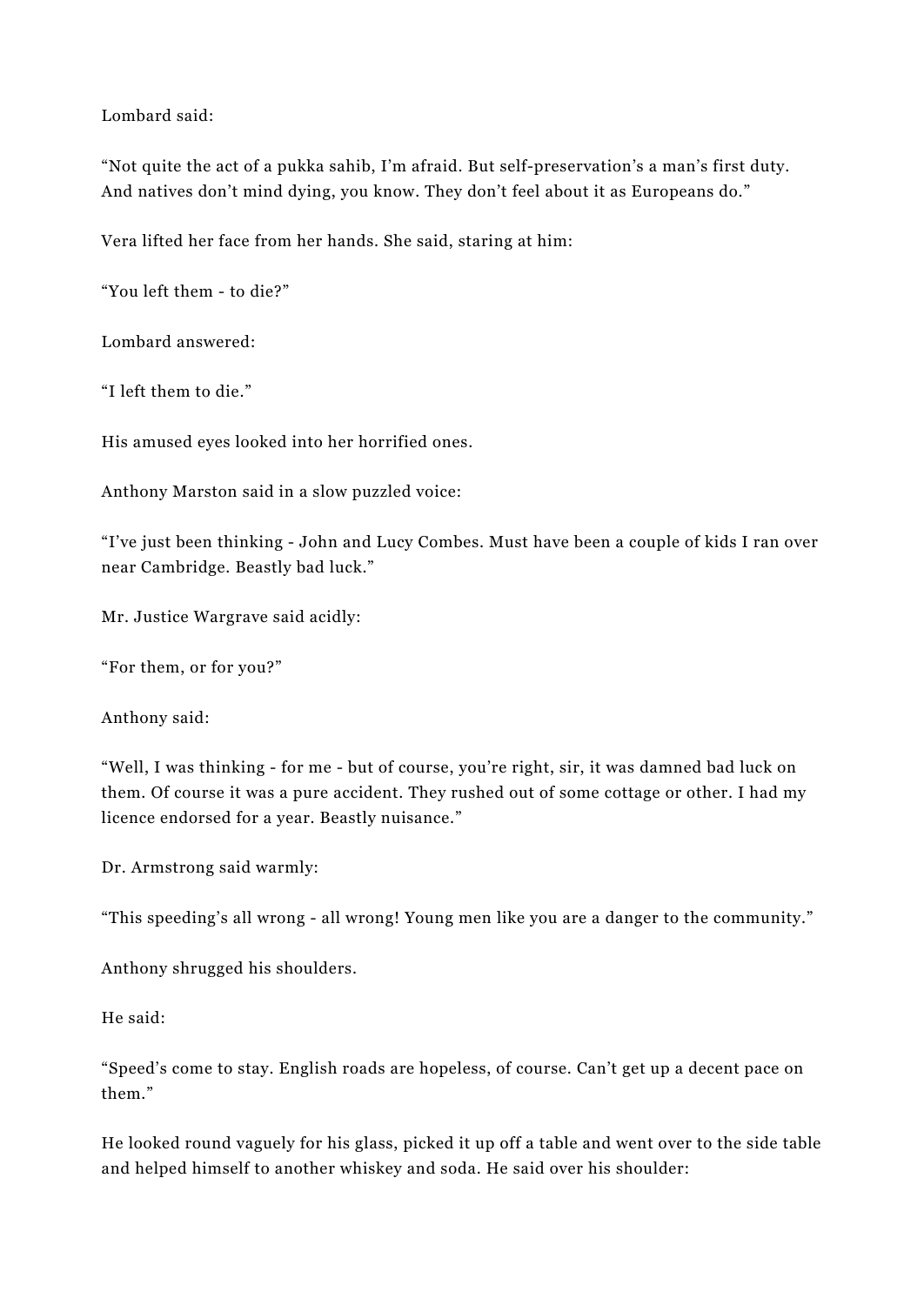"Well, anyway, it wasn't my fault. Just an accident!"

III

The manservant, Rogers, had been moistening his lips and twisting his hands. He said now in a low deferential voice:

"If I might just say a word, sir."

Lombard said:

"Go ahead, Rogers."

Rogers cleared his throat and passed his tongue once more over his dry lips.

"There was a mention, sir, of me and Mrs. Rogers. And of Miss Brady. There isn't a word of truth in it, sir. My wife and I were with Miss Brady till she died. She was always in poor health, sir, always from the time we came to her. There was a storm, sir, that night - the night she was taken bad. The telephone was out of order. We couldn't get the doctor to her. I went for him, sir, on foot. But he got there too late. We'd done everything possible for her, sir. Devoted to her, we were. Any one will tell you the same. There was never a word said against us. Not a word."

Lombard looked thoughtfully at the man's twitching face, his dry lips, the fright in his eyes. He remembered the crash of the falling coffee tray. He thought, but did not say, "Oh, yea?"

Blore spoke - spoke in his hearty bullying official manner.

He said:

"Came into a little something at her death, though? Eh?"

Rogers drew himself up. He said stiffly:

"Miss Brady left us a legacy in recognition of our faithful services. And why not, I'd like to know?"

Lombard said:

"What about yourself, Mr. Blore?"

"What about me?"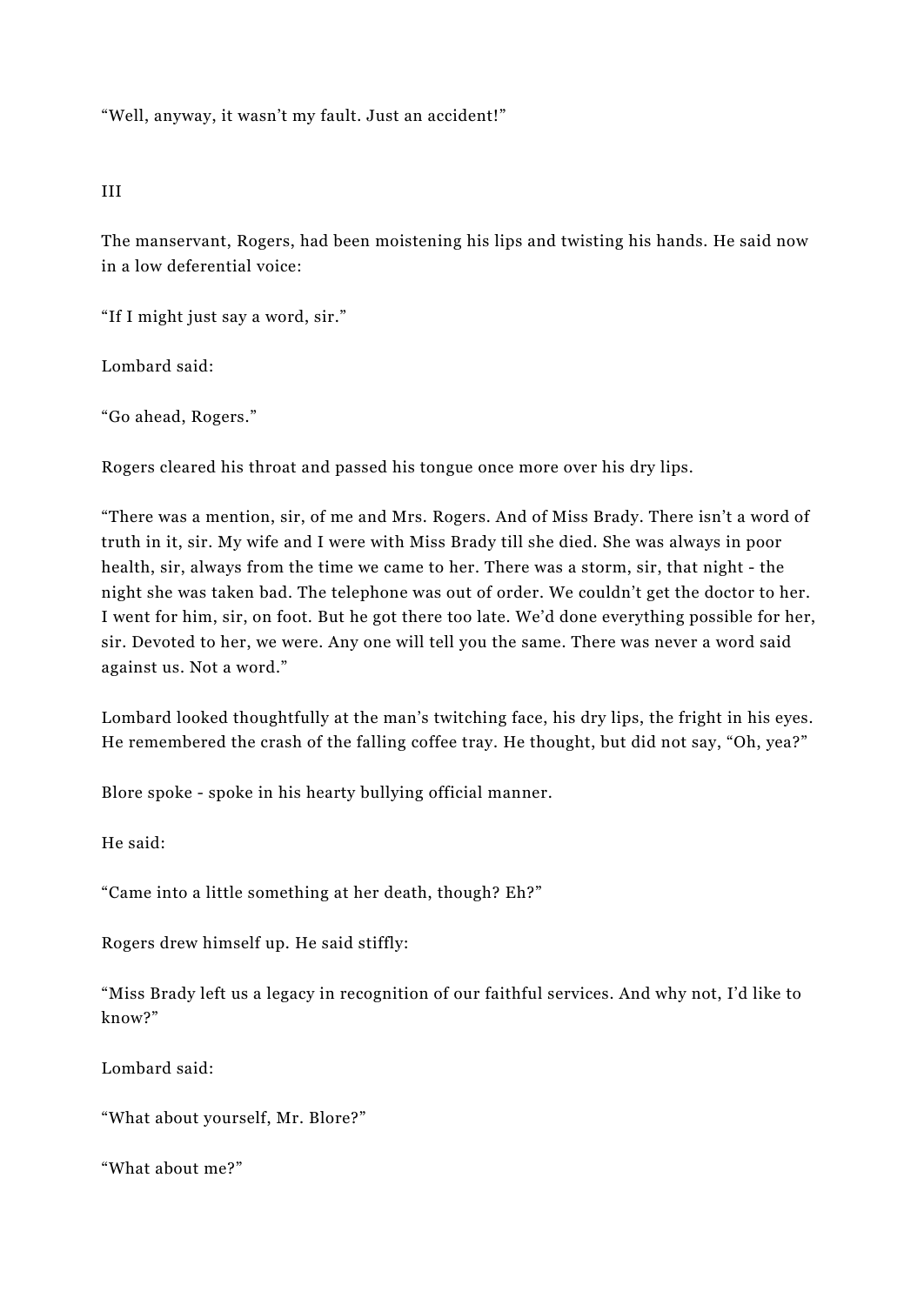"Your name was included in the list."

Blore went purple.

"Landor, you mean? That was the bank robbery - London and Commercial."

Mr. Justice Wargrave stirred. He said:

"I remember. It didn't come before me, but I remember the case. Landor was convicted on your evidence. You were the police officer in charge of the case?"

Blore said:

"I was."

"Landor got penal servitude for life and died in Dartmoor a year later. He was a delicate man<sup>"</sup>

Blore said:

"He was a crook. It was he who knocked out the night watchman. The case was quite clear against him."

Wargrave said slowly:

"You were complimented, I think, on your able handling of the case."

Blore said sulkily:

"I got my promotion."

He added in a thick voice:

"I was only doing my duty."

Lombard laughed - a sudden ringing laugh. He said:

"What a duty-loving, law-abiding lot we all seem to be! Myself excepted. What about you, doctor - and your little professional mistake? Illegal operation, was it?"

Emily Brent glanced at him in sharp distaste and drew herself away a little.

Dr. Armstrong, very much master of himself, shook his head good-humouredly.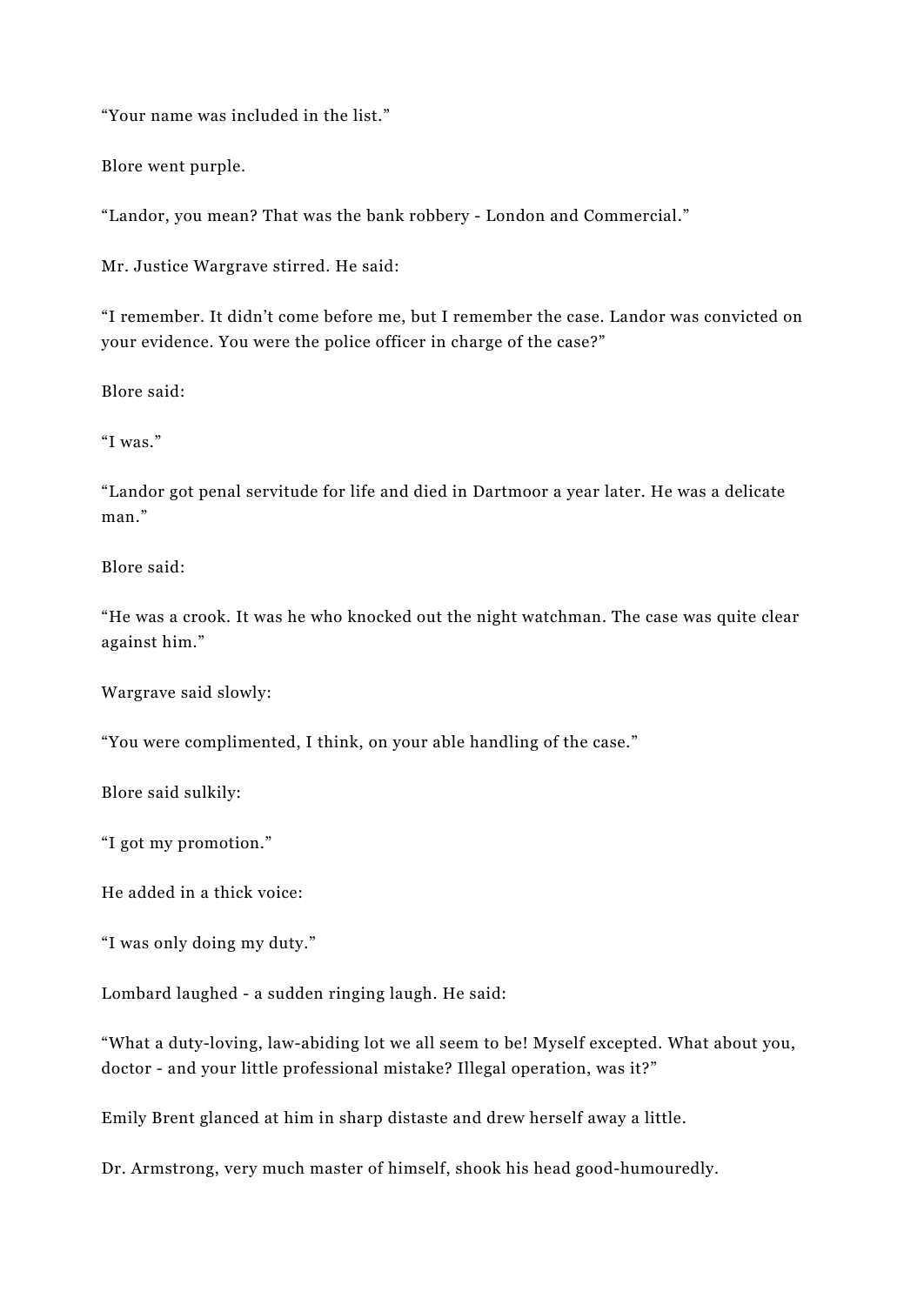"I'm at a loss to understand the matter," he said. "The name meant nothing to me when it was spoken. What was it - Clees? Close? I really can't remember having a patient of that name, or being connected with a death in any way. The thing's a complete mystery to me. Of course, it's a long time ago. It might possibly be one of my operation cases in hospital. They come too late, so many of these people. Then, when the patient dies, they always consider it's the surgeon's fault."

He sighed, shaking his head.

He thought:

"Drunk - that's what it was - drunk... And I operated! Nerves all to pieces - hands shaking. I killed her, all right. Poor devil - elderly woman - simple job if I'd been sober. Lucky for me there's loyalty in our profession. The Sister knew, of course - but she held her tongue, God, it gave me a shock! Pulled me up. But who could have known about it - after all these years?"

### IV

There was a silence in the room. Everybody was looking, covertly or openly, at Emily Brent. It was a minute or two before she became aware of the expectation. Her eyebrows rose on her narrow forehead. She said:

"Are you waiting for me to say something? I have nothing to say."

The judge said:

"Nothing, Miss Brent?"

"Nothing."

Her lips closed tightly.

The judge stroked his face. He said mildly:

"You reserve your defence?"

Miss Brent said coldly:

"There is no question of defence. I have always acted in accordance with the dictates of my conscience. I have nothing with which to reproach myself."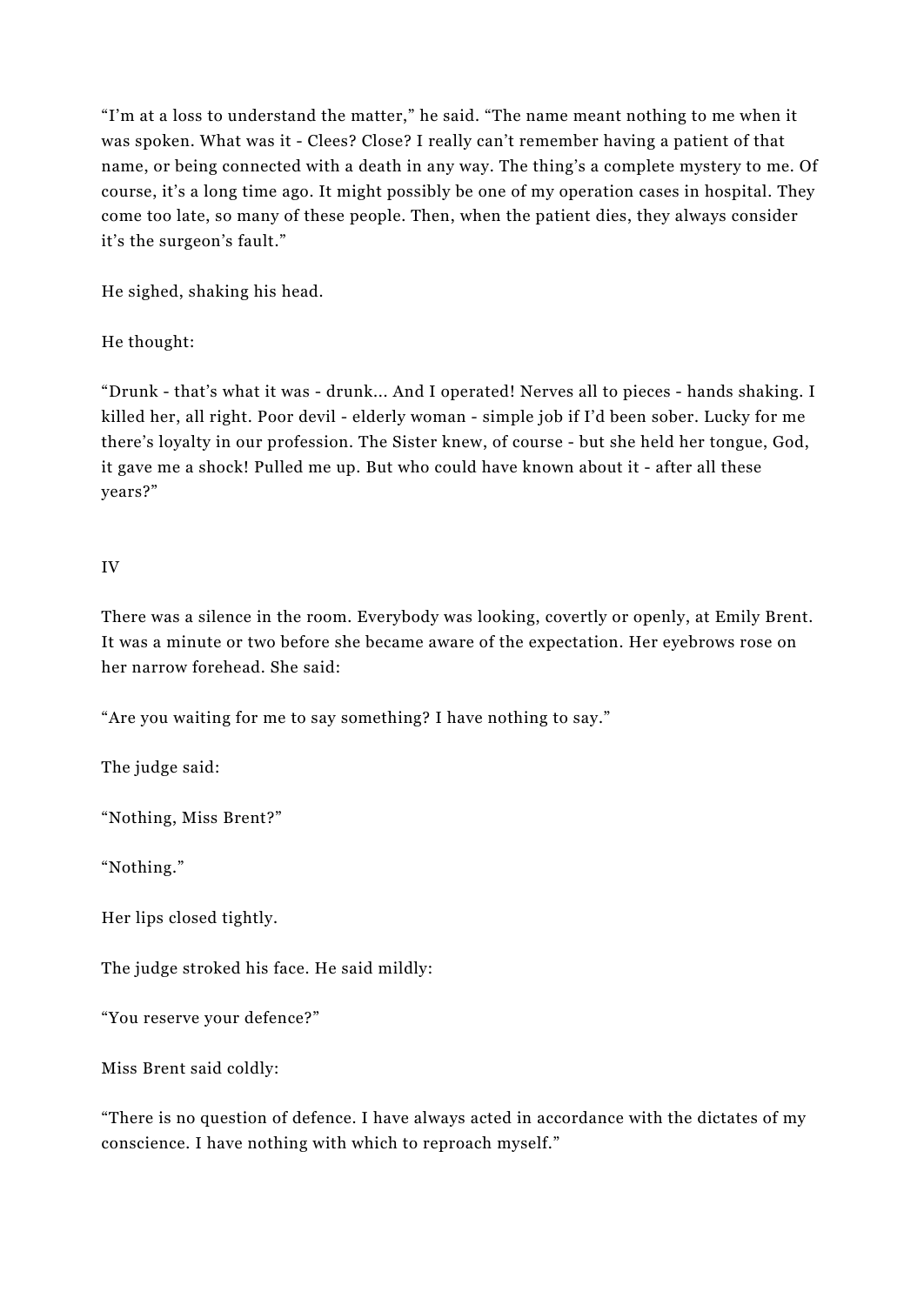There was an unsatisfied feeling in the air. But Emily Brent was not one to be swayed by public opinion. She sat unyielding.

The judge cleared his throat once or twice. Then he said:

"Our inquiry rests there. Now, Rogers, who else is there on this island besides ourselves and you and your wife?"

"Nobody, sir. Nobody at all."

"You're sure of that?"

"Quite sure, sir."

Wargrave said:

"I am not yet clear as to the purpose of our Unknown host in getting us to assemble here. But in my opinion this person, whoever he may be, is not sane in the accepted sense of the word.

"He may be dangerous. In my opinion it would be well for us to leave this place as soon as possible. I suggest that we leave tonight."

Rogers said:

"I beg your pardon, sir, but there's no boat on the island."

"No boat at all?"

"No, sir."

"How do you communicate with the mainland?"

"Fred Narracott, he comes over every morning, sir. He brings the bread and the milk and the post, and takes the orders."

Mr. Justice Wargrave said:

"Then in my opinion it would be well if we all left tomorrow morning as soon as Narracott's boat arrives."

There was a chorus of agreement with only one dissentient voice. It was Anthony Marston who disagreed with the majority.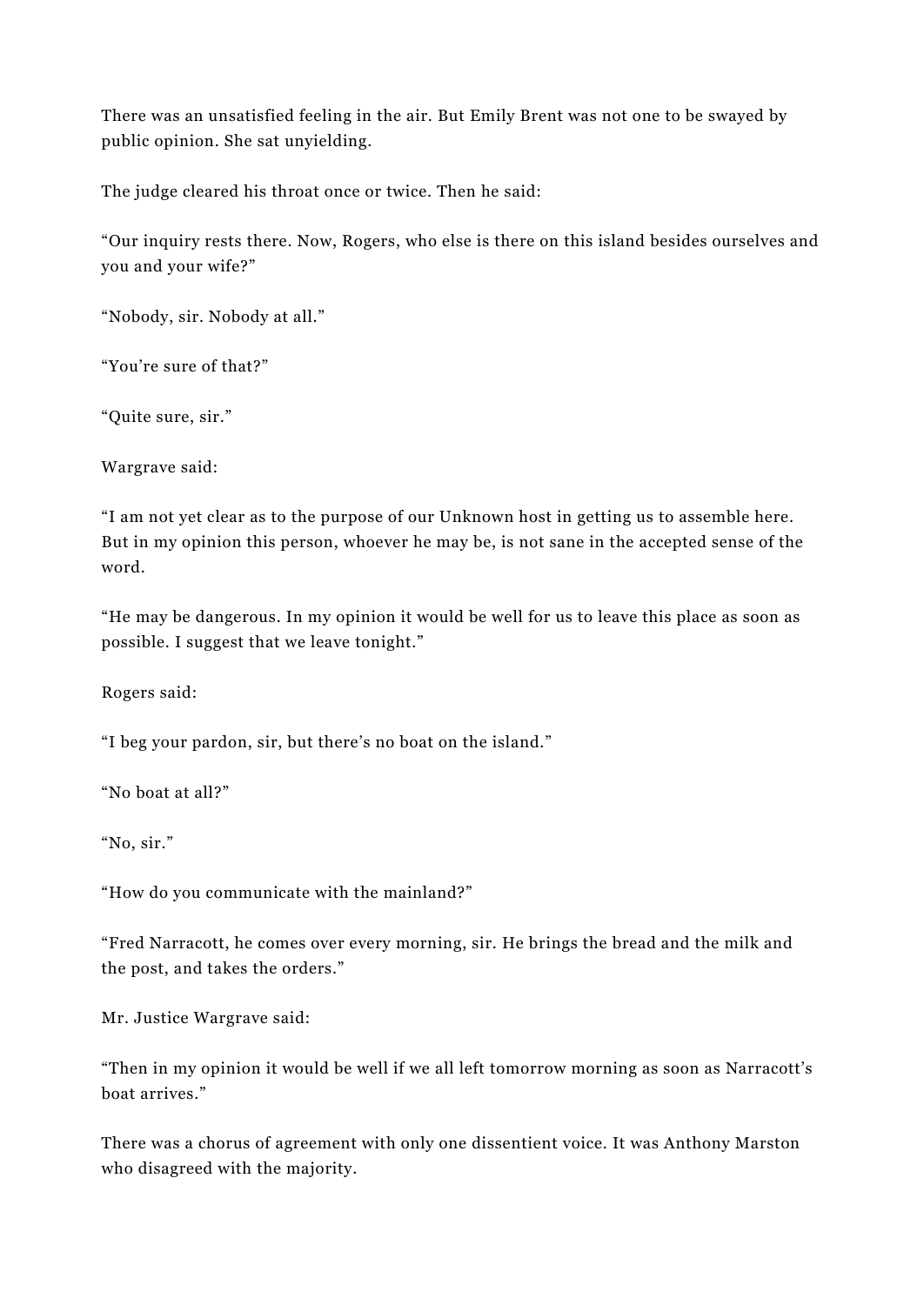"A bit unsporting, what?" he said. "Ought to ferret out the mystery before we go. Whole thing's like a detective story. Positively thrilling."

The judge said acidly:

"At my time of life, I have no desire for 'thrills,' as you call them."

Anthony said with a grin:

"The legal life's narrowing! I'm all for crime! Here's to it."

He picked up his drink and drank it off at a gulp.

Too quickly, perhaps. He choked - choked badly. His face contorted, turned purple. He gasped for breath - then slid down off his chair, the glass falling from his hand.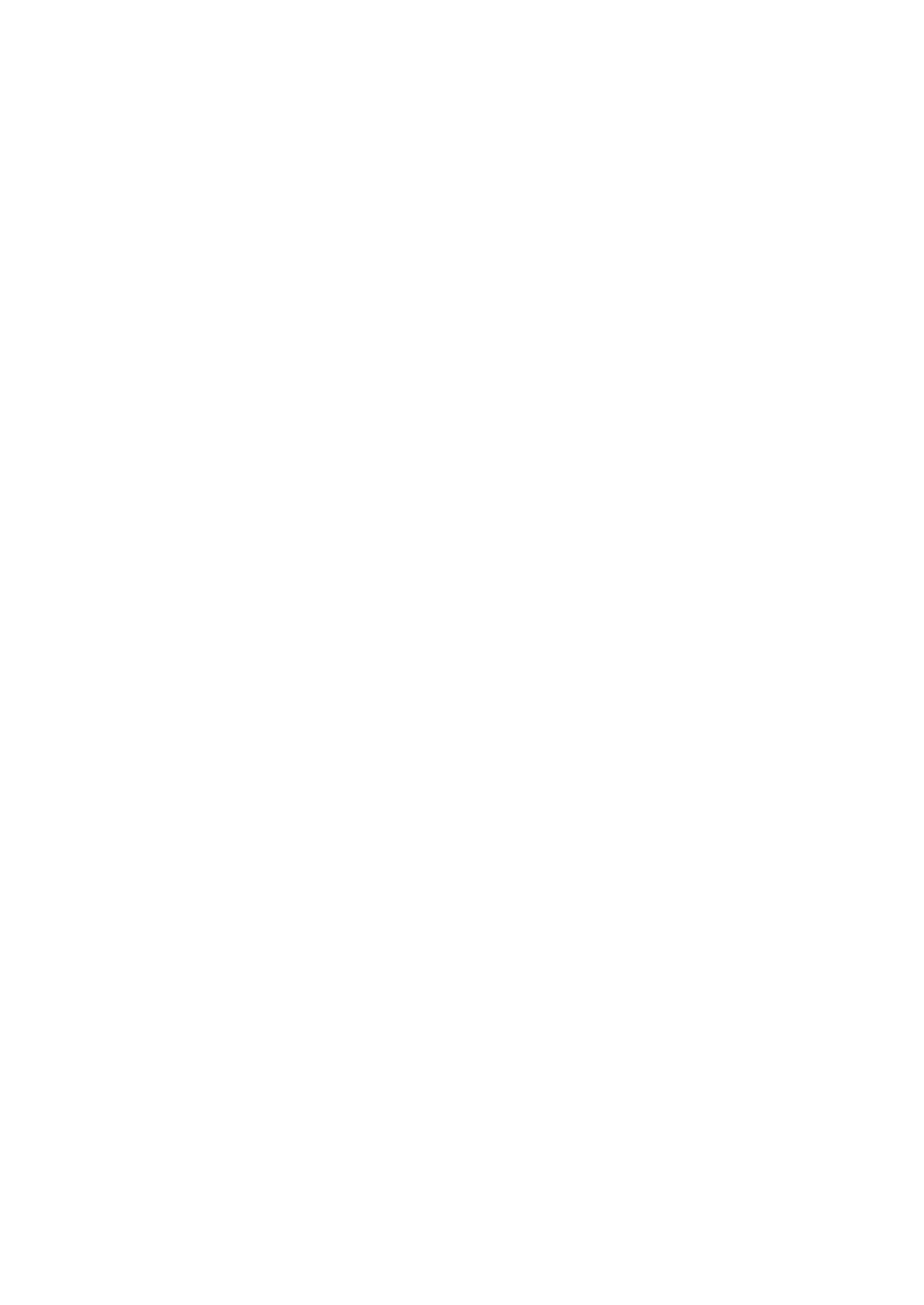# Chapter 5

It was so sudden and so unexpected that it took every one's breath away. They remained stupidly staring at the crumpled figure on the ground.

Then Dr. Armstrong jumped up and went over to him, kneeling beside him. When he raised his head his eyes were bewildered.

He said in a low awe-struck whisper:

"My God! he's dead!"

They didn't take it in. Not at once.

Dead? Dead? That young Norse God in the prime of his health and strength. Struck down all in a moment. Healthy young men didn't die like that, choking over a whiskey and soda...

No, they couldn't take it in.

Dr. Armstrong was peering into the dead man's face. He sniffed at the blue twisted lips. Then he picked up the glass from which Anthony Marston had been drinking.

General Macarthur said:

"Dead: D'you mean the fellow just choked and - and died?"

The physician said:

"You can call it choking if you like. He died of asphyxiation right enough."

He was sniffing now at the glass. He dipped a finger into the dregs and very cautiously just touched the finger with the tip of his tongue.

His expression altered.

General Macarthur said:

"Never knew a man could die like that - just of a choking fit!"

Emily Brent said in a clear voice:

"In the midst of life we are in death."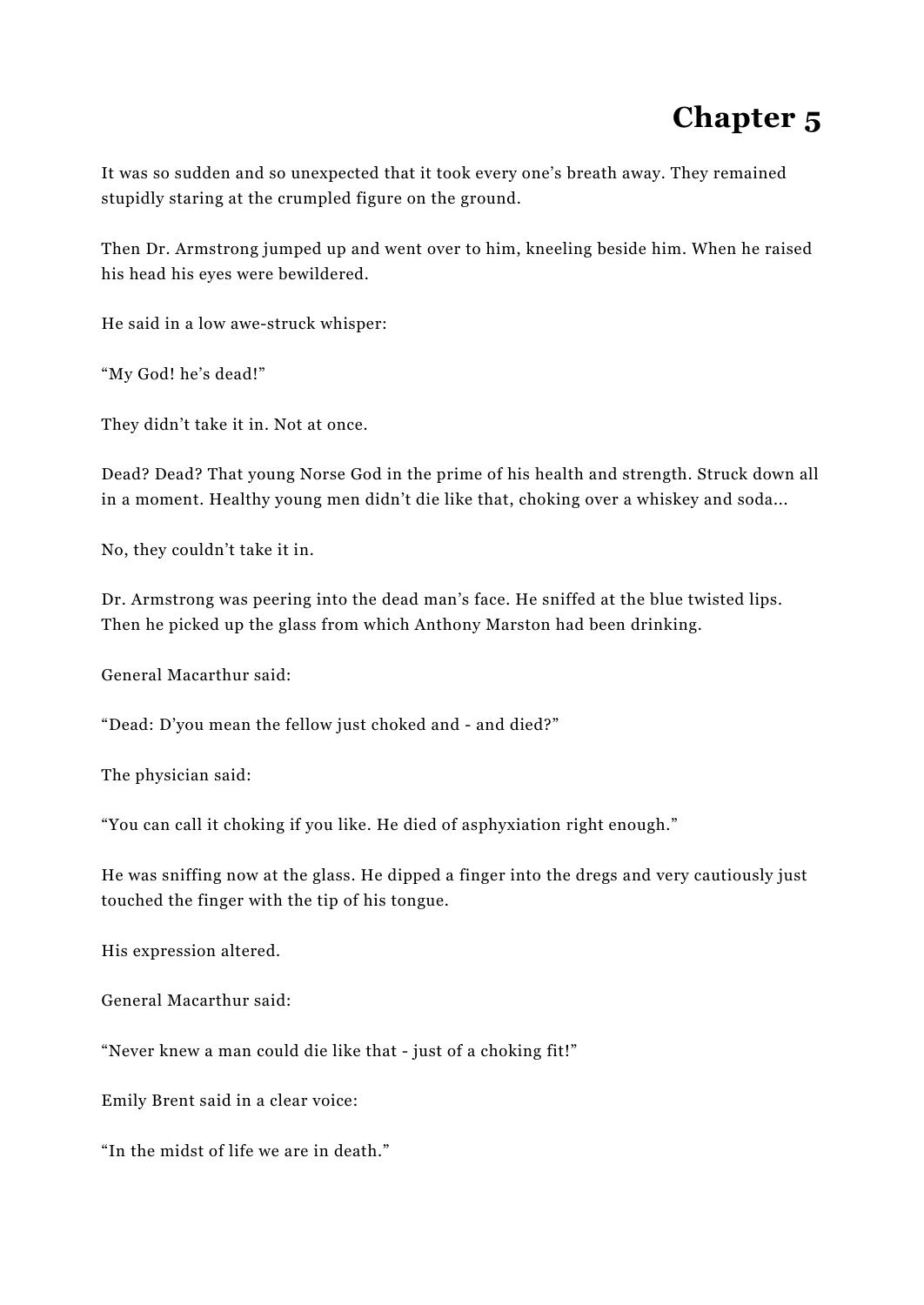Dr. Armstrong stood up. He said brusquely:

"No, a man doesn't die of a mere choking fit. Marston's death wasn't what we call a natural death."

Vera said almost in a whisper:

"Was there - something - in the whiskey?"

Armstrong nodded.

"Yes. Can't say exactly. Everything points to one of the cyanides. No distinctive smell of Prussic Acid, probably Potassium Cyanide. It acts pretty well instantaneously."

The judge said sharply:

"It was in his glass?"

"Yes."

The doctor strode to the table where the drinks were. He removed the stopper from the whiskey and smelt and tasted it. Then he tasted the soda water. He shook his head.

"They're both all right."

Lombard said:

"You mean - he must have put the stuff in his glass himself!"

Armstrong nodded with a curiously dissatisfied expression. He said:

"Seems like it."

Blore said:

"Suicide, eh? That's a queer go."

Vera said slowly:

"You'd never think that he would kill himself. He was so alive. He was - oh - enjoying himself! When he came down the hill in his car this evening he looked - he looked - oh, I can't explain!"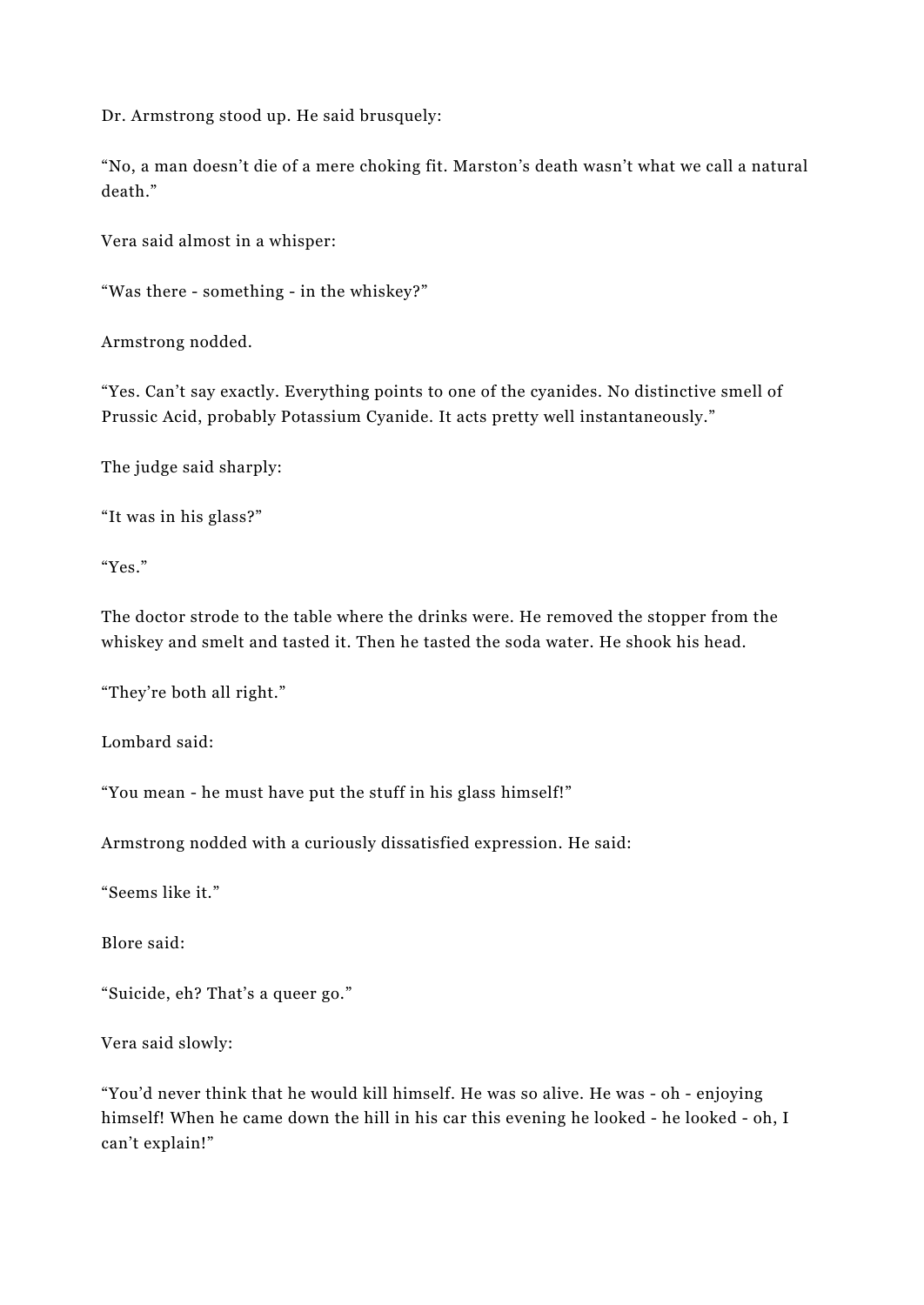But they knew what she meant. Anthony Marston, in the height of his youth and manhood, had seemed like a being who was immortal. And now, crumpled and broken, he lay on the floor.

Dr. Armstrong said:

"Is there any possibility other than suicide?"

Slowly every one shook his head. There could be no other explanation. The drinks themselves were untampered with. They had all seen Anthony Marston go across and help himself. It followed therefore that any Cyanide in the drink must have been put there by Anthony Marston himself.

And yet - why should Anthony Marston commit suicide?

Blore said thoughtfully:

"You know, doctor, it doesn't seem right to me. I shouldn't have said Mr. Marston was a suicidal type of gentleman."

Armstrong answered:

"I agree."

II

They had left it like that. What else was there to say?

Together Armstrong and Lombard had carried the inert body of Anthony Marston to his bedroom and had laid him there covered over with a sheet.

When they came downstairs again, the others were standing in a group, shivering a little, though the night was not cold.

Emily Brent said:

"We'd better go to bed. It's late."

It was past twelve o'clock. The suggestion was a wise one - yet every one hesitated. It was as though they clung to each other's company for reassurance.

The judge said: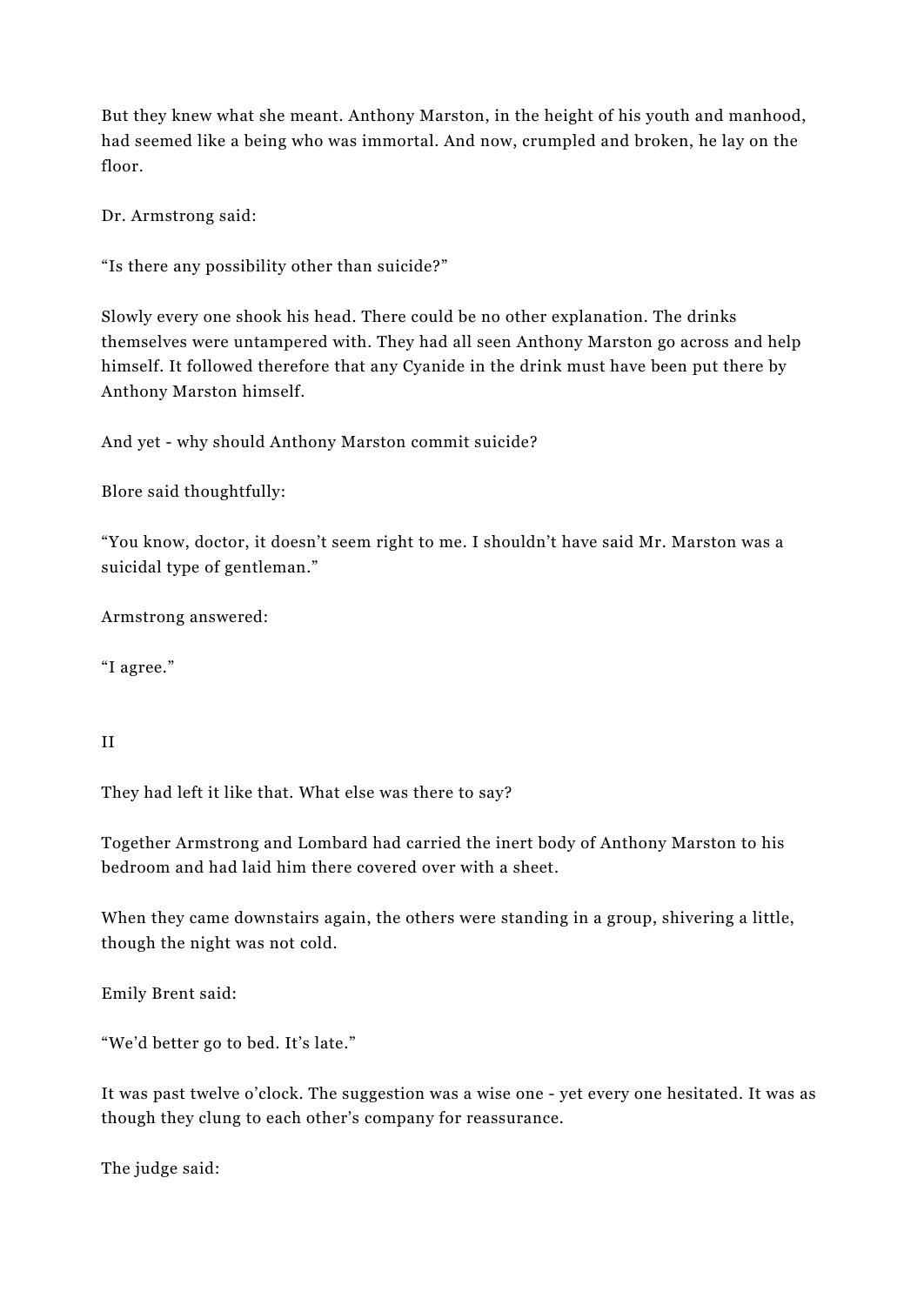"Yes, we must get some sleep."

Rogers said:

"I haven't cleared yet - in the dining-room."

Lombard said curtly:

"Do it in the morning."

Armstrong said to him:

"Is your wife all right?"

"I'll go and see, sir."

He returned a minute or two later.

"Sleeping beautiful, she is."

"Good," said the doctor. "Don't disturb her."

"No, sir. I'll just put things straight in the dining-room and make sure everything's locked up right, and then I'll turn in."

He went across the hall into the dining-room.

The others went upstairs, a slow unwilling procession.

If this had been an old house, with creaking wood, and dark shadows, and heavily panelled walls, there might have been an eerie feeling. But this house was the essence of modernity. There were no dark corners - no possible sliding panels - it was flooded with electric light everything was new and bright and shining. There was nothing hidden in this house, nothing concealed. It had no atmosphere about it.

Somehow, that was the most frightening thing of all...

They exchanged good-nights on the upper landing. Each of them went into his or her own room, and each of them automatically, almost without conscious thought, locked the door...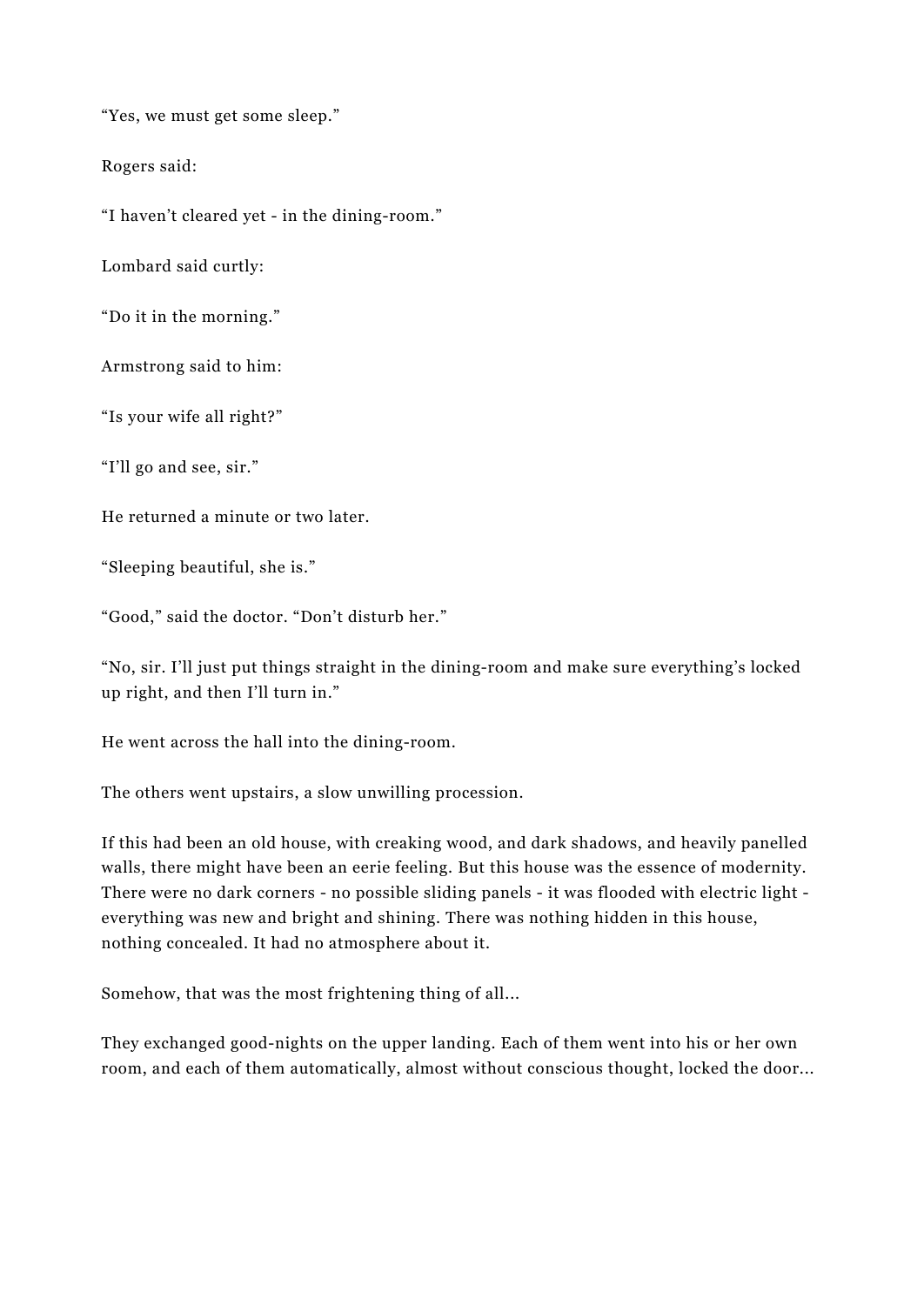In his pleasant softly tinted room, Mr. Justice Wargrave removed his garments and prepared himself for bed.

He was thinking about Edward Seton.

He remembered Seton very well. His fair hair, his blue eyes, his habit of looking you straight in the face with a pleasant air of straightforwardness. That was what had made so good an impression on the jury.

Llewellyn, for the Crown, had bungled it a bit. He had been over-vehement, had tried to prove too much.

Matthews, on the other hand, for the Defence, had been good. His points had told. His cross-examinations had been deadly. His handling of his client in the witness box had been masterly.

And Seton had come through the ordeal of cross-examination well. He had not got excited or over-vehement. The jury had been impressed. It had seemed to Matthews, perhaps, as though everything had been over bar the shouting.

The judge wound up his watch carefully and placed it by the bed.

He remembered exactly how he had felt sitting there - listening, making notes, appreciating everything, tabulating every scrap of evidence that told against the prisoner.

He'd enjoyed that case! Matthews' final speech had been first-class. Llewellyn, coming after it, had failed to remove the good impression that the defending counsel had made.

And then had come his own summing up...

Carefully, Mr. Justice Wargrave removed his false teeth and dropped them into a glass of water. The shrunken lips fell in. It was a cruel mouth now, cruel and predatory.

Hooding his eyes, the judge smiled to himself.

He'd cooked Seton's goose all right!

With a slightly rheumatic grunt, he climbed into bed and turned out the electric light.

III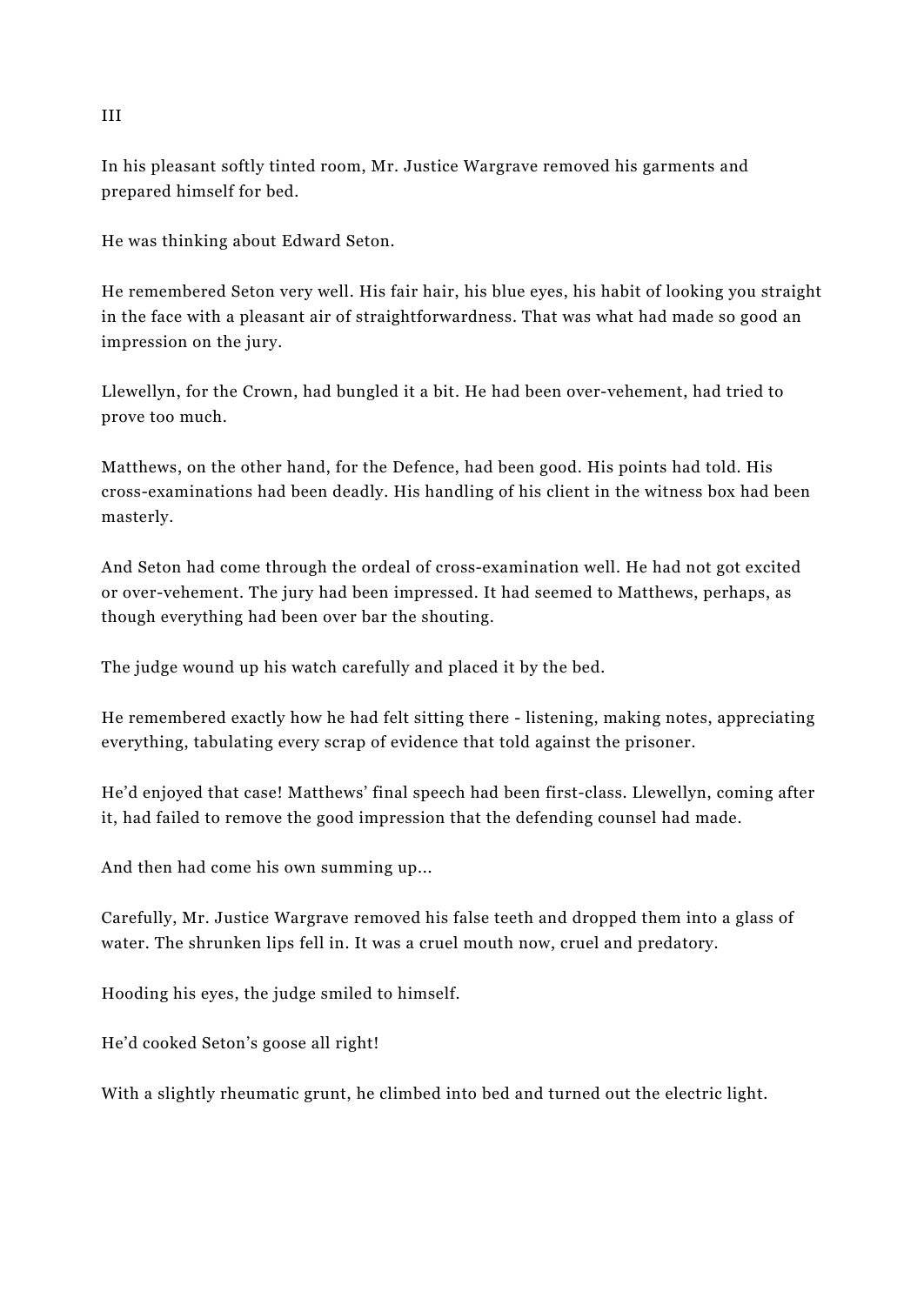Downstairs in the dining-room, Rogers stood puzzled.

He was staring at the china figures in the centre of the table.

He muttered to himself:

"That's a rum go! I could have sworn there were ten of them."

V

General Macarthur tossed from side to side.

Sleep would not come to him.

In the darkness he kept seeing Arthur Richmond's face.

He'd liked Arthur - he'd been damned fond of Arthur. He'd been pleased that Leslie liked him too.

Leslie was so capricious. Lots of good fellows that Leslie would turn up her nose at and pronounce dull. "Dull!" Just like that.

But she hadn't found Arthur Richmond dull. They'd got on well together from the beginning. They'd talked of plays and music and pictures together. She'd teased him, made fun of him, ragged him. And he, Macarthur, had been delighted at the thought that Leslie took quite a motherly interest in the boy.

Motherly indeed! Damn fool not to remember that Richmond was twenty-eight to Leslie's twenty-nine.

He'd loved Leslie. He could see her now. Her heart-shaped face, and her dancing deep grey eyes, and the brown curling mass of her hair. He'd loved Leslie and he'd believed in her absolutely.

Out there in France, in the middle of all the hell of it, he'd sat thinking of her, taken her picture out of the breast pocket of his tunic.

And then - he'd found out!

IV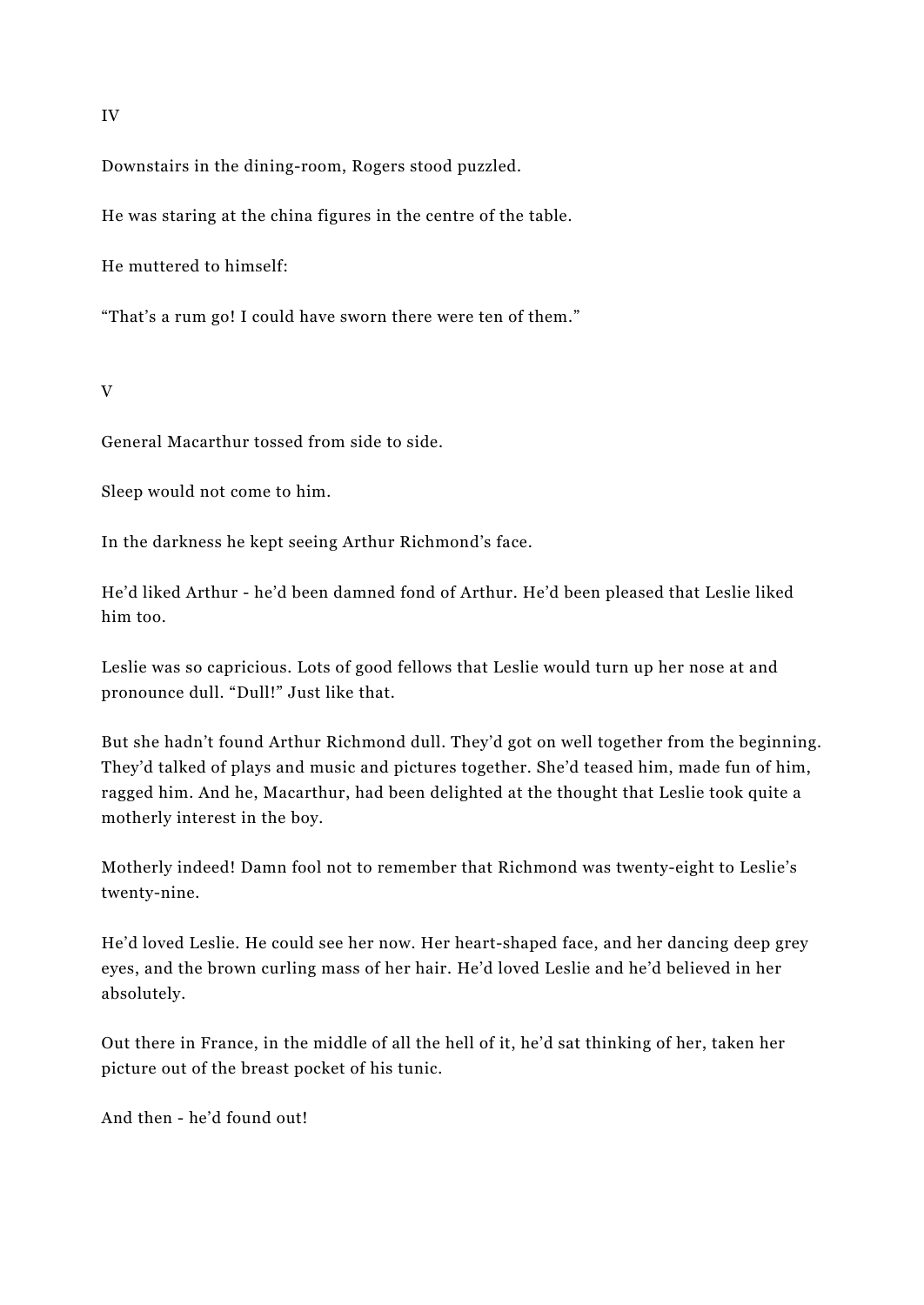It had come about exactly in the way things happened in books. The letter in the wrong envelope. She'd been writing to them both and she'd put her letter to Richmond in the envelope addressed to her husband. Even now, all these years later, he could feel the shock of it - the pain...

God, it had hurt!

And the business had been going on some time. The letter made that clear. Week-ends! Richmond's last leave...

Leslie - Leslie and Arthur!

God damn the fellow! Damn his smiling face, his brisk "Yes, sir." Liar and hypocrite! Stealer of another man's wife!

It had gathered slowly - that cold murderous rage.

He'd managed to carry on as usual - to show nothing. He'd tried to make his manner to Richmond just the same.

Had he succeeded? He thought so. Richmond hadn't suspected. Inequalities of temper were easily accounted for out there, where men's nerves were continually snapping under the strain.

Only young Armitage had looked at him curiously once or twice. Quite a young chap, but he'd had perceptions, that boy.

Armitage, perhaps, had guessed - when the time came.

He'd sent Richmond deliberately to death. Only a miracle could have brought him through unhurt. That miracle didn't happen. Yes, he'd sent Richmond to his death and he wasn't sorry. It had been easy enough. Mistakes were being made all the time, officers being sent to death needlessly. All was confusion, panic. People might say afterwards, "Old Macarthur lost his nerve a bit, made some colossal blunders, sacrificed some of his best men." They couldn't say more.

But young Armitage was different. He'd looked at his commanding officer very oddly. He'd known, perhaps, that Richmond was being deliberately sent to death.

(And after the War was over - had Armitage talked?)

Leslie hadn't known. Leslie had wept for her lover (he supposed) but her weeping was over by the time he'd come back to England. He'd never told her that he'd found her out. They'd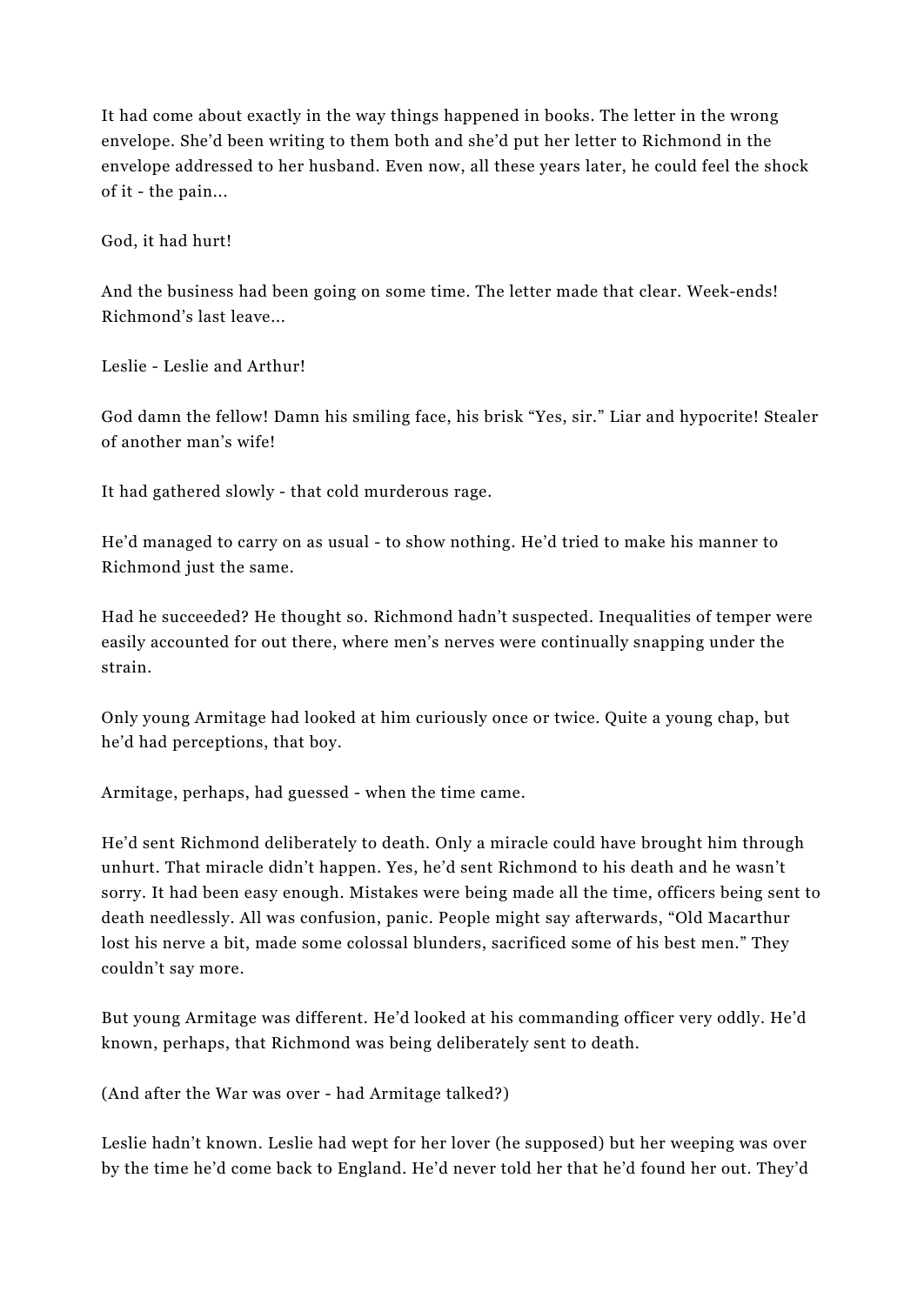gone on together - only, somehow, she hadn't seemed very real any more. And then, three or four years later, she'd got double pneumonia and died.

That had been a long time ago. Fifteen years - sixteen years?

And he'd left the Army and come to live in Devon - bought the sort of little place he'd always meant to have. Nice neighbours - pleasant part of the world. There was a bit of shooting and fishing. He'd gone to church on Sundays. (But not the day that the lesson was read about David putting Uriah in the forefront of the battle. Somehow he couldn't face that. Gave him an uncomfortable feeling.)

Everybody had been very friendly. At first, that is. Later, he'd had an uneasy feeling that people were talking about him behind his back. They eyed him differently, somehow. As though they'd heard something - some lying rumour...

(Armitage? Supposing Armitage had talked?)

He'd avoided people after that - withdrawn into himself. Unpleasant to feel that people were discussing you.

And all so long ago. So - so purposeless now. Leslie had faded into the distance and Arthur Richmond, too. Nothing of what had happened seemed to matter any more.

It made life lonely, though. He'd taken to shunning his old Army friends.

(If Armitage had talked, they'd know about it.)

And now - this evening - a hidden voice had blared out that old hidden story.

Had he dealt with it all right? Kept a stiff upper lip? Betrayed the right amount of feeling indignation, disgust - but no guilt, no discomfiture? Difficult to tell.

Surely nobody could have taken the accusation seriously. There had been a pack of other nonsense, just as far-fetched. That charming girl - the voice had accused her of drowning a child! Idiotic! Some madman throwing crazy accusations about!

Emily Brent, too - actually a niece of old Tom Brent of the Regiment. It had accused her of murder! Any one could see with half an eye that the woman was as pious as could be - the kind that was hand and glove with parsons.

Damned curious business the whole thing! Crazy, nothing less.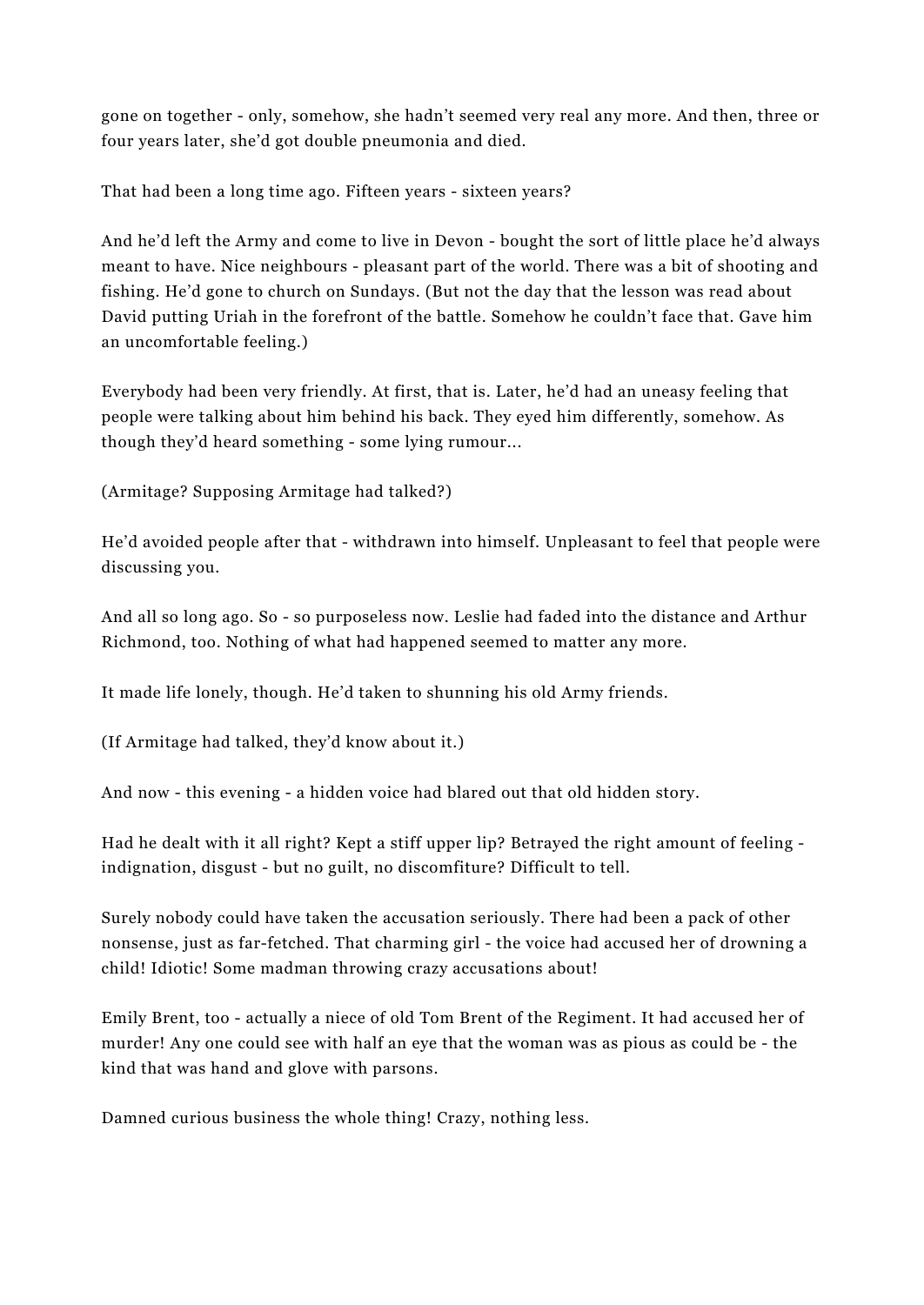Ever since they had got there - when was that? Why, damn it, it was only this afternoon! Seemed a good bit longer than that.

He thought: "I wonder when we shall get away again."

Tomorrow, of course, when the motor boat came from the mainland.

Funny, just this minute he didn't want much to get away from the island... To go back to the mainland, back to his little house, back to all the troubles and worries. Through the open window he could hear the waves breaking on the rocks - a little louder now than earlier in the evening. Wind was getting up, too.

He thought: "Peaceful sound. Peaceful place..."

He thought: "Best of an island is once you get there - you can't go any further... you've come to the end of things..."

He knew, suddenly, that he didn't want to leave the island.

### VI

Vera Claythorne lay in bed, wide awake, staring up at the ceiling.

The light beside her was on. She was frightened of the dark.

She was thinking:

"Hugo... Hugo... Why do I feel you're so near to me tonight?... Somewhere quite close...

"Where is he really? I don't know. I never shall know. He just went away - right away - out of my life!"

It was no good trying not to think of Hugo. He was close to her. She had to think of him - to remember...

Cornwall...

The black rocks, the smooth yellow sand. Mrs. Hamilton, stout, good-humoured. Cyril, whining a little always, pulling at her hand.

"I want to swim out to the rock. Miss Claythorne. Why can't I swim out to the rock?"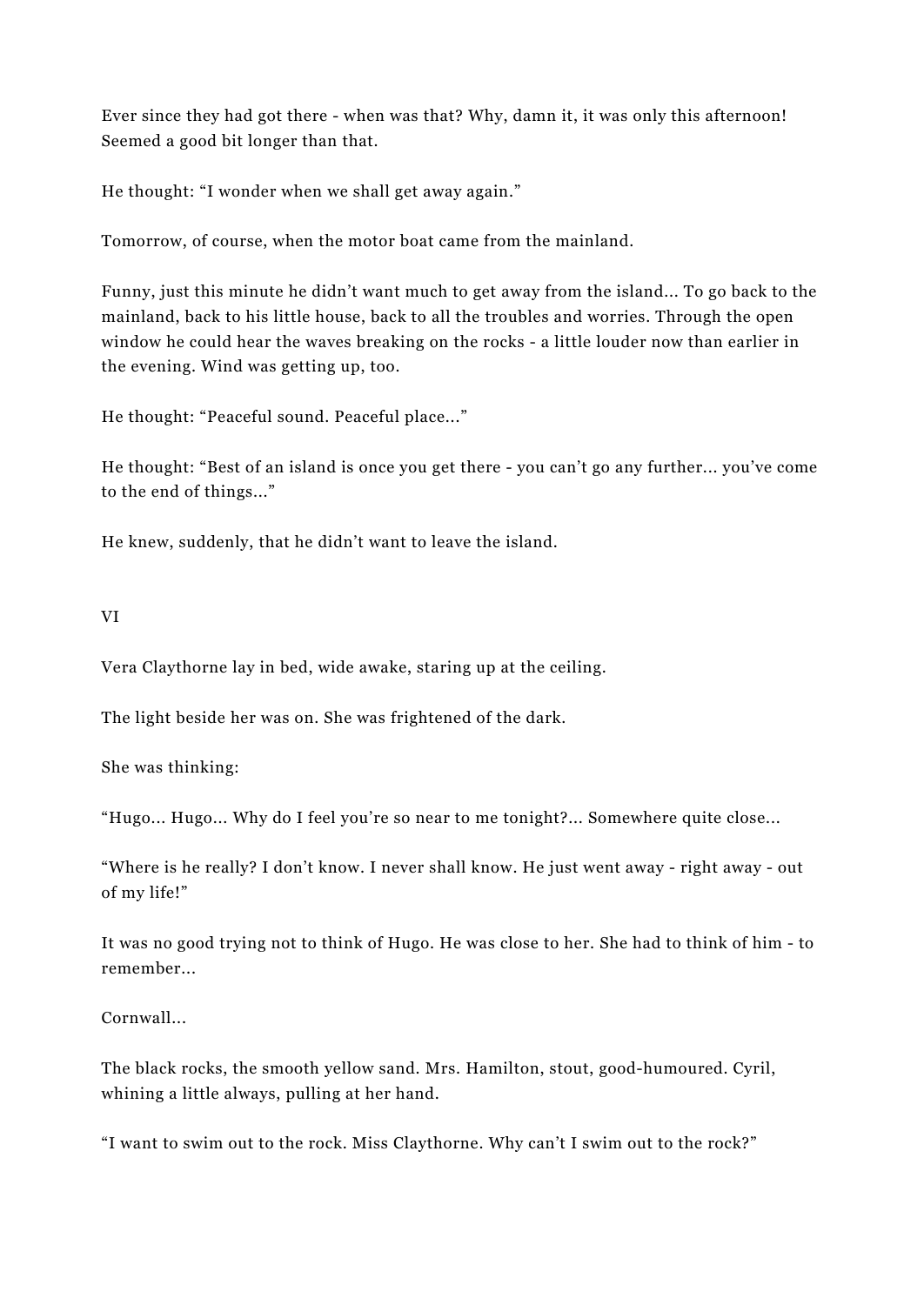Looking up - meeting Hugo's eyes watching her.

The evenings after Cyril was in bed...

"Come out for a stroll, Miss Claythorne."

"I think perhaps I will."

The decorous stroll down to the beach. The moonlight - the soft Atlantic air.

And then, Hugo's arm round her.

"I love you, I love you. You know I love you, Vera?"

Yes, she knew.

(Or thought she knew.)

"I can't ask you to marry me. I've not got a penny. Its all I can do to keep myself. Queer, you know, once, for three months I had the chance of being a rich man to look forward to. Cyril wasn't born until three months after Maurice died. If he'd been a girl..."

If the child has been a girl, Hugo would have come into everything. He'd been disappointed, he admitted.

"I hadn't built on it, of course. But it was a bit of a knock. Oh, well, luck's luck! Cyril's a nice kid. I'm awfully fond of him."

And he was fond of him, too. Always ready to play games or amuse his small nephew. No rancour in Hugo's nature.

Cyril wasn't really strong. A puny child - no stamina. The kind of child, perhaps, who wouldn't live to grow up...

And then -?

"Miss Claythorne, why can't I swim to the rock?"

Irritating whiney repetition.

"It s too far, Cyril."

"But, Miss Claythorne..."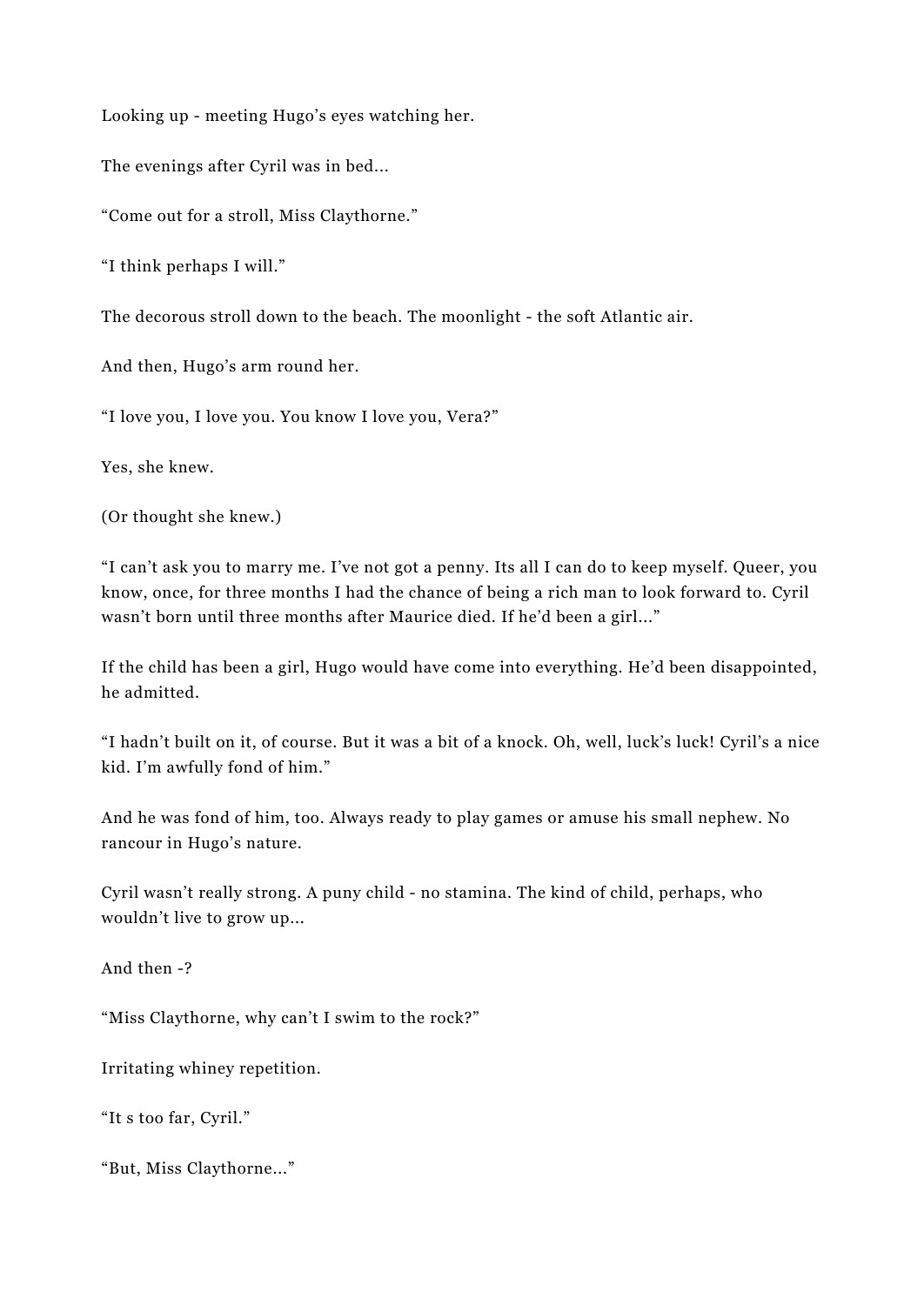Vera got up. She went to the dressing-table and swallowed three aspirins.

She thought:

"I wish I had some proper sleeping stuff."

She thought:

"If I were doing away with myself I'd take an overdose of veronal - something like that - not cyanide!"

She shuddered as she remembered Anthony Marston's convulsed purple face.

As she passed the mantelpiece, she looked up at the framed doggerel.

Ten little Indian boys went out to dine;

One choked his little self and then there were nine.

She thought to herself:

"It's horrible - just like us this evening..."

Why had Anthony Marston wanted to die?

She didn't want to die.

She couldn't imagine wanting to die...

Death was for - the other people...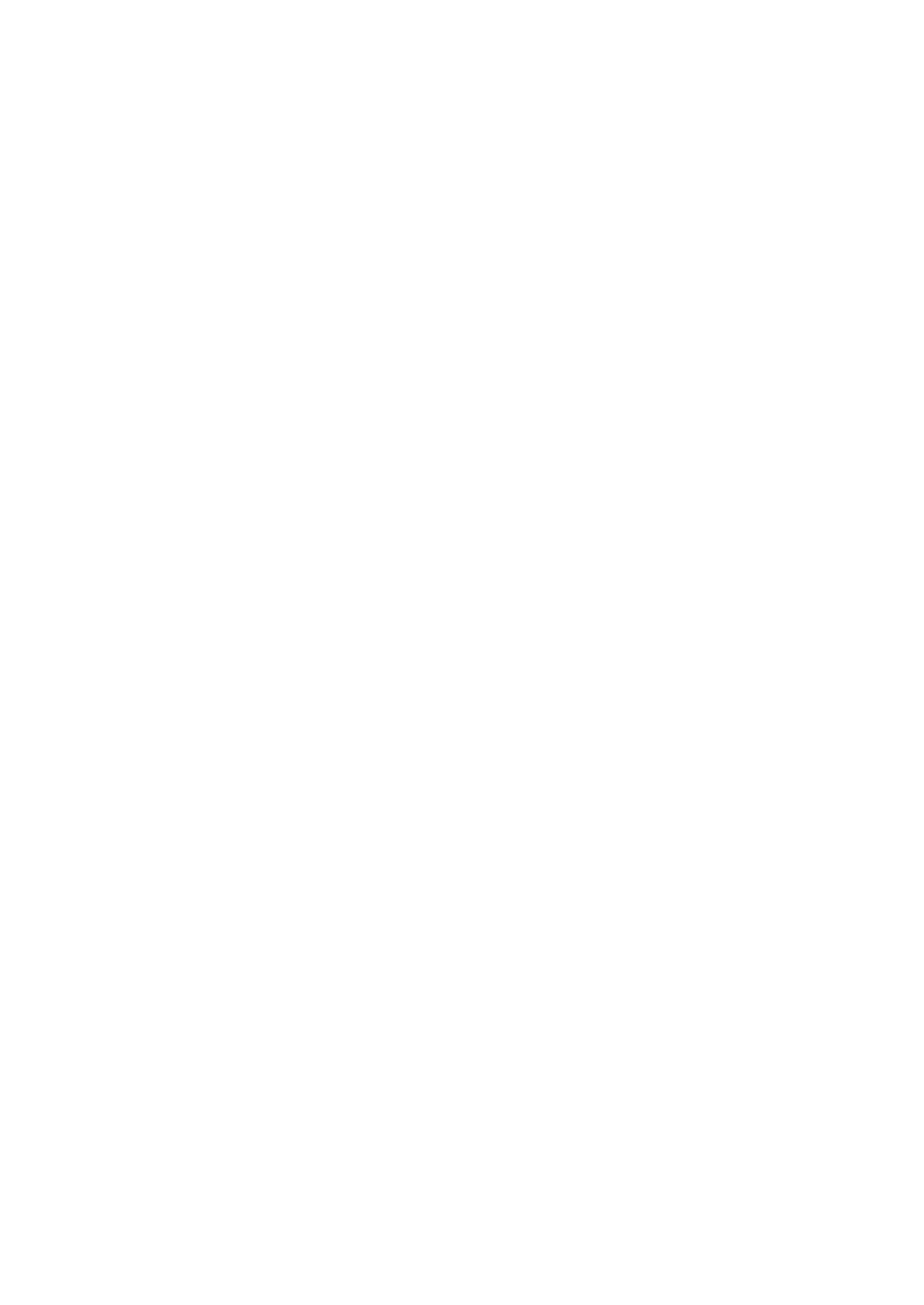## Chapter 6

Dr. Armstrong was dreaming...

It was very hot in the operating room...

Surely they'd got the temperature too high? The sweat was rolling down his face. His hands were clammy. Difficult to hold the scalpel firmly...

How beautifully sharp it was...

Easy to do a murder with a knife like that. And of course he was doing a murder...

The woman's body looked different. It had been a large unwieldy body. This was a spare meagre body. And the face was hidden.

Who was it that he had to kill?

He couldn't remember. But he must know! Should he ask Sister?

Sister was watching him. No, he couldn't ask her. She was suspicious, he could see that.

But who was it on the operating table?

They shouldn't have covered up the face like that...

If he could only see the face...

Ah! that was better. A young probationer was pulling off the handkerchief.

Emily Brent, of course. It was Emily Brent that he had to kill.

How malicious her eyes were! Her lips were moving. What was she saying?

"In the midst of life we are in death..."

She was laughing now. No, nurse, don't put the handkerchief back. I've got to see. I've got to give the anaesthetic. Where's the ether? I must have brought the ether with me. What have you done with the ether, Sister? Château Neuf du Pape? Yes, that will do quite as well.

Take the handkerchief away, nurse.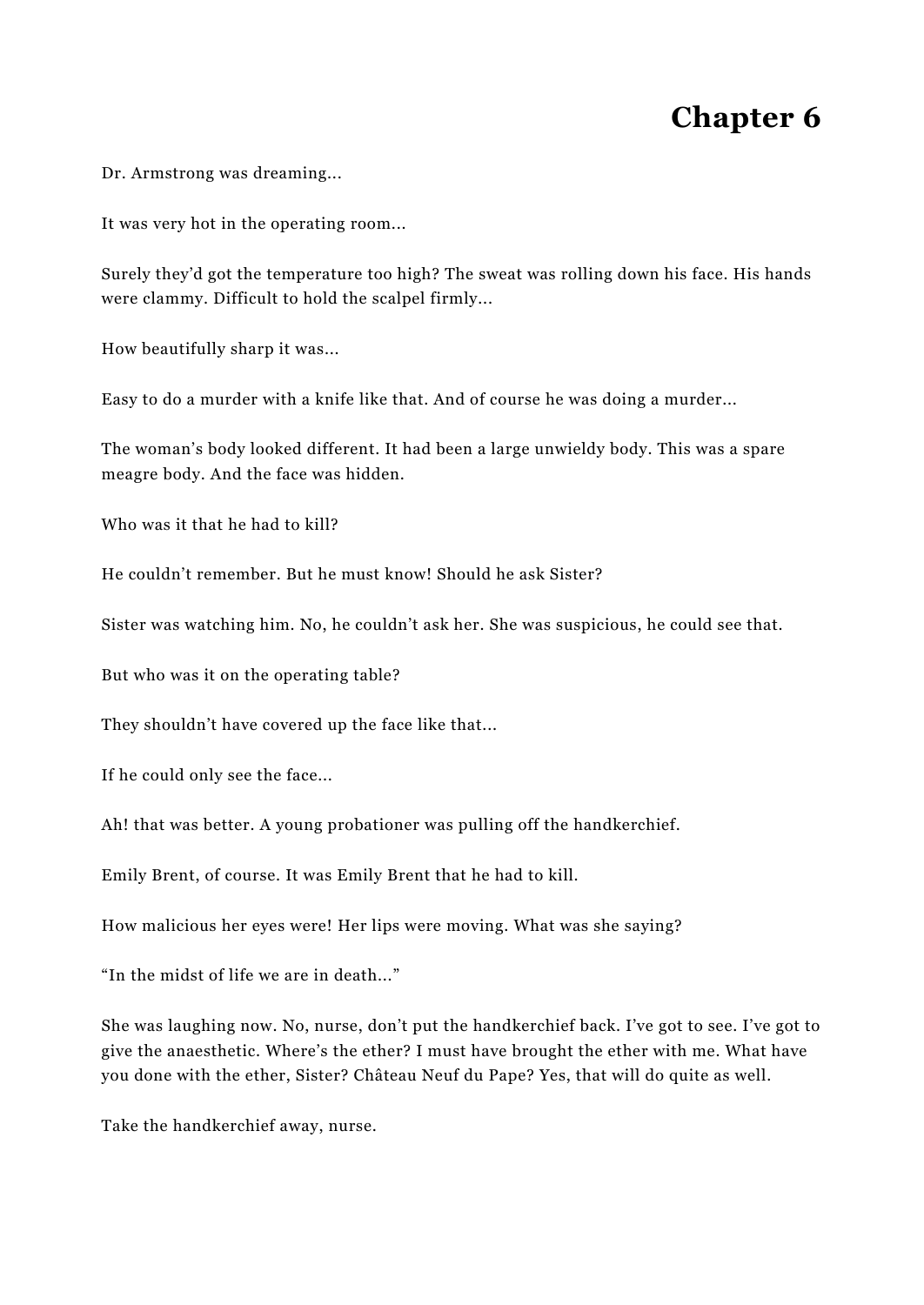Of course! I knew it all the time! It's Anthony Marston! His face is purple and convulsed. But he's not dead - he's laughing. I tell you he's laughing! He's shaking the operating table.

Look out, man, look out. Nurse, steady it - steady - it -

With a start Dr. Armstrong woke up. It was morning. Sunlight was pouring into the room.

And some one was leaning over him - shaking him. It was Rogers. Rogers, with a white face, saying: "Doctor - doctor!"

Dr. Armstrong woke up completely.

He sat up in bed. He said sharply:

"What is it?"

"It's the wife, doctor. I can't get her to wake. My God! I can't get her to wake. And - and she don't look right to me."

Dr. Armstrong was quick and efficient. He wrapped himself in his dressing-gown and followed Rogers.

He bent over the bed where the woman was lying peacefully on her side. He lifted the cold hand, raised the eyelid. It was some few minutes before he straightened himself and turned from the bed.

Rogers whispered:

"Is - she - is she -?"

He passed a tongue over dry lips.

Armstrong nodded.

"Yes, she's gone."

His eyes rested thoughtfully on the man before him. Then they went to the table by the bed, to the washstand, then back to the sleeping woman.

Rogers said:

"Was it - was it - 'er 'eart, doctor?"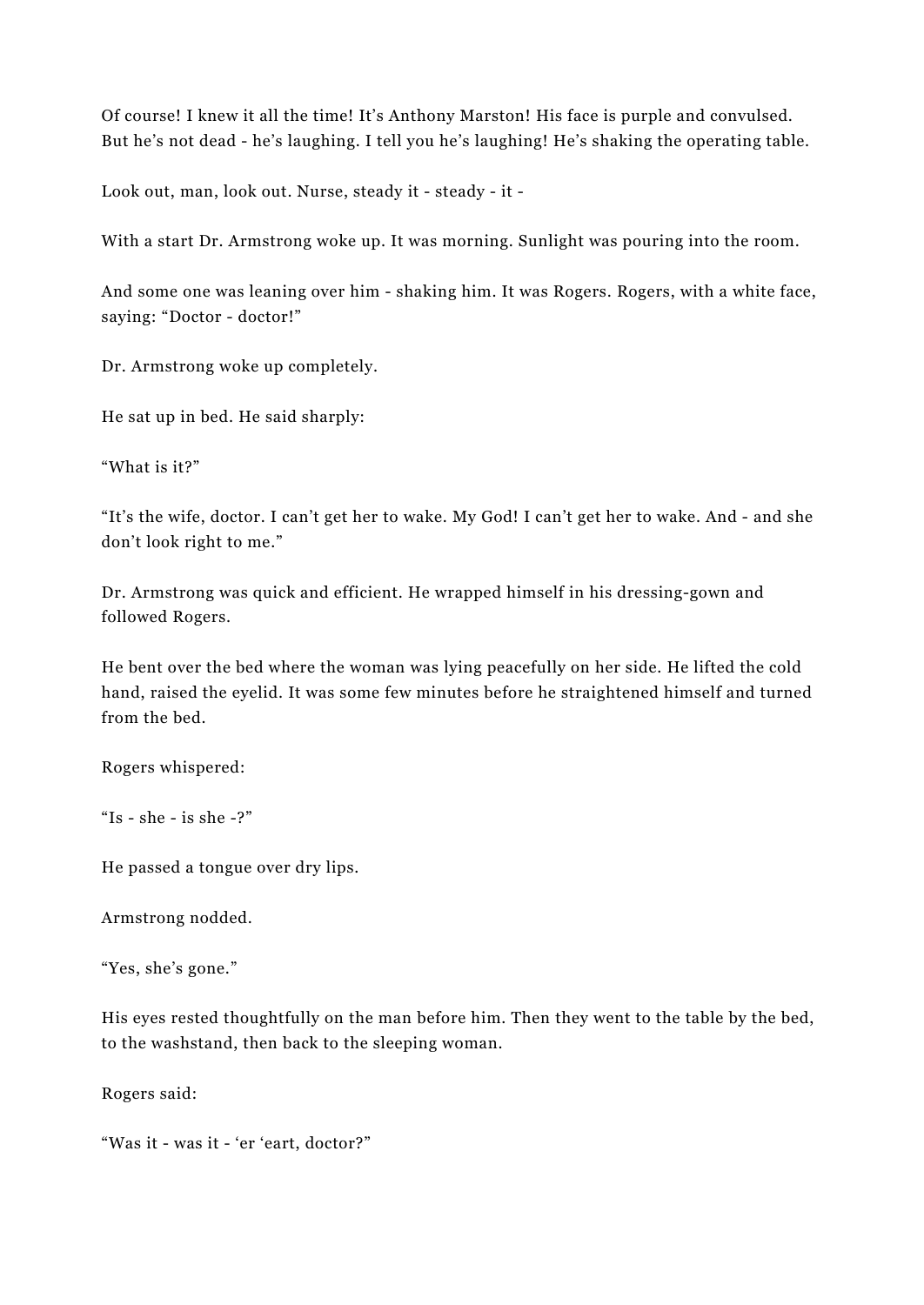Dr. Armstrong was a minute or two before replying. Then he said:

"What was her health like normally?"

Rogers said:

"She was a bit rheumaticky."

"Any doctor been attending her recently?"

"Doctor?" Rogers stared. "Not been to a doctor for years - neither of us."

"You'd no reason to believe she suffered from heart trouble?"

"No, doctor. I never knew of anything."

Armstrong said:

"Did she sleep well?"

Now Rogers' eyes evaded his. The man's hands came together and turned and twisted uneasily. He muttered.

"She didn't sleep extra well - no."

The doctor said sharply:

"Did she take things to make her sleep?"

Rogers stared at him, surprised.

"Take things? To make her sleep? Not that I knew of. I'm sure she didn't."

Armstrong went over to the washstand.

There were a certain number of bottles on it. Hair lotion, lavender water, cascara, glycerine of cucumber for the hands, a mouthwash, toothpaste and some Elliman's.

Rogers helped by pulling out the drawers of the dressing-table. From there they moved on to the chest of drawers. But there was no sign of sleeping draughts or tablets.

Rogers said: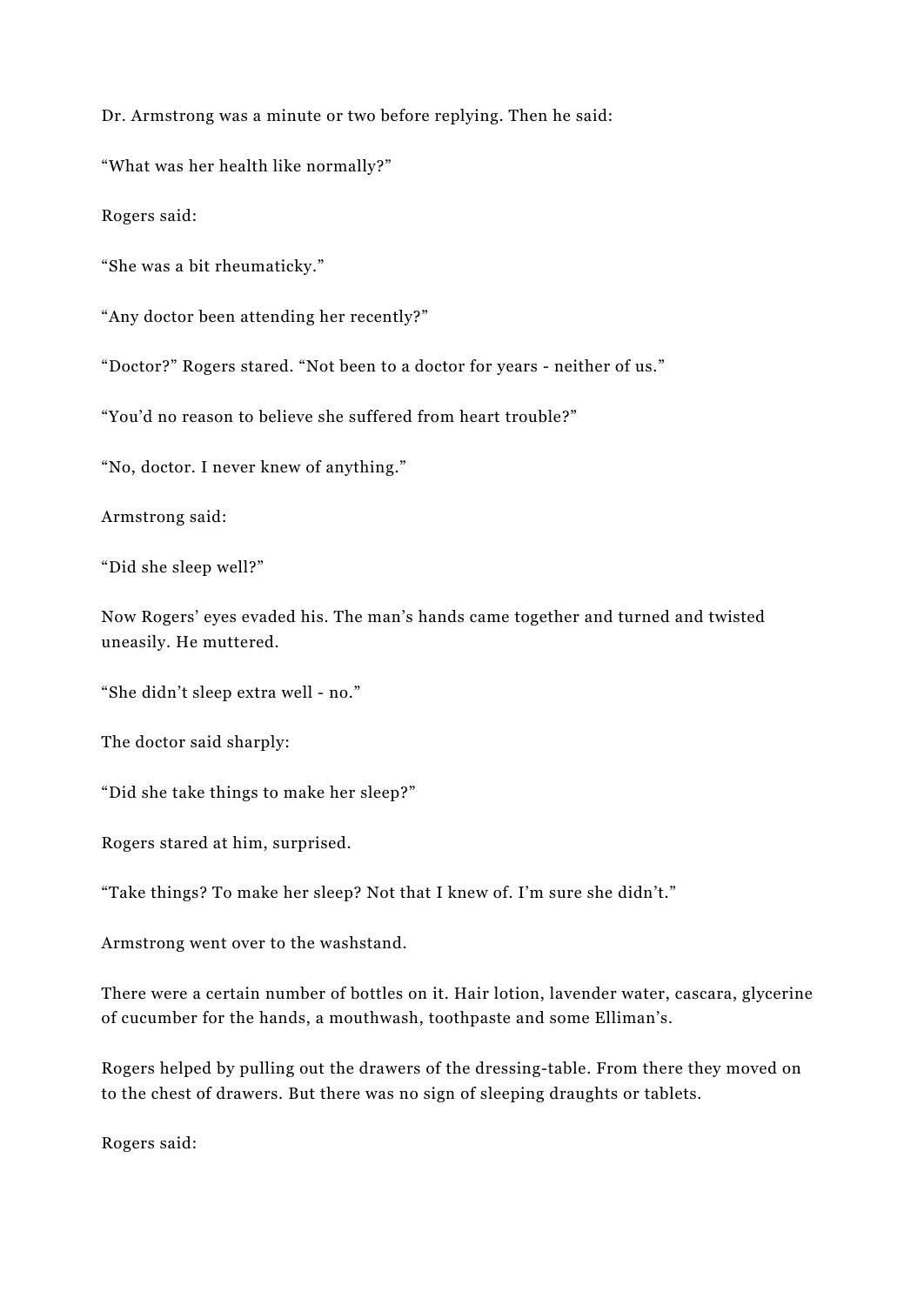"She didn't have nothing last night, sir, except what you gave her..."

II

When the gong sounded for breakfast at nine o'clock it found every one up and awaiting the summons.

General Macarthur and the judge had been pacing the terrace outside, exchanging desultory comments on the political situation.

Vera Claythorne and Philip Lombard had been up to the summit of the island behind the house. There they had discovered William Henry Blore, standing staring at the mainland.

He said:

"No sign of that motor boat yet. I've been watching for it."

Vera said, smiling:

"Devon's a sleepy county. Things are usually late."

Philip Lombard was looking the other way, out to sea.

He said abruptly:

"What d'you think of the weather?"

Glancing up at the sky, Blore remarked:

"Looks all right to me."

Lombard pursed up his mouth into a whistle.

He said:

"It will come on to blow before the day's out."

Blore said:

"Squally - eh?"

From below them came the boom of a gong.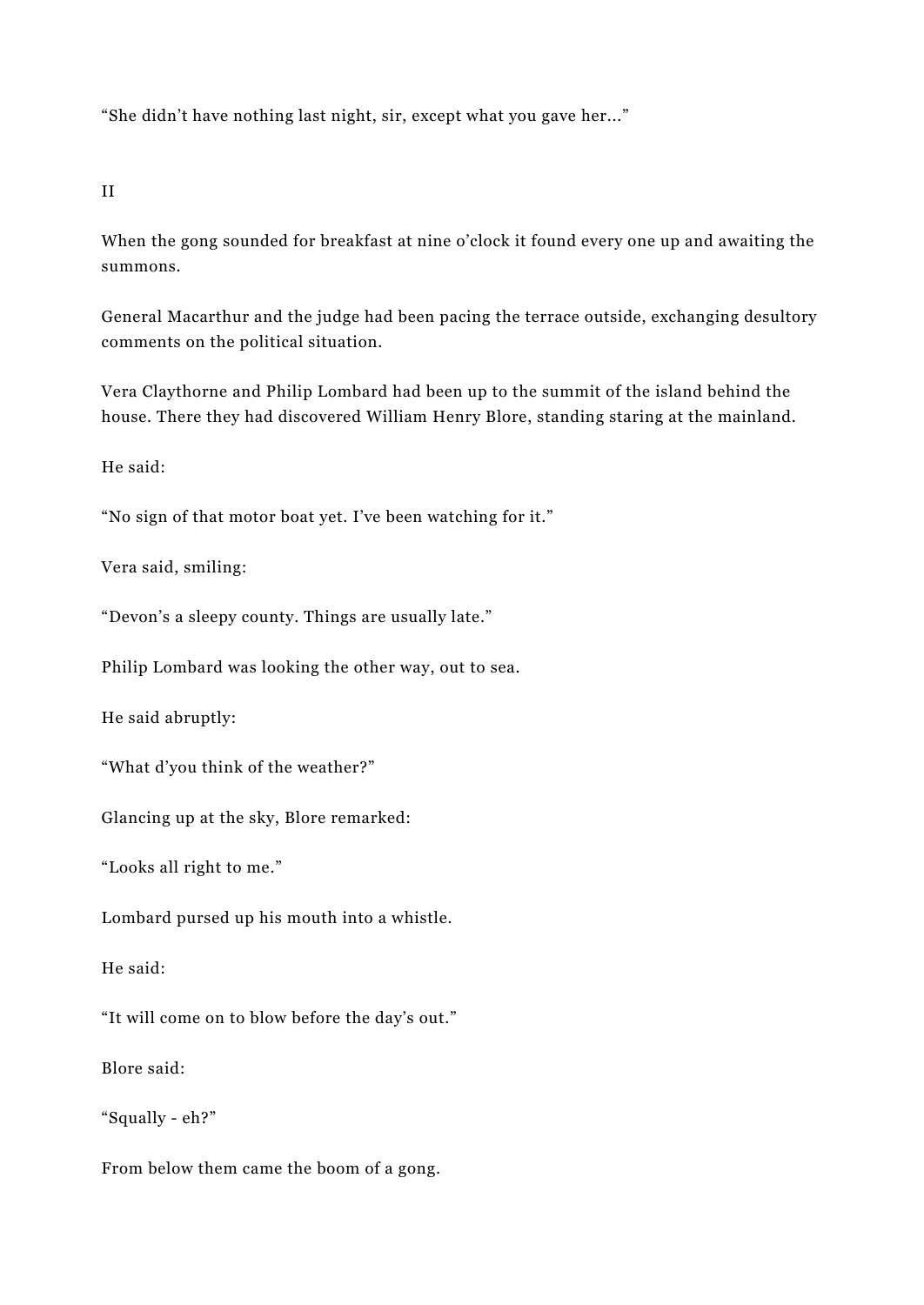Philip Lombard said:

"Breakfast? Well, I could do with some."

As they went down the steep slope Blore said to Lombard in a ruminating voice:

"You know, it beats me - why that young fellow wanted to do himself in! I've been worrying about it all night."

Vera was a little ahead. Lombard hung back slightly. He said:

"Got any alternative theory?"

"I'd want some proof. Motive, to begin with. Well-off I should say he was."

Emily Brent came out of the drawing-room window to meet them.

She said sharply:

"Is the boat coming?"

"Not yet," said Vera.

They went in to breakfast. There was a vast dish of eggs and bacon on the sideboard and tea and coffee.

Rogers held the door open for them to pass in, then shut it from the outside.

Emily Brent said:

"That man looks ill this morning."

Dr. Armstrong, who was standing by the window, cleared his throat. He said:

"You must excuse any - er - shortcomings this morning. Rogers has had to do the best he can for breakfast single-handed. Mrs. Rogers has - er - not been able to carry on this morning."

Emily Brent said sharply:

"What's the matter with the woman?"

Dr. Armstrong said easily: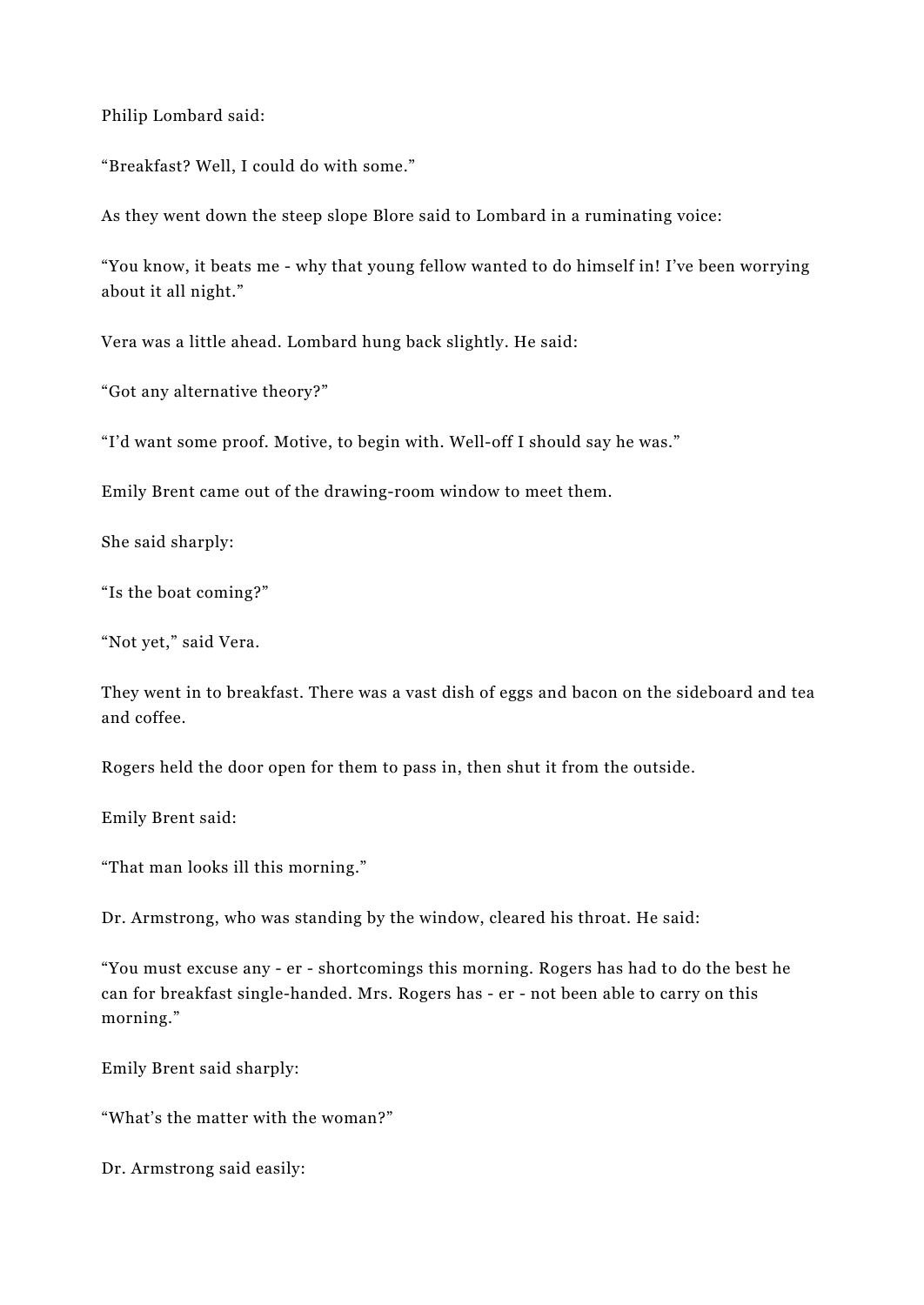"Let us start our breakfast. The eggs will be cold. Afterwards, there are several matters I want to discuss with you all."

They took the hint. Plates were filled, coffee and tea was poured. The meal began.

Discussion of the island was, by mutual consent, tabooed. They spoke instead in a desultory fashion of current events. The news from abroad, events in the world of sport, the latest reappearance of the Loch Ness monster.

Then, when plates were cleared, Dr. Armstrong moved back his chair a little, cleared his throat importantly and spoke.

He said:

"I thought it better to wait until you had had your breakfast before telling you of a sad piece of news. Mrs. Rogers died in her sleep."

There were startled and shocked ejaculations.

Vera exclaimed:

"How awful! Two deaths on this island since we arrived!"

Mr. Justice Wargrave, his eyes narrowed, said in his small precise clear voice:

"H'm - very remarkable - what was the cause of death?"

Armstrong shrugged his shoulders.

"Impossible to say offhand."

"There must be an autopsy?"

"I certainly couldn't give a certificate. I have no knowledge whatsoever of the woman's state of health."

Vera said:

"She was a very nervous-looking creature. And she had a shock last night. It might have been heart failure, I suppose?"

Dr. Armstrong said drily: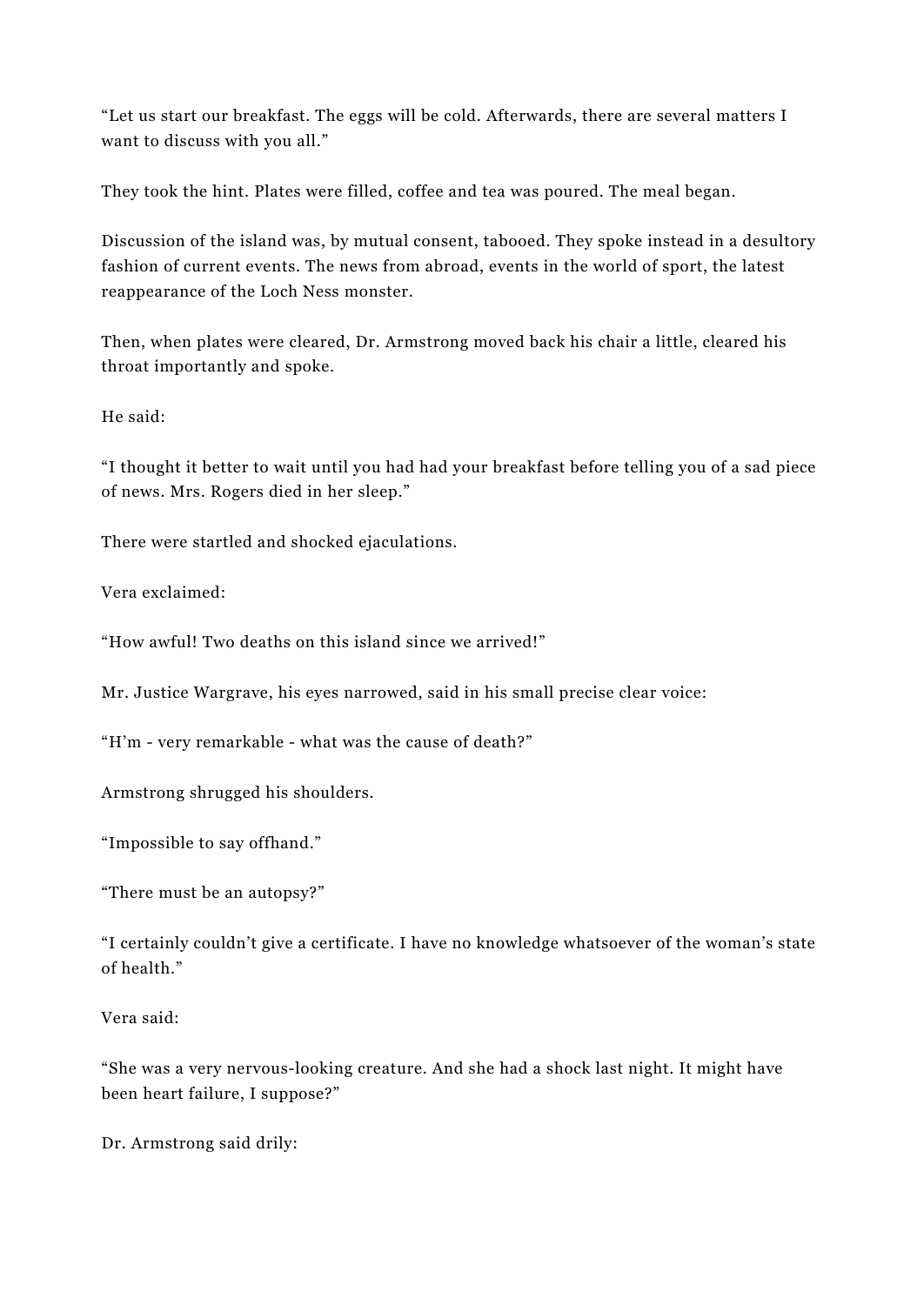"Her heart certainly failed to beat - but what caused it to fail is the question."

One word fell from Emily Brent. It fell hard and clear into the listening group.

"Conscience!" she said.

Armstrong turned to her.

"What exactly do you mean by that, Miss Brent?"

Emily Brent, her lips tight and hard, said:

"You all heard. She was accused, together with her husband, of having deliberately murdered her former employer - an old lady."

"And you think?"

Emily Brent said:

"I think that that accusation was true. You all saw her last night. She broke down completely and fainted. The shock of having her wickedness brought home to her was too much for her. She literally died of fear."

Dr. Armstrong shook his head doubtfully.

"It is a possible theory," he said. "One cannot adopt it without more exact knowledge of her state of health. If there was cardiac weakness -"

Emily Brent said quietly.

"Call it, if you prefer, an Act of God."

Every one looked shocked. Mr. Blore said uneasily:

"That's carrying things a bit far, Miss Brent."

She looked at them with shining eyes. Her chin went up. She said:

"You regard it as impossible that a sinner should be struck down by the wrath of God! I do not!"

The judge stroked his chin. He murmured in a slightly ironic voice: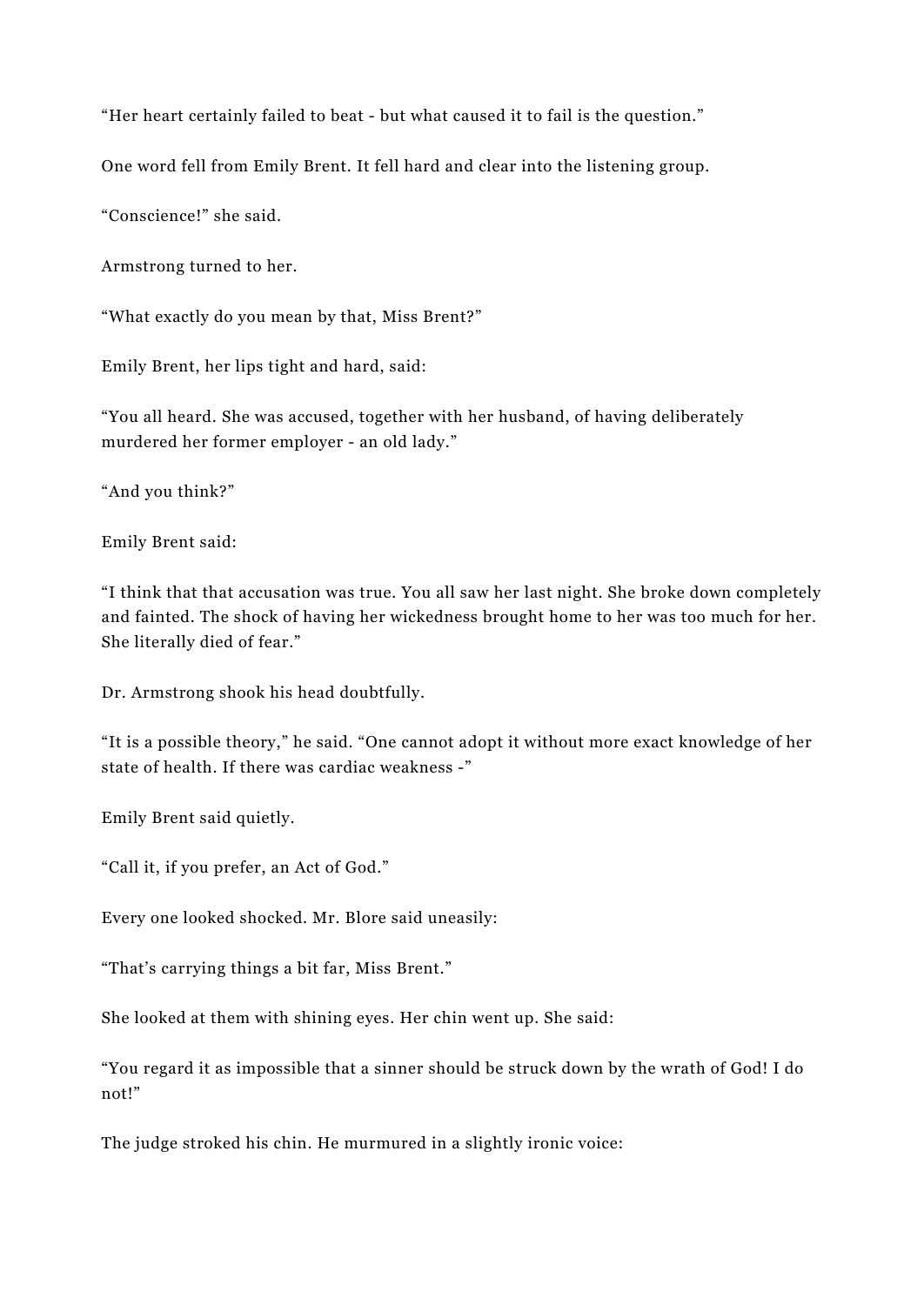"My dear lady, in my experience of ill-doing, Providence leaves the work of conviction and chastisement to us mortals - and the process is often fraught with difficulties. There are no short cuts."

Emily Brent shrugged her shoulders.

Blore said sharply:

"What did she have to eat and drink last night after she went up to bed?"

Armstrong said:

"Nothing."

"She didn't take anything? A cup of tea? A drink of water? I'll bet you she had a cup of tea. That sort always does."

"Rogers assures me she had nothing whatsoever."

"Ah," said Blore. "But he might say so!"

His tone was so significant that the doctor looked at him sharply.

Philip Lombard said:

"So that's your idea?"

Blore said aggressively:

"Well, why not? We all heard that accusation last night. May be sheer moonshine - just plain lunacy! On the other hand, it may not. Allow for the moment that it's true. Rogers and his missus polished off that old lady. Well, where does that get you? They've been feeling quite safe and happy about it -"

Vera interrupted. In a low voice she said:

"No, I don't think Mrs. Rogers ever felt safe."

Blore looked slightly annoyed at the interruption. "Just like a woman," his glance said.

He resumed: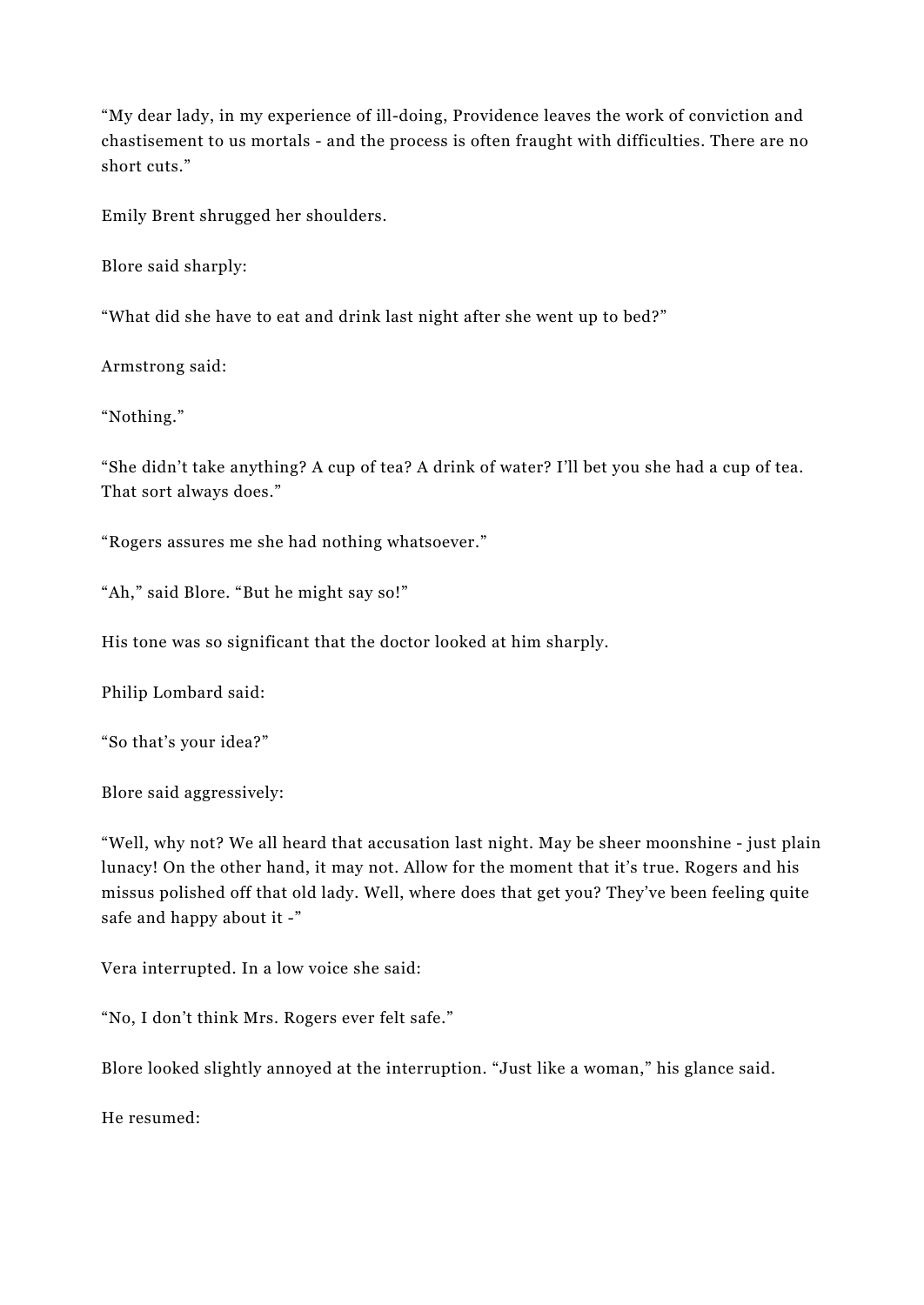"That's as may be. Anyway there's no active danger to them as far as they know. Then, last night, some unknown lunatic spills the beans. What happens? The woman cracks - she goes to pieces. Notice how her husband hung over her as she was coming round. Not all husbandly solicitude! Not on your life! He was like a cat on hot bricks. Scared out of his life as to what she might say.

"And there's the position for you! They've done a murder and got away with it. But if the whole thing's going to be raked up, what's going to happen? Ten to one, the woman will give the show away. She hasn't got the nerve to stand up and brazen it out. She's a living danger to her husband, that's what she is. He's all right. He'll lie with a straight face till kingdom comes - but he can't be sure of her! And if she goes to pieces, his neck's in danger! So he slips something into a cup of tea and makes sure that her mouth is shut permanently."

Armstrong said slowly:

"There was no empty cup by her bedside - there was nothing there at all. I looked."

Blore snorted.

"Of course there wouldn't be! First thing he'd do when she'd drunk it would be to take that cup and saucer away and wash it up carefully."

There was a pause. Then General Macarthur said doubtfully:

"It may be so. But I should hardly think it possible that a man would do that - to his wife."

Blore gave a short laugh.

He said:

"When a man's neck's in danger, he doesn't stop to think too much about sentiment."

There was a pause. Before any one could speak, the door opened and Rogers came in.

He said, looking from one to the other:

"Is there anything more I can get you? I'm sorry there was so little toast, but we've run right out of bread. The new bread hasn't come over from the mainland yet."

Mr. Justice Wargrave stirred a little in his chair. He asked:

"What time does the motor boat usually come over?"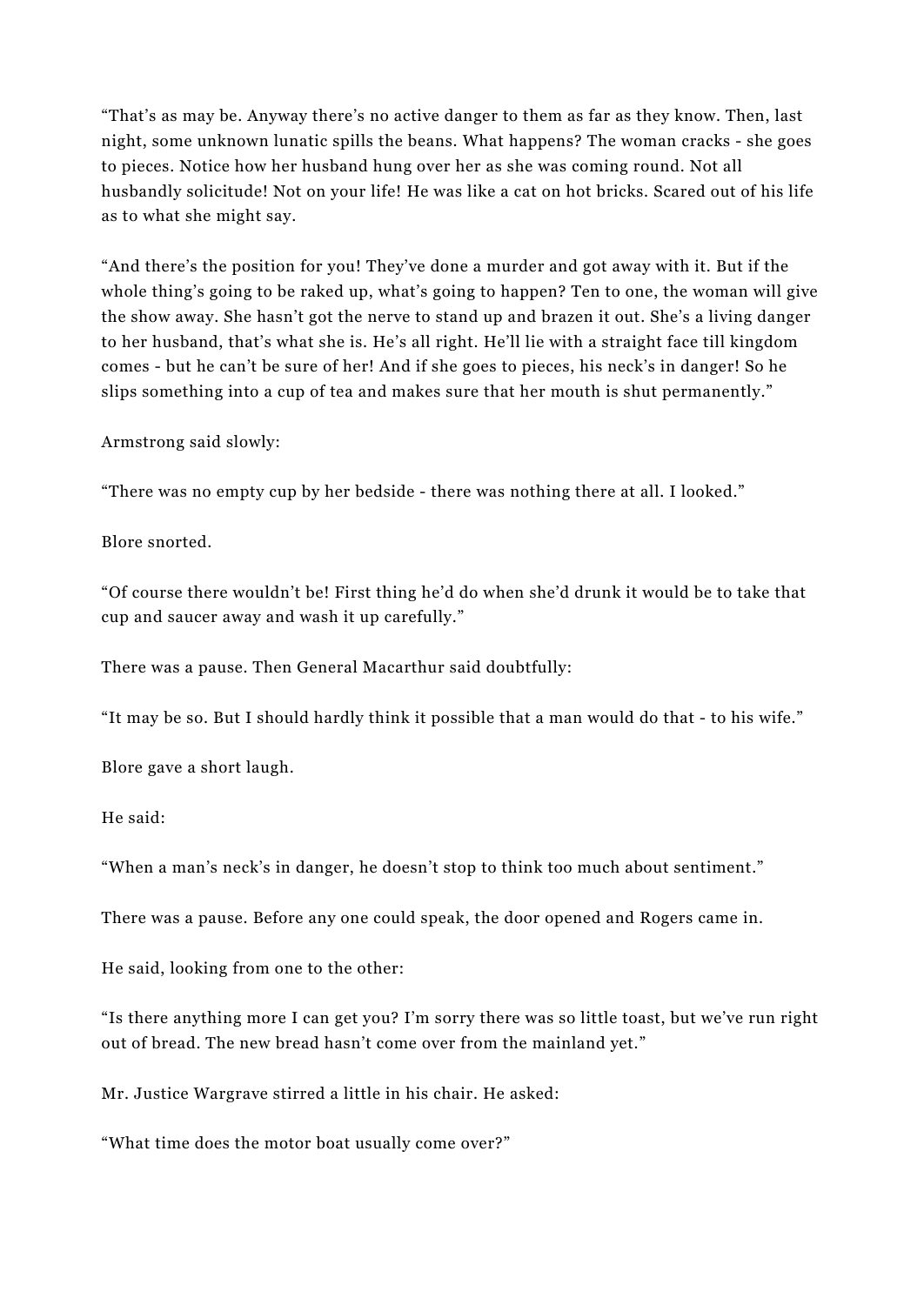"Between seven and eight, sir. Sometimes it's a bit after eight. Don't know what Fred Narracott can be doing this morning. If he's ill he'd send his brother."

Philip Lombard said:

"What's the time now?"

"Ten minutes to ten, sir."

Lombard's eyebrows rose. He nodded slowly to himself.

Rogers waited a minute or two.

General Macarthur spoke suddenly and explosively.

"Sorry to hear about your wife, Rogers. Doctor's just been telling us."

Rogers inclined his head.

"Yes, sir. Thank you, sir."

He took up the empty bacon dish and went out.

Again there was silence.

#### III

On the terrace outside Philip Lombard said:

"About this motor boat -"

Blore looked at him.

Blore nodded his head.

He said:

"I know what you're thinking, Mr. Lombard. I've asked myself the same question. Motor boat ought to have been here nigh on two hours ago. It hasn't come? Why?"

"Found the answer?" asked Lombard.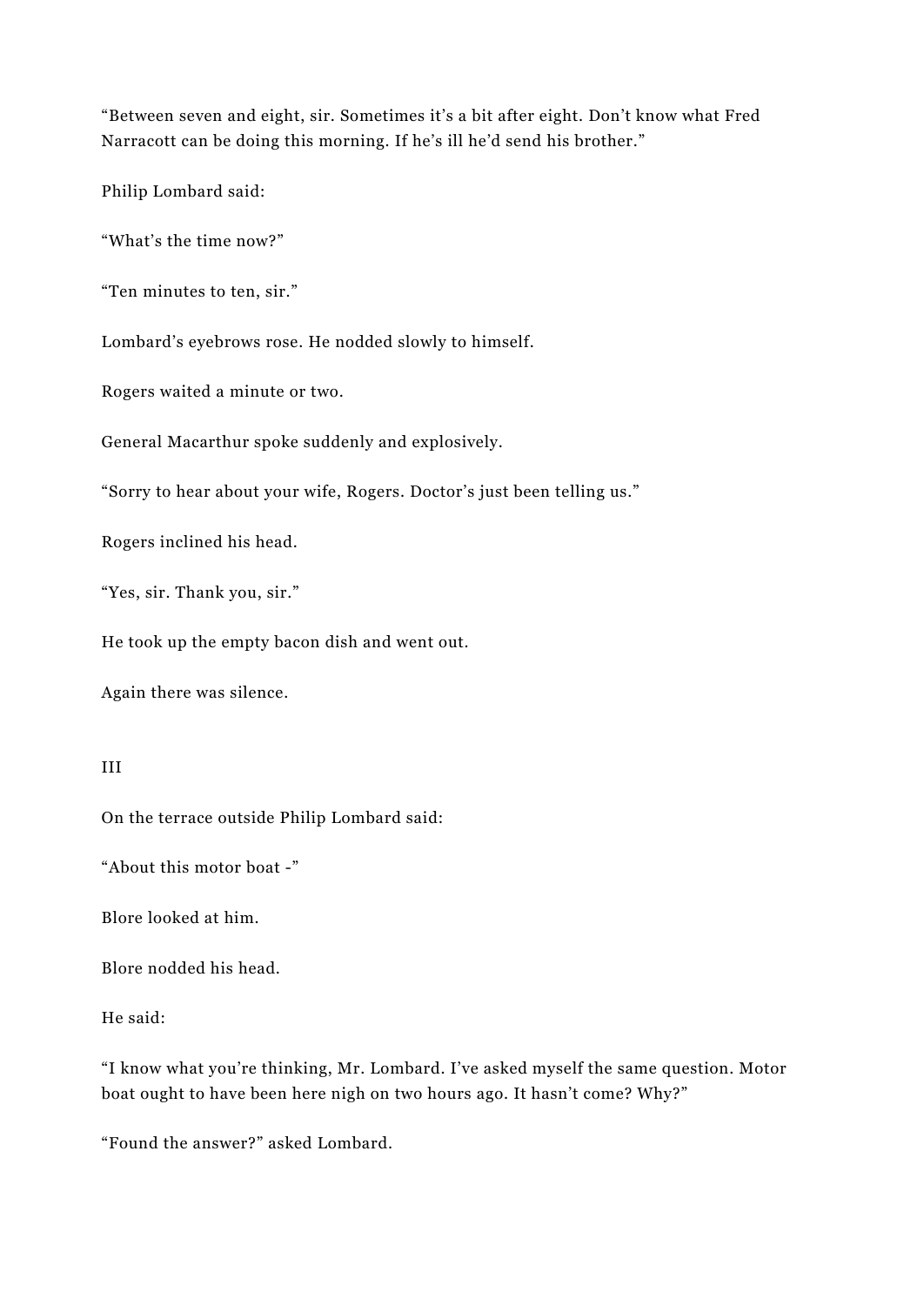"It's not an accident - that's what I say. It's part and parcel of the whole business. It's all bound up together."

Philip Lombard said:

"It won't come, you think?"

A voice spoke behind him - a testy impatient voice.

"The motor boat's not coming," he said.

Blore turned his square shoulder slightly and viewed the last speaker thoughtfully.

"You think not too, General?"

General Macarthur said sharply:

"Of course it won't come. We're counting on the motor boat to take us off the island. That's the meaning of the whole business. We're not going to leave the island... None of us will ever leave... Il's the end, you see - the end of everything..."

He hesitated, then he said in a low strange voice:

"That's peace - real peace. To come to the end - not to have to go on... Yes, peace..."

He turned abruptly and walked away. Along the terrace, then down the slope towards the sea - obliquely - to the end of the island where loose rocks went out into the water.

He walked a little unsteadily, like a man who was only half awake.

Blore said:

"There goes another one who's balmy! Looks as though it'll end with the whole lot going that way."

Philip Lombard said:

"I don't fancy you will, Blore."

The ex-Inspector laughed.

"It would take a lot to send me off my head." He added drily: "And I don't think you'll be going that way either, Mr. Lombard."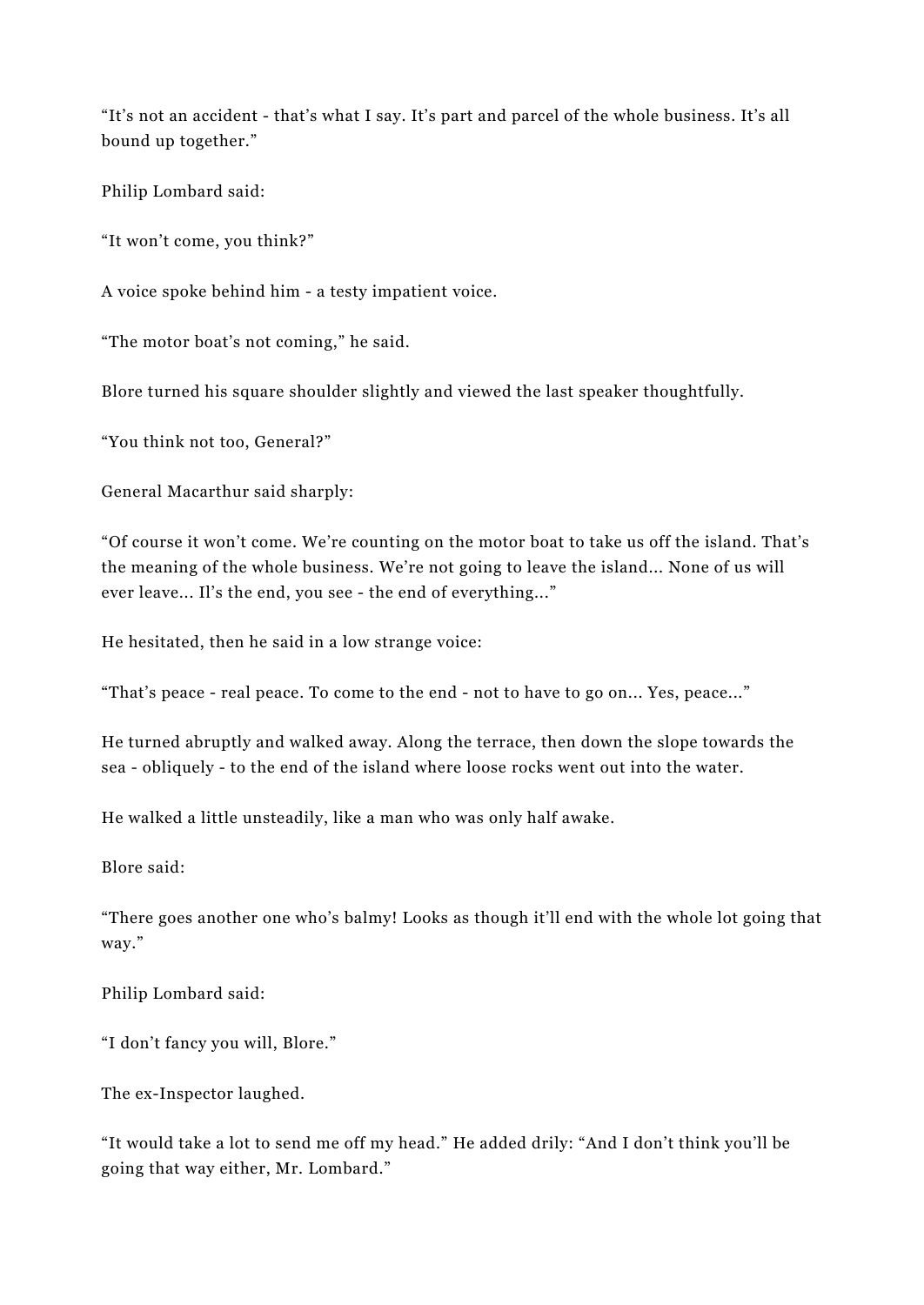Philip Lombard said:

"I feel quite sane at the minute, thank you."

#### IV

Dr. Armstrong came out onto the terrace. He stood there hesitating. To his left were Blore and Lombard. To his right was Wargrave, slowly pacing up and down, his head bent down.

Armstrong, after a moment of indecision, turned towards the latter.

But at that moment Rogers came quickly out of the house.

"Could I have a word with you, sir, please?"

Armstrong turned.

He was startled at what he saw.

Rogers' face was working. Its colour was greyish green. His hands shook.

It was such a contrast to his restraint of a few minutes ago that Armstrong was quite taken aback.

"Please, sir, if I could have a word with you. Inside, sir."

The doctor turned back and re-entered the house with the frenzied butler. He said:

"What's the matter, man? Pull yourself together."

"In here, sir, come in here."

He opened the dining-room door. The doctor passed in. Rogers followed him and shut the door behind him.

"Well," said Armstrong, "what is it?"

The muscles of Rogers' throat were working. He was swallowing. He jerked out

"There's things going on, sir, that I don't understand."

Armstrong said sharply: "Things? What things?"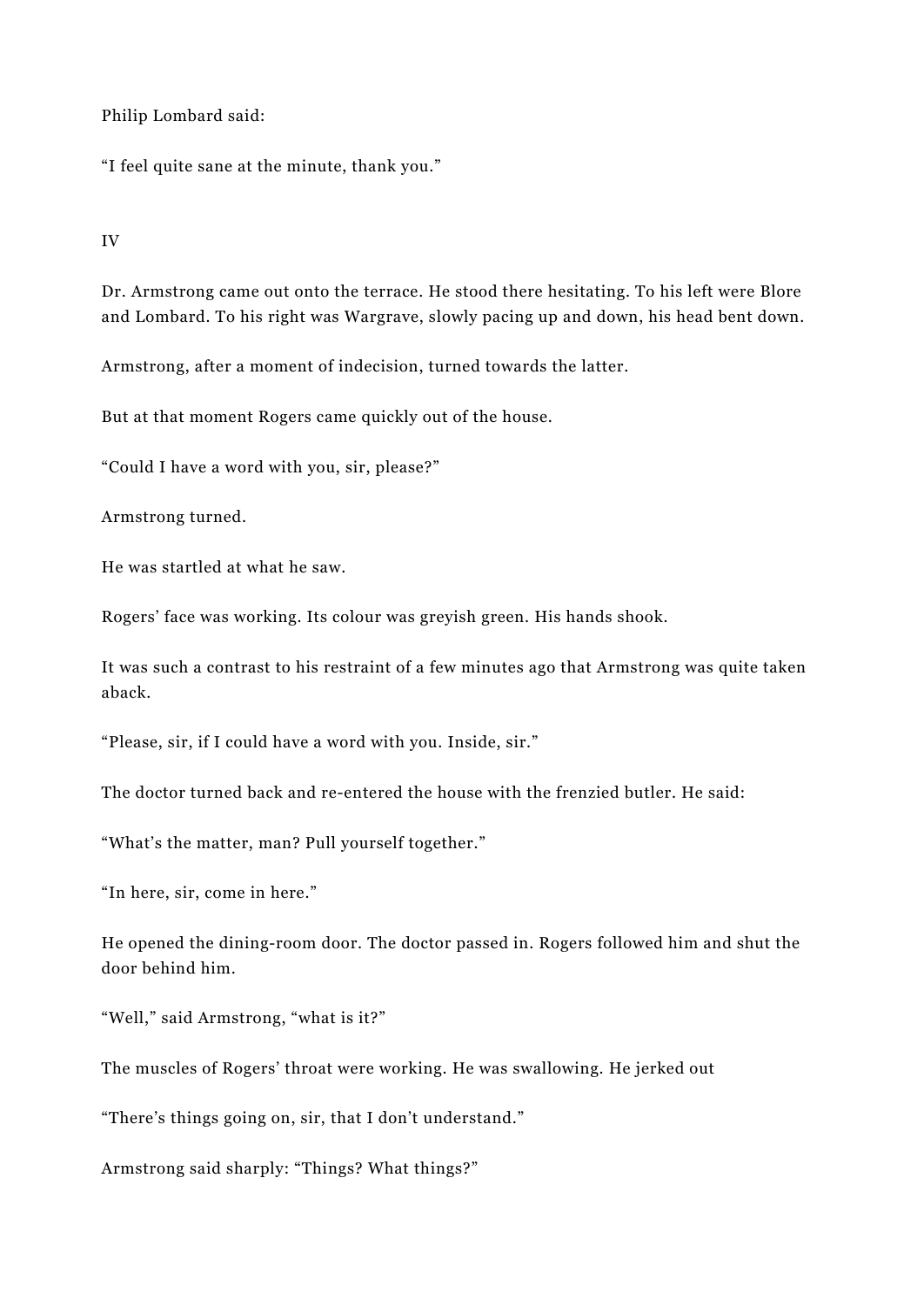"You'll think I'm crazy, sir. You'll say it isn't anything. But it's got to be explained, sir. It's got to be explained. Because it doesn't make any sense."

"Well, man, tell me what it is? Don't go on talking in riddles."

Rogers swallowed again.

He said:

"It's those little figures, sir. In the middle of the table. The little china figures. Ten of them, there were. I'll swear to that, ten of them."

Armstrong said:

"Yes, ten. We counted them last night at dinner."

Rogers came nearer.

"That's just it, sir. Last night, when I was clearing up, there wasn't but nine, sir. I noticed it and thought it queer. But that's all I thought. And now, sir, this morning. I didn't notice when I laid the breakfast. I was upset and all that.

"But now, sir, when I came to clear away. See for yourself if you don't believe me.

"There's only eight, sir! Only eight! It doesn't make sense, does it? Only eight..."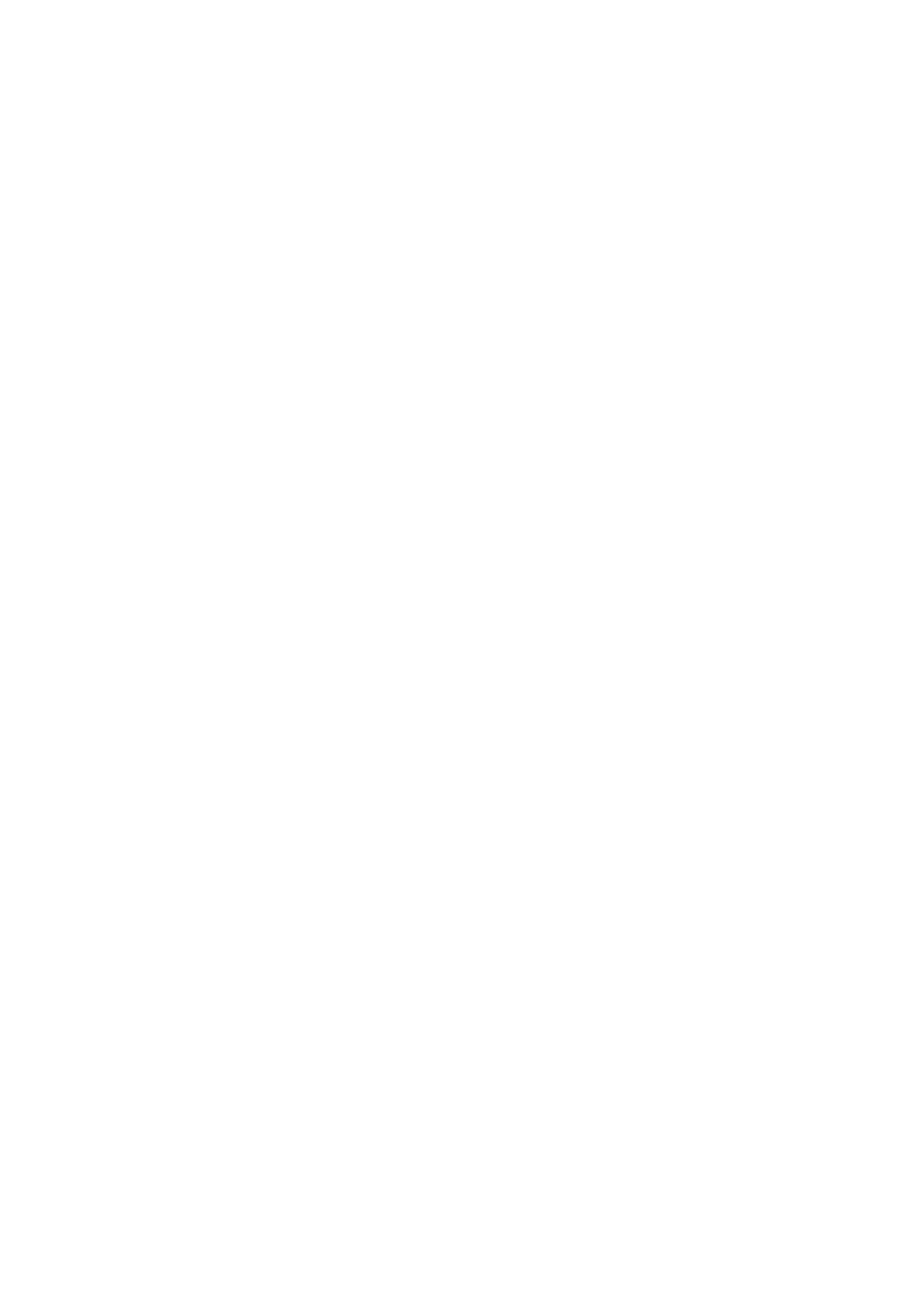# Chapter 7

After breakfast, Emily Brent had suggested to Vera Claythorne that they should walk up to the summit again and watch for the boat. Vera had acquiesced.

The wind had freshened. Small white crests were appearing on the sea. There were no fishing boats out - and no sign of the motor boat.

The actual village of Sticklehaven could not be seen, only the hill above it, a jutting-out cliff of red rock concealed the actual little bay.

Emily Brent said:

"The man who brought us out yesterday seemed a dependable sort of person. It is really very odd that he should be so late this morning."

Vera did not answer. She was fighting down a rising feeling of panic.

She said to herself angrily:

"You must keep cool. This isn't like you. You've always had excellent nerves."

Aloud she said after a minute or two:

"I wish he would come. I - I want to get away."

Emily Brent said drily:

"I've no doubt we all do."

Vera said:

"It's all so extraordinary... There seems no - no meaning in it all."

The elderly woman beside her said briskly:

"I'm very annoyed with myself for being so easily taken in. Really that letter is absurd when one comes to examine it. But I had no doubts at the time - none at all."

Vera murmured mechanically:

"I suppose not."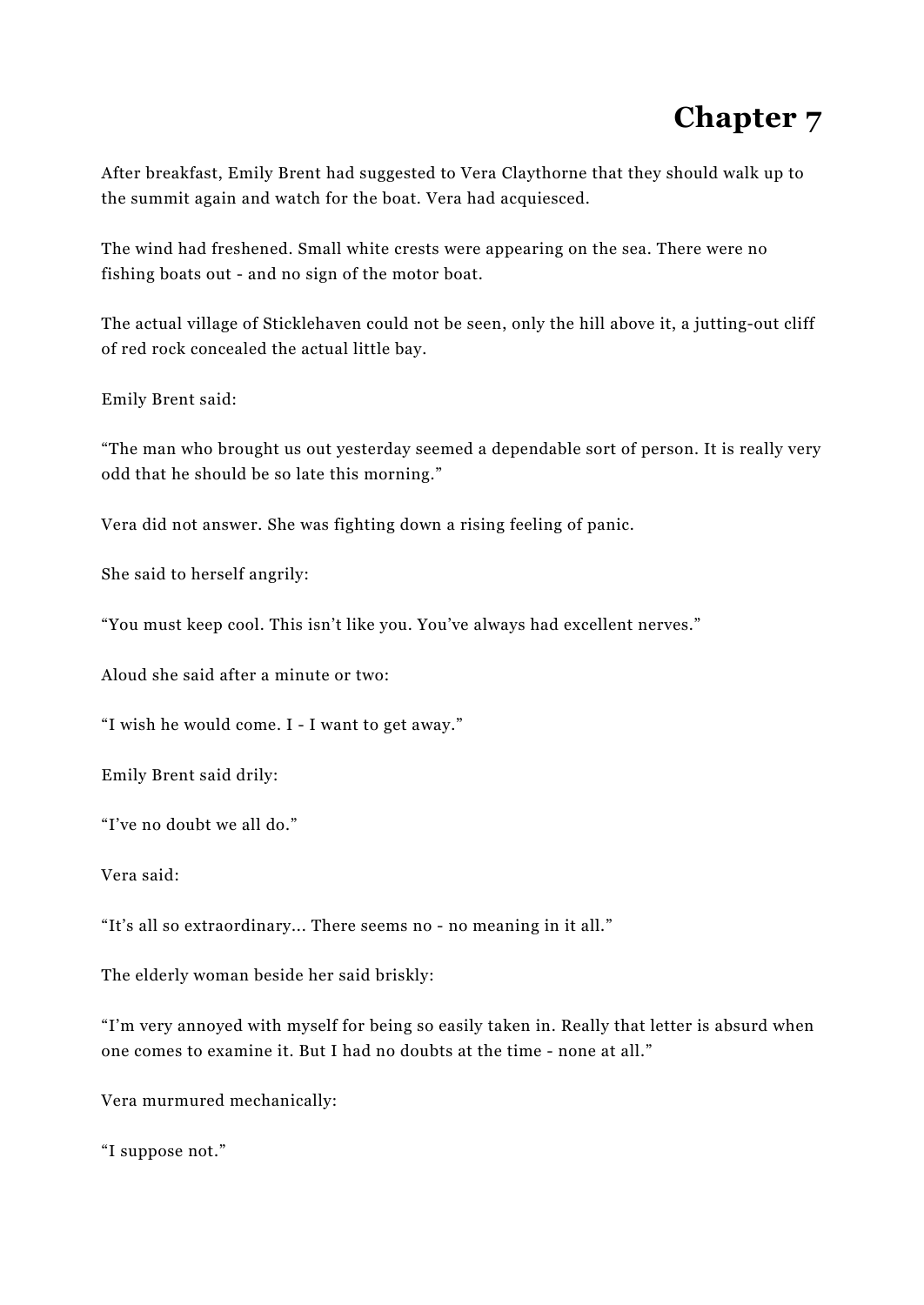"One takes things for granted too much," said Emily Brent.

Vera drew a deep shuddering breath.

She said:

"Do you really think - what you said at breakfast?"

"Be a little more precise, my dear. To what in particular are you referring?"

Vera said in a low voice:

"Do you really think that Rogers and his wife did away with that old lady?"

Emily Brent gazed thoughtfully out to sea. Then she said:

"Personally, I am quite sure of it. What do you think?"

"I don't know what to think."

Emily Brent said:

"Everything goes to support the idea. The way the woman fainted. And the man dropped the coffee tray, remember. Then the way he spoke about it - it didn't ring true. Oh, yes, I'm afraid they did it."

Vera said:

"The way she looked - scared of her own shadow! I've never seen a woman look so frightened... She must have been always haunted by it..."

Miss Brent murmured:

"I remember a text that hung in my nursery as a child. 'Be sure thy sin will find thee out.' It's very true, that. 'Be sure thy sin will find thee out.'"

Vera scrambled to her feet. She said:

"But, Miss Brent - Miss Brent - in that case -"

"Yes, my dear?"

"The others? What about the others?"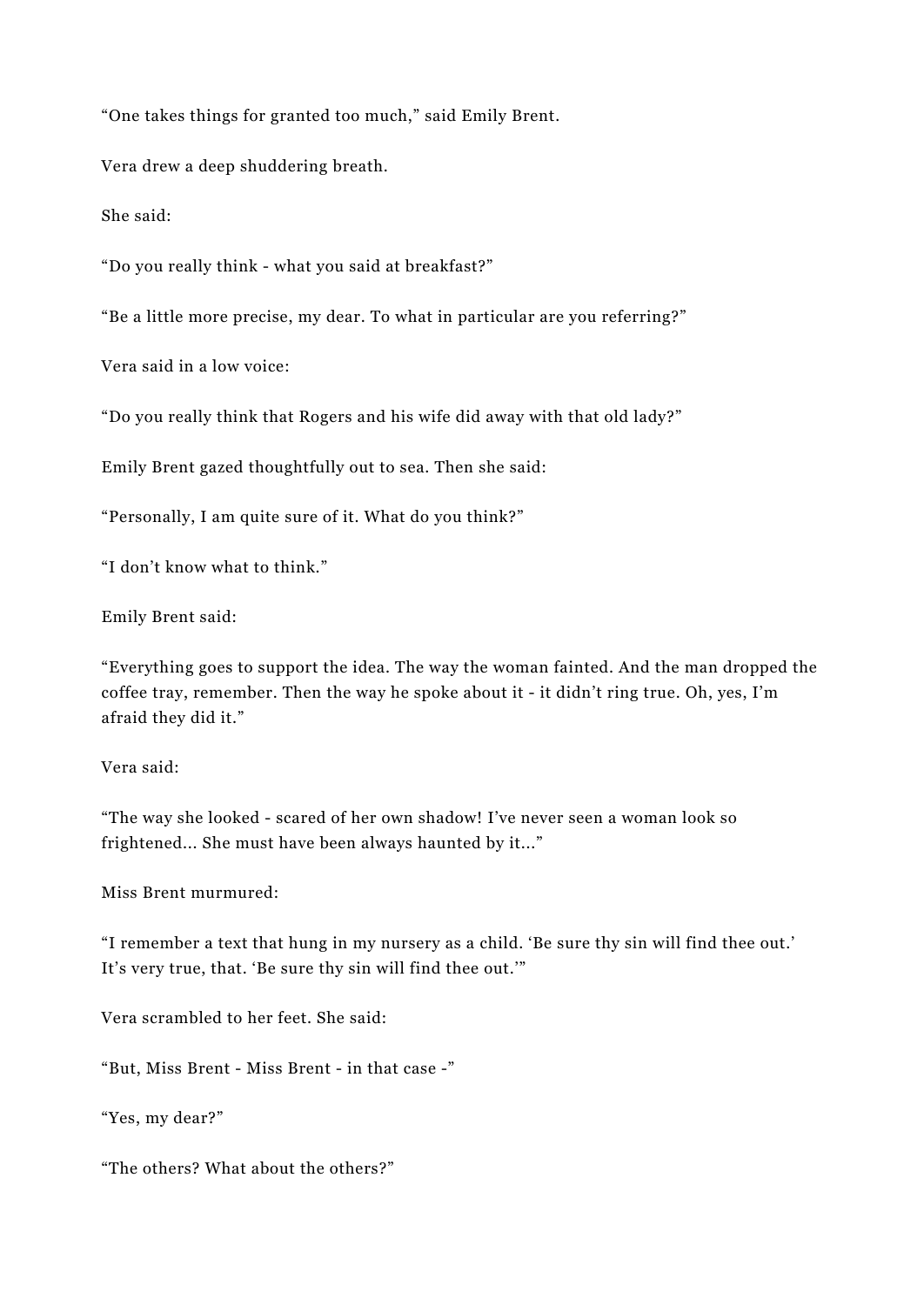"I don't quite understand you."

"All the other accusations - they - they weren't true? But if it's true about the Rogerses -" She stopped, unable to make her chaotic thought clear.

Emily Brent's brow, which had been frowning perplexedly, cleared.

She said:

"Ah, I understand you now. Well, there is that Mr. Lombard. He admits to having abandoned twenty men to their deaths."

Vera said:

"They were only natives..."

Emily Brent said sharply:

"Black or white, they are our brothers."

Vera thought:

"Our black brothers - our black brothers. Oh, I'm going to laugh. I'm hysterical. I'm not myself..."

Emily Brent continued thoughtfully:

"Of course, some of the other accusations were very far-fetched and ridiculous. Against the judge, for instance, who was only doing his duty in his public capacity, And the ex-Scotland Yard man. My own case, too."

She paused and then went on:

"Naturally, considering the circumstances, I was not going to say anything last night. It was not a fit subject to discuss before gentlemen."

"No?"

Vera listened with interest. Miss Brent continued serenely:

"Beatrice Taylor was in service with me. Not a nice girl - as I found out too late. I was very much deceived in her. She had nice manners and was very clean and willing. I was very pleased with her. Of course all that was the sheerest hypocrisy! She was a loose girl with no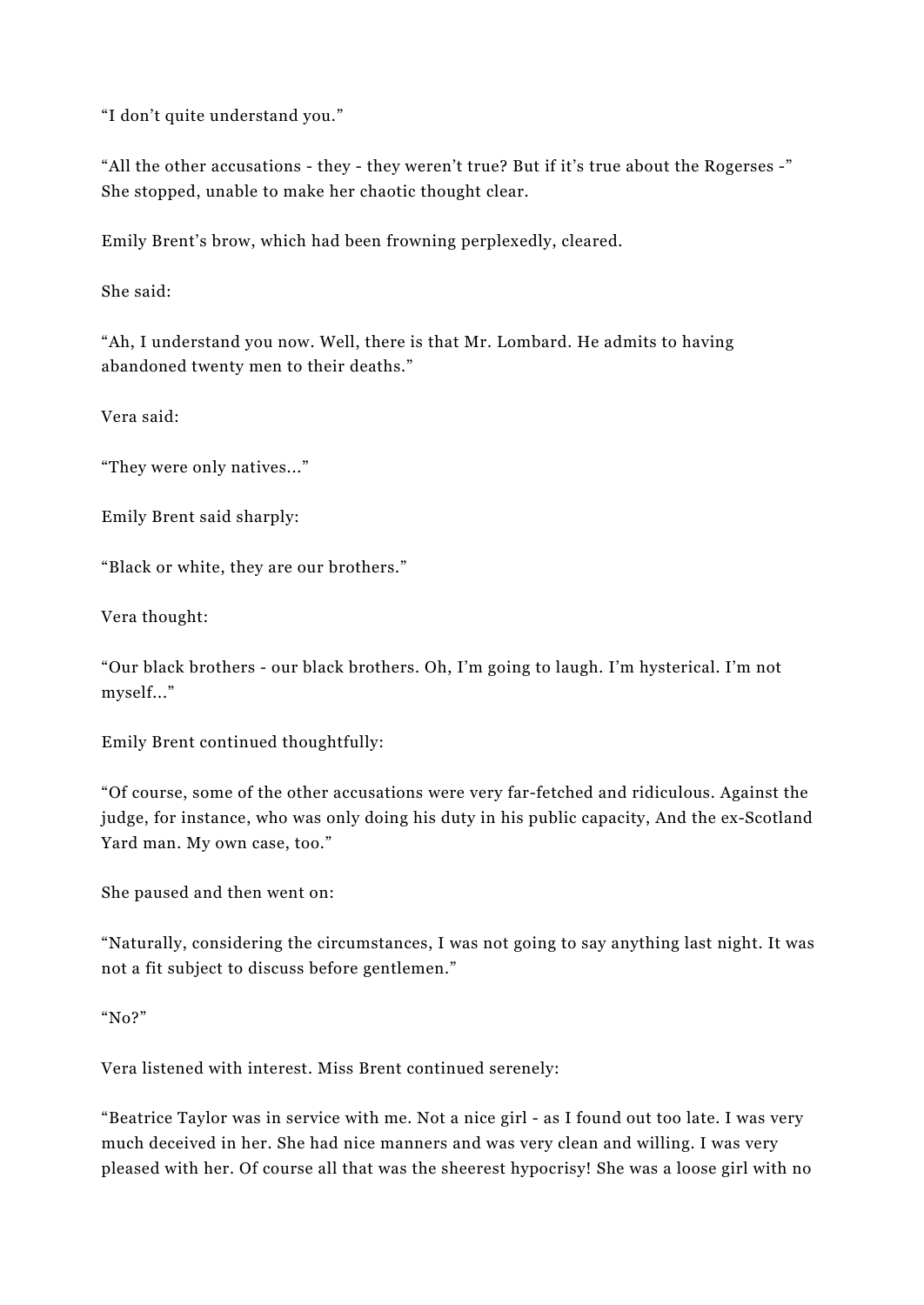morals. Disgusting! It was some time before I found out that she was what they call 'in trouble.'" She paused, her delicate nose wrinkling itself in distaste. "It was a great shock to me. Her parents were decent folk, too, who had brought her up very strictly. I'm glad to say they did not condone her behaviour."

Vera said, staring at Miss Brent:

"What happened?"

"Naturally I did not keep her an hour under my roof. No one shall ever say that I condoned immorality."

Vera said in a lower voice:

"What happened - to her?"

Miss Brent said:

"The abandoned creature, not content with having one sin on her conscience, committed a still graver sin. She took her own life."

Vera whispered, horror-struck:

"She killed herself?"

"Yes, she threw herself into the river."

Vera shivered.

She stared at the calm delicate profile of Miss Brent. She said:

"What did you feel like when you knew she'd done that? Weren't you sorry? Didn't you blame yourself?"

Emily Brent drew herself up.

"I? I had nothing with which to reproach myself."

Vera said:

"But if your - hardness - drove her to it"

Emily Brent said sharply: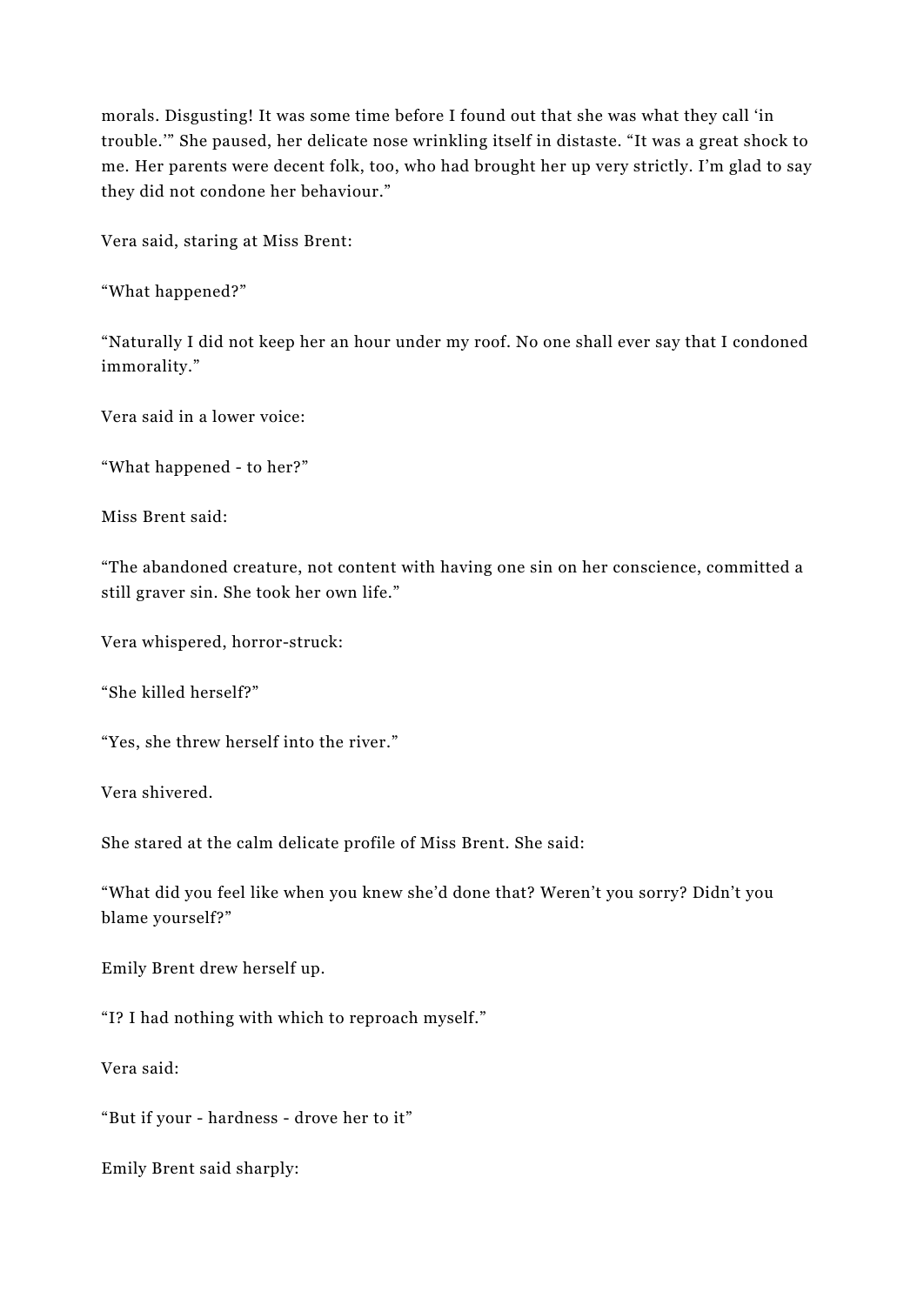"Her own action - her own sin - that was what drove her to it. If she had behaved like a decent modest young woman none of this would have happened."

She turned her face to Vera. There was no self-reproach, no uneasiness in those eyes. They were hard and self-righteous. Emily Brent sat on the summit of Indian Island, encased in her own armour of virtue.

The little elderly spinster was no longer slightly ridiculous to Vera.

Suddenly - she was terrible.

II

Dr. Armstrong came out of the dining-room and once more came out on the terrace.

The judge was sitting in a chair now, gazing placidly out to sea.

Lombard and Blore were over to the left, smoking but not talking.

As before, the doctor hesitated for a moment His eye rested speculatively on Mr. Justice Wargrave. He wanted to consult with some one. He was conscious of the judge's acute logical brain. But nevertheless he wavered. Mr. Justice Wargrave might have a good brain but he was an elderly man. At this juncture, Armstrong felt what was needed was a man of action.

He made up his mind.

"Lombard, can I speak to you for a minute?"

Philip started.

"Of course."

The two men left the terrace. They strolled down the slope towards the water. When they were out of earshot, Armstrong said:

"I want a consultation."

Lombard's eyebrows went up. He said:

"My dear fellow, I've no medical knowledge."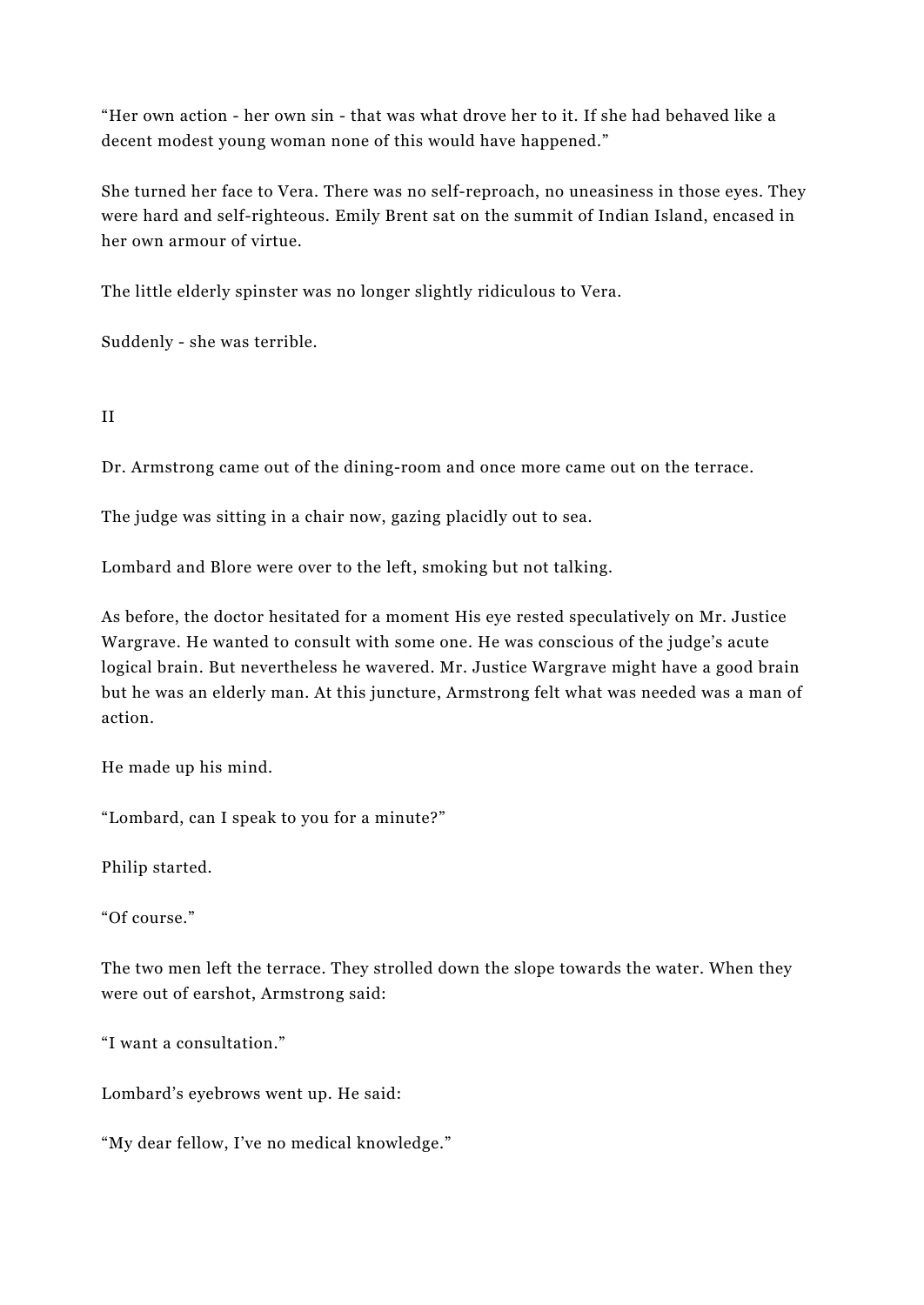"No, no, I mean as to the general situation."

"Oh, that's different."

Armstrong said:

"Frankly, what do you think of the position?"

Lombard reflected a minute. Then he said:

"It's rather suggestive, isn't it?"

"What are your ideas on the subject of that woman? Do you accept Blore's theory?"

Philip puffed smoke into the air. He said:

"It's perfectly feasible - taken alone."

"Exactly."

Armstrong's tone sounded relieved. Philip Lombard was no fool.

The latter went on:

"That is, accepting the premise that Mr. and Mrs. Rogers have successfully got away with murder in their time. And I don't see why they shouldn't. What do you think they did exactly? Poisoned the old lady?"

Armstrong said slowly:

"It might be simpler than that. I asked Rogers this morning what this Miss Brady had suffered from. His answer was enlightening. I don't need to go into medical details, but in a certain form of cardiac trouble, amyl nitrite is used. When an attack comes on an ampoule of amyl nitrite is broken and it is inhaled. If amyl nitrite were withheld - well, the consequences might easily be fatal."

Philip Lombard said thoughtfully:

"As simple as that. It must have been - rather tempting."

The doctor nodded.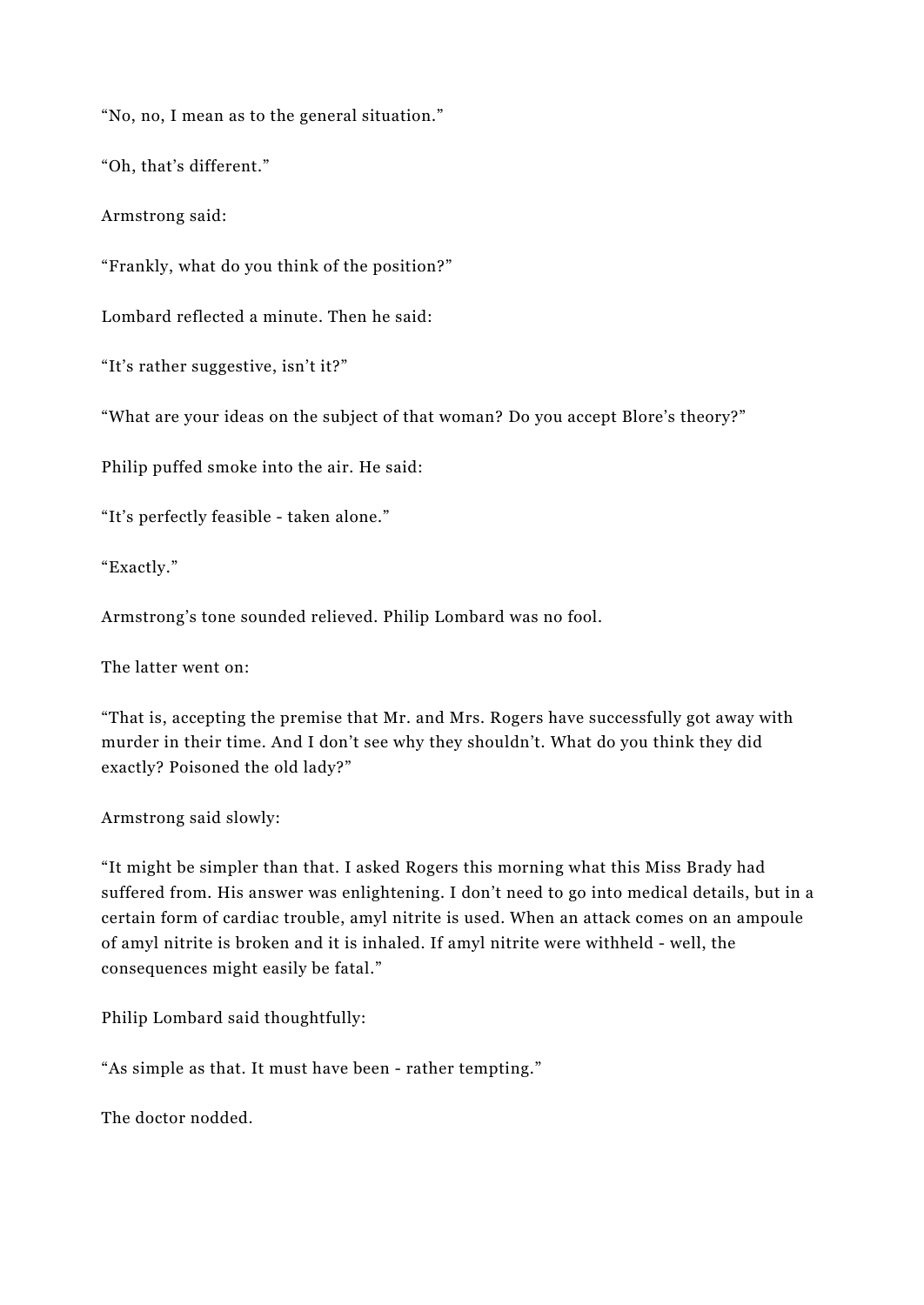"Yes, no positive action. No arsenic to obtain and administer - nothing definite - just negation! And Rogers hurried through the night to fetch a doctor and they both felt confident that no one could ever know."

"And, even if any one knew, nothing could ever be proved against them," added Philip Lombard.

He frowned suddenly.

"Of course - that explains a good deal."

Armstrong said, puzzled:

"I beg your pardon."

Lombard said:

"I mean - it explains Indian Island. There are crimes that cannot be brought home to their perpetrators. Instance, the Rogerses'. Another instance, old Wargrave, who committed his murder strictly within the law."

Armstrong said sharply:

"You believe that story?"

Philip Lombard smiled.

"Oh, yes, I believe it. Wargrave murdered Edward Seton all right, murdered him as surely as if he'd stuck a stiletto through him! But he was clever enough to do it from the judge's seat in wig and gown. So in the ordinary way you can't bring his little crime home to him."

A sudden flash passed like lightning through Armstrong's mind.

"Murder in Hospital. Murder on the Operating Table. Safe - yes, safe as houses!"

Philip Lombard was saying:

"Hence - Mr. Owen - hence - Indian Island!"

Armstrong drew a deep breath.

"Now we're getting down to it. What's the real purpose of getting us all here?"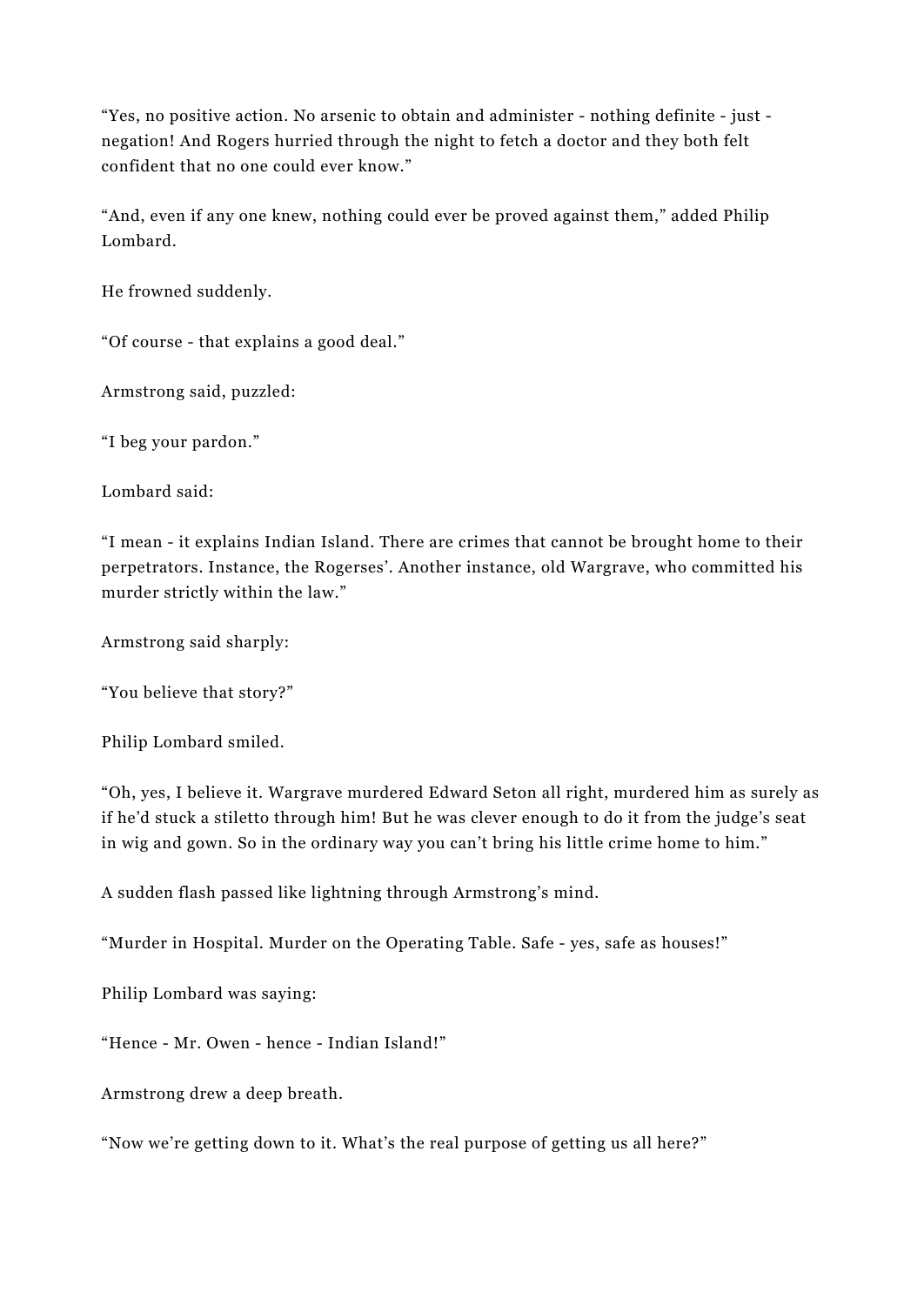Philip Lombard said:

"What do you think?"

Armstrong said abruptly:

"Let's go back a minute to this woman's death. What are the possible theories? Rogers killed her because he was afraid she would give the show away. Second possibility: She lost her nerve and took an easy way out herself."

Philip Lombard said:

"Suicide, eh?"

"What do you say to that?"

Lombard said:

"It could have been - yes - if it hadn't been for Marston's death. Two suicides within twelve hours is a little too much to swallow! And if you tell me that Anthony Marston, a young bull with no nerves and precious little brains, got the wind up over having mowed down a couple of kids and deliberately put himself out of the way - well, the idea's laughable! And anyway, how did he get hold of the stuff? From all I've ever heard, Potassium Cyanide isn't the kind of stuff you take about with you in your waistcoat pocket. But that's your line of country."

Armstrong said:

"Nobody in their senses carries Potassium Cyanide. It might be done by some one who was going to take a wasps' nest."

"The ardent gardener or landowner, in fact? Again, not Anthony Marston. It strikes me that Cyanide is going to need a bit of explaining. Either Anthony Marston meant to do away with himself before he came here, and therefore came prepared - or else -"

Armstrong prompted him.

"Or else?"

Philip Lombard grinned.

"Why make me say it? When it's on the tip of your own tongue. Anthony Marston was murdered, of course."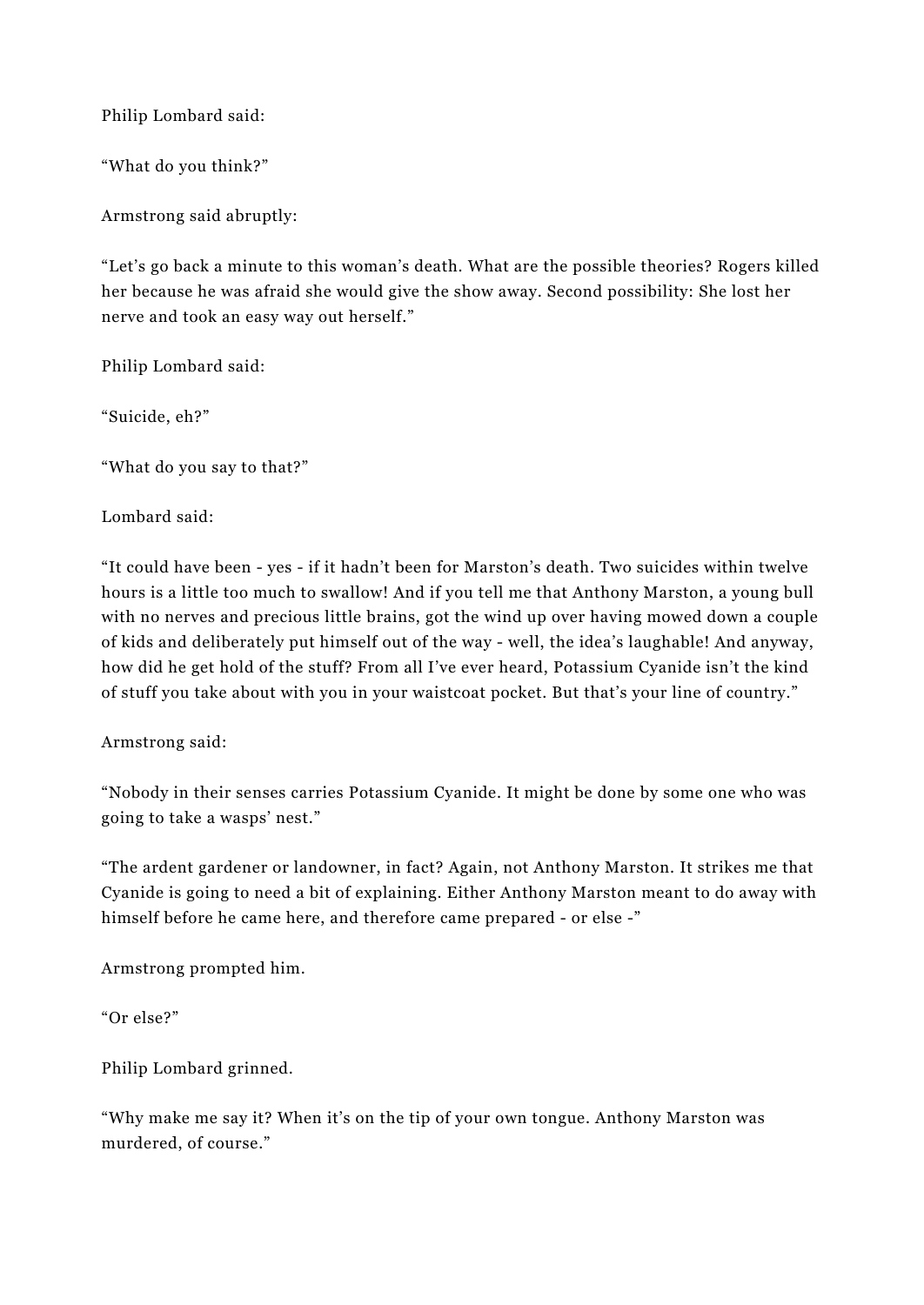Dr. Armstrong drew a deep breath.

"And Mrs. Rogers?"

Lombard said slowly:

"I could believe in Anthony's suicide (with difficulty) if it weren't for Mrs. Rogers. I could believe in Mrs. Rogers' suicide (easily) if it weren't for Anthony Marston. I can believe that Rogers put his wife out of the way - if it were not for the unexplained death of Anthony Marston. But what we need is a theory to explain two deaths following rapidly on each other."

Armstrong said:

"I can perhaps give you some help towards that theory."

And he repeated the facts that Rogers had given him about the disappearance of the two little china figures.

Lombard said:

"Yes, little china Indian figures... There were certainly ten last night at dinner. And now there are eight, you say?"

Dr. Armstrong recited:

"Ten little Indian boys going out to dine;

One went and choked himself and then there were nine.

"Nine little Indian boys sat up very late;

One overslept himself and then there were eight."

The two men looked at each other. Philip Lombard grinned and flung away his cigarette.

"Fits too damned well to be a coincidence! Anthony Marston dies of asphyxiation or choking last night after dinner, and Mother Rogers oversleeps herself with a vengeance."

"And therefore?" said Armstrong.

III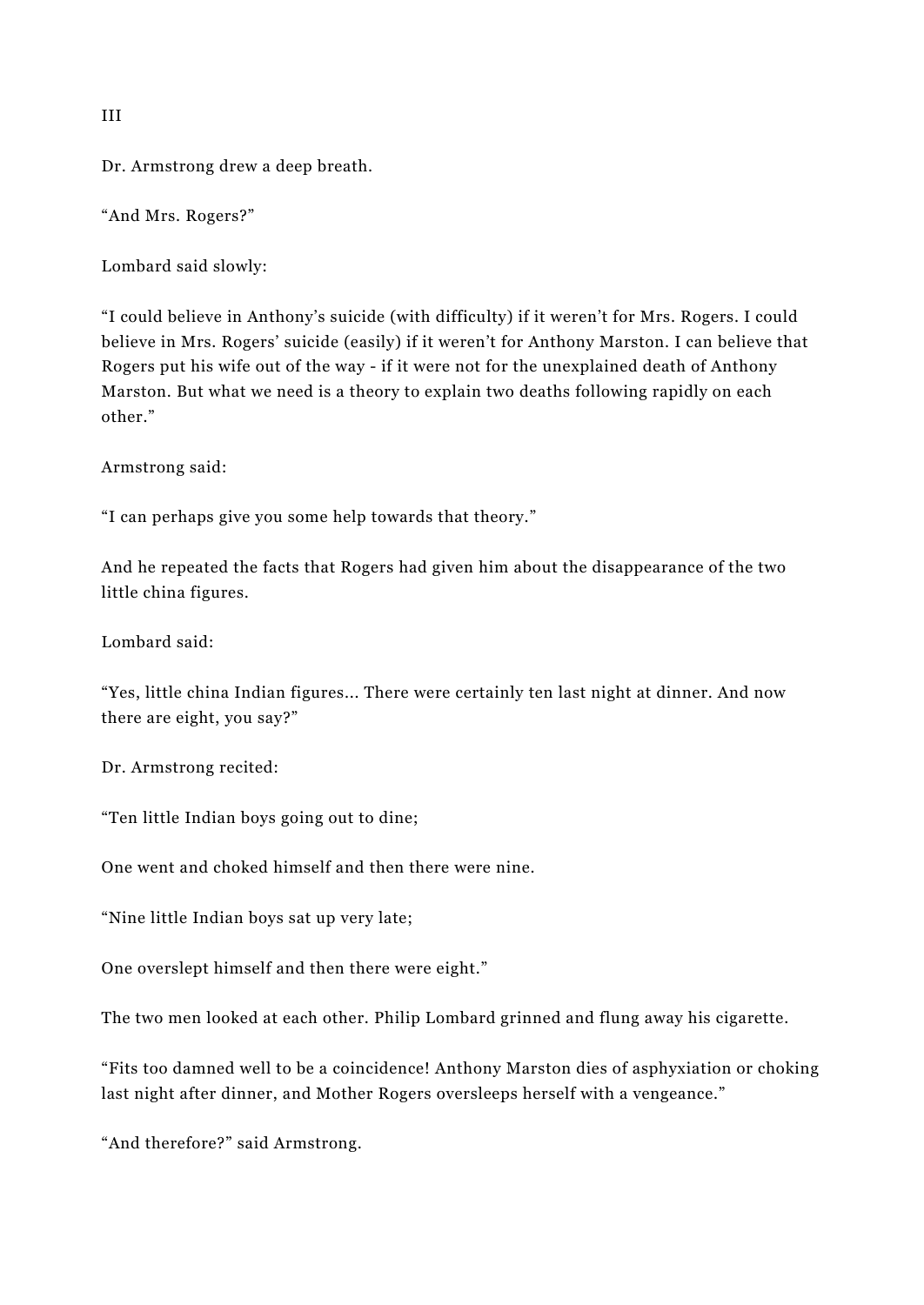Lombard took him up.

"And therefore another kind of puzzle. The Nigger in the Woodpile! X! Mr. Owen! U.N. Owen. One Unknown Lunatic at Large!"

"Ah!" Armstrong breathed a sigh of relief. "You agree. But you see what it involves? Rogers swore that there was no one but ourselves and he and his wife on the island."

"Rogers is wrong! Or possibly Rogers is lying!"

Armstrong shook his head.

"I don't think he's lying. The man's scared. He's scared nearly out of his senses."

Philip Lombard nodded.

He said:

"No motor boat this morning. That fits in. Mr. Owen's little arrangements again to the fore. Indian Island is to be isolated until Mr. Owen has finished his job."

Armstrong had gone pale. He said:

"You realize - the man must be a raving maniac!"

Philip Lombard said, and there was a new ring in his voice:

"There's one thing Mr. Owen didn't realize."

"What's that?"

"This island's more or less a bare rock. We shall make short work of searching it. We'll soon ferret out U.N. Owen, Esq."

Dr. Armstrong said warningly:

"He'll be dangerous."

Philip Lombard laughed.

"Dangerous? Who's afraid of the big bad wolf? I'll be dangerous when I get hold of him!"

He paused and said: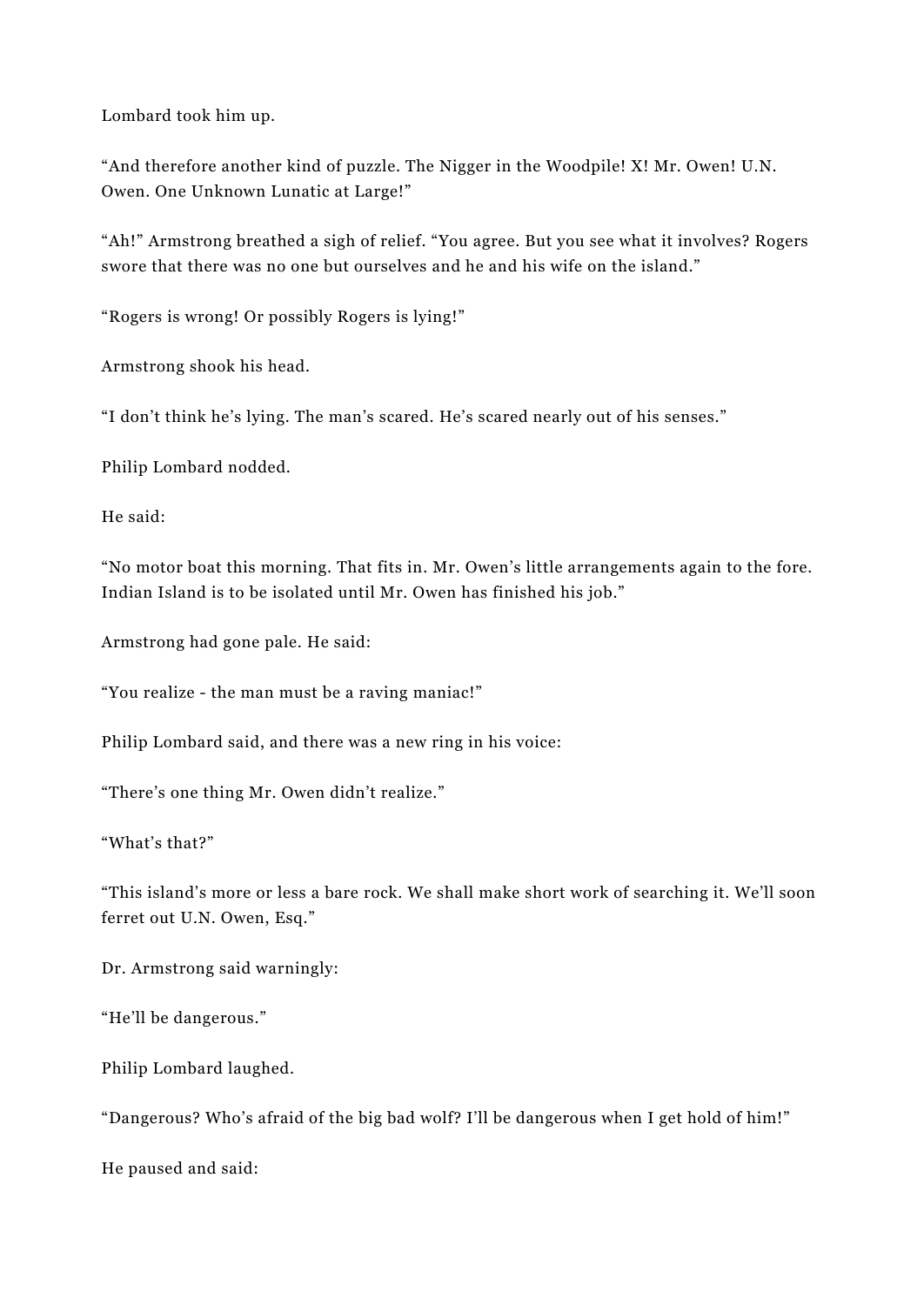"We'd better rope in Blore to help us. He'll be a good man in a pinch. Better not tell the women. As for the others, the General's ga ga, I think, and old Wargrave's forte is masterly inactivity. The three of us can attend to this job."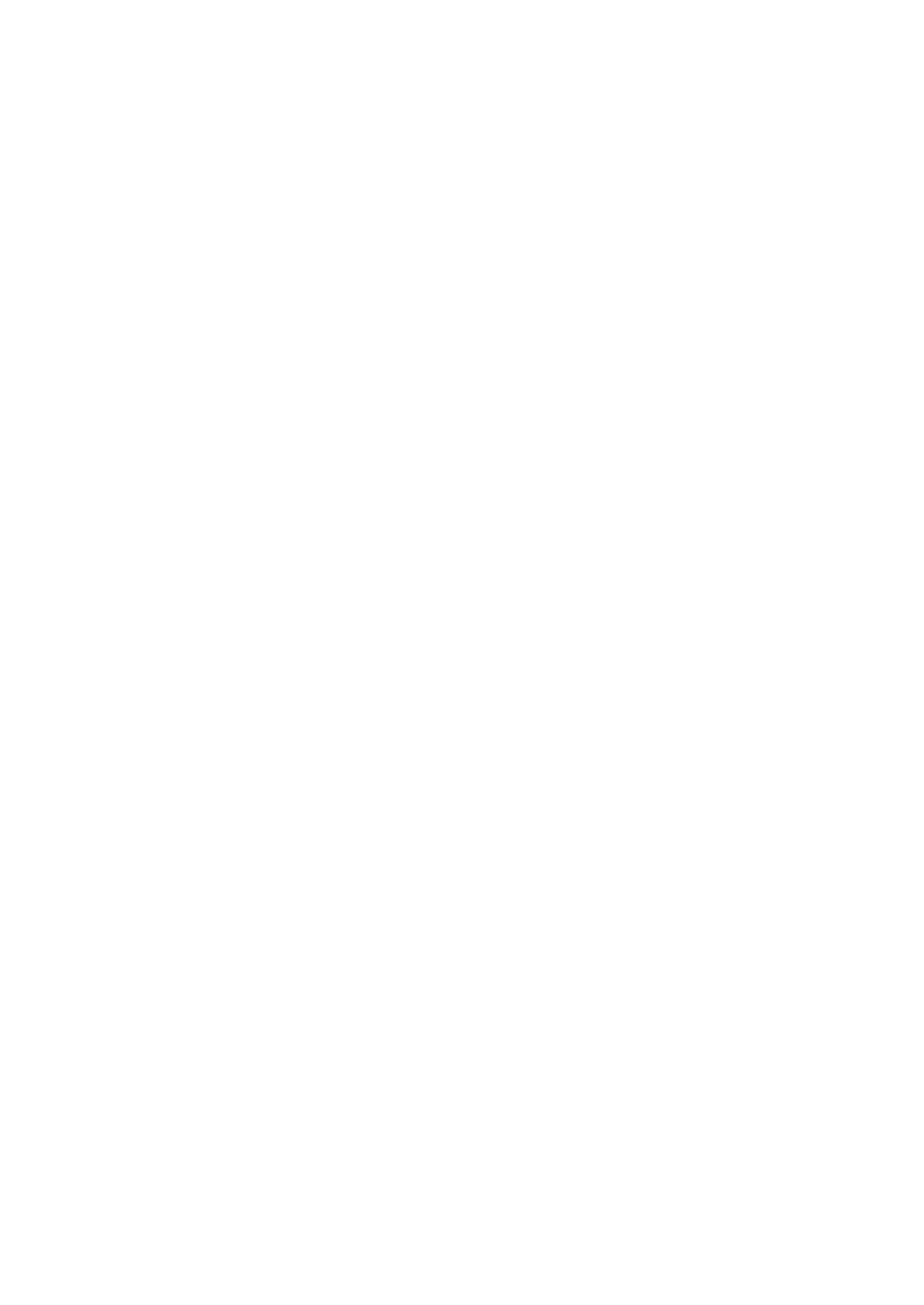# Chapter 8

Blore was easily roped in. He expressed immediate agreement with their arguments.

"What you've said about those china figures, sir, makes all the difference. That's crazy, that is! There's only one thing. You don't think this Owen's idea might be to do the job by proxy, as it were?"

"Explain yourself, man."

"Well, I mean like this. After the racket last night this young Mr. Marston gets the wind up and poisons himself. And Rogers, he gets the wind up too and bumps off his wife! All according to U.N.O.'s plan."

Armstrong shook his head. He stressed the point about the Cyanide. Blore agreed.

"Yes, I'd forgotten that. Not a natural thing to be carrying about with you. But how did it get into his drink, sir?"

Lombard said:

"I've been thinking about that. Marston had several drinks that night. Between the time he had his last one and the time he finished the one before it, there was quite a gap. During that time his glass was lying about on some table or other. I think - though I can't be sure, it was on the little table near the window. The window was open. Somebody could have slipped a dose of the Cyanide into the glass."

Blore said unbelievingly:

"Without our all seeing him, sir?"

Lombard said drily:

"We were all - rather concerned elsewhere."

Armstrong said slowly:

"That's true. We'd all been attacked. We were walking about, moving about the room. Arguing, indignant, intent on our own business. I think it could have been done..."

Blore shrugged his shoulders.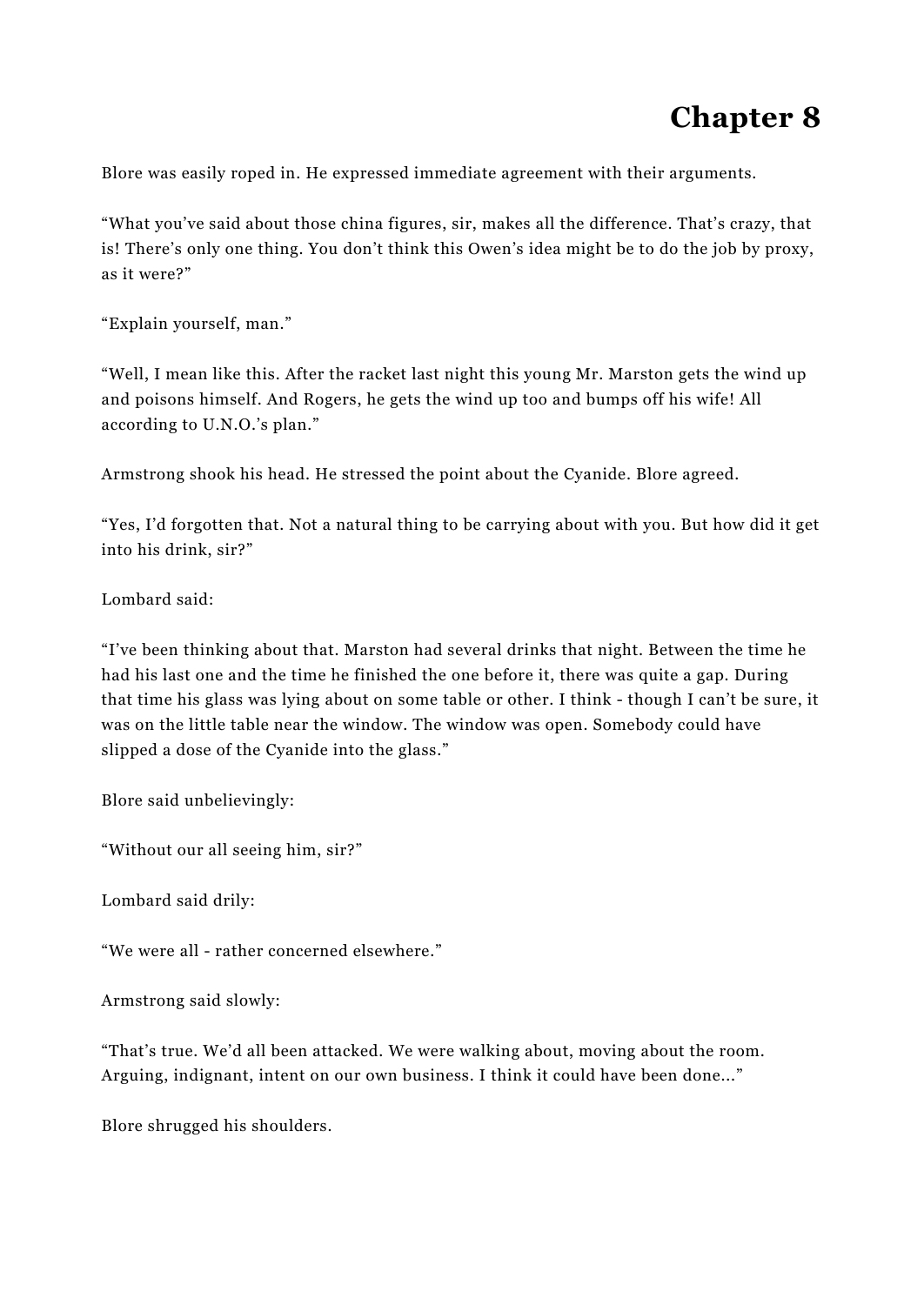"Fact is, it must have been done! Now then, gentlemen, let's make a start. Nobody's got a revolver, by any chance? I suppose that's too much to hope for."

Lombard said:

"I've got one." He patted his pocket.

Blore's eyes opened very wide. He said in an over-casual tone:

"Always carry that about with you, sir?"

Lombard said:

"Usually. I've been in some tight places, you know."

"Oh," said Blore and added: "Well, you've probably never been in a tighter place than you are today! If there's a lunatic hiding on this island, he's probably got a young arsenal on him - to say nothing of a knife or dagger or two."

Armstrong coughed.

"You may be wrong there, Blore. Many homicidal lunatics are very quiet, unassuming people. Delightful fellows."

Blore said:

"I don't feel this one is going to be of that kind, Dr. Armstrong."

### II

The three men started on their tour of the island. It proved unexpectedly simple. On the northwest side, towards the coast, the cliffs fell sheer to the sea below, their surface unbroken.

On the rest of the island there were no trees and very little cover. The three men worked carefully and methodically, beating up and down from the highest point to the water's edge, narrowly scanning the least irregularity in the rock which might point to the entrance to a cave. But there were no caves.

They came at last, skirting the water's edge, to where General Macarthur sat looking out to sea. It was very peaceful here with the lap of the waves breaking over the rocks. The old man sat very upright, his eyes fixed on the horizon.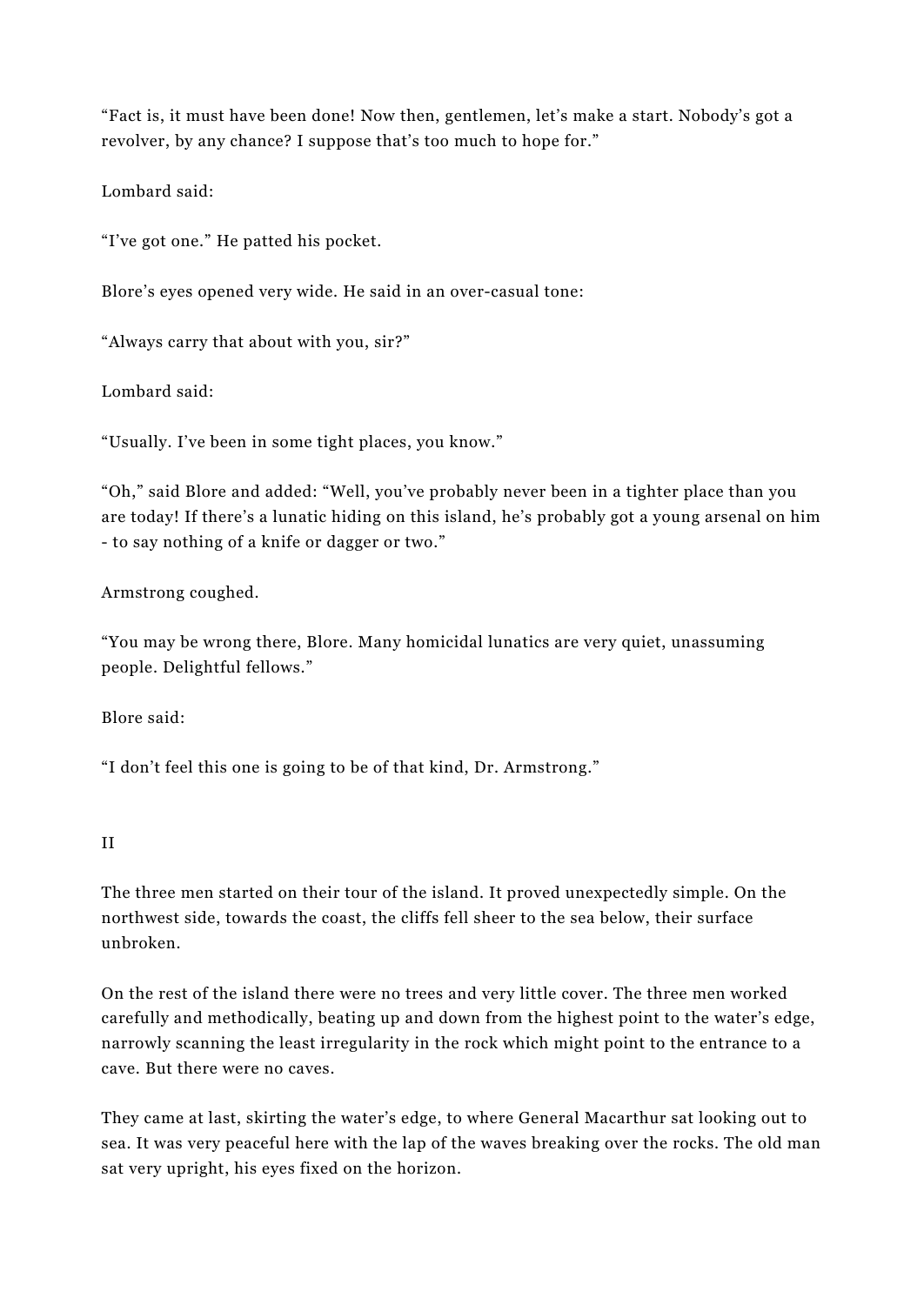He paid no attention to the approach of the searchers. His oblivion of them made one at least faintly uncomfortable.

Blore thought to himself:

"'Tisn't natural - looks as though he'd gone into a trance or something."

He cleared his throat and said in a would-be conversational tone:

"Nice peaceful spot you've found for yourself, sir."

The General frowned. He cast a quick look over his shoulder. He said:

"There is so little time - so little time. I really must insist that no one disturbs me."

Blore said genially:

"We won't disturb you. We're just making a tour of the island, so to speak. Just wondered, you know, if some one might be hiding on it."

The General frowned and said:

"You don't understand - you don't understand at all. Please go away."

Blore retreated. He said, as he joined the other two:

"He's crazy... It's no good talking to him."

Lombard asked with some curiosity:

"What did he say?"

Blore shrugged his shoulders.

"Something about there being no time and that he didn't want to be disturbed."

Dr. Armstrong frowned.

He murmured:

"I wonder now..."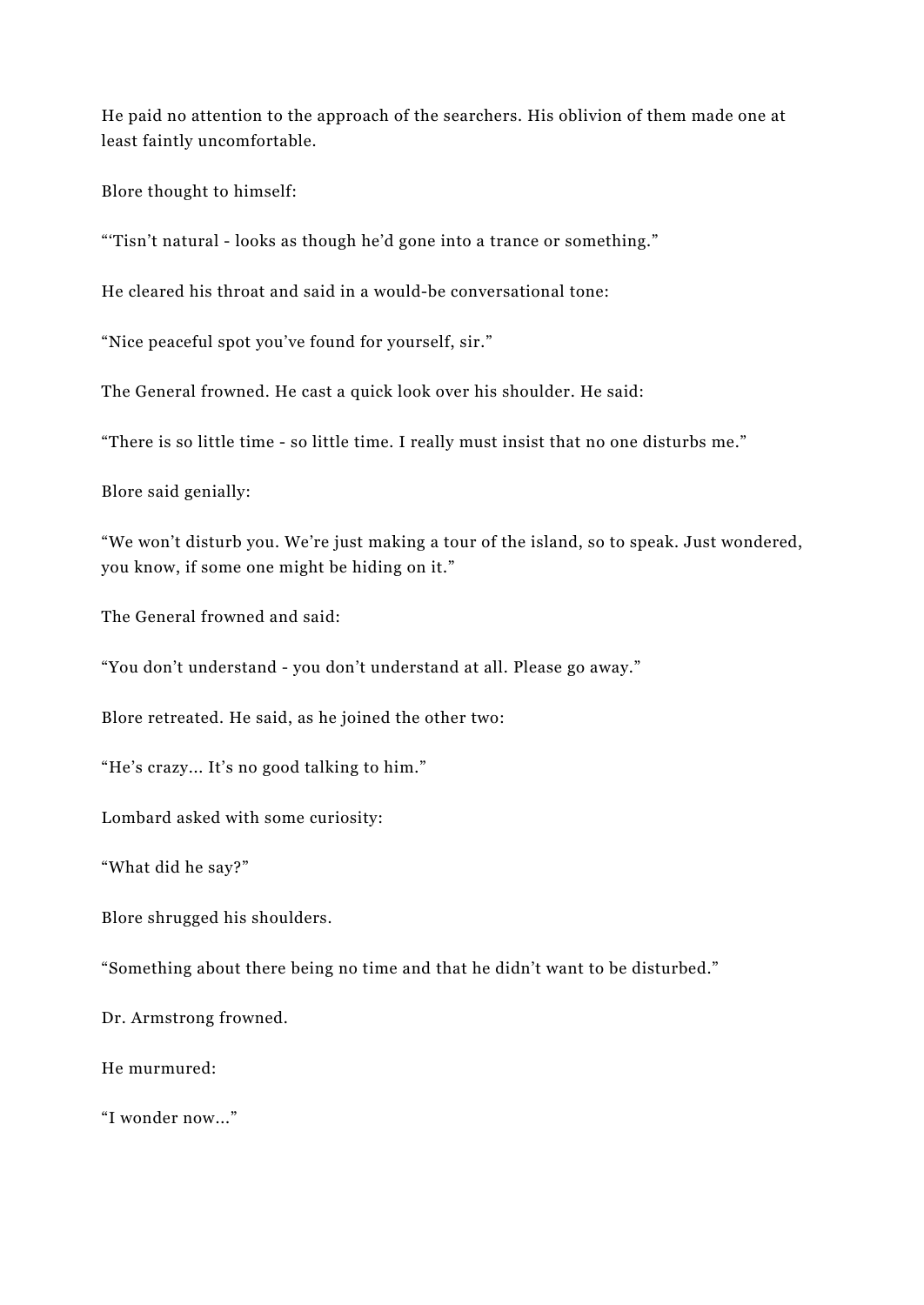III

The search of the island was practically completed. The three men stood on the highest point looking over towards the mainland. There were no boats out. The wind was freshening.

Lombard said:

"No fishing boats out. There's a storm coming. Damned nuisance you can't see the village from here. We could signal or do something."

Blore said:

"We might light a bonfire tonight."

Lombard said, frowning:

"The devil of it is that that's all probably been provided for."

"In what way, sir?"

"How do I know? Practical joke, perhaps. We're to be marooned here, no attention is to be paid to signals, etc. Possibly the village has been told there's a wager on. Some damn fool story anyway."

Blore said dubiously:

"Think they'd swallow that?"

Lombard said drily:

"It's easier of belief than the truth! If the village were told that the island was to be isolated until Mr. Unknown Owen had quietly murdered all his guests - do you think they'd believe that?"

Dr. Armstrong said:

"There are moments when I can't believe it myself. And yet -"

Philip Lombard, his lips curling back from his teeth, said:

"And yet - that's just it! You've said it, doctor!"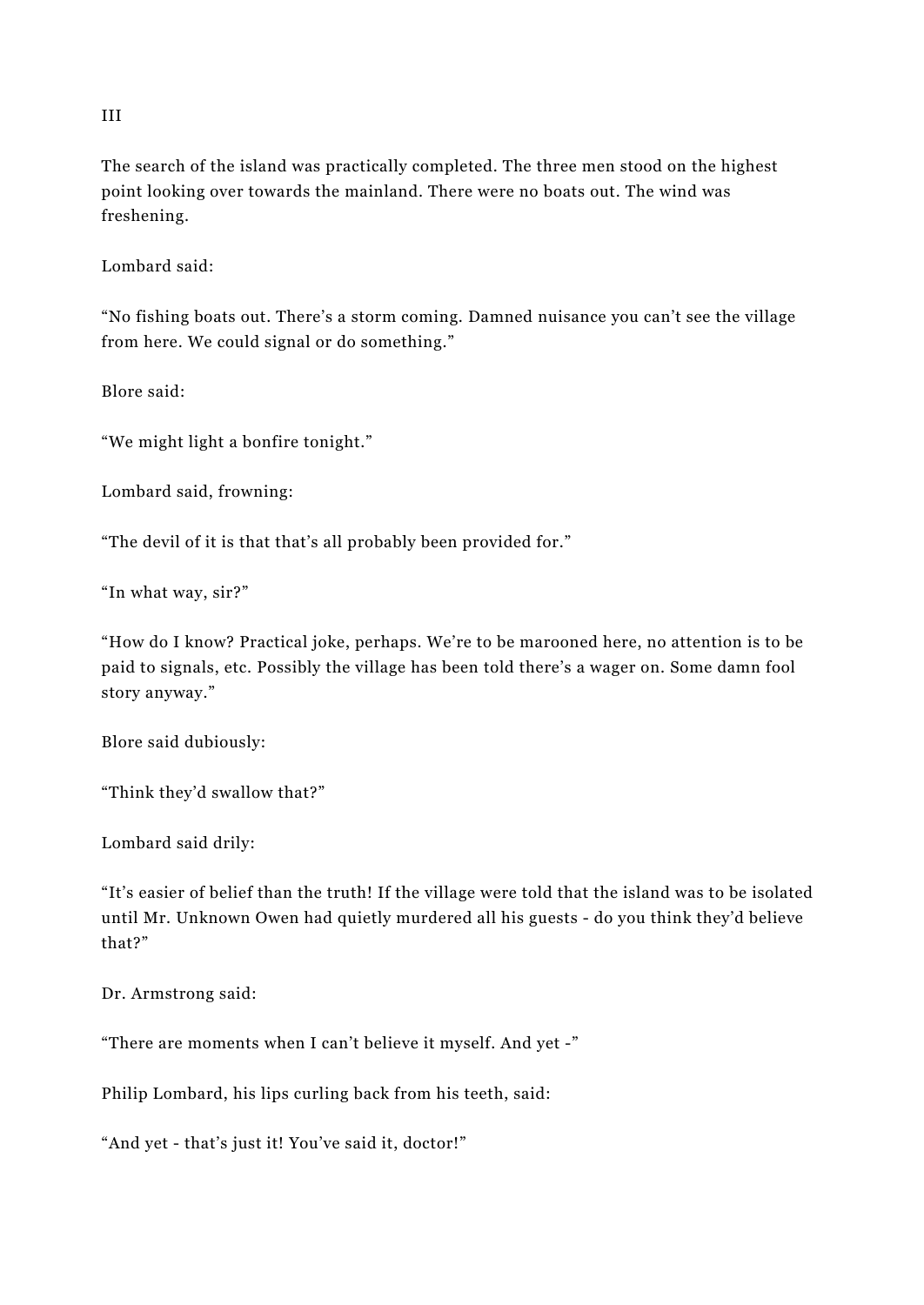Blore was gazing down into the water.

He said:

"Nobody could have clambered down here, I suppose?"

Armstrong shook his head.

"I doubt it. It's pretty sheer. And where could he hide?"

Blore said:

"There might be a hole in the cliff. If we had a boat now, we could row round the island."

Lombard said:

"If we had a boat, we'd all be halfway to the mainland by now!"

"True enough, sir."

Lombard said suddenly:

"We can make sure of this cliff. There's only one place where there could be a recess - just a little to the right below here. If you fellows can get hold of a rope, you can let me down to make sure."

Blore said:

"Might as well be sure. Though it seems absurd - on the face of it! I'll see if I can get hold of something."

He started off briskly down to the house.

Lombard stared up at the sky. The clouds were beginning to mass themselves together. The wind was increasing.

He shot a sideways look at Armstrong. He said:

"You're very silent, doctor. What are you thinking?"

Armstrong said slowly:

"I was wondering exactly how mad old Macarthur was..."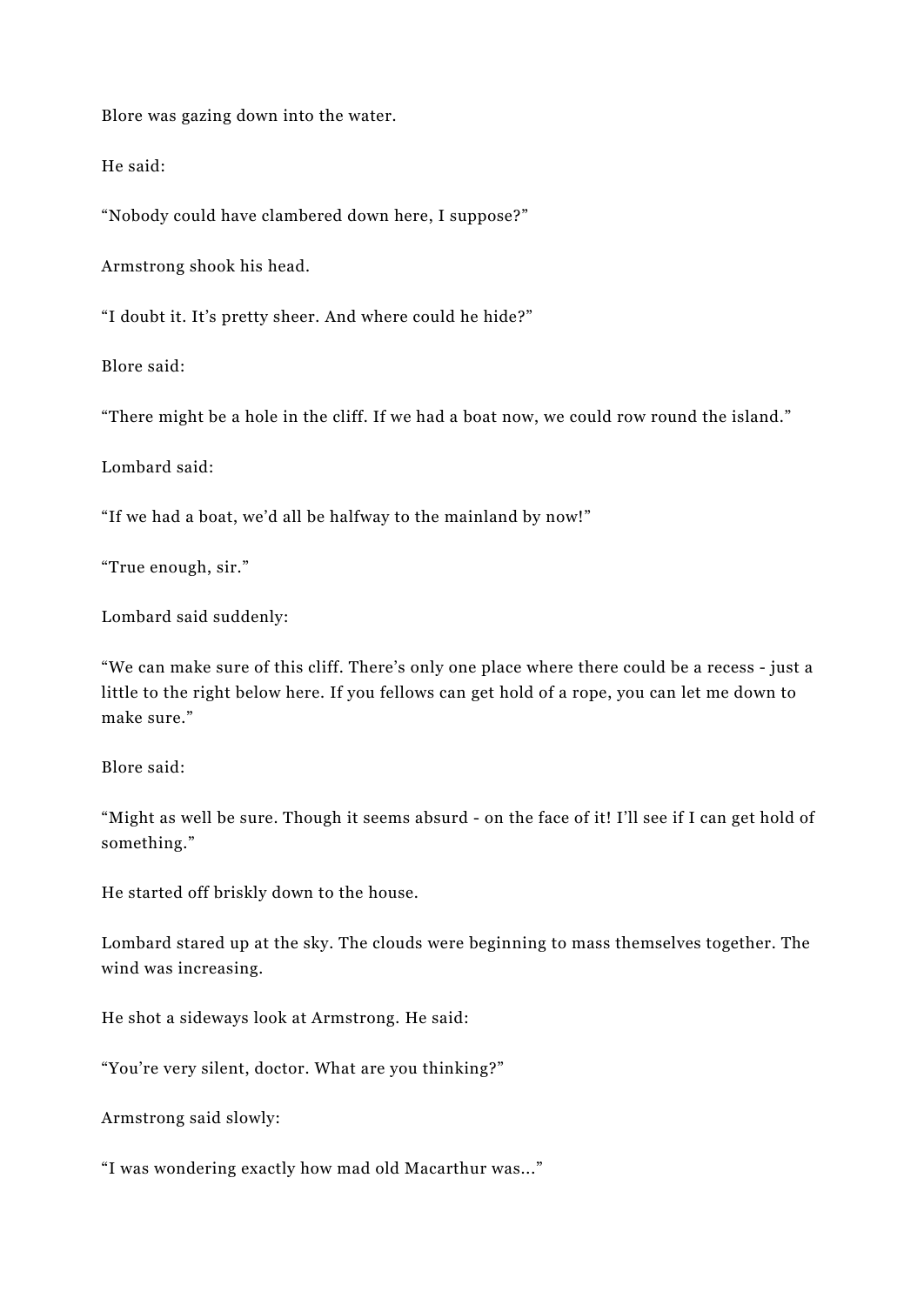Vera had been restless all the morning. She had avoided Emily Brent with a kind of shuddering aversion.

Miss Brent herself had taken a chair just round the corner of the house so as to be out of the wind. She sat there knitting.

Every time Vera thought of her she seemed to see a pale drowned face with seaweed entangled in the hair... A face that had once been pretty - impudently pretty perhaps - and which was now beyond the reach of pity or terror.

And Emily Brent, placid and righteous, sat knitting.

On the main terrace, Mr. Justice Wargrave sat huddled in a porter's chair. His head was poked down well into his neck.

When Vera looked at him, she saw a man standing in the dock - a young man with fair hair and blue eyes and a bewildered, frightened face. Edward Seton. And in imagination she saw the judge's old hands put the black cap on his head and begin to pronounce sentence...

After a while Vera strolled slowly down to the sea. She walked along towards the extreme end of the island where an old man sat staring out to the horizon.

General Macarthur stirred at her approach. His head turned - there was a queer mixture of questioning and apprehension in his look. It startled her. He stared intently at her for a minute or two.

She thought to herself:

"How queer. It's almost as though he knew..."

He said:

"Ah! it's you! You've come..."

Vera sat down beside him. She said:

"Do you like sitting here looking out to sea?"

He nodded his head gently.

"Yes," he said. "It's pleasant. It's a good place, I think, to wait."

IV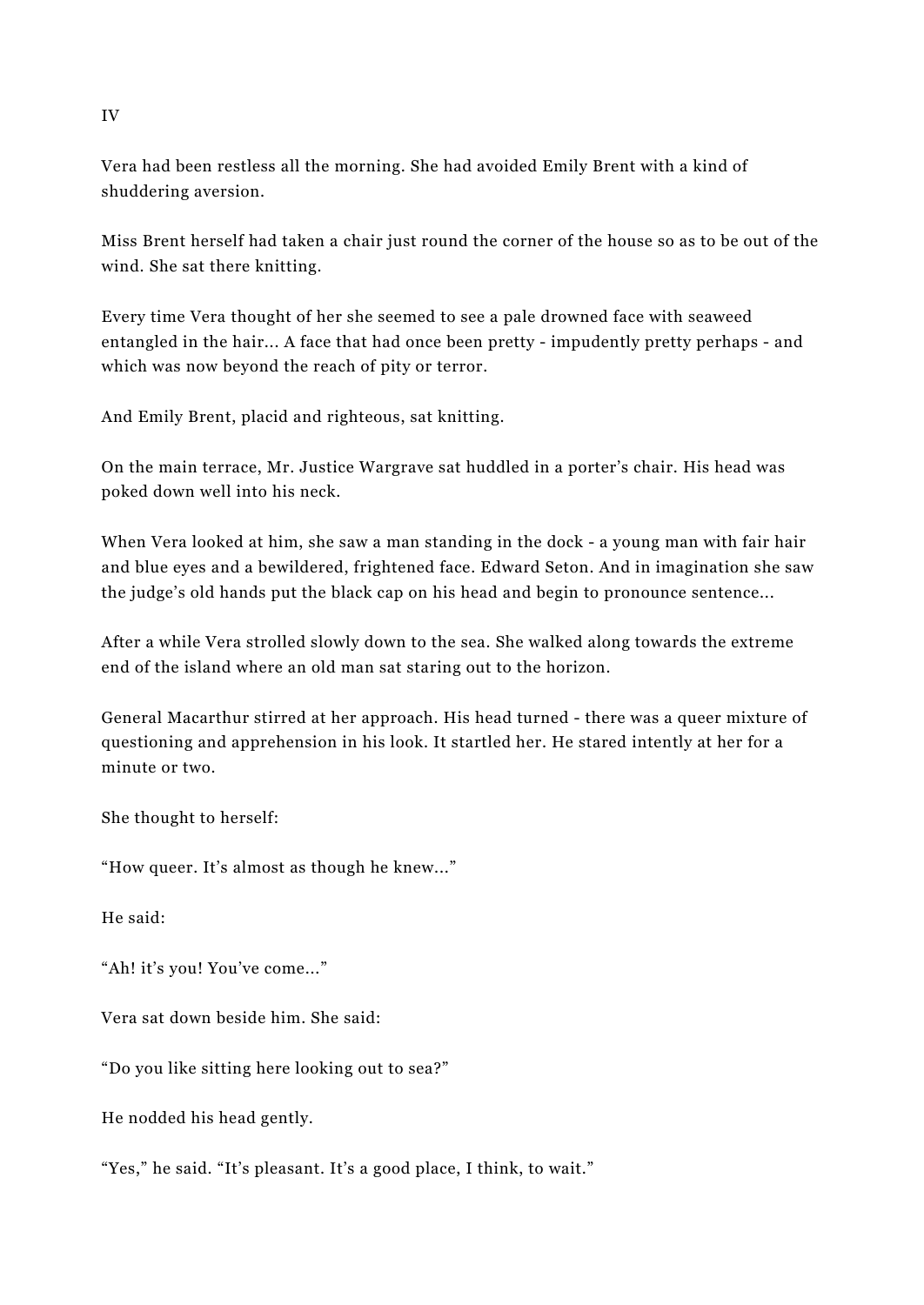"To wait?" said Vera sharply. "What are you waiting for?"

He said gently:

"The end. But I think you know that, don't you? It's true, isn't it? We're all waiting for the end."

She said unsteadily:

"What do you mean?"

General Macarthur said gravely:

"None of us are going to leave the island. That's the plan. You know it, of course, perfectly. What, perhaps, you can't understand is the relief!"

Vera said wonderingly:

"The relief?"

He said:

"Yes. Of course, you're very young... you haven't got to that yet. But it does come! The blessed relief when you know that you've done with it all - that you haven't got to carry the burden any longer. You'll feel that too some day..."

Vera said hoarsely:

"I don't understand you."

Her fingers worked spasmodically. She felt suddenly afraid of this quiet old soldier.

He said musingly:

"You see, I loved Leslie. I loved her very much..."

Vera said questioningly:

"Was Leslie your wife?"

"Yes, my wife... I loved her - and I was very proud of her. She was so pretty - and so gay."

He was silent for a minute or two, then he said: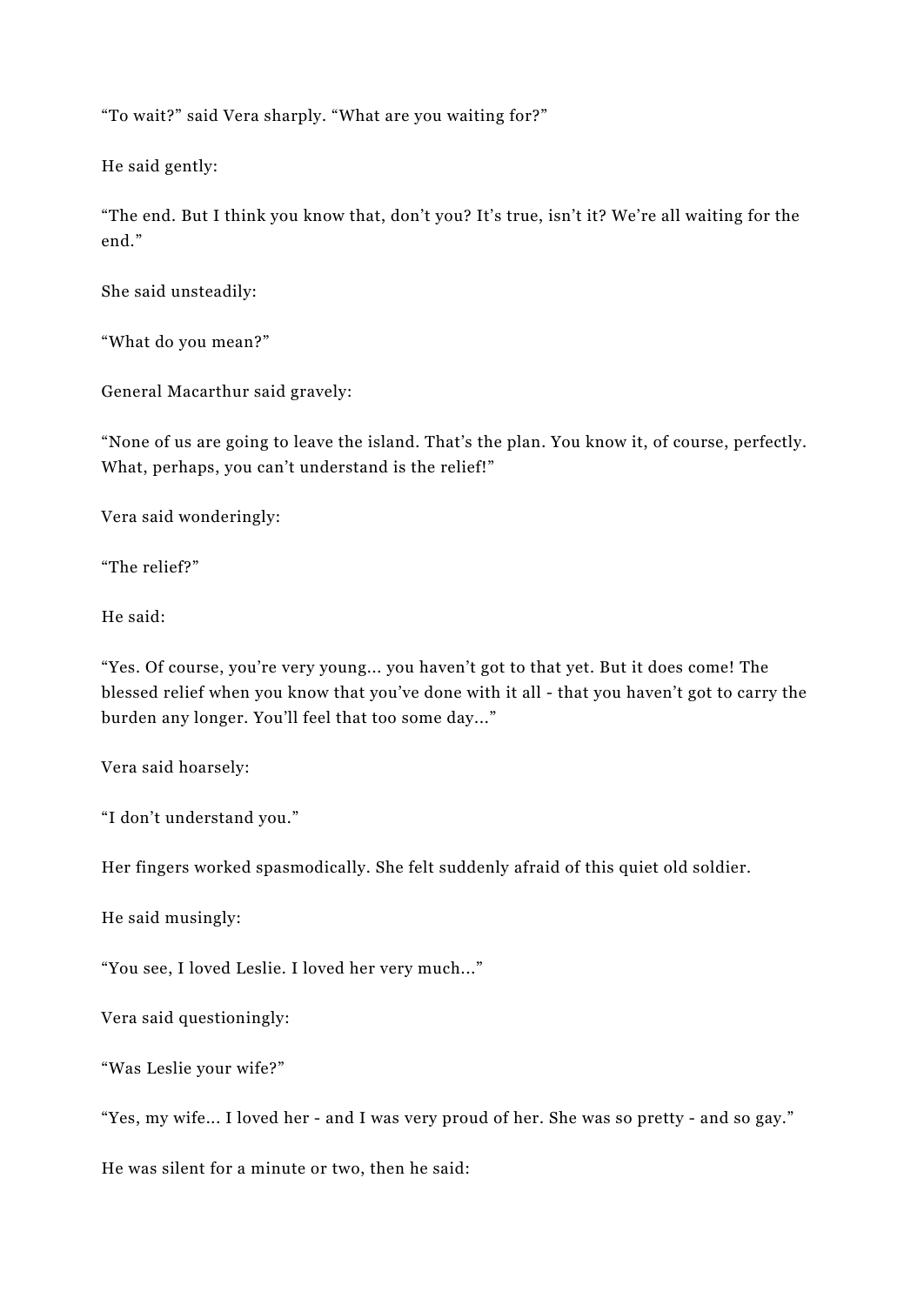"Yes, I loved Leslie. That's why I did it."

Vera said:

"You mean -" and paused.

General Macarthur nodded his head gently.

"It's not much good denying it now - not when we're all going to die. I sent Richmond to his death. I suppose, in a way, it was murder. Curious. Murder - and I've always been such a law-abiding man! But it didn't seem like that at the time. I had no regrets. 'Serves him damned well right!' - that's what I thought. But afterwards -"

In a hard voice, Vera said:

"Well, afterwards?"

He shook his head vaguely. He looked puzzled and a little distressed.

"I don't know. I - don't know. It was all different, you see. I don't know if Leslie ever guessed... I don't think so. But you see, I didn't know about her any more. She'd gone far away where I couldn't reach her. And then she died - and I was alone..."

Vera said:

"Alone - alone -" and the echo of her voice came back to her from the rocks.

General Macarthur said:

"You'll be glad, too, when the end comes."

Vera got up. She said sharply:

"I don't know what you mean!"

He said:

"I know, my child, I know..."

"You don't. You don't understand at all..."

General Macarthur looked out to sea again. He seemed unconscious of her presence behind him.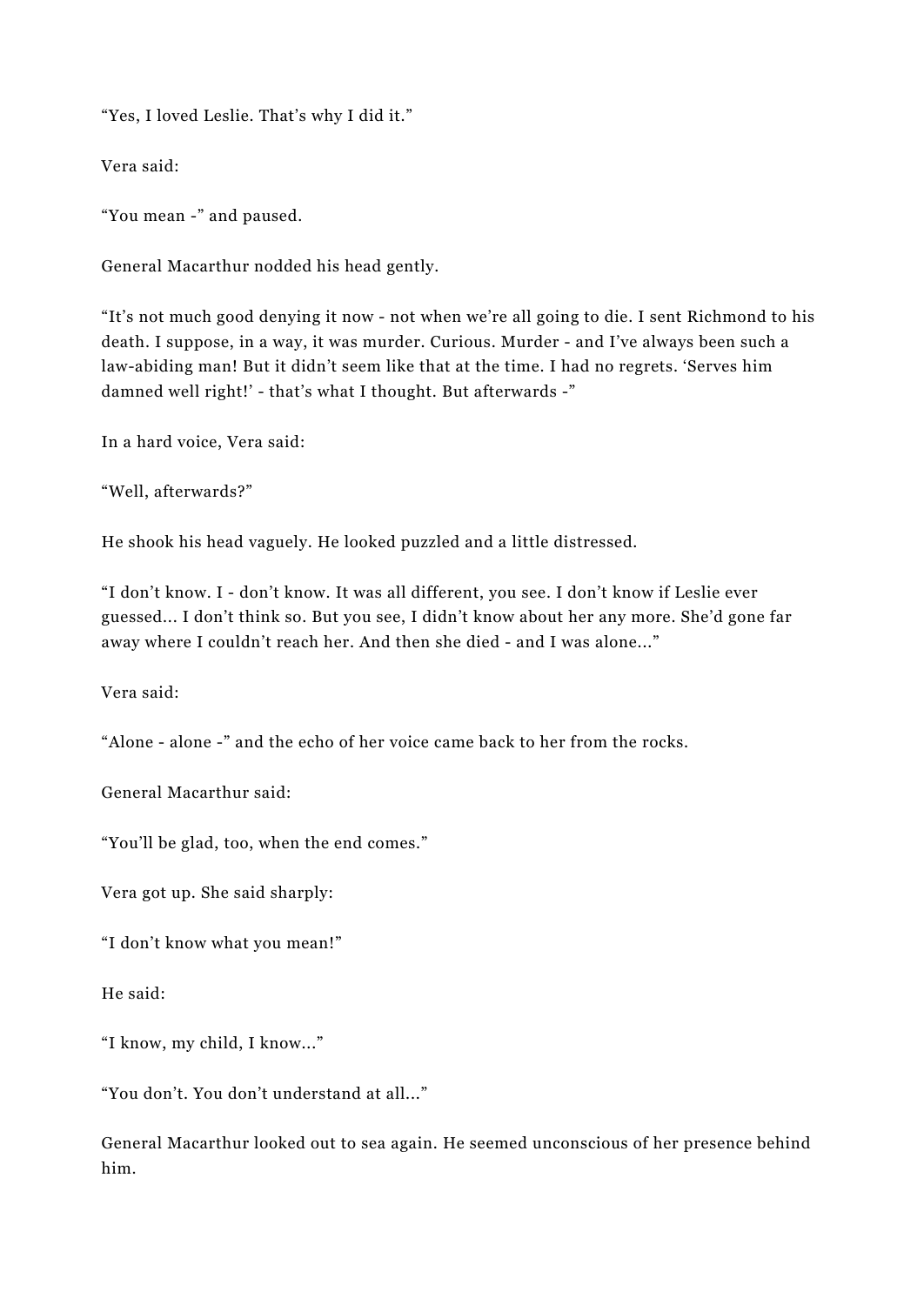He said very gently and softly:

"Leslie...?"

V

When Blore returned from the house with a rope coiled over his arm, he found Armstrong where he had left him staring down into the depths.

Blore said breathlessly:

"Where's Mr. Lombard?"

Armstrong said carelessly:

"Gone to test some theory or other. He'll be back in a minute. Look here, Blore, I'm worried."

"I should say we were all worried."

The doctor waved an impatient hand.

"Of course - of course. I don't mean it that way. I'm thinking of old Macarthur."

"What about him, sir?"

Dr. Armstrong said grimly:

"What we're looking for is a madman. What price Macarthur?"

Blore said incredulously:

"You mean he's homicidal?"

Armstrong said doubtfully:

"I shouldn't have said so. Not for a minute. But of course I'm not a specialist in mental diseases. I haven't really had any conversation with him - I haven't studied him from that point of view."

Blore said doubtfully: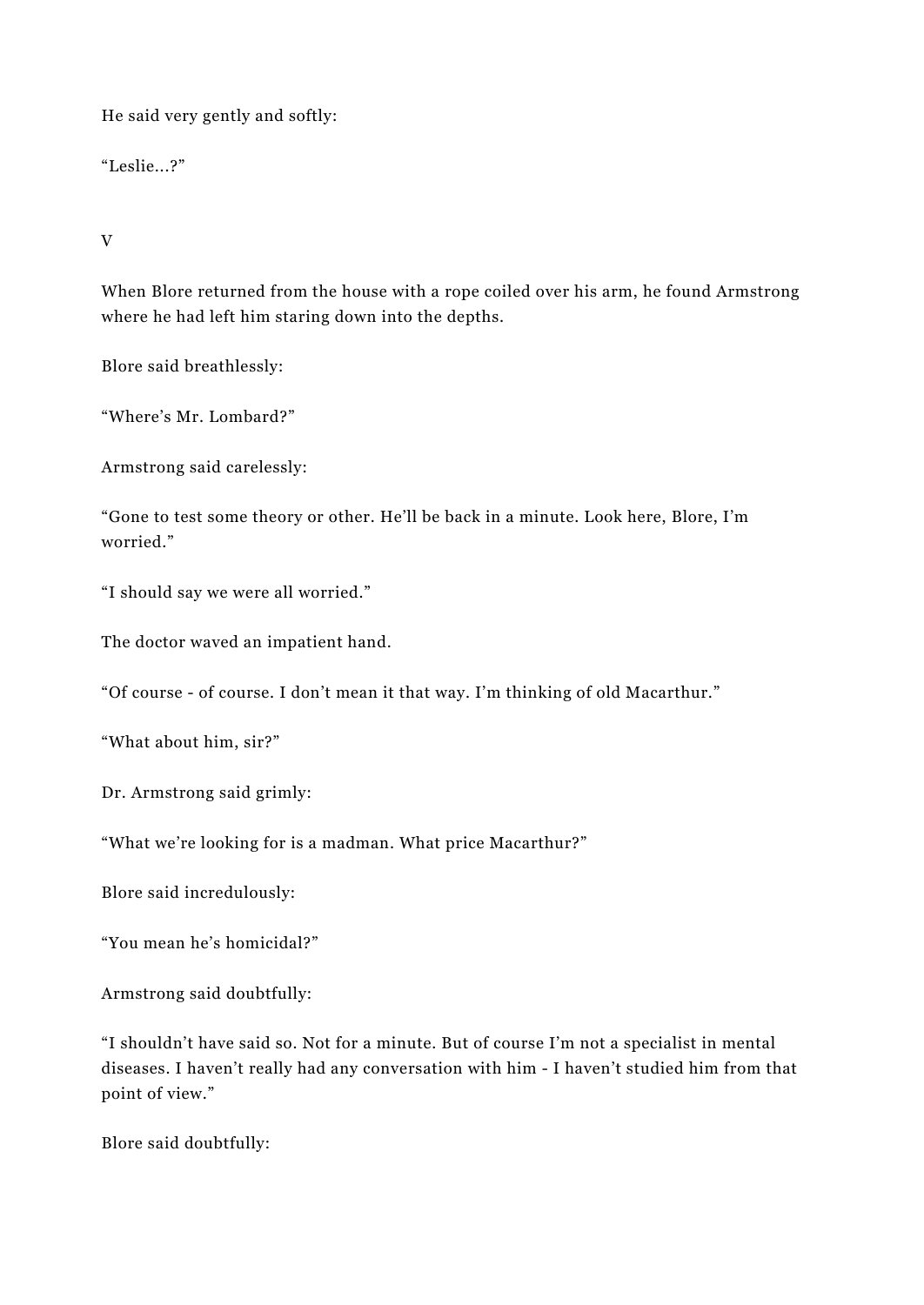"Ga ga, yes! But I wouldn't have said -"

Armstrong cut in with a slight effort as of a man who pulls himself together.

"You're probably right! Damn it all, there must be some one hiding on the island! Ah! here comes Lombard."

They fastened the rope carefully.

Lombard said:

"I'll help myself all I can. Keep a lookout for a sudden strain on the rope,"

After a minute or two, while they stood together watching Lombard's progress, Blore said:

"Climbs like a cat, doesn't he?"

There was something odd in his voice.

Dr. Armstrong said:

"I should think he must have done some mountaineering in his time."

"Maybe."

There was a silence and the ex-Inspector said:

"Funny sort of cove altogether. D'you know what I think?"

"What?"

"He's a wrong 'un!"

Armstrong said doubtfully:

"In what way?"

Blore grunted. Then he said:

"I don't know - exactly. But I wouldn't trust him a yard."

Dr. Armstrong said;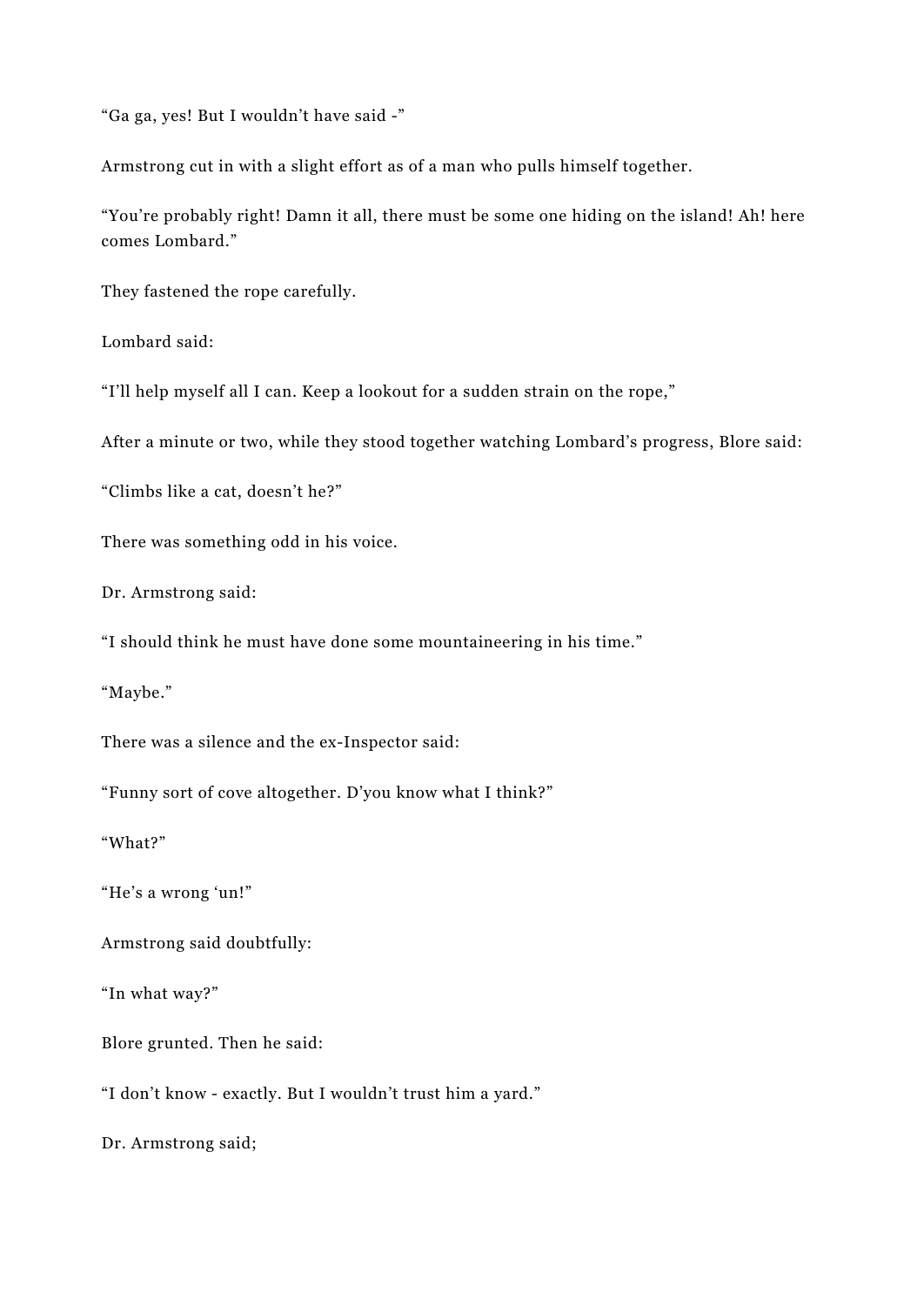"I suppose he's led an adventurous life."

Blore said:

"I bet some of his adventures have had to be kept pretty dark." He paused and then went on: "Did you happen to bring a revolver along with you, doctor?"

Armstrong stared.

"Me? Good Lord, no. Why should I?"

Blore said:

"Why did Mr. Lombard?"

Armstrong said doubtfully:

"I suppose - habit."

Blore snorted.

A sudden pull came on the rope. For some moments they had their hands full. Presently, when the strain relaxed, Blore said:

"There are habits and habits! Mr. Lombard takes a revolver to out-of-the-way places, right enough, and a primus and a sleeping bag and a supply of bug powder, no doubt! But habit wouldn't make him bring the whole outfit down here! It's only in books people carry revolvers around as a matter of course,"

Dr. Armstrong shook his head perplexedly.

They leaned over and watched Lombard's progress. His search was thorough and they could see at once that it was futile. Presently he came up over the edge of the cliff. He wiped the perspiration from his forehead.

"Well," he said. "We're up against it. It's the house or nowhere."

### VI

The house was easily searched. They went through the few outbuildings first and then turned their attention to the building itself. Mrs. Rogers' yard measure discovered in the kitchen dresser assisted them. But there were no hidden spaces left unaccounted for.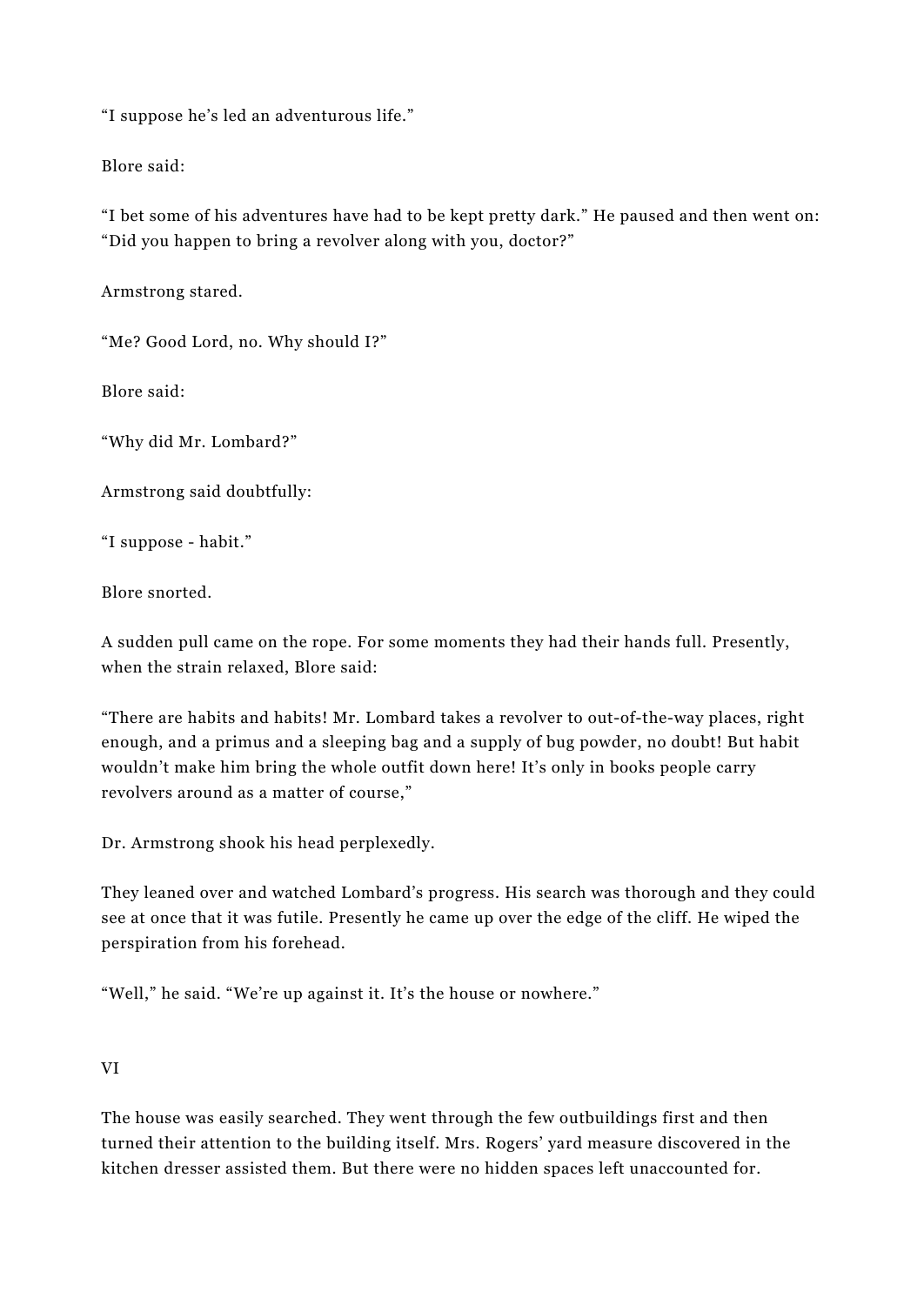Everything was plain and straightforward, a modern structure devoid of concealments. They went through the ground floor first. As they mounted to the bedroom floor, they saw through the landing window Rogers carrying out a tray of cocktails to the terrace.

Philip Lombard said lightly:

"Wonderful animal, the good servant. Carries on with an impassive countenance."

Armstrong said appreciatively:

"Rogers is a first-class butler, I'll say that for him!"

Blore said:

"His wife was a pretty good cook, too. That dinner - last night -"

They turned in to the first bedroom.

Five minutes later they faced each other on the landing. No one hiding - no possible hidingplace.

Blore said:

"There's a little stair here."

Dr. Armstrong said:

"It leads up to the servants' room."

Blore said:

"There must be a place under the roof - for cisterns, water tank, etc. It's the best chance and the only one!"

And it was then, as they stood there, that they heard the sound from above. A soft furtive footfall overhead.

They all heard it. Armstrong grasped Blore's arm. Lombard held up an admonitory finger.

"Quiet - listen."

It came again - some one moving softly, furtively, overhead.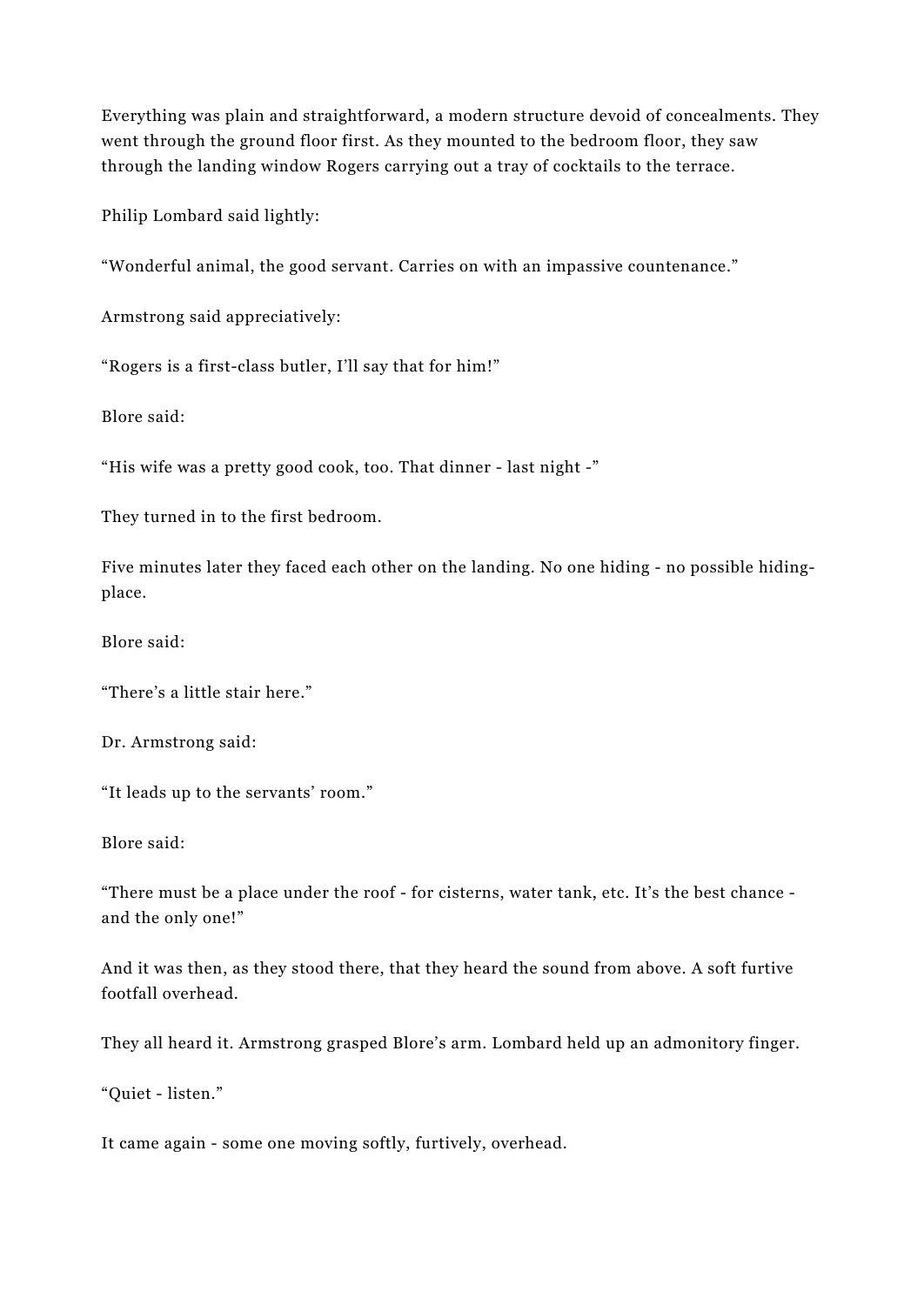Armstrong whispered:

"He's actually in the bedroom itself. The room where Mrs. Rogers' body is."

Blore whispered back:

"Of course! Best hiding-place he could have chosen! Nobody likely to go there. Now then quiet as you can."

They crept stealthily upstairs.

On the little landing outside the door of the bedroom they paused again. Yes, some one was in the room. There was a faint creak from within.

Blore whispered:

"Now."

He flung open the door and rushed in, the other two close behind him.

Then all three stopped dead.

Rogers was in the room, his hands full of garments.

VII

Blore recovered himself first. He said:

"Sorry - er - Rogers. Heard some one moving about in here, and thought - well -"

He stopped.

Rogers said:

"I'm sorry, gentlemen. I was just moving my things. I take it there will be no objection if I take one of the vacant guest chambers on the floor below? The smallest room."

It was to Armstrong that he spoke, and Armstrong replied:

"Of course. Of course. Get on with it."

He avoided looking at the sheeted figure lying on the bed.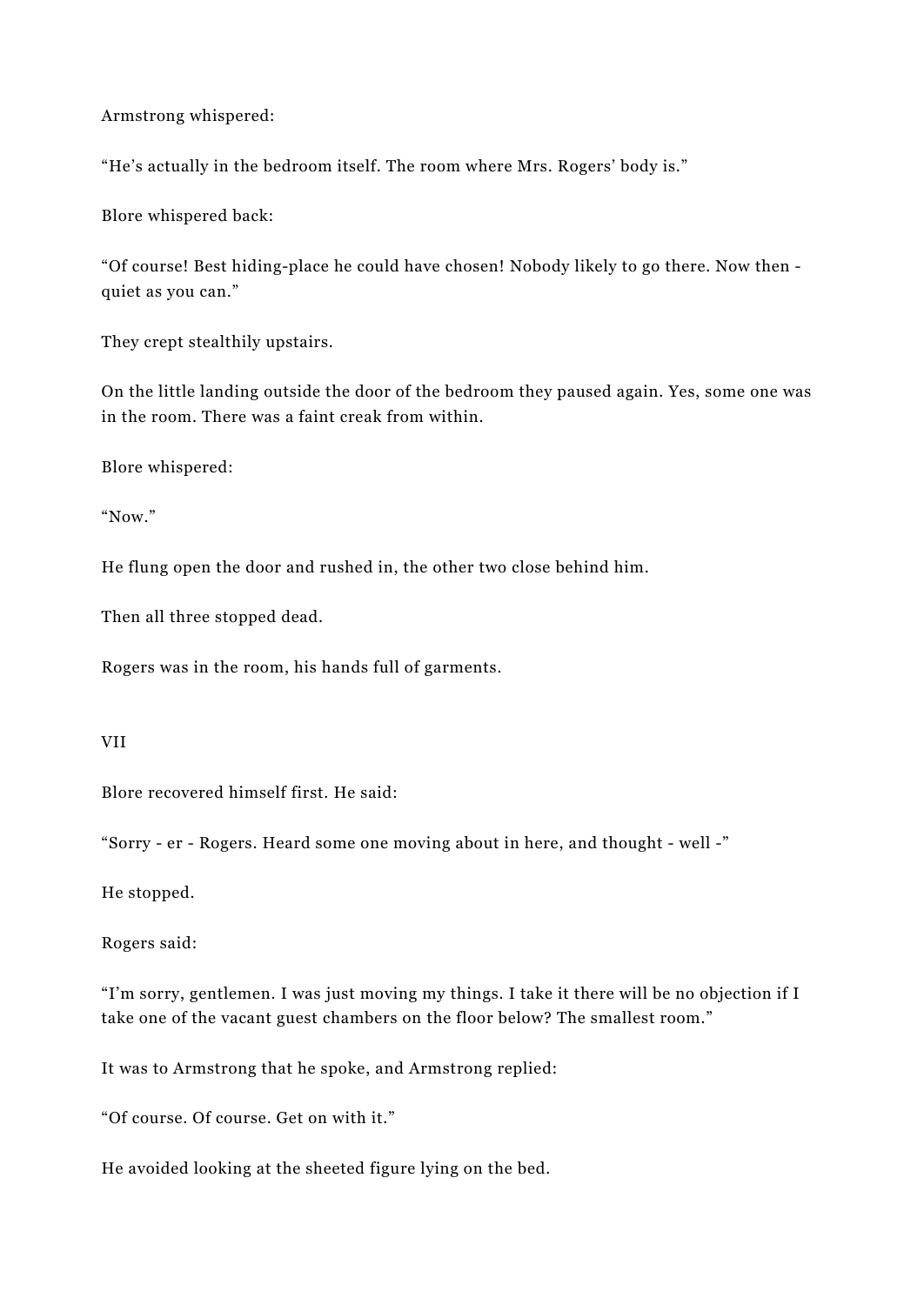Rogers said:

"Thank you, sir."

He went out of the room with his arm full of belongings and went down the stairs to the floor below.

Armstrong moved over to the bed and, lifting the sheet, looked down on the peaceful face of the dead woman. There was no fear there now. Just emptiness.

Armstrong said:

"Wish I'd got my stuff here. I'd like to know what drug it was."

Then he turned to the other two.

"Let's get finished. I feel it in my bones we're not going to find anything."

Blore was wrestling with the bolts of a low manhole.

He said:

"That chap moves damned quietly. A minute or two ago we saw him in the garden. None of us heard him come upstairs."

Lombard said:

"I suppose that's why we assumed it must be a stranger moving about up here."

Blore disappeared into a cavernous darkness. Lombard pulled a torch from his pocket and followed.

Five minutes later three men stood on an upper landing and looked at each other. They were dirty and festooned with cobwebs and their faces were grim.

There was no one on the island but their eight selves.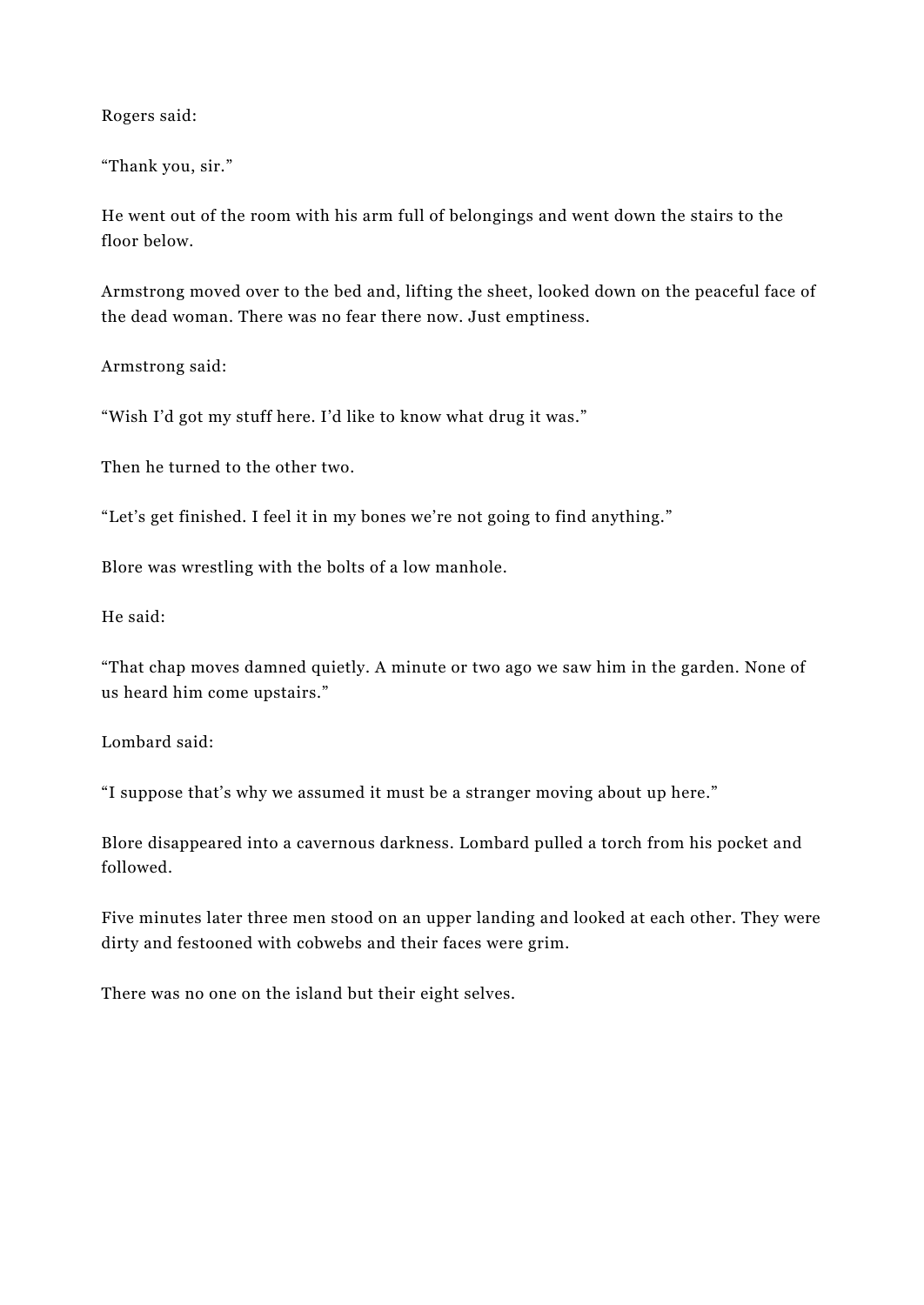# Chapter 9

Lombard said slowly:

"So we've been wrong - wrong all along! Built up a nightmare of superstition and fantasy all because of the coincidence of two deaths!"

Armstrong said gravely:

"And yet, you know, the argument holds. Hang it all, I'm a doctor, I know something about suicides. Anthony Marston wasn't a suicidal type."

Lombard said doubtfully:

"It couldn't, I suppose, have been an accident?"

Blore snorted, unconvinced.

"Damned queer sort of accident," he grunted.

There was a pause, then Blore said:

"About the woman -" and stopped.

"Mrs. Rogers?"

"Yes. It's possible, isn't it, that that might have been an accident?"

Philip Lombard said:

"An accident? In what way?"

Blore looked slightly embarrassed. His red-brick face grew a little deeper in hue. He said, almost blurting out the words:

"Look here, doctor, you did give her some dope, you know."

Armstrong stared at him.

"Dope? What do you mean?"

"Last night. You said yourself you'd give her something to make her sleep."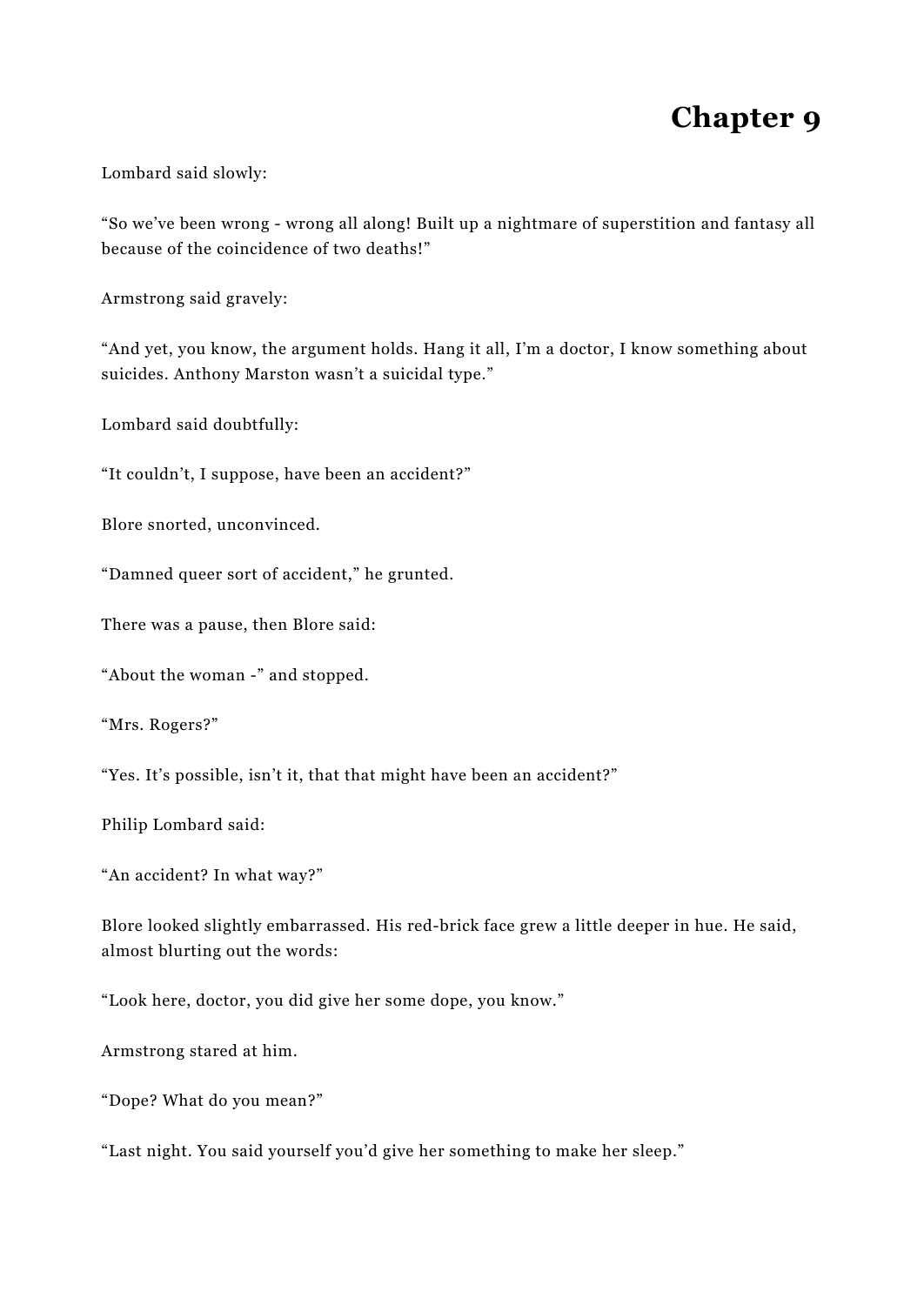"Oh, that, yes. A harmless sedative."

"What was it exactly?"

"I gave her a mild dose of trional. A perfectly harmless preparation."

Blore grew redder still. He said:

"Look here - not to mince matters - you didn't give her an overdose, did you?"

Dr. Armstrong said angrily:

"I don't know what you mean."

Blore said:

"It's possible, isn't it, that you may have made a mistake? These things do happen once in awhile."

Armstrong said sharply:

"I did nothing of the sort. The suggestion is ridiculous," He stopped and added in a cold biting tone: "Or do you suggest that I gave her an overdose on purpose?"

Philip Lombard said quickly:

"Look here, you two, got to keep our heads. Don't let's start slinging accusations about."

Blore said sullenly:

"I only suggested the doctor had made a mistake."

Dr. Armstrong smiled with an effort. He said, showing his teeth in a somewhat mirthless smile:

"Doctors can't afford to make mistakes of that kind, my friend."

Blore said deliberately:

"It wouldn't be the first you've made - if that gramophone record is to be believed!"

Armstrong went white. Philip Lombard said quickly and angrily to Blore: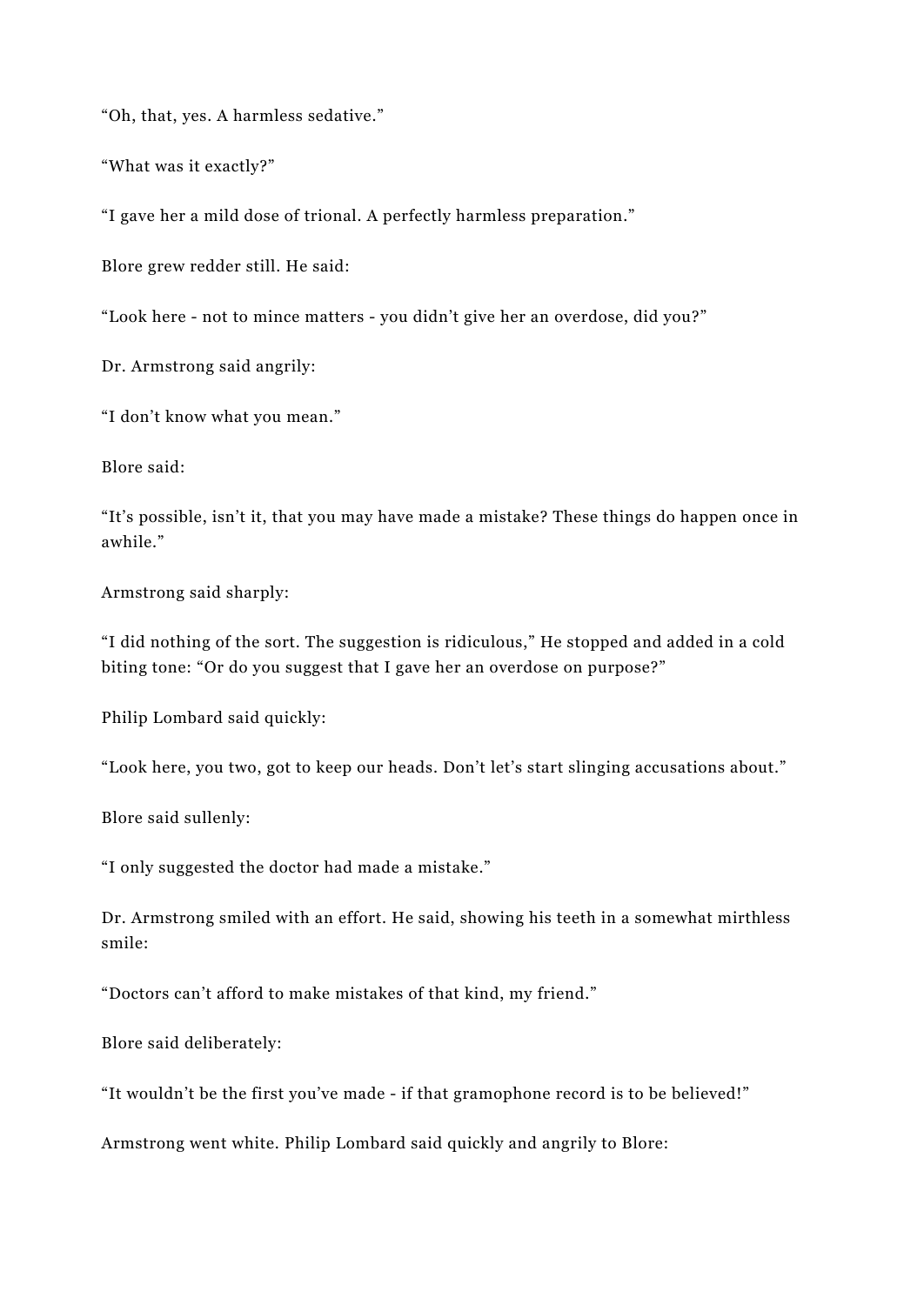"What's the sense of making yourself offensive? We're all in the same boat. We've got to pull together. What about your own pretty little spot of perjury?"

Blore took a step forward, his hands clenched. He said in a thick voice:

"Perjury be damned! That's a foul lie! You may try and shut me up, Mr. Lombard, but there's things I want to know - and one of them is about you!"

Lombard's eyebrows rose.

"About me?"

"Yes. I want to know why you brought a revolver down here on a pleasant social visit?"

Lombard said:

"You do, do you?"

"Yes, I do, Mr. Lombard."

Lombard said unexpectedly:

"You know, Blore, you're not nearly such a fool as you look."

"That's as may be. What about that revolver?"

Lombard smiled.

"I brought it because I expected to run into a spot of trouble."

Blore said suspiciously:

"You didn't tell us that last night."

Lombard shook his head.

"You were holding out on us?" Blore persisted.

"In a way, yes," said Lombard.

"Well, come on, out with it."

Lombard said slowly: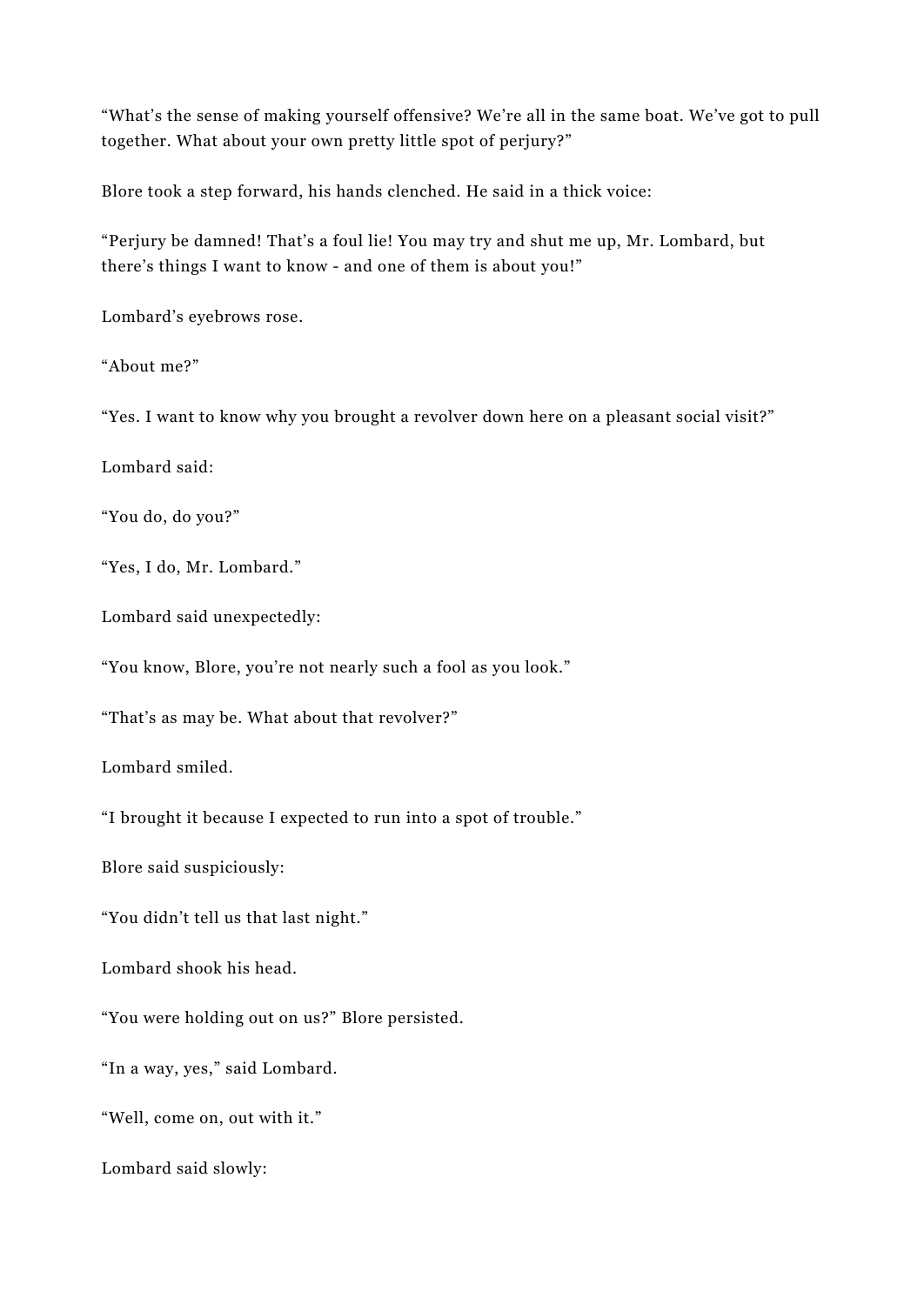"I allowed you all to think that I was asked here in the same way as most of the others, That's not quite true. As a matter of fact I was approached by a little Jewboy - Morris his name was. He offered me a hundred guineas to come down here and keep my eyes open said I'd got a reputation for being a good man in a tight place."

"Well?" Blore prompted impatiently.

Lombard said with a grin:

"That's all."

Dr. Armstrong said:

"But surely he told you more than that?"

"Oh, no, he didn't. Just shut up like a clam. I could take it or leave it - those were his words. I was hard up. I took it." Blore looked unconvinced. He said:

"Why didn't you tell us all this last night?"

"My dear man -" Lombard shrugged eloquent shoulders. "How was I to know that last night wasn't exactly the eventuality I was here to cope with? I lay low and told a noncommittal story."

Dr. Armstrong said shrewdly:

"But now - you think differently?"

Lombard's face changed. It darkened and hardened. He said:

"Yes, I believe now that I'm in the same boat as the rest of you. That hundred guineas was just Mr. Owen's little bit of cheese to get me into the trap along with the rest of you."

He said slowly:

"For we are in a trap - I'll take my oath on that! Mrs. Rogers' death! Tony Marston's! The disappearing Indian boys on the dinner-table! Oh, yes, Mr. Owen's hand is plainly to be seen - but where the devil is Mr. Owen himself?"

Downstairs the gong pealed a solemn call to lunch.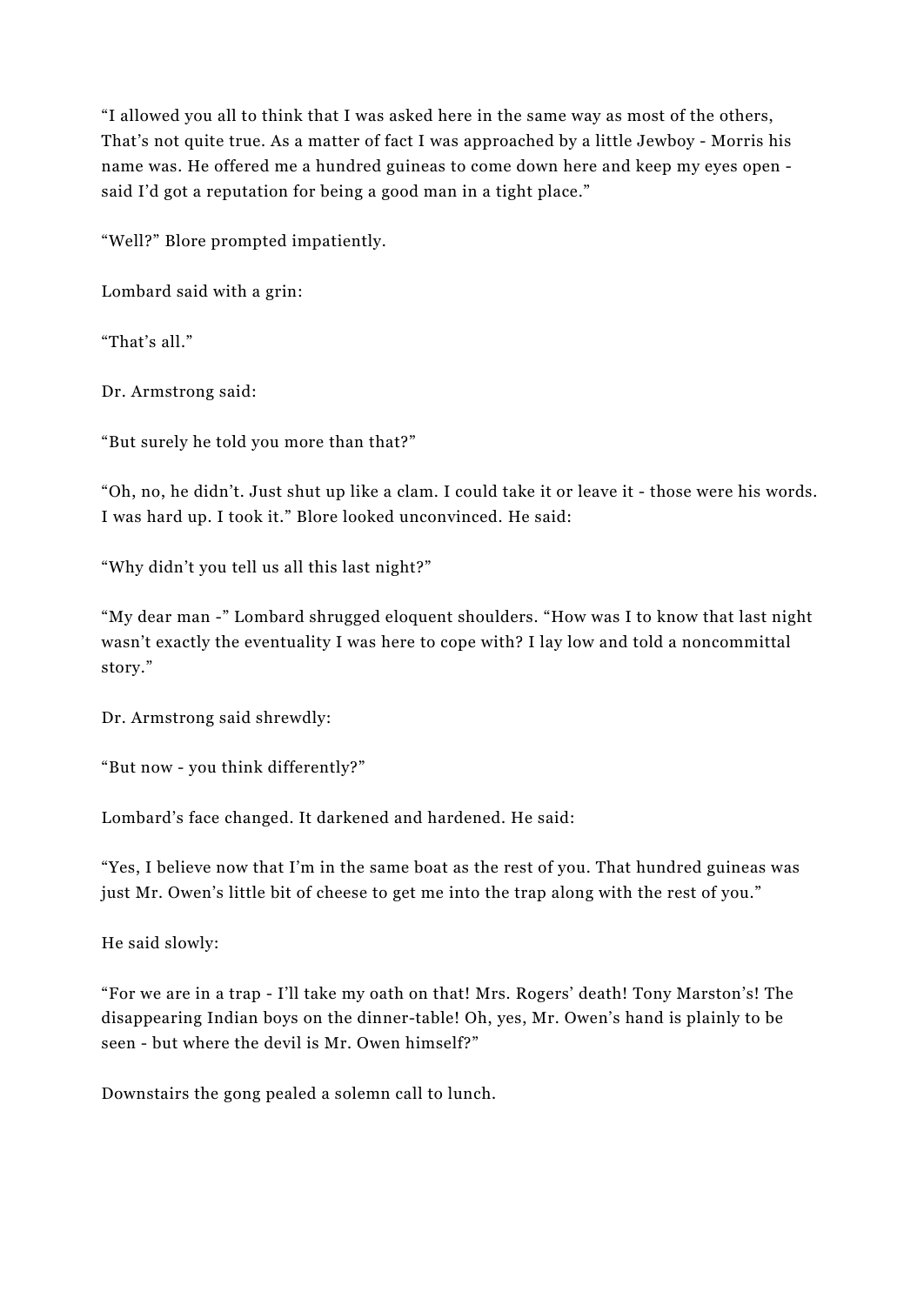Rogers was standing by the dining-room door. As the three men descended the stairs he moved a step or two forward. He said in a low anxious voice:

"I hope lunch will be satisfactory. There is cold ham and cold tongue, and I've boiled some potatoes. And there's cheese and biscuits and some tinned fruits."

Lombard said:

"Sounds all right. Stores are holding out, then?"

"There is plenty of food, sir - of a tinned variety. The larder is very well stocked. A necessity, that, I should say, sir, on an island where one may be cut off from the mainland for a considerable period."

Lombard nodded.

Rogers murmured as he followed the three men into the dining-room:

"It wormes me that Fred Narracott hasn't been over today. It's peculiarly unfortunate, as you might say,"

"Yes," said Lombard, "peculiarly unfortunate describes it very well."

Miss Brent came into the room. She had just dropped a ball of wool and was carefully rewinding the end of it.

As she took her seat at table she remarked:

"The weather is changing. The wind is quite strong and there are white horses on the sea."

Mr. Justice Wargrave came in. He walked with a slow measured tread. He darted quick looks from under his bushy eyebrows at the other occupants of the dining-room. He said:

"You have had an active morning."

There was a faint malicious pleasure in his voice.

Vera Claythorne hurried in. She was a little out of breath.

She said quickly:

II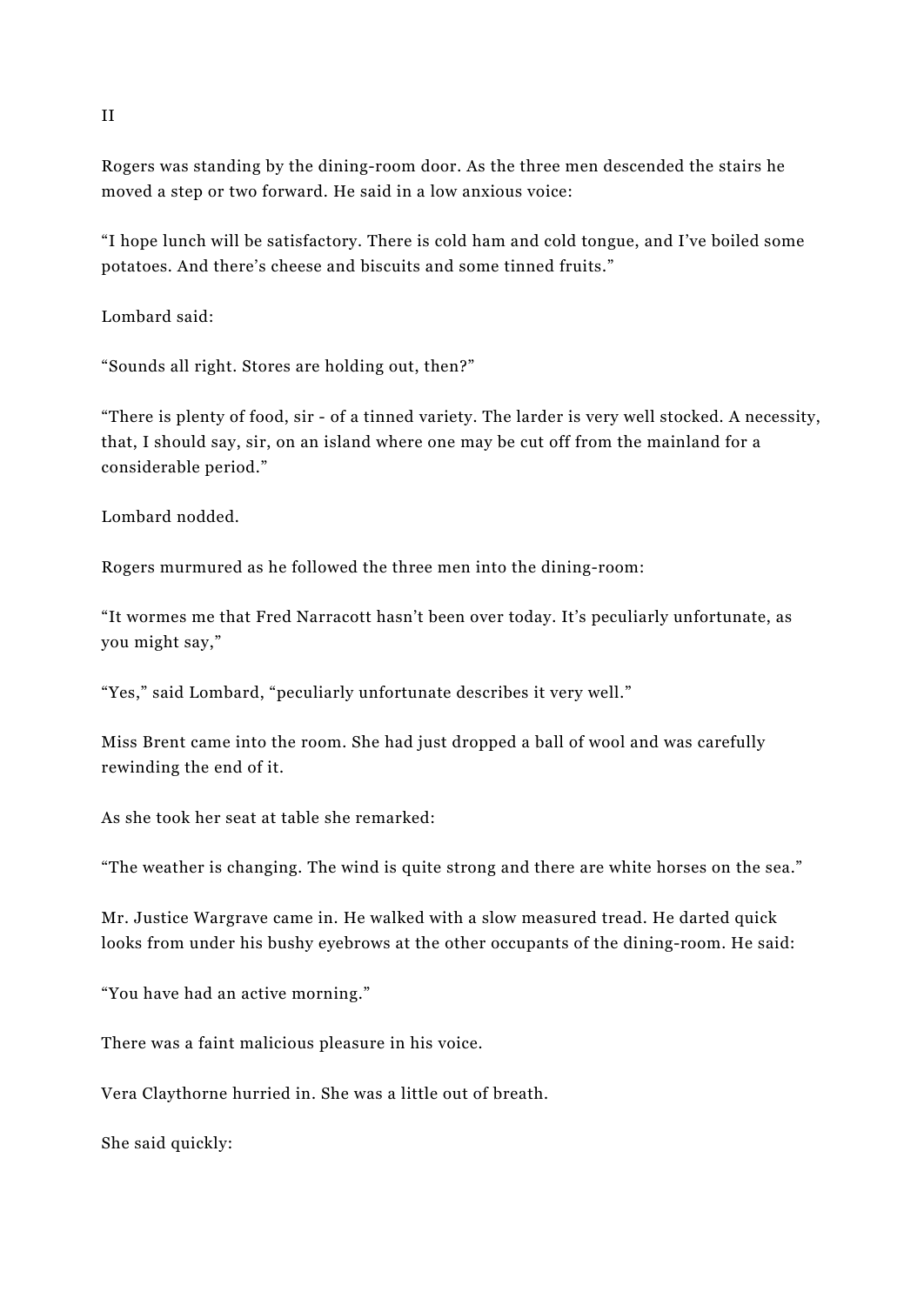"I hope you didn't wait for me. Am I late?"

Emily Brent said:

"You're not the last. The General isn't here yet."

They sat round the table.

Rogers addressed Miss Brent:

"Will you begin, Madam, or will you wait?"

Vera said:

"General Macarthur is sitting right down by the sea. I don't expect he would hear the gong there and anyway" - she hesitated - "he's a little vague today, I think."

Rogers said quickly:

"I will go down and inform him luncheon is ready."

Dr. Armstrong jumped up.

"I'll go," he said. "You others start lunch."

He left the room. Behind him he heard Rogers' voice.

"Will you take cold tongue or cold ham, Madam?"

#### III

The five people sitting round the table seemed to find conversation difficult. Outside sudden gusts of wind came up and died away.

Vera shivered a little and said:

"There is a storm coming."

Blore made a contribution to the discourse. He said conversationally:

"There was an old fellow in the train from Plymouth yesterday. He kept saying a storm was coming. Wonderful how they know weather, these old salts."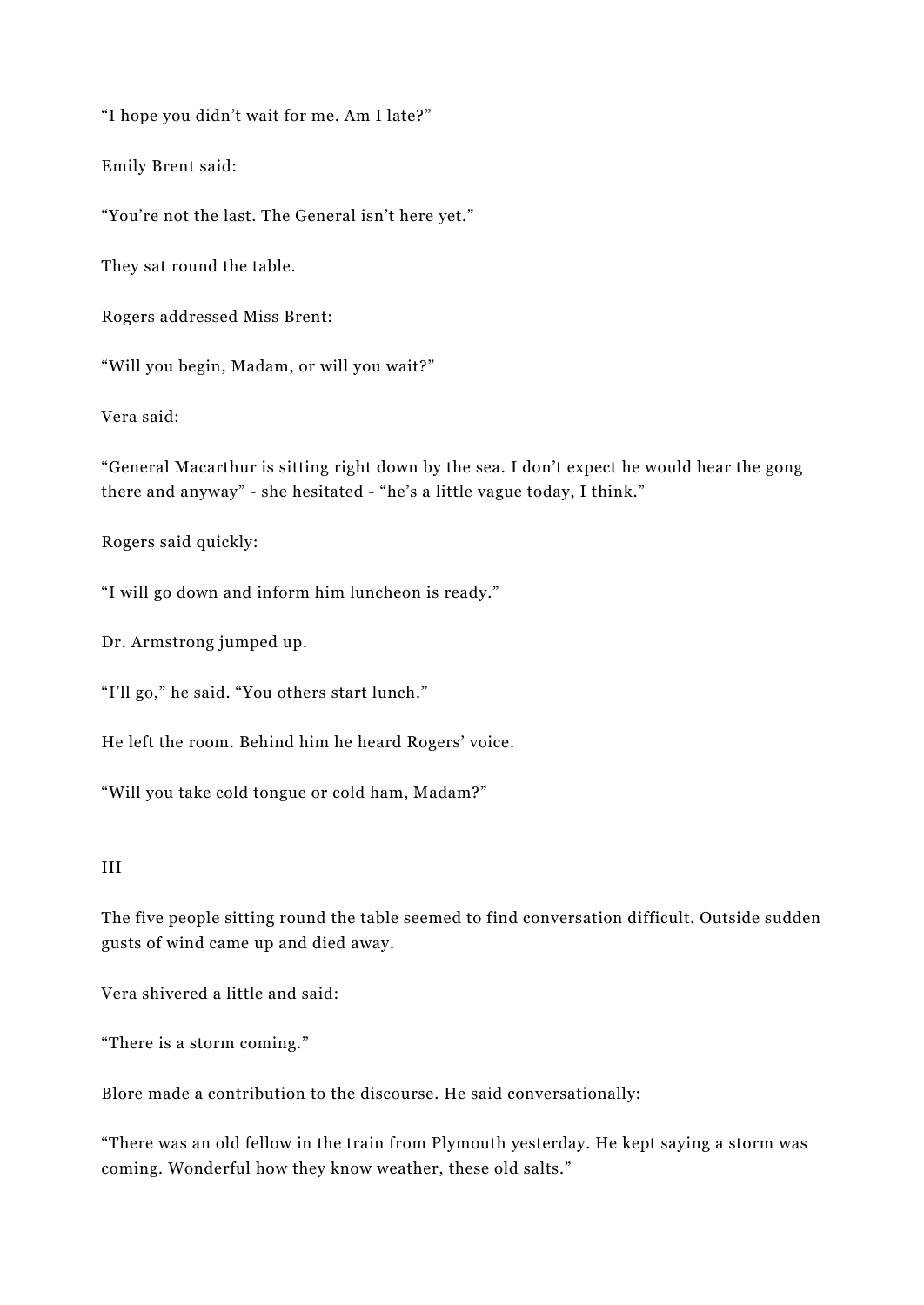Rogers went round the table collecting the meat plates.

Suddenly, with the plates held in his hands, he stopped. He said in an odd scared voice:

"There's somebody running..."

They could all hear it - running feet along the terrace.

In that minute, they knew - knew without being told...

As by common accord, they all rose to their feet. They stood looking towards the door.

Dr. Armstrong appeared, his breath coming fast.

He said:

"General Macarthur -"

"Dead!" The voice burst from Vera explosively.

Armstrong said:

"Yes, he's dead..."

There was a pause - a long pause.

Seven people looked at each other and could find no words to say.

#### IV

The storm broke just as the old man's body was borne in through the door.

The others were standing in the hall.

There was a sudden hiss and roar as the rain came down.

As Blore and Armstrong passed up the stairs with their burden, Vera Claythorne turned suddenly and went into the deserted dining-room.

It was as they had left it. The sweet course stood ready on the sideboard untasted,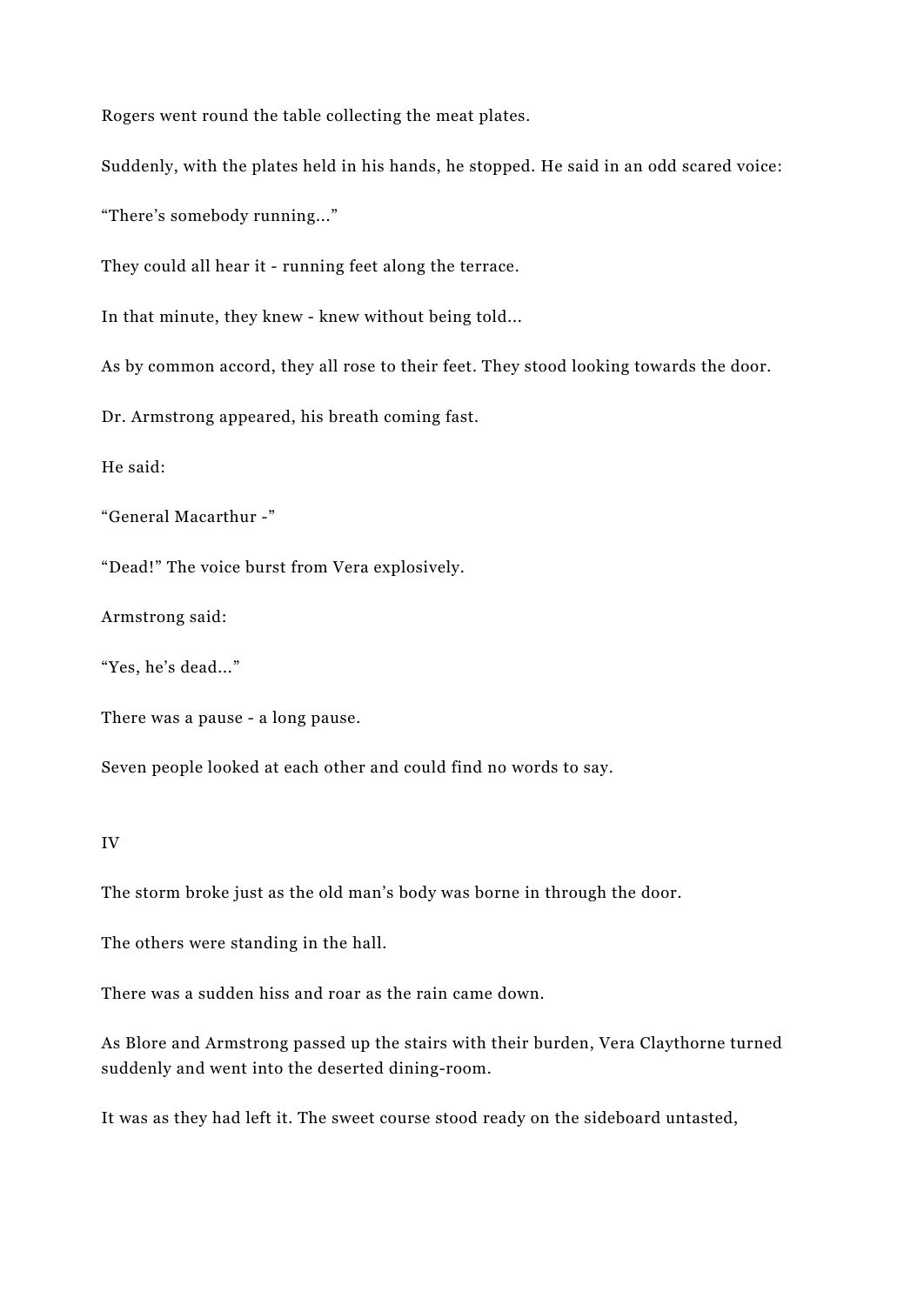Vera went up to the table. She was there a minute or two later when Rogers came softly into the room.

He started when he saw her. Then his eyes asked a question.

He said:

"Oh, Miss, I - I just came to see..."

In a loud harsh voice that surprised herself Vera said:

"You're quite right, Rogers. Look for yourself. There are only seven..."

V

General Macarthur had been laid on his bed.

After making a last examination Armstrong left the room and came downstairs. He found the others assembled in the drawing-room.

Miss Brent was knitting. Vera Claythorne was standing by the window looking out at the hissing rain, Blore was sitting squarely in a chair, his hands on his knees. Lombard was walking restlessly up and down. At the far end of the room Mr. Justice Wargrave was sitting in a grandfather chair. His eyes were half closed.

They opened as the doctor came into the room. He said in a clear penetrating voice:

"Well, doctor?"

Armstrong was very pale. He said:

"No question of heart failure or anything like that. Macarthur was hit with a life preserver or some such thing on the back of the head."

A little murmur went round, but the clear voice of the judge was raised once more.

"Did you find the actual weapon used?"

"No."

"Nevertheless you are sure of your facts?"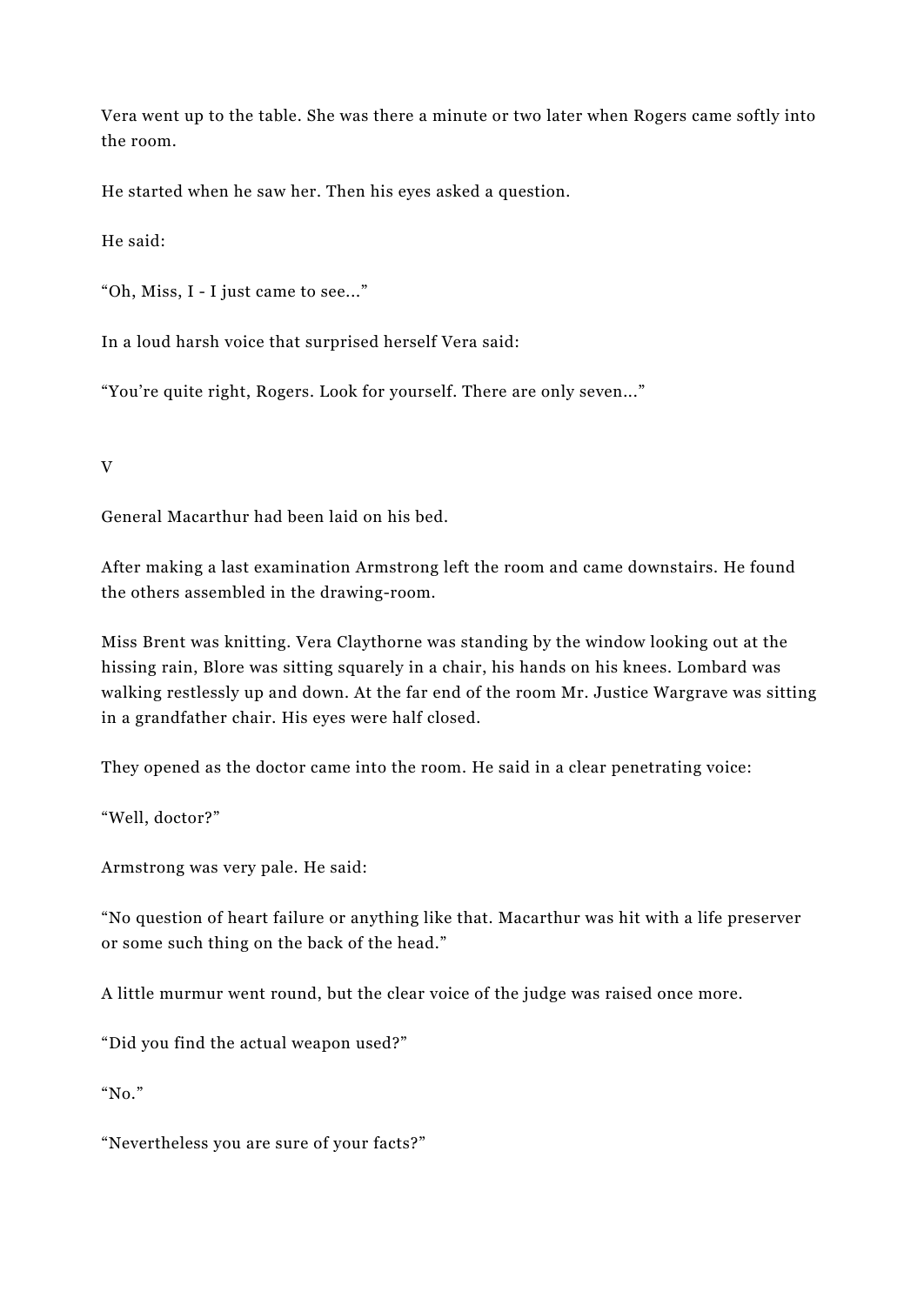"I am quite sure."

Mr. Justice Wargrave said quietly:

"We know now exactly where we are."

There was no doubt now who was in charge of the situation. This morning Wargrave had sat huddled in his chair on the terrace refraining from any overt activity. Now he assumed command with the ease born of a long habit of authority. He definitely presided over the court.

Clearing his throat, he once more spoke.

"This morning, gentlemen, whilst I was sitting on the terrace. I was an observer of your activities. There could be little doubt of your purpose. You were searching the island for an unknown murderer?"

"Quite right, sir," said Philip Lombard.

The judge went on.

"You had come, doubtless, to the same conclusion that I had - namely that the deaths of Anthony Marston and Mrs. Rogers were neither accidental nor were they suicides. No doubt you also reached a certain conclusion as to the purpose of Mr. Owen in enticing us to this island?"

Blore said hoarsely:

"He's a madman! A loony."

The judge coughed.

"That almost certainly. But it hardly affects the issue. Our main preoccupation is this - to save our lives."

Armstrong said in a trembling voice:

"There's no one on the island, I tell you. No one!"

The judge stroked his jaw.

He said gently: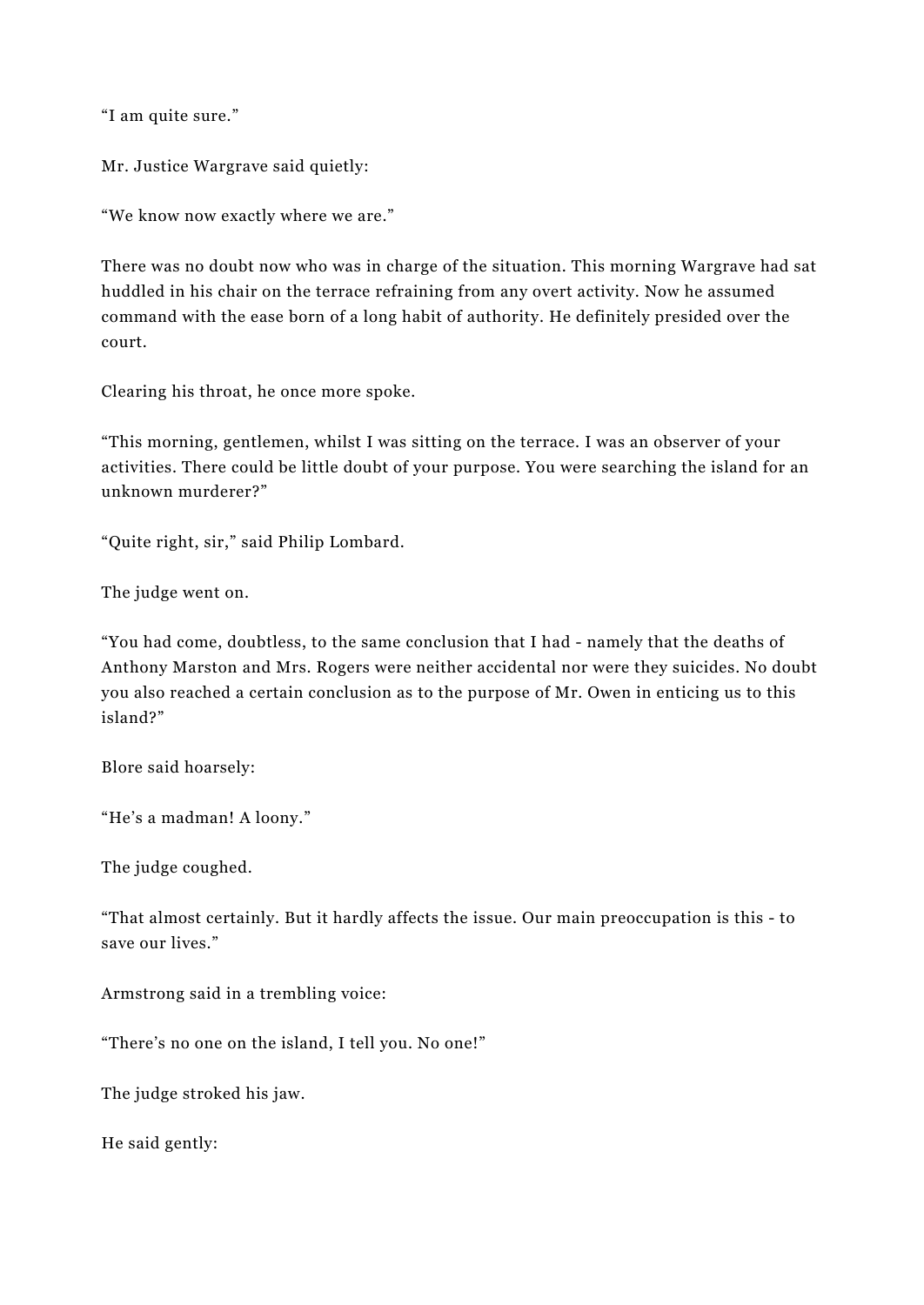"In the sense you mean, no. I came to that conclusion early this morning. I could have told you that your search would be fruitless. Nevertheless I am strongly of the opinion that 'Mr. Owen' (to give him the name he himself has adopted) is on the island. Very much so. Given the scheme in question which is neither more nor less than the execution of justice upon certain individuals for offences which the law cannot touch, there is only one way in which that scheme could be accomplished. Mr. Owen could only come to the island in one way.

"It is perfectly clear. Mr. Owen is one of us..."

VI

"Oh, no, no, no..."

It was Vera who burst out - almost in a moan. The judge turned a keen eye on her.

He said:

"My dear young lady, this is no time for refusing to look facts in the face. We are all in grave danger. One of us is U.N. Owen. And we do not know which of us. Of the ten people who came to this island three are definitely cleared. Anthony Marston, Mrs. Rogers, and General Macarthur have gone beyond suspicion. There are seven of us left. Of those seven, one is, if I may so express myself, a bogus little Indian boy."

He paused - and looked round.

"Do I take it that you all agree?"

Armstrong said:

"It's fantastic - but I suppose you're right."

Blore said:

"Not a doubt of it. And if you ask me, I've a very good idea -"

A quick gesture of Mr. Justice Wargrave's hand stopped him. The judge said quietly:

"We will come to that presently. At the moment all I wish to establish is that we are in agreement on the facts."

Emily Brent, still knitting, said: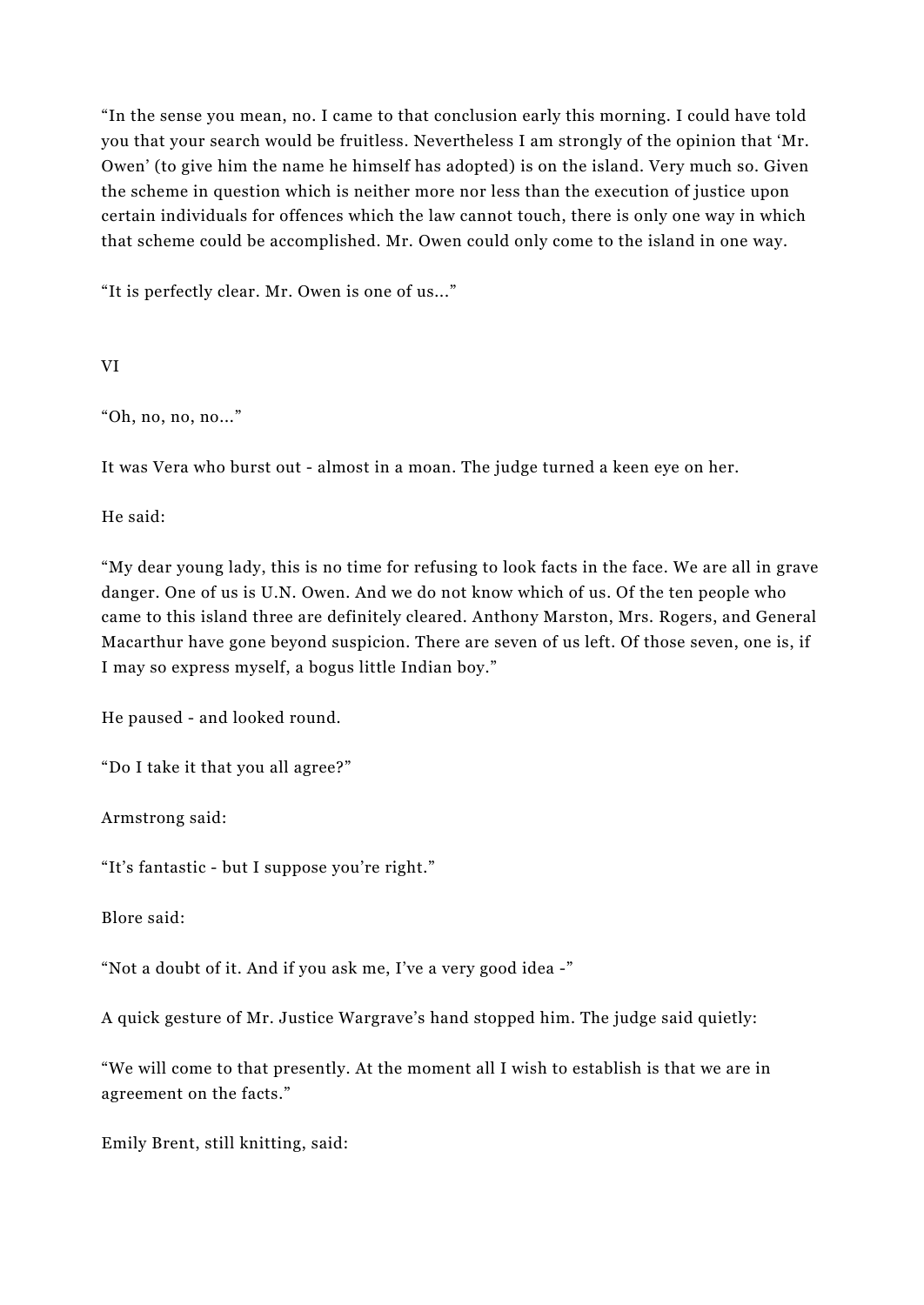"Your argument seems logical. I agree that one of us is possessed by a devil."

Vera murmured:

"I can't believe it... I can't..."

Wargrave said:

"Lombard?"

"I agree, sir, absolutely."

The judge nodded his head in a satisfied manner. He said:

"Now let us examine the evidence. To begin with, is there any reason for suspecting one particular person? Mr. Blore, you have, I think, something to say."

Blore was breathing hard. He said:

"Lombard's got a revolver. He didn't tell the truth - last night. He admits it."

Philip Lombard smiled scornfully.

He said:

"I suppose I'd better explain again."

He did so, telling the story briefly and succinctly.

Blore said sharply:

"What's to prove it? There's nothing to corroborate your story."

The judge coughed.

"Unfortunately," he said, "we are all in that position. There is only our own word to go upon."

He leaned forward.

"You have none of you yet grasped what a very peculiar situation this is. To my mind there is only one course of procedure to adopt. Is there any one whom we can definitely eliminate from suspicion on the evidence which is in our possession?"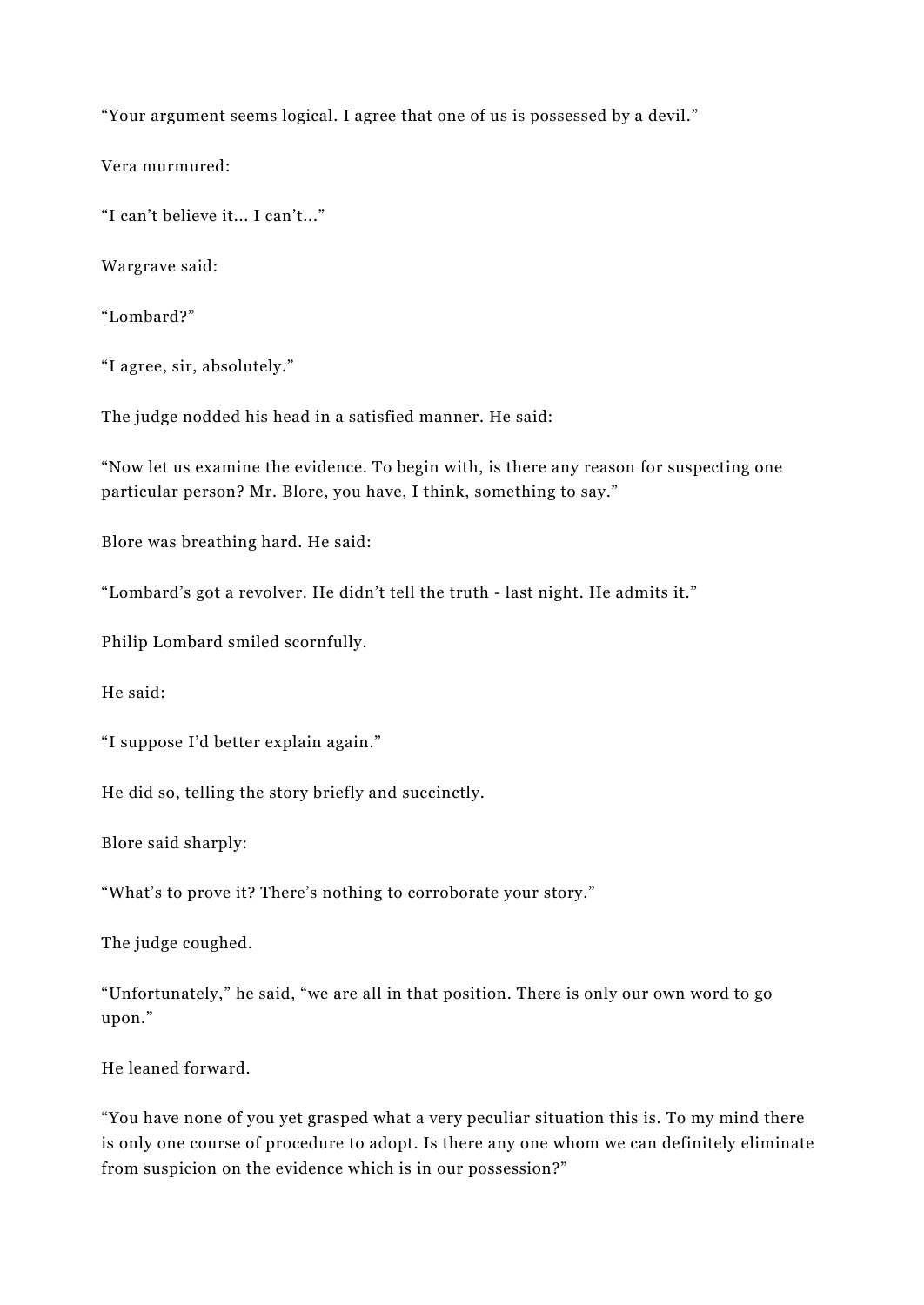Dr. Armstrong said quickly:

"I am a well-known professional man. The mere idea that I can be suspected of -"

Again a gesture of the judge's hand arrested a speaker before he finished his speech. Mr. Justice Wargrave said in his small clear voice:

"I, too, am a well-known person! But, my dear sir, that proves less than nothing! Doctors have gone mad before now. Judges have gone mad. So," he added, looking at Blore, "have policemen!"

Lombard said:

"At any rate, I suppose you'll leave the women out of it."

The judge's eyebrows rose. He said in the famous "acid" tone that Counsel knew so well:

"Do I understand you to assert that women are not subject to homicidal mania?"

Lombard said irritably:

"Of course not. But all the same, it hardly seems possible -"

He stopped. Mr. Justice Wargrave still in the same thin sour voice addressed Armstrong.

"I take it, Dr. Armstrong, that a woman would have been physically capable of striking the blow that killed poor Macarthur?"

The doctor said calmly:

"Perfectly capable - given a suitable instrument, such as a rubber truncheon or cosh."

"It would require no undue exertion of force?"

"Not at all."

Mr. Justice Wargrave wriggled his tortoiselike neck. He said:

"The other two deaths have resulted from the administration of drugs. That, no one will dispute, is easily compassed by a person of the smallest physical strength."

Vera cried angrily: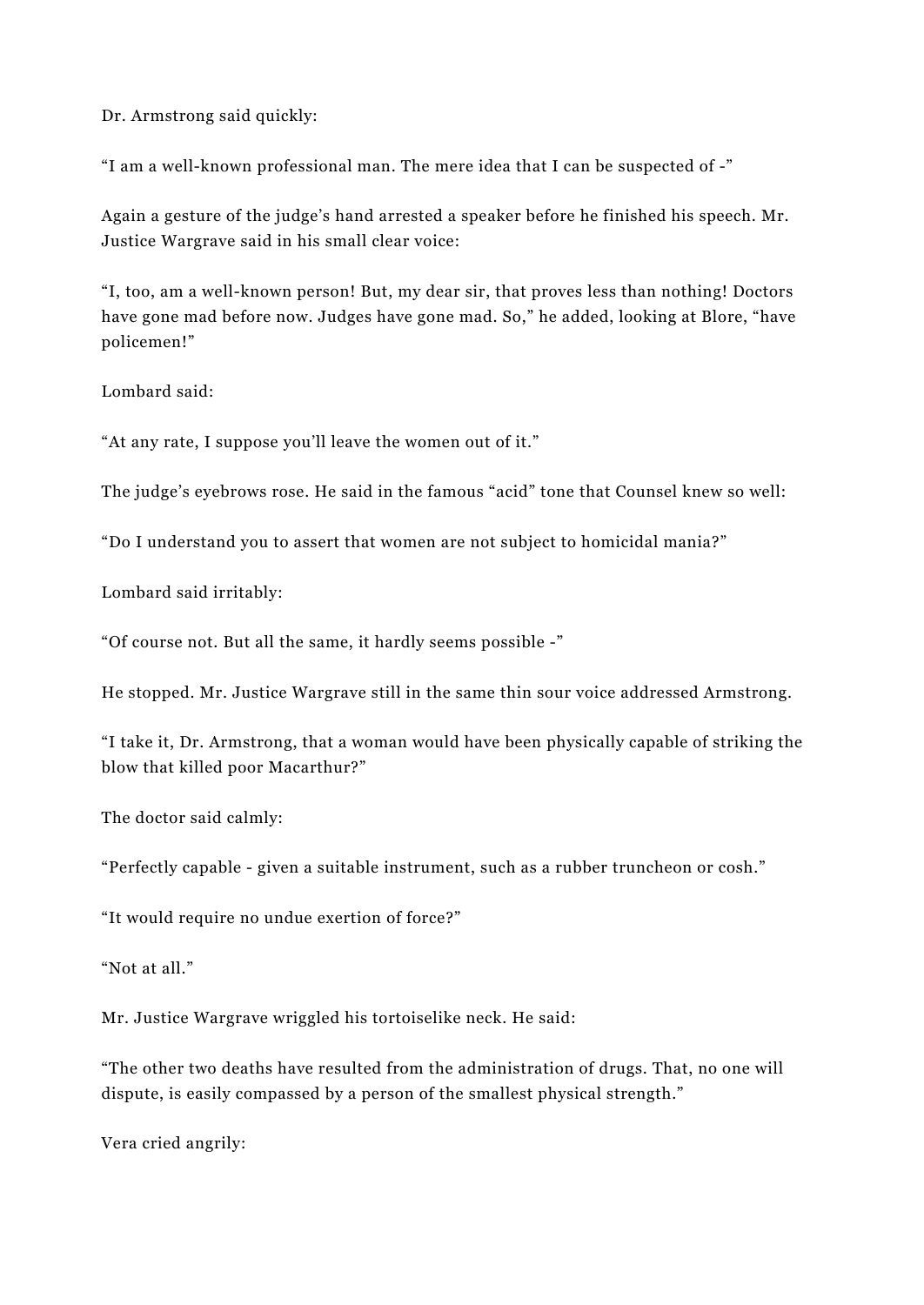"I think you're mad!"

His eyes turned slowly till they rested on her. It was the dispassionate stare of a man well used to weighing humanity in the balance. She thought:

"He's just seeing me as a - as a specimen. And" - the thought came to her with real surprise - "he doesn't like me much!"

In measured tones the judge was saying:

"My dear young lady, do try and restrain your feelings. I am not accusing you." He bowed to Miss Brent. "I hope, Miss Brent, that you are not offended by my insistence that all of us are equally under suspicion?"

Emily Brent was knitting. She did not look up. In a cold voice she said:

"The idea that I should be accused of taking a fellow creature's life - not to speak of the lives of three fellow creatures - is, of course, quite absurd to any one who knows anything of my character. But I quite appreciate the fact that we are all strangers to one another and that in those circumstances, nobody can be exonerated without the fullest proof. There is, as I have said, a devil amongst us."

The judge said:

"Then we are agreed. There can be no elimination on the ground of character or position alone."

Lombard said:

"What about Rogers?"

The judge looked at him unblinkingly.

"What about him?"

Lombard said:

"Well, to my mind, Rogers seems pretty well ruled out."

Mr. Justice Wargrave said:

"Indeed, and on what grounds?"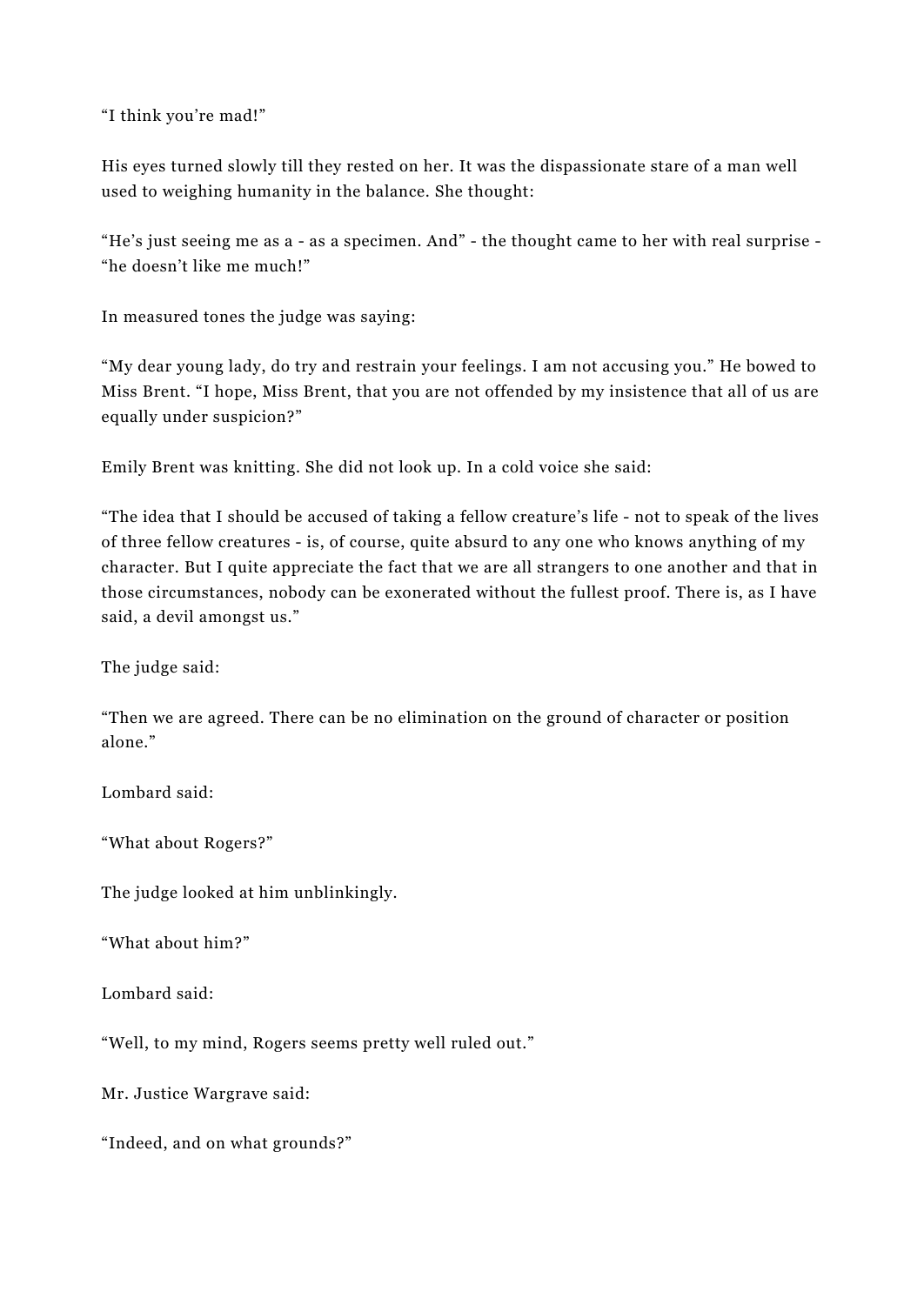### Lombard said:

"He hasn't got the brains for one thing. And for another his wife was one of the victims."

The judge's heavy eyebrows rose once more. He said:

"In my time, young man, several people have come before me accused of the murders of their wives - and have been found guilty."

"Oh! I agree. Wife murder is perfectly possible - almost natural, let's say! But not this particular kind! I can believe in Rogers killing his wife because he was scared of her breaking down and giving him away, or because he'd taken a dislike to her, or because he wanted to link up with some nice little bit rather less long in the tooth. But I can't see him as the lunatic Mr. Owen dealing out crazy justice and starting on his own wife for a crime they both committed."

Mr. Justice Wargrave said:

"You are assuming hearsay to be evidence. We do not know that Rogers and his wife conspired to murder their employer. That may have been a false statement, made so that Rogers should appear to be in the same position as ourselves. Mrs. Rogers' terror last night may have been due to the fact that she realized her husband was mentally unhinged."

### Lombard said:

"Well, have it your own way, U.N. Owen is one of us. No exceptions allowed. We all qualify."

Mr. Justice Wargrave said:

"My point is that there can be no exceptions allowed on the score of character, position, or probability. What we must now examine is the possibility of eliminating one or more persons on the facts. To put it simply, is there among us one or more persons who could not possibly have administered either Cyanide to Anthony Marston, or an overdose of sleeping draught to Mrs. Rogers, and who had no opportunity of striking the blow that killed General Macarthur?"

Blore's rather heavy face lit up. He leant forward.

"Now you're talking, sir!" he said. "That's the stuff! Let's go into it. As regards young Marston I don't think there's anything to be done. It's already been suggested that some one from outside slipped something into the dregs of his glass before he refilled it for the last time. A person actually in the room could have done that even more easily. I can't remember if Rogers was in the room, but any of the rest of us could certainly have done it."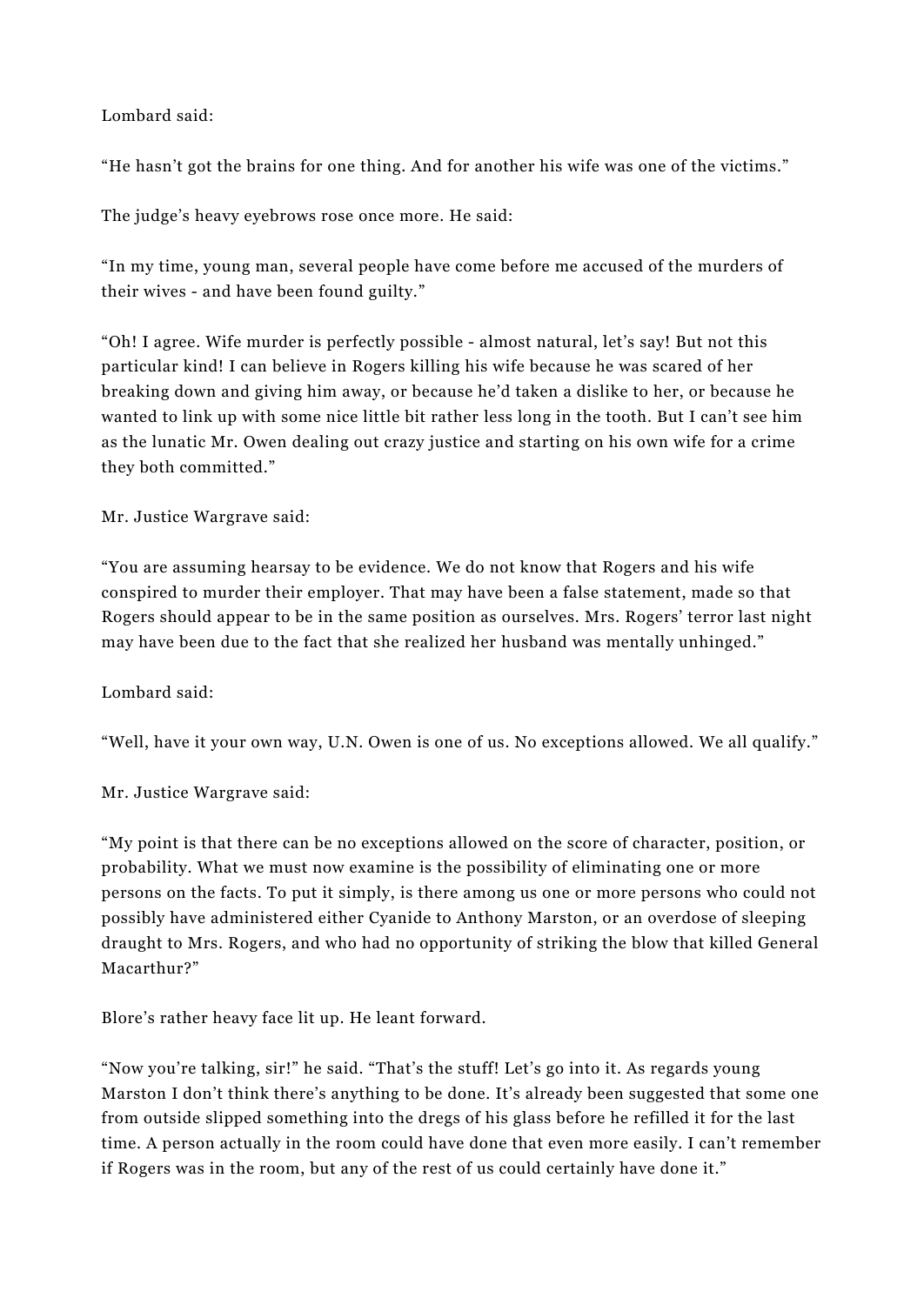He paused, then went on.

"Now take the woman Rogers. The people who stand out there are her husband and the doctor. Either of them could have done it as easy as winking -"

Armstrong sprang to his feet. He was trembling.

"I protest - This is absolutely uncalled for! I swear that the dose I gave the woman was perfectly -"

"Dr. Armstrong."

The small sour voice was compelling. The doctor stopped with a jerk in the middle of his sentence. The small cold voice went on.

"Your indignation is very natural. Nevertheless you must admit that the facts have got to be faced. Either you or Rogers could have administered a fatal dose with the greatest ease. Let us now consider the position of the other people present. What chance had I, had Inspector Blore, had Miss Brent, had Miss Claythorne, had Mr. Lombard of administering poison? Can any one of us be completely and entirely eliminated?" He paused. "I think not."

Vera said angrily:

"I was nowhere near the woman! All of you can swear to that."

Mr. Justice Wargrave waited a minute, then he said:

"As far as my memory serves me the facts were these - will any one please correct me if I make a misstatement? Mrs. Rogers was lifted onto the sofa by Anthony Marston and Mr. Lombard and Dr. Armstrong went to her. He sent Rogers for brandy. There was then a question raised as to where the voice we had just heard had come from. We all went into the next room with the exception of Miss Brent who remained in this room - alone with the unconscious woman."

A spot of colour came into Emily Brent's cheeks. She stopped knitting. She said:

"This is outrageous!"

The remorseless small voice went on.

"When we returned to this room, you, Miss Brent, were bending over the woman on the sofa."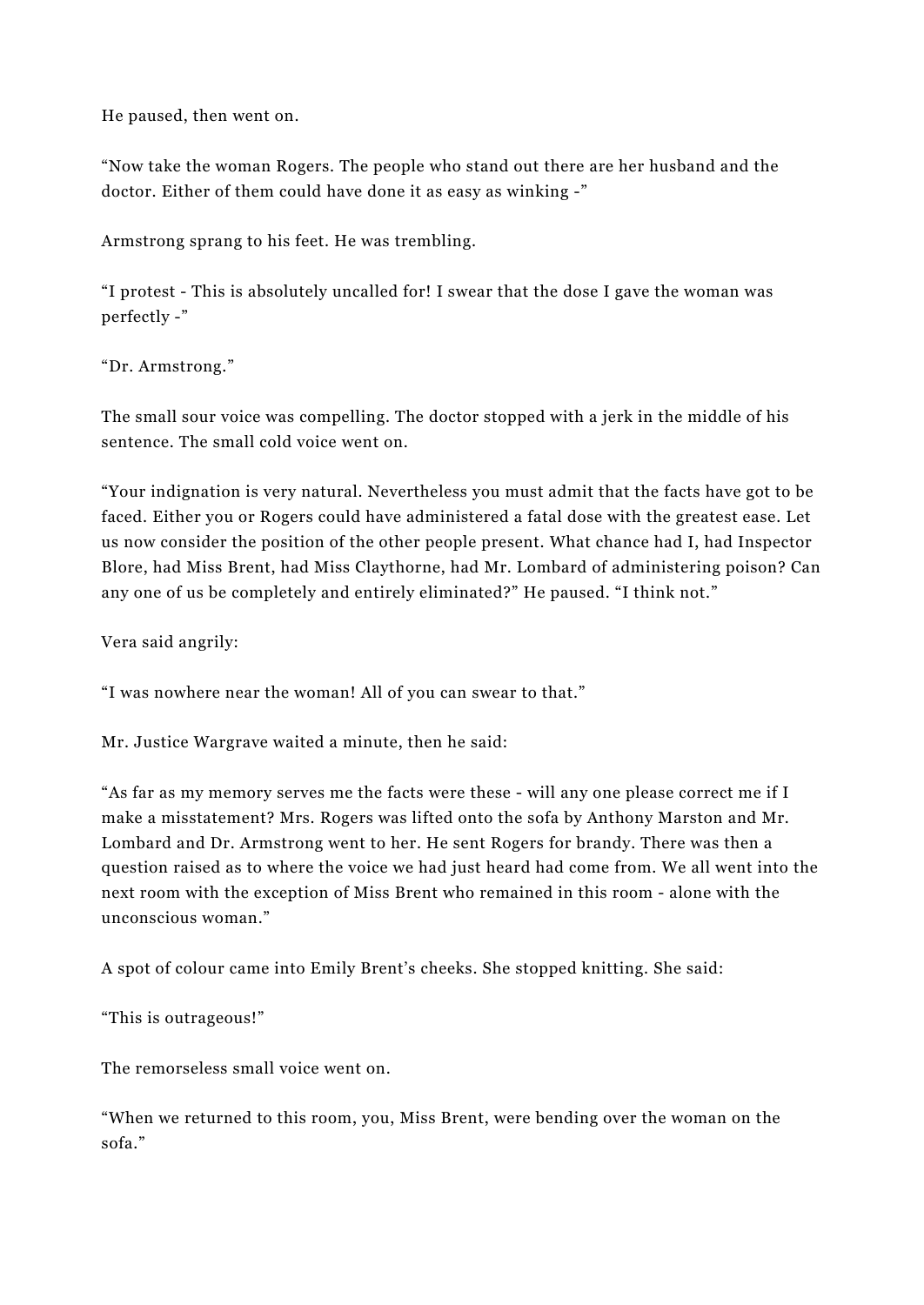Emily Brent said:

"Is common humanity a criminal offence?"

Mr. Justice Wargrave said:

"I am only establishing facts. Rogers then entered the room with the brandy which, of course, he could quite well have doctored before entering the room. The brandy was administered to the woman and shortly afterwards her husband and Dr. Armstrong assisted her up to bed where Dr. Armstrong gave her a sedative."

Blore said:

"That's what happened. Absolutely. And that lets out the judge, Mr. Lombard, myself and Miss Claythorne."

His voice was loud and jubilant. Mr. Justice Wargrave, bringing a cold eye to bear upon him, murmured:

"Ah, but does it? We must take into account every possible eventuality."

Blore stared. He said:

"I don't get you."

Mr. Justice Wargrave said:

"Upstairs in her room, Mrs. Rogers is lying in bed. The sedative that the doctor has given her begins to take effect. She is vaguely sleepy and acquiescent. Supposing that at that moment there is a tap on the door and some one enters bringing her, shall we say, a tablet, or a draught, with the message that 'the doctor says you're to take this.' Do you imagine for one minute that she would not have swallowed it obediently without thinking twice about it?"

There was a silence. Blore shifted his feet and frowned. Philip Lombard said:

"I don't believe in that story for a minute. Besides none of us left this room for hours afterwards. There was Marston's death and all the rest of it."

The judge said:

"Some one could have left his or her bedroom - later."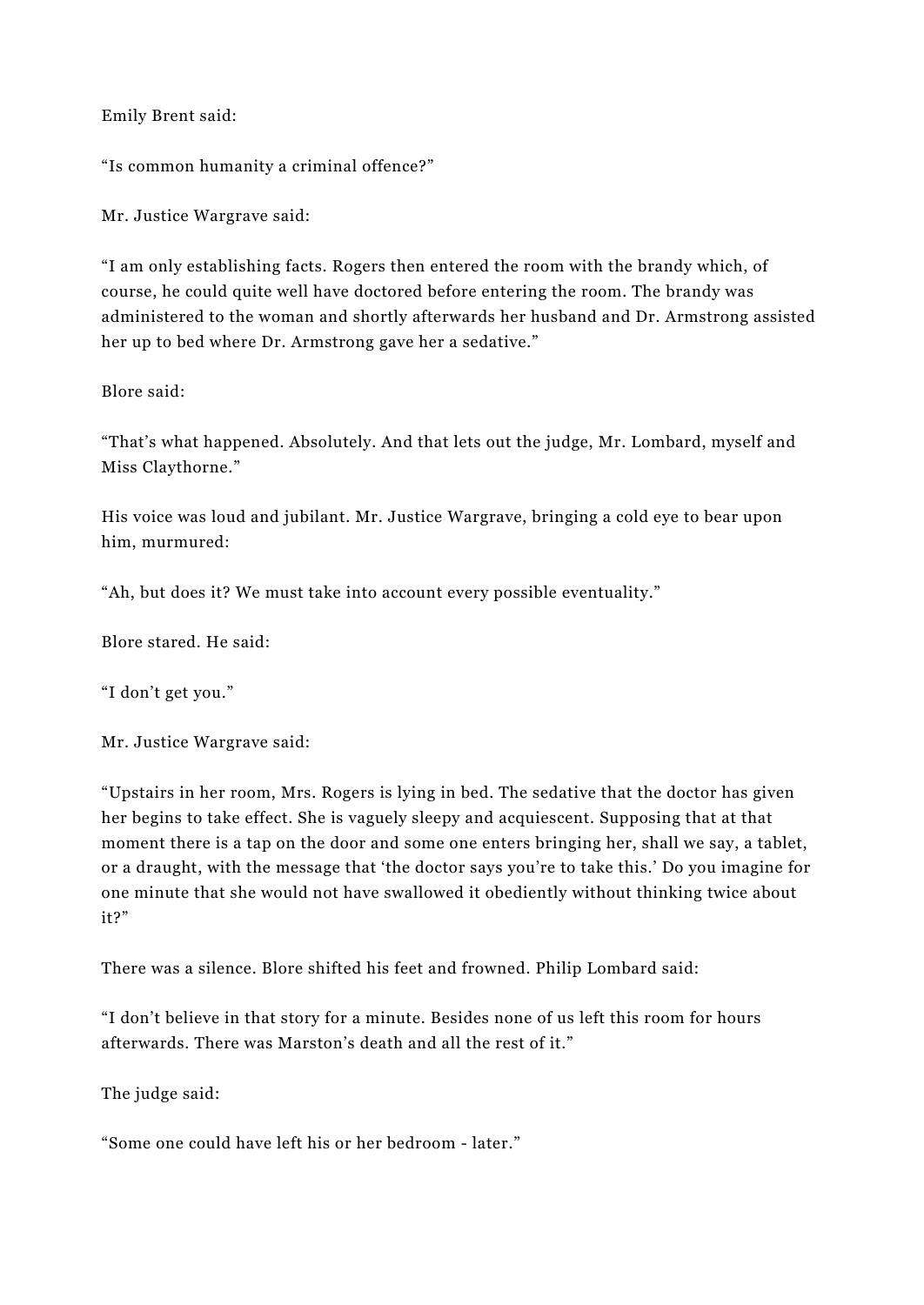Lombard objected:

"But then Rogers would have been up there."

Dr. Armstrong stirred.

"No," he said. "Rogers went downstairs to clear up in the dining-room and pantry. Any one could have gone up to the woman's bedroom then without being seen."

Emily Brent said:

"Surely, doctor, the woman would have been fast asleep by then under the influence of the drug you had administered?"

"In all likelihood, yes. But it is not a certainty. Until you have prescribed for a patient more than once you cannot tell their reaction to different drugs. There is, sometimes, a considerable period before a sedative takes effect. It depends on the personal idiosyncrasy of the patient towards that particular drug."

Lombard said:

"Of course you would say that, doctor. Suits your book - eh?"

Again Armstrong's face darkened with anger.

But again that passionless cold little voice stopped the words on his lips.

"No good result can come from recrimination. Facts are what we have to deal with. It is established, I think, that there is a possibility of such a thing as I have outlined occurring. I agree that its probability value is not high; though there again, it depends on who that person might have been. The appearance of Miss Brent or of Miss Claythorne on such an errand would have occasioned no surprise in the patient's mind. I agree that the appearance of myself, or of Mr. Blore, or of Mr. Lombard could have been, to say the least of it, unusual, but I still think the visit would have been received without the awakening of any real suspicion."

Blore said:

"And that gets us - where?"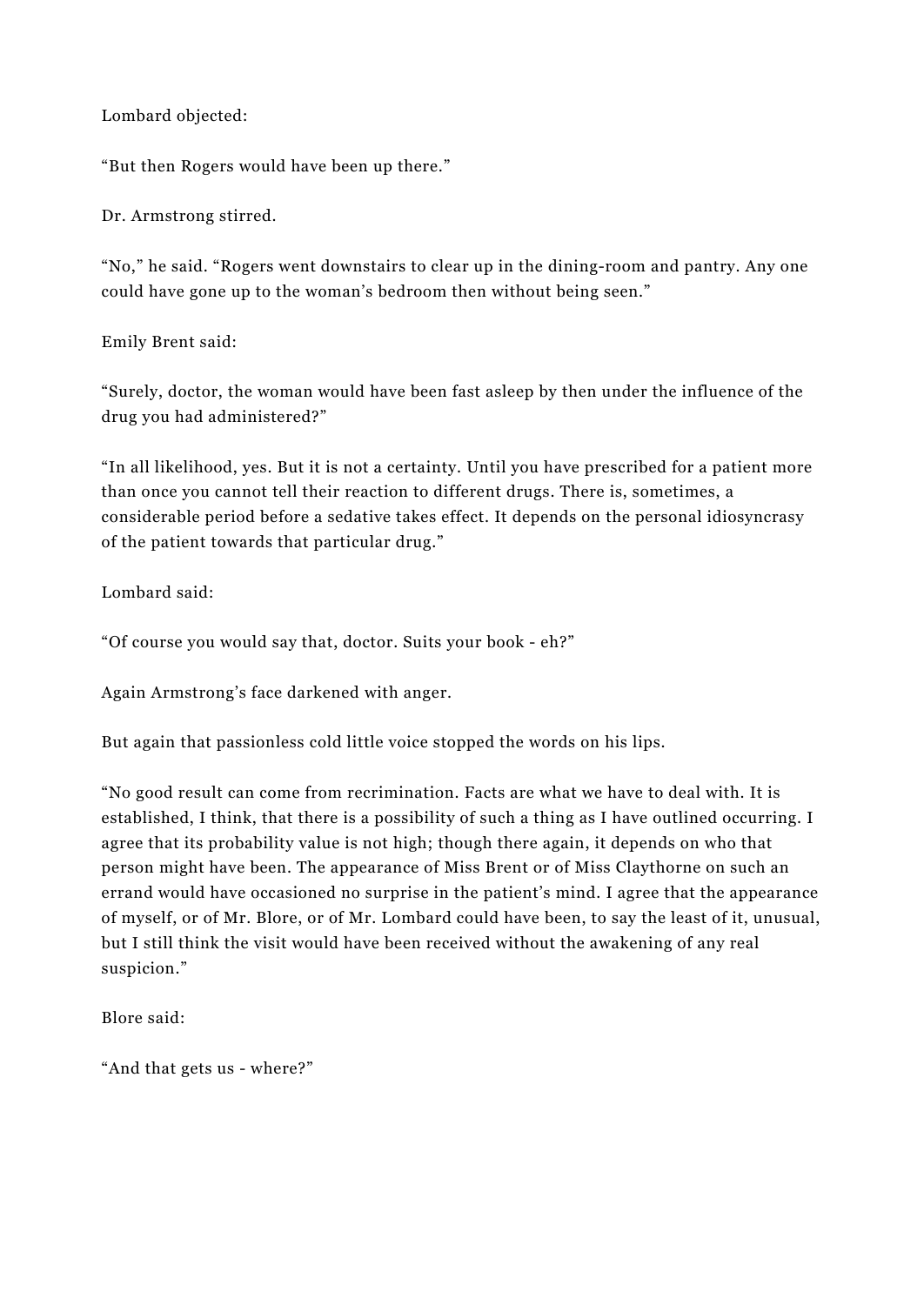Mr. Justice Wargrave, stroking his lip and looking quite passionless and inhuman, said:

"We have now dealt with the second killing, and have established the fact that no one of us can be completely exonerated from suspicion."

He paused and went on.

"We come now to the death of General Macarthur. That took place this morning. I will ask any one who considers that he or she has an alibi to state it in so many words. I myself will state at once that I have no valid alibi. I spent the morning sitting on the terrace and meditating on the singular position in which we all find ourselves.

"I sat on that chair on the terrace for the whole morning until the gong went, but there were, I should imagine, several periods during the morning when I was quite unobserved and during which it would have been possible for me to walk down to the sea, kill the General, and return to my chair. There is only my word for the fact that I never left the terrace. In the circumstances that is not enough. There must be proof."

Blore said:

"I was with Mr. Lombard and Dr. Armstrong all the morning. They'll bear me out."

Dr. Armstrong said:

"You went to the house for a rope."

Blore said:

"Of course, I did. Went straight there and straight back. You know I did."

Armstrong said:

"You were a long time..."

Blore turned crimson.

He said:

"What the hell do you mean by that, Dr. Armstrong?"

Armstrong repeated:

#### VII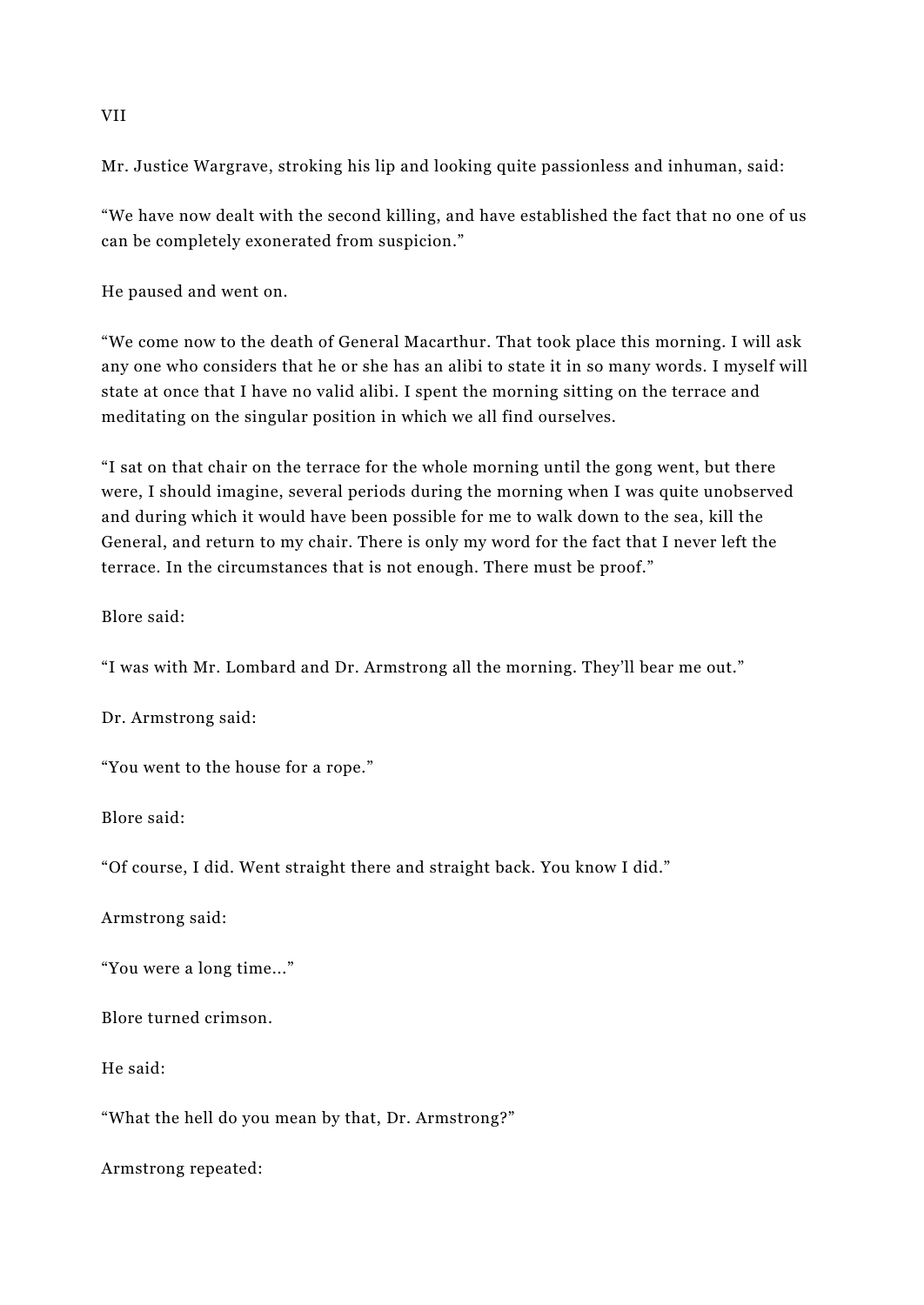"I only said you were a long time."

"Had to find it, didn't I? Can't lay your hands on a coil of rope all in a minute."

Mr. Justice Wargrave said:

"During Inspector Blore's absence, were you two gentlemen together?"

Armstrong said hotly:

"Certainly. That is, Lombard went off for a few minutes. I remained where I was."

Lombard said with a smile:

"I wanted to test the possibilities of heliographing to the mainland. Wanted to find the best spot. I was only absent a minute or two."

Armstrong nodded. He said:

"That's right. Not long enough to do a murder, I assure you."

The judge said:

"Did either of you two glance at your watches?"

"Well, no."

Philip Lombard said:

"I wasn't wearing one."

The judge said evenly:

"A minute or two is a vague expression."

He turned his head to the upright figure with the knitting lying on her lap.

"Miss Brent?"

Emily Brent said:

"I took a walk with Miss Claythorne up to the top of the island. Afterwards I sat on the terrace in the sun."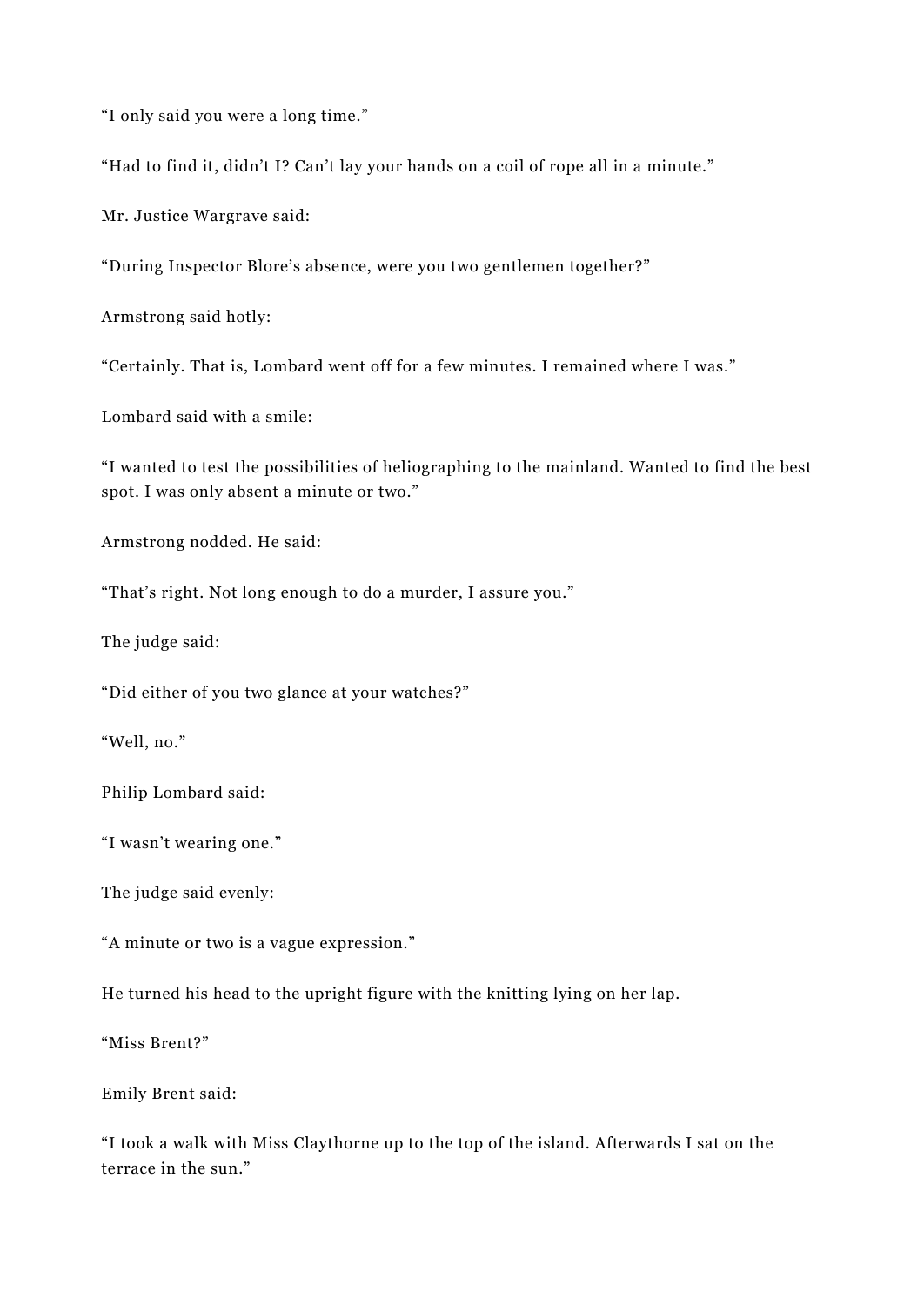The judge said:

"I don't think I noticed you there."

"No, I was round the corner of the house to the east. It was out of the wind there."

"And you sat there till lunch time?"

"Yes."

"Miss Claythorne?"

Vera answered readily and clearly.

"I was with Miss Brent early this morning. After that I wandered about a bit. Then I went down and talked to General Macarthur."

Mr. Justice Wargrave interrupted. He said:

"What time was that?"

Vera for the first time was vague. She said;

"I don't know. About an hour before lunch, I think - or it might have been less."

Blore asked:

"Was it after we'd spoken to him or before?"

Vera said:

"I don't know. He - he was very queer."

She shivered.

"In what way was he queer?" the judge wanted to know.

Vera said in a low voice:

"He said we were all going to die - he said he was waiting for the end. He - he frightened me..."

The judge nodded. He said: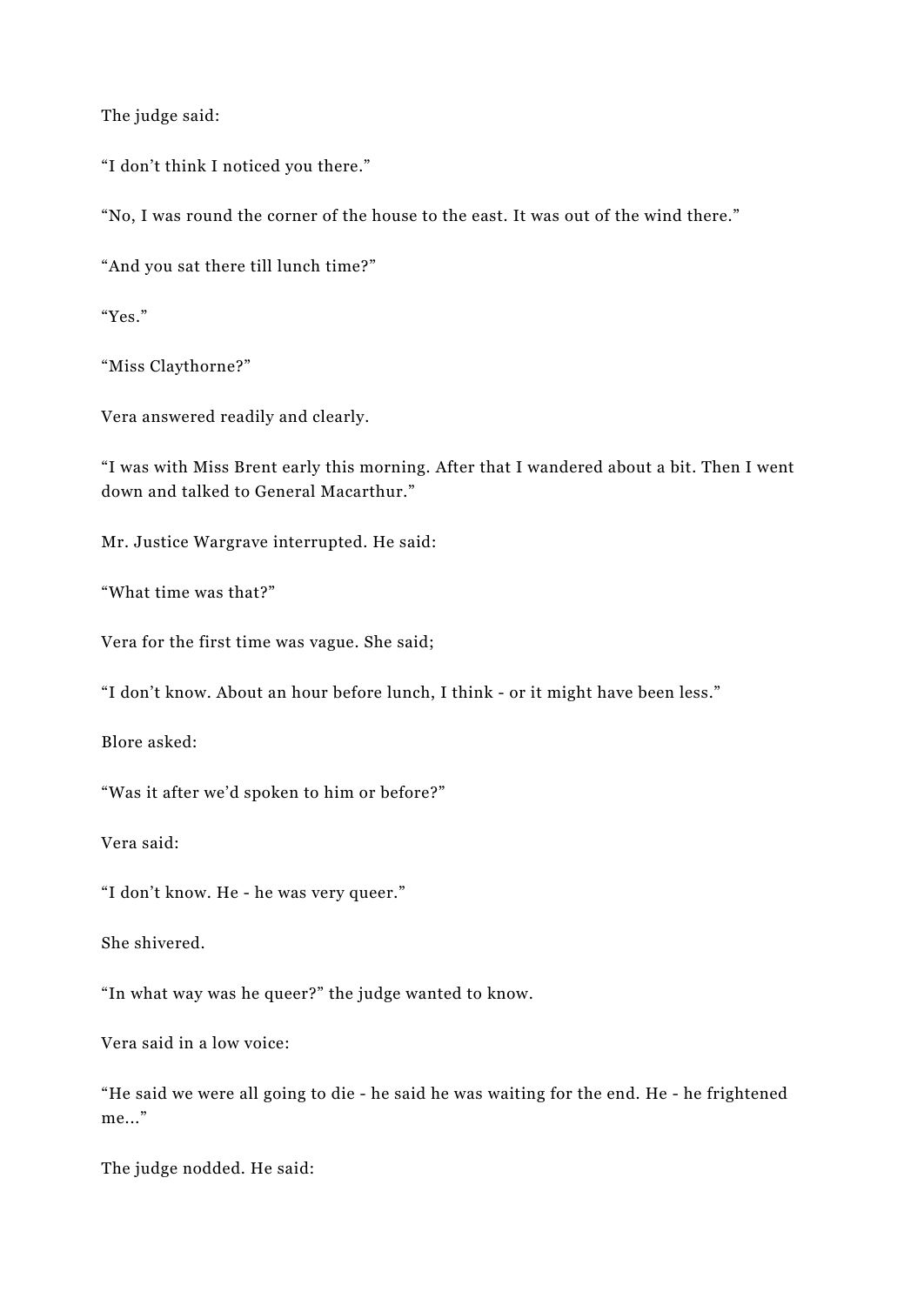"What did you do next?"

"I went back to the house. Then, just before lunch, I went out again and up behind the house. I've been terribly restless all day."

Mr. Justice Wargrave stroked his chin. He said:

"There remains Rogers. Though I doubt if his evidence will add anything to our sum of knowledge."

Rogers, summoned before the court, had very little to tell. He had been busy all the morning about household duties and with the preparation of lunch. He had taken cocktails onto the terrace before lunch and had then gone up to remove his things from the attic to another room. He had not looked out of the window during the morning and had seen nothing that could have any bearing upon the death of General Macarthur. He would swear definitely that there had been eight china figures upon the dining-table when he laid the table for lunch.

At the conclusion of Rogers' evidence there was a pause. Mr. Justice Wargrave cleared his throat.

Lombard murmured to Vera Claythorne:

"The summing up will now take place!"

The judge said:

"We have inquired into the circumstances of these three deaths to the best of our ability. Whilst probability in some cases is against certain people being implicated, yet we cannot say definitely that any one person can be considered as cleared of all complicity. I reiterate my positive belief that of the seven persons assembled in this room one is a dangerous and probably insane criminal. There is no evidence before us as to who that person is. All we can do at the present juncture is to consider what measures we can take for communicating with the mainland for help, and in the event of help being delayed (as is only too possible given the state of the weather) what measures we must adopt to ensure our safety.

"I would ask you all to consider this carefully and to give me any suggestions that may occur to you. In the meantime I warn everybody to be upon his or her guard. So far the murderer has had

an easy task, since his victims have been unsuspicious. From now on, it is our task to suspect each and every one amongst us. Forewarned is forearmed. Take no risks and be alert to danger. That is all."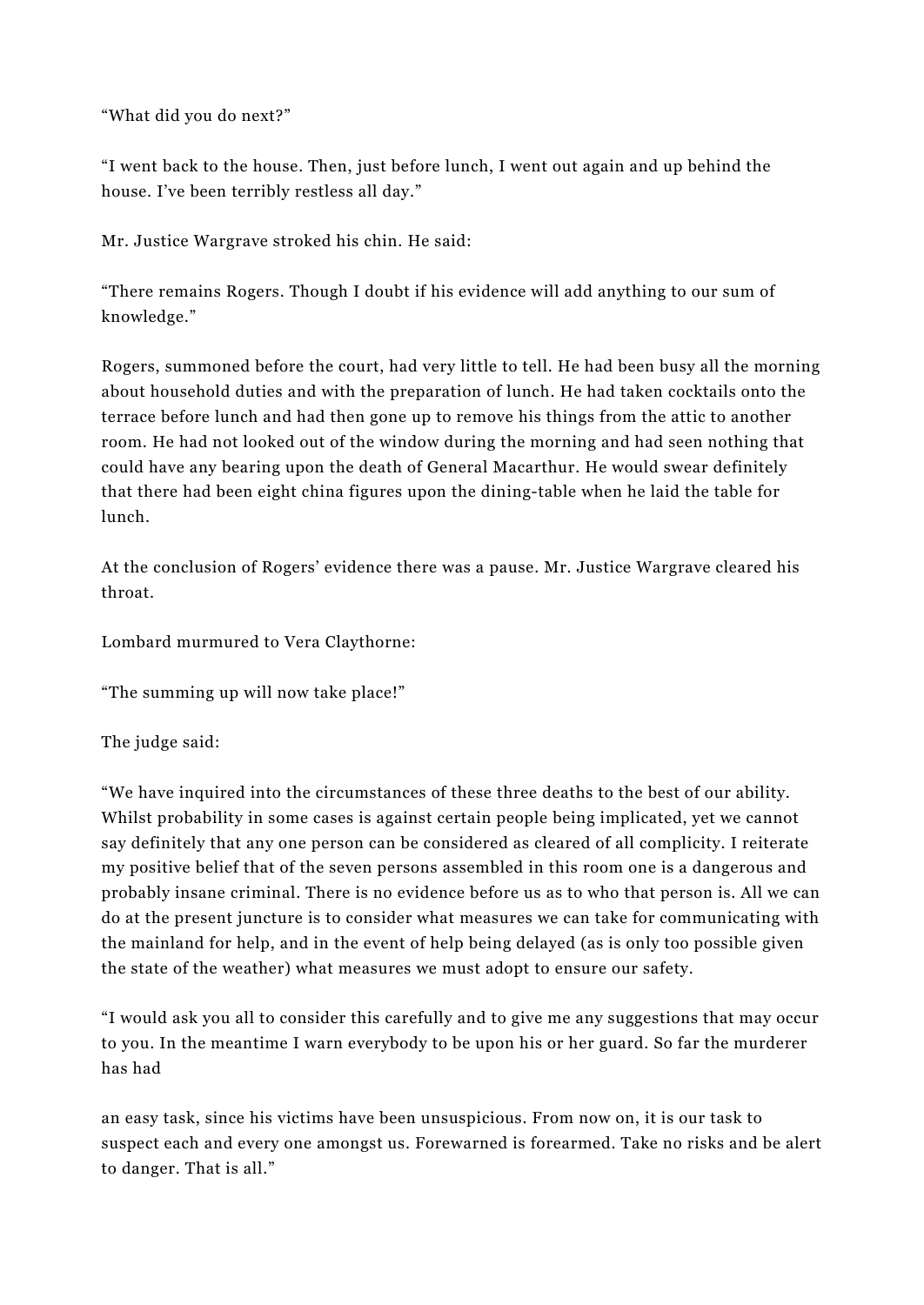Philip Lombard murmured beneath his breath:

"The court will now adjourn..."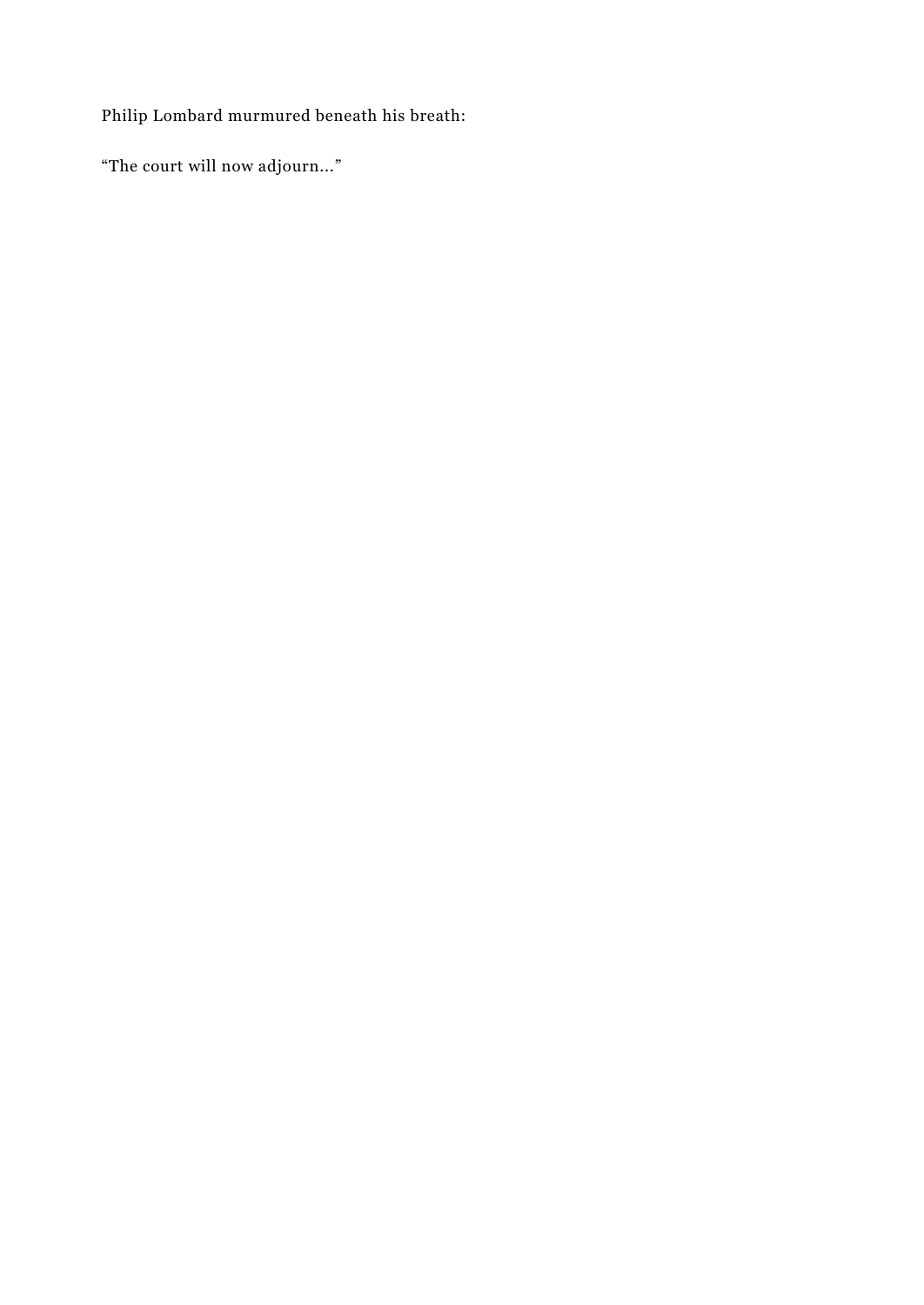# Chapter 10

"Do you believe it?" Vera asked.

She and Philip Lombard sat on the windowsill of the living-room. Outside the rain poured down and the wind howled in great shuddering gusts against the window-panes.

Philip Lombard cocked his head slightly on one side before answering. Then he said:

"You mean, do I believe that old Wargrave is right when he says it's one of us?"

"Yes."

Philip Lombard said slowly:

"It's difficult to say. Logically, you know, he's right, and yet -"

Vera took the words out of his mouth.

"And yet it seems so incredible!"

Philip Lombard made a grimace.

"The whole thing's incredible! But after Macarthur's death there's no more doubt as to one thing. There's no question now of accidents or suicides. It's definitely murder. Three murders up to date."

Vera shivered. She said:

"It's like some awful dream. I keep feeling that things like this can't happen!"

He said with understanding:

"I know. Presently a tap will come on the door, and early morning tea will be brought in."

Vera said:

"Oh, how I wish that could happen!"

Philip Lombard said gravely:

"Yes, but it won't! We're all in the dream! And we've got to be pretty much upon our guard from now on."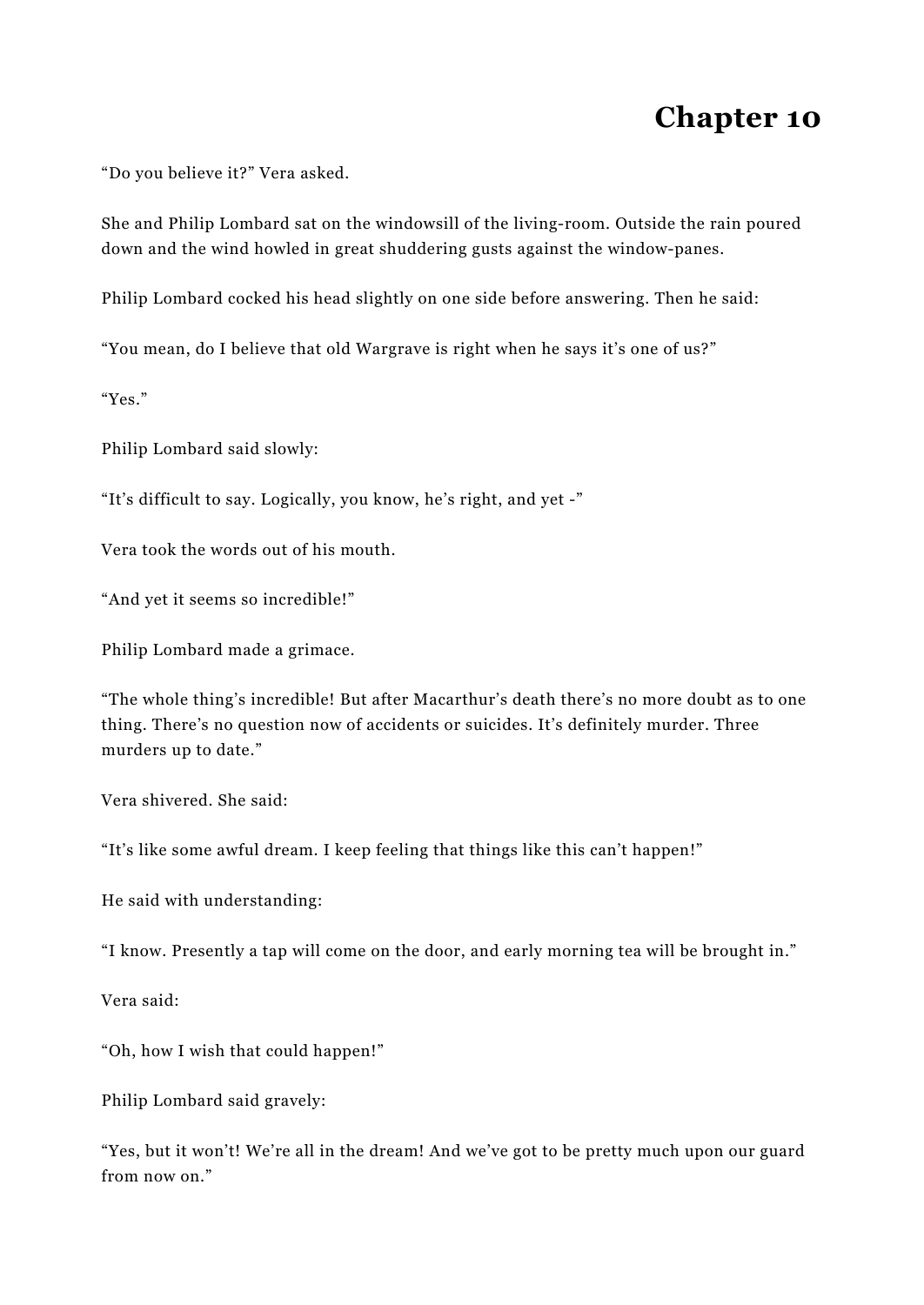Vera said, lowering her voice:

"If - if it is one of them - which do you think it is?"

Philip Lombard grinned suddenly. He said:

"I take it you are excepting our two selves? Well, that's all right. I know very well that I'm not the murderer, and I don't fancy that there's anything insane about you, Vera. You strike me as being one of the sanest and most level-headed girls I've come across. I'd stake my reputation on your sanity."

With a slightly wry smile, Vera said:

"Thank you."

He said:

"Come now, Miss Vera Claythorne, aren't you going to return the compliment?"

Vera hesitated a minute, then she said:

"You've admitted, you know, that you don't hold human life particularly sacred, but all the same I can't see you as - as the man who dictated that gramophone record."

Lombard said:

"Quite right. If I were to commit one or more murders it would be solely for what I could get out of them. This mass clearance isn't my line of country. Good, then we'll eliminate ourselves and concentrate on our five fellow prisoners. Which of them is U.N. Owen? Well, at a guess, and with absolutely nothing to go upon, I'd plump for Wargrave!"

"Oh!" Vera sounded surprised. She thought a minute or two and then said, "Why?"

"Hard to say exactly. But to begin with, he's an old man and he's been presiding over courts of law for years. That is to say, he's played God Almighty for a good many months every year. That must go to a man's head eventually. He gets to see himself as all powerful, as holding the power of life and death - and it's possible that his brain might snap and he might want to go one step farther and be Executioner and Judge Extraordinary."

Vera said slowly:

"Yes, I suppose that's possible..."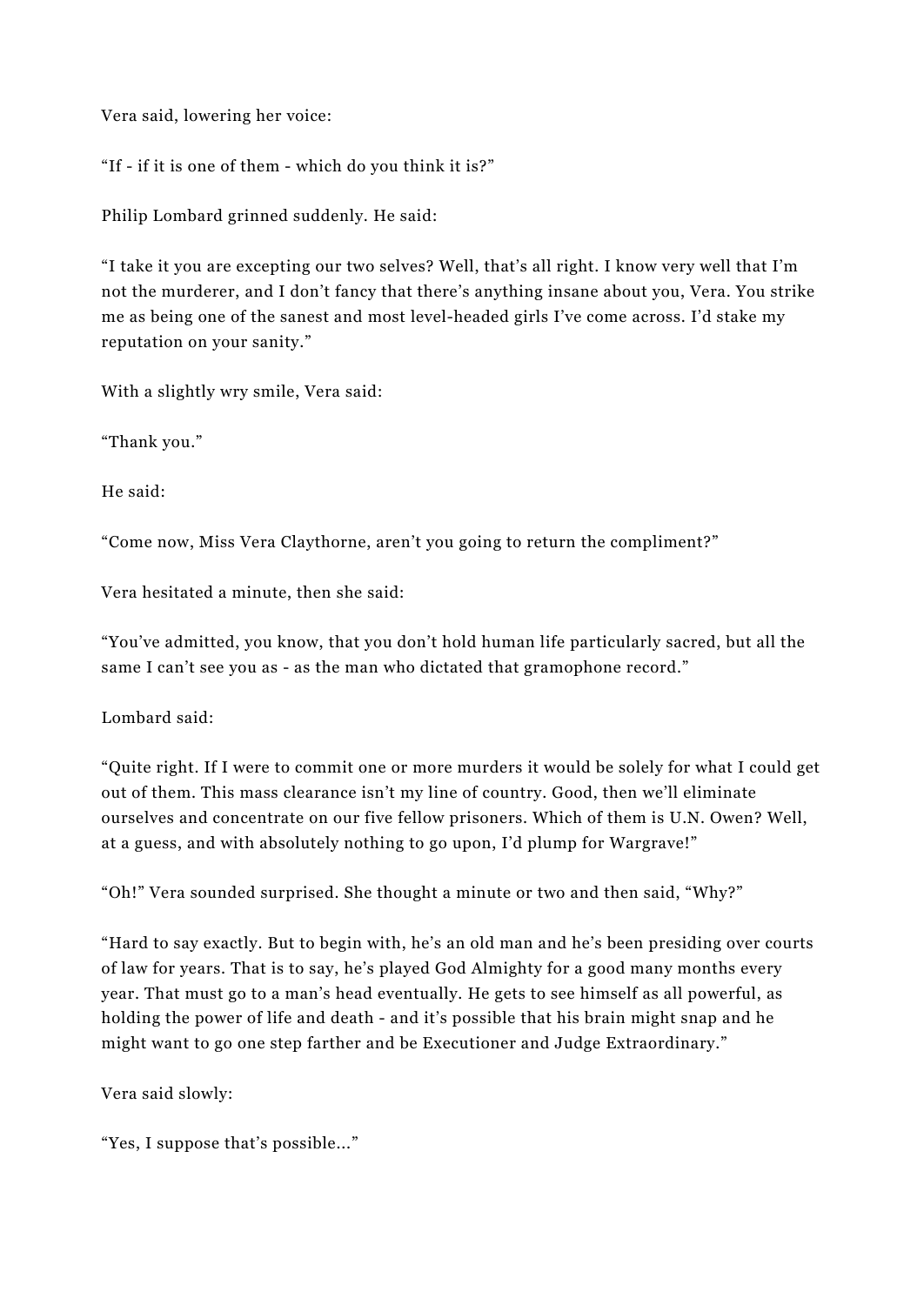Lombard said:

"Who do you plump for?"

Without any hesitation Vera answered:

"Dr. Armstrong."

Lombard gave a low whistle.

"The doctor, eh? You know, I should have put him last of all."

Vera shook her head.

"Oh, no! Two of the deaths have been poison. That rather points to a doctor. And then you can't get over the fact that the only thing we are absolutely certain Mrs. Rogers had was the sleeping draught that he gave her."

Lombard admitted:

"Yes, that's true."

Vera persisted:

"If a doctor went mad, it would be a long time before any one suspected. And doctors overwork and have a lot of strain."

Philip Lombard said:

"Yes but I doubt if he could have killed Macarthur. He wouldn't have had time during that brief interval when I left him - not, that is, unless he fairly hared down there and back again, and I doubt if he's in good enough training to do that and show no signs of it."

Vera said:

"He didn't do it then. He had an opportunity later."

"When?"

"When he went down to call the General to lunch."

Philip whistled again very softly. He said: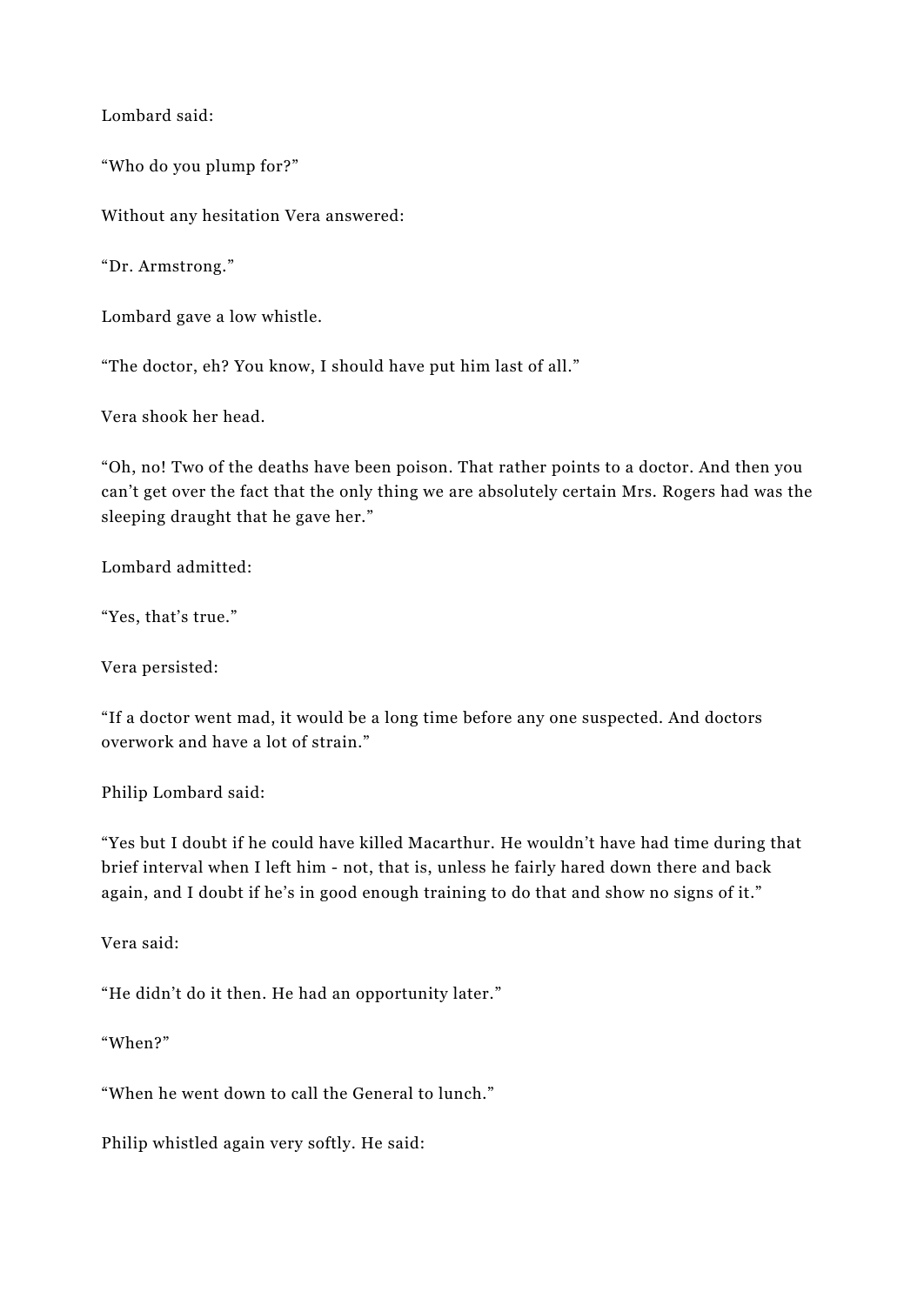"So you think he did it then? Pretty cool thing to do."

Vera said impatiently:

"What risk was there? He's the only person here with medical knowledge. He can swear the body's been dead at least an hour and who's to contradict him?"

Philip looked at her thoughtfully.

"You know," he said, "that's a clever idea of yours. I wonder -"

II

"Who is it, Mr. Blore? That's what I want to know. Who is it?"

Rogers' face was working. His hands were clenched round the polishing leather that he held in his hand.

Ex-Inspector Blore said:

"Eh, my lad, that's the question!"

"One of us, 'is lordship said. Which one? That's what I want to know. Who's the fiend in 'uman form?"

"That," said Blore, "is what we all would like to know."

Rogers said shrewdly:

"But you've got an idea, Mr. Blore. You've got an idea, 'aven't you?"

"I may have an idea," said Blore slowly. "But that's a long way from being sure. I may be wrong. All I can say is that if I'm right the person in question is a very cool customer - a very cool customer indeed."

Rogers wiped the perspiration from his forehead. He said hoarsely:

"It's like a bad dream, that's what it is."

Blore said, looking at him curiously:

"Got any ideas yourself, Rogers?"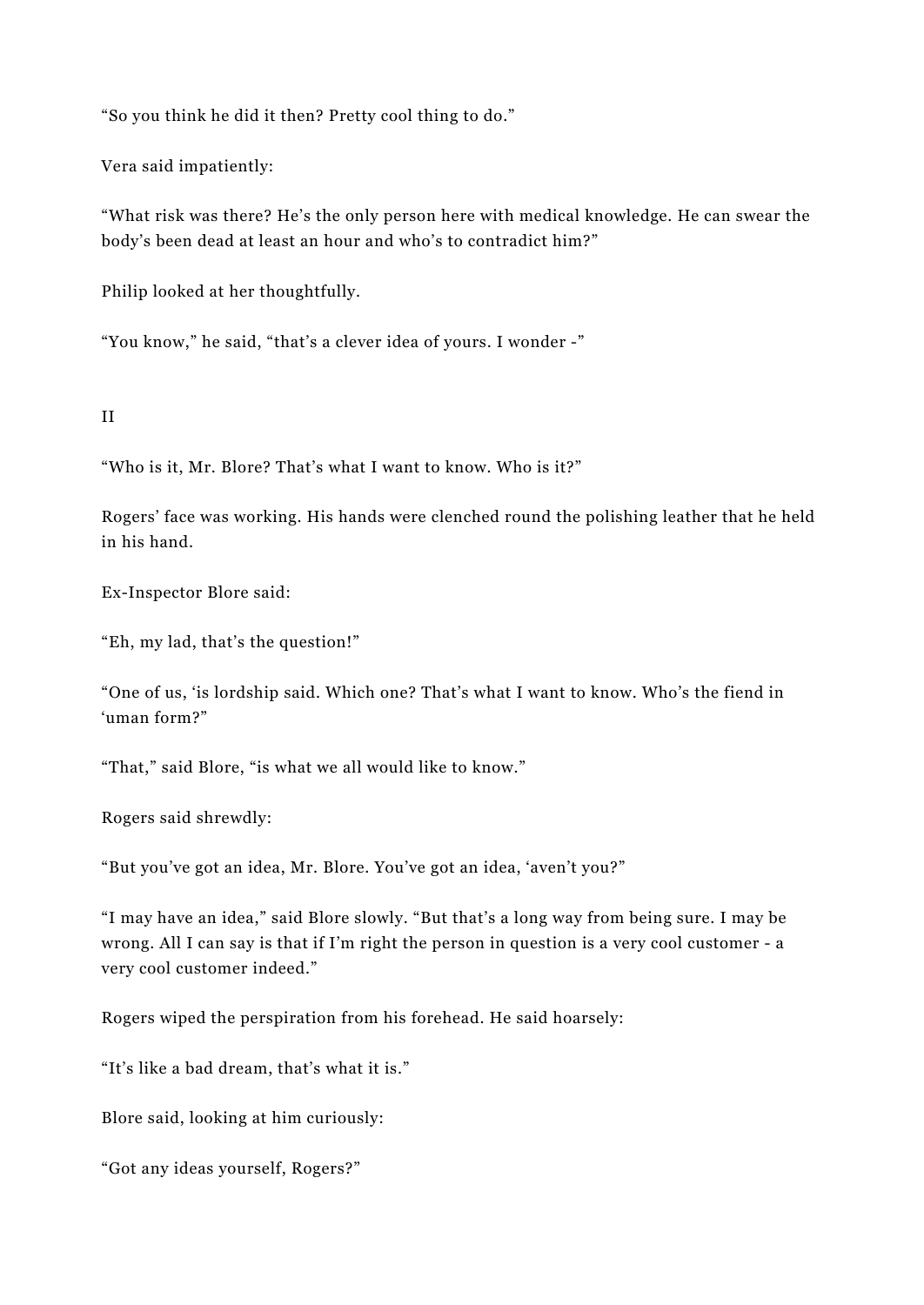The butler shook his head. He said hoarsely:

"I don't know. I don't know at all. And that's what's frightening the life out of me. To have no idea..."

III

Dr. Armstrong said violently:

"We must get out of here - we must - we must! At all costs!"

Mr. Justice Wargrave looked thoughtfully out of the smoking-room window. He played with the cord of his eye-glasses. He said:

"I do not, of course, profess to be a weather prophet. But I should say that it is very unlikely that a boat could reach us - even if they knew of our plight - under twenty-four hours - and even then only if the wind drops."

Dr. Armstrong dropped his head in his hands and groaned.

He said:

"And in the meantime we may all be murdered in our beds?"

"I hope not," said Mr. Justice Wargrave. "I intend to take every possible precaution against such a thing happening."

It flashed across Dr. Armstrong's mind that an old man like the judge, was far more tenacious of life than a younger man would be. He had often marvelled at that fact in his professional career. Here was he, junior to the judge by perhaps twenty years, and yet with a vastly inferior sense of self-preservation.

Mr. Justice Wargrave was thinking:

"Murdered in our beds! These doctors are all the same - they think in clichés. A thoroughly commonplace mind."

The doctor said:

"There have been three victims already, remember."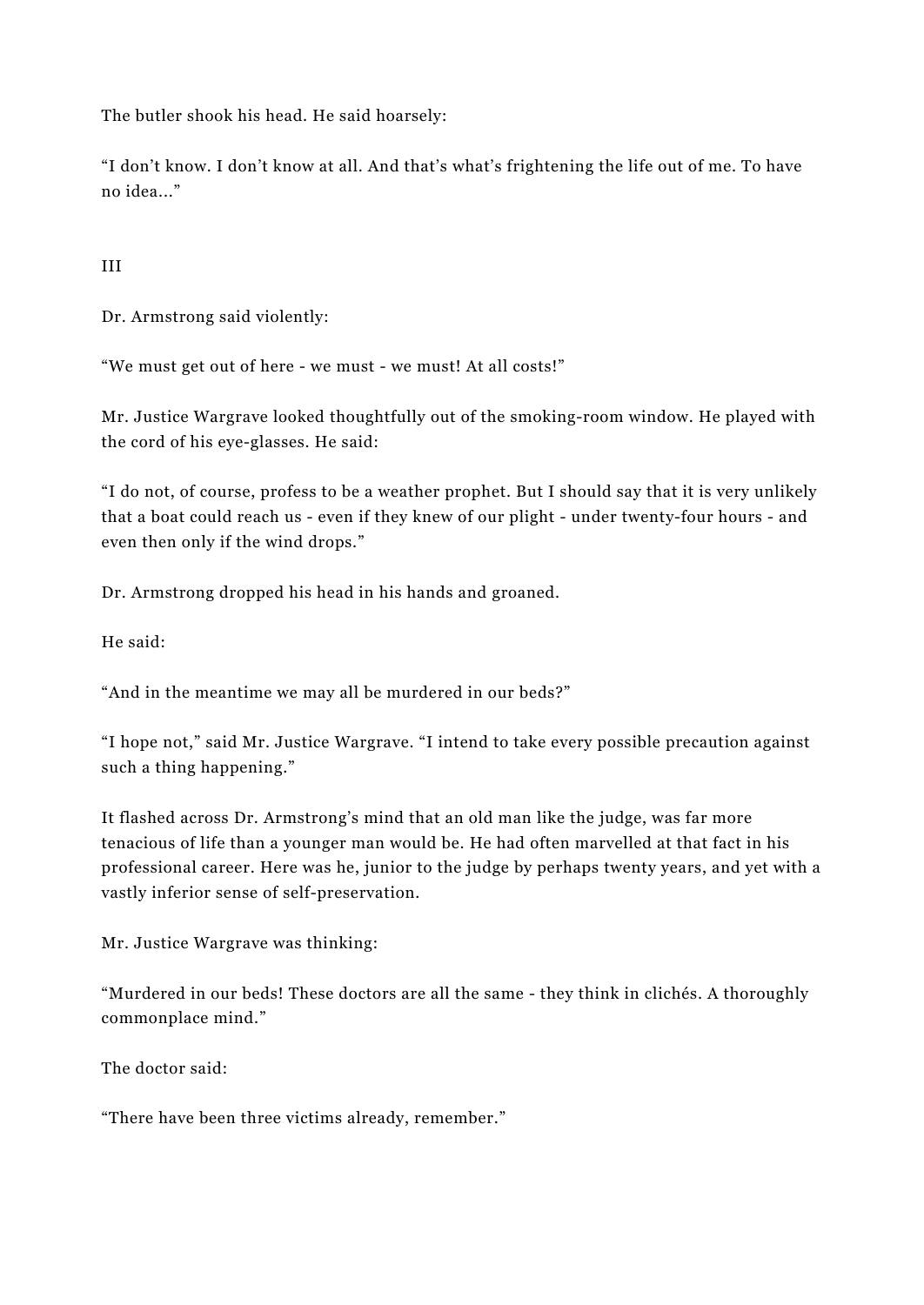"Certainly. But you must remember that they were unprepared for the attack. We are forewarned."

Dr. Armstrong said bitterly:

"What can we do? Sooner or later -"

"I think," said Mr. Justice Wargrave, "that there are several things we can do."

Armstrong said:

"We've no idea, even, who it can be -"

The judge stroked his chin and murmured:

"Oh, you know, I wouldn't quite say that."

Armstrong stared at him.

"Do you mean you know?"

Mr. Justice Wargrave said cautiously:

"As regards actual evidence, such as is necessary in court, I admit that I have none. But it appears to me, reviewing the whole business, that one particular person is sufficiently clearly indicated. Yes, I think so."

Armstrong stared at him.

He said:

"I don't understand."

### IV

Miss Brent was upstairs in her bedroom.

She took up her Bible and went to sit by the window.

She opened it. Then, after a minute's hesitation, she set it aside and went over to the dressing-table. From a drawer in it she took out a small black-covered notebook.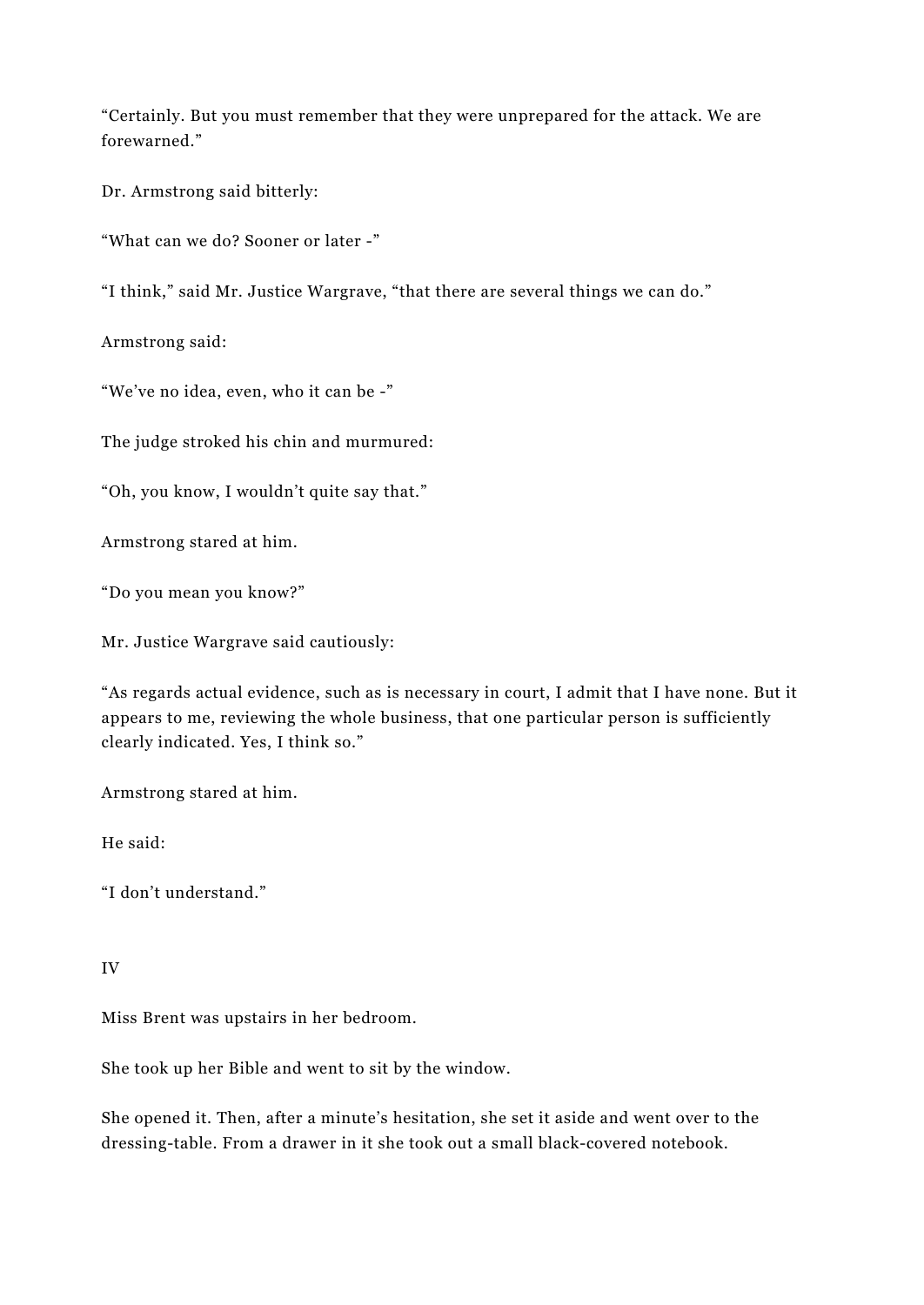She opened it and began writing.

"A terrible thing has happened. General Macarthur is dead. (His cousin married Elsie MacPherson.) There is no doubt but that he was murdered. After luncheon the judge made us a most interesting speech. He is convinced that the murderer is one of us. That means that one of us is possessed by a devil. I had already suspected that. Which of us is it? They are all asking themselves that. I alone know..."

She sat for some time without moving. Her eyes grew vague and filmy. The pencil straggled drunkenly in her fingers. In shaking loose capitals she wrote:

THE MURDERER'S NAME IS BEATRICE TAYLOR...

Her eyes closed.

Suddenly, with a start, she awoke. She looked down at the notebook. With an angry exclamation she scored through the vague unevenly scrawled characters of the last sentence.

She said in a low voice:

"Did I write that? Did I? I must be going mad..."

V

The storm increased. The wind howled against the side of the house.

Every one was in the living-room. They sat listlessly huddled together. And, surreptitiously, they watched each other.

When Rogers brought in the tea-tray, they all jumped.

He said:

"Shall I draw the curtains? It would make it more cheerful like."

Receiving an assent to this, the curtains were drawn and the lamps turned on. The room grew more cheerful. A little of the shadow lifted. Surely, by tomorrow, the storm would be over and some one would come - a boat would arrive...Vera Claythorne said:

"Will you pour out tea, Miss Brent?"

The elder woman replied: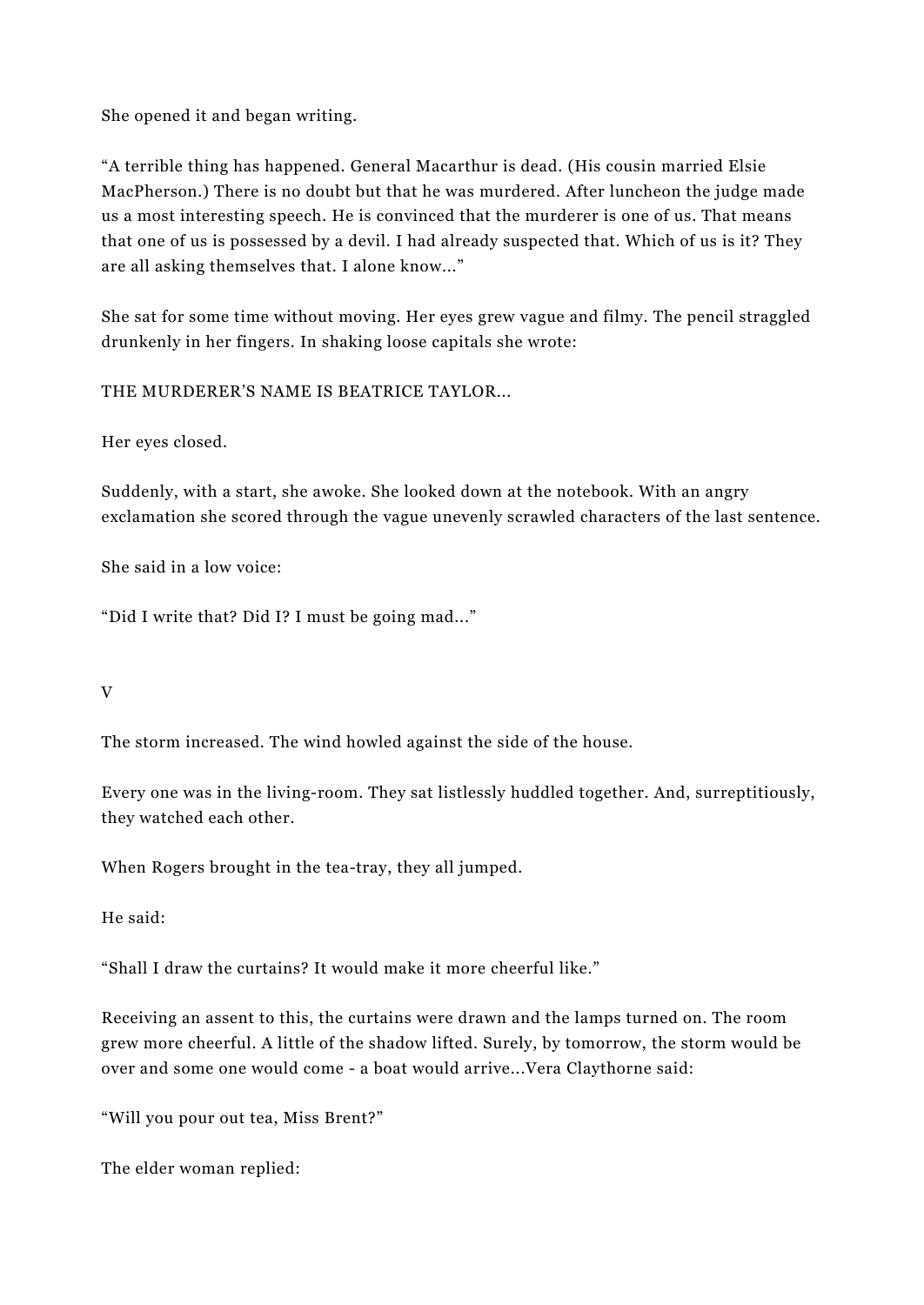"No, you do it, dear. That tea-pot is so heavy. And I have lost two skeins of my grey knittingwool. So annoying."

Vera moved to the tea-table. There was a cheerful rattle and clink of china. Normality returned.

Tea! Blessed ordinary everyday afternoon tea! Philip Lombard made a cheery remark. Blore responded. Dr. Armstrong told a humorous story. Mr. Justice Wargrave, who ordinarily hated tea, sipped approvingly.

Into this relaxed atmosphere came Rogers.

And Rogers was upset. He said nervously and at random:

"Excuse me, sir, but does any one know what's become of the bathroom curtain?"

Lombard's head went up with a jerk.

"The bathroom curtain? What the devil do you mean, Rogers?"

"It's gone, sir, clean vanished. I was going round drawing all the curtains and the one in the lav - bathroom wasn't there any longer."

Mr. Justice Wargrave asked:

"Was it there this morning?"

"Oh, yes, sir."

Blore said:

"What kind of a curtain was it?"

"Scarlet oilsilk, sir. It went with the scarlet tiles."

Lombard said:

"And it's gone?"

"Gone, sir."

They stared at each other.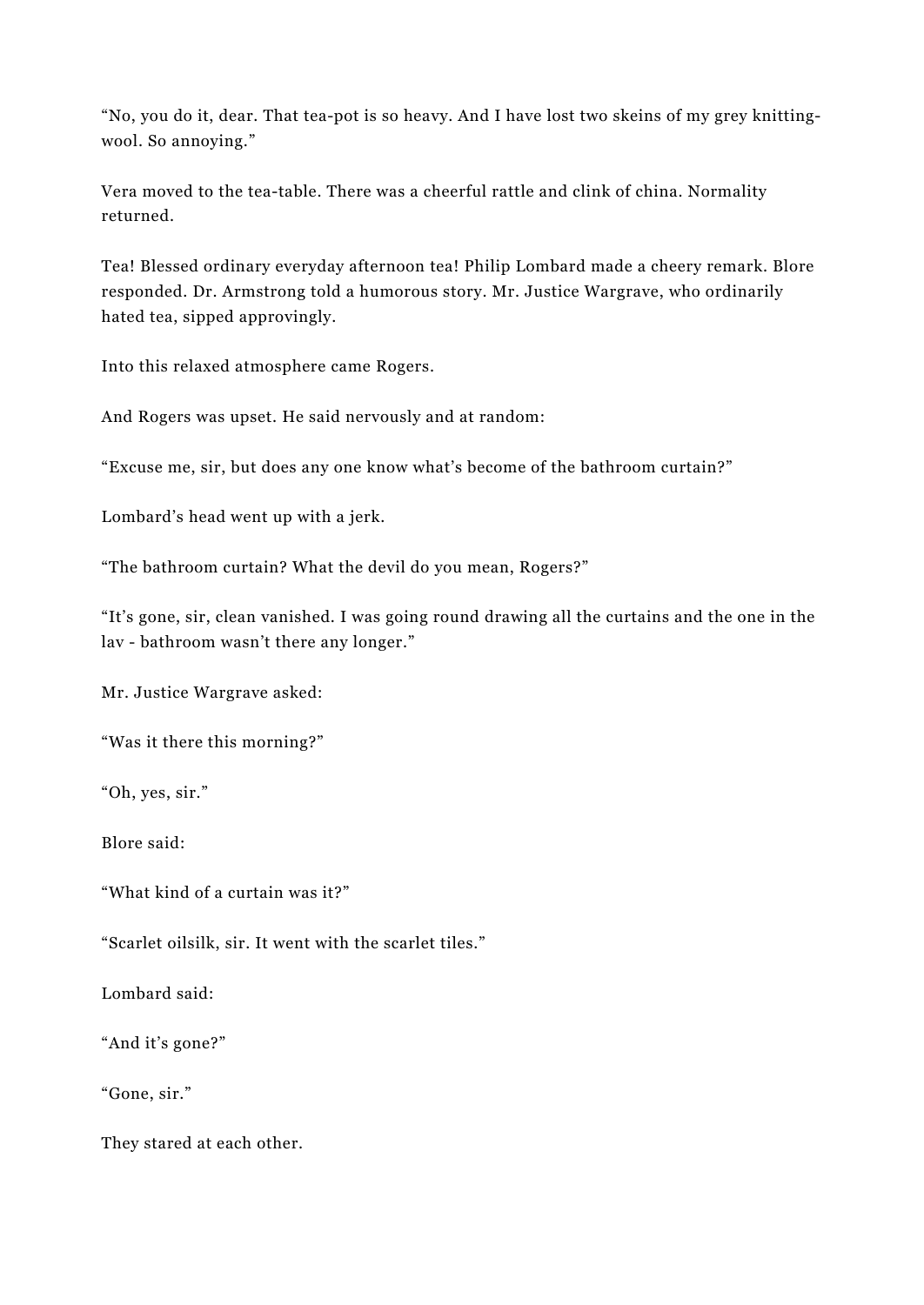Blore said heavily:

"Well - after all - what of it? It's mad - but so's everything else. Anyway, it doesn't matter. You can't kill anybody with an oilsilk curtain. Forget about it."

Rogers said:

"Yes, sir, thank you, sir."

He went out, shutting the door behind him.

Inside the room, the pall of fear had fallen anew.

Again, surreptitiously, they watched each other.

VI

Dinner came, was eaten, and cleared away. A simple meal, mostly out of tins.

Afterwards, in the living-room, the strain was almost too great to be borne.

At nine o'clock, Emily Brent rose to her feet.

She said:

"I'm going to bed."

Vera said:

"I'll go to bed too."

The two women went up the stairs and Lombard and Blore went with them. Standing at the top of the stairs, the two men watched the women go into their respective rooms and shut the doors. They heard the sound of two bolts being shot and the turning of two keys.

Blore said with a grin:

"No need to tell 'em to lock their doors!"

Lombard said: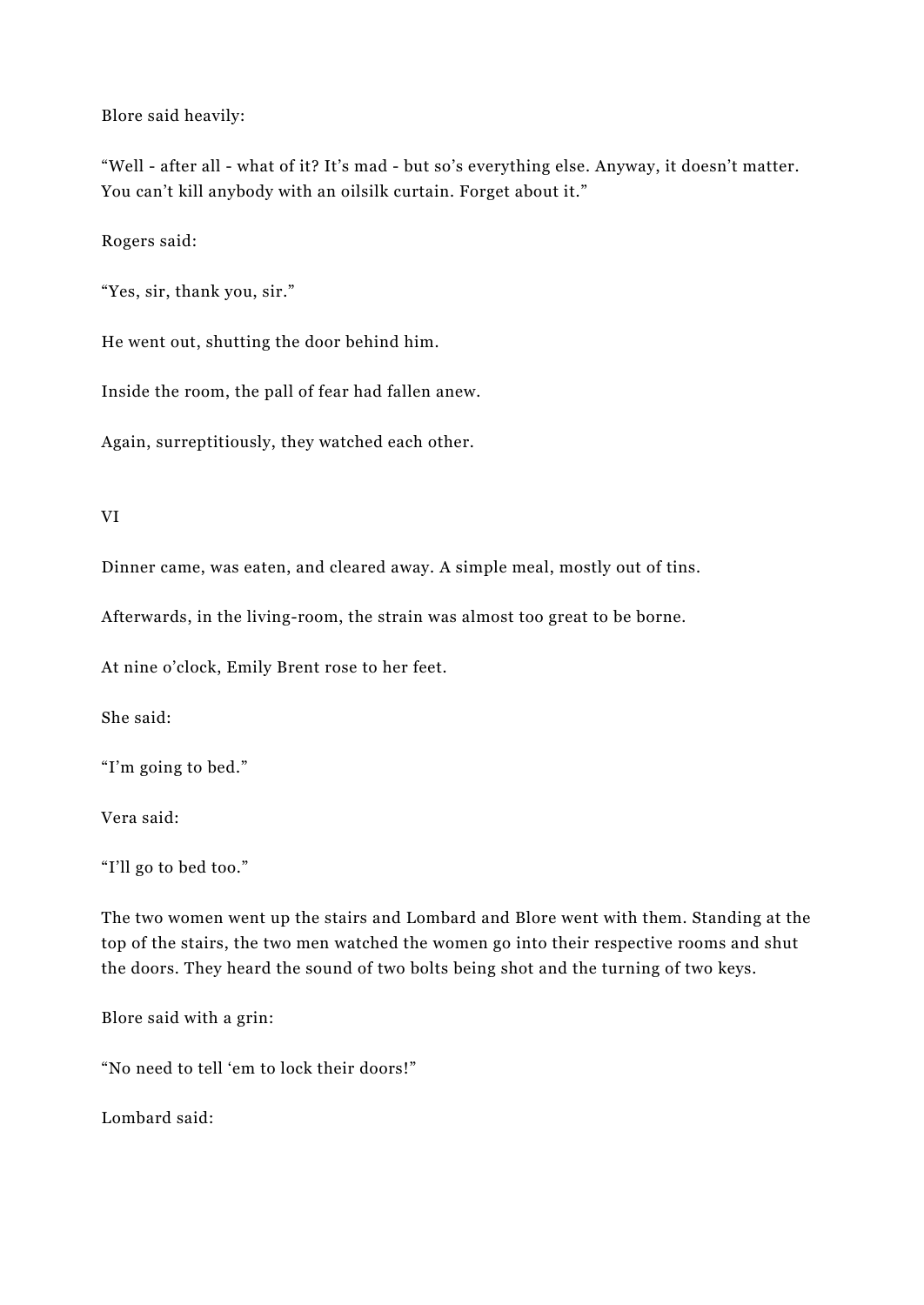"Well, they're all right for the night, at any rate!" He went down again and the other followed him.

## VII

The four men went to bed an hour later. They went up together. Rogers, from the diningroom where he was setting the table for breakfast, saw them go up. He heard them pause on the landing above.

Then the judge's voice spoke:

"I need hardly advise you, gentlemen, to lock your doors."

Blore said:

"And, what's more, put a chair under the handle. There are ways of turning locks from the outside."

Lombard murmured:

"My dear Blore, the trouble with you is you know too much!"

The judge said gravely:

"Good-night, gentlemen. May we all meet safely in the morning!"

Rogers came out of the dining-room and slipped halfway up the stairs. He saw four figures pass through four doors and heard the turning of four locks and the shooting of four bolts.

He nodded his head.

"That's all right," he muttered.

He went back into the dining-room. Yes, everything was ready for the morning. His eye lingered on the centre plaque of looking-glass and the seven little china figures.

A sudden grin transformed his face.

He murmured:

"I'll see no one plays tricks tonight, at any rate."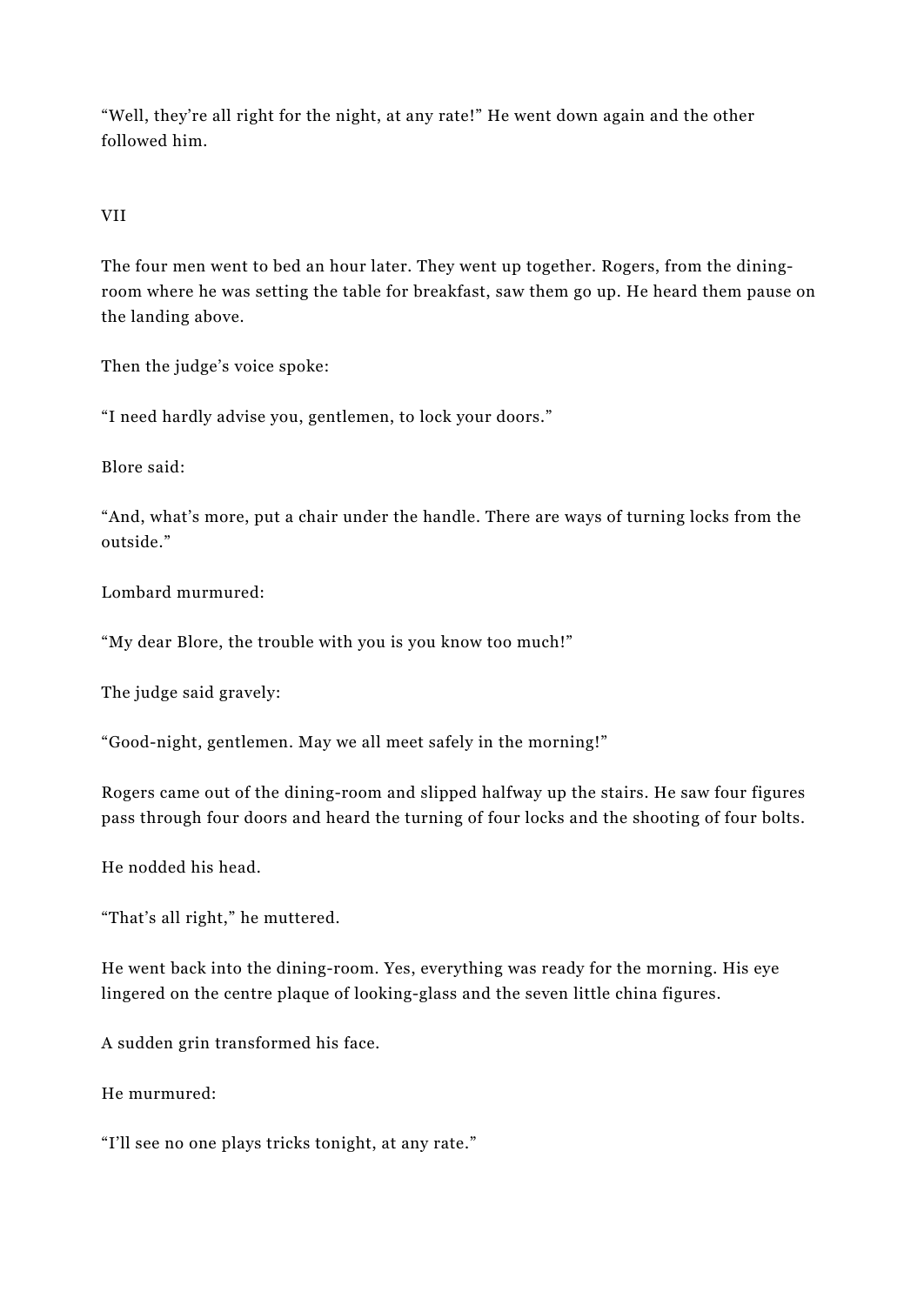Crossing the room he locked the door to the pantry. Then going through the other door to the hall he pulled the door to, locked it and slipped the key into his pocket.

Then, extinguishing the lights, he hurried up the stairs and into his new bedroom.

There was only one possible hiding-place in it, the tall wardrobe, and he looked into that immediately. Then, locking and bolting the door, he prepared for bed.

He said to himself:

"No more Indian tricks tonight I've seen to that..."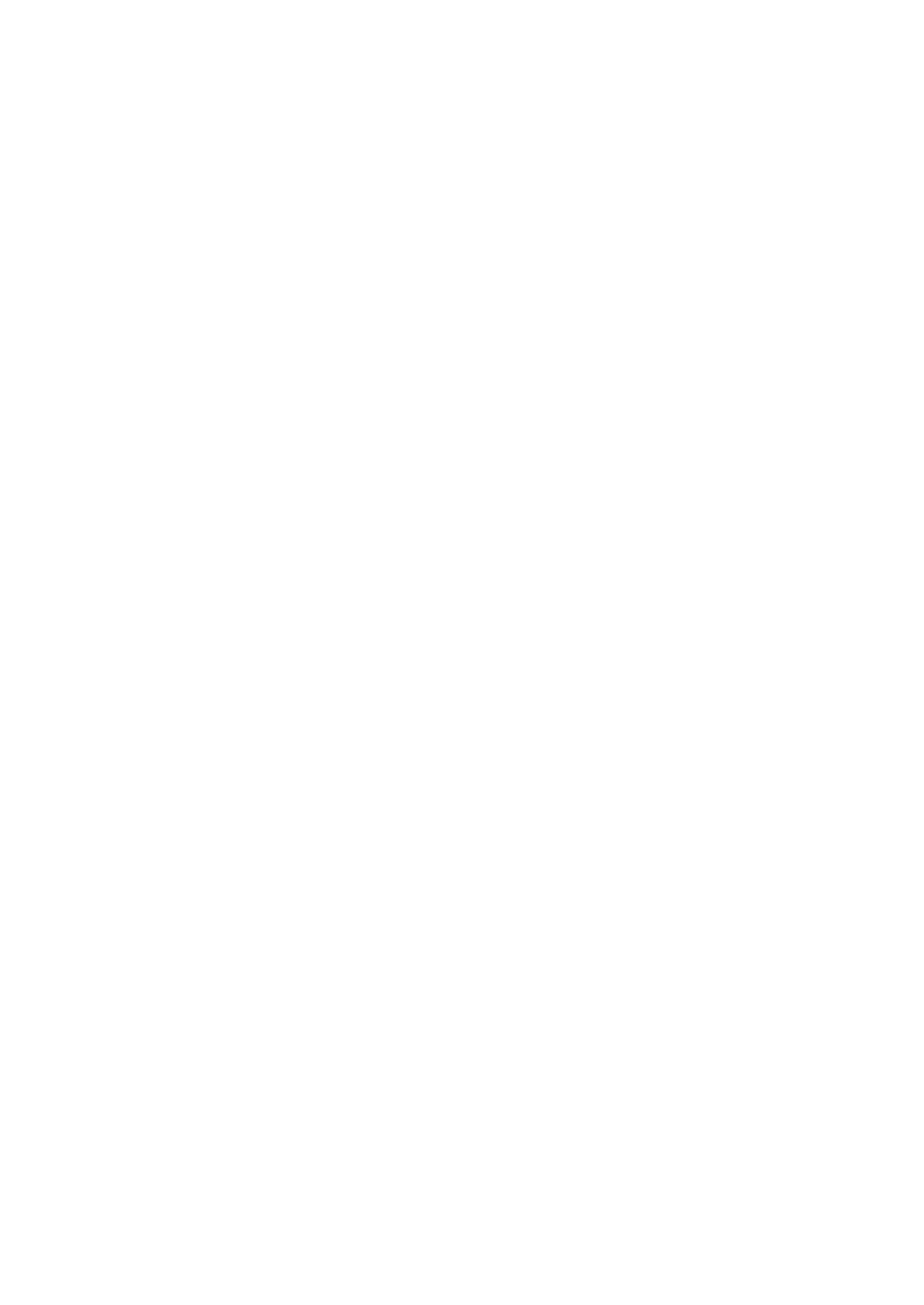# Chapter 11

Philip Lombard had the habit of waking at daybreak. He did so on this particular morning. He raised himself on an elbow and listened. The wind had somewhat abated but was still blowing. He could hear no sound of rain...

At eight o'clock the wind was blowing more strongly, but Lombard did not hear it. He was asleep again.

At nine-thirty he was sitting on the edge of his bed looking at his watch. He put it to his ear. Then his lips drew back from his teeth in that curious wolf-like smile characteristic of the man.

He said very softly:

"I think the time has come to do something about this."

At twenty-five minutes to ten he was tapping on the closed door of Blore's room.

The latter opened it cautiously. His hair was tousled and his eyes were still dim with sleep.

Philip Lombard said affably:

"Sleeping the clock round? Well, shows you've got an easy conscience."

Blore said shortly:

"What's the matter?"

Lombard answered:

"Anybody called you - or brought you any tea? Do you know what time it is?"

Blore looked over his shoulder at a small travelling clock by his bedside.

He said:

"Twenty-five to ten. Wouldn't have believed I could have slept like that. Where's Rogers?"

Philip Lombard said:

"It's a case of echo answers where?"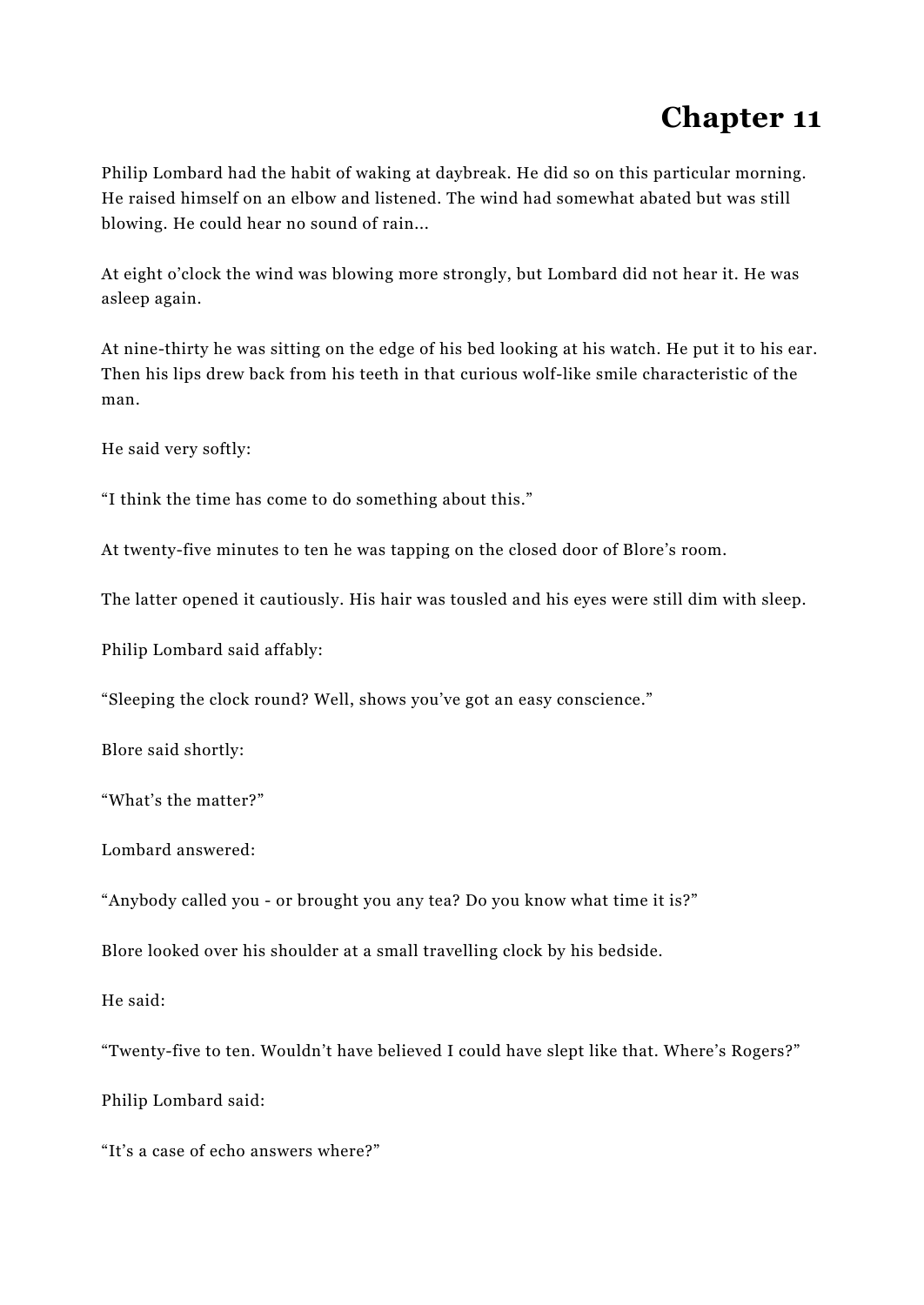"What d'you mean?" asked the other sharply.

Lombard said:

"I mean that Rogers is missing. He isn't in his room or anywhere else. And there's no kettle on and the kitchen fire isn't even lit."

Blore swore under his breath. He said:

"Where the devil can he be? Out on the island somewhere? Wait till I get some clothes on. See if the others know anything."

Philip Lombard nodded. He moved along the line of closed doors.

He found Armstrong up and nearly dressed. Mr. Justice Wargrave, like Blore, had to be roused from sleep. Vera Claythorne was dressed. Emily Brent's room was empty.

The little party moved through the house. Rogers' room, as Philip Lombard had already ascertained, was untenanted. The bed had been slept in, and his razor and sponge and soap were wet.

Lombard said:

"He got up all right."

Vera said in a low voice which she tried to make firm and assured:

"You don't think he's - hiding somewhere - waiting for us?"

Lombard said:

"My dear girl, I'm prepared to think anything of any one! My advice is that we keep together until we find him."

Armstrong said:

"He must be out on the island somewhere."

Blore who had joined them, dressed, but still unshaved, said:

"Where's Miss Brent got to - that's another mystery?"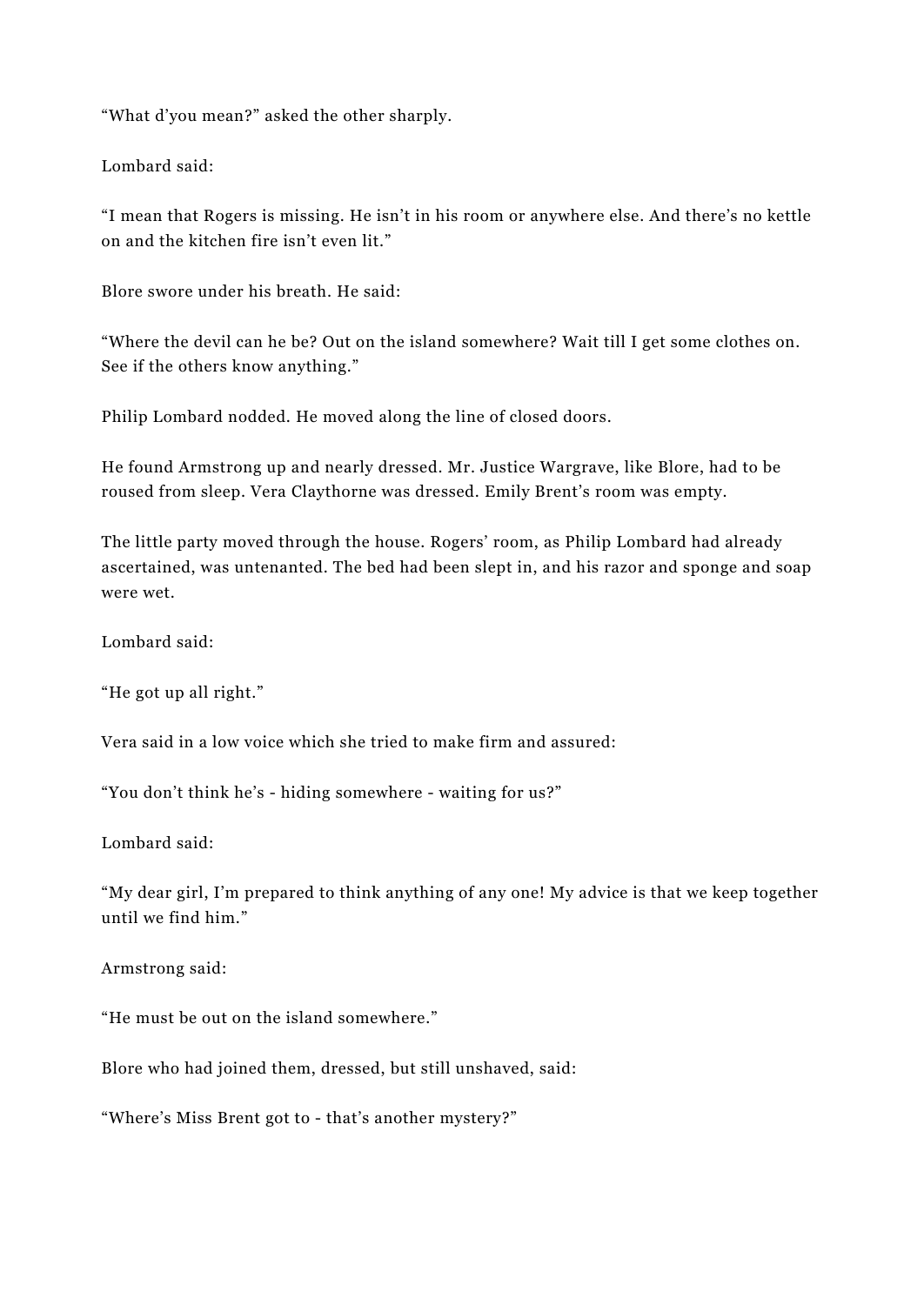But as they arrived in the hall, Emily Brent came in through the front door. She had on a mackintosh. She said:

"The sea is as high as ever. I shouldn't think any boat could put out today."

Blore said:

"Have you been wandering about the island alone, Miss Brent? Don't you realize that that's an exceedingly foolish thing to do?"

Emily Brent said:

"I assure you, Mr. Blore, that I kept an extremely sharp lookout."

Blore grunted. He said:

"Seen anything of Rogers?"

Miss Brent's eyebrows rose.

"Rogers? No, I haven't seen him this morning. Why?"

Mr. Justice Wargrave, shaved, dressed and with his false teeth in position, came down the stairs. He moved to the open dining-room door. He said:

"He laid the table for breakfast, I see."

Lombard said:

"He might have done that last night."

They all moved inside the room, looking at the neatly set plates and cutlery. At the row of cups on the sideboard. At the felt mats placed ready for the coffee urn.

It was Vera who saw it first. She caught the judge's arm and the grip of her athletic fingers made the old gentleman wince.

She cried out:

"The Indians! Look!"

There were only six china figures in the middle of the table.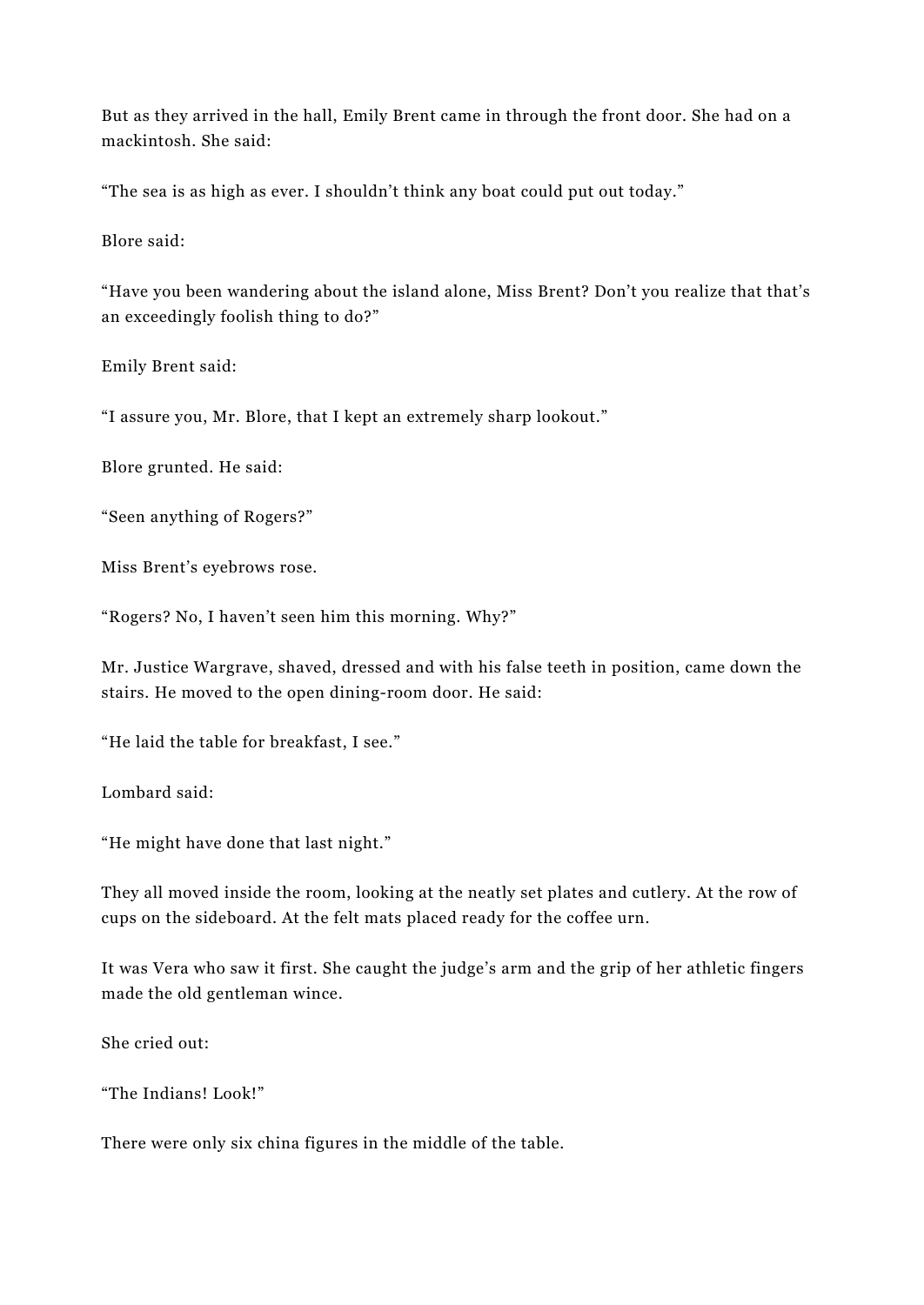They found him shortly afterwards.

He was in the little wash-house across the yard. He had been chopping sticks in preparation for lighting the kitchen fire. The small chopper was still in his hand. A bigger chopper, a heavy affair, was leaning against the door - the metal of it stained a dull brown. It corresponded only too well with the deep wound in the back of Rogers' head...

## III

"Perfectly clear," said Armstrong. "The murderer must have crept up behind him, swung the chopper once and brought it down on his head as he was bending over."

Blore was busy on the handle of the chopper and the flour sifter from the kitchen.

Mr. Justice Wargrave asked:

"Would it have needed great force, doctor?"

Armstrong said gravely:

"A woman could have done it if that's what you mean." He gave a quick glance round. Vera Claythorne and Emily Brent had retired to the kitchen. "The girl could have done it easily she's an athletic type. In appearance Miss Brent is fragile looking, but that type of woman has often a lot of wiry strength. And you must remember that any one who's mentally unhinged has a good deal of unsuspected strength."

The judge nodded thoughtfully.

Blore rose from his knees with a sigh. He said:

"No fingerprints. Handle was wiped afterwards."

A sound of laughter was heard - they turned sharply. Vera Claythorne was standing in the yard. She cried out in a high shrill voice, shaken with wild bursts of laughter:

"Do they keep bees on this island? Tell me that. Where do we go for honey? Ha! ha!"

They stared at her uncomprehendingly. It was as though the sane well-balanced girl had gone mad before their eyes. She went on in that high unnatural voice:

II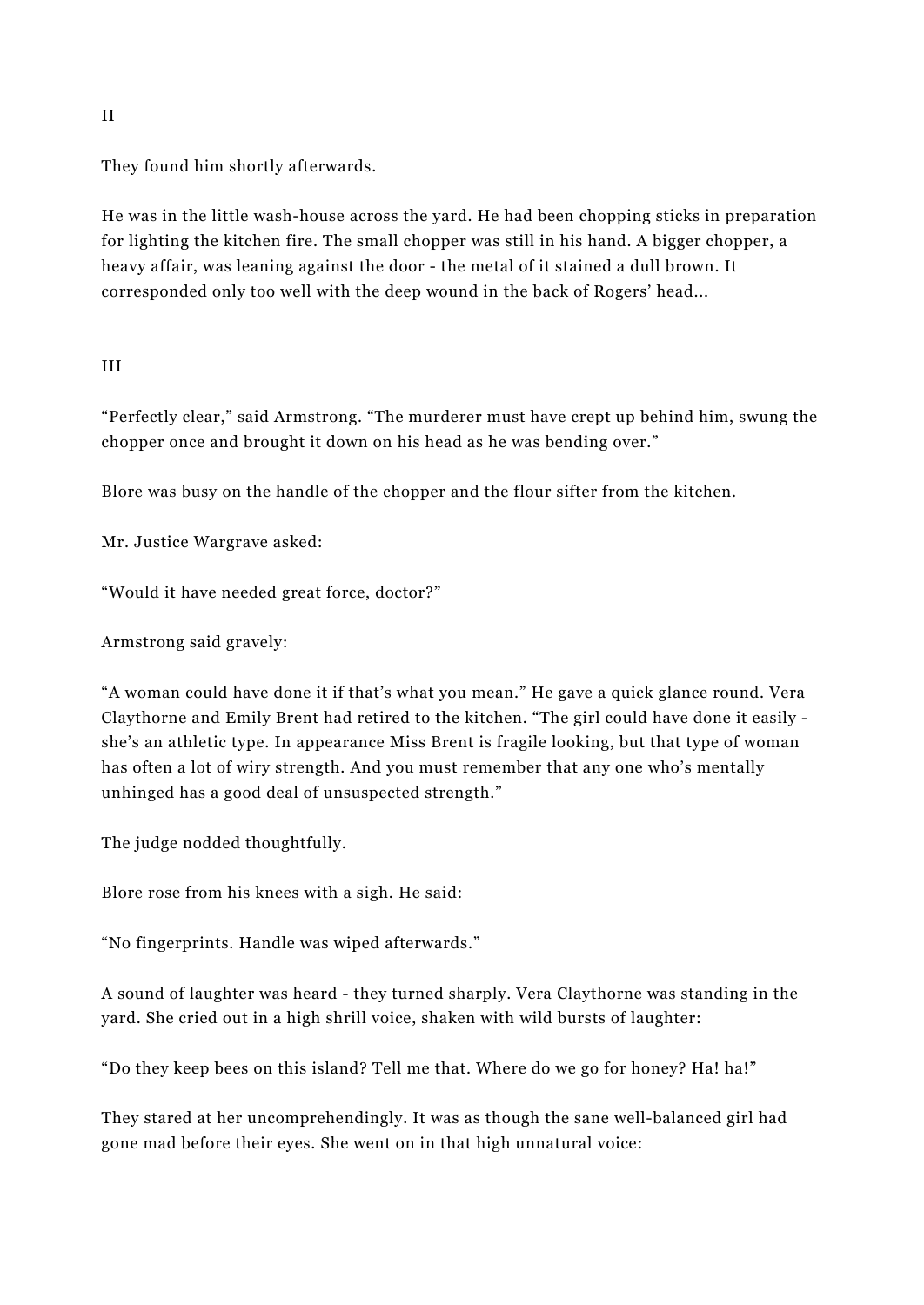"Don't stare like that! As though you thought I was mad. It's sane enough what I'm asking. Bees, hives, bees! Oh, don't you understand? Haven't you read that idiotic rhyme? It's up in all your bedrooms - put there for you to study! We might have come here straightaway if we'd had sense. Seven little Indian boys chopping up sticks. And the next verse. I know the whole thing by heart, I tell you! Six little Indian boys playing with a hive. And that's why I'm asking - do they keep bees on this island? - isn't it funny? - isn't it damned funny...?"

She began laughing wildly again. Dr. Armstrong strode forward. He raised his hand and struck her a flat blow on the cheek.

She gasped, hiccuped - and swallowed. She stood motionless a minute, then she said:

"Thank you... I'm all right now."

Her voice was once more calm and controlled - the voice of the efficient games mistress.

She turned and went across the yard into the kitchen saying: "Miss Brent and I are getting you breakfast. Can you - bring some sticks to light the fire?"

The marks of the doctor's hand stood out red on her cheek.

As she went into the kitchen Blore said:

"Well, you dealt with that all right, doctor."

Armstrong said apologetically:

"Had to! We can't cope with hysteria on the top of everything else."

Philip Lombard said:

"She's not a hysterical type."

Armstrong agreed.

"Oh, no. Good healthy sensible girl. Just the sudden shock. It might happen to anybody."

Rogers had chopped a certain amount of firewood before he had been killed. They gathered it up and took it into the kitchen. Vera and Emily Brent were busy. Miss Brent was raking out the stove. Vera was cutting the rind off the bacon.

Emily Brent said: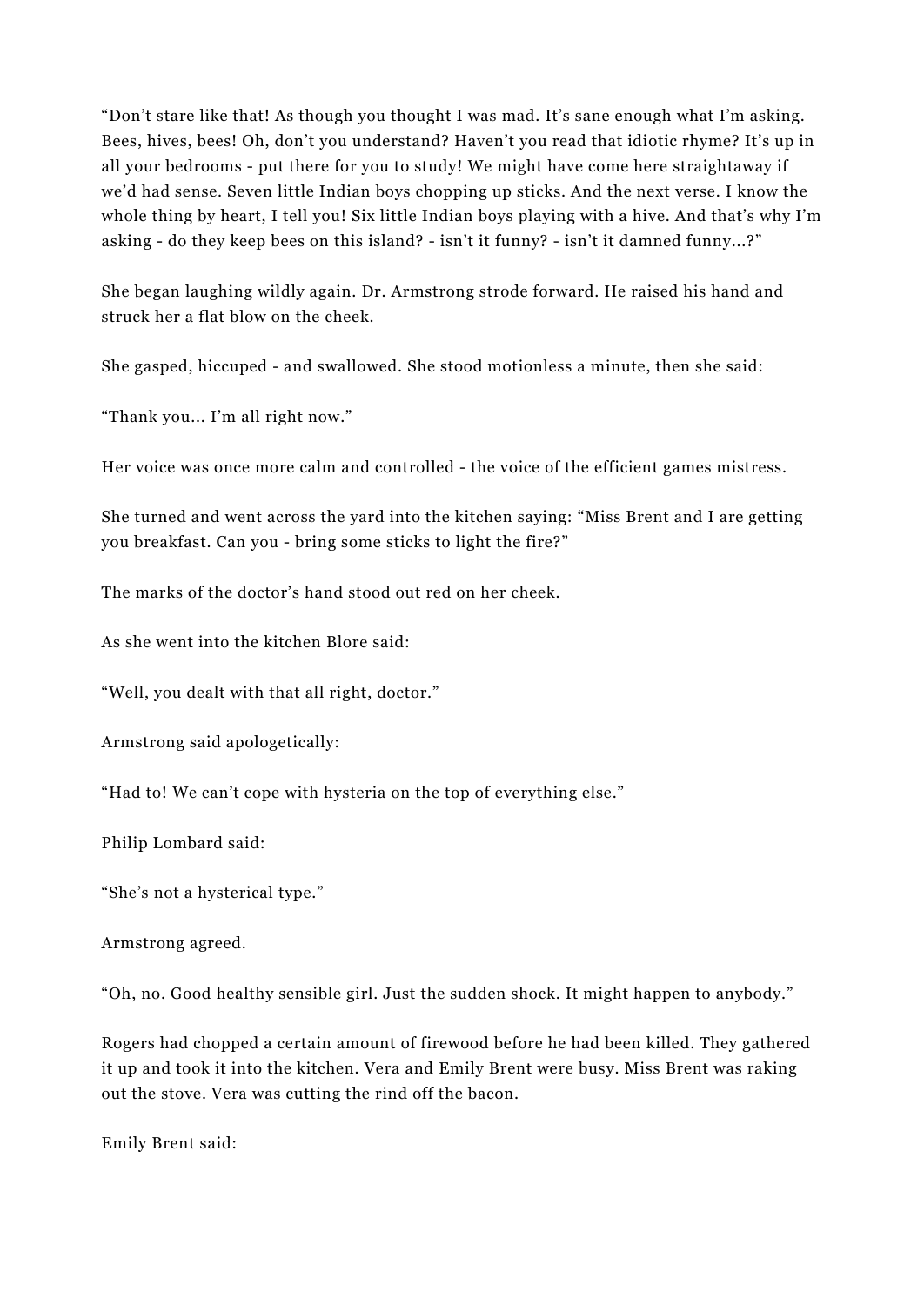"Thank you. We'll be as quick as we can - say half an hour to three quarters. The kettle's got to boil."

IV

Ex-Inspector Blore said in a low hoarse voice to Philip Lombard:

"Know what I'm thinking?"

Philip Lombard said:

"As you're just about to tell me, it's not worth the trouble of guessing."

Ex-Inspector Blore was an earnest man. A light touch was incomprehensible to him. He went on heavily:

"There was a case in America. Old gentleman and his wife - both killed with an axe. Middle of the morning. Nobody in the house but the daughter and the maid. Maid, it was proved, couldn't have done it. Daughter was a respectable middle-aged spinster. Seemed incredible. So incredible that they acquitted her. But they never found any other explanation." He paused. "I thought of that when I saw the axe - and then when I went into the kitchen and saw her there so neat and calm. Hadn't turned a hair! That girl, coming all over hysterical well, that's natural - the sort of thing you'd expect - don't you think so?"

Philip Lombard said laconically:

"It might be."

Blore went on.

"But the other! So neat and prim - wrapped up in that apron - Mrs. Rogers' apron, I suppose - saying: 'Breakfast will be ready in half an hour or so.' If you ask me that woman's as mad as a hatter! Lots of elderly spinsters go that way - I don't mean go in for homicide on the grand scale, but go queer in their heads. Unfortunately it's taken her this way. Religious mania - thinks she's God's instrument, something of that kind! She sits in her room, you know, reading her Bible."

Philip Lombard sighed and said:

"That's hardly proof positive of an unbalanced mentality, Blore."

But Blore went on, ploddingly, perseveringly: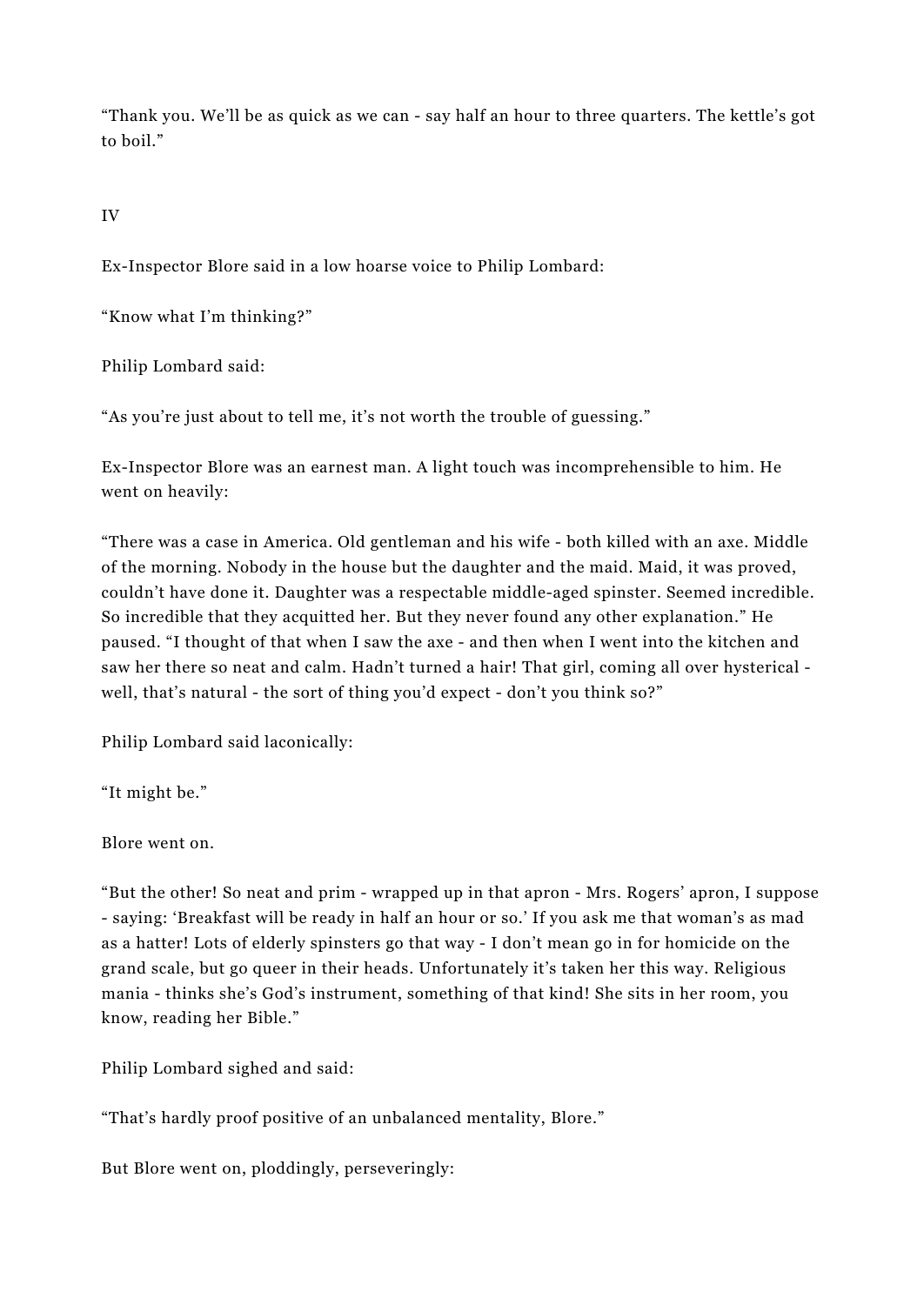"And then she was out - in her mackintosh, said she'd been down to look at the sea."

The other shook his head.

He said:

"Rogers was killed as he was chopping firewood - that is to say first thing when he got up. The Brent woman wouldn't have needed to wander about outside for hours afterwards. If you ask me, the murderer of Rogers would take jolly good care to be rolled up in bed snoring."

Blore said:

"You're missing the point, Mr. Lombard. If the woman was innocent she'd be too dead scared to go wandering about by herself. She'd only do that if she knew that she had nothing to fear. That's to say if she herself is the criminal."

Philip Lombard said:

"That's a good point... Yes, I hadn't thought of that."

He added with a faint grin:

"Glad you don't still suspect me."

Blore said rather shamefacedly:

"I did start by thinking of you - that revolver - and the queer story you told - or didn't tell. But I've realized now that that was really a bit too obvious," He paused and said: "Hope you feel the same about me."

Philip said thoughtfully:

"I may be wrong, of course, but I can't feel that you've got enough imagination for this job. All I can say is, if you're the criminal, you're a damned fine actor and I take my hat off to you." He lowered his voice. "Just between ourselves, Blore, and taking into account that we'll probably both be a couple of stiffs before another day is out, you did indulge in that spot of perjury, I suppose?"

Blore shifted uneasily from one foot to the other. He said at last: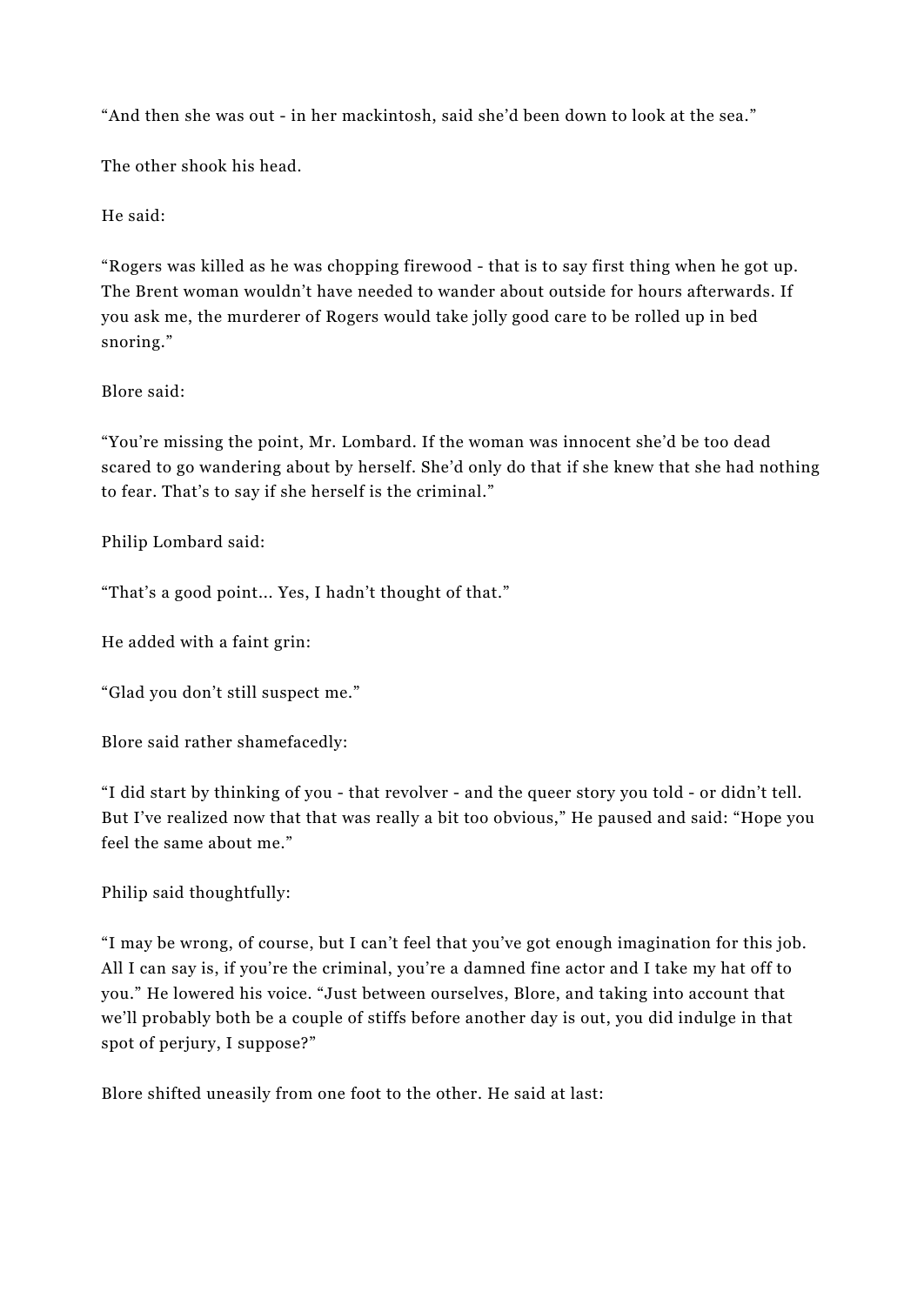"Doesn't seem to make much odds now. Oh, well, here goes. Landor was innocent right enough. The gang had got me squared and between us we got him put away for a stretch. Mind you, I wouldn't admit this -"

"If there were any witnesses," finished Lombard with a grin. "It's just between you and me. Well, I hope you made a tidy bit out of it."

"Didn't make what I should have done. Mean crowd, the Purcell gang. I got my promotion, though."

"And Landor got penal servitude and died in prison."

"I couldn't know he was going to die, could I?" demanded Blore.

"No, that was your bad luck."

"Mine? His, you mean."

"Yours, too. Because, as a result of it, it looks as though your own life is going to be cut unpleasantly short."

"Me?" Blore stared at him. "Do you think I'm going to go the way of Rogers and the rest of them? Not me! I'm watching out for myself pretty carefully, I can tell you."

Lombard said:

"Oh, well - I'm not a betting man. And anyway if you were dead I wouldn't get paid."

"Look here, Mr. Lombard, what do you mean?"

Philip Lombard showed his teeth. He said:

"I mean, my dear Blore, that in my opinion you haven't got a chance!"

"What?"

"Your lack of imagination is going to make you absolutely a sitting target. A criminal of the imagination of U.N. Owen can make rings round you any time he - or she - wants to."

Blore's face went crimson. He demanded angrily:

"And what about you?"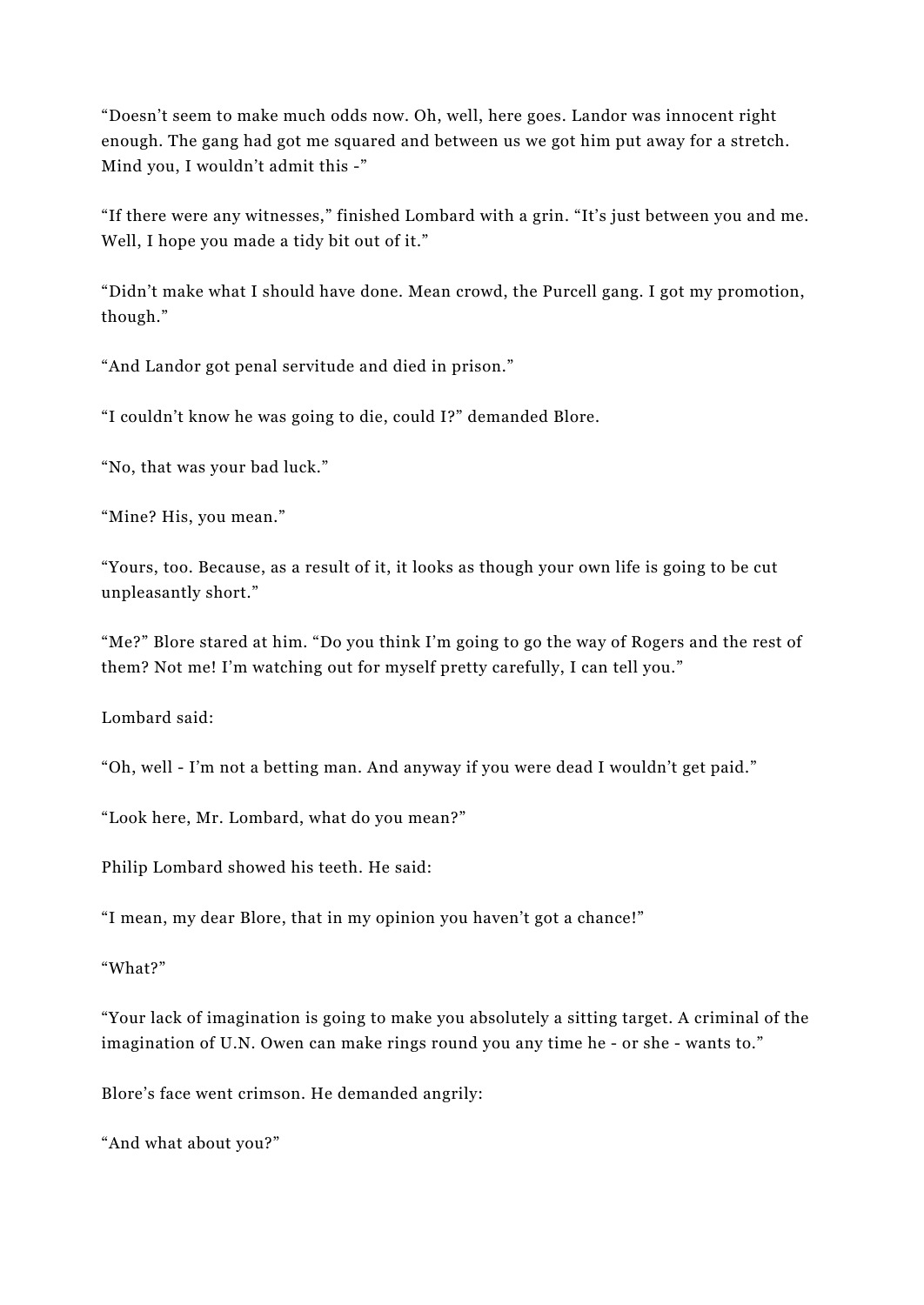Philip Lombard's face went hard and dangerous.

He said:

"I've a pretty good imagination of my own. I've been in tight places before now and got out of them! I think - I won't say more than that but I think I'll get out of this one."

V

The eggs were in the frying-pan. Vera, at the stove, thought to herself:

"Why did I make a hysterical fool of myself? That was a mistake. Keep calm, my girl, keep calm."

After all, she'd always prided herself on her levelheadedness!

"Miss Claythorne was wonderful - kept her head - started off swimming after Cyril at once."

Why think of that now? All that was over - over... Cyril had disappeared long before she got near the rock. She had felt the current take her, sweeping her out to sea. She had let herself go with it - swimming quietly, floating - till the boat arrived at last...

They had praised her courage and her sang-froid...

But not Hugo. Hugo had just - looked at her...

God, how it hurt, even now, to think of Hugo...

Where was he? What was he doing? Was he engaged - married?

Emily Brent said sharply:

"Vera, that bacon is burning."

"Oh, sorry, Miss Brent, so it is. How stupid of me."

Emily Brent lifted out the last egg from the sizzling fat.

Vera, putting fresh pieces of bacon in the frying-pan, said curiously:

"You're wonderfully calm, Miss Brent."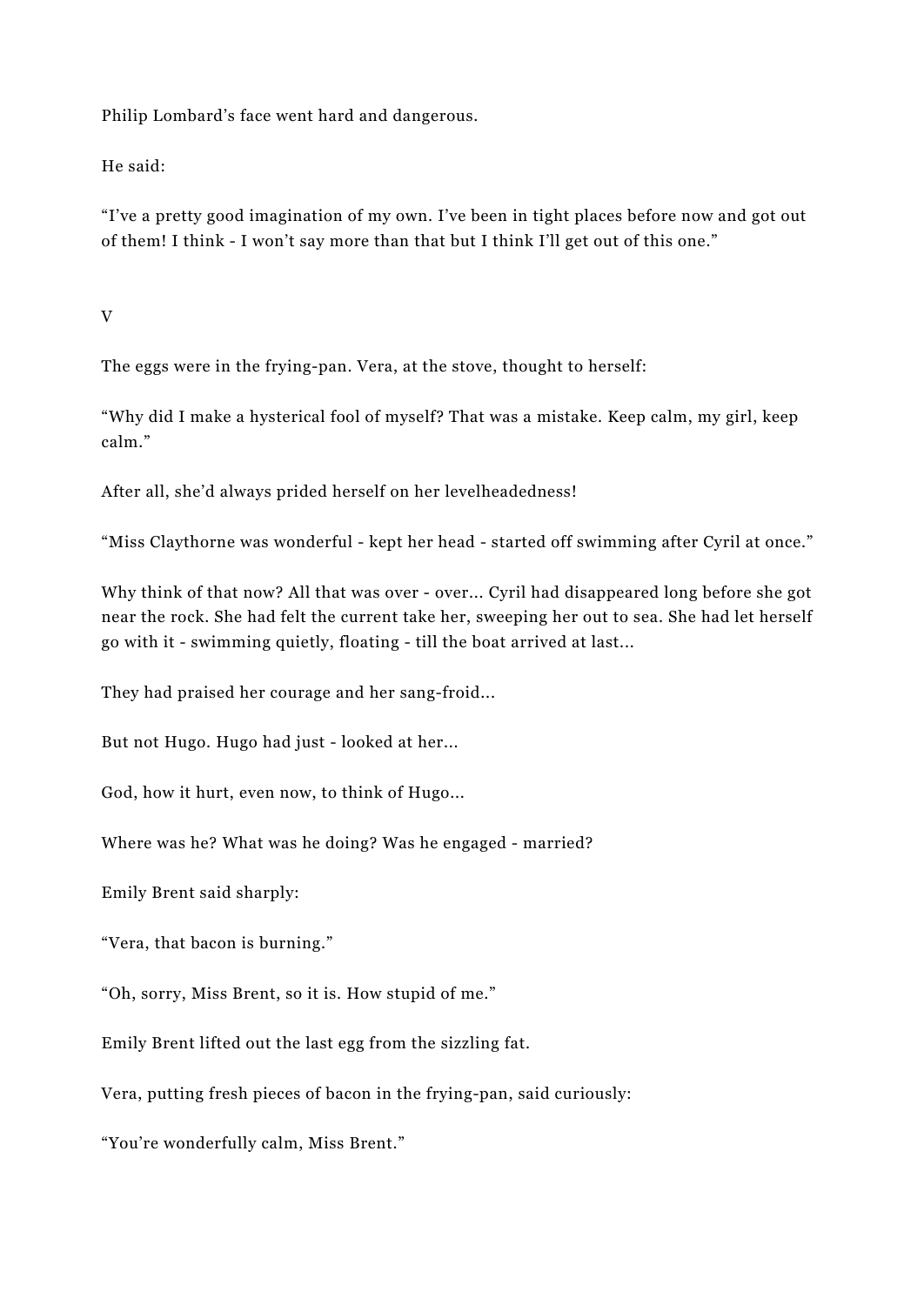Emily Brent said, pressing her lips together:

"I was brought up to keep my head and never to make a fuss."

Vera thought mechanically:

"Repressed as a child... That accounts for a lot..."

She said:

"Aren't you afraid?"

She paused and then added:

"Or don't you mind dying?"

Dying! It was as though a sharp little gimlet had run into the solid congealed mass of Emily Brent's brain. Dying? But she wasn't going to die! The others would die - yes - but not she, Emily Brent. This girl didn't understand! Emily wasn't afraid naturally - none of the Brents were afraid, All her people were Service people. They faced death unflinchingly. They led upright lives just as she, Emily Brent, had led an upright life... She had never done anything to be ashamed of... And so, naturally, she wasn't going to die...

"The Lord is mindful of his own." "Thou shalt not be afraid for the terror by night; nor for the arrow that flieth by day..." It was daylight now - there was no terror. "We shall none of us leave this island... Who had said that? General Macarthur, of course, whose cousin had married Elsie MacPherson. He hadn't seemed to care. He had seemed - actually - to welcome the idea! Wicked! Almost impious to feel that way. Some people thought so little of death that they actually took their own lives. Beatrice Taylor... Last night she had dreamed of Beatrice - dreamt that she was outside pressing her face against the window and moaning, asking to be let in. But Emily Brent hadn't wanted to let her in. Because, if she did, something terrible would happen...

Emily came to herself with a start. That girl was looking at her very strangely. She said in a brisk voice:

"Everything's ready, isn't it? We'll take the breakfast in."

VI

Breakfast was a curious meal. Every one was very polite.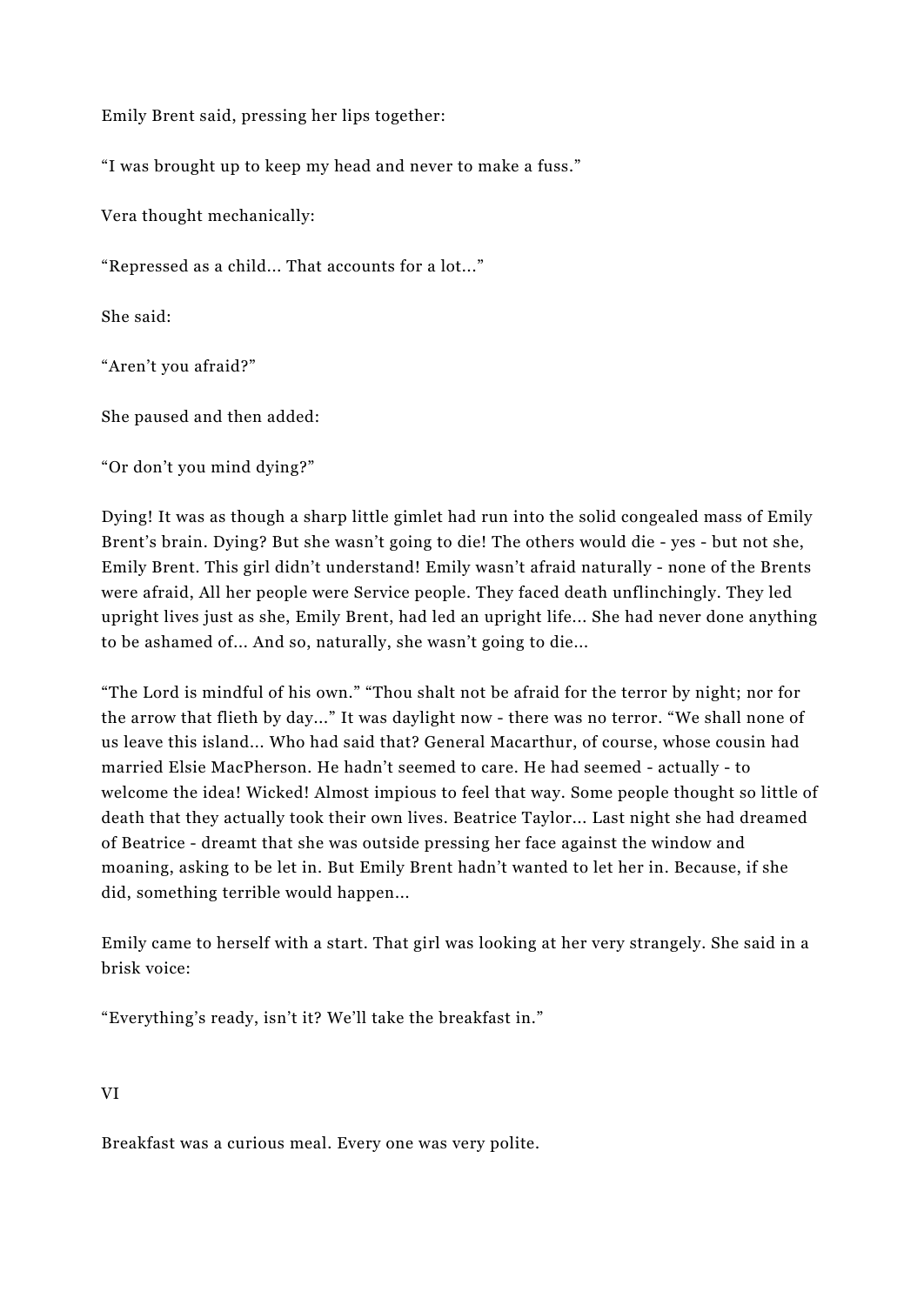"May I get you some more coffee, Miss Brent?"

"Miss Claythorne, a slice of ham?"

"Another piece of bacon?"

Six people, all outwardly self-possessed and normal.

And within? Thoughts that ran round in a circle like squirrels in a cage...

"What next? What next? Who? Which?"

"Would it work? I wonder. It's worth trying. If there's time. My God, if there's time..."

"Religious mania, that's the ticket... Looking at her, though, you can hardly believe it... Suppose I'm wrong..."

"It's crazy - every thing's crazy. I'm going crazy. Wool disappearing - red silk curtains - it doesn't make sense. I can't get the hang of it..."

"The damned fool, he believed every word I said to him. It was easy... I must be careful, though, very careful...

"Six of those little china figures... only six - how many will there be by tonight?..."

"Who'll have the last egg?"

"Marmalade?"

"Thanks, can I give you some ham?"

Six people, behaving normally at breakfast...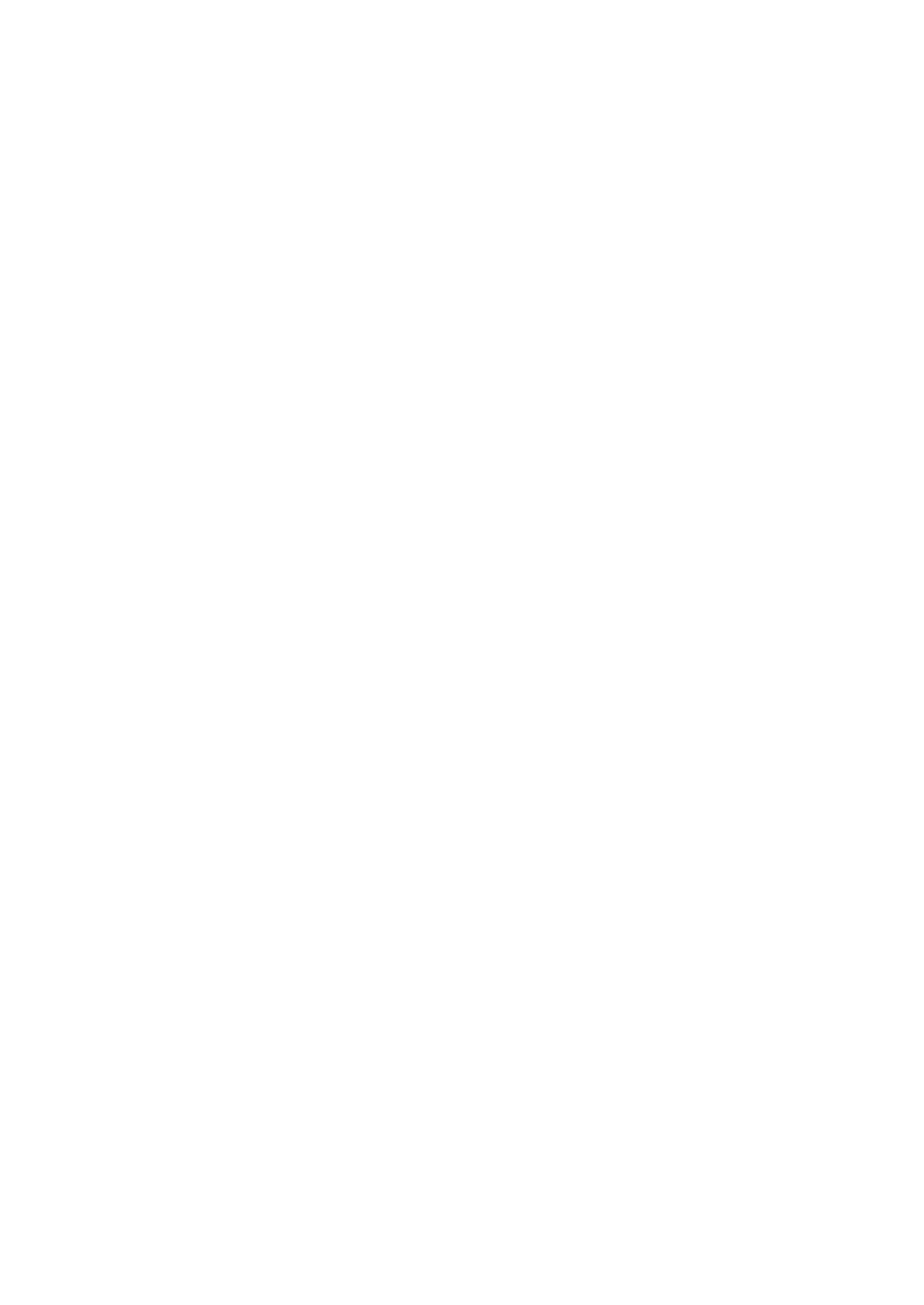# Chapter 12

The meal was over.

Mr. Justice Wargrave cleared his throat. He said in a small authoritative voice:

"It would be advisable, I think, if we met to discuss the situation. Shall we say in half an hour's time in the drawing-room?"

Every one made a sound suggestive of agreement.

Vera began to pile plates together.

She said:

"I'll clear away and wash up."

Philip Lombard said:

"We'll bring the stuff out to the pantry for you."

"Thanks."

Emily Brent, rising to her feet; sat down again. She said:

"Oh, dear."

The judge said:

"Anything the matter, Miss Brent?"

Emily said apologetically:

"I'm sorry. I'd like to help Miss Claythorne, but I don't know how it is. I feel just a little giddy."

"Giddy, eh?" Dr. Armstrong came towards her. "Quite natural. Delayed shock. I can give you something to -"

"No!"

The word burst from her lips like an exploding shell.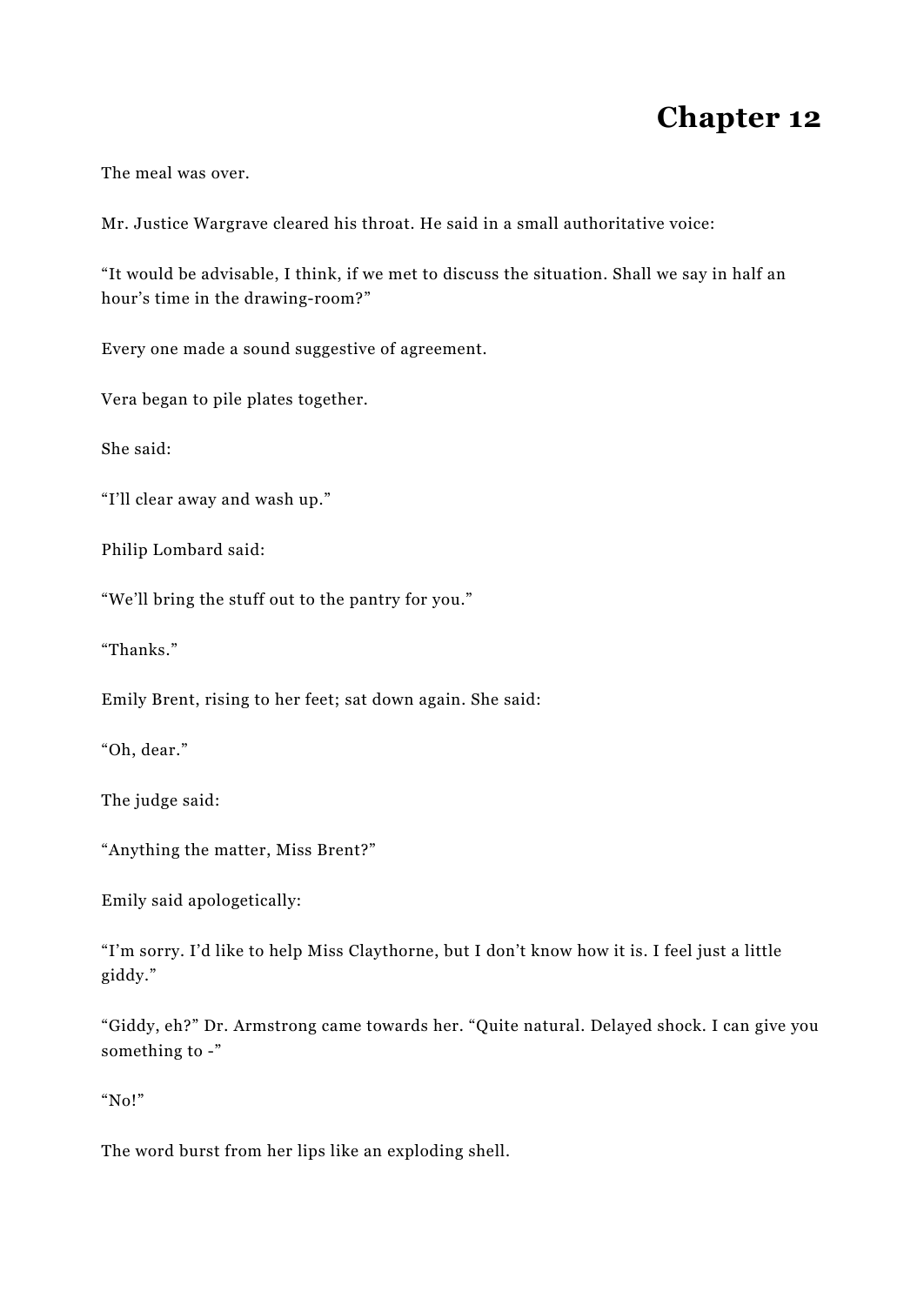It took every one aback. Dr. Armstrong flushed a deep red.

There was no mistaking the fear and suspicion in her face. He said stiffly:

"Just as you please, Miss Brent."

She said:

"I don't wish to take anything - anything at all. I will just sit here quietly till the giddiness passes off."

They finished clearing away the breakfast things. Blore said:

"I'm a domestic sort of man. I'll give you a hand, Miss Claythorne."

Vera said: "Thank you."

Emily Brent was left alone sitting in the dining-room.

For a while she heard a faint murmur of voices from the pantry.

The giddiness was passing. She felt drowsy now, as though she could easily go to sleep.

There was a buzzing in her ears - or was it a real buzzing in the room?

She thought:

"It's like a bee - a bumblebee."

Presently she saw the bee. It was crawling up the window-pane.

Vera Claythorne had talked about bees this morning.

Bees and honey...

She liked honey. Honey in the comb, and strain it yourself through a muslin bag. Drip, drip, drip...

There was somebody in the room... somebody all wet and dripping... Beatrice Taylor came from the river...

She had only to turn her head and she would see her.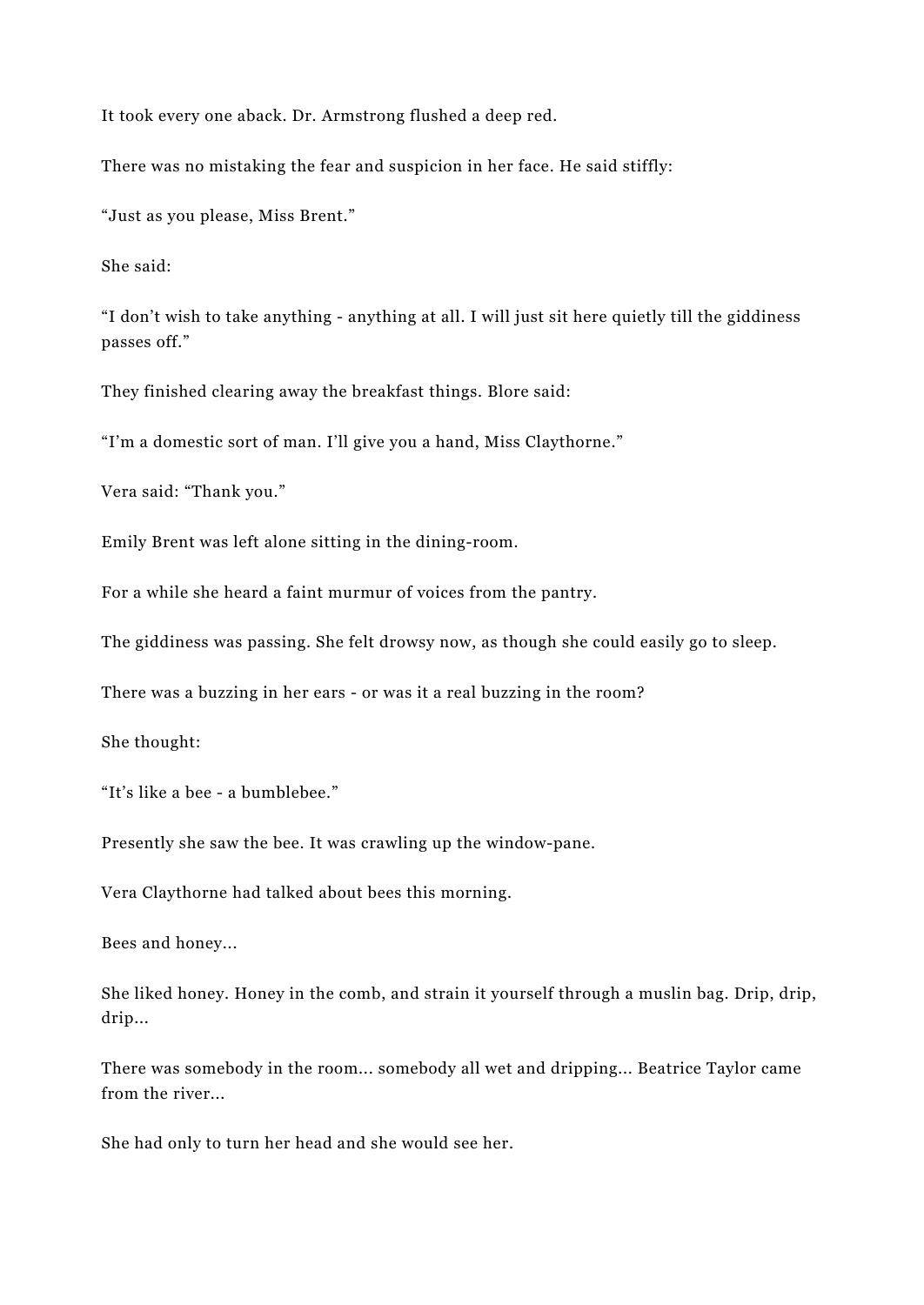But she couldn't turn her head...

If she were to call out...

But she couldn't call out...

There was no one else in the house. She was all alone...

She heard footsteps - soft dragging footsteps coming up behind her. The stumbling footsteps of the drowned girl...

There was a wet dank smell in her nostrils...

On the window-pane the bee was buzzing - buzzing...

And then she felt the prick.

The bee sting on the side of her neck...

II

In the drawing-room they were waiting for Emily Brent.

Vera Claythorne said:

"Shall I go and fetch her?"

Blore said quickly:

"Just a minute."

Vera sat down again. Every one looked inquiringly at Blore.

He said:

"Look here, everybody, my opinion's this: we needn't look farther for the author of these deaths than the dining-room at this minute. I'd take my oath that woman's the one we're after!"

Armstrong said:

"And the motive?"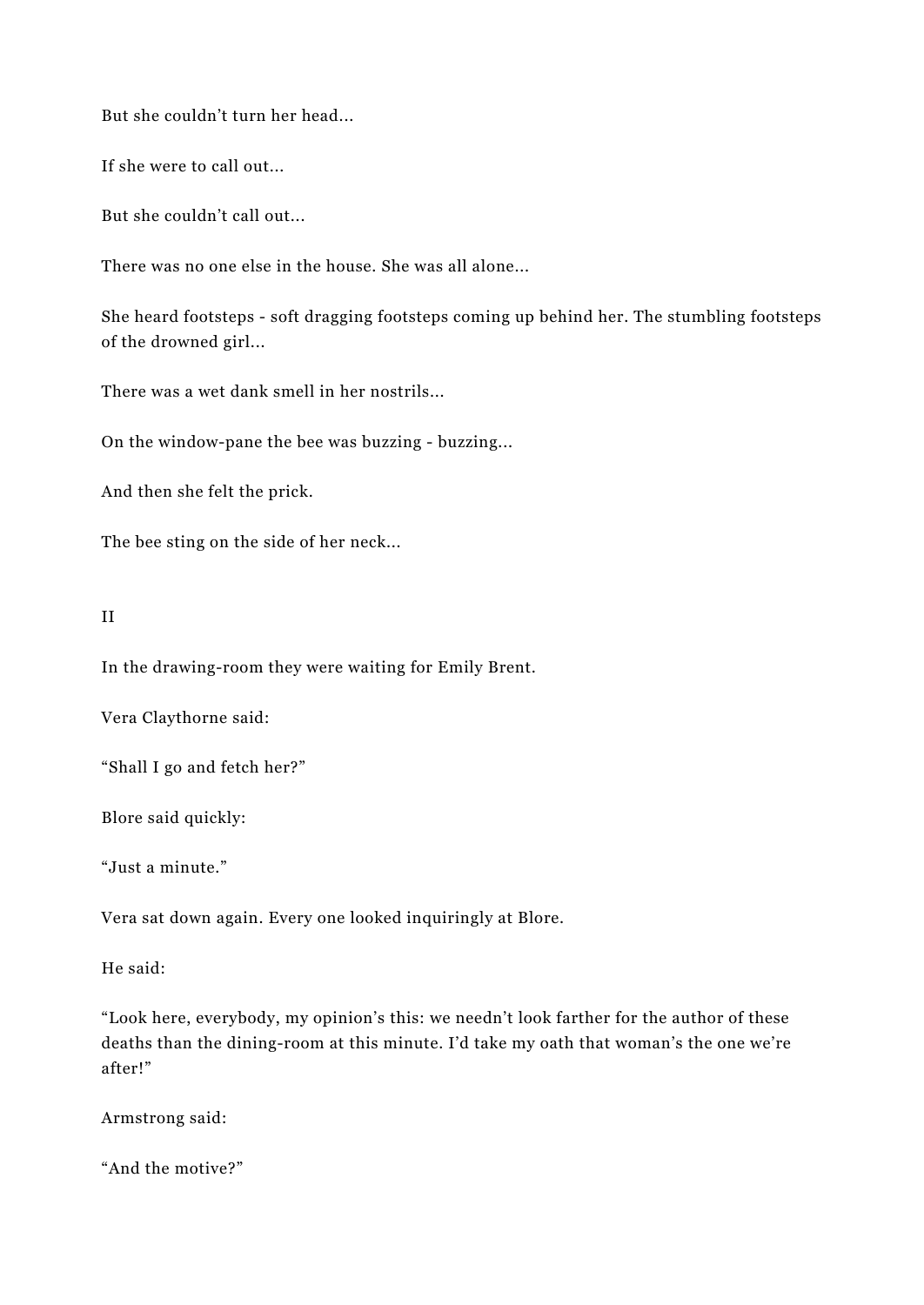"Religious mania. What do you say, doctor?"

Armstrong said:

"It's perfectly possible. I've nothing to say against it. But of course we've no proof."

Vera said:

"She was very odd in the kitchen when we were getting breakfast. Her eyes -" She shivered.

Lombard said:

"You can't judge her by that. We're all a bit off our heads by now!"

Blore said:

"There's another thing. She's the only one who wouldn't give an explanation after that gramophone record. Why? Because she hadn't any to give."

Vera stirred in her chair. She said:

"That's not quite true. She told me - afterwards."

Wargrave said:

"What did she tell you, Miss Claythorne?"

Vera repeated the story of Beatrice Taylor.

Mr. Justice Wargrave observed:

"A perfectly straightforward story. I personally should have no difficulty in accepting it. Tell me, Miss Claythorne, did she appear to be troubled by a sense of guilt or a feeling of remorse for her attitude in the matter?"

"None whatever," said Vera. "She was completely unmoved."

Blore said:

"Hearts as hard as flints, these righteous spinsters! Envy, mostly!"

Mr. Justice Wargrave said: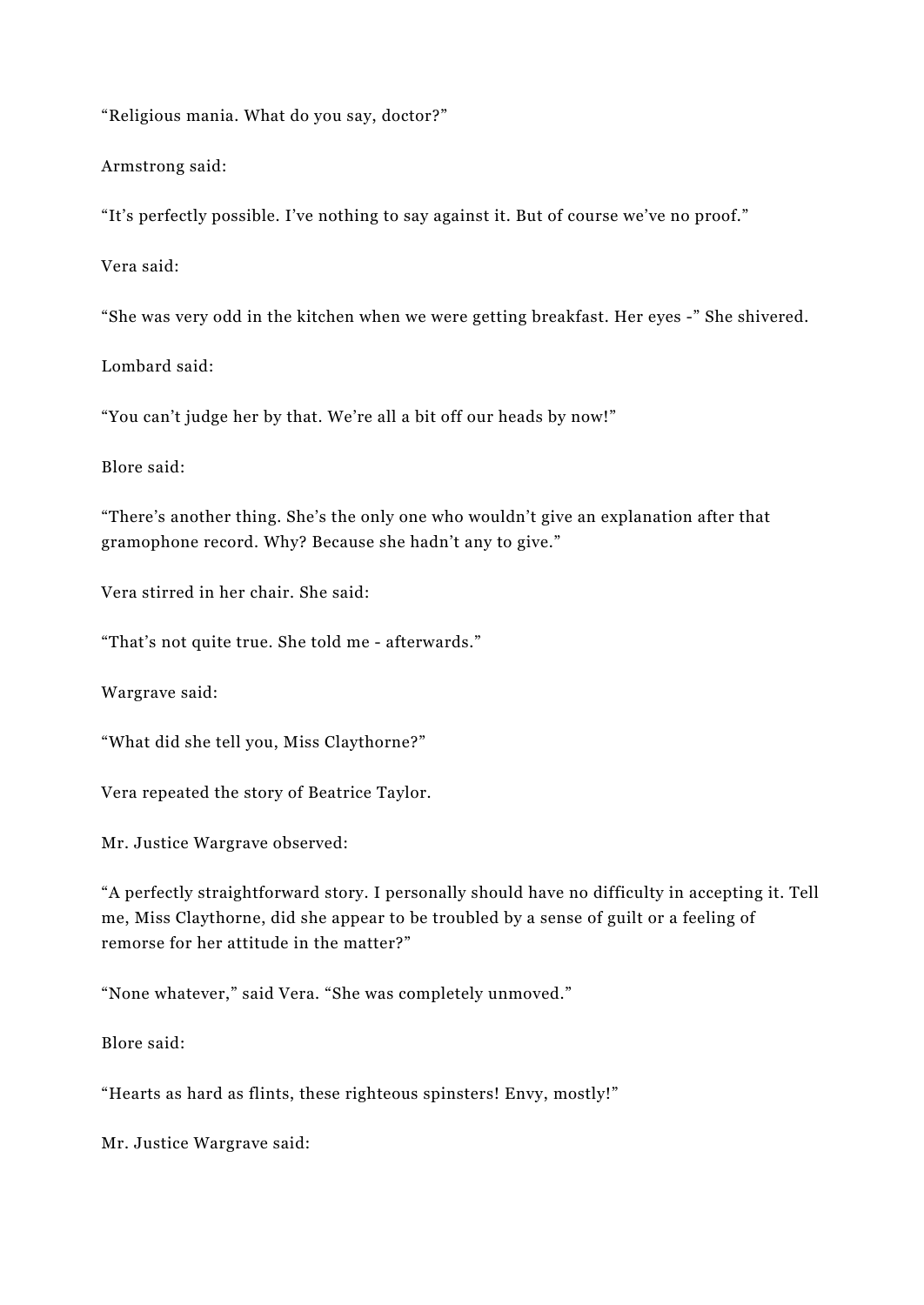"It is now five minutes to eleven. I think we should summon Miss Brent to join our conclave."

Blore said:

"Aren't you going to take any action?"

The judge said:

"I fail to see what action we can take. Our suspicions are, at the moment, only suspicions. I will, however, ask Dr. Armstrong to observe Miss Brent's demeanour very carefully. Let us now go into the dining-room."

They found Emily Brent sitting in the chair in which they had left her. From behind they saw nothing amiss, except that she did not seem to hear their entrance into the room.

And then they saw her face - suffused with blood, with blue lips and staring eyes.

Blore said:

"My God, she's dead!"

### III

The small quiet voice of Mr. Justice Wargrave said:

"One more of us acquitted - too late!"

Armstrong was bent over the dead woman. He sniffed the lips, shook his head, peered into the eyelids.

Lombard said impatiently:

"How did she die, doctor? She was all right when we left her here!"

Armstrong's attention was riveted on a mark on the right side of the neck.

He said:

"That's the mark of a hypodermic syringe."

There was a buzzing sound from the window. Vera cried: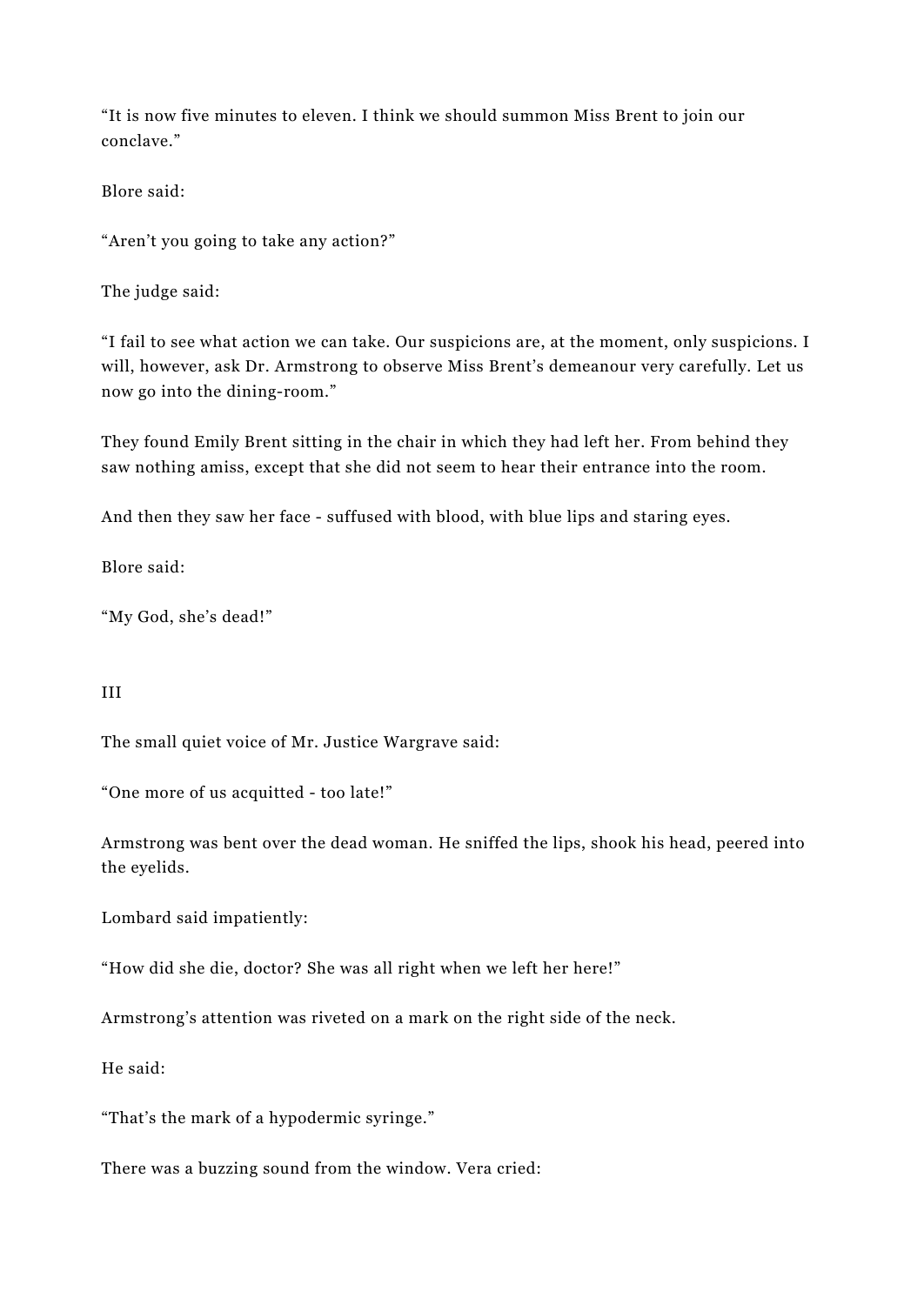"Look - a bee - a bumblebee. Remember what I said this morning!"

Armstrong said grimly:

"It wasn't that bee that stung her! A human hand held the syringe."

The judge asked:

"What poison was injected?"

Armstrong answered:

"At a guess, one of the cyanides. Probably Potassium Cyanide, same as Anthony Marston. She must have died almost immediately by asphyxiation."

Vera cried:

"But that bee? It can't be coincidence?"

Lombard said grimly:

"Oh, no, it isn't coincidence! It's our murderer's touch of local colour! He's a playful beast. Likes to stick to his damnable nursery jingle as closely as possible'"

For the first time his voice was uneven, almost shrill. It was as though even his nerves, seasoned by a long career of hazards and dangerous undertakings, had given out at last.

He said violently:

"It's mad! - absolutely mad - we're all mad!"

The judge said calmly:

"We have still, I hope, our reasoning powers. Did any one bring a hypodermic syringe to this house?"

Dr. Armstrong, straightening himself, said in a voice that was not too well assured:

"Yes, I did."

Four pairs of eyes fastened on him. He braced himself against the deep hostile suspicion of those eyes. He said: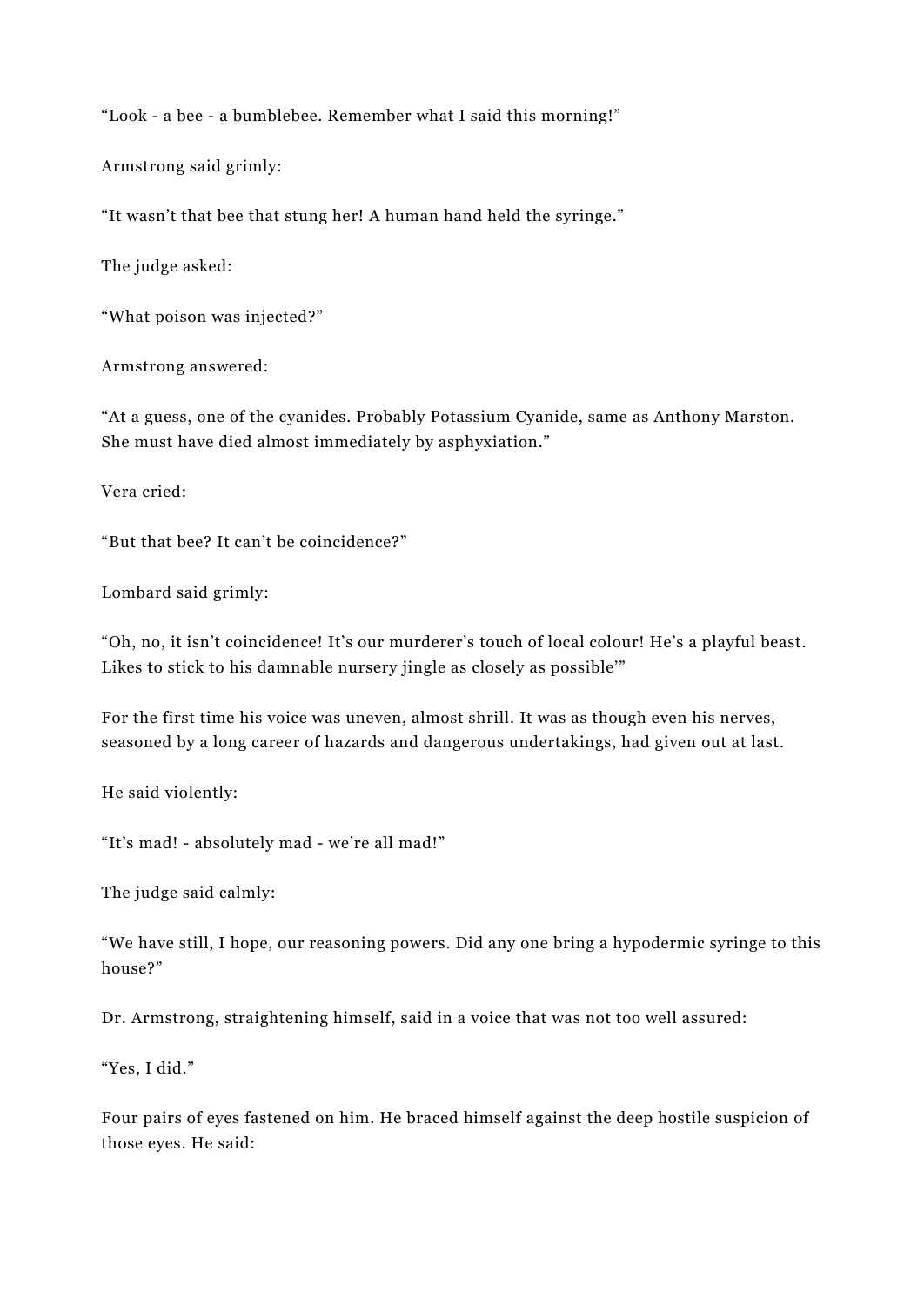"Always travel with one. Most doctors do."

Mr. Justice Wargrave said calmly:

"Quite so. Will you tell us, doctor, where that syringe is now?"

"In the suitcase in my room."

Wargrave said:

"We might, perhaps, verify that fact."

The five of them went upstairs, a silent procession.

The contents of the suitcase were turned out on the floor.

The hypodermic syringe was not there.

#### IV

Armstrong said violently:

"Somebody must have taken it!"

There was silence in the room.

Armstrong stood with his back to the window. Four pairs of eyes were on him, black with suspicion and accusation. He looked from Wargrave to Vera and repeated helplessly weakly:

"I tell you some one must have taken it."

Blore was looking at Lombard who returned his gaze.

The judge said:

"There are five of us here in this room. One of us is a murderer. The position is fraught with grave danger. Everything must be done in order to safeguard the four of us who are innocent. I will now ask you, Dr. Armstrong, what drugs you have in your possession?"

Armstrong replied: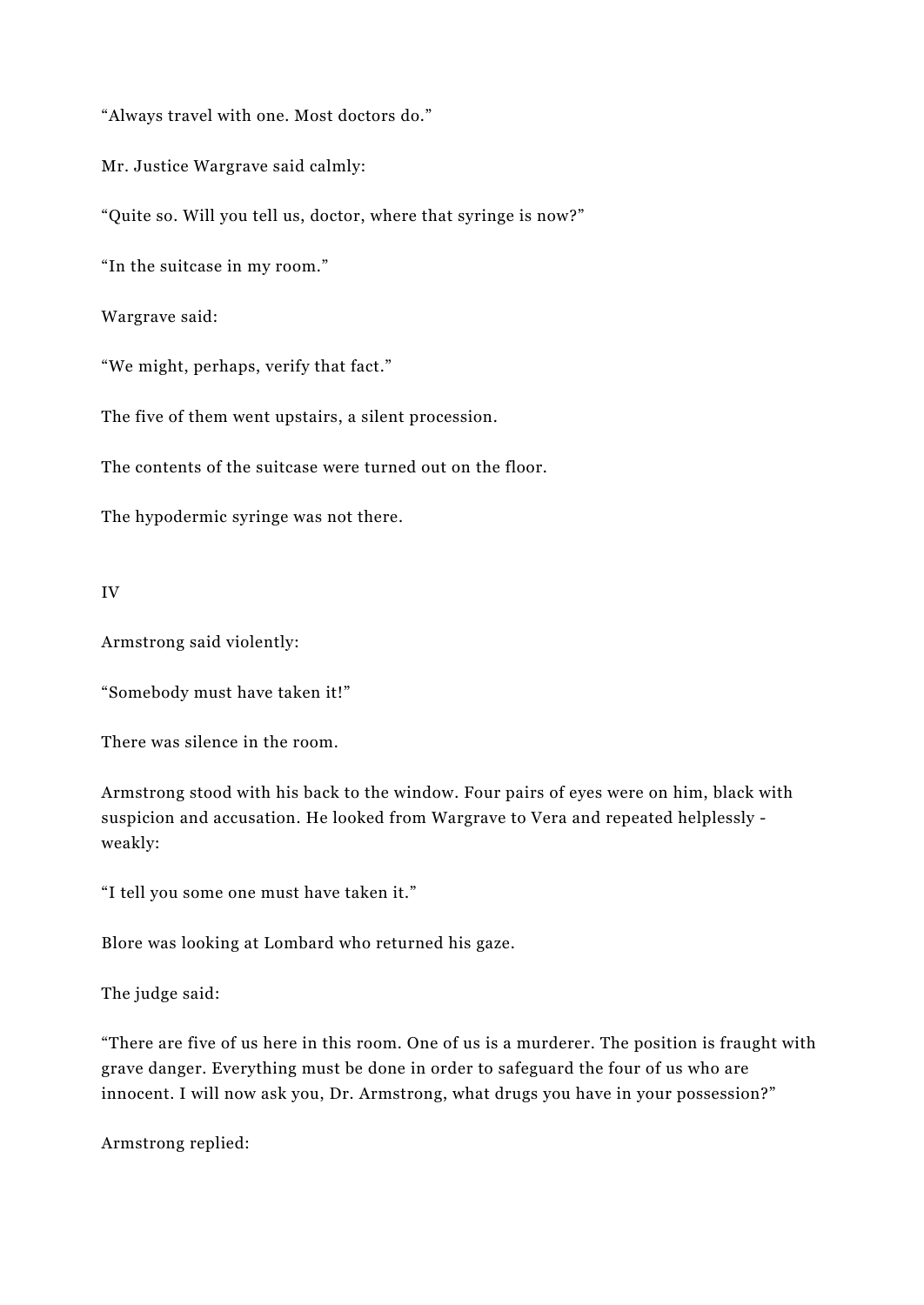"I have a small medicine case here. You can examine it. You will find some sleeping stuff trional and sulphonal tablets - a packet of bromide, bicarbonate of soda, aspirin. Nothing else. I have no cyanide in my possession."

The judge said:

"I have, myself, some sleeping tablets - sulphonal, I think they are. I presume they would be lethal if a sufficiently large dose were given. You, Mr. Lombard, have in your possession a revolver."

Philip Lombard said sharply:

"What if I have?"

"Only this. I propose that the doctor's supply of drugs, my own sulphonal tablets, your revolver and anything else of the nature of drugs or firearms should be collected together and placed in a safe place. That after this is done, we should each of us submit to a search both of our persons and of our effects."

Lombard said:

"I'm damned if I'll give up my revolver!"

Wargrave said sharply:

"Mr. Lombard, you are a very strongly built and powerful young man, but ex-Inspector Blore is also a man of powerful physique. I do not know what the outcome of a struggle between you would be but I can tell you this. On Blore's side, assisting him to the best of our ability will be myself, Dr.

Armstrong and Miss Claythorne. You will appreciate, therefore, that the odds against you if you choose to resist will be somewhat heavy."

Lombard threw his head back. His teeth showed in what was almost a snarl.

"Oh, very well then. Since you've got it all taped out."

Mr. Justice Wargrave nodded his head.

"You are a sensible young man. Where is this revolver of yours?"

"In the drawer of the table by my bed."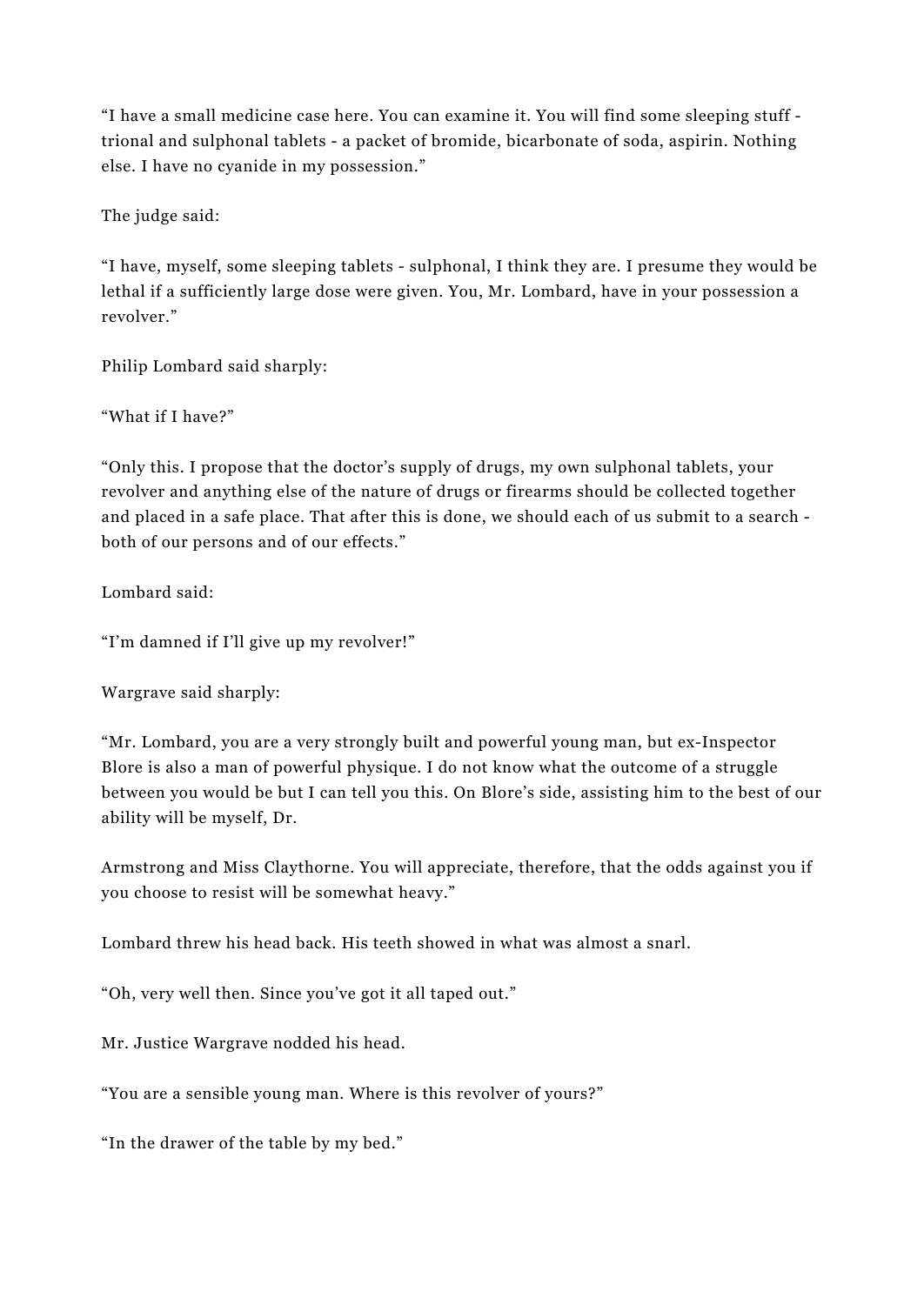"Good."

"I'll fetch it."

"I think it would be desirable if we went with you."

Philip said with a smile that was still nearer a snarl:

"Suspicious devil, aren't you?"

They went along the corridor to Lombard's room.

Philip strode across to the bed-table and jerked open the drawer.

Then he recoiled with an oath.

The drawer of the bed-table was empty.

V

"Satisfied?" asked Lombard.

He had stripped to the skin and he and his room had been meticulously searched by the other three men. Vera Claythorne was outside in the corridor.

The search proceeded methodically. In turn, Armstrong, the judge and Blore submitted to the same test.

The four men emerged from Blore's room and approached Vera. It was the judge who spoke.

"I hope you will understand. Miss Claythorne, that we can make no exceptions. That revolver must be found. You have, I presume, a bathing dress with you?"

Vera nodded.

"Then I will ask you to go into your room and put it on and then come out to us here."

Vera went into her room and shut the door. She reappeared in under a minute dressed in a tight-fitting silk rucked bathing dress.

Wargrave nodded approval.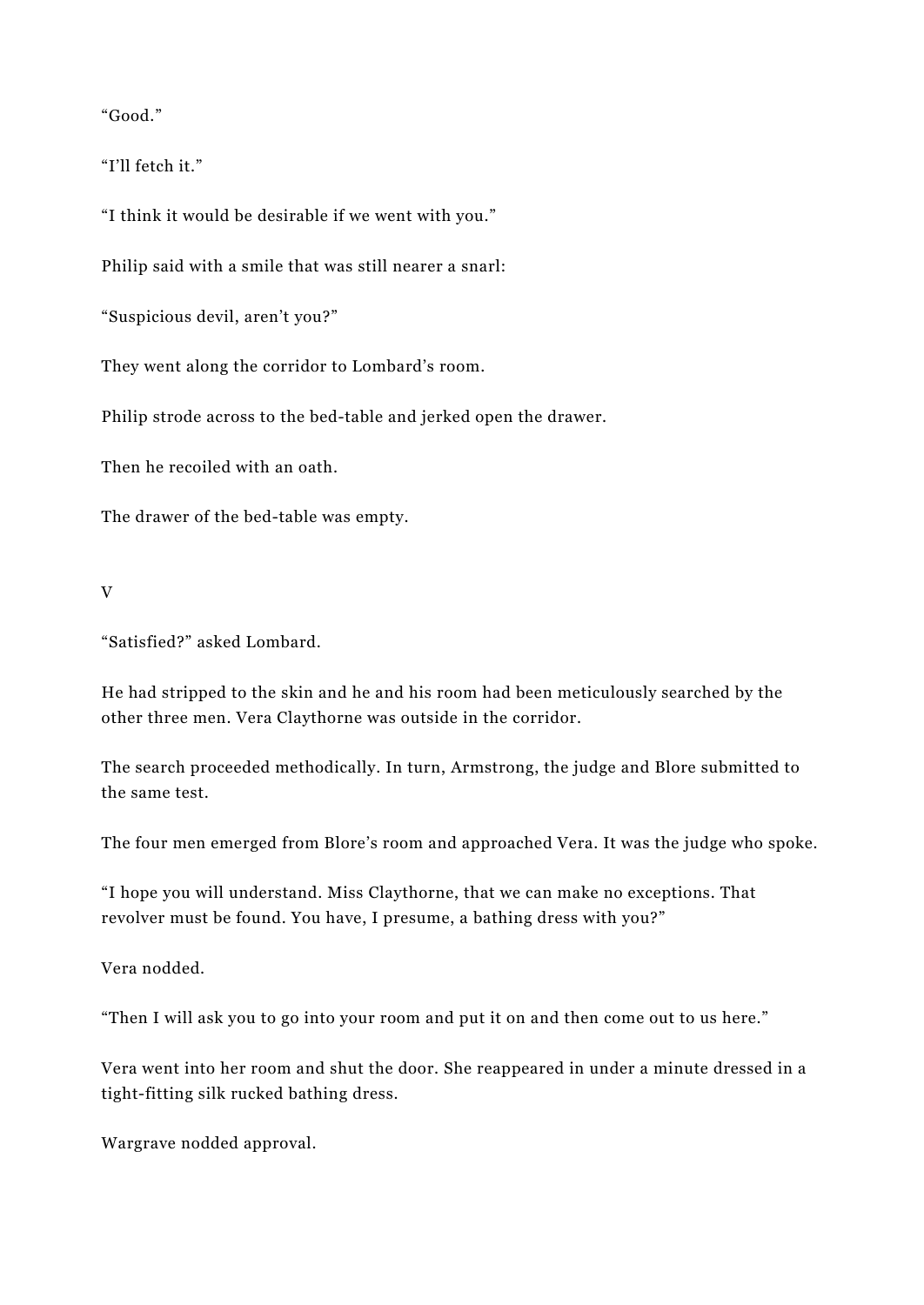"Thank you, Miss Claythorne. Now if you will remain here, we will search your room."

Vera waited patiently in the corridor until they emerged. Then she went in, dressed, and came out to where they were waiting.

The judge said:

"We are now assured of one thing. There are no lethal weapons or drugs in the possession of any of us five. That is one point to the good. We will now place the drugs in a safe place. There is, I think, a silver chest, is there not, in the pantry?"

Blore said:

"That's all very well, but who's to have the key? You, I suppose."

Mr. Justice Wargrave made no reply.

He went down to the pantry and the others followed him. There was a small case there designed for the purpose of holding silver and plate. By the judge's directions, the various drugs were placed in this and it was locked. Then, still on Wargrave's instructions, the chest was lifted into the plate cupboard and this in turn was locked. The judge then gave the key of the chest to Philip Lombard and the key of the cupboard to Blore.

He said:

"You two are the strongest physically. It would be difficult for either of you to get the key from the other. It would be impossible for any of us three to do so. To break open the cupboard - or the plate chest - would be a noisy and cumbrous proceeding and one which could hardly be carried out without attention being attracted to what was going on."

He paused, then went on:

"We are still faced by one very grave problem. What has become of Mr. Lombard's revolver?"

Blore said:

"Seems to me its owner is the most likely person to know that."

A white dint showed in Philip Lombard's nostrils. He said:

"You damned pig-headed fool! I tell you it's been stolen from me!"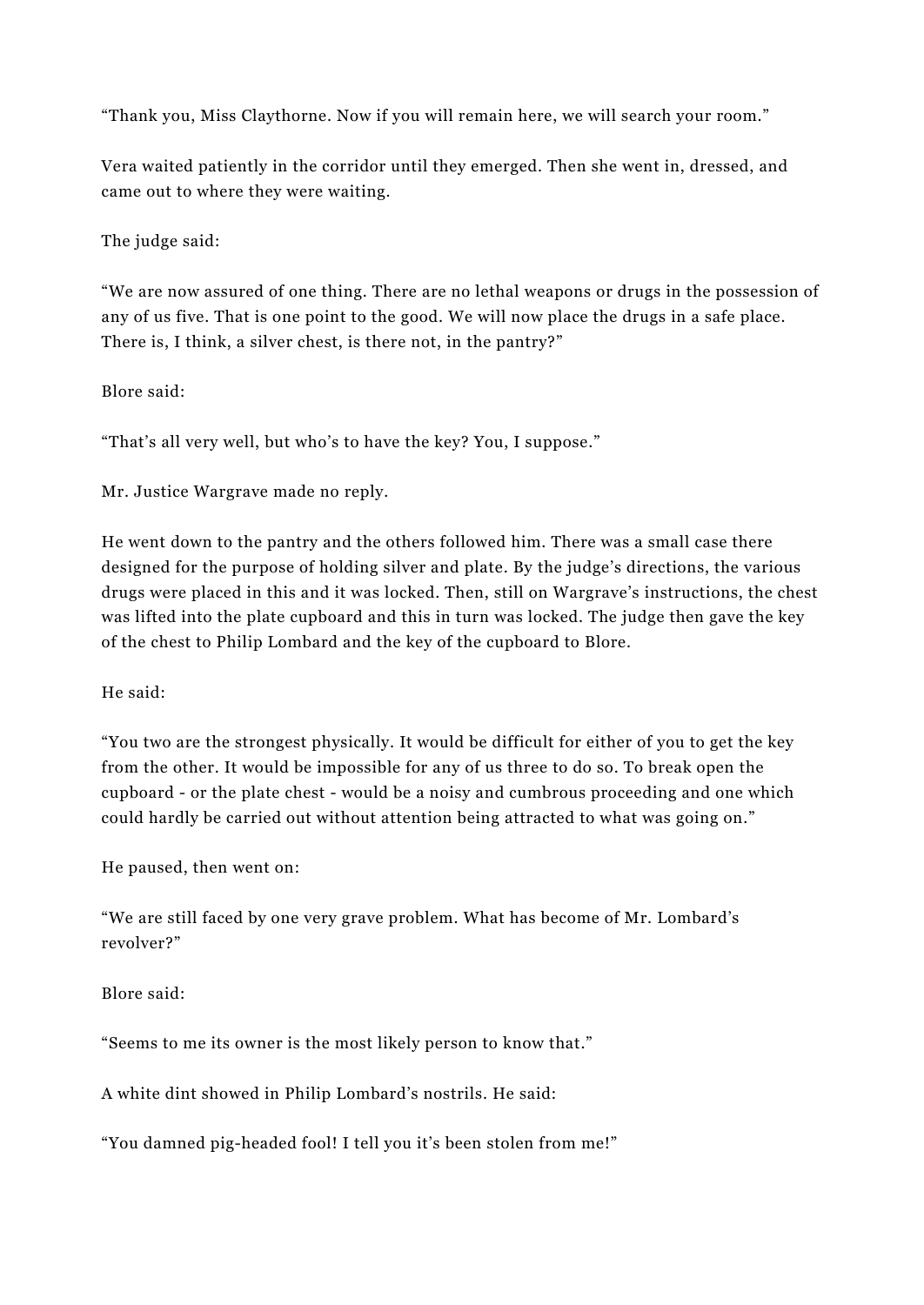Wargrave asked:

"When did you see it last?"

"Last night. It was in the drawer when I went to bed - ready in case anything happened."

The judge nodded.

He said:

"It must have been taken this morning during the confusion of searching for Rogers or after his dead body was discovered."

Vera said:

"It must be hidden somewhere about the house. We must look for it."

Mr. Justice Wargrave's finger was stroking his chin. He said:

"I doubt if our search will result in anything. Our murderer has had plenty of time to devise a hiding-place. I do not fancy we shall find that revolver easily."

Blore said forcefully:

"I don't know where the revolver is, but I'll bet I know where something else is - that hypodermic syringe. Follow me."

He opened the front door and led the way round the house.

A little distance away from the dining-room window he found the syringe. Beside it was a smashed china figure - a sixth broken Indian boy.

Blore said in a satisfied voice:

"Only place it could be. After he'd killed her, he opened the window and threw out the syringe and picked up the china figure from the table and followed on with that."

There were no prints on the syringe. It had been carefully wiped.

Vera said in a determined voice:

"Now let us look for the revolver."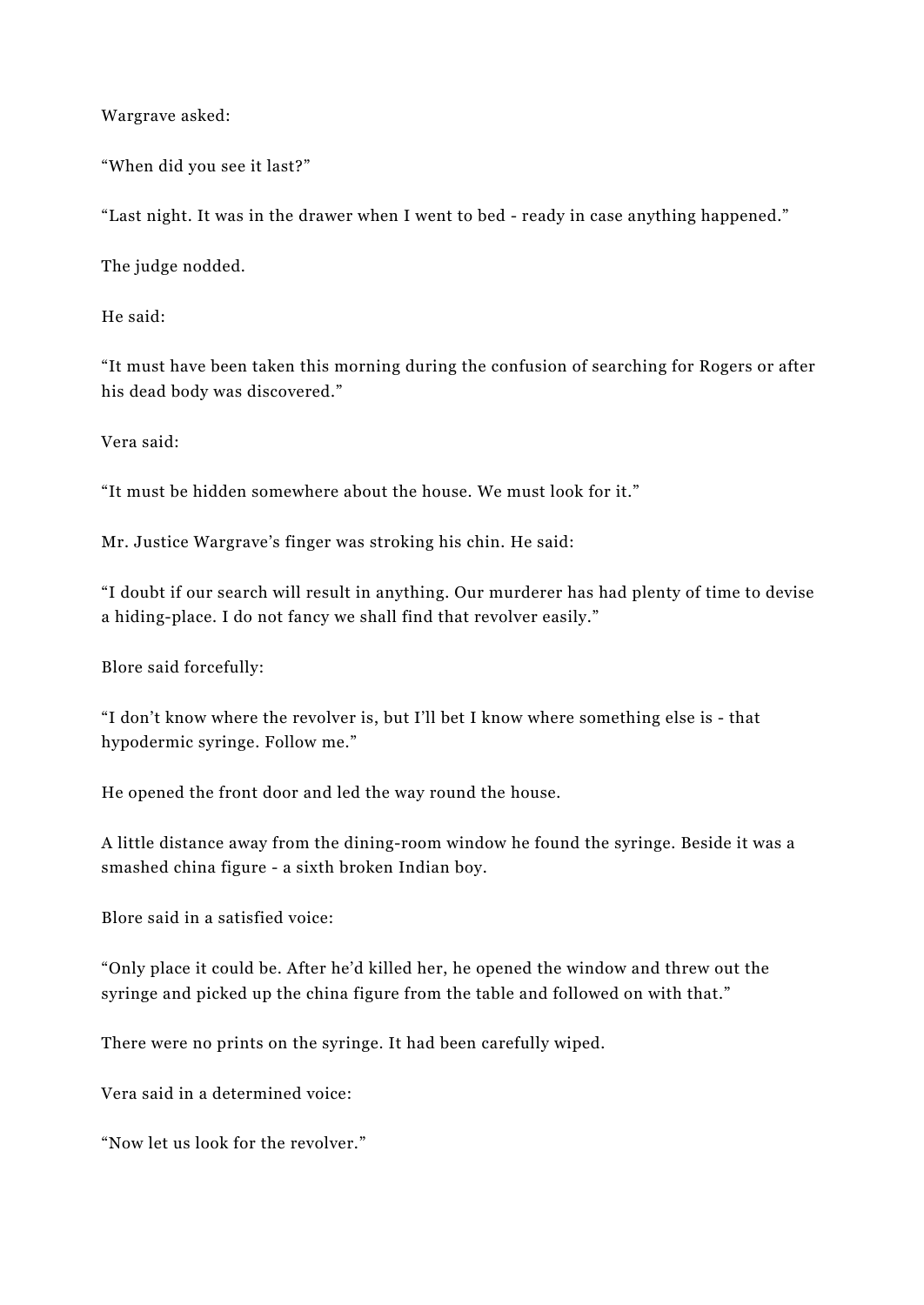Mr. Justice Wargrave said:

"By all means. But in doing so let us be careful to keep together. Remember, if we separate, the murderer gets his chance."

They searched the house carefully from attic to cellars, but without result. The revolver was still missing.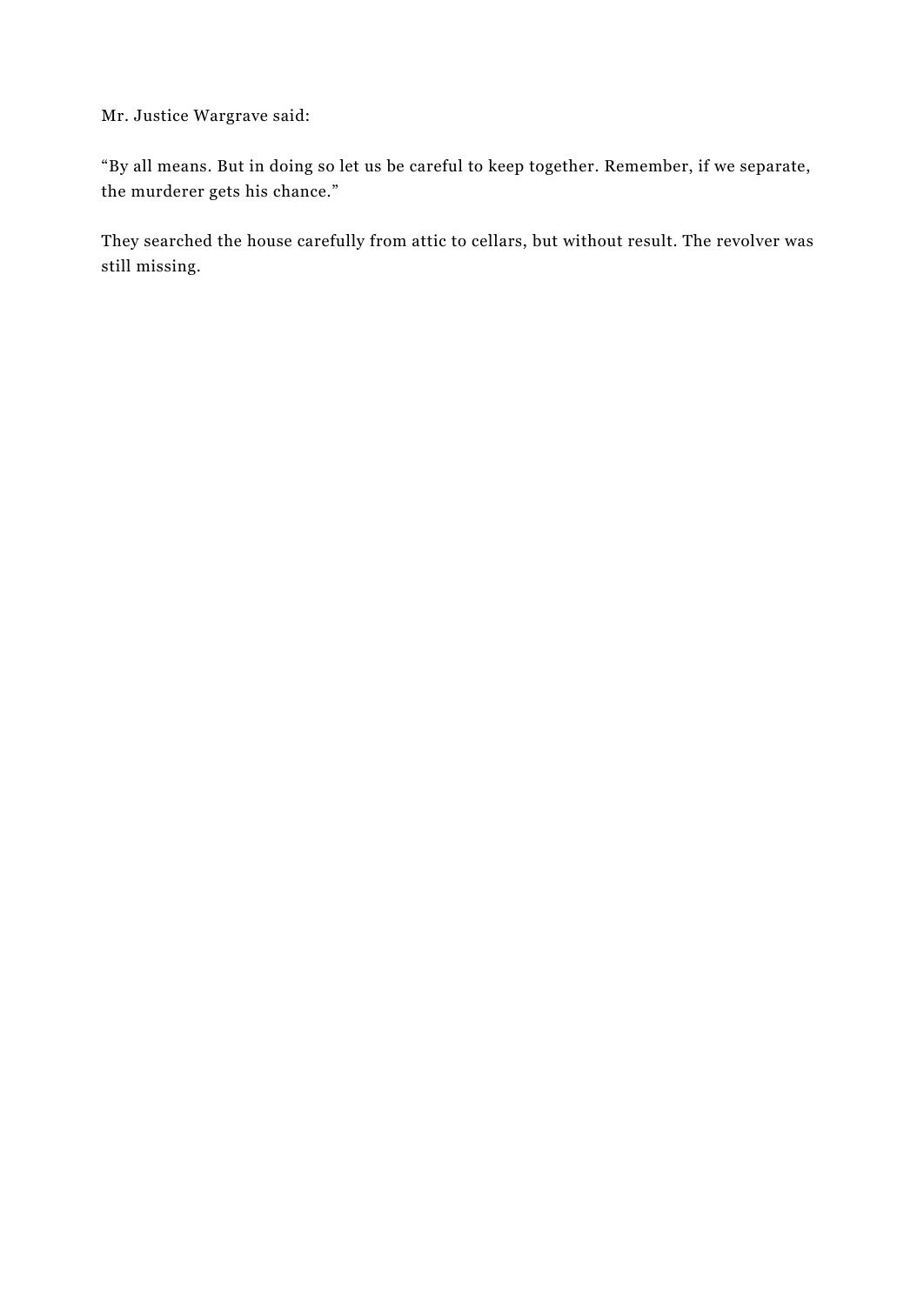# Chapter 13

"One of us... One of us... One of us..."

Three words, endlessly repeated, dinning themselves hour after hour into receptive brains.

Five people - five frightened people. Five people who watched each other, who now hardly troubled to hide their state of nervous tension.

There was little pretence now - no formal veneer of conversation. They were five enemies linked together by a mutual instinct of self-preservation.

And all of them, suddenly, looked less like human beings. They were reverted to more bestial types. Like a wary old tortoise, Mr. Justice Wargrave sat hunched up, his body motionless, his eyes keen and alert. Ex-Inspector Blore looked coarser and clumsier in build. His walk was that of a slow padding animal. His eyes were bloodshot. There was a look of mingled ferocity and stupidity about him. He was like a beast at bay ready to charge its pursuers. Philip Lombard's senses seemed heightened, rather than diminished. His ears reacted to the slightest sound. His step was lighter and quicker, his body was lithe and graceful. And he smiled often, his lips curling back from his long white teeth.

Vera Claythorne was very quiet. She sat most of the time huddled in a chair. Her eyes stared ahead of her into space. She looked dazed. She was like a bird that has dashed its head against glass and that has been picked up by a human hand. It crouches there, terrified, unable to move, hoping to save itself by its immobility.

Armstrong was in a pitiable condition of nerves. He twitched and his hands shook. He lighted cigarette after cigarette and stubbed them out almost immediately. The forced inaction of their position seemed to gall him more than the others. Every now and then he broke out into a torrent of nervous speech.

"We - we shouldn't just sit here doing nothing! There must be something - surely, surely, there is something that we can do? If we lit a bonfire -"

Blore said heavily:

"In this weather?"

The rain was pouring down again. The wind came in fitful gusts. The depressing sound of the pattering rain nearly drove them mad.

By tacit consent, they had adopted a plan of campaign. They all sat in the big drawing-room. Only one person left the room at a time. The other four waited till the fifth returned.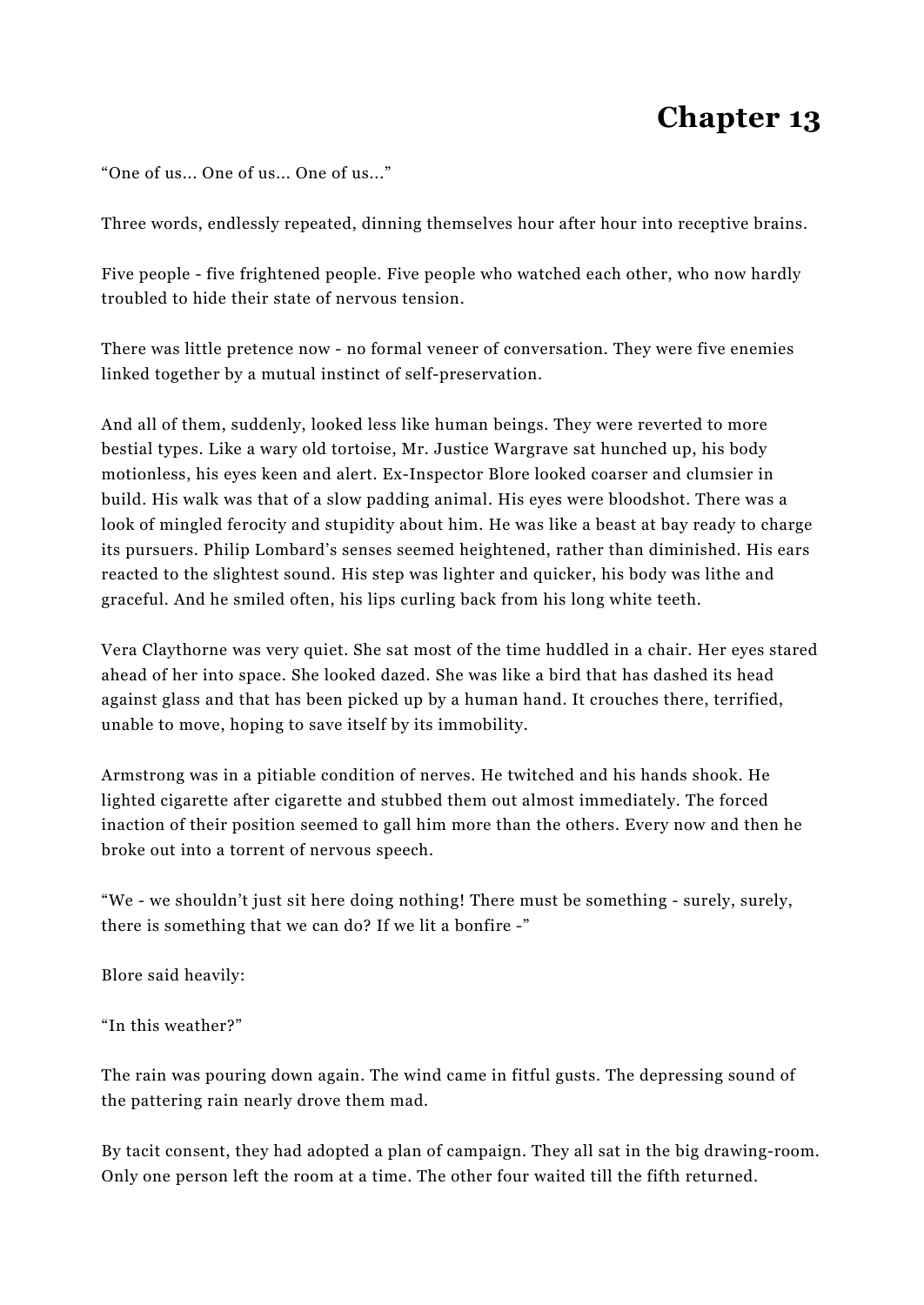Lombard said:

"It's only a question of time. The weather will clear. Then we can do something - signal-light fires - make a raft - something!"

Armstrong said with a sudden cackle of laughter:

"A question of time - time? We can't afford time! We shall all be dead..."

Mr. Justice Wargrave said, and his small clear voice was heavy with passionate determination:

"Not if we are careful. We must be very careful..."

The mid-day meal had been duly eaten - but there had been no conventional formality about it. All five of them had gone to the kitchen. In the larder they had found a great store of tinned foods. They had opened a tin of tongue and two tins of fruit. They had eaten standing round the kitchen table. Then, herding close together, they had returned to the drawingroom - to sit there - sit - watching each other...

And by now the thoughts that ran through their brains were abnormal, feverish, diseased...

"It's Armstrong... I saw him looking at me sideways just then... his eyes are mad... quite mad... Perhaps he isn't a doctor at all... That's it, of course!... He's a lunatic, escaped from some doctor's house - pretending to be a doctor... It's true... shall I tell them?... Shall I scream out?... No, it won't do to put him on his guard... Besides he can seem so sane... What time is it?... Only a quarter past three!... Oh, God, I shall go mad myself... Yes, it's Armstrong... He's watching me now..."

"They won't get me! I can take care of myself... I've been in tight places before... Where the hell is that revolver?... Who took it?... Who's got it?... Nobody's got it - we know that. We were all searched... Nobody can have it... But some one knows where it is..."

"They're going mad... they're all go mad... Afraid of death... we're all afraid of death... I'm afraid of death... Yes, but that doesn't stop death coming... 'The hearse is at the door, sir.' Where did I read that? The girl... I'll watch the girl. Yes, I'll watch the girl..."

"Twenty to four... only twenty to four... perhaps the clock has stopped... I don't understand no, I don't understand... This sort of thing can't happen... it is happening... Why don't we wake up? Wake up - Judgement Day - not that! If I could only think... My head something's happening in my head - it's going to burst - it's going to split... This sort of thing can't happen... What's the time? Oh, God! it's only a quarter to four."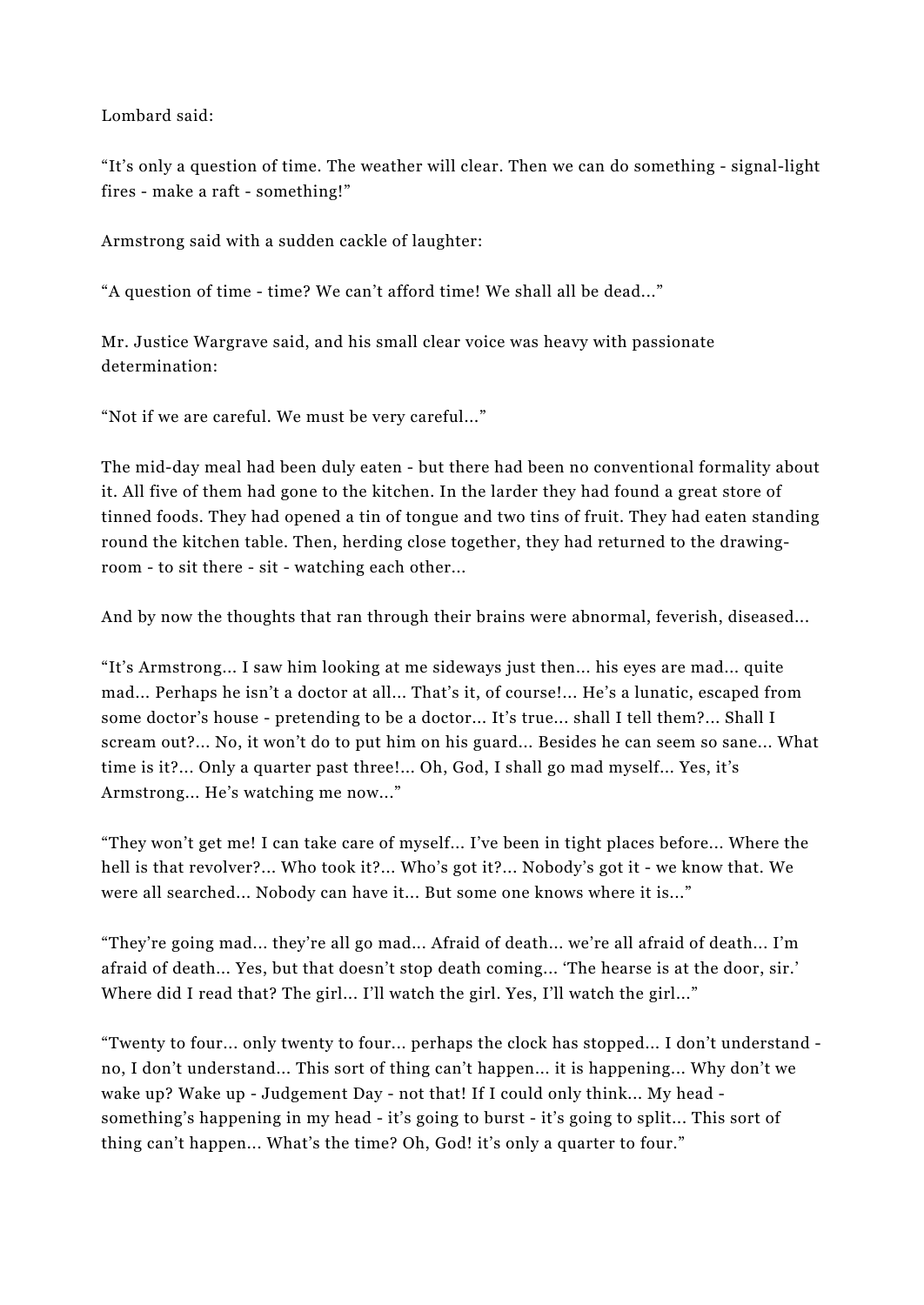"I must keep my head... I must keep my head... If only I keep my head... It's all perfectly clear - all worked out. But nobody must suspect. It may do the trick. It must! Which one? That's the question - which one? I think - yes, I rather think - yes - him."

When the clock struck five they all jumped.

Vera said:

"Does any one - want tea?"

There was a moment's silence. Blore said:

"I'd like a cup."

Vera rose. She said:

"I'll go and make it. You can all stay here."

Mr. Justice Wargrave said gently:

"I think, my dear young lady, we would all prefer to come and watch you make it."

Vera stared, then gave a short rather hysterical laugh.

She said:

"Of course! You would!"

Five people went into the kitchen. Tea was made and drunk by Vera and Blore. The other three had whiskey - opening a fresh bottle and using a siphon from a nailed up case.

The judge murmured with a reptilian smile:

"We must be very careful..."

They went back again to the drawing-room. Although it was summer the room was dark. Lombard switched on the lights but they did not come on. He said:

"Of course! The engine's not been run today since Rogers hasn't been there to see to it."

He hesitated and said:

"We could go out and get it going, I suppose."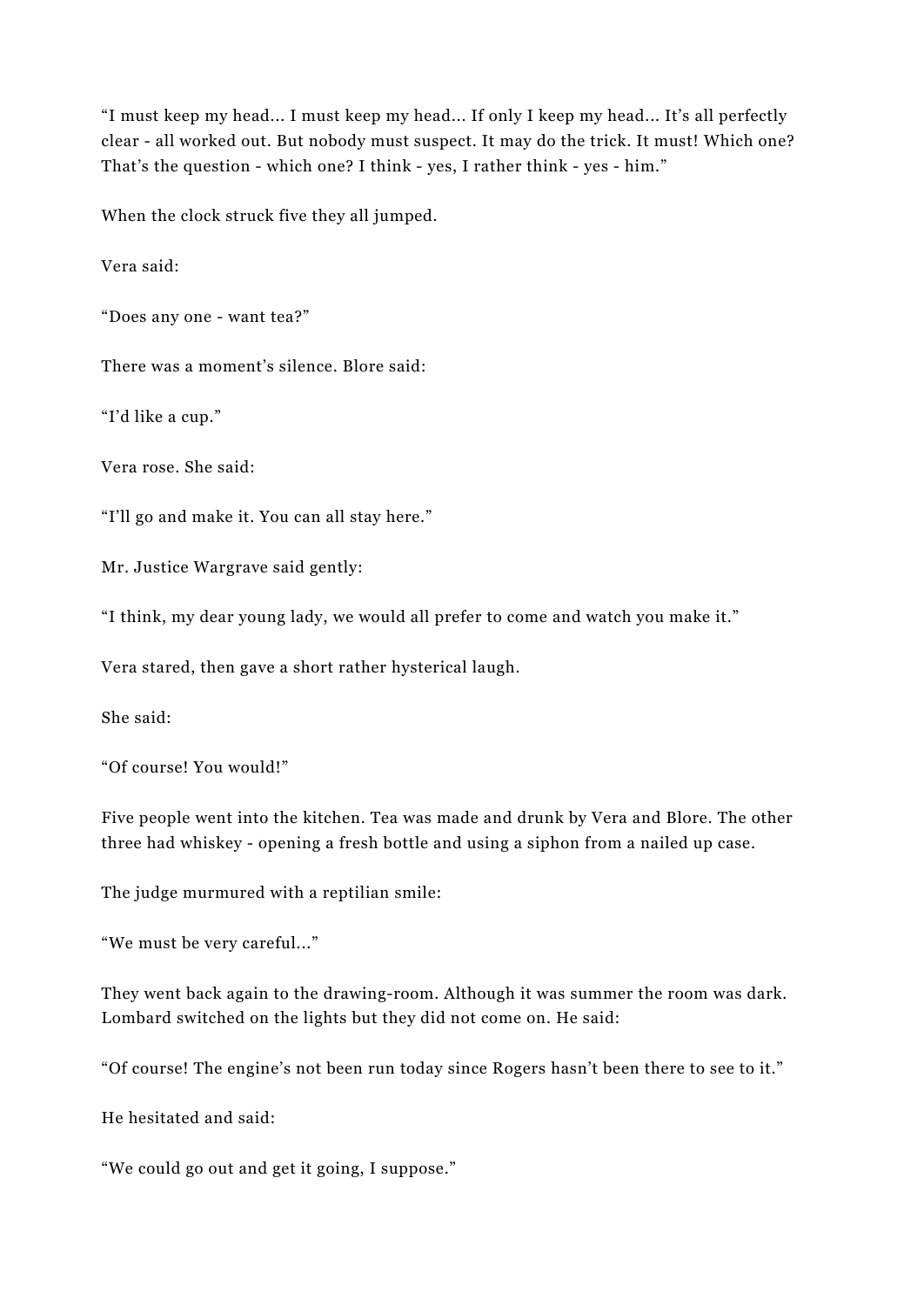Mr. Justice Wargrave said:

"There are packets of candles in the larder, I saw them, better use those."

Lombard went out. The other four sat watching each other.

He came back with a box of candles and a pile of saucers. Five candles were lit and placed about the room.

The time was a quarter to six.

II

At twenty past six, Vera felt that to sit there longer was unbearable. She would go to her room and bathe her aching head and temples in cold water.

She got up and went towards the door. Then she remembered and came back and got a candle out of the box. She lighted it, let a little wax pour into a saucer and stuck the candle firmly to it. Then she went out of the room, shutting the door behind her and leaving the four men inside.

She went up the stairs and along the passage to her room.

As she opened her door, she suddenly halted and stood stock still.

Her nostrils quivered.

The sea... The smell of the sea at St. Tredennick...

That was it. She could not be mistaken. Of course one smelt the sea on an island anyway, but this was different. It was the smell there had been on the beach that day - with the tide out and the rocks covered with seaweed drying in the sun.

"Can I swim out to the island, Miss Claythorne?"

"Why can't I swim out to the island?..."

Horrid whiny spoilt little brat! If it weren't for him, Hugo would be rich... able to marry the girl he loved...

Hugo...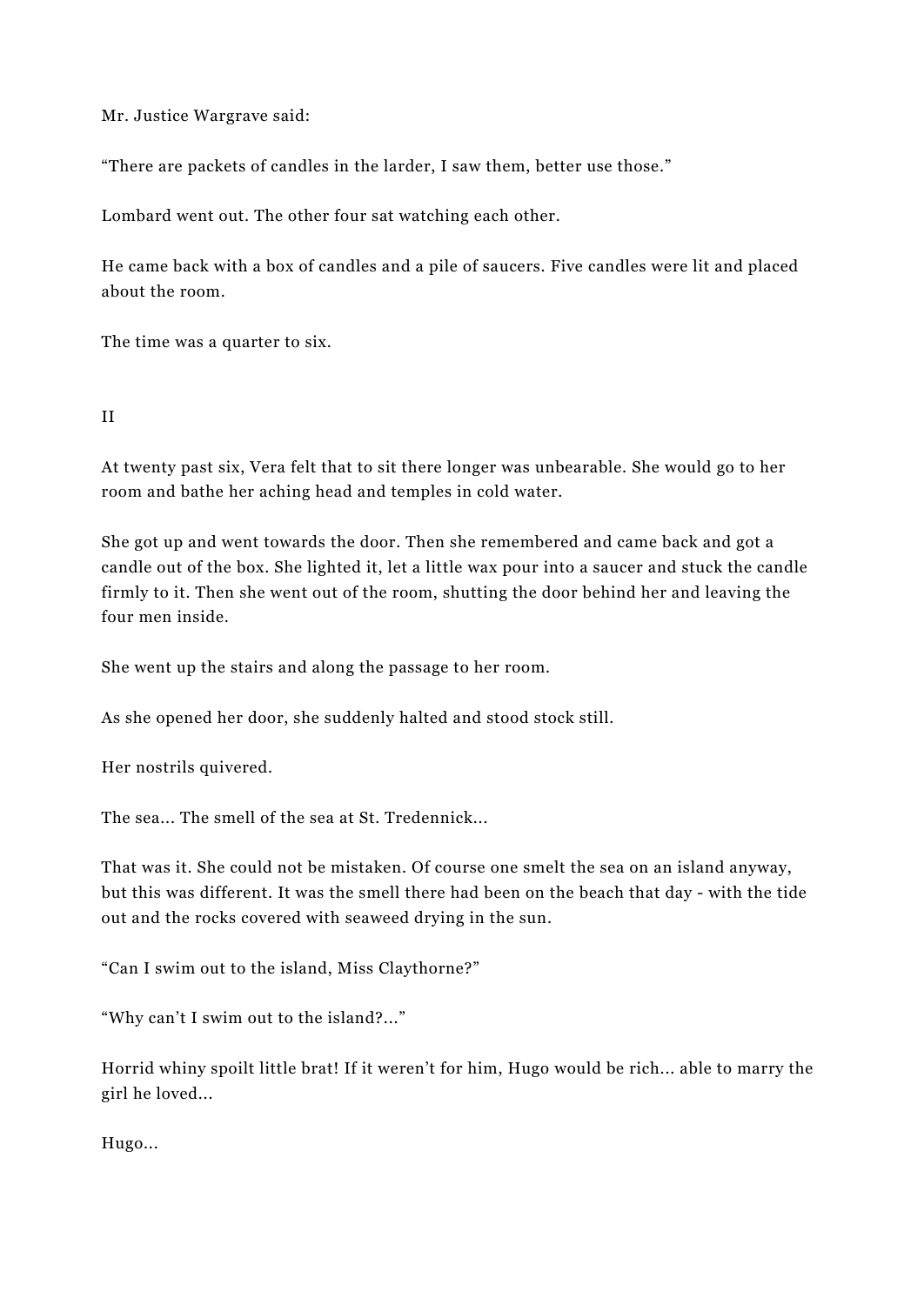Surely - surely - Hugo was beside her? No, waiting for her in the room...

She made a step forward. The draught from the window caught the flame of the candle. It flickered and went out...

Tn the dark she was suddenly afraid...

"Don't be a fool," Vera Claythorne urged herself. "It's all right. The others are downstairs. All four of them. There's no one in the room. There can't be. You're imagining things, my girl."

But that smell - that smell of the beach at St. Tredennick... That wasn't imagined. It was true...

And there was some one in the room... She had heard something - surely she had heard something...

And then, as she stood there, listening - a cold, clammy hand touched her throat - a wet hand, smelling of the sea...

## III

Vera screamed. She screamed and screamed - screams of the utmost terror - wild desperate cries for help.

She did not hear the sounds from below, of a chair being overturned, of a door opening, of men's feet running up the stairs. She was conscious only of supreme terror.

Then, restoring her sanity, lights flickered in the doorway - candles - men hurrying into the room.

"What the devil?" "What's happened?" "Good God, what is it?"

She shuddered, took a step forward, collapsed on the floor.

She was only half aware of some one bending over her, of some one forcing her head down between her knees.

Then a sudden exclamation, a quick "My God, look at that!" her senses returned. She opened her eyes and raised her head. She saw what it was the men with the candles were looking at.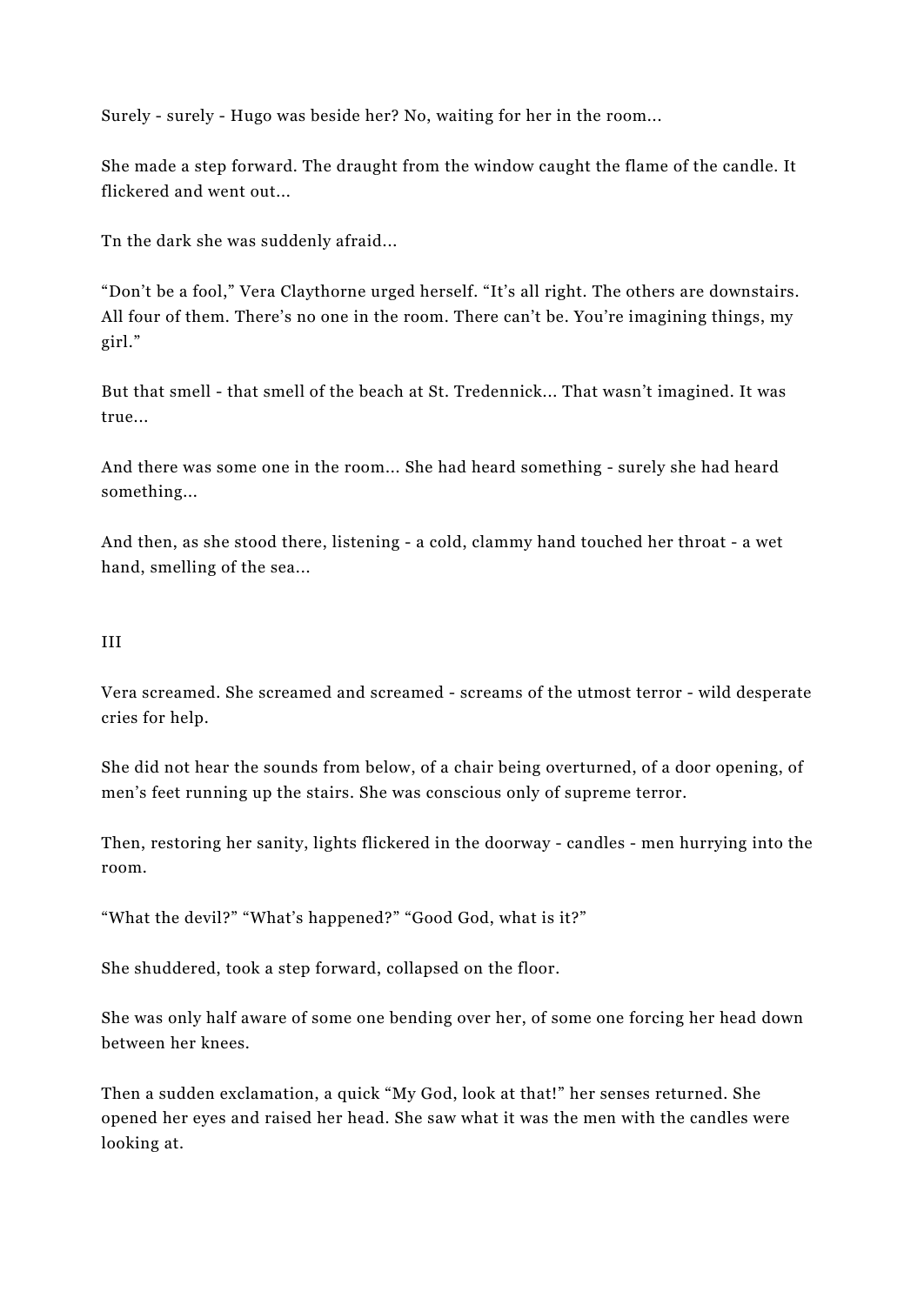A broad ribbon of wet seaweed was hanging down from the ceiling. It was that which in the darkness had swayed against her throat. It was that which she had taken for a clammy hand, a drowned hand come back from the dead to squeeze the life out of her!...

She began to laugh hysterically. She said:

"It was seaweed - only seaweed - and that's what the smell was..."

And then the faintness came over her once more - waves upon waves of sickness. Again some one took her head and forced it between her knees.

Aeons of time seemed to pass. They were offering her something to drink - pressing the glass against her lips. She smelt brandy.

She was just about to gulp the spirit gratefully down when, suddenly, a warning note - like an alarm bell - sounded in her brain. She sat up, pushing the glass away.

She said sharply:

"Where did this come from?"

Blore's voice answered. He stared a minute before speaking.

He said:

"I got it from downstairs."

Vera cried:

"I won't drink it..."

There was a moment's silence, then Lombard laughed.

He said with appreciation:

"Good for you, Vera! You've got your wits about you - even if you have been scared half out of your life. I'll get a fresh bottle that hasn't been opened."

He went swiftly out.

Vera said uncertainly:

"I'm all right now. I'll have some water."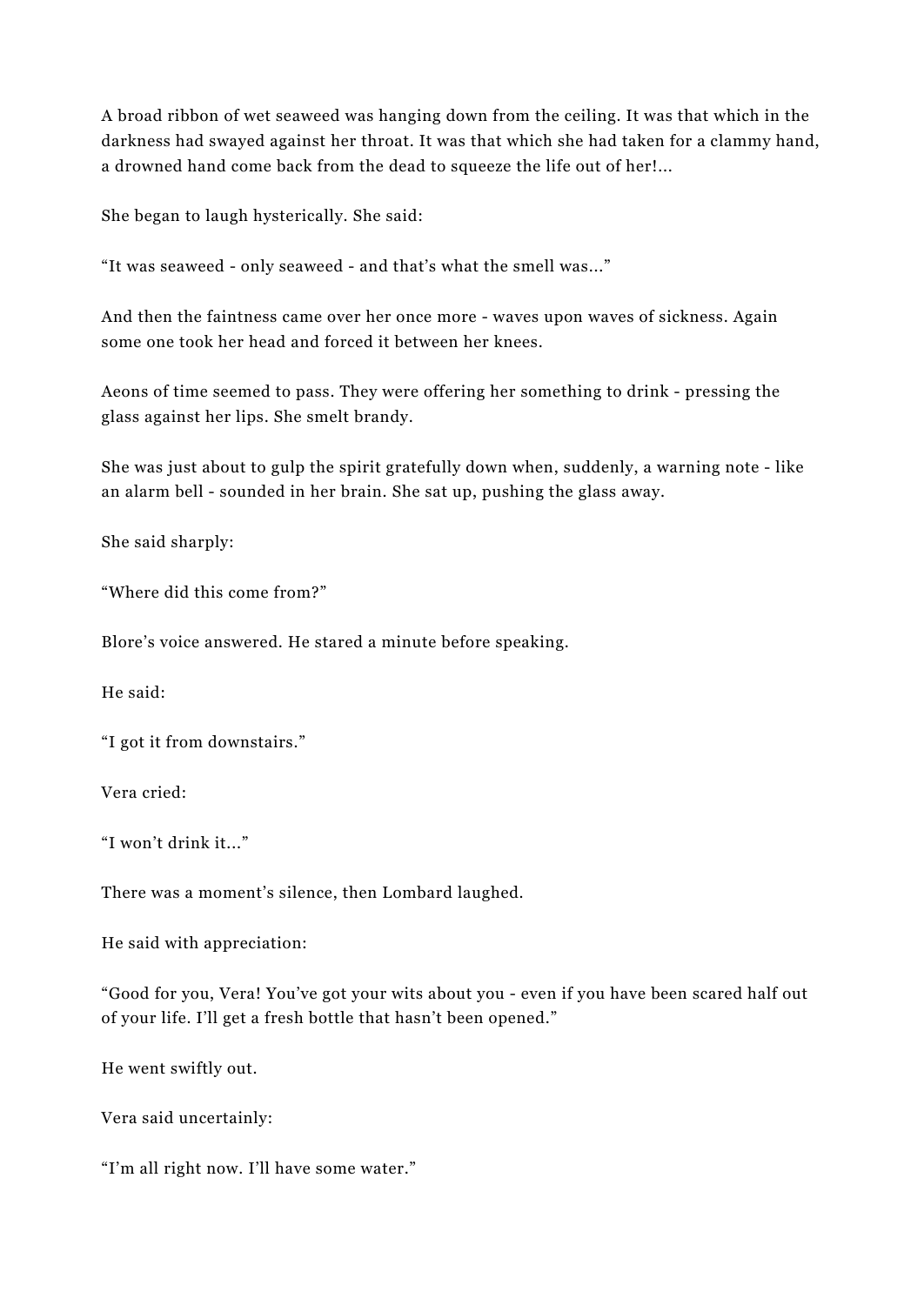Armstrong supported her as she struggled to her feet. She went over to the basin, swaying and clutching at him for support. She let the cold tap run and then filled the glass.

Blore said resentfully:

"That brandy's all right."

Armstrong said:

"How do you know?"

Blore said angrily:

"I didn't put anything in it. That's what you're getting at, I suppose."

Armstrong said:

"I'm not saying you did. You might have done it, or some one might have tampered with the bottle for just this emergency."

Lombard came swiftly back into the room.

He had a new bottle of brandy in his hands and a corkscrew.

He thrust the sealed bottle under Vera's nose.

"There you are, my girl. Absolutely no deception." He peeled off the tin foil and drew the cork. "Lucky there's a good supply of spirits in the house. Thoughtful of U.N. Owen."

Vera shuddered violently.

Armstrong held the glass while Philip poured the brandy into it. He said:

"You'd better drink this, Miss Claythorne. You've had a nasty shock."

Vera drank a little of the spirit. The colour came back to her face.

Philip Lombard said with a laugh:

"Well, here's one murder that hasn't gone according to plan!"

Vera said almost in a whisper: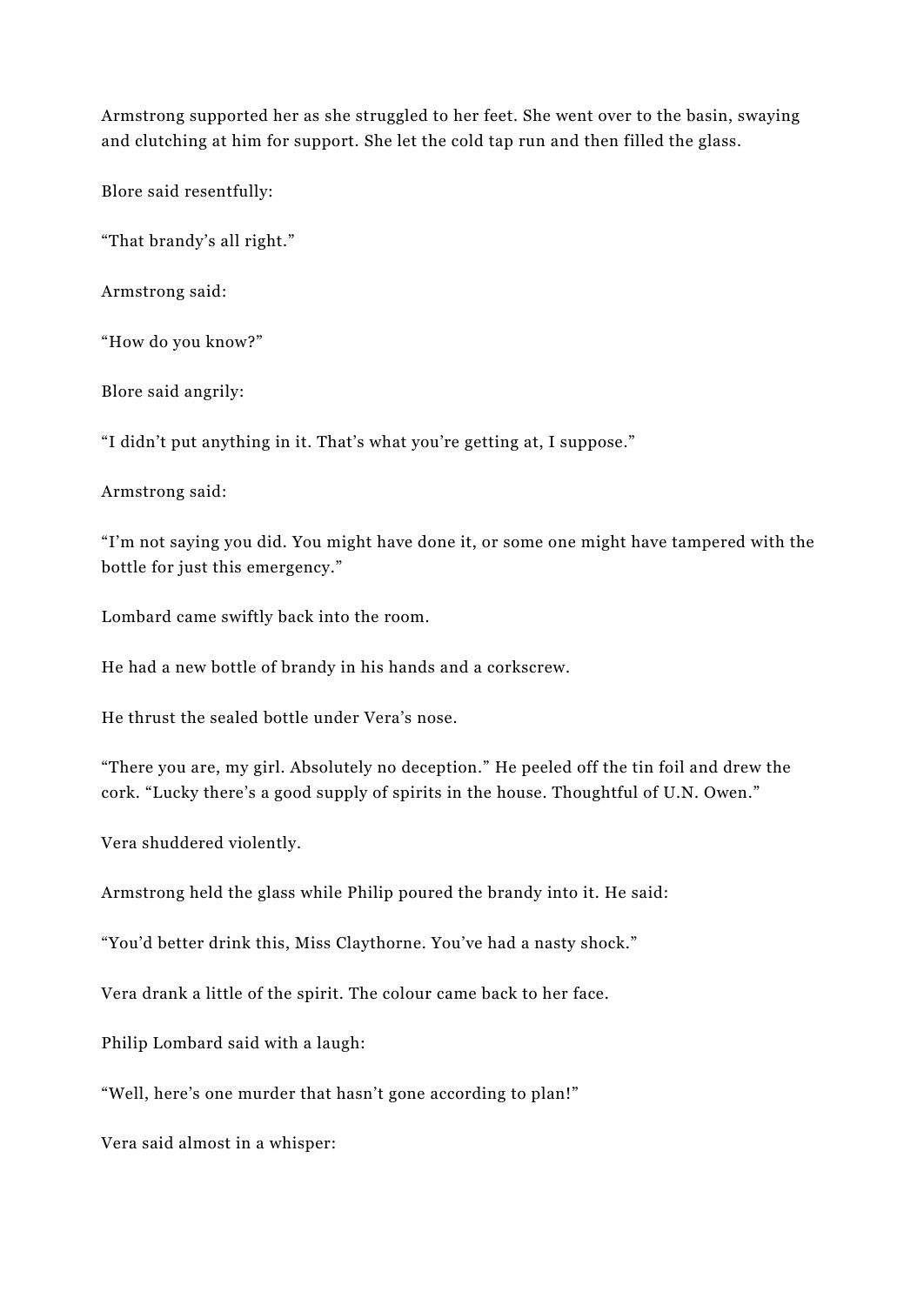"You think - that was what was meant?"

Lombard nodded.

"Expected you to pass out through fright! Some people would have, wouldn't they, doctor?"

Armstrong did not commit himself. He said doubtfully:

"H'm, impossible to say. Young healthy subject - no cardiac weakness. Unlikely. On the other hand -"

He picked up the glass of brandy that Blore had brought. He dipped a finger in it, tasted it gingerly. His expression did not alter. He said dubiously: "H'm, tastes all right."

Blore stepped forward angrily. He said:

"If you're saying that I tampered with that, I'll knock your ruddy block off."

Vera, her wits revived by the brandy, made a diversion by saying:

"Where's the judge?"

The three men looked at each other.

"That's odd... Thought he came up with us."

Blore said:

"So did I... What about it, doctor? You came up the stairs behind me."

Armstrong said:

"I thought he was following me... Of course, he'd be bound to go slower than we did. He's an old man."

They looked at each other again.

Lombard said:

"It's damned odd..."

Blore cried: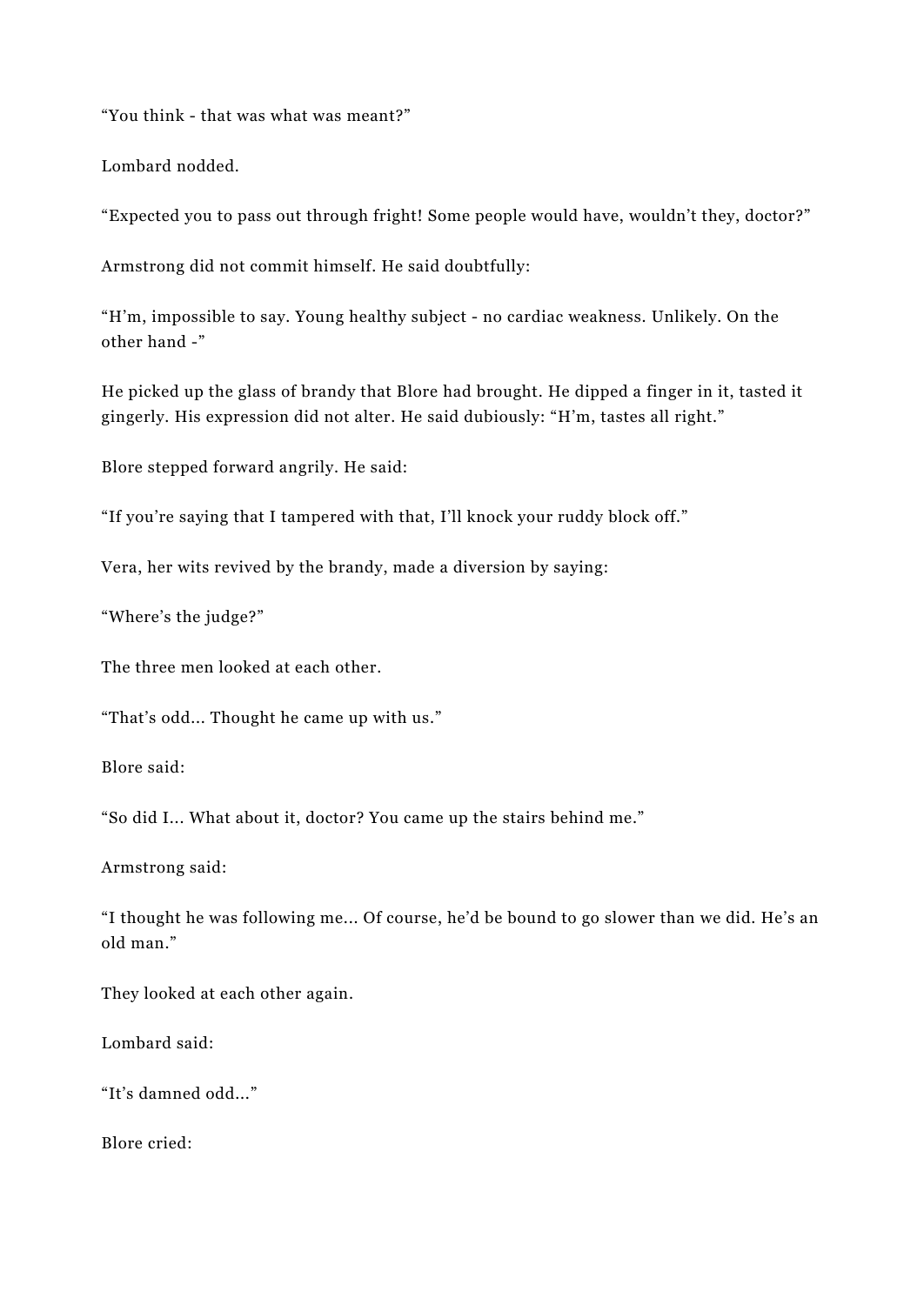"We must look for him."

He started for the door. The others followed him, Vera last.

As they went down the stairs Armstrong said over his shoulder:

"Of course he may have stayed in the living-room..."

They crossed the hall. Armstrong called out loudly:

"Wargrave, Wargrave, where are you?"

There was no answer. A deadly silence filled the house apart from the gentle patter of the rain.

Then, in the entrance to the drawing-room door, Armstrong stopped dead. The others crowded up and looked over his shoulder.

Somebody cried out.

Mr. Justice Wargrave was silting in his high-backed chair at the end of the room. Two candles burnt on either side of him. But what shocked and startled the onlookers was the fact that he sat there robed in scarlet with a judge's wig upon his head...

Dr. Armstrong motioned to the others to keep back. He himself walked across to the silent staring figure, reeling a little as he walked like a drunken man.

He bent forward, peering into the still face. Then, with a swift movement, he raised the wig. It fell to the floor, revealing the high bald forehead with, in the very middle, a round stained mark from which something had trickled...

Dr. Armstrong raised the limp hand and felt for the pulse. Then he turned to the others.

He said - and his voice was expressionless, dead, far away:

"He's been shot... "

Blore said:

"God - the revolver!"

The doctor said, still in the same lifeless voice: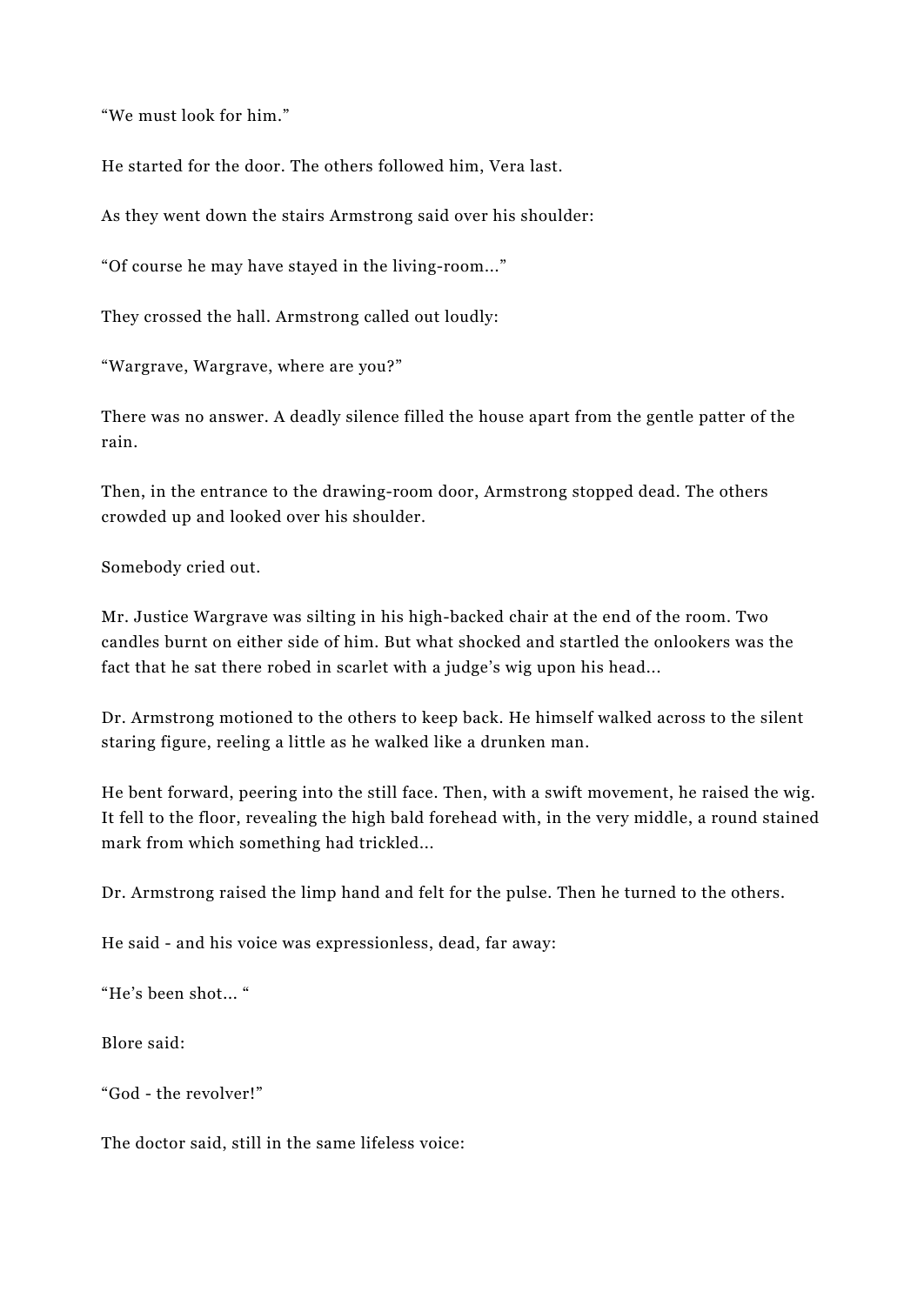"Got him through the head. Instantaneous."

Vera stooped to the wig. She said, and her voice shook with terror:

"Miss Brent's missing grey wool..."

Blore said:

"And the scarlet curtain that was missing from the bathroom..."

Vera whispered:

"So this is what they wanted them for..."

Suddenly Philip Lombard laughed - a high unnatural laugh.

"'Five little Indian boys going in for law; one got in Chancery and then there were four.' That's the end of Mr. Bloody Justice Wargrave. No more pronouncing sentence for him! No more putting on of the black cap! Here's the last time he'll ever sit in court! No more summing up and sending innocent men to death. How Edward Seton would laugh if he were here! God, how he'd laugh!"

His outburst shocked and startled the others.

Vera cried:

"Only this morning you said he was the one!"

Philip Lombard's face changed - sobered.

He said in a low voice:

"I know I did... Well, I was wrong. Here's one more of us who's been proved innocent - too late!"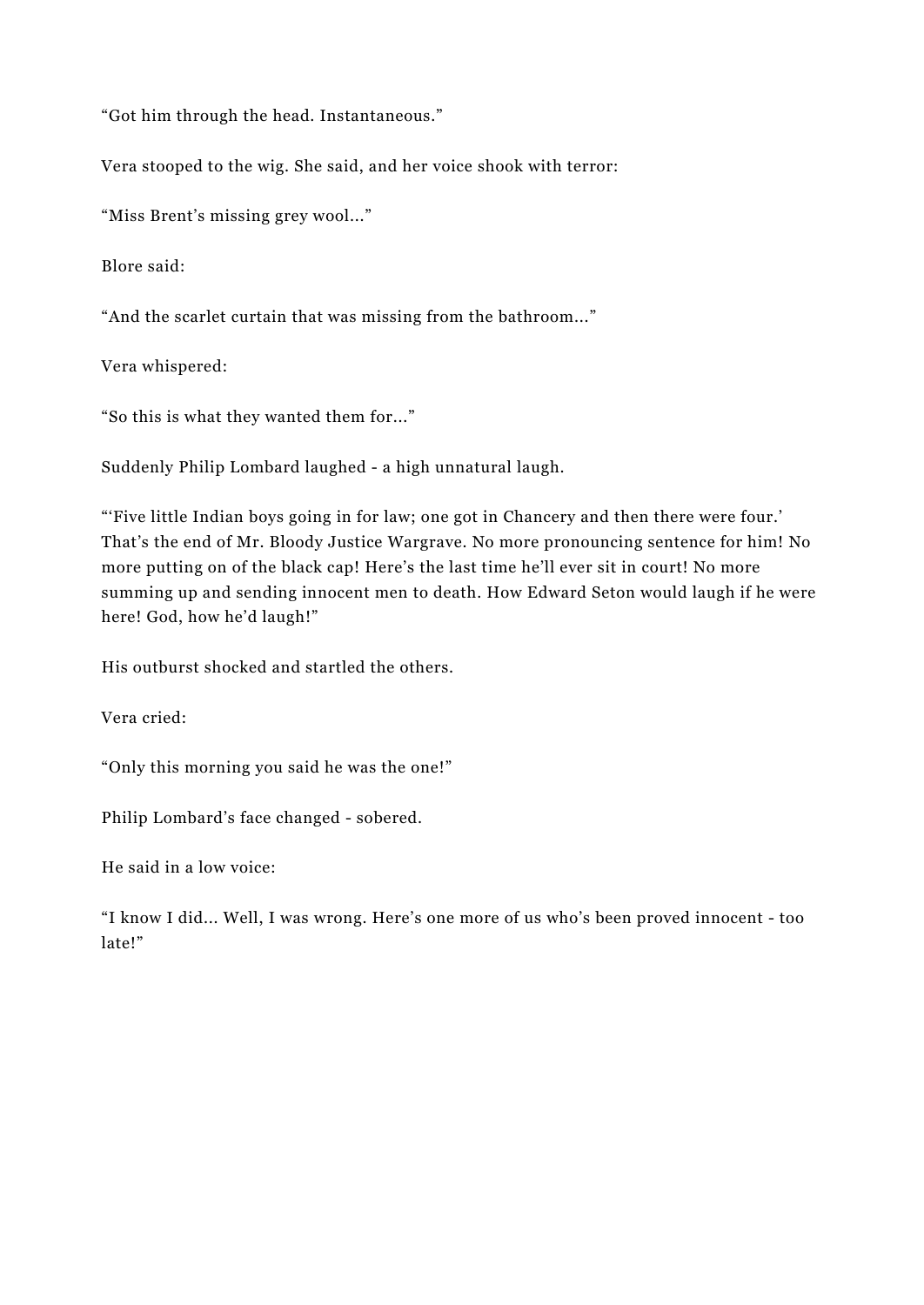# Chapter 14

They had carried Mr. Justice Wargrave up to his room and laid him on the bed.

Then they had come down again and had stood in the hall looking at each other.

Blore said heavily:

"What do we do now?"

Lombard said briskly:

"Have something to eat. We've got to eat, you know."

Once again they went into the kitchen. Again they opened a tin of tongue. They ate mechanically, almost without tasting.

Vera said:

"I shall never eat tongue again."

They finished the meal. They sat round the kitchen table staring at each other.

Blore said:

"Only four of us now... Who'll be the next?"

Armstrong stared. He said, almost mechanically:

"We must be very careful -" and stopped.

Blore nodded.

"That's what he said... And now he's dead!"

Armstrong said:

"How did it happen, I wonder?"

Lombard swore. He said: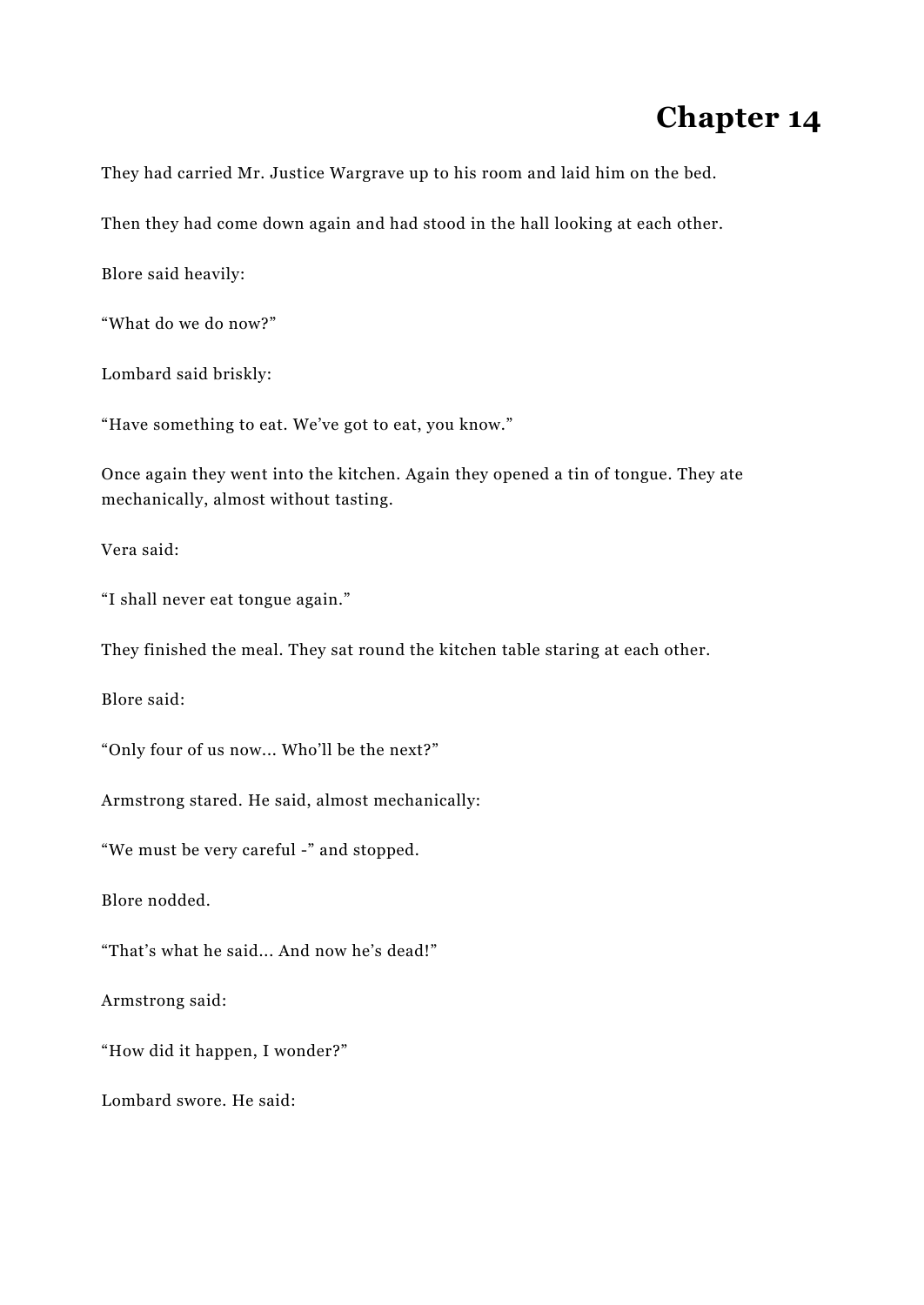"A damned clever double cross! That stuff was planted in Miss Claythorne's room and it worked just as it was intended to. Every one dashes up there thinking she's being murdered. And so - in the confusion - some one - caught the old boy off his guard."

Blore said:

"Why didn't any one hear the shot?"

Lombard shook his head.

"Miss Claythorne was screaming, the wind was howling, we were running about and calling out. No, it wouldn't be heard." He paused. "But that trick's not going to work again. He'll have to try something else next time."

Blore said:

"He probably will."

There was an unpleasant tone in his voice. The two men eyed each other.

Armstrong said:

"Four of us, and we don't know which..."

Blore said:

"I know..."

Vera said:

"I haven't the least doubt..."

Armstrong said slowly:

"I suppose I do know really..."

Philip Lombard said:

"I think I've got a pretty good idea now..."

Again they all looked at each other...

Vera staggered to her feet. She said: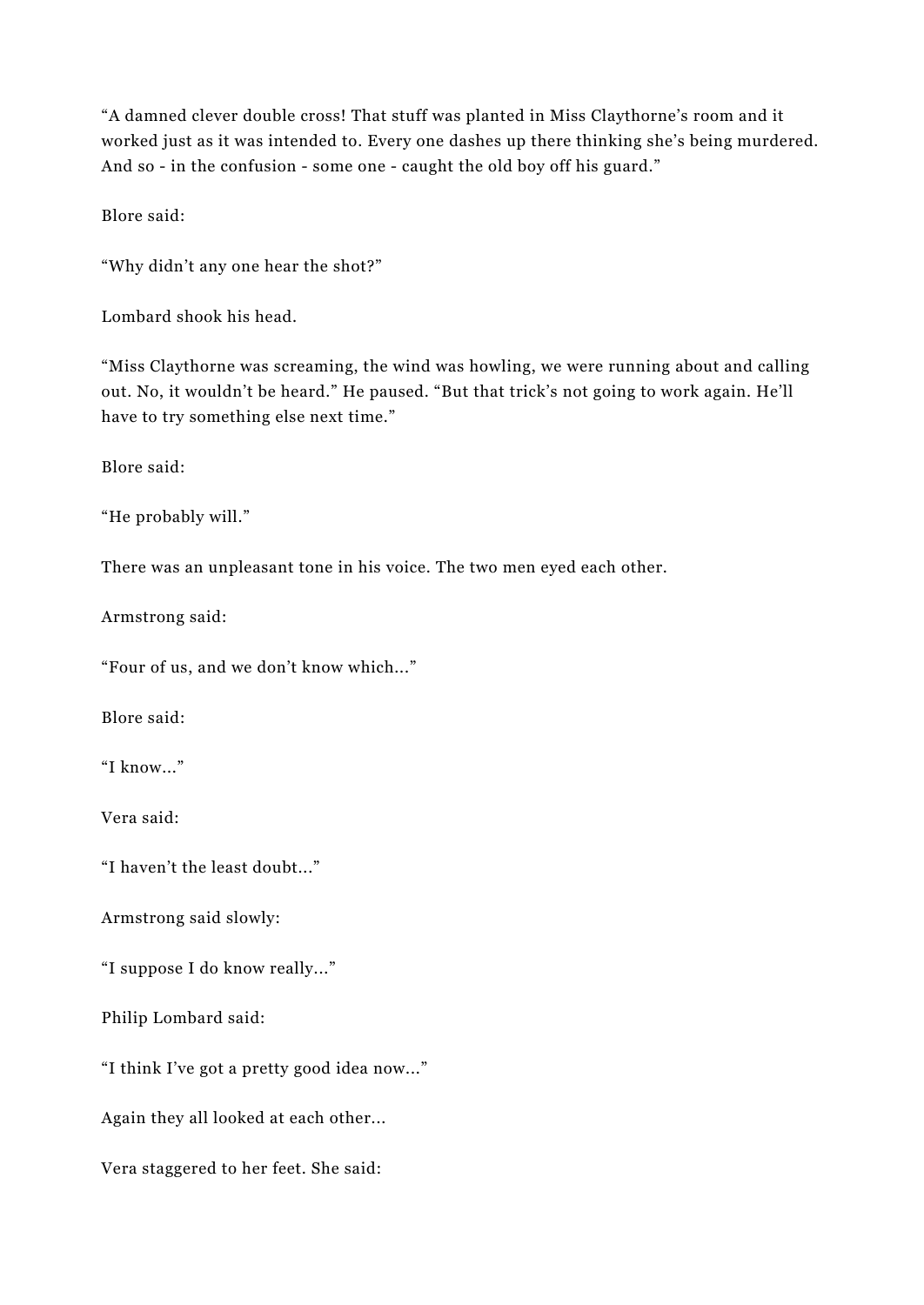"I feel awful. I must go to bed... I'm dead beat."

Lombard said:

"Might as well. No good sitting watching each other."

Blore said:

"I've no objection..."

The doctor murmured:

"The best thing to do - although I doubt if any of us will sleep."

They moved to the door. Blore said:

"I wonder where that revolver is now?..."

II

They went up the stairs.

The next move was a little like a scene in a farce.

Each one of the four stood with a hand on his or her bedroom door handle. Then, as though at a signal, each one stepped into the room and pulled the door shut. There were sounds of bolts and locks, of the moving of furniture.

Four frightened people were barricaded in until morning.

### III

Philip Lombard drew a breath of relief as he turned from adjusting a chair under the door handle.

He strolled across to the dressing-table.

By the light of the flickering candle he studied his face curiously.

He said softly to himself: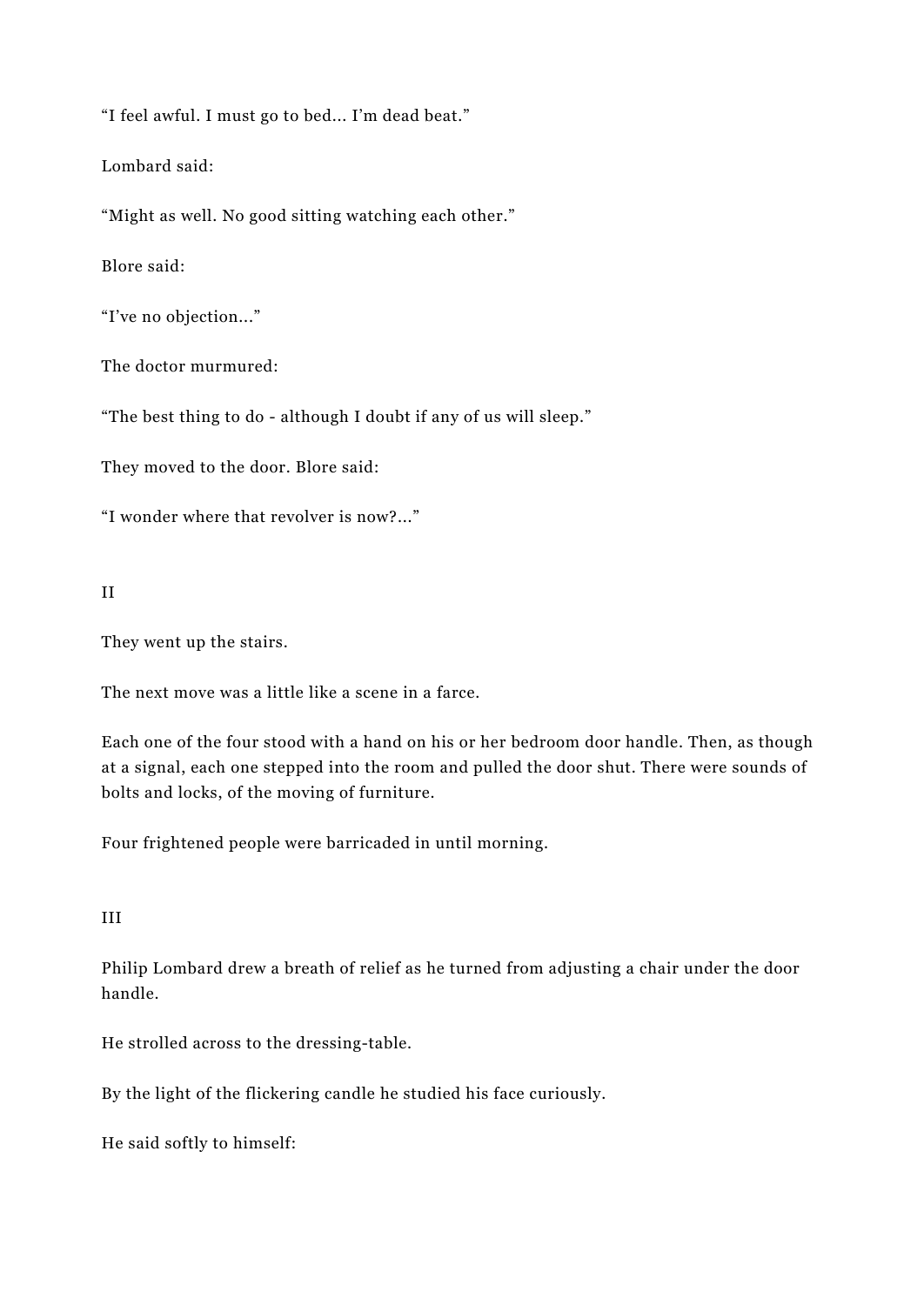"Yes, this business has got you rattled all right."

His sudden wolf-like smile flashed out.

He undressed quickly.

He went over to the bed, placing his wrist-watch on the table by the bed.

Then he opened the drawer of the table.

He stood there, staring down at the revolver that was inside it...

IV

Vera Claythorne lay in bed.

The candle still burned beside her.

As yet she could not summon the courage to put it out.

She was afraid of the dark...

She told herself again and again: "You're all right until morning. Nothing happened last night. Nothing will happen tonight. Nothing can happen. You're locked and bolted in. No one can come near you..."

And she thought suddenly:

"Of course! I can stay here! Stay here locked in! Food doesn't really matter! I can stay here safely - till help comes! Even if it's a day - or two days..."

Stay here. Yes, but could she stay here? Hour after hour - with no one to speak to, with nothing to do but think...

She'd begin to think of Cornwall - of Hugo - of - of what she'd said to Cyril.

Horrid whiny little boy, always pestering her...

"Miss Claythorne, why can't I swim out to the rock? I can. I know I can."

Was it her voice that had answered?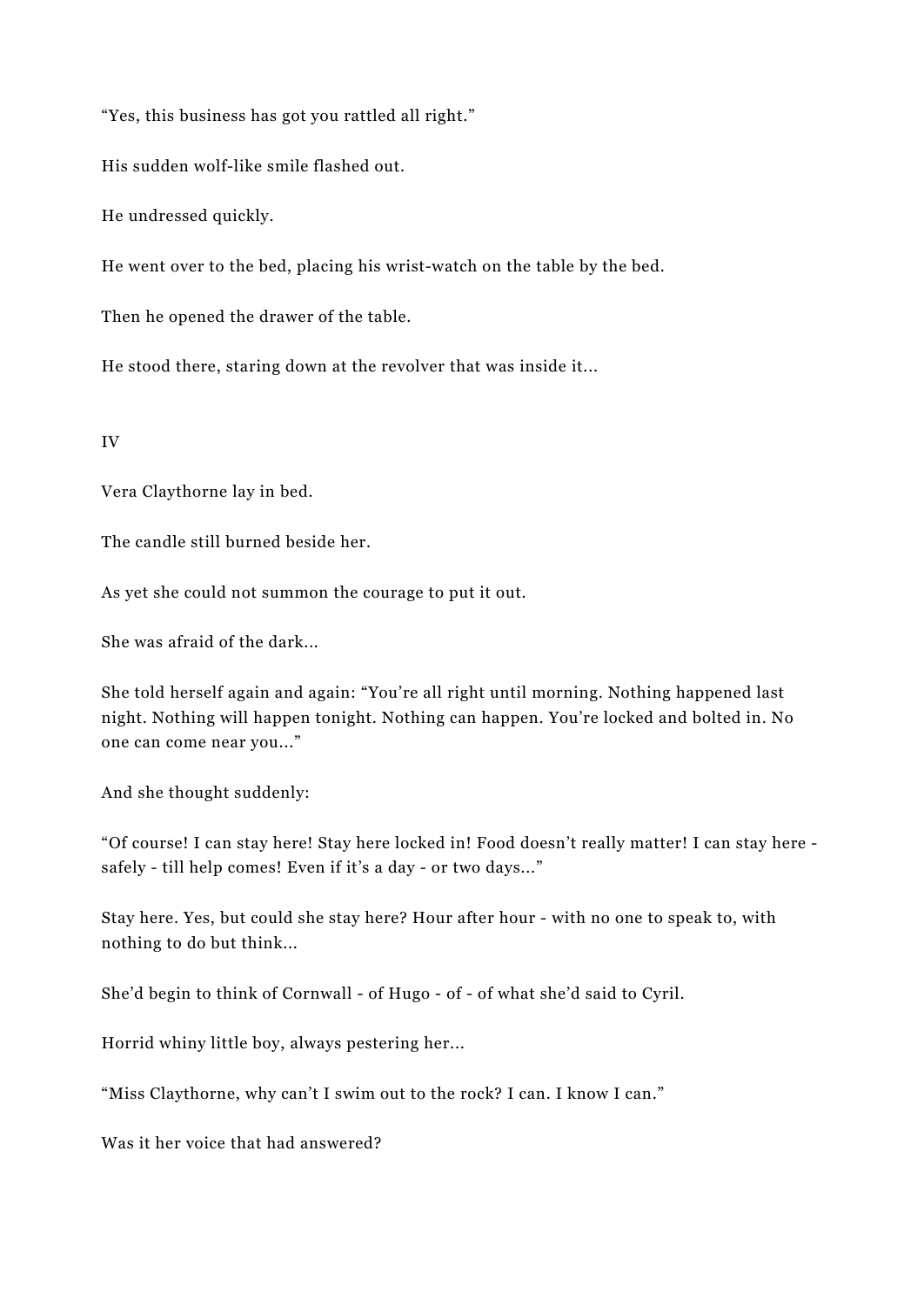"Of course you can, Cyril, really. I know that."

"Can I go then, Miss Claythorne?"

"Well, you see, Cyril, your mother gets so nervous about you. I'll tell you what. Tomorrow you can swim out to the rock. I'll talk to your mother on the beach and distract her attention. And then, when she looks for you, there you'll be standing on the rock waving to her! It will be a surprise!"

"Oh, good egg, Miss Claythorne! That will be a lark!"

She'd said it now. Tomorrow! Hugo was going to Newquay. When he came back - it would be all over...

Yes, but supposing it wasn't? Supposing it went wrong? Cyril might be rescued in time. And then - then he'd say, "Miss Claythorne said I could... Well, what of it? One must take some risk! If the worst happened she'd brazen it out. "How can you tell such a wicked lie, Cyril? Of course I never said any such thing!" They'd believe her all right. Cyril often told stories. He was an untruthful child. Cyril would know, of course. But that didn't matter... And anyway nothing would go wrong. She'd pretend to swim out after him. But she'd arrive too late... Nobody would ever suspect...

Had Hugo suspected? Was that why he had looked at her in that queer far-off way...? Had Hugo known?

Was that why he had gone off after the inquest so hurriedly?

He hadn't answered the one letter she had written to him...

Hugo...

Vera turned restlessly in bed. No, no, she mustn't think of Hugo. It hurt too much! That was all over, over and done with... Hugo must be forgotten...

Why, this evening, had she suddenly felt that Hugo was in the room with her?

She stared up at the ceiling, stared at the big black hook in the middle of the room.

She'd never noticed that hook before.

The seaweed had hung from that...

She shivered as she remembered that cold clammy touch on her neck...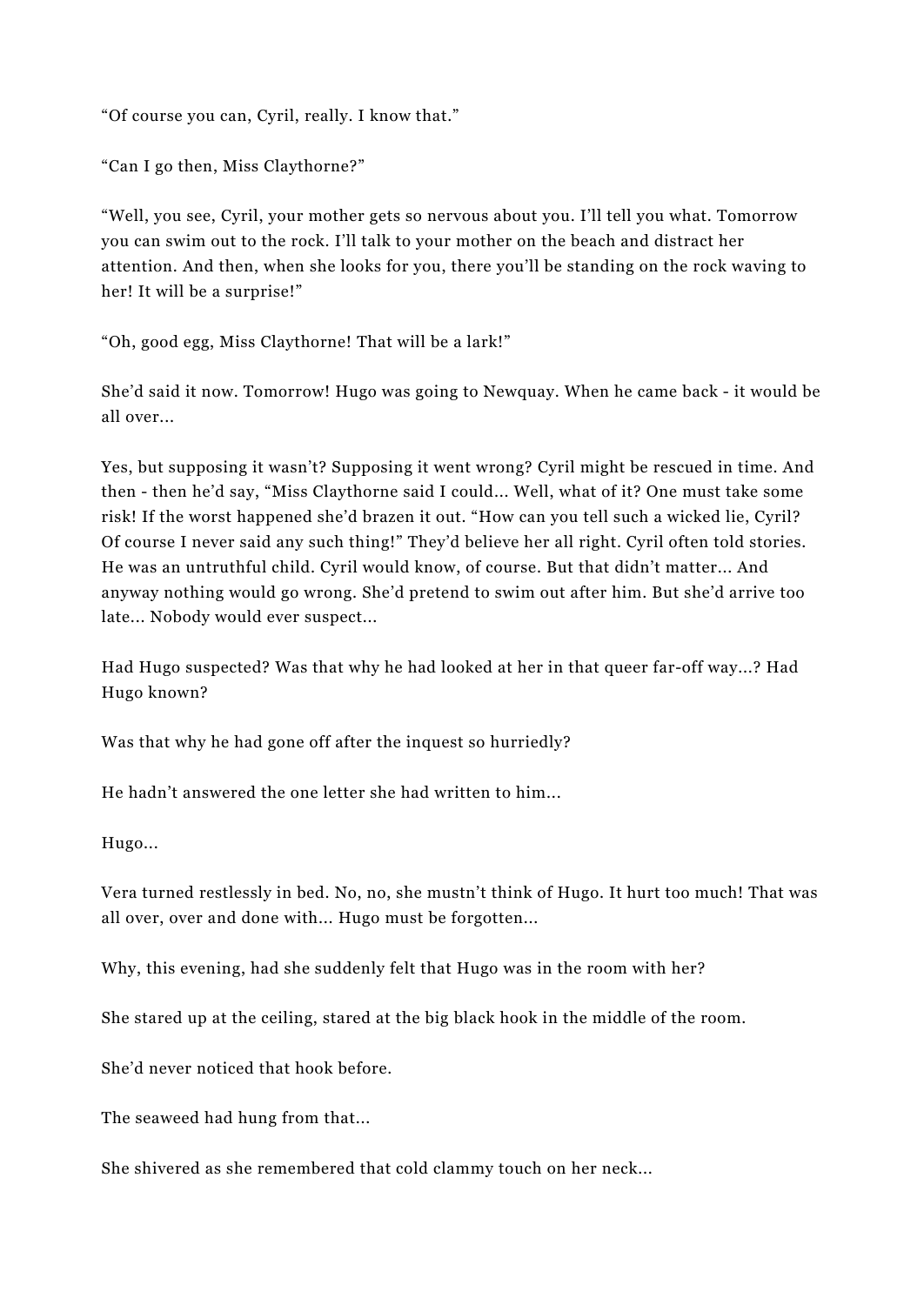She didn't like that hook on the ceiling. It drew your eyes, fascinated you... a big black hook...

V

Ex-Inspector Blore sat on the side of his bed.

His small eyes, red-rimmed and bloodshot, were alert in the solid mass of his face. He was like a wild boar waiting to charge.

He felt no inclination to sleep.

The menace was coming very near now... Six out of ten!

For all his sagacity, for all his caution and astuteness, the old judge had gone the way of the rest.

Blore snorted with a kind of savage satisfaction.

"What was it the old geezer had said?"

"We must be very careful..."

Self-righteous smug old hypocrite. Sitting up in court feeling like God Almighty. He'd got his all right... No more being careful for him.

And now there were four of them. The girl, Lombard, Armstrong and himself.

Very soon another of them would go... But it wouldn't be William Henry Blore. He'd see to that all right.

(But the revolver... What about the revolver? That was the disturbing factor - the revolver!)

Blore sat on his bed, his brow furrowed, his little eyes creased and puckered while he pondered the problem of the revolver...

In the silence he could hear the clocks strike downstairs.

Midnight.

He relaxed a little now - even went so far as to lie down on his bed. But he did not undress.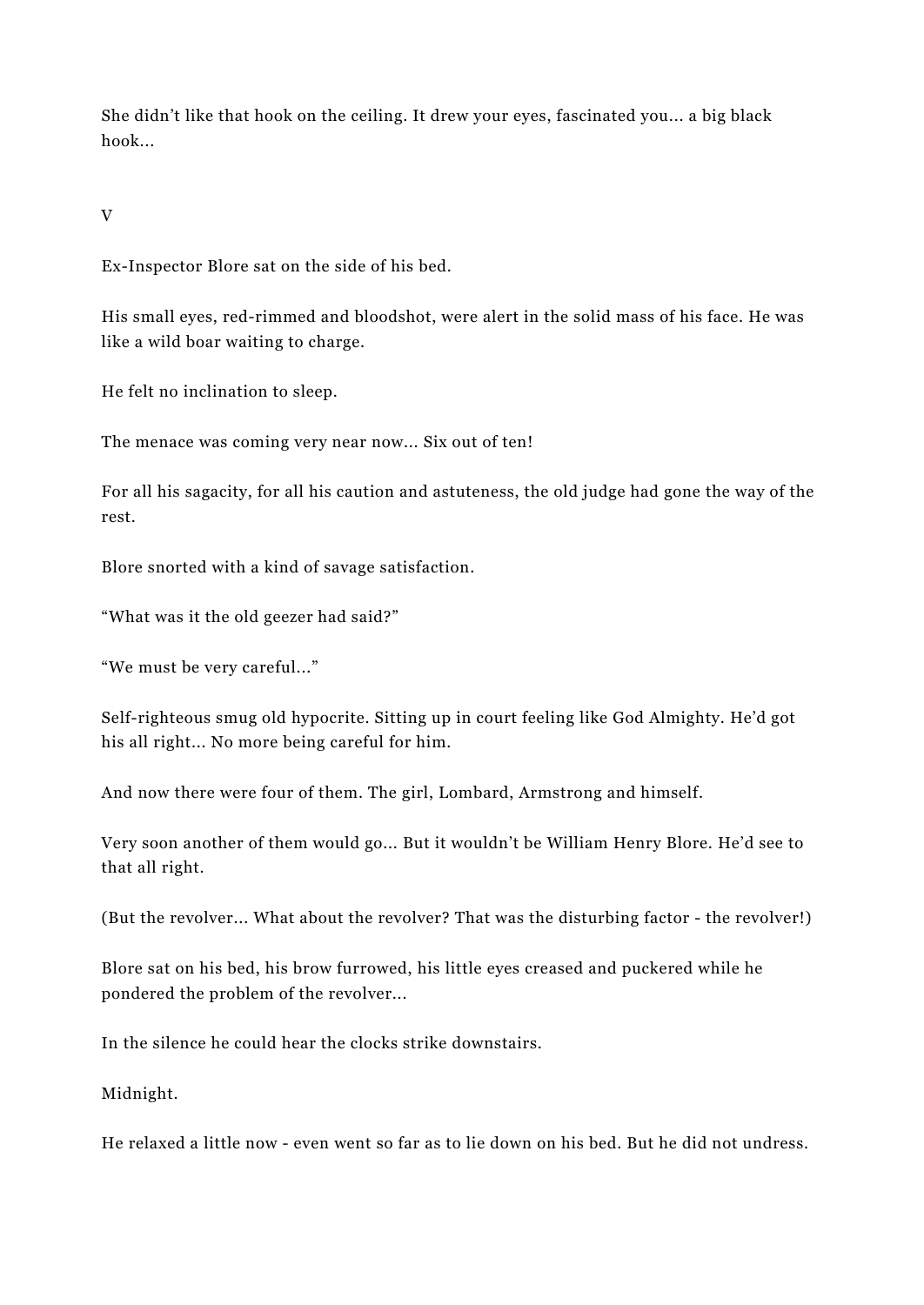He lay there, thinking. Going over the whole business from the beginning, methodically, painstakingly, as he had been wont to do in his police officer days. It was thoroughness that paid in the end.

The candle was burning down. Looking to see if the matches were within easy reach of his hand, he blew it out.

Strangely enough, he found the darkness disquieting. It was as though a thousand age-old fears awoke and struggled for supremacy in his brain. Faces floated in the air - the judge's face crowned with that mockery of grey wool - the cold dead face of Mrs. Rogers - the convulsed purple face of Anthony Marston...

Another face - pale, spectacled, with a small straw-coloured moustache...

A face he had seen sometime or other - but when? Not on the island. No, much longer ago than that.

Funny, that he couldn't put a name to it... Silly sort of face really - fellow looked a bit of a mug.

Of course!

It came to him with a real shock.

Landor!

Odd to think he'd completely forgotten what Landor looked like. Only yesterday he'd been trying to recall the fellow's face, and hadn't been able to.

And now here it was, every feature clear and distinct, as though he had seen it only yesterday...

Landor had had a wife - a thin slip of a woman with a worried face. There'd been a kid too, a girl about fourteen. For the first time, he wondered what had become of them...

(The revolver. What had become of the revolver? That was much more important...)

The more he thought about it the more puzzled he was... He didn't understand this revolver business...

Somebody in the house had got that revolver...

Downstairs a clock struck one.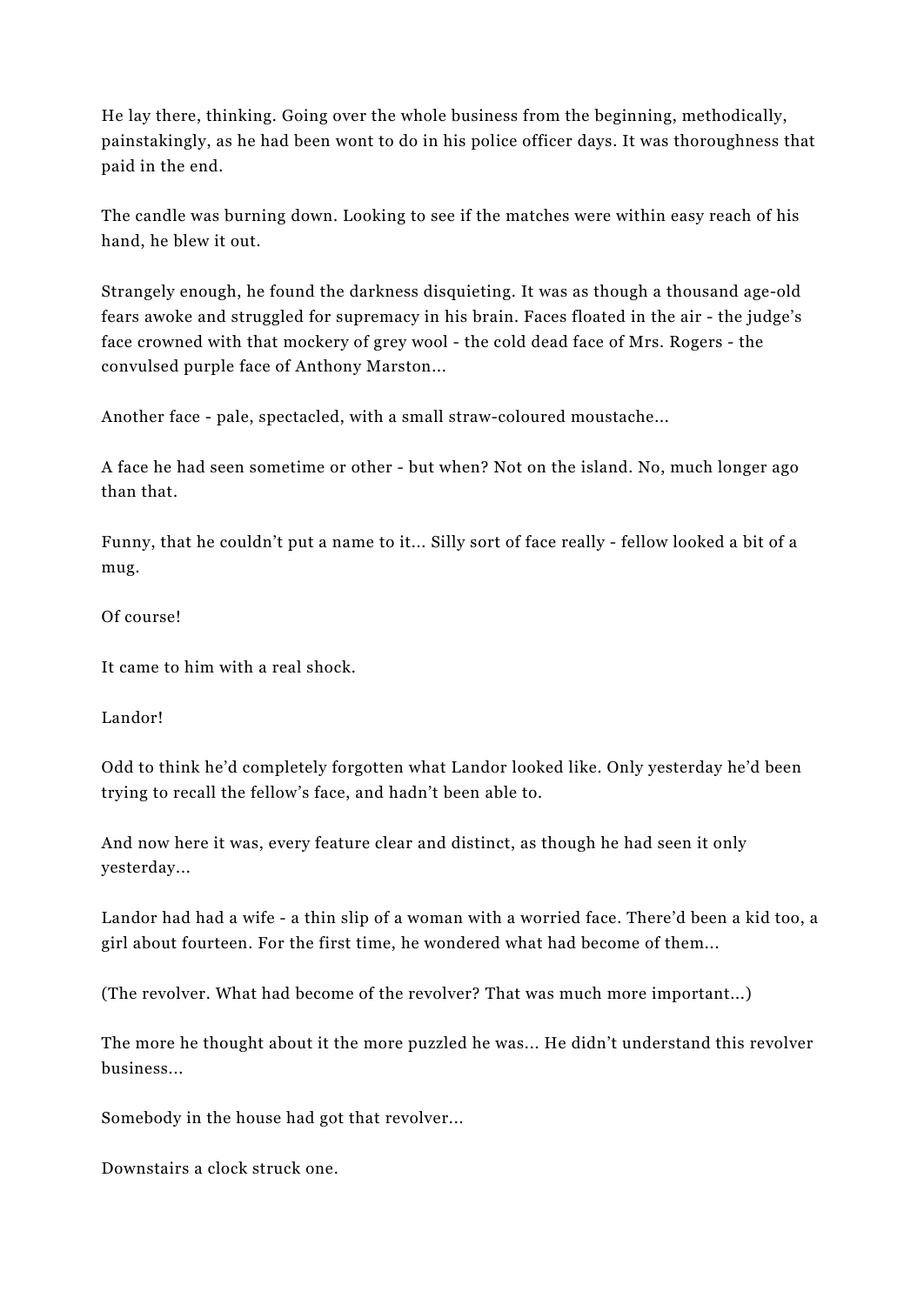Blore's thoughts were cut short. He sat up on the bed, suddenly alert. For he had heard a sound - a very faint sound - somewhere outside his bedroom door.

There was some one moving about in the darkened house.

The perspiration broke out on his forehead. Who was it, moving secretly and silently along the corridors? Some one who was up to no good, he'd bet that!

Noiselessly, in spite of his heavy build, he dropped off the bed and with two strides was standing by the door listening.

But the sound did not come again. Nevertheless Blore was convinced that he was not mistaken. He had heard a footfall just outside his door. The hair rose slightly on his scalp. He knew fear again...

Some one creeping about stealthily in the night...

He listened - but the sound was not repeated.

And now a new temptation assailed him. He wanted, desperately, to go out and investigate. If he could only see who it was prowling about in the darkness.

But to open his door would be the action of a fool. Very likely that was exactly what the other was waiting for. He might even have meant Blore to hear what he had heard, counting on him coming out to investigate.

Blore stood rigid - listening. He could hear sounds everywhere now, cracks, rustles, mysterious whispers - but his dogged realistic brain knew them for what they were - the creations of his own heated imagination.

And then suddenly he heard something that was not imagination. Footsteps, very soft, very cautious, but plainly audible to a man listening with all his ears as Blore was listening.

They came softly along the corridor (both Lombard's and Armstrong's rooms were farther from the stair-head than his). They passed his door without hesitating or faltering.

And as they did so, Blore made up his mind.

He meant to see who it was! The footsteps had definitely passed his door going to the stairs. Where was the man going?

When Blore acted, he acted quickly, surprisingly so for a man who looked so heavy and slow. He tiptoed back to the bed, slipped matches into his pocket, detached the plug of the electric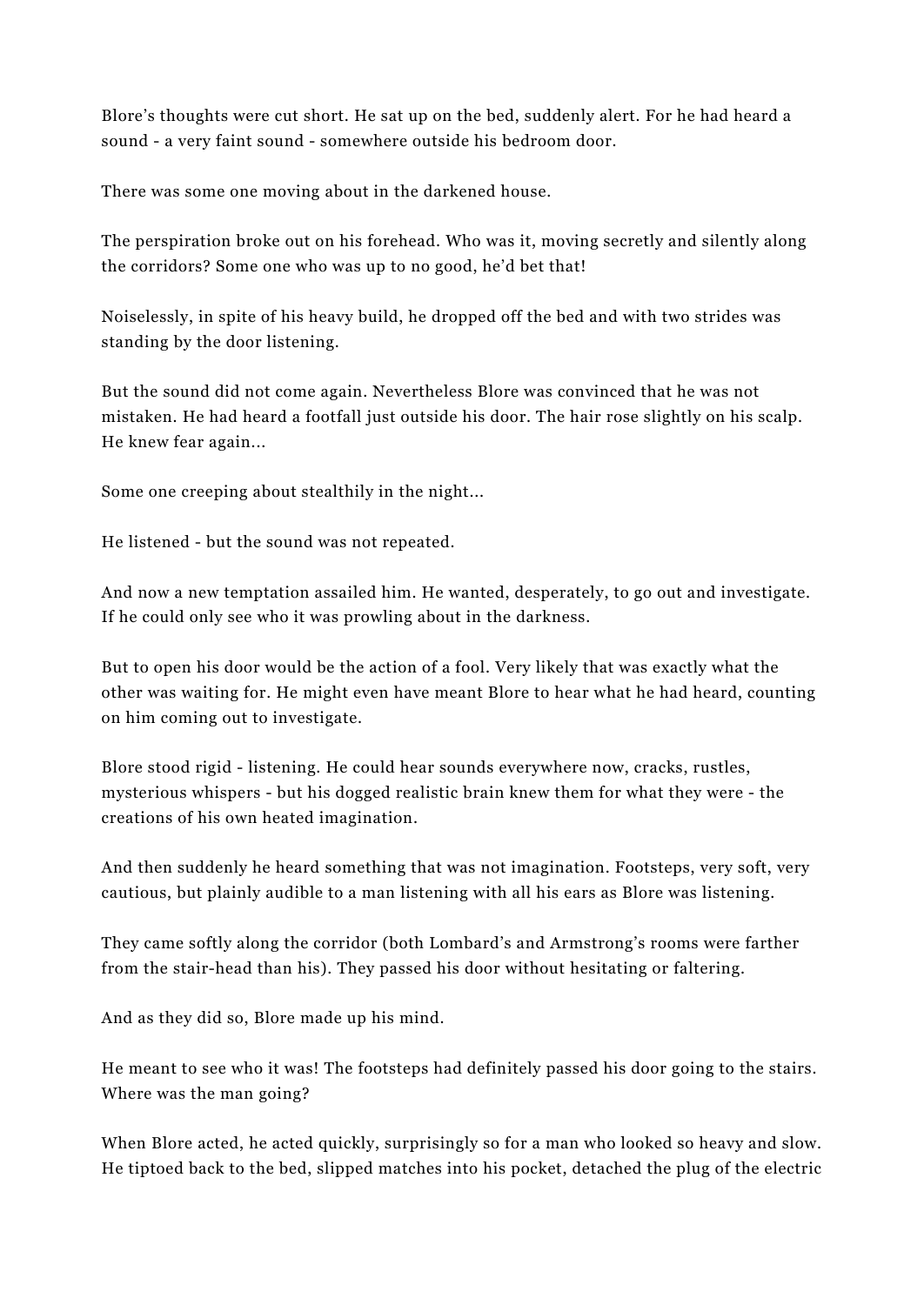lamp by his bed, and picked it up winding the flex round it. It was a chromium affair with a heavy ebonite base - a useful weapon.

He sprinted noiselessly across the room, removed the chair from under the door handle and with precaution unlocked and unbolted the door. He stepped out into the corridor. There was a faint sound in the hall below; Blore ran noiselessly in his stockinged feet to the head of the stairs.

At that moment he realized why it was he had heard all these sounds so clearly. The wind had died down completely and the sky must have cleared. There was faint moonlight coming in through the landing window and it illuminated the hall below.

Blore had an instantaneous glimpse of a figure just passing out through the front door.

In the act of running down the stairs in pursuit, he paused.

Once again, he had nearly made a fool of himself! This was a trap, perhaps, to lure him out of the house!

But what the other man didn't realize was that he had made a mistake, had delivered himself neatly into Blore's hands.

For, of the three tenanted rooms upstairs, one must now be empty. All that had to be done was to ascertain which!

Blore went swiftly back along the corridor.

He paused first at Dr. Armstrong's door and tapped. There was no answer.

He waited a minute, then went on to Philip Lombard's room.

Here the answer came at once.

"Who's there?"

"It's Blore. I don't think Armstrong is in his room. Wait a minute."

He went on to the door at the end of the corridor. Here he tapped again.

"Miss Claythorne. Miss Claythorne."

Vera's voice, startled, answered him: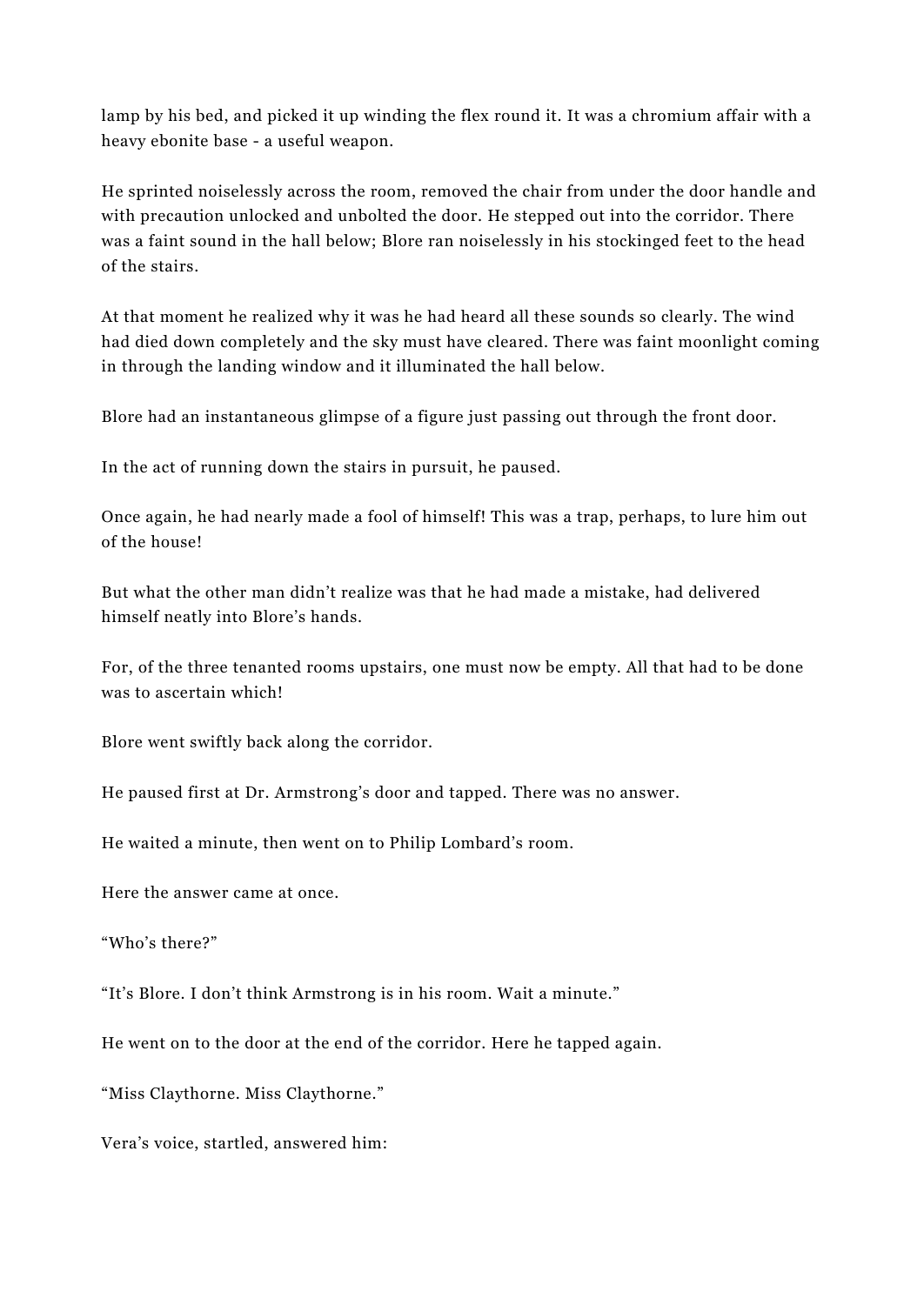"Who is it? What's the matter?"

"It's all right, Miss Claythorne. Wait a minute. I'll come back."

He raced back to Lombard's room. The door opened as he did so. Lombard stood there. He held a candle in his left hand. He had pulled on his trousers over his pyjamas. His right hand rested in the pocket of his pyjama jacket. He said sharply:

"What the hell's all this?"

Blore explained rapidly. Lombard's eyes lit up.

"Armstrong - eh? So he's our pigeon!" He moved along to Armstrong's door. "Sorry, Blore, but I don't take anything on trust."

He rapped sharply on the panel.

```
"Armstrong - Armstrong."
```
There was no answer.

Lombard dropped to his knees and peered through the key-hole. He inserted his little finger gingerly into the lock.

He said:

"Key's not in the door on the inside."

Blore said:

"That means he locked it on the outside and took it with him."

Philip nodded:

"Ordinary precaution to take. We'll get him, Blore... This time, we'll get him! Half a second."

He raced along to Vera's room.

"Vera."

"Yes."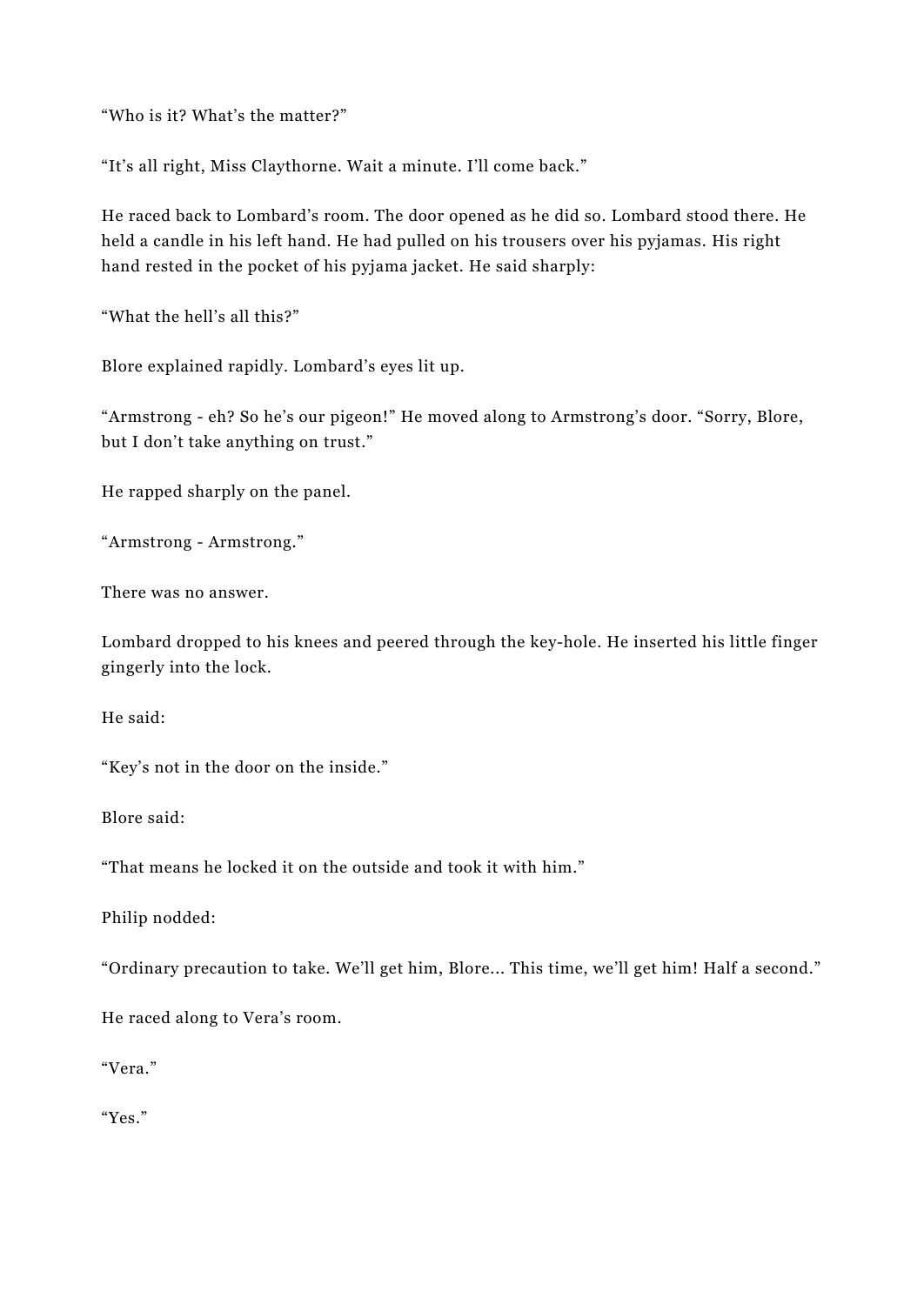"We're hunting Armstrong. He's out of his room. Whatever you do, don't open your door. Understand?"

"Yes, I understand."

"If Armstrong comes along and says that I've been killed, or Blore's been killed, pay no attention. See? Only open your door if both Blore and I speak to you. Got that?"

Vera said:

"Yes. I'm not a complete fool."

Lombard said:

"Good."

He joined Blore. He said:

"And now - after him! The hunt's up!"

Blore said:

"We'd better be careful. He's got a revolver, remember."

Philip Lombard raced down the stairs chuckling.

He said:

"That's where you're wrong." He undid the front door, remarking: "Latch pushed back - so that he could get in again easily."

He went on:

"I've got that revolver!" He took it half out of his pocket as he spoke. "Found it put back in my drawer tonight."

Blore stopped dead on the doorstep. His face changed. Philip Lombard saw it.

He said impatiently:

"Don't be a damned fool, Blore! I'm not going to shoot you! Go back and barricade yourself in if you like! I'm off after Armstrong."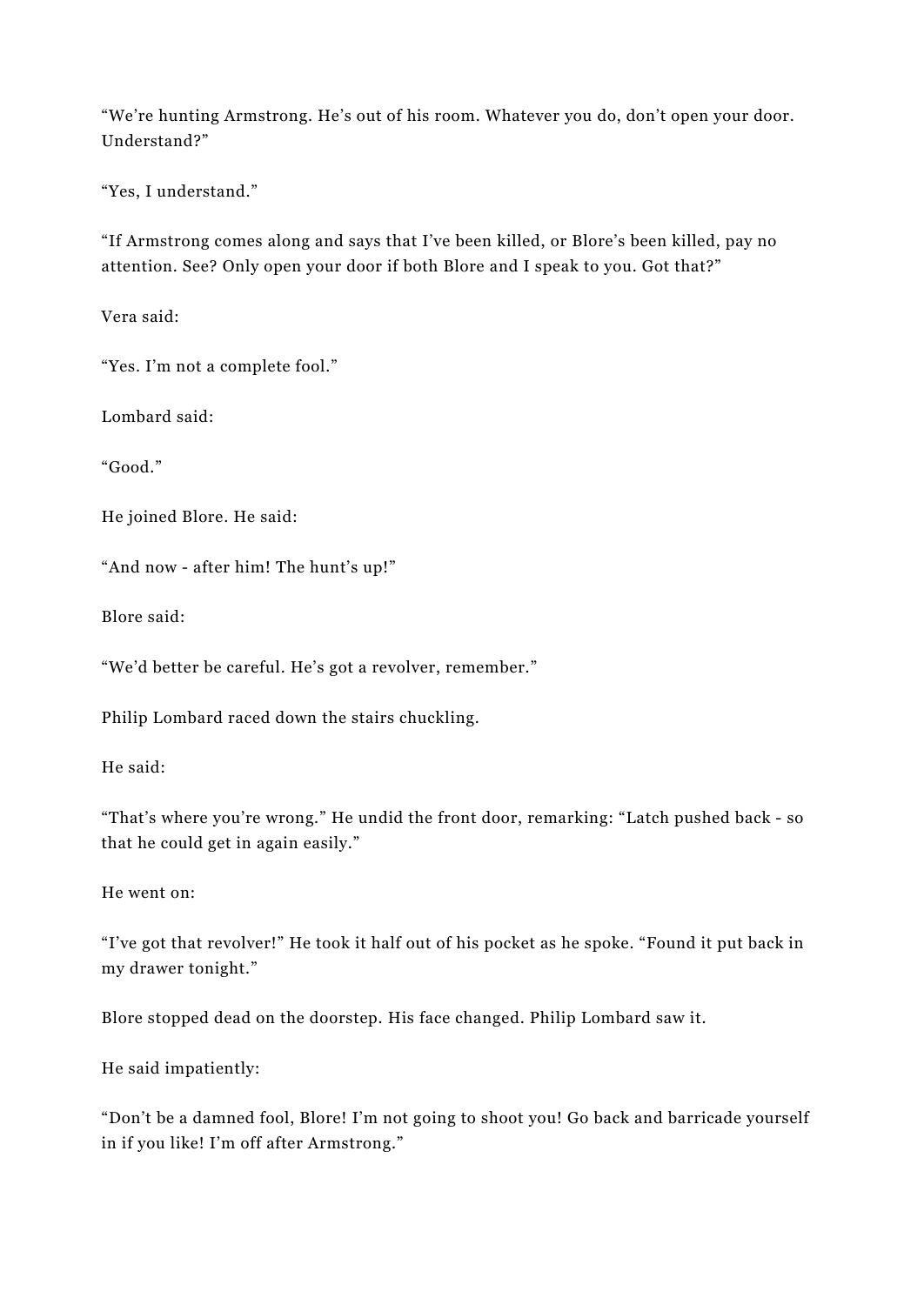He started off into the moonlight. Blore, after a minute's hesitation, followed him.

He thought to himself:

"I suppose I'm asking for it. But after all -"

After all he had tackled criminals armed with revolvers before now. Whatever else he lacked, Blore did not lack courage. Show him the danger and he would tackle it pluckily. He was not afraid of danger in the open, only of danger undefined and tinged with the supernatural.

## VI

Vera, left to wait results, got up and dressed.

She glanced over once or twice at the door. It was a good solid door. It was both bolted and locked and had an oak chair wedged under the handle.

It could not be broken open by force. Certainly not by Dr. Armstrong. He was not a physically powerful man.

If she were Armstrong intent on murder, it was cunning that she would employ, not force.

She amused herself by reflecting on the means he might employ.

He might, as Philip had suggested, announce that one of the other two men was dead. Or he might possibly pretend to be mortally wounded himself, might drag himself groaning to her door.

There were other possibilities. He might inform her that the house was on fire. More, he might actually set the house on fire... Yes, that would be a possibility. Lure the other two men out of the house, then, having previously laid a trail of petrol, he might set light to it. And she, like an idiot, would remain barricaded in her room until it was too late.

She crossed over to the window. Not too bad. At a pinch one could escape that way. It would mean a drop - but there was a handy flower-bed.

She sat down and picking up her diary began to write in it in a clear flowing hand.

One must pass the time.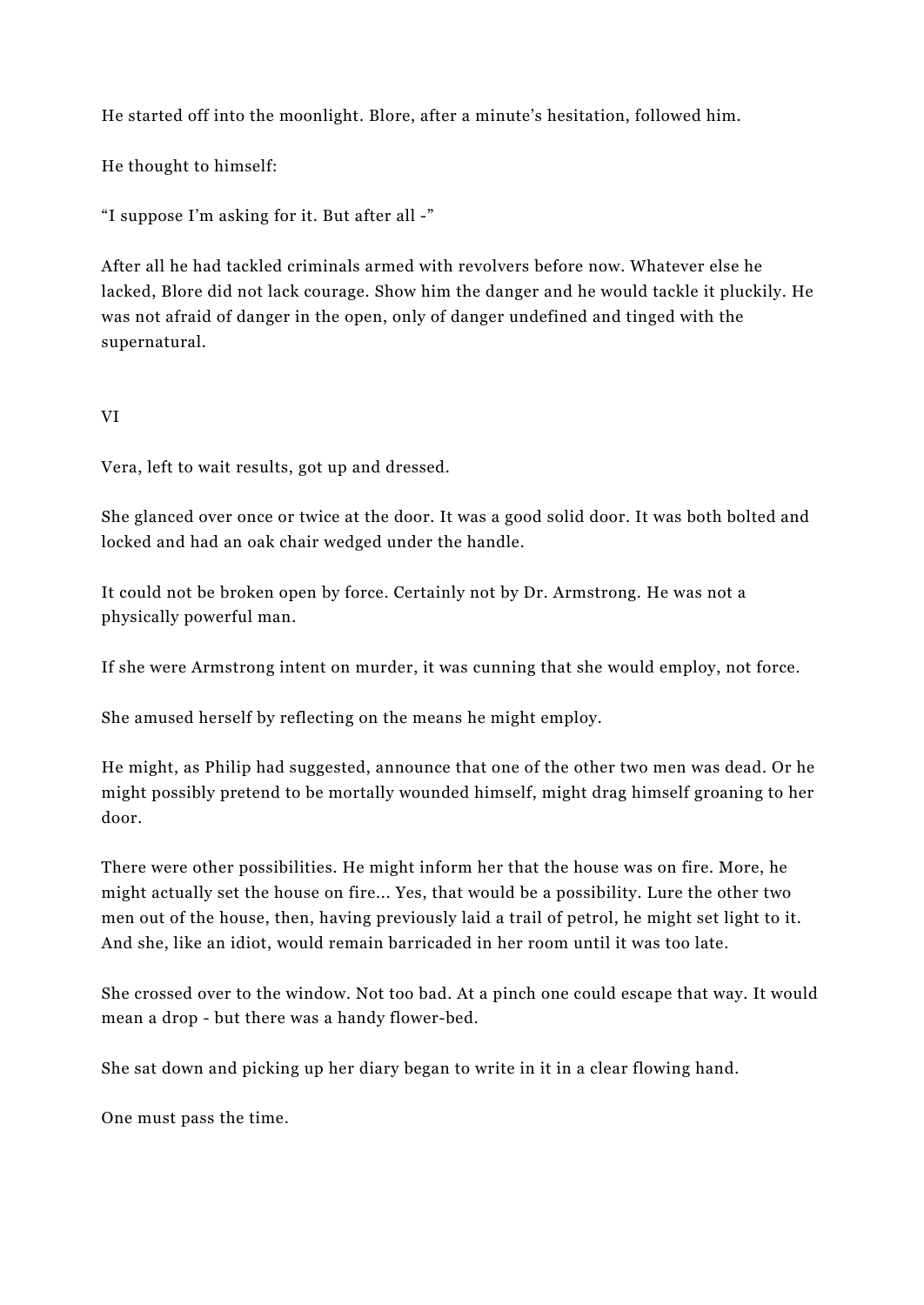Suddenly she stiffened to attention. She had heard a sound. It was, she thought, a sound like breaking glass. And it came from somewhere downstairs.

She listened hard, but the sound was not repeated.

She heard, or thought she heard, stealthy sounds of footsteps, the creak of stairs, the rustle of garments - but there was nothing definite, and she concluded, as Blore had done earlier, that such sounds had their origin in her own imagination.

But presently she heard sounds of a more concrete nature.

People moving about downstairs - the murmur of voices. Then the very decided sound of some one mounting the stairs - doors opening and shutting - feet going up to the attics overhead. More noises from there.

Finally the steps came along the passage. Lombard's voice said:

"Vera? You all right?"

"Yes. What's happened?"

Blore's voice said:

"Will you let us in?"

Vera went to the door. She removed the chair, unlocked the door and slid back the bolt. She opened the door. The two men were breathing hard, their feet and the bottom of their trousers were soaking wet.

She said again:

"What's happened?"

Lombard said:

"Armstrong's disappeared..."

VII

Vera cried:

"What?"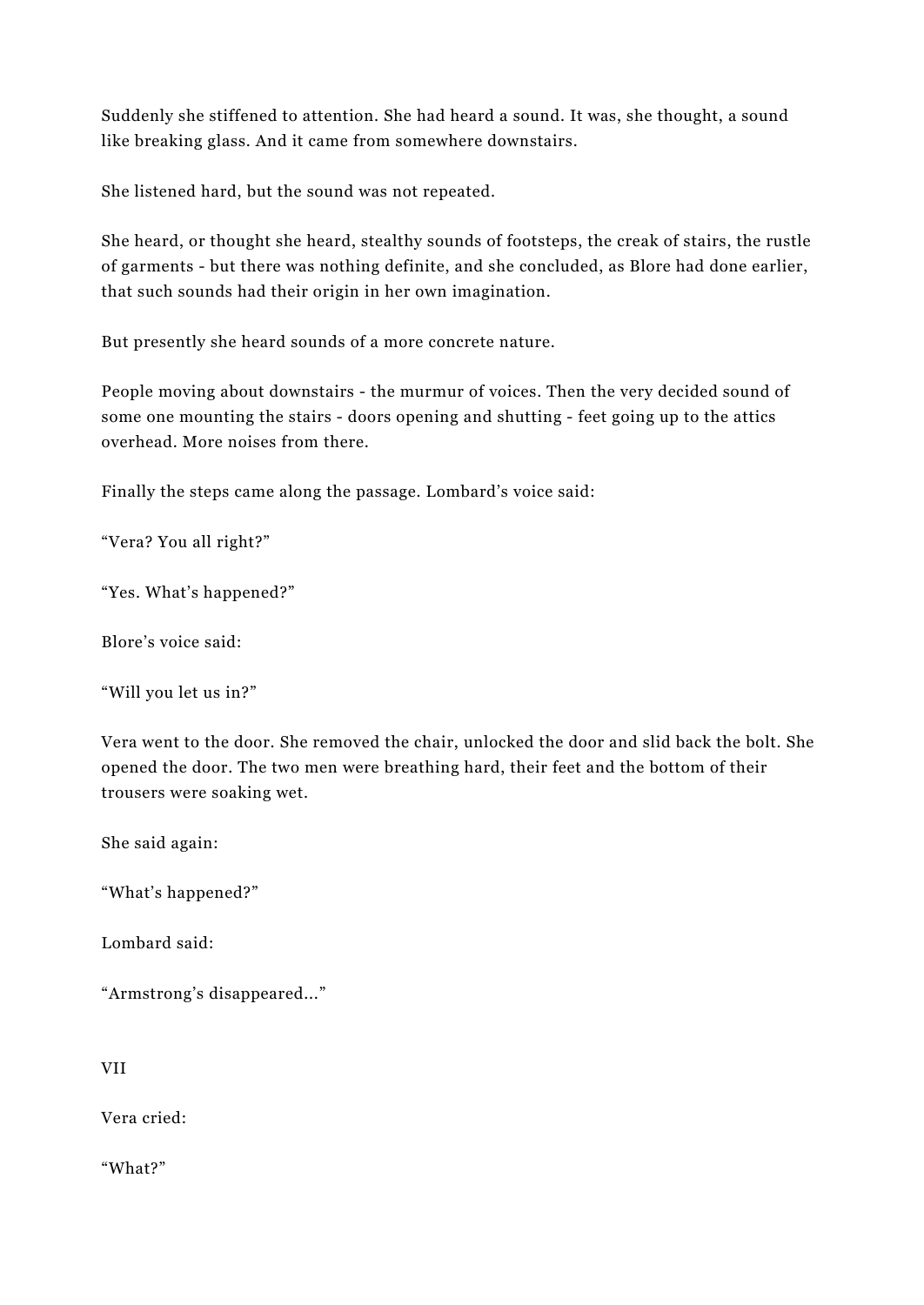Lombard said:

"Vanished clean off the island."

Blore concurred:

"Vanished - that's the word! Like some damned conjuring trick."

Vera said impatiently:

"Nonsense! He's hiding somewhere!"

Blore said:

"No, he isn't! I tell you, there's nowhere to hide on this island. It's as bare as your hand! There's moonlight outside. As clear as day it is. And he s not to be found."

Vera said:

"He doubled back into the house."

Blore said:

"We thought of that. We've searched the house too. You must have heard us. He's not here, I tell you. He's gone - clean vanished, vamoosed..."

Vera said incredulously:

"I don't believe it."

Lombard said:

"It's true, my dear."

He paused and then said:

"There's one other little fact. A pane in the dining-room window has been smashed - and there are only three little Indian boys on the table."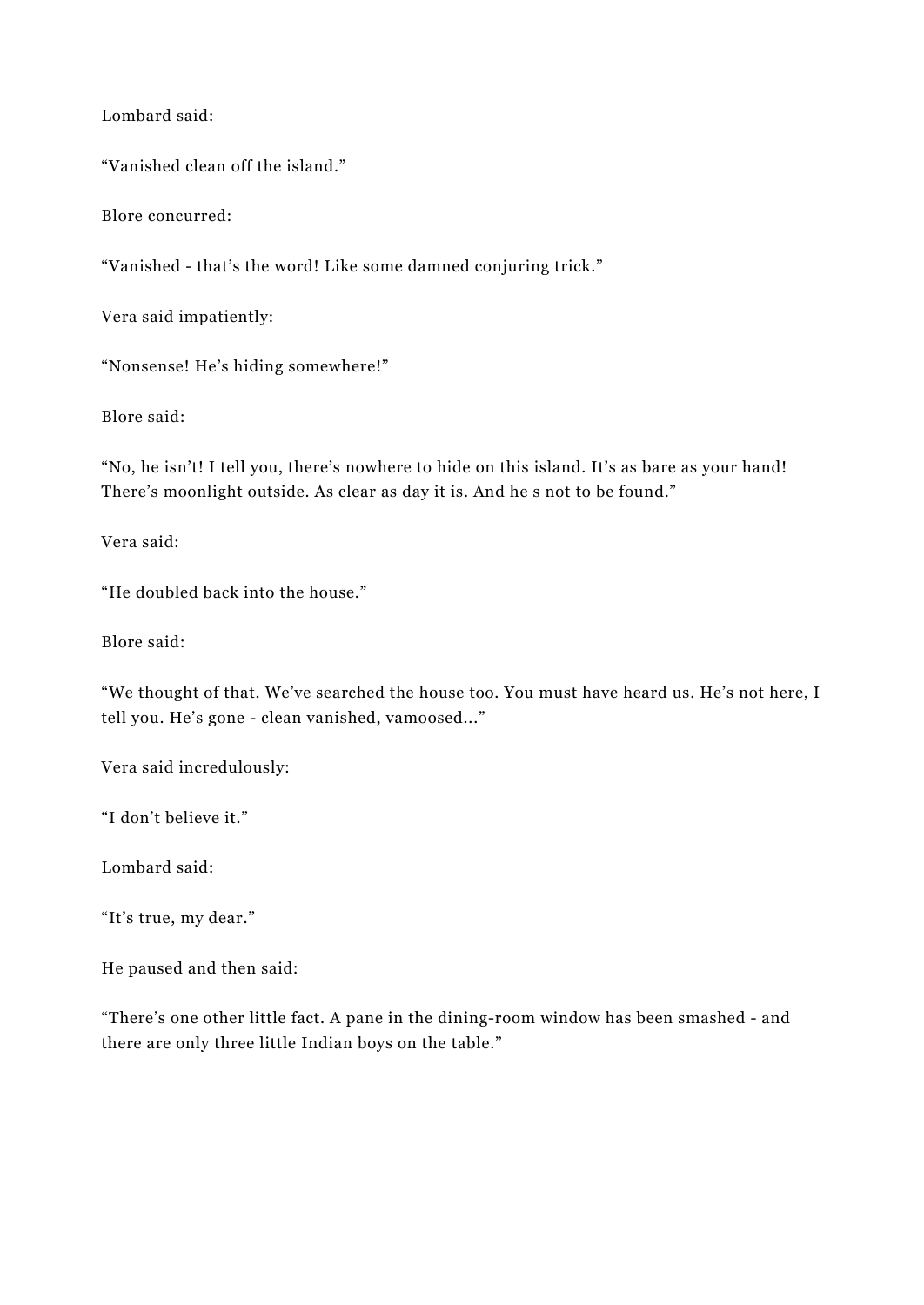## Chapter 15

Three people sat eating breakfast in the kitchen.

Outside, the sun shone. It was a lovely day.

The storm was a thing of the past.

And with the change in the weather, a change had come in the mood of the prisoners on the island.

They felt now like people just awakening from a nightmare. There was danger, yet, but it was danger in daylight. That paralyzing atmosphere of fear that had wrapped them round like a blanket yesterday while the wind howled outside was gone.

Lombard said:

"We'll try heliographing today with a mirror from the highest point of the island. Some bright lad wandering on the cliff will recognize SOS when he sees it, I hope. In the evening we could try a bonfire - only there isn't much wood - and anyway they might just think it was song and dance and merriment."

Vera said:

"Surely some one can read Morse. And then they'll come to take us off. Long before this evening."

Lombard said:

"The weather's cleared all right, but the sea hasn't gone down yet. Terrific swell on! They won't be able to get a boat near the island before tomorrow."

Vera cried:

"Another night in this place!"

Lombard shrugged his shoulders.

"May as well face it! Twenty-four hours will do it, I think. If we can last out that, we'll be all right."

Blore cleared his throat. He said: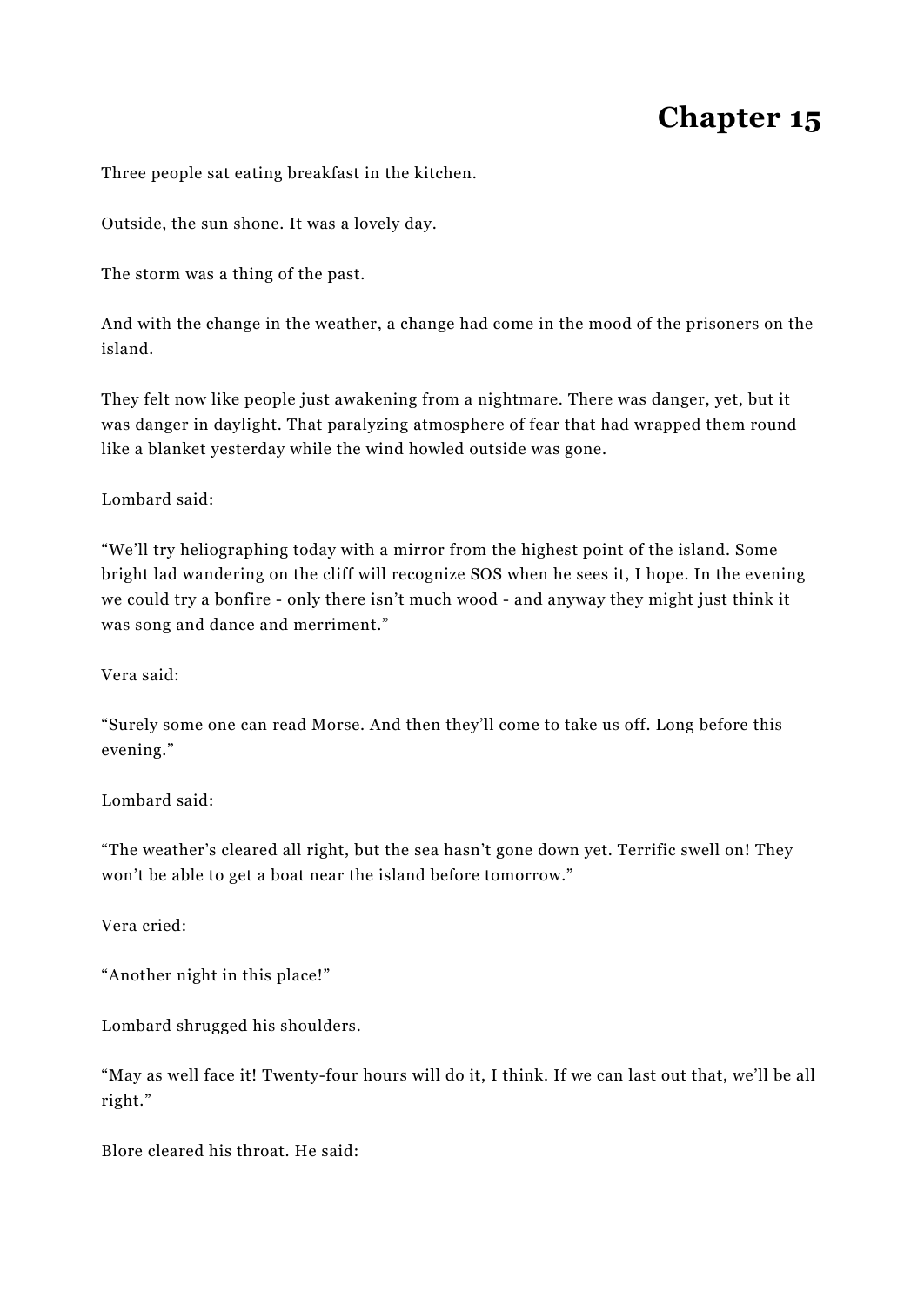"We'd better come to a clear understanding. What's happened to Armstrong?"

Lombard said:

"Well, we've got one piece of evidence. Only three little Indian boys left on the dinner-table. It looks as though Armstrong had got his quietus."

Vera said:

"Then why haven't you found his dead body?"

Blore said:

"Exactly."

Lombard shook his head. He said:

"It's damned odd - no getting over it."

Blore said doubtfully:

"It might have been thrown into the sea."

Lombard said sharply:

"By whom? You? Me? You saw him go out of the front door. You come along and find me in my room. We go out and search together. When the devil had I time to kill him and carry his body round the island?"

Blore said:

"I don't know. But I do know one thing."

Lombard said:

"What's that?"

Blore said:

"The revolver. It was your revolver. It's in your possession now. There's nothing to show that it hasn't been in your possession all along."

"Come now, Blore, we were all searched."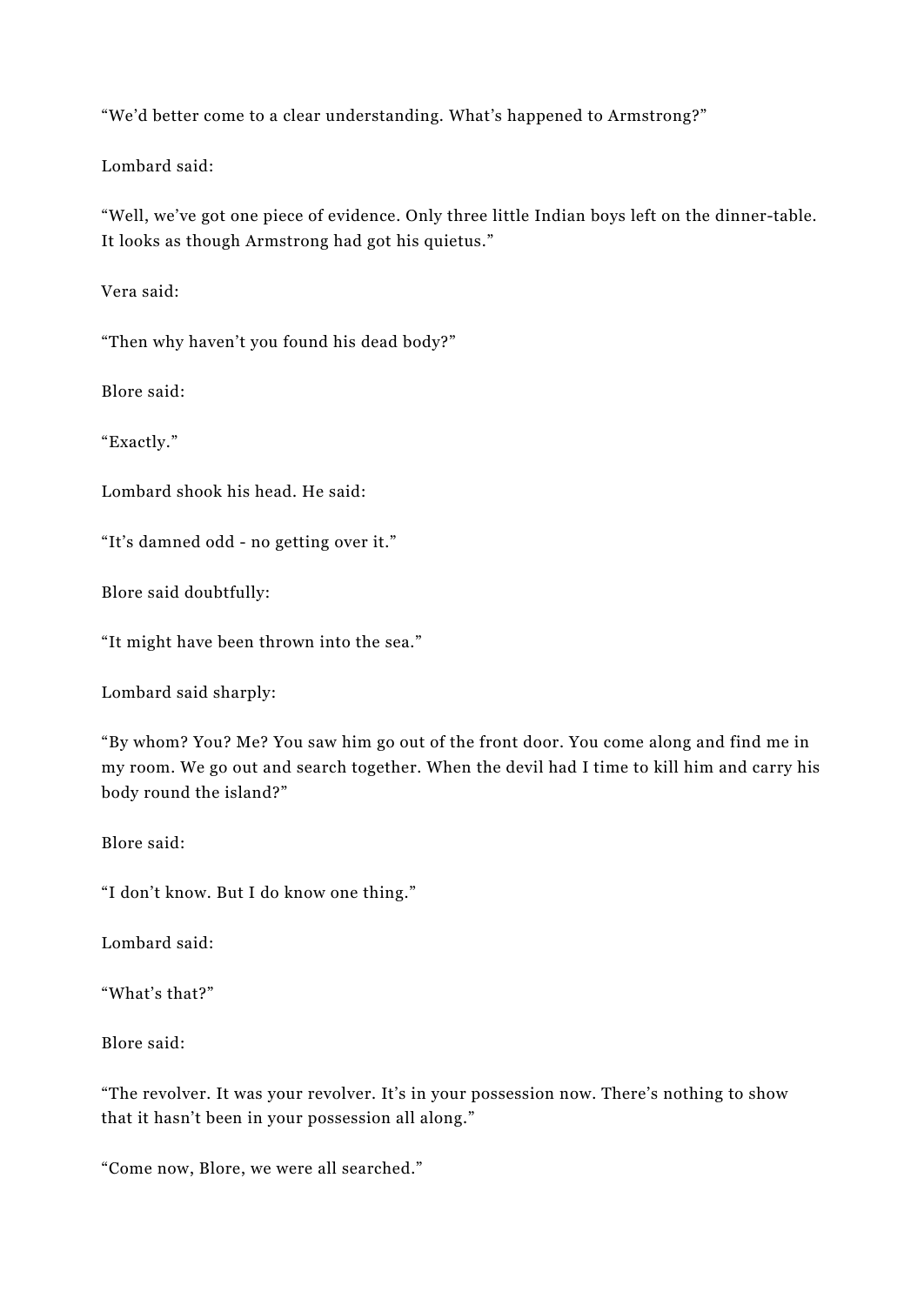"Yes, you'd hidden it away before that happened. Afterwards you just took it back again."

"My good blockhead, I swear to you that it was put back in my drawer. Greatest surprise I ever had in my life when I found it there."

Blore said:

"You ask us to believe a thing like that! Why the devil should Armstrong, or any one else for that matter, put it back?"

Lombard raised his shoulders hopelessly.

"I haven't the least idea. It's just crazy. The last thing one would expect. There seems no point in it."

Blore agreed.

"No, there isn't. You might have thought of a better story."

"Rather proof that I'm telling the truth, isn't it?"

"I don't look at it that way."

Philip said:

"You wouldn't."

Blore said:

"Look here, Mr. Lombard, if you're an honest man, as you pretend -"

Philip murmured:

"When did I lay claims to being an honest man? No, indeed, I never said that."

Blore went on stolidly:

"If you're speaking the truth - there's only one thing to be done. As long as you have that revolver, Miss Claythorne and I are at your mercy. The only fair thing is to put that revolver with the other things that are locked up - and you and I will hold the two keys still."

Philip Lombard lit a cigarette.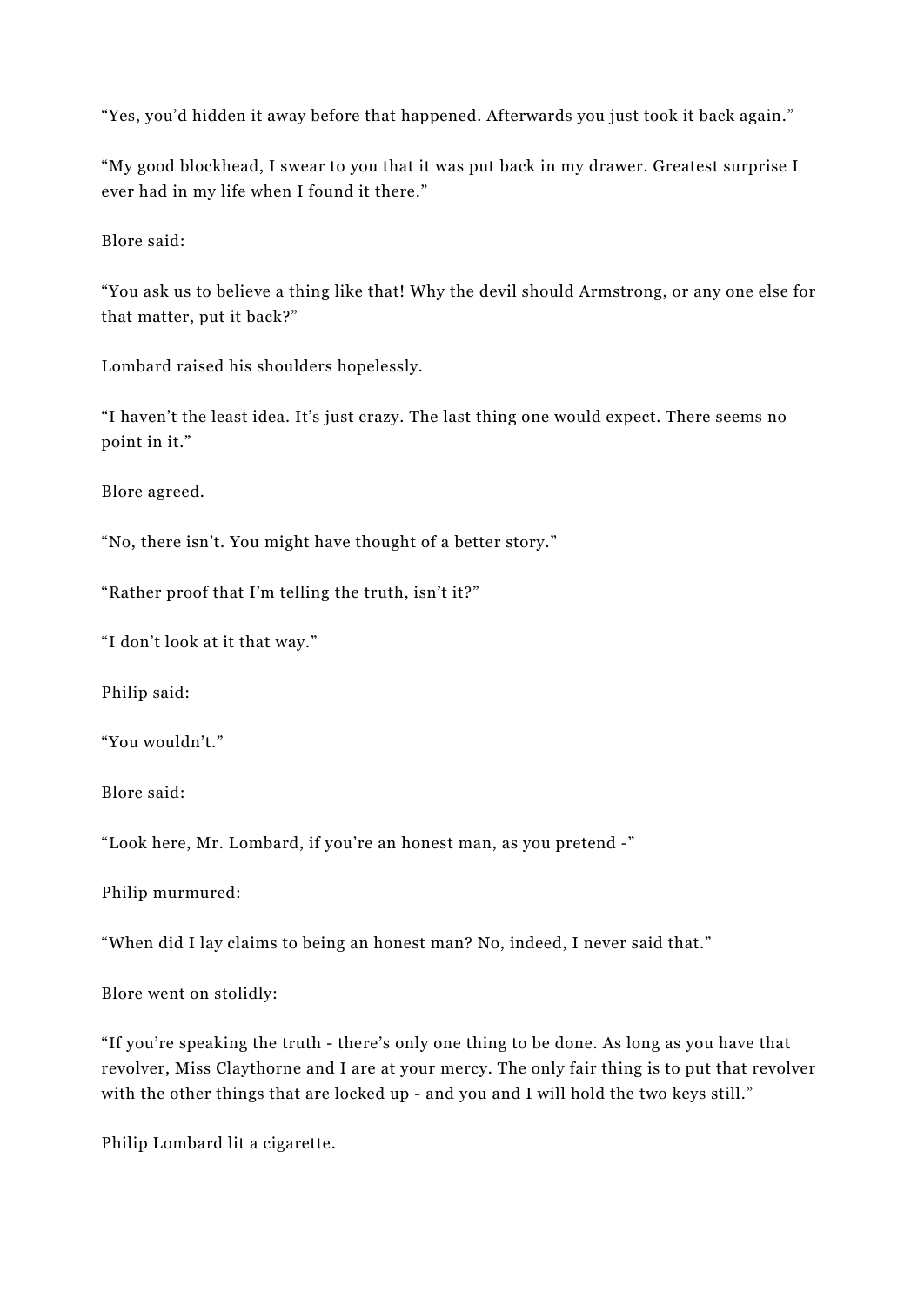As he puffed smoke, he said:

"Don't be an ass."

"You won't agree to that?"

"No, I won't. That revolver's mine. I need it to defend myself - and I'm going to keep it."

Blore said:

"In that case we're bound to come to one conclusion."

"That I'm U.N. Owen? Think what you damned well please. But I'll ask you, if that's so, why I didn't pot you with the revolver last night? I could have, about twenty times over."

Blore shook his head.

He said:

"I don't know - and that's a fact. You must have had some reason."

Vera had taken no part in the discussion. She stirred now and said:

"I think you're both behaving like a pair of idiots."

Lombard looked at her.

"What's this?"

Vera said:

"You've forgotten the nursery rhyme. Don't you see there's a clue there?"

She recited in a meaning voice:

"Four little Indian boys going out to sea;

A red herring swallowed one and then there were three."

She went on: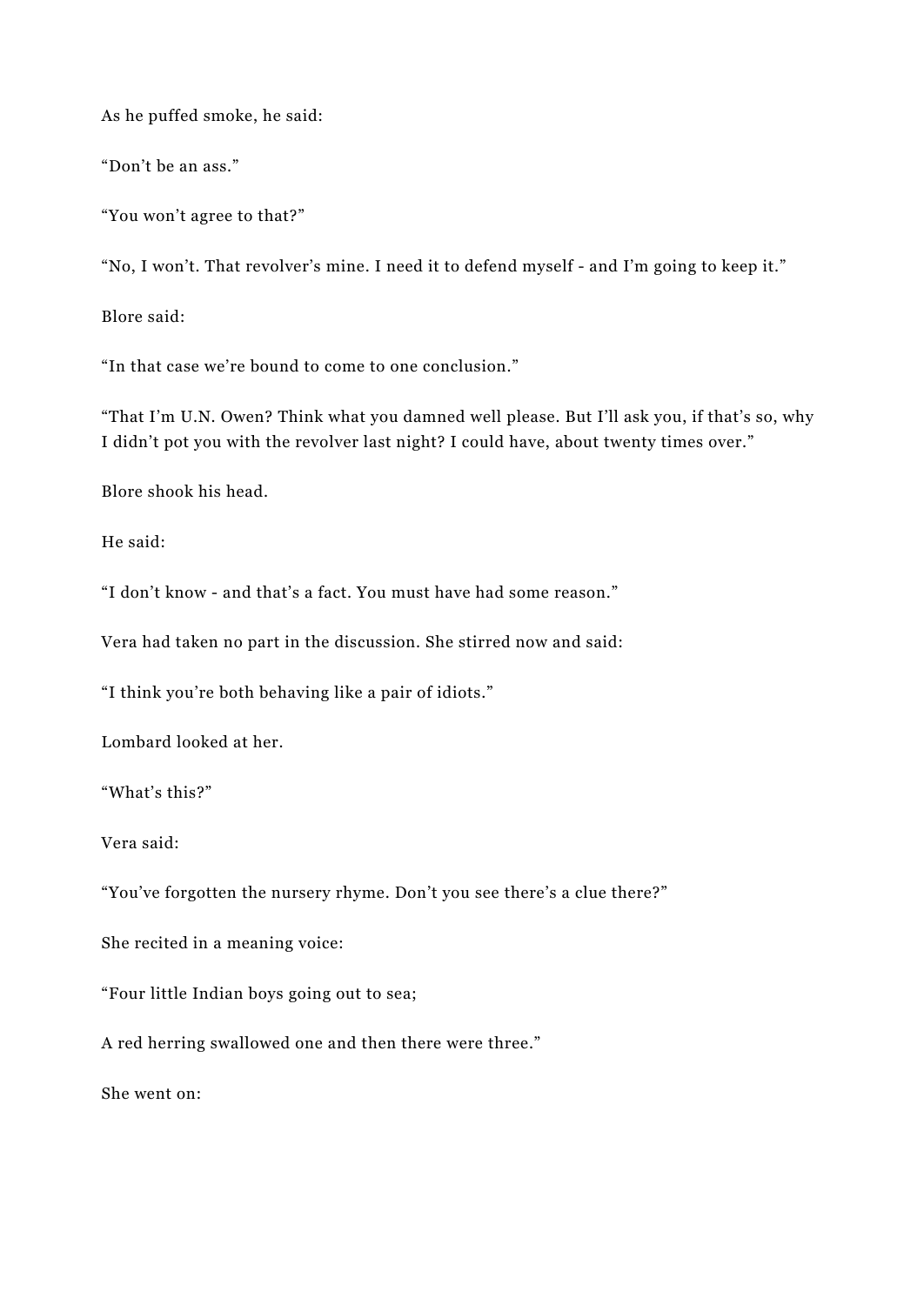"A red herring - that's the vital clue. Armstrong's not dead... He took away the china Indian to make you think he was. You may say what you like - Armstrong's on the island still. His disappearance is just a red herring across the track..."

Lombard sat down again.

He said:

"You know, you may be right."

Blore said:

"Yes, but if so, where is he? We've searched the place. Outside and inside."

Vera said scornfully:

"We all searched for the revolver, didn't we, and couldn't find it? But it was somewhere all the time!"

Lombard murmured:

"There's a slight difference in size, my dear, between a man and a revolver."

Vera said:

"I don't care - I'm sure I'm right."

Blore murmured:

"Rather giving himself away, wasn't it? Actually mentioning a red herring in the verse. He could have written it up a bit different."

Vera cried:

"But don't you see, he's mad? It's all mad! The whole thing of going by the rhyme is mad! Dressing up the judge, killing Rogers when he was chopping sticks - drugging Mrs. Rogers so that she overslept herself - arranging for a bumblebee when Miss Brent died! It's like some horrible child playing a game. It's all got to fit in."

Blore said:

"Yes, you're right." He thought a minute. "At any rate there's no Zoo on the island. He'll have a bit of trouble getting over that."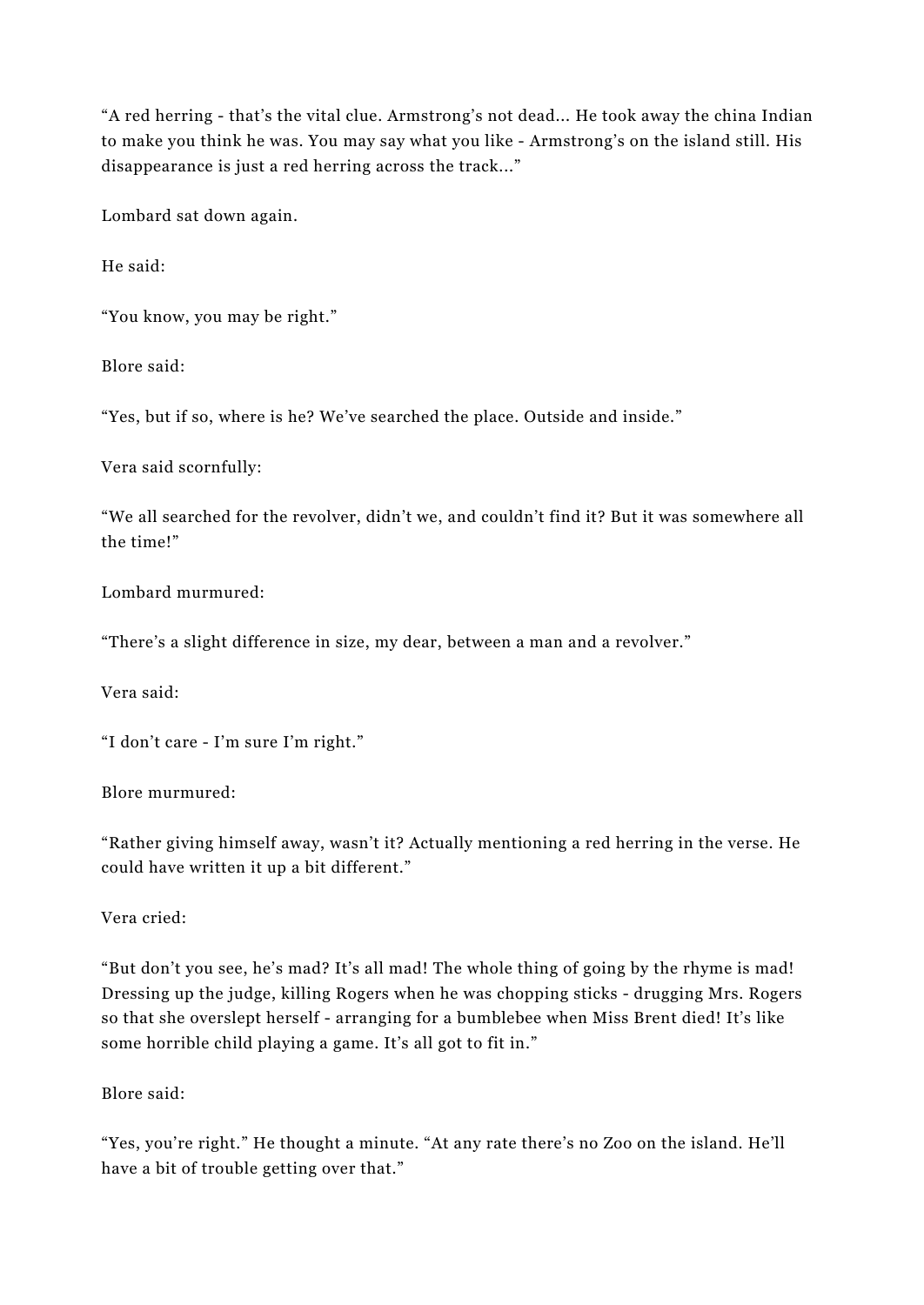Vera cried:

"Don't you see? We're the Zoo... Last night, we were hardly human any more. We're the Zoo..."

II

They spent the morning on the cliffs, taking it in turns to flash a mirror at the mainland.

There were no signs that any one saw them. No answering signals. The day was fine, with a slight haze. Below, the sea weaved in a gigantic swell. There were no boats out.

They had made another abortive search of the island. There was no trace of the missing physician.

Vera looked up at the house from where they were standing.

She said, her breath coming with a slight catch in it:

"One feels safer here, out in the open... Don't let's go back into the house again."

Lombard said:

"Not a bad idea. We're pretty safe here, no one can get at us without our seeing him a long time beforehand."

Vera said:

"We'll stay here."

Blore said:

"Have to pass the night somewhere. We'll have to go back to the house then."

Vera shuddered,

"I can't bear it. I can't go through another night!"

Philip said:

"You'll be safe enough - locked in your room."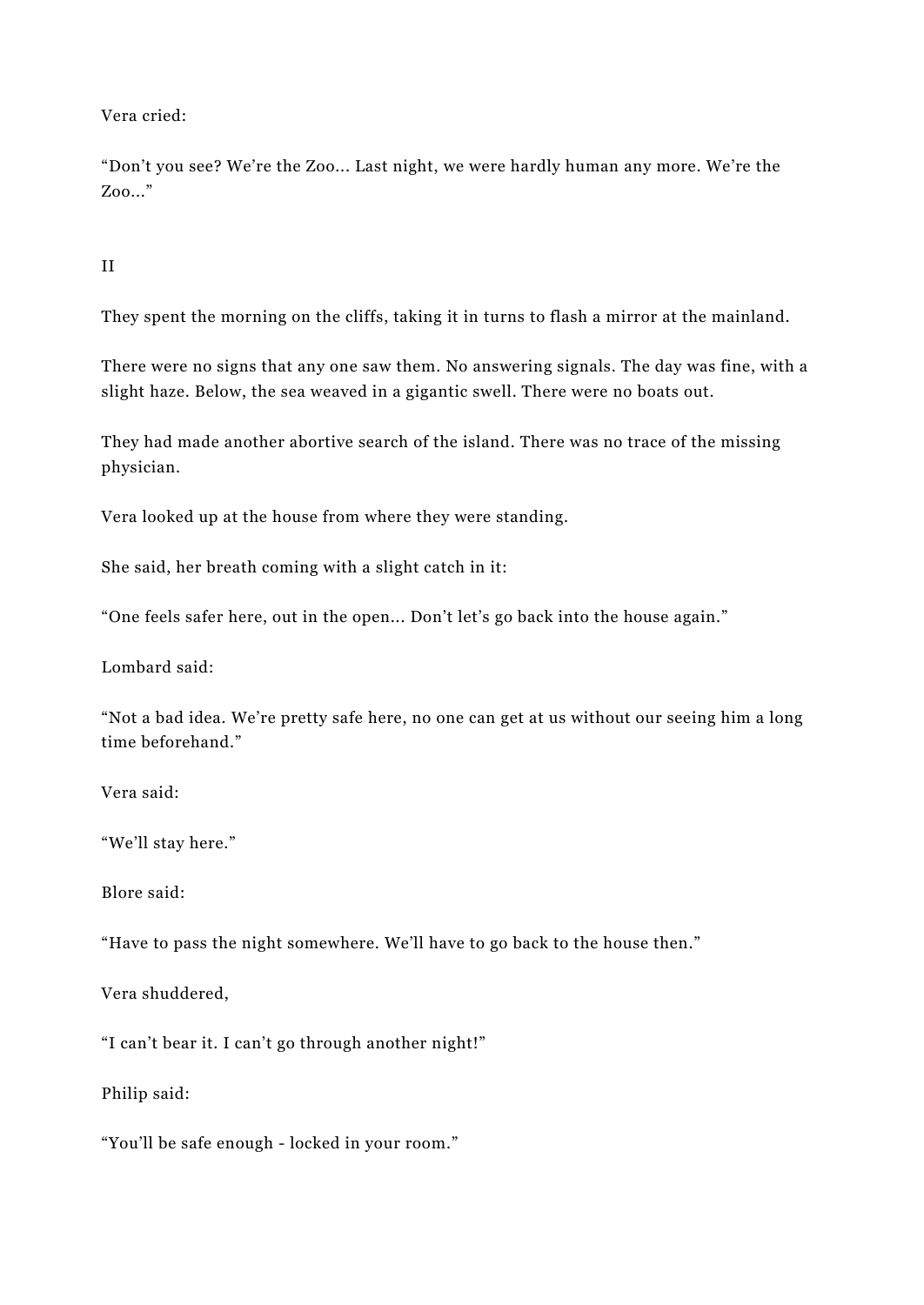Vera murmured: "I suppose so."

She stretched out her hands, murmuring:

"It's lovely - to feel the sun again..."

She thought:

"How odd... I'm almost happy. And yet I suppose I'm actually in danger... Somehow - now nothing seems to matter... not in daylight... I feel full of power - I feel that I can't die..."

Blore was looking at his wrist-watch. He said:

"It's two o'clock. What about lunch?"

Vera said obstinately:

"I'm not going back to the house. I'm going to stay here - in the open."

"Oh, come now, Miss Claythorne. Got to keep your strength up, you know."

Vera said:

"If I even see a tinned tongue, I shall be sick! I don't want any food. People go days on end with nothing sometimes when they're on a diet."

Blore said:

"Well, I need my meals regular. What about you, Mr. Lombard?"

Philip said:

"You know, I don't relish the idea of tinned tongue particularly. I'll stay here with Miss Claythorne."

Blore hesitated. Vera said:

"I shall be quite all right. I don't think he'll shoot me as soon as your back is turned if that's what you're afraid of."

Blore said:

"It's all right if you say so. But we agreed we ought not to separate."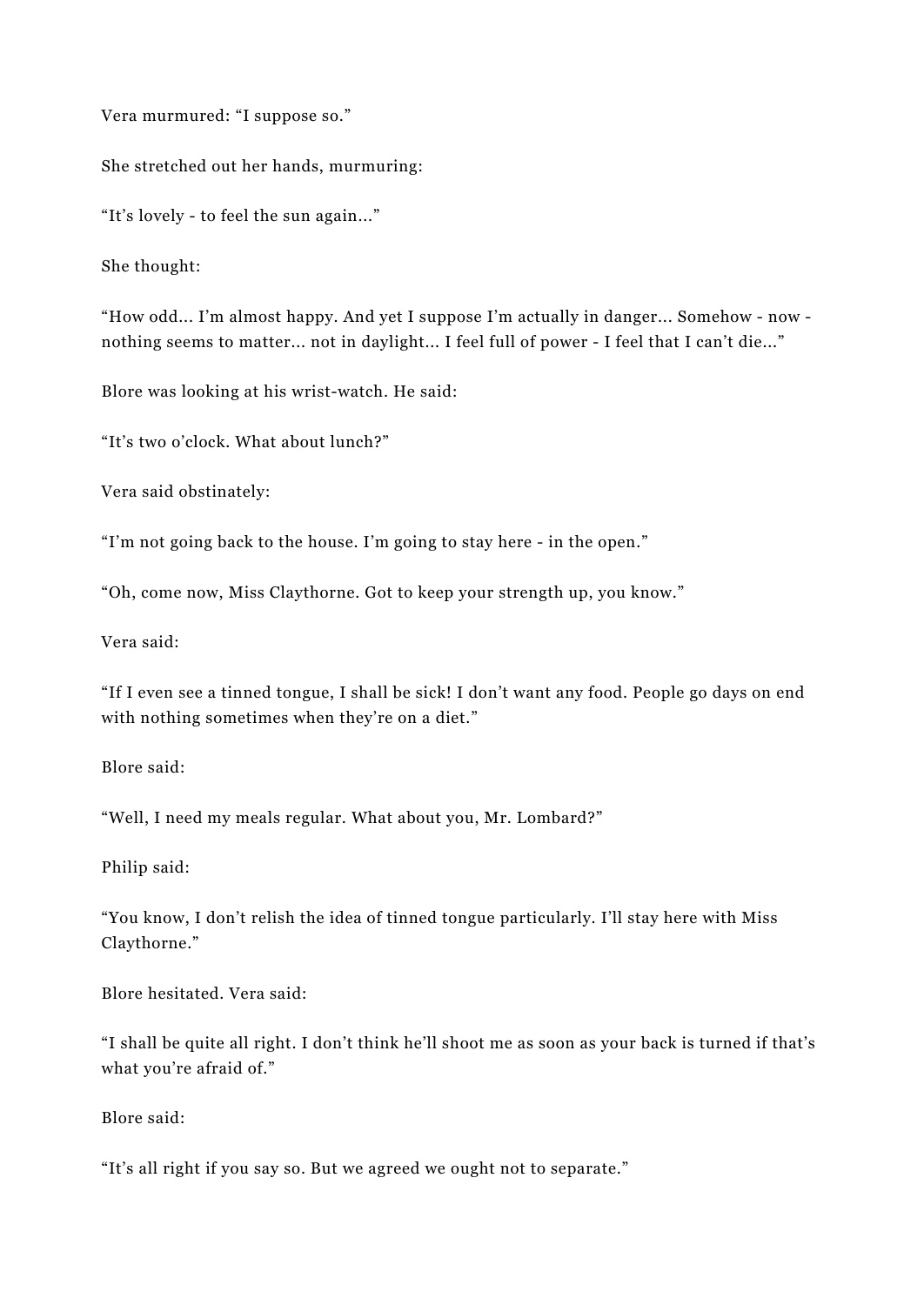Philip said:

"You're the one who wants to go into the lion's den. I'll come with you if you like?"

"No, you won't," said Blore. "You'll stay here."

Philip laughed.

"So you're still afraid of me? Why, I could shoot you both this very minute if I liked."

Blore said:

"Yes, but that wouldn't be according to plan. It's one at a time, and it's got to be done in a certain way."

"Well," said Philip, "you seem to know all about it."

"Of course," said Blore, "it's a bit jumpy going up to the house alone -"

Philip said softly:

"And therefore, will I lend you my revolver? Answer, no, I will not! Not quite so simple as that, thank you."

Blore shrugged his shoulders and began to make his way up the steep slope to the house.

Lombard said softly:

"Feeding time at the Zoo! The animals are very regular in their habits!"

Vera said anxiously:

"Isn't it very risky, what he's doing?"

"In a sense you mean - no, I don't think it is! Armstrong's not armed, you know, and anyway Blore is twice a match for him in physique and he's very much on his guard. And anyway it's a sheer impossibility that Armstrong can be in the house. I know he's not there."

"But - what other solution is there?"

Philip said softly:

"There's Blore."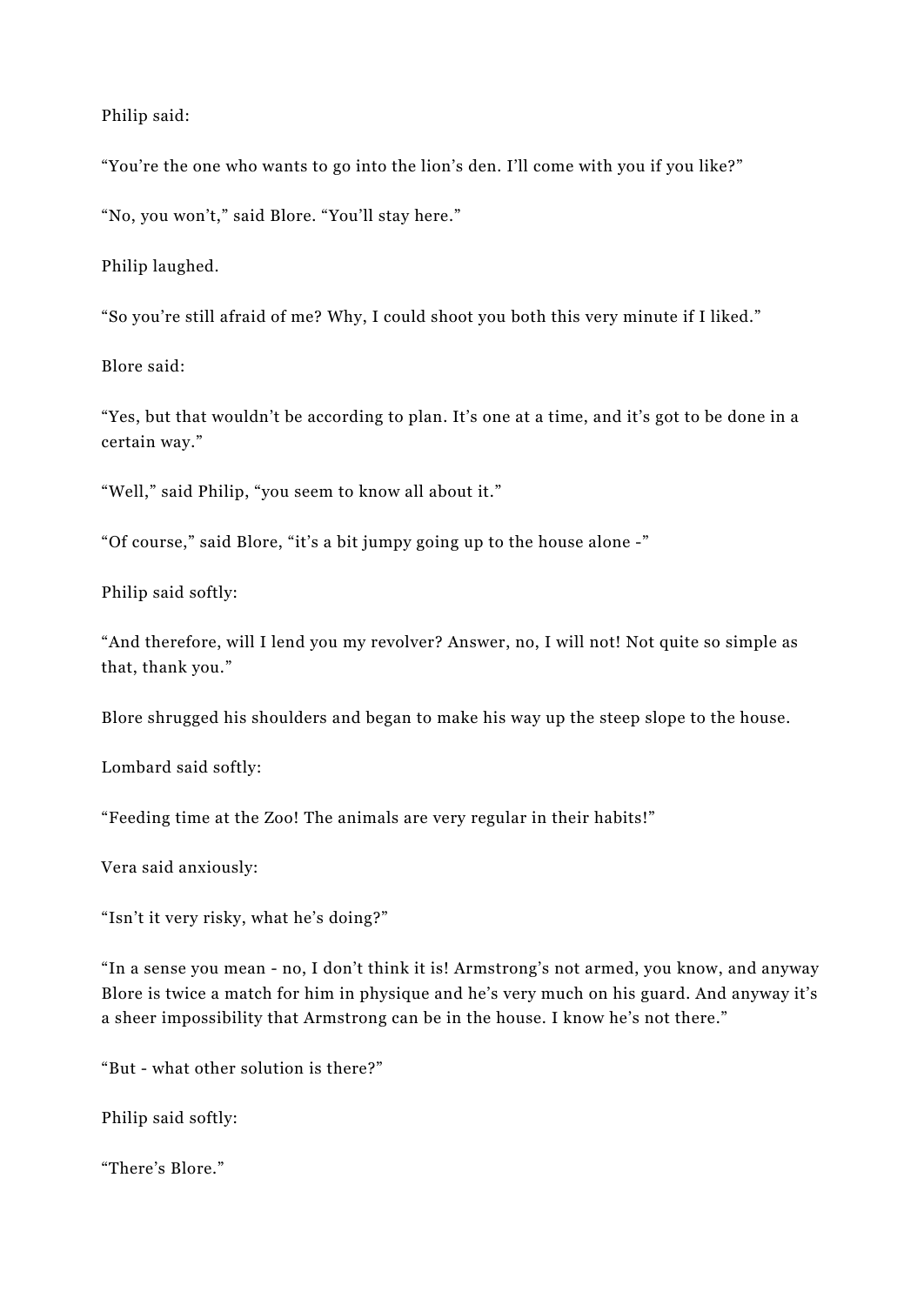"Oh - do you really think -?"

"Listen, my girl. You heard Blore's story. You've got to admit that if it's true, I can't possibly have had anything to do with Armstrong's disappearance. His story clears me. But it doesn't clear him. We've only his word for it that he heard footsteps and saw a man going downstairs and out at the front door. The whole thing may be a lie. He may have got rid of Armstrong a couple of hours before that."

"How?"

Lombard shrugged his shoulders.

"That we don't know. But if you ask me, we've only one danger to fear - and that danger is Blore! What do we know about the man? Less than nothing! All this ex-policeman story may be bunkum! He may be anybody - a mad millionaire - a crazy business man - an escaped inmate of Broadmoor. One thing's certain. He could have done every one of these crimes."

Vera had gone rather white. She said in a slightly breathless voice:

"And supposing he gets - us?"

Lombard said softly, patting the revolver in his pocket:

"I'm going to take very good care he doesn't."

Then he looked at her curiously.

"Touching faith in me, haven't you, Vera? Quite sure I wouldn't shoot you?"

Vera said:

"One has got to trust some one... As a matter of fact I think you're wrong about Blore. I still think it's Armstrong."

She turned to him suddenly.

"Don't you feel - all the time - that there's some one. Some one watching and waiting?"

Lombard said slowly:

"That's just nerves."

Vera said eagerly: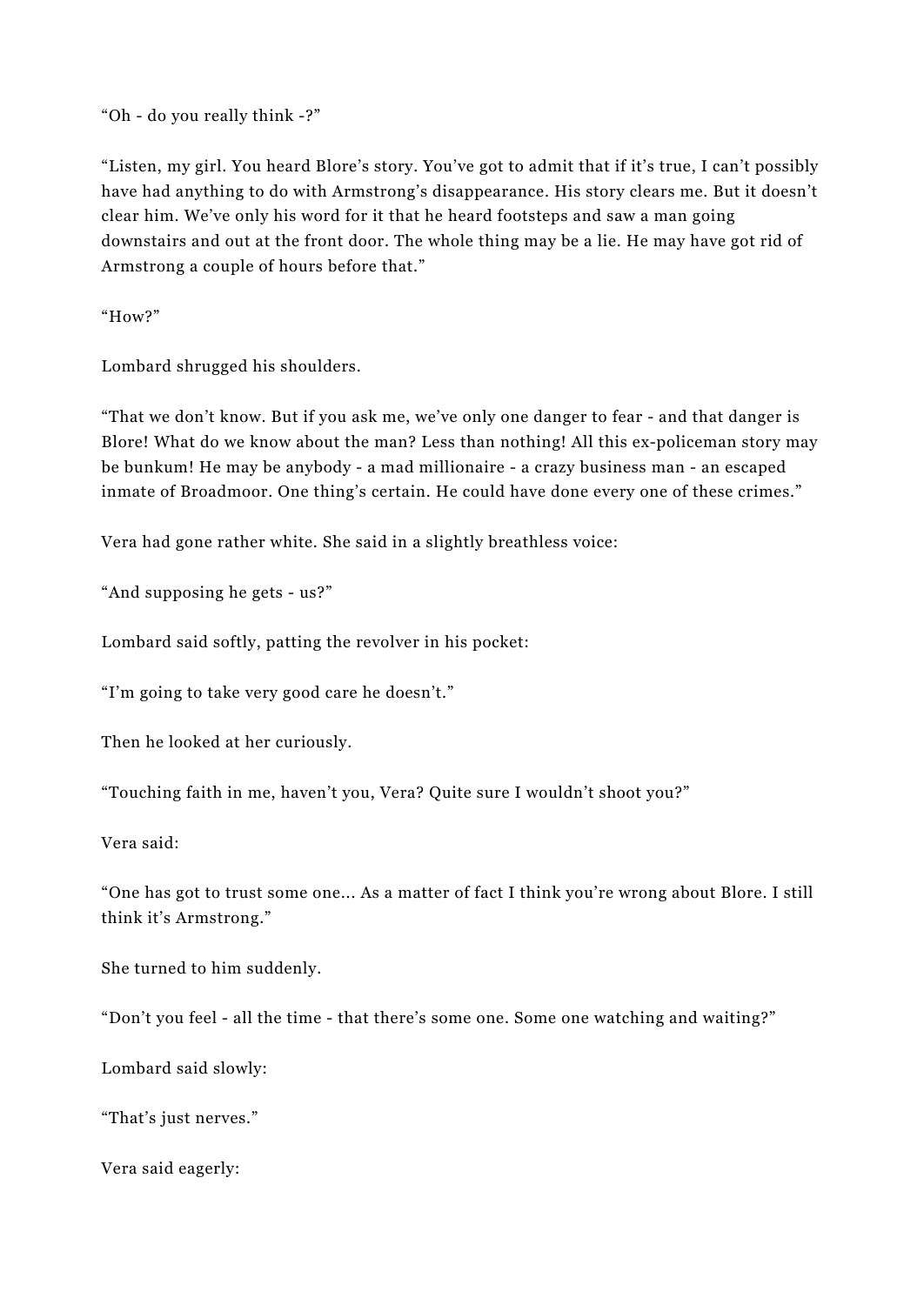"Then you have felt it?"

She shivered. She bent a little closer.

"Tell me - you don't think -" She broke off, went on: "I read a story once - about two judges that came to a small American town - from the Supreme Court. They administered justice - Absolute Justice. Because - they didn't come from this world at all..."

Lombard raised his eyebrows.

He said:

"Heavenly visitants, eh? No, I don't believe in the supernatural. This business is human enough."

Vera said in a low voice:

"Sometimes - I'm not sure..."

Lombard looked at her. He said:

"That's conscience..." After a moment's silence he said very quietly: "So you did drown that kid after all?"

Vera said vehemently:

"I didn't! I didn't! You've no right to say that!"

He laughed easily.

"Oh, yes, you did, my good girl! I don't know why. Can't imagine. There was a man in it probably. Was that it?"

A sudden feeling of lassitude, of intense weariness, spread over Vera's limbs. She said in a dull voice:

"Yes - there was a man in it..."

Lombard said softly:

"Thanks. That's what I wanted to know..."

Vera sat up suddenly. She exclaimed: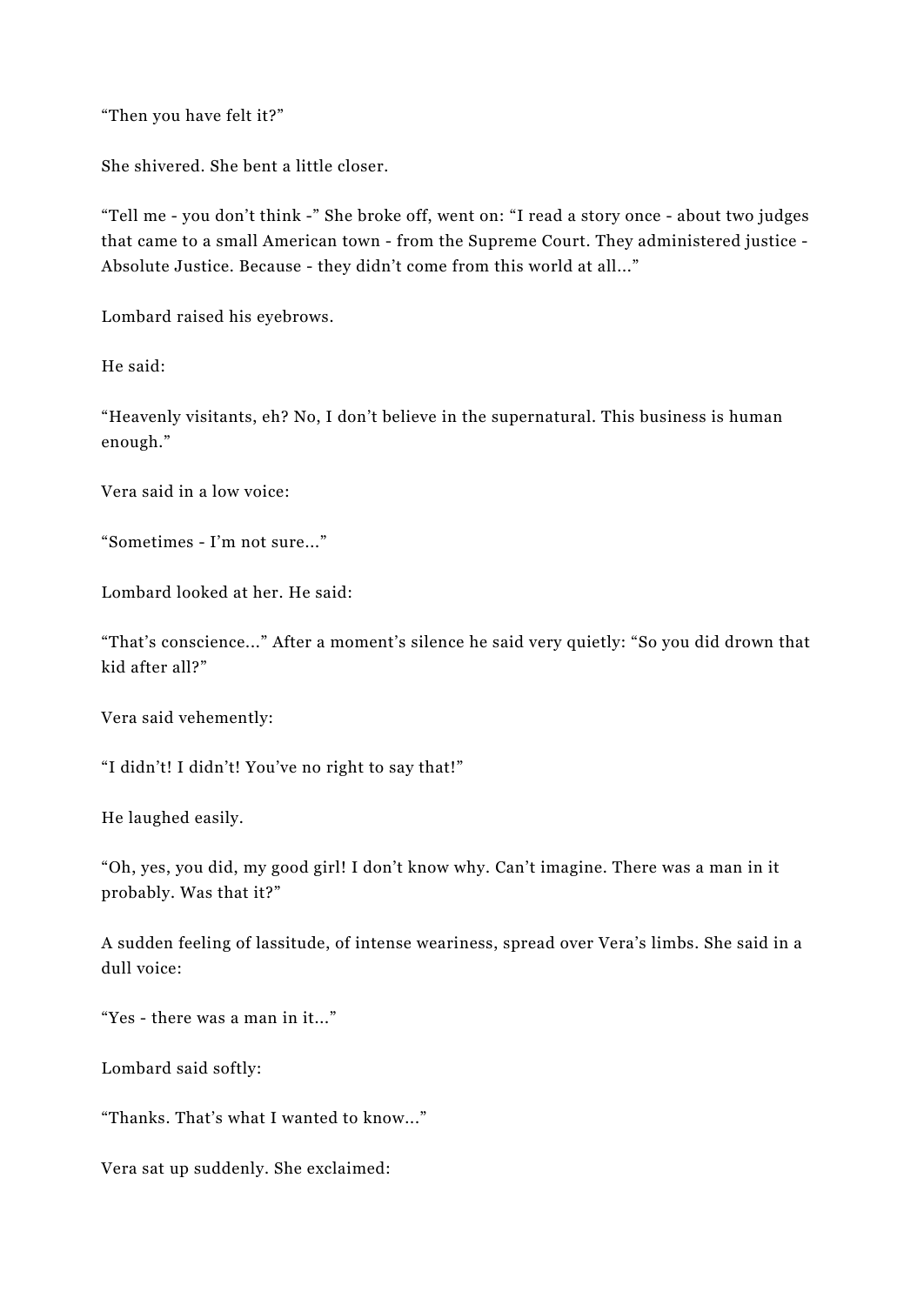"What was that? It wasn't an earthquake?"

Lombard said:

"No, no. Queer, though - a thud shook the ground. And I thought - did you hear a sort of cry? I did."

They stared up at the house.

Lombard said:

"It came from there. We'd better go up and see."

"No, no, I'm not going."

"Please yourself. I am."

Vera said desperately:

"All right. I'll come with you."

They walked up the slope to the house. The terrace was peaceful and innocuous-looking in the sunshine. They hesitated there a minute, then instead of entering by the front door, they made a cautious circuit of the house.

They found Blore. He was spread-eagled on the stone terrace on the east side, his head crushed and mangled by a great block of white marble.

Philip looked up. He said:

"Whose is that window just above?"

Vera said in a low shuddering voice:

"It's mine - and that's the clock from my mantelpiece... I remember now. It was - shaped like a bear."

She repeated and her voice shook and quavered:

"It was shaped like a bear..."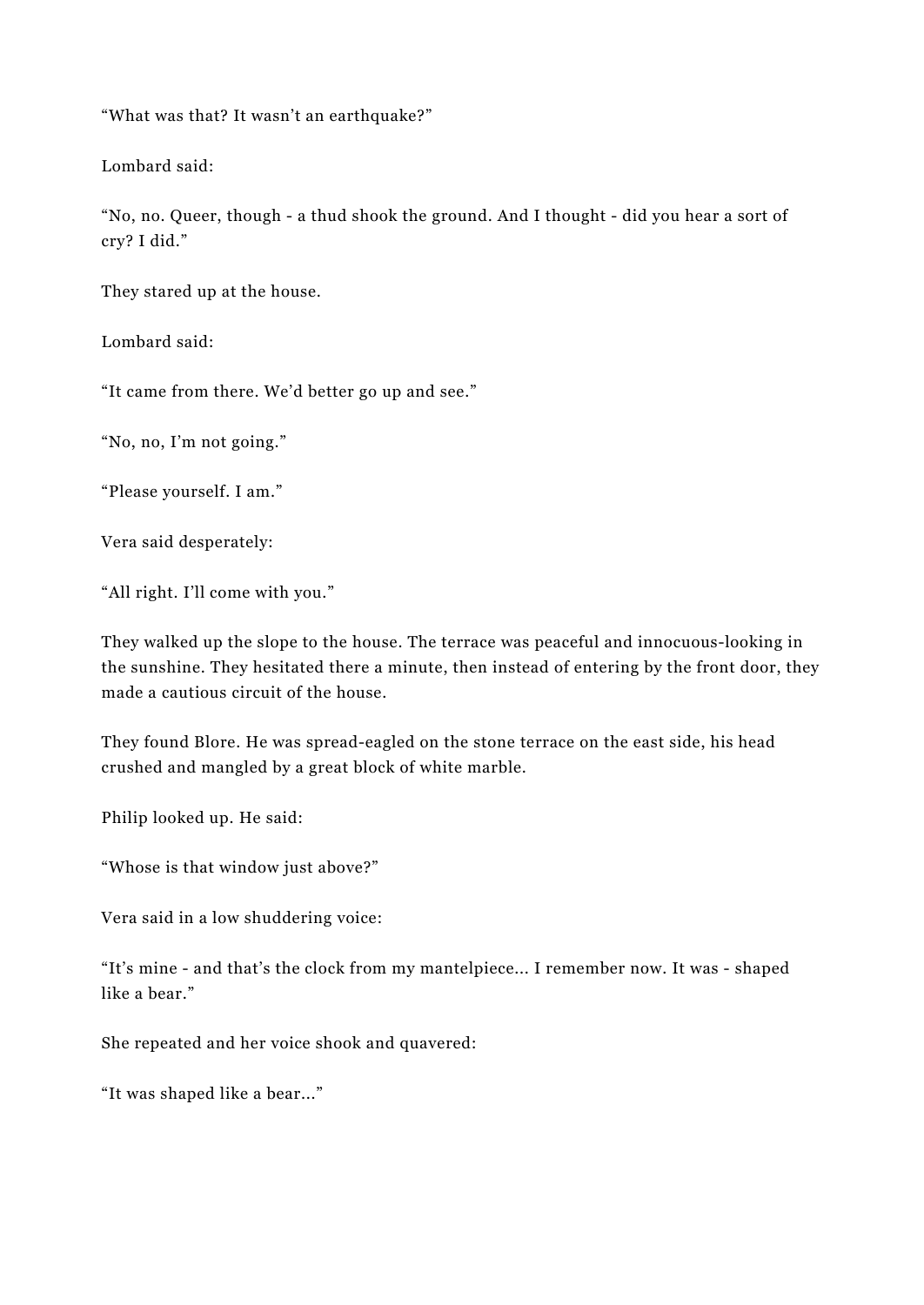III

Philip grasped her shoulder.

He said, and his voice was urgent and grim:

"This settles it. Armstrong is in hiding somewhere in that house. I'm going to get him."

But Vera clung to him. She cried:

"Don't be a fool. It's us now! We're next! He wants us to look for him! He's counting on it!"

Philip stopped. He said thoughtfully:

"There's something in that."

Vera cried:

"At any rate, you do admit now I was right."

He nodded.

"Yes - you win! It's Armstrong all right. But where the devil did he hide himself? We went over the place with a fine-tooth comb."

Vera said urgently:

"If you didn't find him last night, you won't find him now... That's common-sense."

Lombard said reluctantly:

"Yes, but -"

"He must have prepared a secret place beforehand - naturally - of course it's just what he would do. You know, like a Priest's Hole in old manor houses."

"This isn't an old house of that kind."

"He could have had one made."

Philip Lombard shook his head.

He said: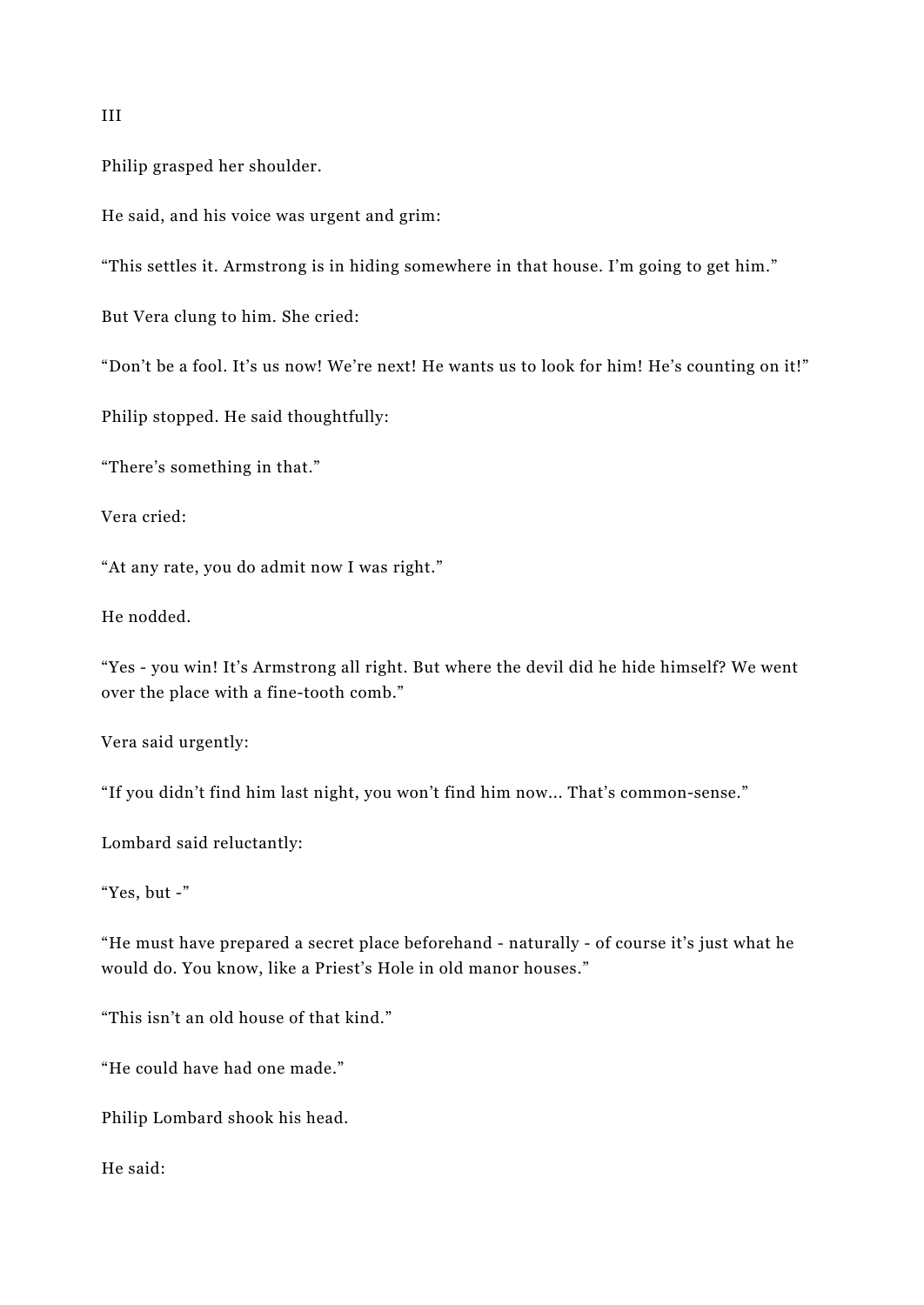"We measured the place - that first morning. I'll swear there's no space unaccounted for."

Vera said:

"There must be..."

Lombard said:

"I'd like to see -"

Vera cried:

"Yes, you'd like to see! And he knows that! He's in there - waiting for you."

Lombard said, half bringing out the revolver from his pocket:

"I've got this, you know."

"You said Blore was all right - that he was more than a match for Armstrong. So he was physically, and he was on the lookout too. But what you don't seem to realize is that Armstrong is mad! And a madman has all the advantages on his side. He's twice as cunning as any one sane can be."

Lombard put back the revolver in his pocket. He said:

"Come on, then."

IV

Lombard said at last:

"What are we going to do when night comes?"

Vera didn't answer. He went on accusingly:

"You haven't thought of that?"

She said helplessly:

"What can we do? Oh, my God, I'm frightened..."

Philip Lombard said thoughtfully: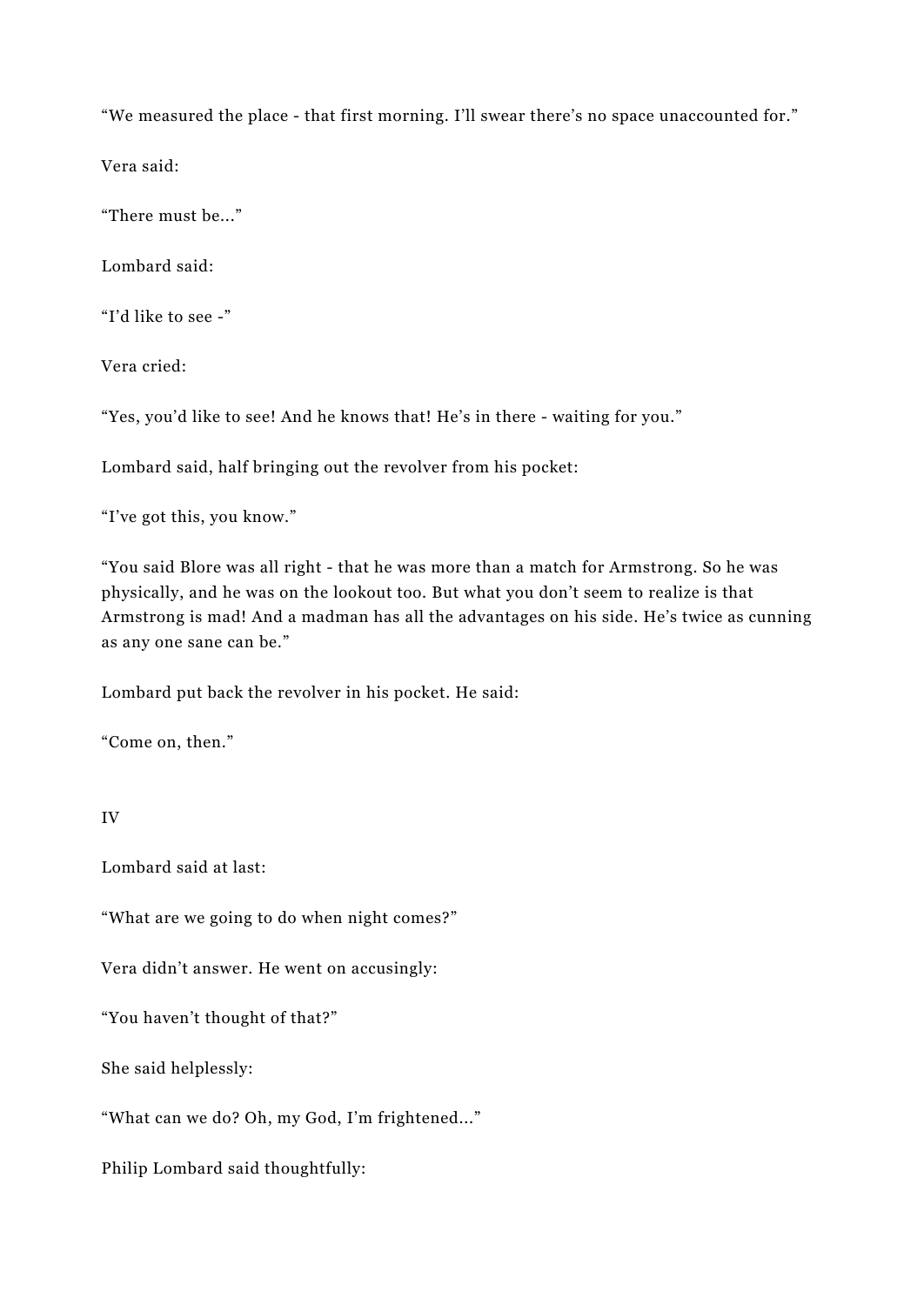"It's fine weather. There will be a moon. We must find a place - up by the top cliffs perhaps. We can sit there and wait for morning. We mustn't go to sleep... We must watch the whole time. And if any one comes up towards us, I shall shoot!"

He paused:

"You'll be cold, perhaps, in that thin dress?"

Vera said with a raucous laugh:

"Cold? I should be colder if I were dead!"

Philip Lombard said quietly:

"Yes, that's true..."

Vera moved restlessly.

She said:

"I shall go mad if I sit here any longer. Let's move about."

"All right."

They paced slowly up and down, along the line of the rocks overlooking the sea. The sun was dropping towards the west. The light was golden and mellow. It enveloped them in a golden glow.

Vera said, with a sudden nervous little giggle:

"Pity we can't have a bathe..."

Philip was looking down towards the sea. He said abruptly:

"What's that, there? You see - by that big rock? No - a little further to the right."

Vera stared. She said:

"It looks like somebody's clothes!"

"A bather, eh?" Lombard laughed. "Queer. I suppose it's only seaweed."

Vera said: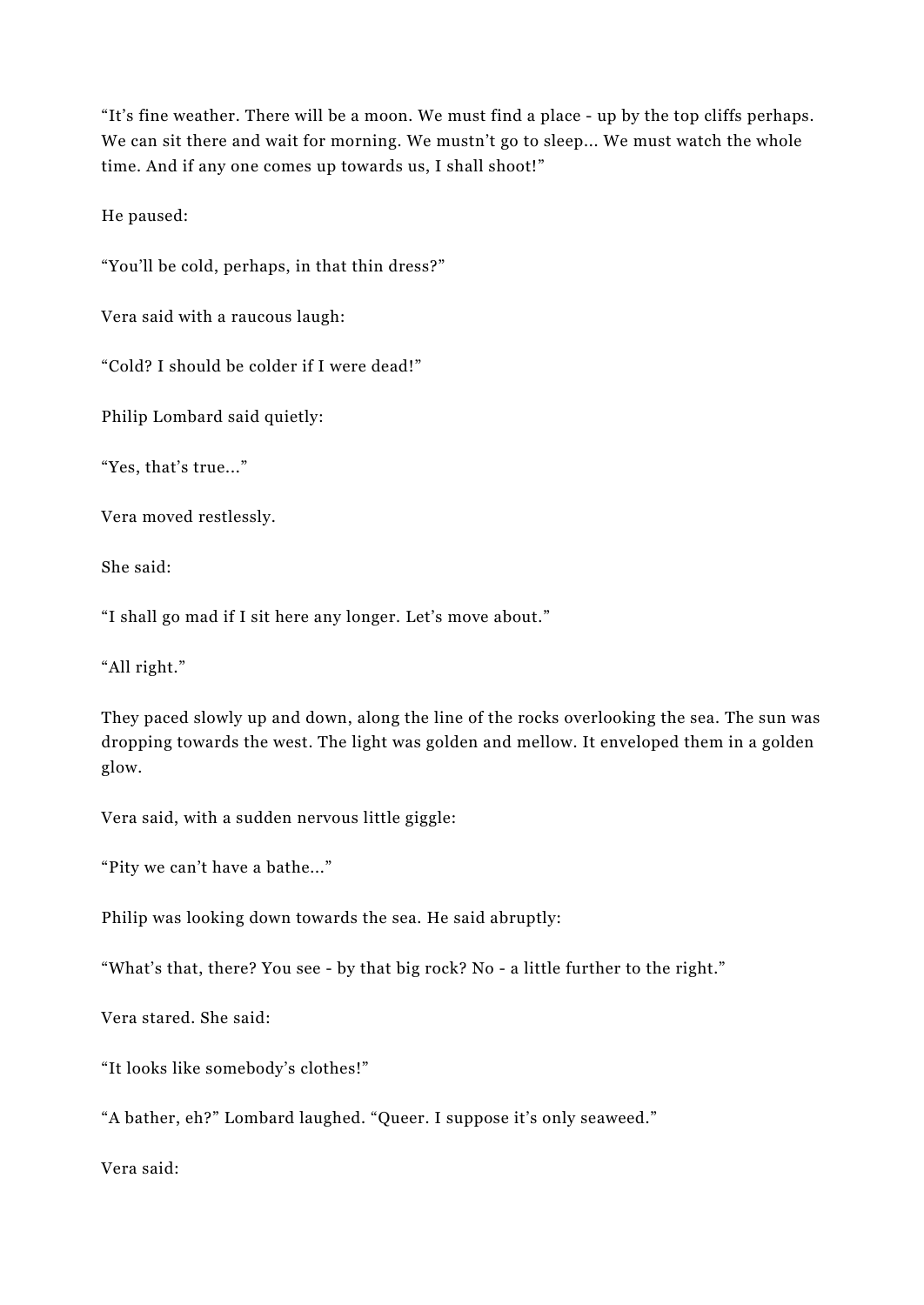"Let's go and look."

"It is clothes," said. Lombard as they drew nearer. "A bundle of them. That's a boot. Come on, let's scramble along here."

They scrambled over the rocks.

Vera stopped suddenly. She said:

"It's not clothes - it's a man..."

The man was wedged between two rocks, flung there by the tide earlier in the day.

Lombard and Vera reached it in a last scramble. They bent down.

A purple discoloured face - a hideous drowned face...

Lombard said:

"My God! It's Armstrong..."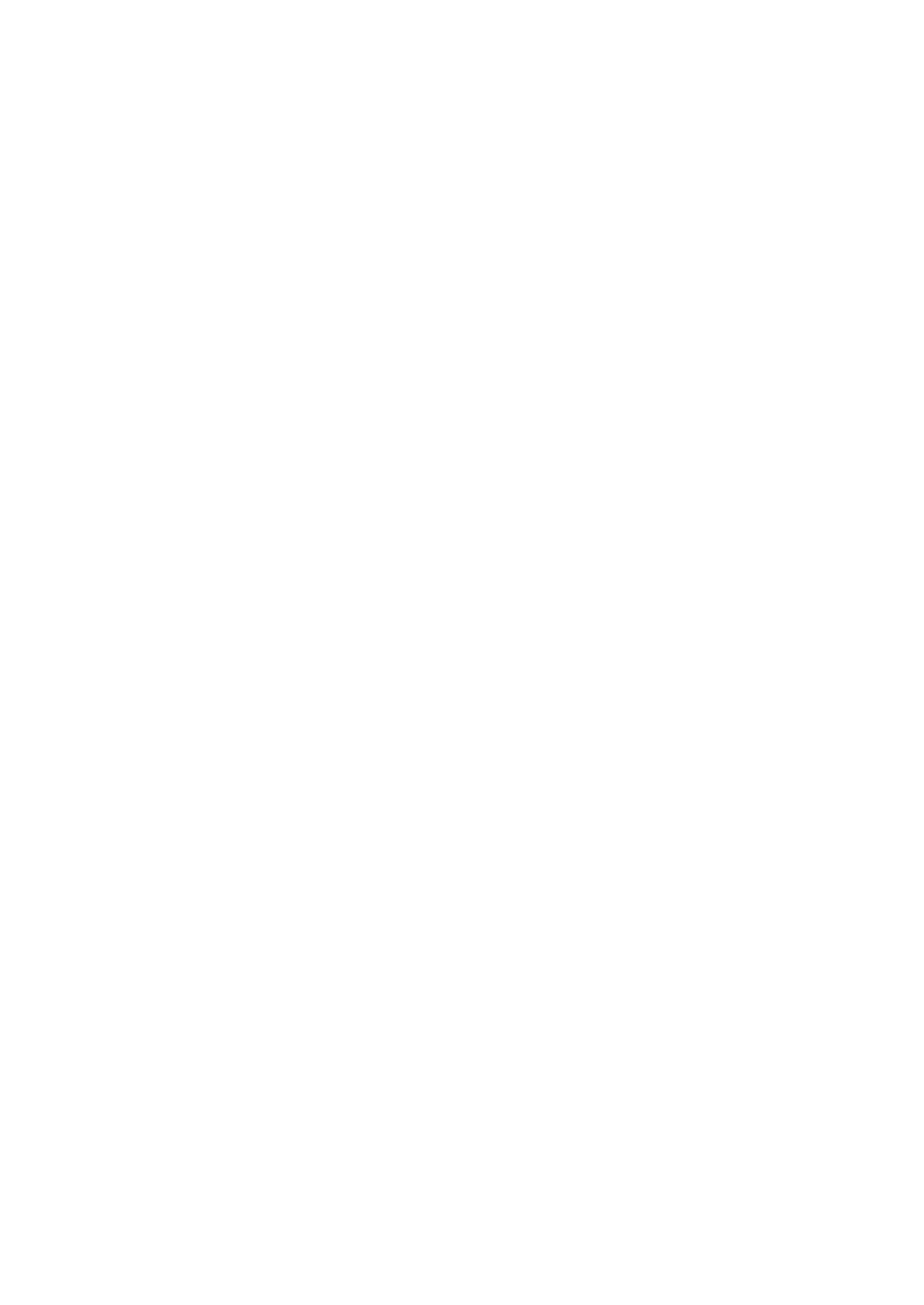## Chapter 16

Aeons passed... worlds span and whirled... Time was motionless... It stood still - it passed through a thousand ages...

No, it was only a minute or so...

Two people were standing looking down on a dead man...

Slowly, very slowly, Vera Claythorne and Philip Lombard lifted their heads and looked into each other's eyes...

II

Lombard laughed.

He said:

"So that's it, is it, Vera?"

Vera said:

"There's no one on the island - no one at all - except us two..."

Her voice was a whisper - nothing more.

Lombard said:

"Precisely. So we know where we are, don't we?"

Vera said:

"How was it worked - that trick with the marble bear?"

He shrugged his shoulders.

"A conjuring trick, my dear - a very good one..."

Their eyes met again.

Vera thought: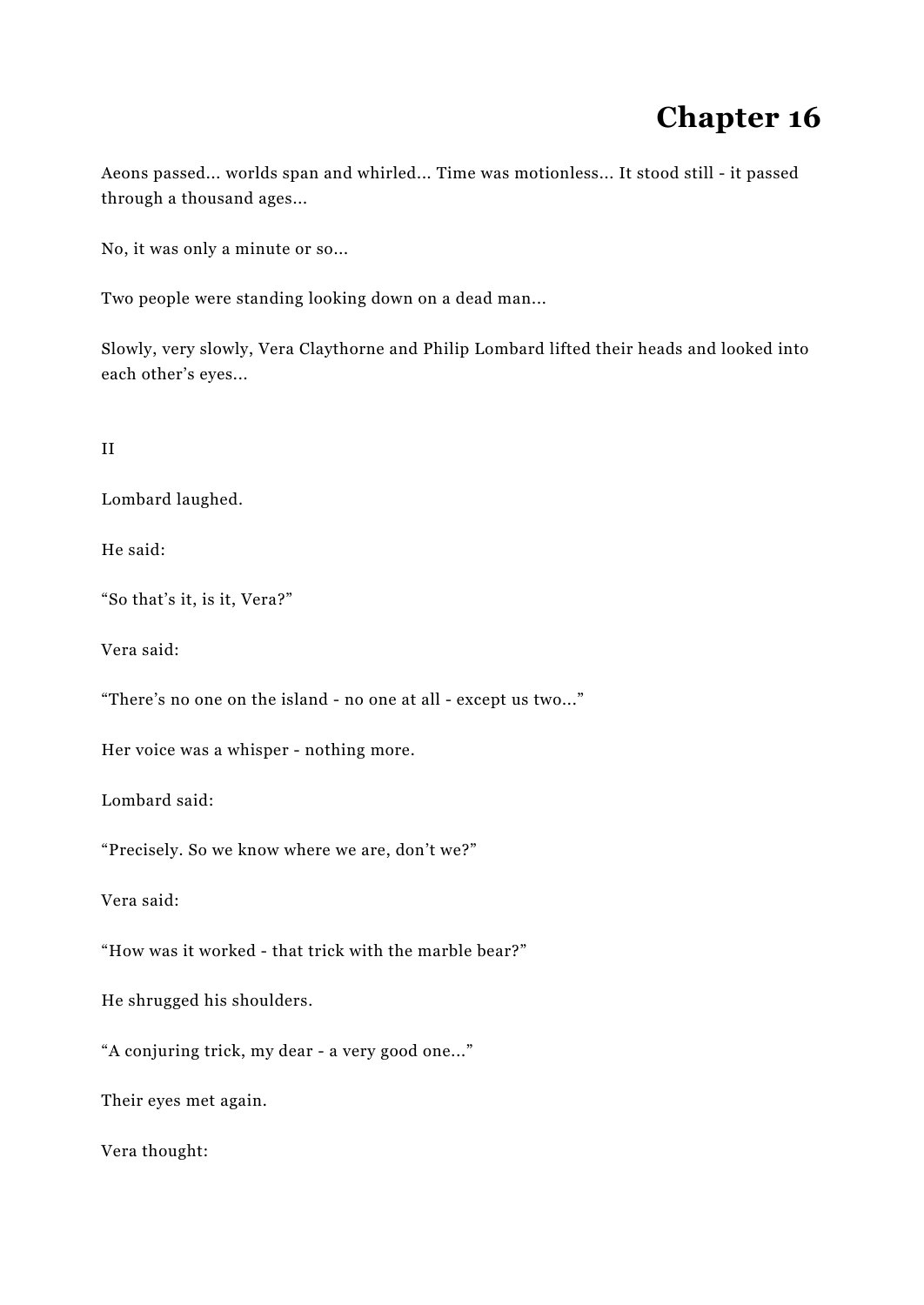"Why did I never see his face properly before. A wolf - that's what it is - a wolf's face... Those horrible teeth..."

Lombard said, and his voice was a snarl - dangerous - menacing:

"This is the end, you understand. We've come to the truth now. And it's the end..."

Vera said quietly:

"I understand..."

She stared out to sea. General Macarthur had stared out to sea - when - only yesterday? Or was it the day before? He too had said, "This is the end..."

He had said it with acceptance - almost with welcome.

But to Vera the words - the thought - brought rebellion.

No, it should not be the end.

She looked down at the dead man. She said:

"Poor Dr. Armstrong..."

Lombard sneered.

He said:

"What's this? Womanly pity?"

Vera said:

"Why not? Haven't you any pity?"

He said:

"I've no pity for you. Don't expect it!"

Vera looked down again at the body. She said:

"We must move him. Carry him up to the house."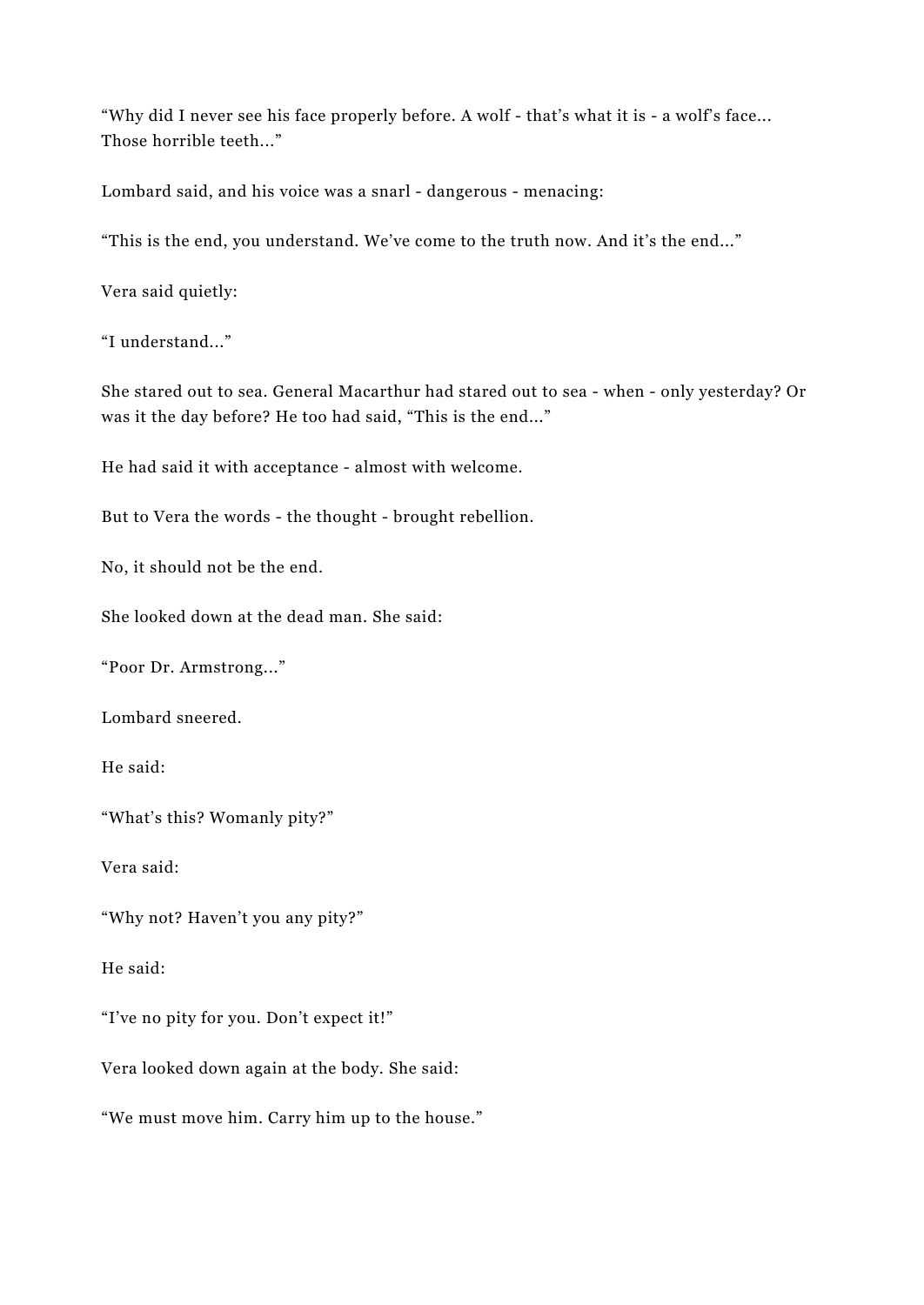"To join the other victims, I suppose? All neat and tidy. As far as I'm concerned he can stay where he is."

Vera said:

"At any rate, let's get him out of reach of the sea."

Lombard laughed. He said:

"If you like."

He bent - tugging at the body. Vera leaned against him, helping him. She pulled and tugged with all her might.

Lombard panted:

"Not such an easy job."

They managed it, however, drawing the body clear of the high water mark.

Lombard said as he straightened up:

"Satisfied?"

Vera said:

"Quite."

Her tone warned him. He spun around. Even as he clapped his hand to his pocket he knew that he would find it empty.

She had moved a yard or two and was facing him, revolver in hand.

Lombard said:

"So that's the reason for your womanly solicitude! You wanted to pick my pocket."

She nodded.

She held it steadily and unwaveringly.

Death was very near to Philip Lombard now. It had never, he knew, been nearer.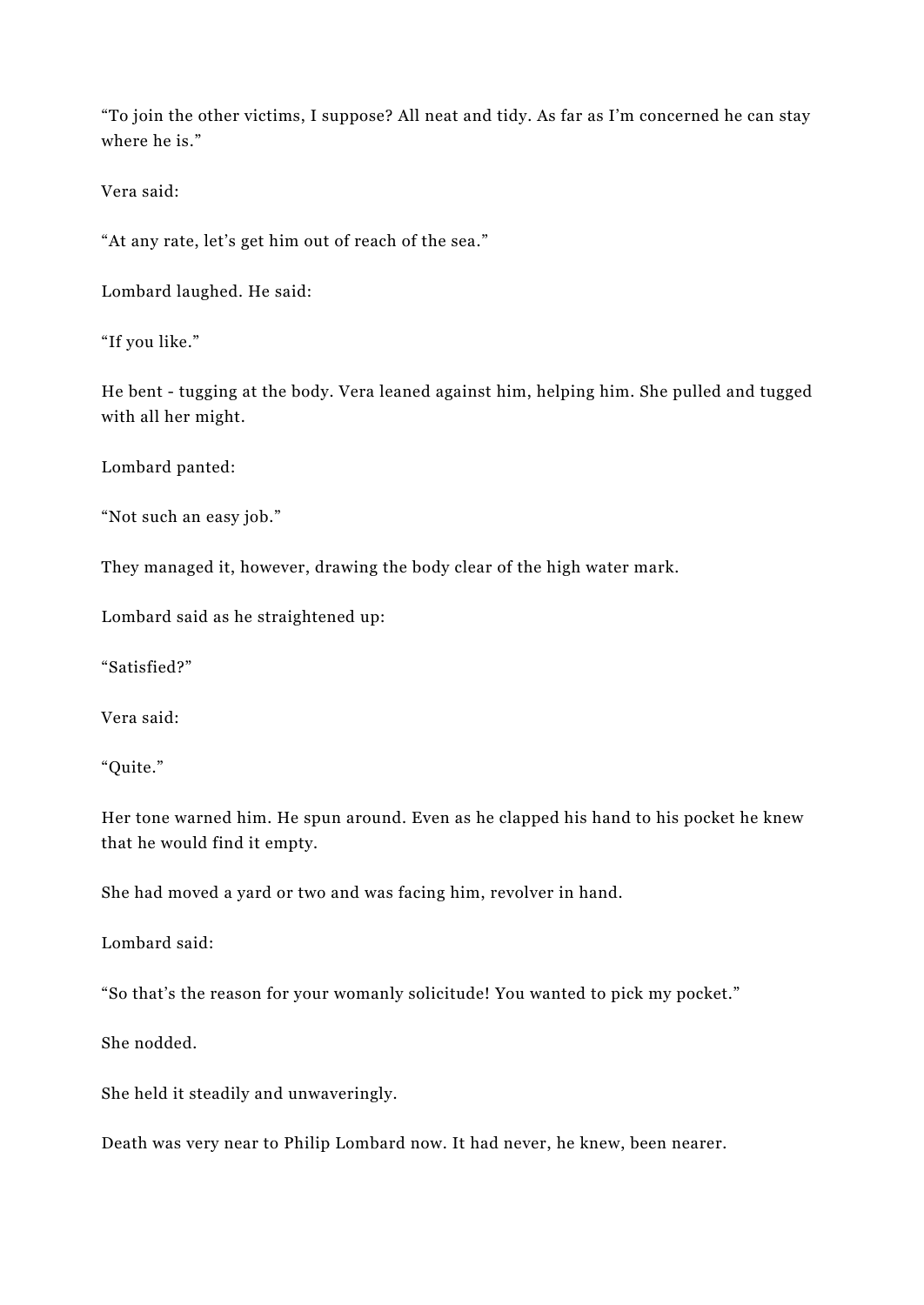Nevertheless he was not beaten yet.

He said authoritatively:

"Give that revolver to me."

Vera laughed.

Lombard said:

"Come on, hand it over."

His quick brain was working. Which way - which method - talk her over - lull her into security - or a swift dash -

All his life Lombard had taken the risky way. He took it now.

He spoke slowly, argumentatively.

"Now look here, my dear girl, you just listen -"

And then he sprang. Quick as a panther - as any other feline creature...

Automatically Vera pressed the trigger...

Lombard's leaping body stayed poised in mid-spring, then crashed heavily to the ground.

Vera came warily forward, the revolver ready in her hand.

But there was no need of caution.

Philip Lombard was dead - shot through the heart...

## III

Relief possessed Vera - enormous exquisite relief.

At last it was over.

There was no more fear - no more steeling of her nerves...

She was alone on the island...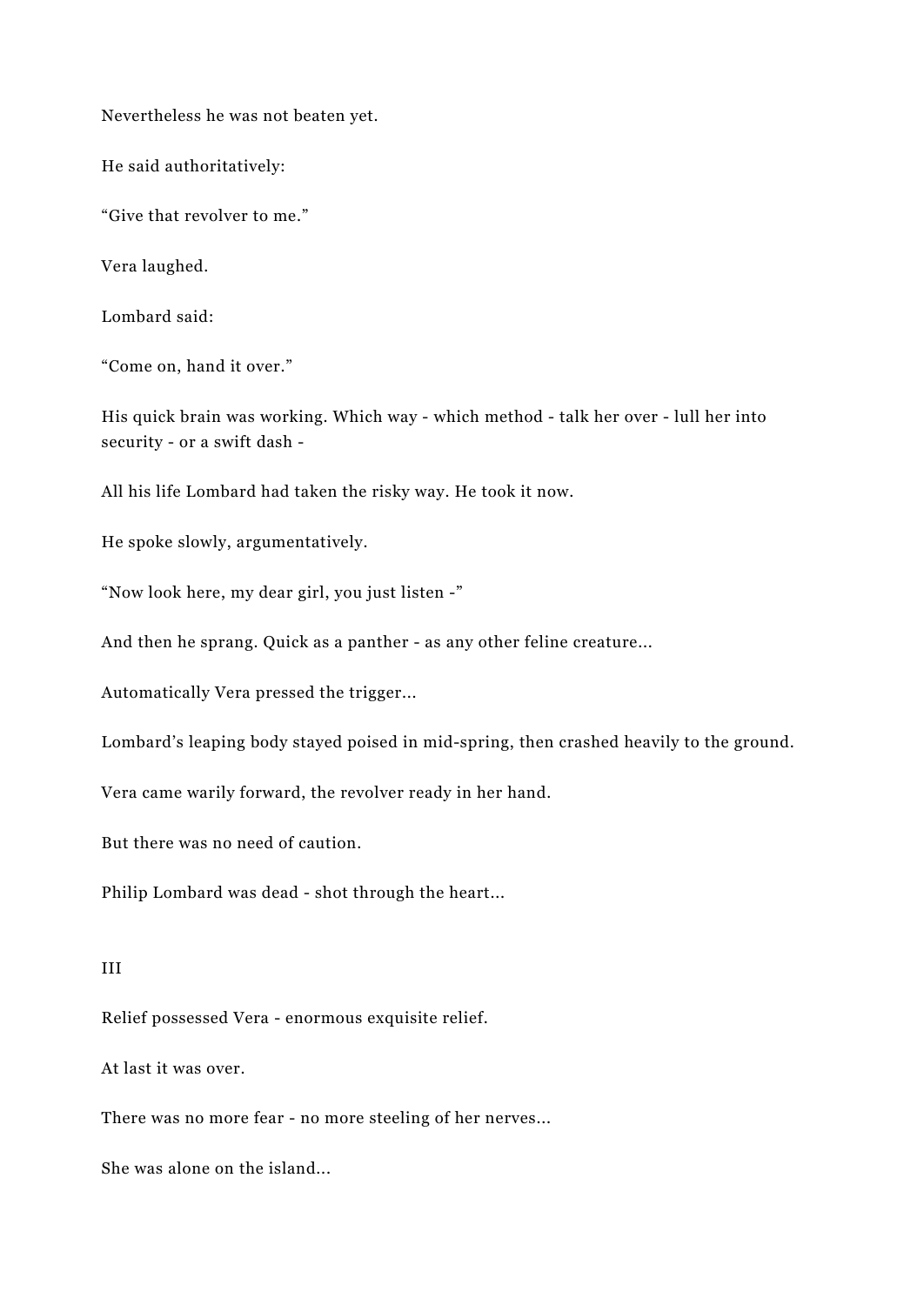Alone with nine dead bodies...

But what did that matter? She was alive...

She sat there - exquisitely happy - exquisitely at peace...

No more fear...

IV

The sun was setting when Vera moved at last. Sheer reaction had kept her immobile. There had been no room in her for anything but the glorious sense of safety.

She realized now that she was hungry and sleepy. Principally sleepy. She wanted to throw herself on her bed and sleep and sleep and sleep...

Tomorrow, perhaps, they would come and rescue her - but she didn't really mind. She didn't mind staying here. Not now that she was alone...

Oh! blessed, blessed peace...

She got to her feet and glanced up at the house.

Nothing to be afraid of any longer! No terrors waiting for her! Just an ordinary well-built modern house. And yet, a little earlier in the day, she had not been able to look at it without shivering...

Fear - what a strange thing fear was...

Well, it was over now. She had conquered - had triumphed over the most deadly peril. By her own quick-wittedness and adroitness she had turned the tables on her would-be destroyer.

She began to walk up towards the house.

The sun was setting, the sky to the west was streaked with red and orange. It was beautiful and peaceful...

Vera thought:

"The whole thing might be a dream..."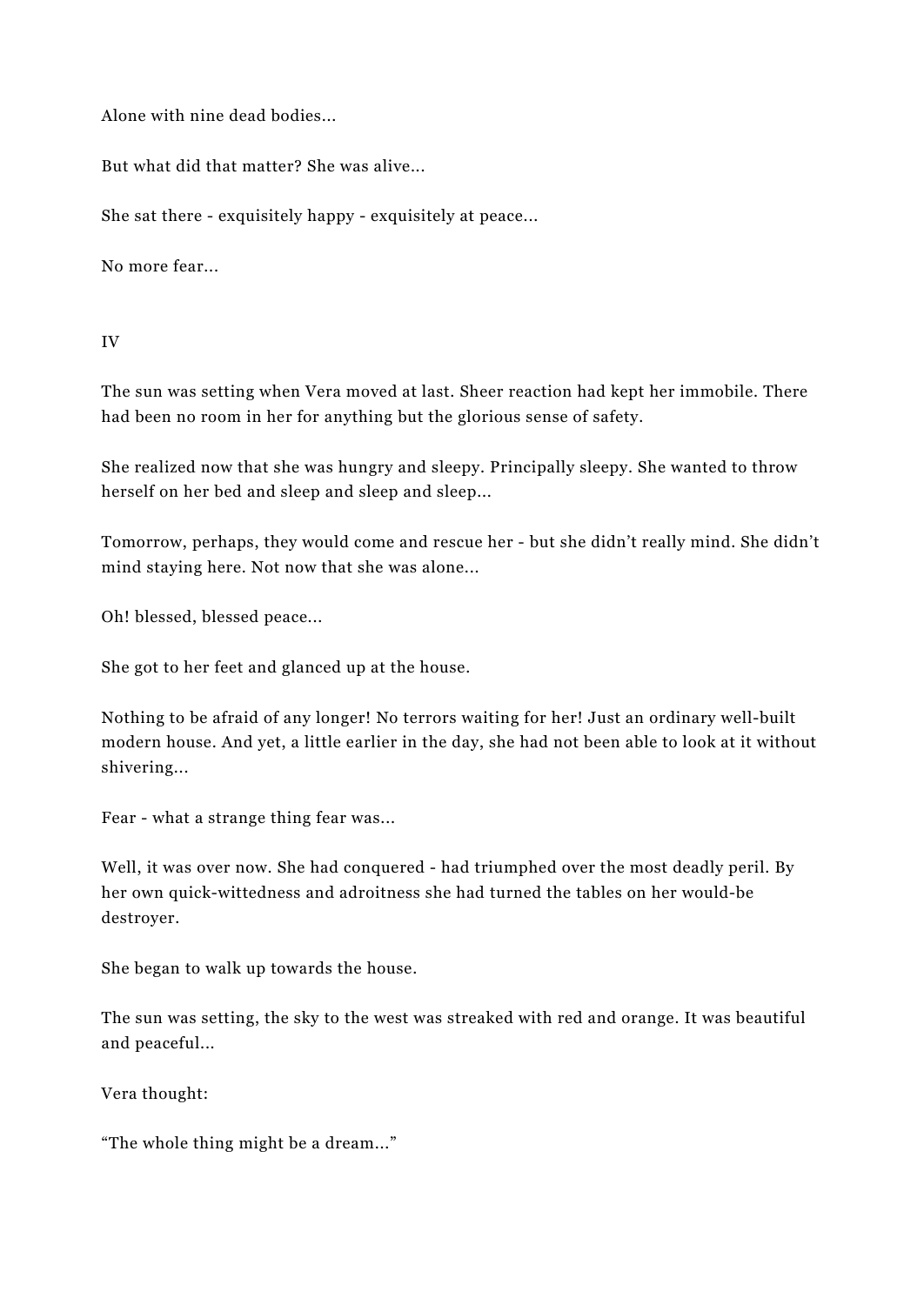How tired she was - terribly tired. Her limbs ached, her eyelids were drooping. Not to be afraid any more... To sleep. Sleep... sleep... sleep...

To sleep safely since she was alone on the island. One little Indian boy left all alone.

She smiled to herself.

She went in at the front door. The house, too, felt strangely peaceful.

Vera thought:

"Ordinarily one wouldn't care to sleep where there's a dead body in practically every bedroom!"

Should she go the kitchen and get herself something to eat?

She hesitated a moment, then decided against it. She was really too tired...

She paused by the dining-room door. There were still three little china figures in the middle of the table.

Vera laughed.

She said:

"You're behind the times, my dears."

She picked up two of them and tossed them out through the window. She heard them crash on the stone of the terrace.

The third little figure she picked up and held in her hand. She said:

"You can come with me. We've won, my dear! We've won!"

The hall was dim in the dying light.

Vera, the little Indian clasped in her hand, began to mount the stairs. Slowly, because her legs were suddenly very tired.

"One little Indian boy left all alone." How did it end? Oh, yes! "He got married and then there were none."

Married... Funny, how she suddenly got the feeling again that Hugo was in the house...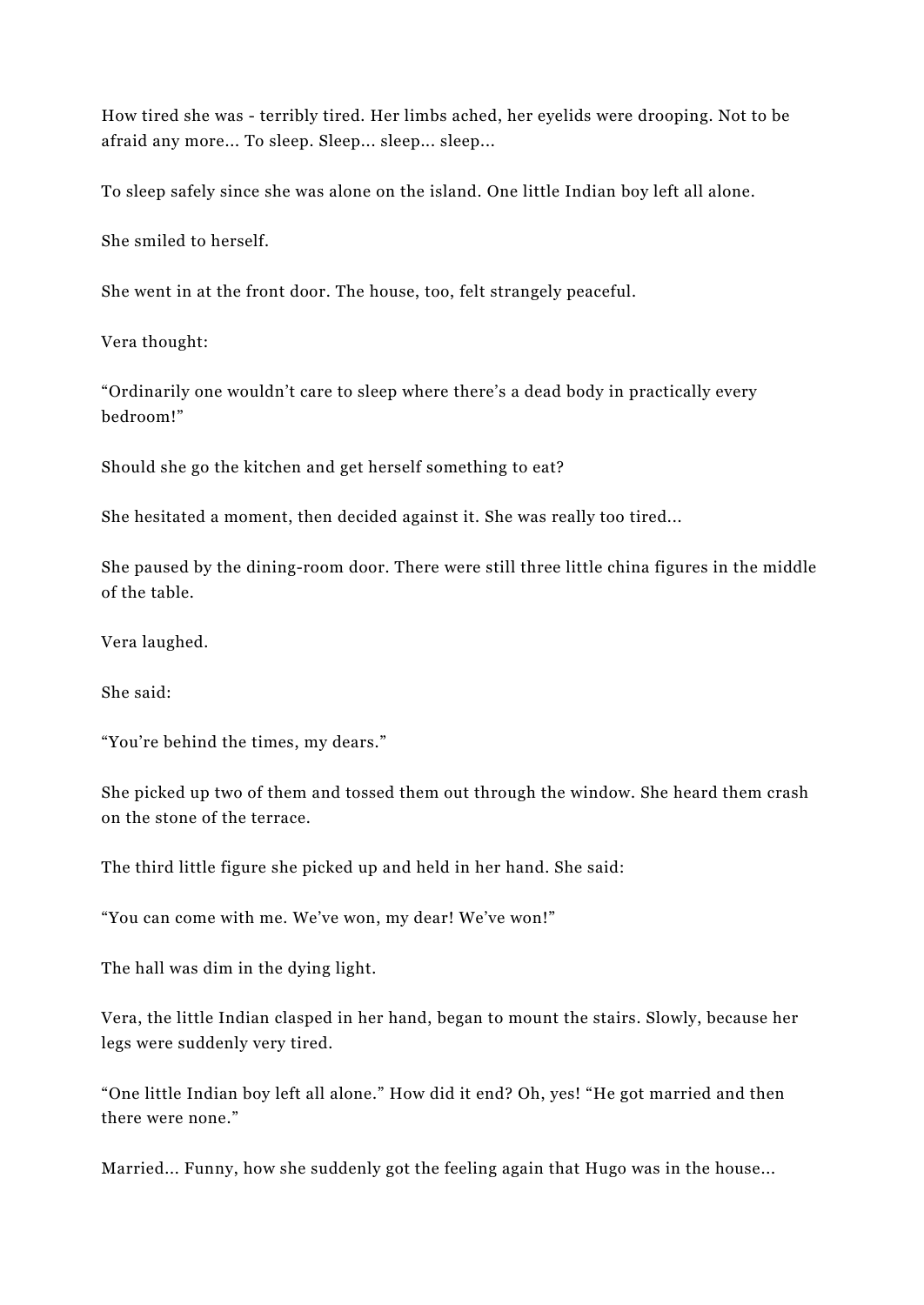Very strong. Yes, Hugo was upstairs waiting for her.

Vera said to herself:

"Don't be a fool. You're so tired that you're imagining the most fantastic things..."

Slowly up the stairs...

At the top of them something fell from her hand, making hardly any noise on the soft pile carpet. She did not notice that she had dropped the revolver. She was only conscious of clasping a little china figure.

How very quiet the house was. And yet - it didn't seem like an empty house...

Hugo, upstairs, waiting for her...

"One little Indian boy left all alone... What was the last line again? Something about being married - or was it something else?

She had come now to the door of her room. Hugo was waiting for her inside - she was quite sure of it.

She opened the door...

She gave a gasp...

What was that - hanging from the hook in the ceiling? A rope with a noose all ready? And a chair to stand upon - a chair that could be kicked away...

That was what Hugo wanted...

And of course that was the last line of the rhyme.

"He went and hanged himself and then there were none...

The little china figure fell from her hand. It rolled unheeded and broke against the fender.

Like an automaton Vera moved forward. This was the end - here where the cold wet hand (Cyril's hand, of course) had touched her throat...

"You can go to the rock, Cyril..."

That was what murder was - as easy as that!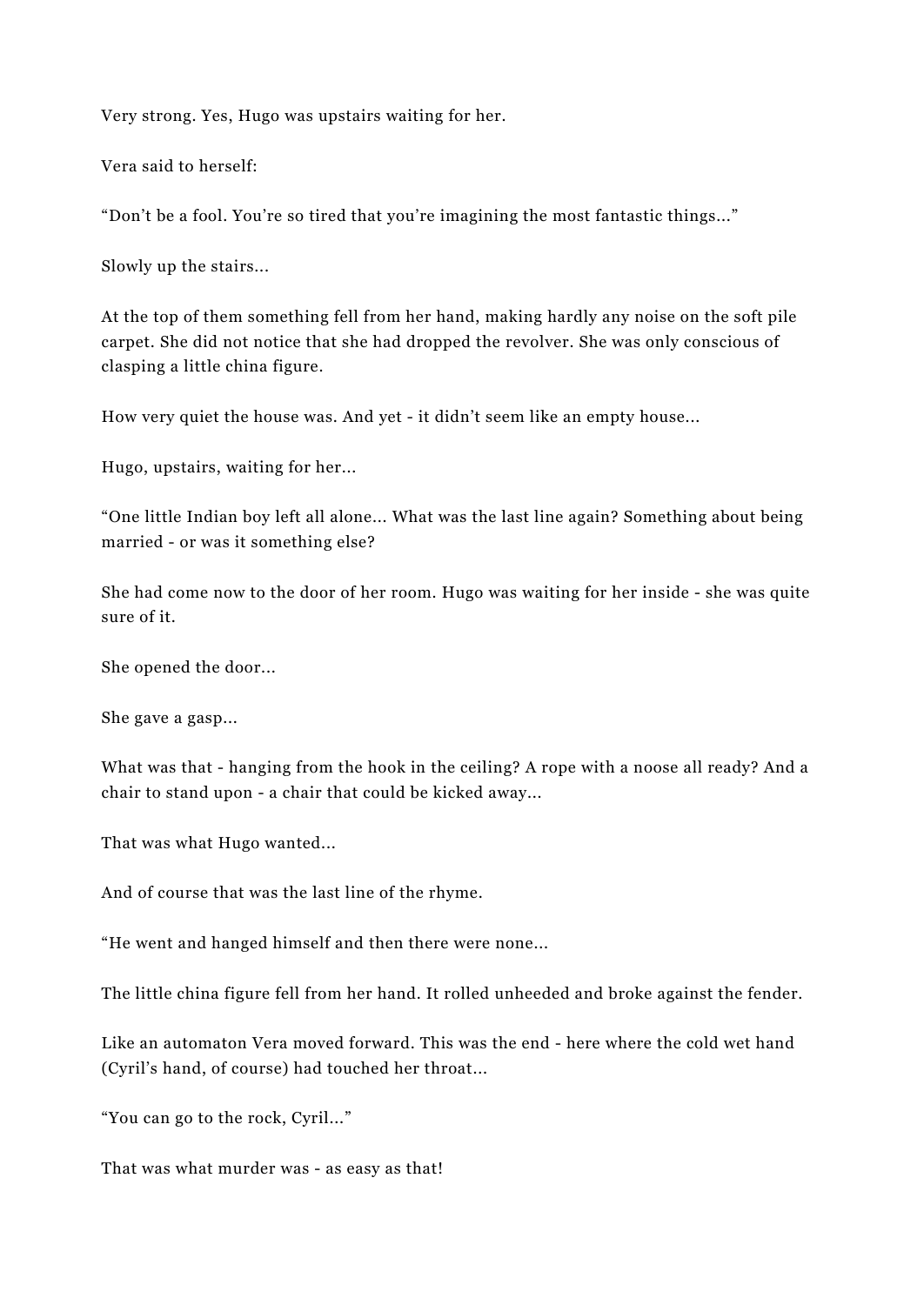But afterwards you went on remembering...

She climbed up on the chair, her eyes staring in front of her like a sleepwalker's... She adjusted the noose round her neck.

Hugo was there to see she did what she had to do.

She kicked away the chair...

Epilogue

Sir Thomas Legge, Assistant Commissioner at Scotland Yard, said irritably:

"But the whole thing's incredible!"

Inspector Maine said respectfully:

"I know, sir."

The A.C. went on:

"Ten people dead on an island and not a living soul on it. It doesn't make sense!"

Inspector Maine said stolidly:

"Nevertheless, it happened, sir."

Sir Thomas Legge said:

"Damn it all, Maine, somebody must have killed 'em."

"That's just our problem, sir."

"Nothing helpful in the doctor's report?"

"No, sir. Wargrave and Lombard were shot, the first through the head, the second through the heart. Miss Brent and Marston died of cyanide poisoning, Mrs. Rogers died of an overdose of chloral. Rogers' head was split open. Blore's head was crushed in. Armstrong died of drowning. Macarthur's skull was fractured by a blow on the back of the head and Vera Claythorne was hanged."

The A.C. winced. He said: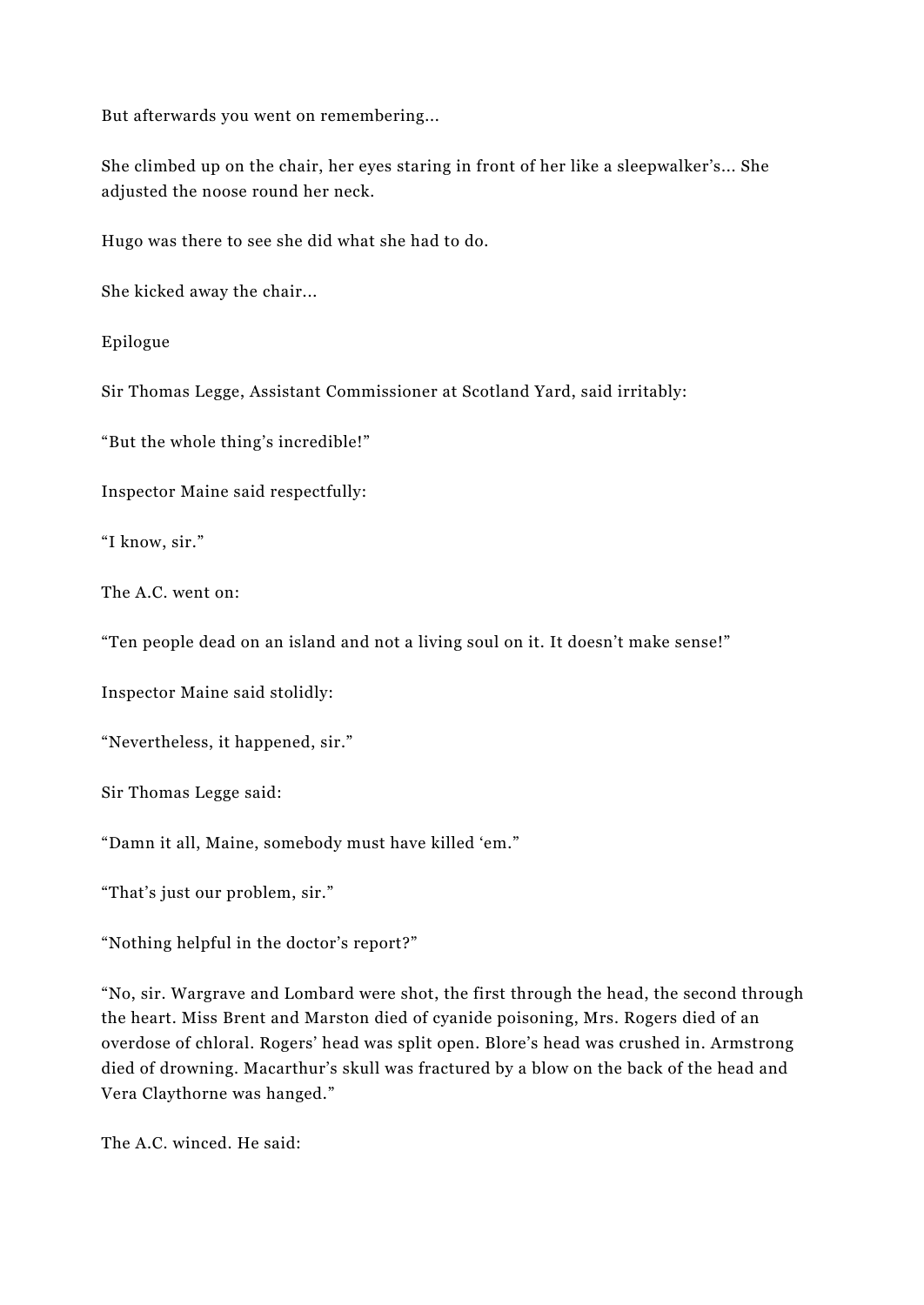"Nasty business - all of it."

He considered for a minute or two. He said irritably:

"Do you mean to say that you haven't been able to get anything helpful out of the Sticklehaven people. Dash it, they must know something."

Inspector Maine shrugged his shoulders.

"They're ordinary decent seafaring folk. They know that the island was bought by a man called Owen - and that's about all they do know."

"Who provisioned the island and made all the necessary arrangements?"

"Man called Morris. Isaac Morris."

"And what does he say about it all?"

"He can't say anything, sir, he's dead."

The A.C. frowned.

"Do we know anything abut this Morris?"

"Oh, yes, sir, we know about him. He wasn't a very savoury gentleman, Mr. Morris. He was implicated in that share-pushing fraud of Bennito's three years ago - we're sure of that though we can't prove it. And he was mixed up in the dope business. And again we can't prove it. He was a very careful man, Morris."

"And he was behind this island business?"

"Yes, sir, he put through the sale - though he made it clear that he was buying Indian Island for a third party, unnamed."

"Surely there's something to be found out on the financial angle, there?"

Inspector Maine smiled.

"Not if you knew Morris! He can wangle figures until the best chartered accountant in the country wouldn't know if he was on his head or his heels! We've had a taste of that in the Bennito business. No, he covered his employer's tracks all right. "

The other man sighed. Inspector Maine went on: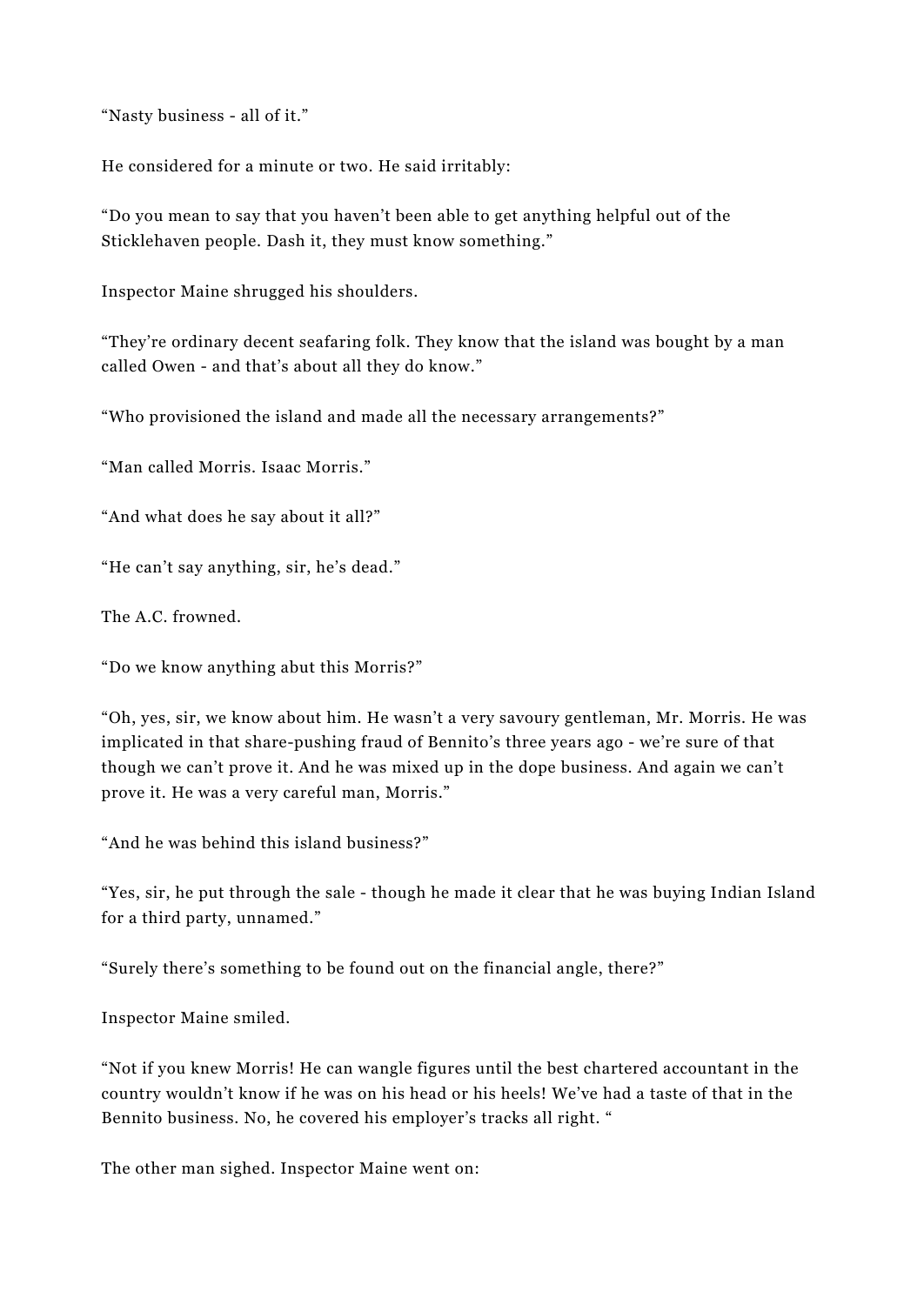"It was Morris who made all the arrangements down at Sticklehaven, Represented himself as acting for 'Mr. Owen.' And it was he who explained to the people down there that there was some experiment on - some bet about living on a 'desert island' for a week - and that no notice was to be taken of any appeal for help from out there."

Sir Thomas Legge stirred uneasily. He said:

"And you're telling me that those people didn't smell a rat? Not even then?"

Maine shrugged his shoulders. He said:

"You're forgetting, sir, that Indian Island previously belonged to young Elmer Robson, the American. He had the most extraordinary parties down there. I've no doubt the local people's eyes fairly popped out over them. But they got used to it and they'd begun to feel that anything to do with Indian Island would necessarily be incredible. It's natural, that, sir, when you come to think of it."

The Assistant Commissioner admitted gloomily that he supposed it was.

Maine said:

"Fred Narracott - that's the man who took the party out there - did say one thing that was illuminating. He said he was surprised to see what sort of people these were. 'Not at all like Mr. Robson's parties.' I think it was the fact that they were all so normal and so quiet that made him override Morris' orders and take out a boat to the island after he'd heard about the SOS signals."

"When did he and the other men go?"

"The signals were seen by a party of boy scouts on the morning of the 11th. There was no possibility of getting out there that day. The men got there on the afternoon of the 12th at the first moment possible to run a boat ashore there. They're all quite positive that nobody could have left the island before they got there. There was a big sea on after the storm."

"Couldn't some one have swum ashore?"

"It's over a mile to the coast and there were heavy seas and big breakers inshore. And there were a lot of people, boy scouts and others on the cliffs looking out towards the island and watching."

The A.C. sighed. He said: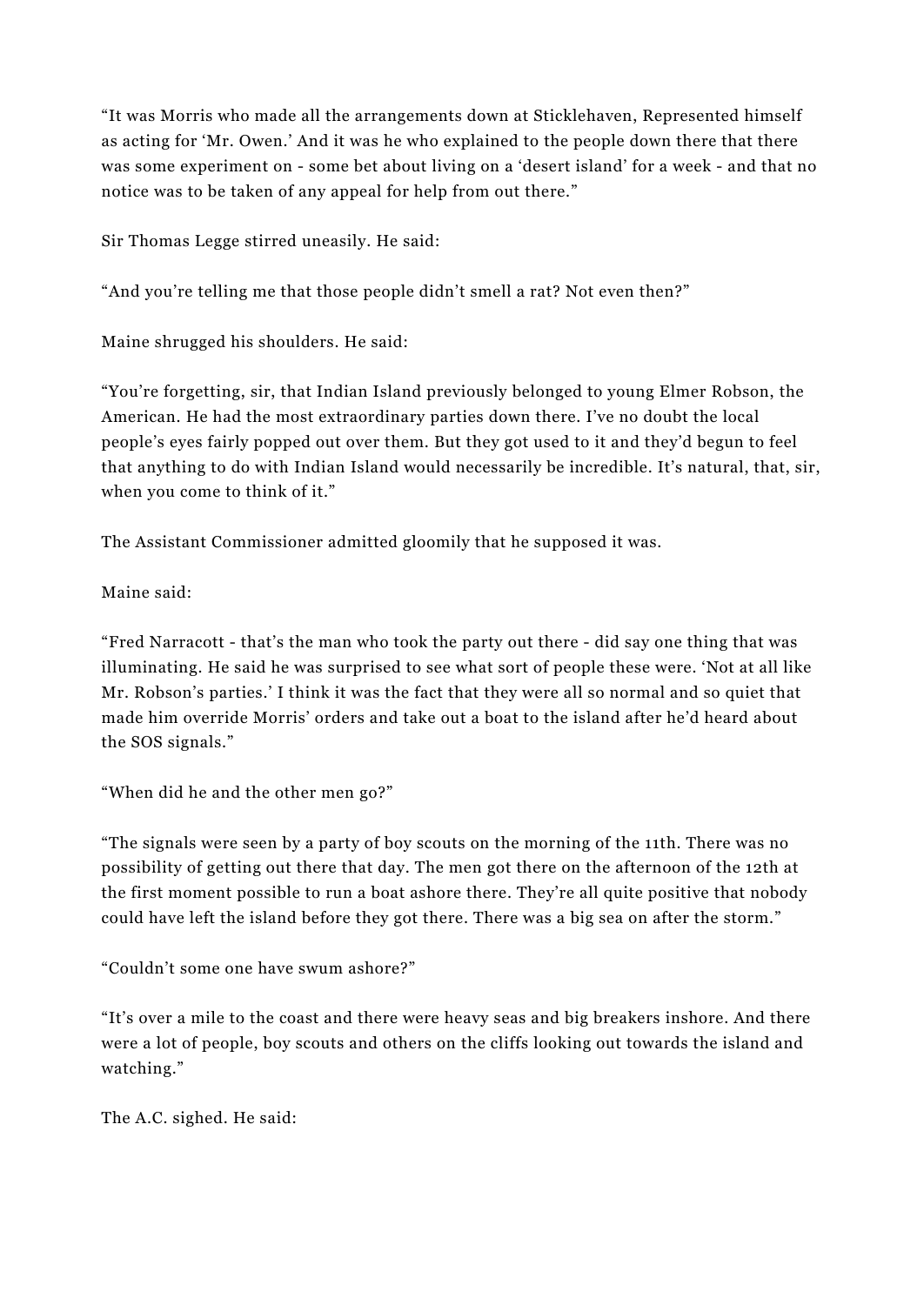"What about the gramophone record you found in the house? Couldn't you get hold of anything there that might help?"

Inspector Maine said:

"I've been into that. It was supplied by a firm that do a lot of theatrical stuff and film effects. It was sent to U.N. Owen, Esq. c/o Isaac Morris, and was understood to be required for the amateur performance of a hitherto unacted play. The typescript of it was returned with the record."

Legge said:

"And what about the subject matter, eh?"

Inspector Maine said gravely:

"I'm coming to that, sir."

He cleared his throat.

"I've investigated those accusations as thoroughly as I can.

"Starting with the Rogerses who were the first to arrive on the island. They were in service with a Miss Brady who died suddenly. Can't get anything definite out of the doctor who attended her. He says they certainly didn't poison her, or anything like that, but his personal belief if that there was some funny business - that she died as the result of neglect on their part. Says it's the sort of thing that's quite impossible to prove.

"Then there is Mr. Justice Wargrave. That's O.K. He was the judge who sentenced Seton.

"By the way, Seton was guilty - unmistakably guilty. Evidence turned up later after he was hanged which proved that beyond any shadow of doubt. But there was a good deal of comment at the time

- nine people out of ten thought Seton was innocent and that the judge's summing up had been vindictive.

"The Claythorne girl, I find, was governess in a family where a death occurred by drowning. However, she doesn't seem to have had anything to do with it, and as a matter of fact she behaved very well, swam out to the rescue and was actually carried out to sea and only just rescued in time."

"Go on," said the A.C. with a sigh.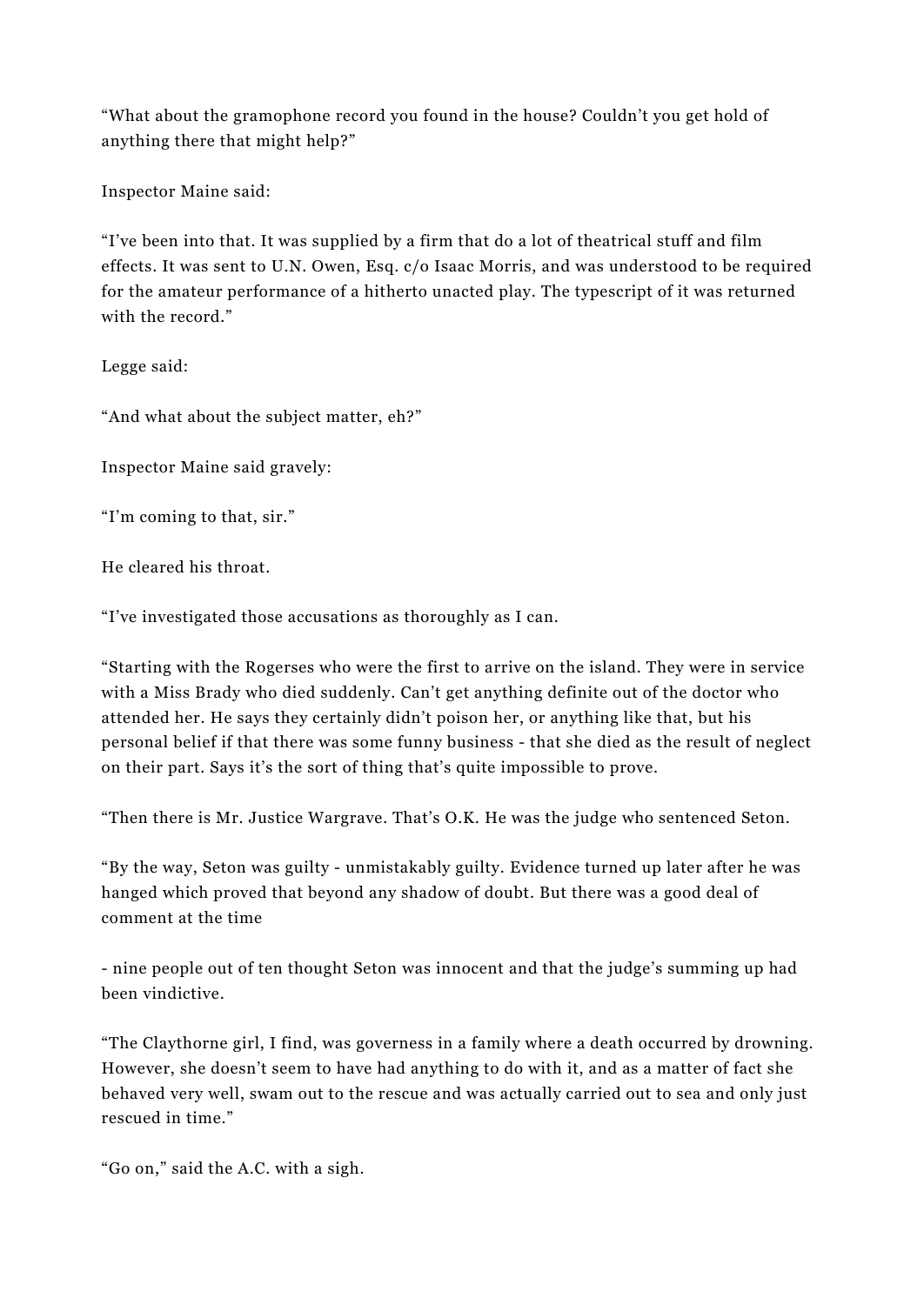Maine took a deep breath.

"Dr. Armstrong now. Well-known man. Had a consulting room in Harley Street. Absolutely straight and aboveboard in his profession. Haven't been able to trace any record of an illegal operation or anything of that kind. It's true that there was a woman called Clees who was operated on by him way back in 1925 at Leithmore, when he was attached to the hospital there. Peritonitis and she died on the operating table. Maybe he wasn't very skillful over the op. - after all he hadn't much experience - but after all clumsiness isn't a criminal offence. There was certainly no motive.

"Then there's Miss Emily Brent. Girl, Beatrice Taylor, was in service with her. Got pregnant, was turned out by her mistress and went and drowned herself. Not a nice business - but again not criminal."

"That," said the A.C., "seems to be the point. U.N. Owen dealt with cases that the law couldn't touch."

Maine went stolidly on with his list.

"Young Marston was a fairly reckless car driver - had his license endorsed twice and he ought to have been prohibited from driving, in my opinion. That's all there is to him. The two names John and Lucy Combes were those of two kids he knocked down and killed near Cambridge. Some friends of his gave evidence for him and he was let off with a fine.

"Can't find anything definite about General Macarthur. Fine record - war service - all the rest of it. Arthur Richmond was serving under him in France and was killed in action. No friction of any kind between him and the General. They were close friends, as a matter of fact. There were some blunders made about that time - commanding officers sacrificed men unnecessarily - possibly this was a blunder of that kind."

"Possibly," said the A.C.

"Now, Philip Lombard. Lombard has been mixed up in some very curious shows abroad. He's sailed very near the law once or twice. Got a reputation for daring and for not being over-scrupulous. Sort of fellow who might do several murders in some quiet out-of-the-way spot.

"Then we come to Blore." Maine hesitated. "He of course was one of our lot."

The other man stirred.

"Blore," said the Assistant Commissioner forcibly, "was a bad hat!"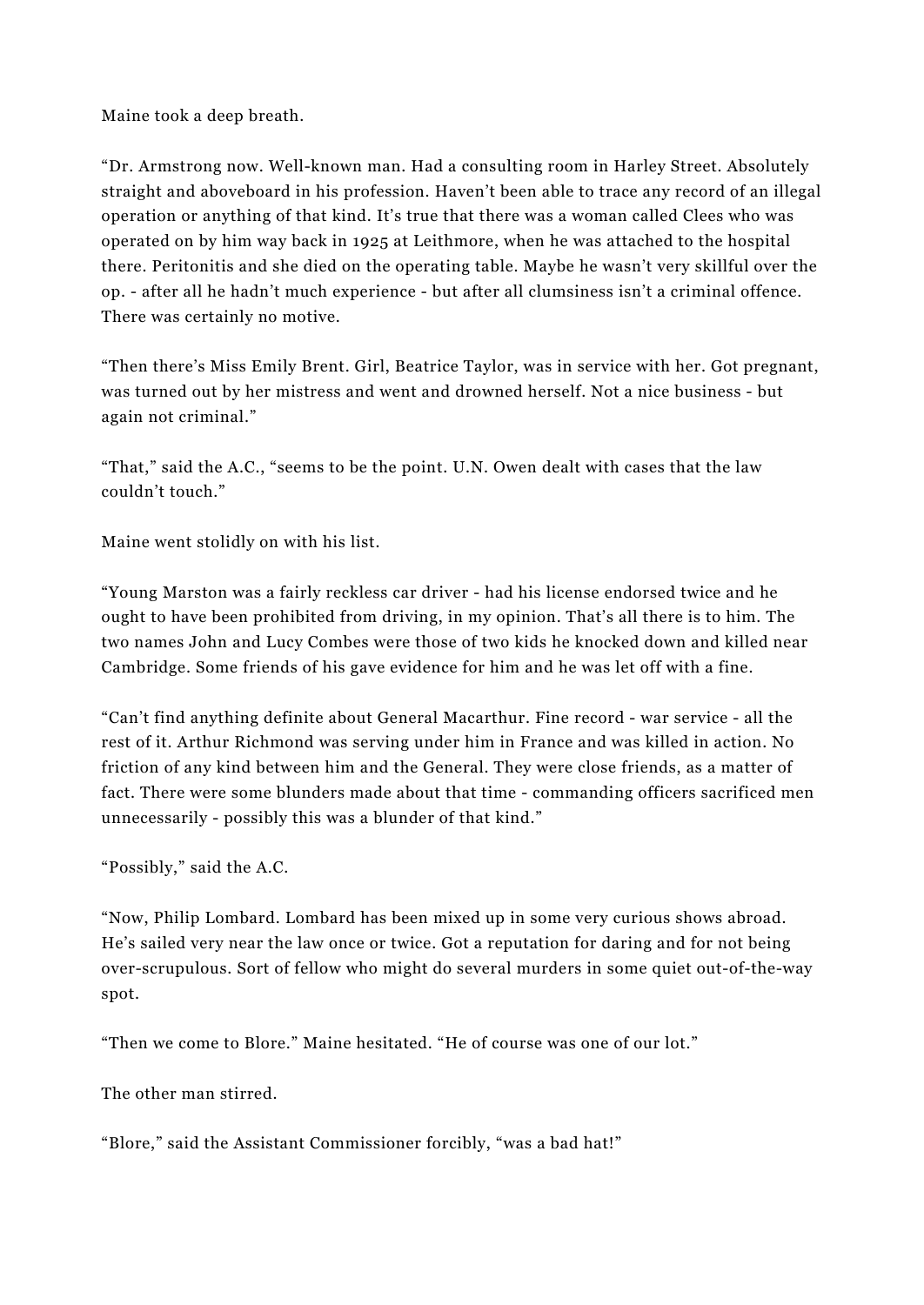"You think so, sir?"

The A.C. said:

"I always thought so. But he was clever enough to get away with it. It's my opinion that he committed black perjury in the Landor case. I wasn't happy about it at the time. But I couldn't find anything. I put Hams onto it and he couldn't find anything but I'm still of the opinion that there was something to find if we'd known how to set about it. The man wasn't straight."

There was a pause, then Sir Thomas Legge said:

"And Isaac Morris is dead, you say? When did he die?"

"I thought you'd soon come to that, sir. Isaac Morris died on the night of August 8th. Took an overdose of sleeping stuff - one of the barbiturates, I understand. There wasn't anything to show whether it was accident or suicide."

Legge said slowly:

"Care to know what I think, Maine?"

"Perhaps I can guess, sir."

Legge said heavily:

"That death of Morris' is a damned sight too opportune!"

Inspector Maine nodded. He said:

"I thought you'd say that, sir."

The Assistant Commissioner brought down his fist with a bang on the table. He cried out:

"The whole thing's fantastic - impossible. Ten people killed on a bare rock of an island - and we don't know who did it, or why, or how."

Maine coughed. He said:

"Well, it's not quite like that, sir. We do know why, more or less. Some fanatic with a bee in his bonnet about justice. He was out to get people who were beyond the reach of the law. He picked ten people - whether they were really guilty or not doesn't matter -"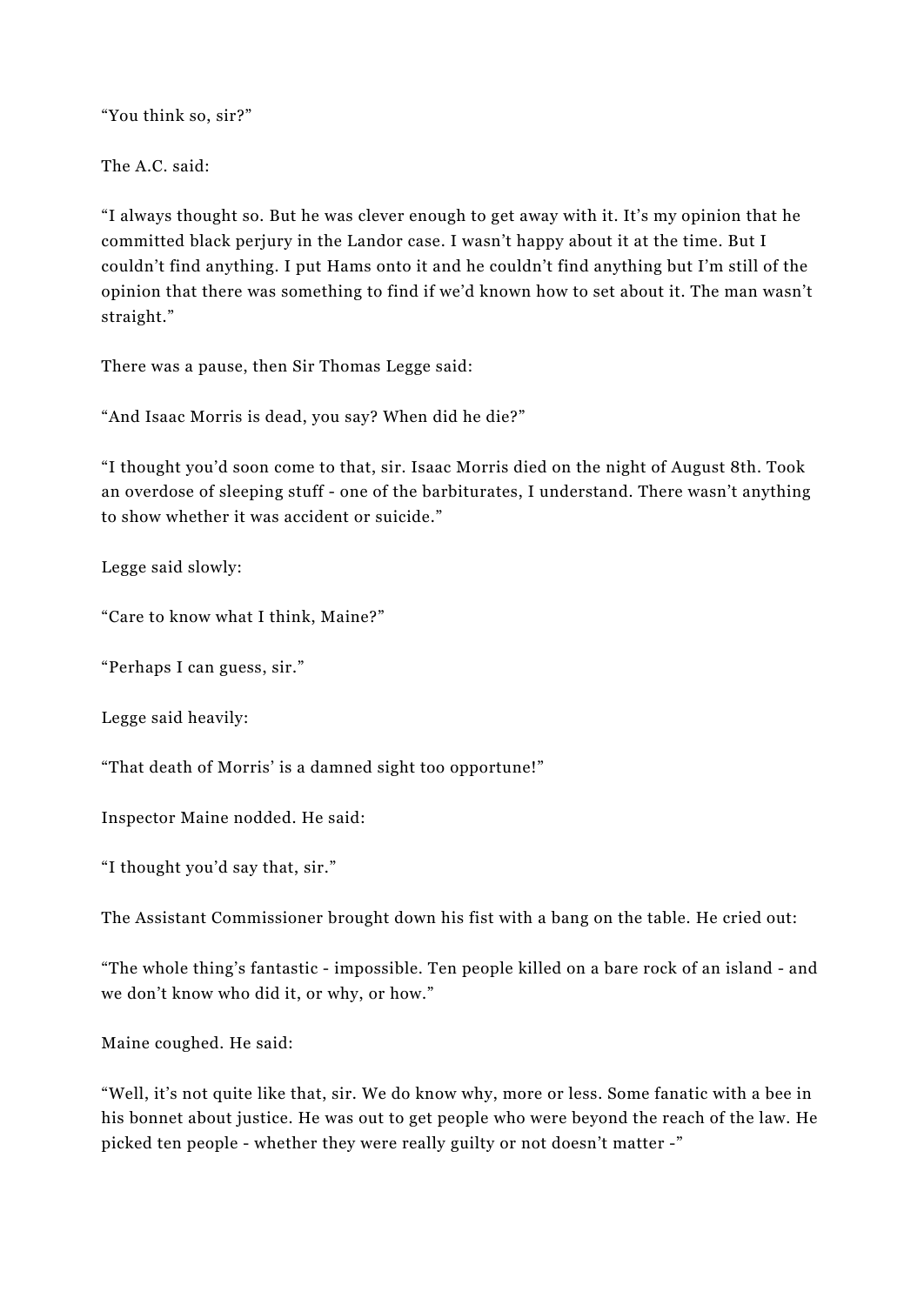The Commissioner stirred. He said sharply:

"Doesn't it? It seems to me -"

He stopped. Inspector Maine waited respectfully. With a sigh Legge shook his head.

"Carry on," he said. "Just for a minute I felt I'd got somewhere. Got, as it were, the clue to the thing. It's gone now. Go ahead with what you were saying."

Maine went on:

"There were ten people to be - executed, let's say. They were executed. U.N. Owen accomplished his task. And somehow or other he spirited himself off that island into thin air."

The A.C. said:

"First-class vanishing trick. But you know, Maine, there must be an explanation."

Maine said:

"You're thinking, sir, that if the man wasn't on the island, he couldn'l have left the island, and according to the account of the interested parties he never was on the island. Well, then the only explanation possible is that he was actually one of the ten."

The A.C. nodded.

Maine said earnestly:

"We thought of that, sir. We went into it. Now, to begin with, we're not quite in the dark as to what happened on Indian Island. Vera Claythorne kept a diary, so did Emily Brent. Old Wargrave made some notes - dry legal cryptic stuff, but quite clear. And Blore made notes too. All those accounts tally. The deaths occurred in this order: Marston, Mrs. Rogers, Macarthur, Rogers, Miss Brent, Wargrave. After his death Vera Claythorne's diary states that Armstrong left the house in the night and that Blore and Lombard had gone after him. Blore has one more entry in his notebook. Just two words: 'Armstrong disappeared.'

"Now, sir, it seemed to me, taking everything into account, that we might find here a perfectly good solution. Armstrong was drowned, you remember. Granting that Armstrong was mad, what was to prevent him having killed off all the others and then committed suicide by throwing himself over the cliff, or perhaps while trying to swim to the mainland?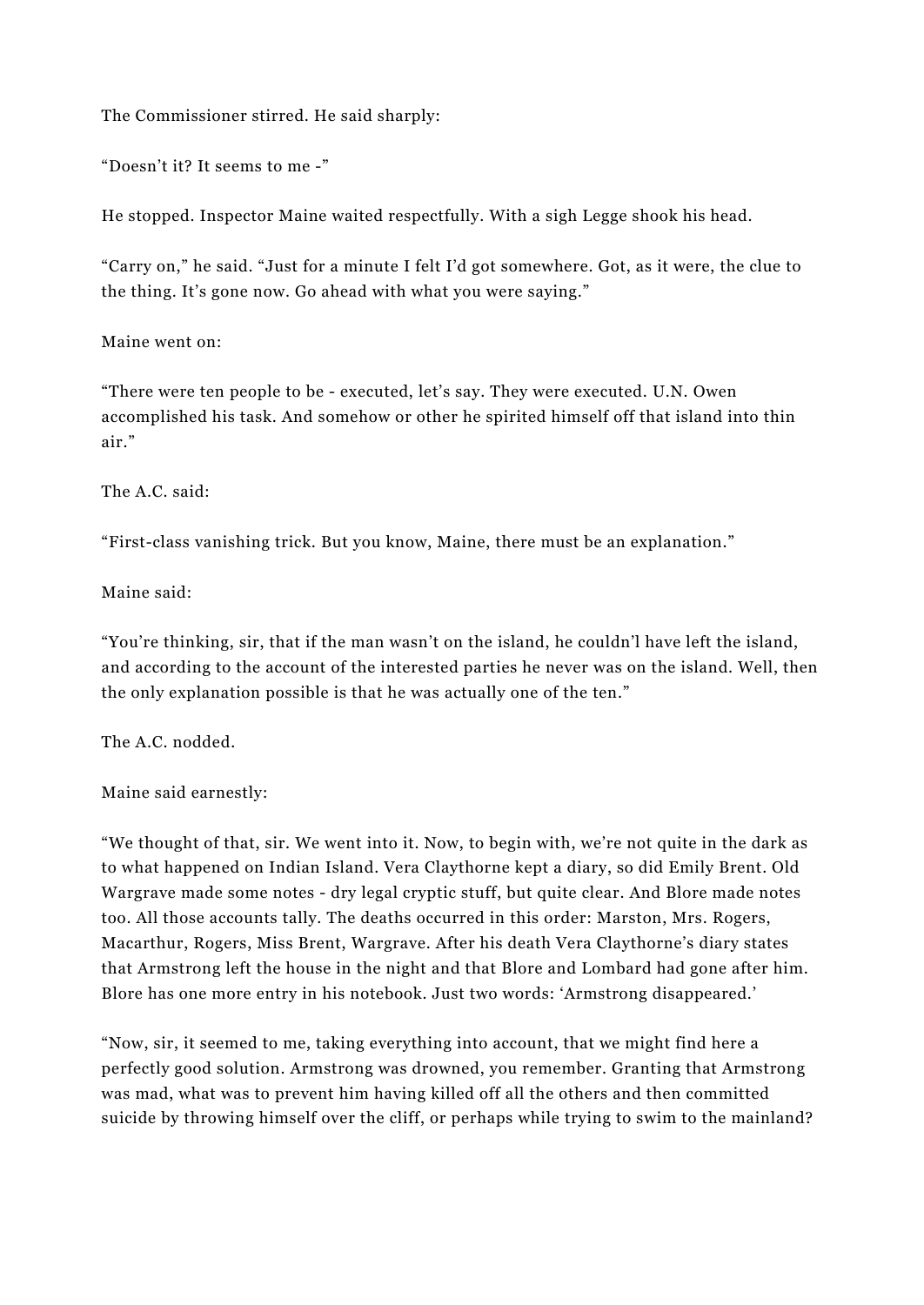"That was a good solution - but it won't do. No, sir, it won't do. First of all there's the police surgeon's evidence. He got to the island early on the morning of August 13th. He couldn't say much to help us. All he could say was that all the people had been dead at least thirtysix hours and probably a good deal longer. But he was fairly definite about Armstrong. Said he must have been from eight to ten hours in the water before his body was washed up. That works out at this, that

Armstrong must have gone into the sea sometime during the night of the 10th-11th - and I'll explain why. We found the point where the body was washed up - it had been wedged between two rocks and there were bits of cloth, hair, etc. on them. It must have been deposited there at high water on the 11th - that's to say round about 11 o'clock A.M. After that, the storm subsided, and succeeding high water marks are considerably lower.

"You might say, I suppose that Armstrong managed to polish off the other three before he went into the sea that night. But there's another point and one you can't get over. Armstrong's body had been dragged above high water mark. We found it well above the reach of any tide. And it was laid out straight on the ground - all neat and tidy.

"So that settles one point definitely. Some one was alive on the island after Armstrong was dead."

He paused and then went on.

"And that leaves - just what exactly? Here's the position early on the morning of the 11th. Armstrong has 'disappeared' (drowned). That leaves us three people. Lombard, Blore and Vera Claythorne. Lombard was shot. His body was down by the sea - near Armstrong's. Vera Claythorne was found hanged in her own bedroom. Blore's body was on the terrace. His head was crushed in by a heavy marble clock that it seems reasonable to suppose fell on him from the window above."

The A.C. said sharply:

"Whose window?"

"Vera Claythorne's. Now, sir, let's take each of these cases separately. First Philip Lombard. Let's say he pushed over that lump of marble onto Blore - then he doped Vera Claythorne and strung her up. Lastly, he went down to the seashore and shot himself.

"But if so, woo took away the revolver from him? For that revolver was found up in the house just inside the door at the top of the stairs - Wargrave's room."

The A.C. said: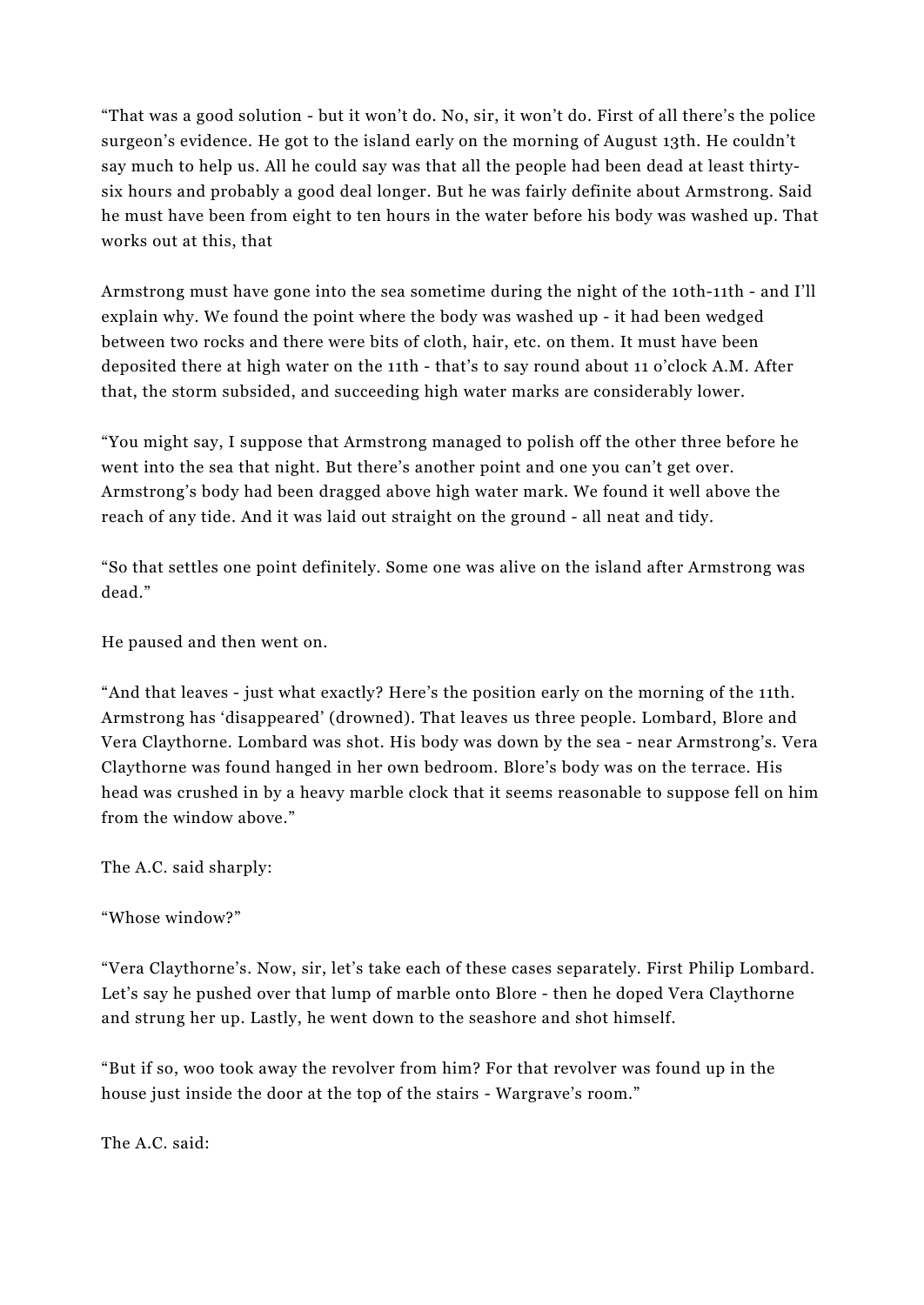"Any fingerprints on it?"

"Yes, sir, Vera Claythorne's."

"But, man alive, then -"

"I know what you're going to say, sir. That it was Vera Claythorne. That she shot Lombard, took the revolver back to the house, toppled the marble block onto Blore and then - hanged herself.

"And that's quite all right - up to a point. There's a chair in her bedroom and on the seat of it there are marks of seaweed same as on her shoes. Looks as though she stood on the chair, adjusted the rope round her neck and kicked away the chair.

"But that chair wasn't found kicked over. It was, like, all the other chairs, neatly put back against the wall. That was done after Vera Claythorne's death - by some one else.

"That leaves us with Blore and if you tell me that after shooting Lombard and inducing Vera Claythorne to hang herself he then went out and pulled down a whacking great block of marble on himself by tying a string to it or something like that - well, I simply don't believe you. Men don't commit suicide that way - and what's more Blore wasn't that kind of man. We knew Blore - and he was not the man that you'd ever accuse of a desire for abstract justice."

The Assistant Commissioner said:

"I agree."

Inspector Maine said:

"And therefore, sir, there must have been some one else on the island. Some one who tidied up when the whole business was over. But where was he all the time - and where did he go to? The Sticklehaven people are absolutely certain that no one could have left the island before the rescue boat got there. But in that case -"

He stopped.

The Assistant Commissioner said:

"In that case -"

He sighed. He shook his head. He leaned forward.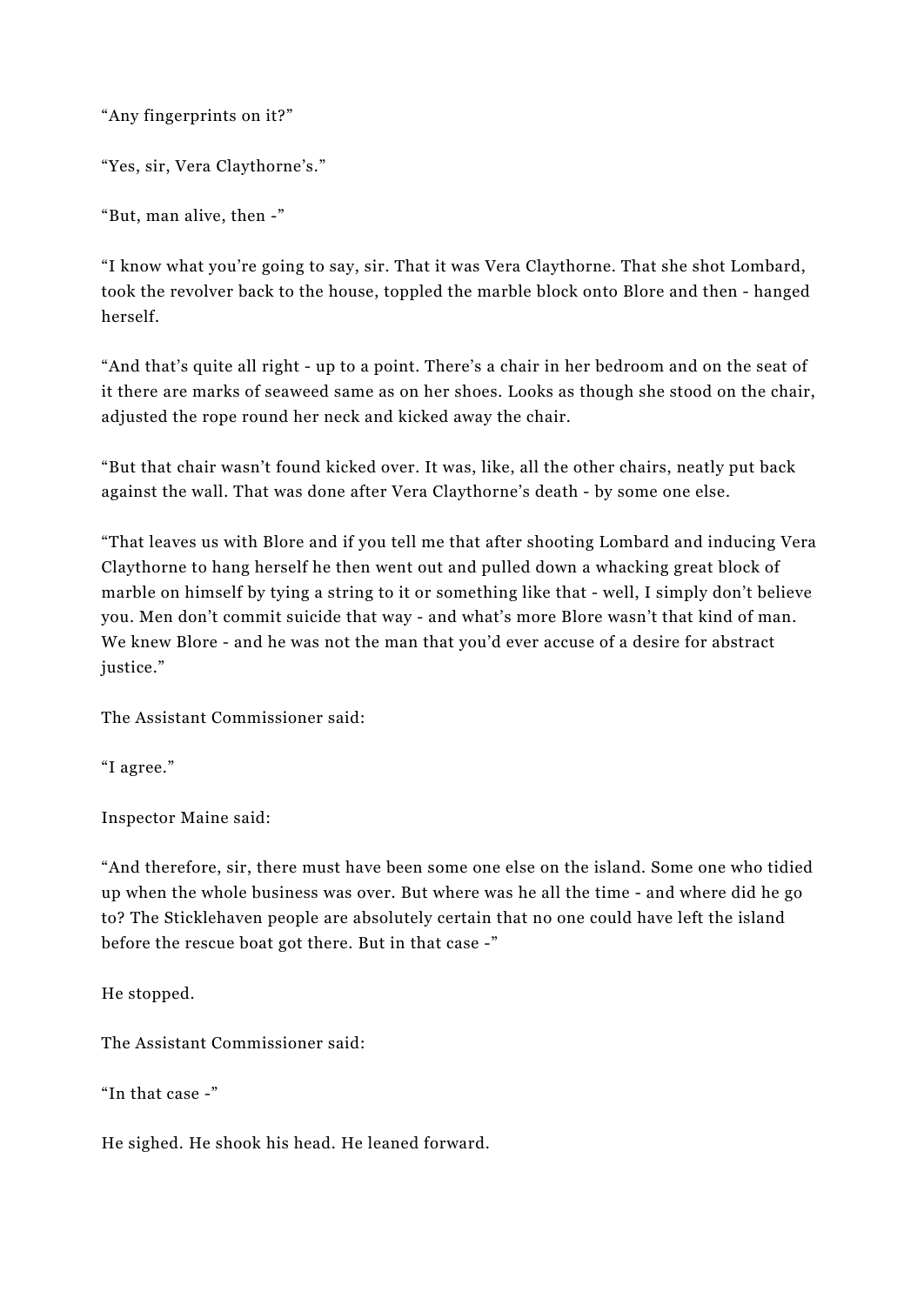"But in that case," he said, "who killed them?"

## A MANUSCRIPT DOCUMENT SENT TO SCOTLAND YARD BY THE MASTER OF THE EMMA JANE, FISHING TRAWLER

From my earliest youth I realized that my nature was a mass of contradictions. I have to begin with, an incurably romantic imagination. The practice of throwing a bottle into the sea with an important document inside was one that never failed to thrill me when reading adventure stories as a child. It thrills me still - and for that reason I have adopted this course - writing my confession, enclosing it in a bottle, sealing the latter, and casting it into the waves. There is, I suppose, a hundred to one chance that my confession may be found and then (or do I flatter myself!) a hitherto unsolved murder mystery will be explained.

I was born with other traits besides my romantic fancy. I have a definite sadistic delight in seeing or causing death. I remember experiments with wasps - with various garden pests... From an early age I knew very strongly the lust to kill.

But side by side with this went a contradictory trait - a strong sense of justice. It is abhorrent to me that an innocent person or creature should suffer or die by any act of mine. I have always felt strongly that right should prevail.

It may be understood - I think a psychologist would understand - that with my mental makeup being what it was, I adopted the law as a profession. The legal profession satisfied nearly all my instincts.

Crime and its punishment has always fascinated me. I enjoy reading every kind of detective story and thriller. I have devised for my own private amusement the most ingenious ways of carrying out a murder.

When in due course I came to preside over a court of law, that other secret instinct of mine was encouraged to develop. To see a wretched criminal squirming in the dock, suffering the tortures of the damned, as his doom came slowly and slowly nearer, was to me an exquisite pleasure. Mind you, I took no pleasure in seeing an innocent man there. On at least two occasions I stopped cases where to my mind the accused was palpably innocent, directing the jury that there was no case. Thanks, however, to the fairness and efficiency of our police force, the majority of the accused persons who have come before me to be tried for murder, have been guilty.

I will say here that such was the case with the man Edward Seton. His appearance and manner were misleading and he created a good impression on the jury. But not only the evidence, which was clear, though unspectacular, but my own knowledge of criminals told me without any doubt that the man had actually committed the crime with which he was charged, the brutal murder of an elderly woman who trusted him.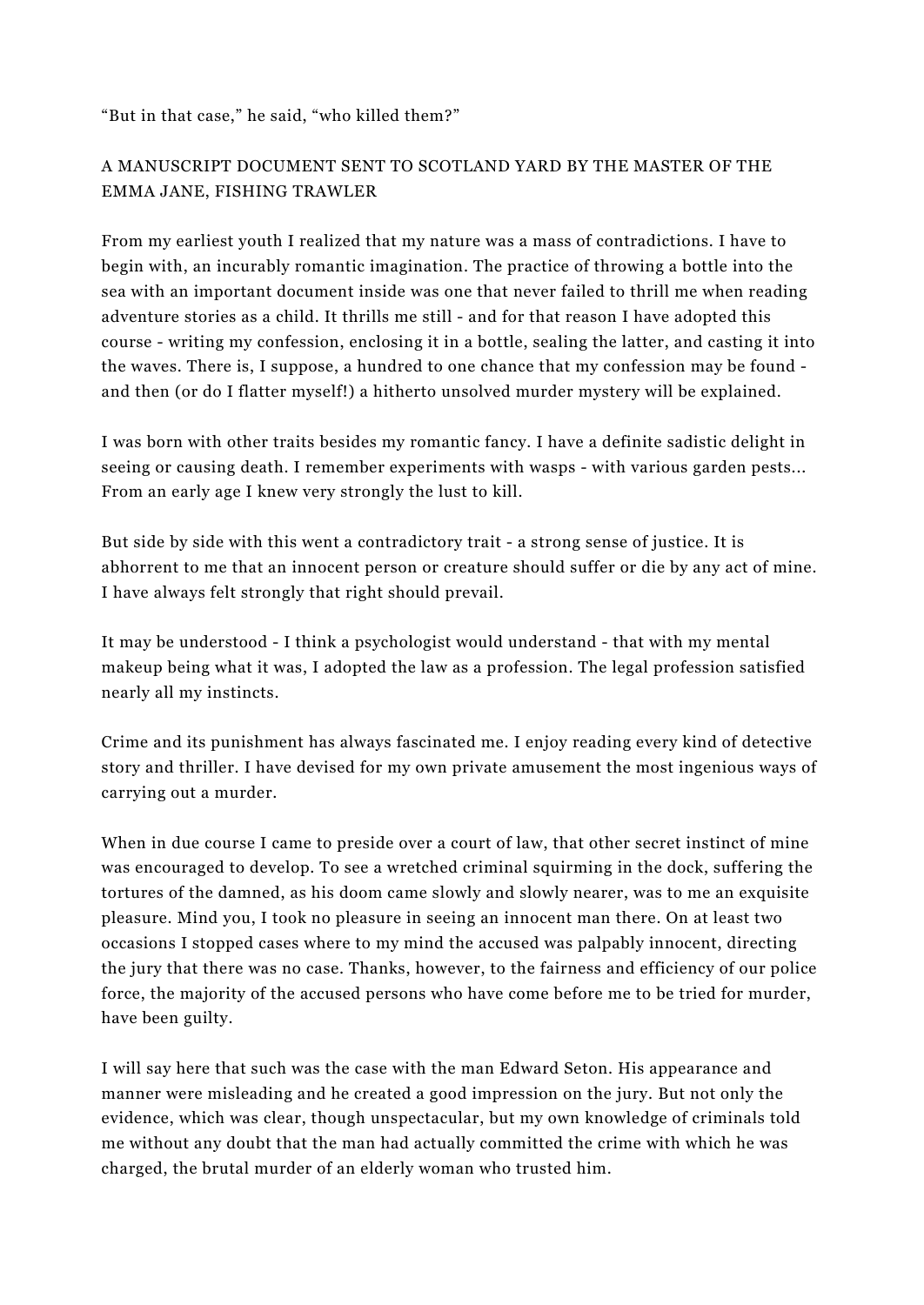I have a reputation as a hanging judge, but that is unfair. I have always been strictly just and scrupulous in my summing up of a case.

All I have done is to protect the jury against the emotional effect of emotional appeals by some of our more emotional counsel. I have drawn their attention to the actual evidence.

For some years past I have been aware of a change within myself, a lessening of control - a desire to act instead of to judge.

I have wanted - let me admit it frankly - to commit a murder myself. I recognized this as the desire of the artist to express himself! I was, or could be, an artist in crime! My imagination, sternly checked by the exigencies of my profession, waxed secretly to colossal force.

I must - I must - I must - commit a murder! And what is more, it must be no ordinary murder! It must be a fantastical crime - something stupendous - out of the common! In that one respect, I have still, I think, an adolescent's imagination.

I wanted something theatrical, impossible!

I wanted to kill... Yes, I wanted to kill...

But - incongruous as it may seem to some - I was restrained and hampered by my innate sense of justice. The innocent must not suffer.

And then, quite suddenly, the idea came to me - started by a chance remark uttered during casual conversation. It was a doctor to whom I was talking - some ordinary undistinguished G.P. He mentioned casually how often murder must be committed which the law was unable to touch.

And he instanced a particular case - that of an old lady, a patient of his who had recently died. He was, he said, himself convinced that her death was due to the withholding of a restorative drug by a married couple who attended on her and who stood to benefit very substantially by her death. That sort of thing, he explained, was quite impossible to prove, but he was nevertheless quite sure of it in his own mind. He added that there were many cases of a similar nature going on all the time - cases of deliberate murder - and all quite untouchable by the law.

That was the beginning of the whole thing. I suddenly saw my way clear. And I determined to commit not one murder, but murder on a grand scale.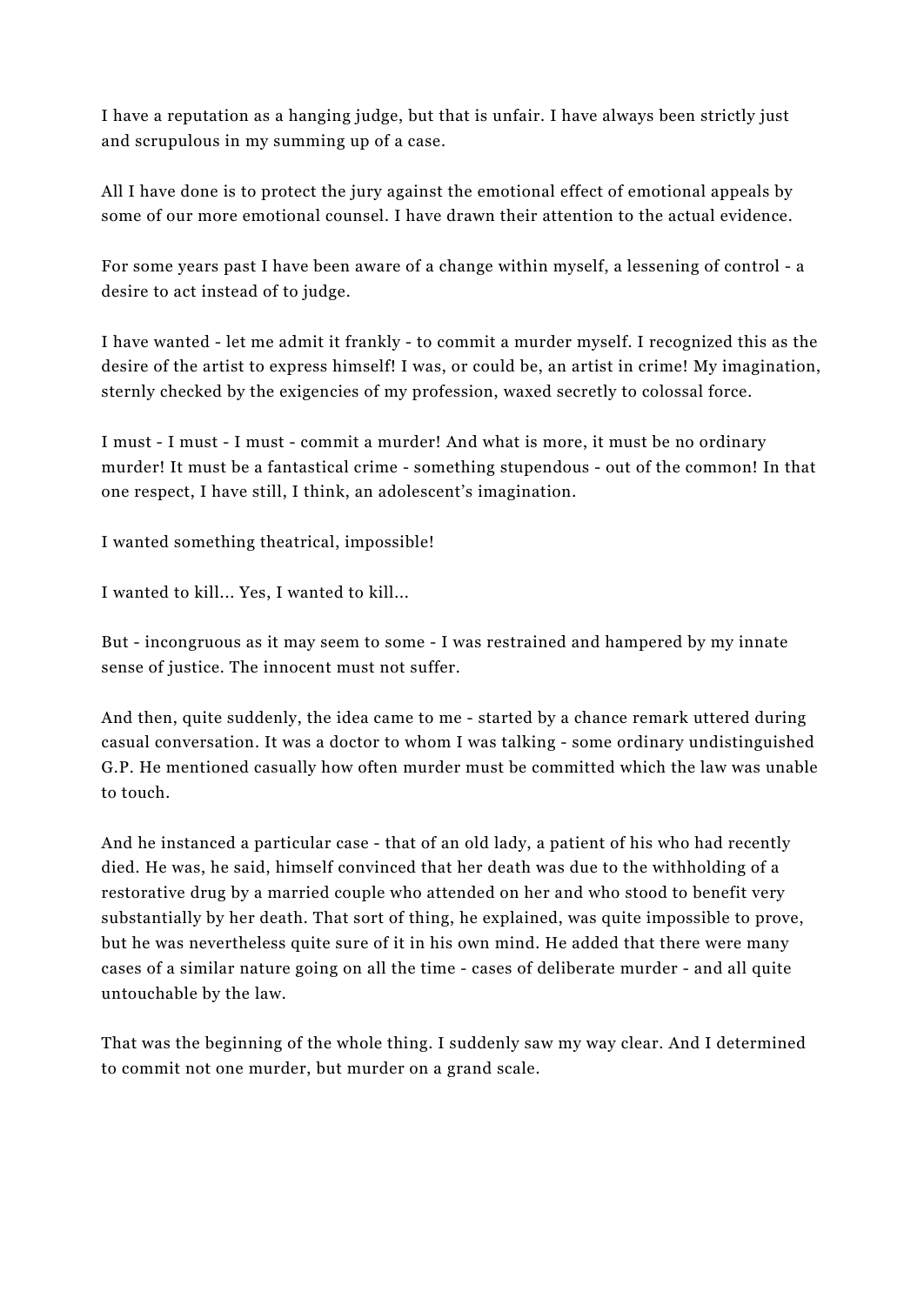A childish rhyme of my infancy came back into my mind - the rhyme of the ten little Indian boys. It had fascinated me as a child of two - the inexorable diminishment - the sense of inevitability.

I began, secretly, to collect victims...

I will not take up space here by going into detail of how this was accomplished. I had a certain routine line of conversation which I employed with nearly every one I met - and the results I got were really surprising. During the time I was in a nursing home I collected the case of Dr. Armstrong - a violently teetotal sister who attended on me being anxious to prove to me the evils of drink by recounting to me a case many years ago in hospital when a doctor under the influence of alcohol had killed a patient on whom he was operating. A careless question as to where the sister in question had trained, etc., soon gave me the necessary data. I tracked down the doctor and the patient mentioned without difficulty.

A conversation between two old military gossips in my Club put me on the track of General Macarthur. A man who had recently returned from the Amazon gave me a devastating resume of the activities of one Philip Lombard. An indignant mem sahib in Majorca recounted the tale of the Puritan Emily Brent and her wretched servant girl. Anthony Marston I selected from a large group of people who had committed similar offences. His complete callousness and his inability to feel any responsibility for the lives he had taken made him, I considered, a type dangerous to the community and unfit to live. Ex-Inspector Blore came my way quite naturally, some of my professional brethren discussing the Landor case with freedom and vigour. I took a serious view of his offence. The police, as servants of the law, must be of a high order of integrity. For their word is perforce believed by virtue of their profession.

Finally there was the case of Vera Claythorne. It was when I was crossing the Atlantic. At a late hour one night the sole occupants of the smoking-room were myself and a good-looking young man called Hugo Hamilton.

Hugo Hamilton was unhappy. To assuage that unhappiness he had taken a considerable quantity of drink. He was in the maudlin confidential stage. Without much hope of any result I automatically started my routine conversational gambit. The response was startling. I can remember his words now. He said:

"You're right. Murder isn't what most people think - giving some one a dollop of arsenic pushing them over a cliff - that sort of stuff." He leaned forward, thrusting his face into mine. He said: "I've known a murderess - known her, I tell you. And what's more I was crazy about her... God help me, sometimes I think I still am... It's Hell, I tell you - Hell - You see, she did it more or less for me... Not that I ever dreamed. Women are fiends - absolute fiends - you wouldn't think a girl like that - a nice straight jolly girl - you wouldn't think she'd do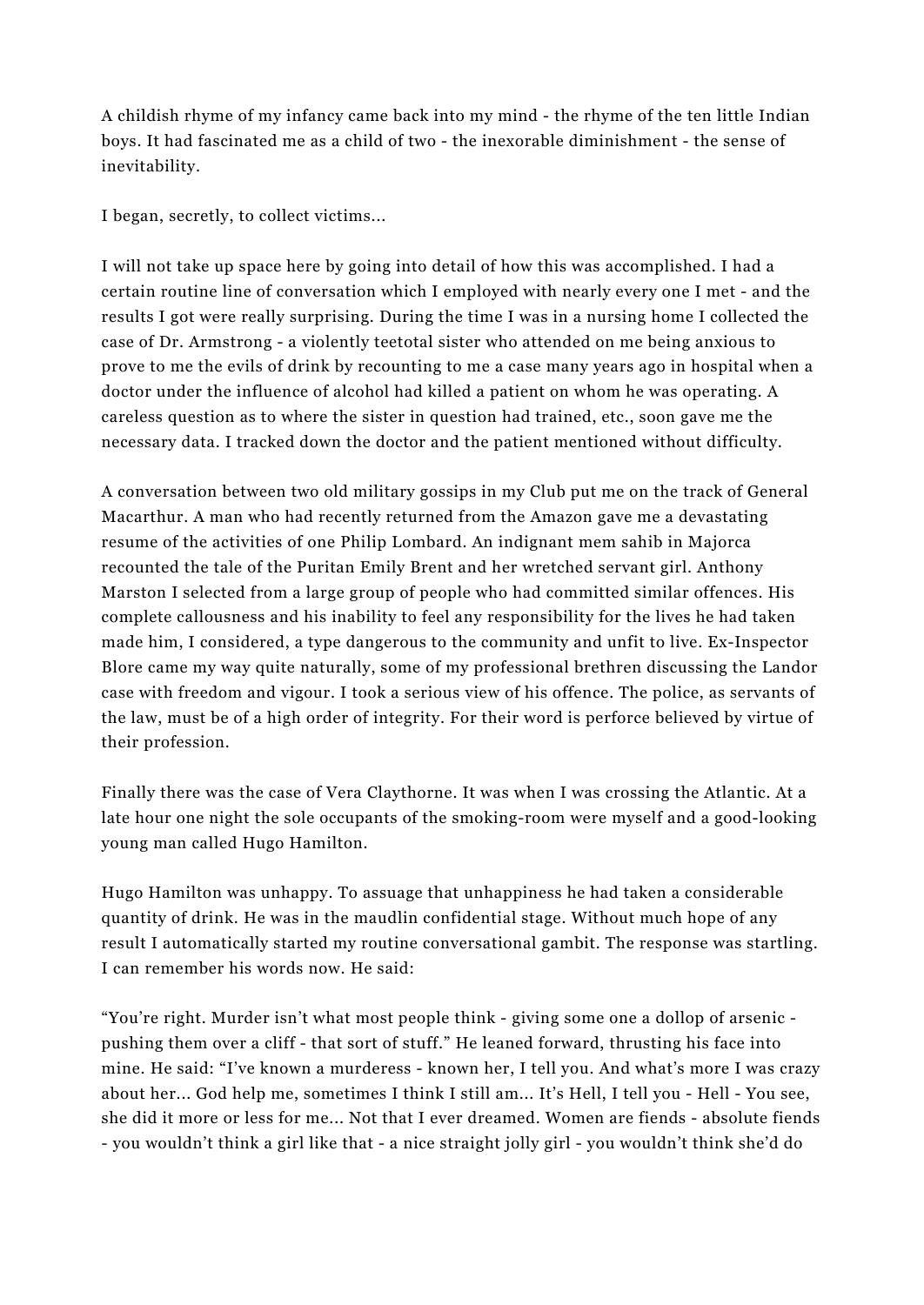that, would you? That she'd take a kid out to sea and let it drown - you wouldn't think a woman could do a thing like that?"

I said to him:

"Are you sure she did do it?"

He said and in saying it he seemed suddenly to sober up:

"I'm quite sure. Nobody else ever thought of it. But I knew the moment I looked at her when I got back - after... And she knew I knew... What she didn't realize was that I loved that kid..."

He didn't say any more, but it was easy enough for me to trace back the story and reconstruct it.

I needed a tenth victim. I found him in a man named Morris. He was a shady little creature. Amongst other things he was a dope pedlar and he was responsible for inducing the daughter of friends of mine to take to drugs. She committed suicide at the age of twentyone.

During all this time of search my plan had been gradually maturing in my mind. It was now complete and the coping stone to it was an interview I had with a doctor in Harley Street. I have mentioned that I underwent an operation. My interview in Harley Street told me that another operation would be useless. My medical adviser wrapped up the information very prettily, but I am accustomed to getting at the truth of a statement.

I did not tell the doctor of my decision - that my death should not be a slow and protracted one as it would be in the course of nature. No, my death should take place in a blaze of excitement. I would live before I died.

And now to the actual mechanics of the crime of Indian Island. To acquire the island, using the man Morris to cover my tracks, was easy enough. He was an expert in that sort of thing. Tabulating the information I had collected about my prospective victims, I was able to concoct a suitable bait for each. None of my plans miscarried. All my guests arrived at Indian Island on the 8th of August. The party included myself.

Morris was already accounted for. He suffered from indigestion. Before leaving London I gave him a capsule to take last thing at night which had, I said, done wonders for my own gastric juices. He accepted it unhesitatingly - the man was a slight hypochondriac. I had no fear that he would leave any compromising documents or memoranda behind. He was not that sort of man.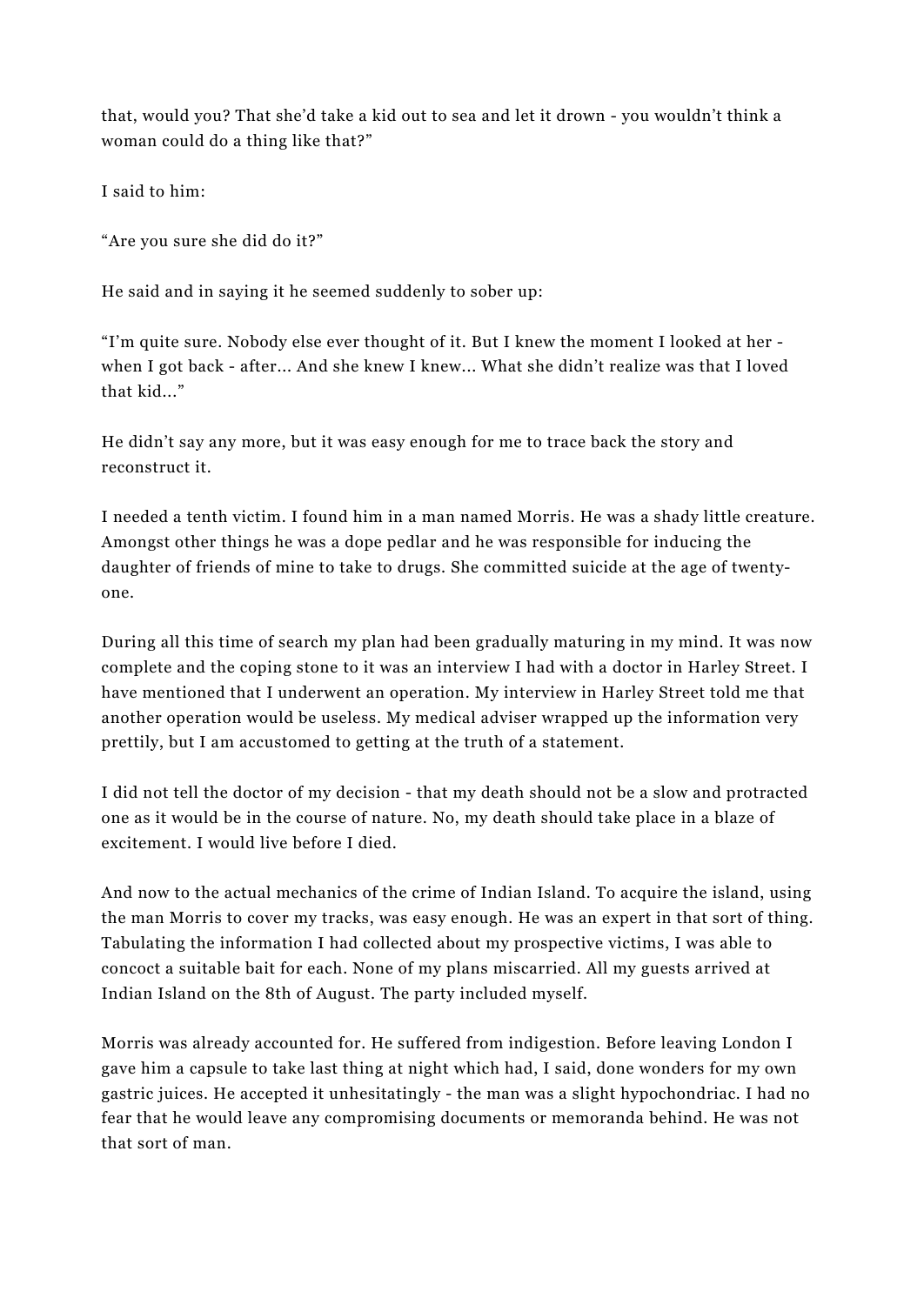The order of death upon the island had been subjected by me to special thought and care. There were, I considered, amongst my guests, varying degrees of guilt. Those whose guilt was the lightest should, I decided, pass out first, and not suffer the prolonged mental strain and fear that the more cold-blooded offenders were to suffer.

Anthony Marston and Mrs. Rogers died first, the one instantaneously, the other in a peaceful sleep. Marston, I recognized, was a type born without that feeling of moral responsibility which most of us have. He was amoral - pagan. Mrs. Rogers, I had no doubt, had acted very largely under the influence of her husband.

I need not describe closely how those two met their deaths. The police will have been able to work that out quite easily. Potassium Cyanide is easily obtained by householders for putting down wasps. I had some in my possession and it was easy to slip it into Marston's almost empty glass during the tense period after the gramophone recital.

I may say that I watched the faces of my guests closely during that indictment and I had no doubt whatever, after my long court experience, that one and all were guilty.

During recent bouts of pain, I had been ordered a sleeping draught - Chloral Hydrate. It had been easy for me to suppress this until I had a lethal amount in my possession. When Rogers brought up some brandy for his wife, he set it down on a table and in passing that table I put the stuff into the brandy. It was easy, for at that time suspicion had not begun to set in.

General Macarthur met his death quite painlessly. He did not hear me come up behind him. I had, of course, to choose my time for leaving the terrace very carefully, but everything was successful.

As I had anticipated, a search was made of the island and it was discovered that there was no one on it but our seven selves. That at once created an atmosphere of suspicion. According to my plan I should shortly need an ally. I selected Dr. Armstrong for that part. He was a gullible sort of man, he knew me by sight and reputation and it was inconceivable to him that a man of my standing should actually be a murderer! All his suspicions were directed against Lombard and I pretended to concur in these. I hinted to him that I had a scheme by which it might be possible to trap the murderer into incriminating himself.

Though a search had been made of every one's room, no search had as yet been made of the persons themselves. But that was bound to come soon.

I killed Rogers on the morning of August 10th. He was chopping sticks for lighting the fire and did not hear me approach. I found the key to the dining-room door in his pocket. He had locked it the night before.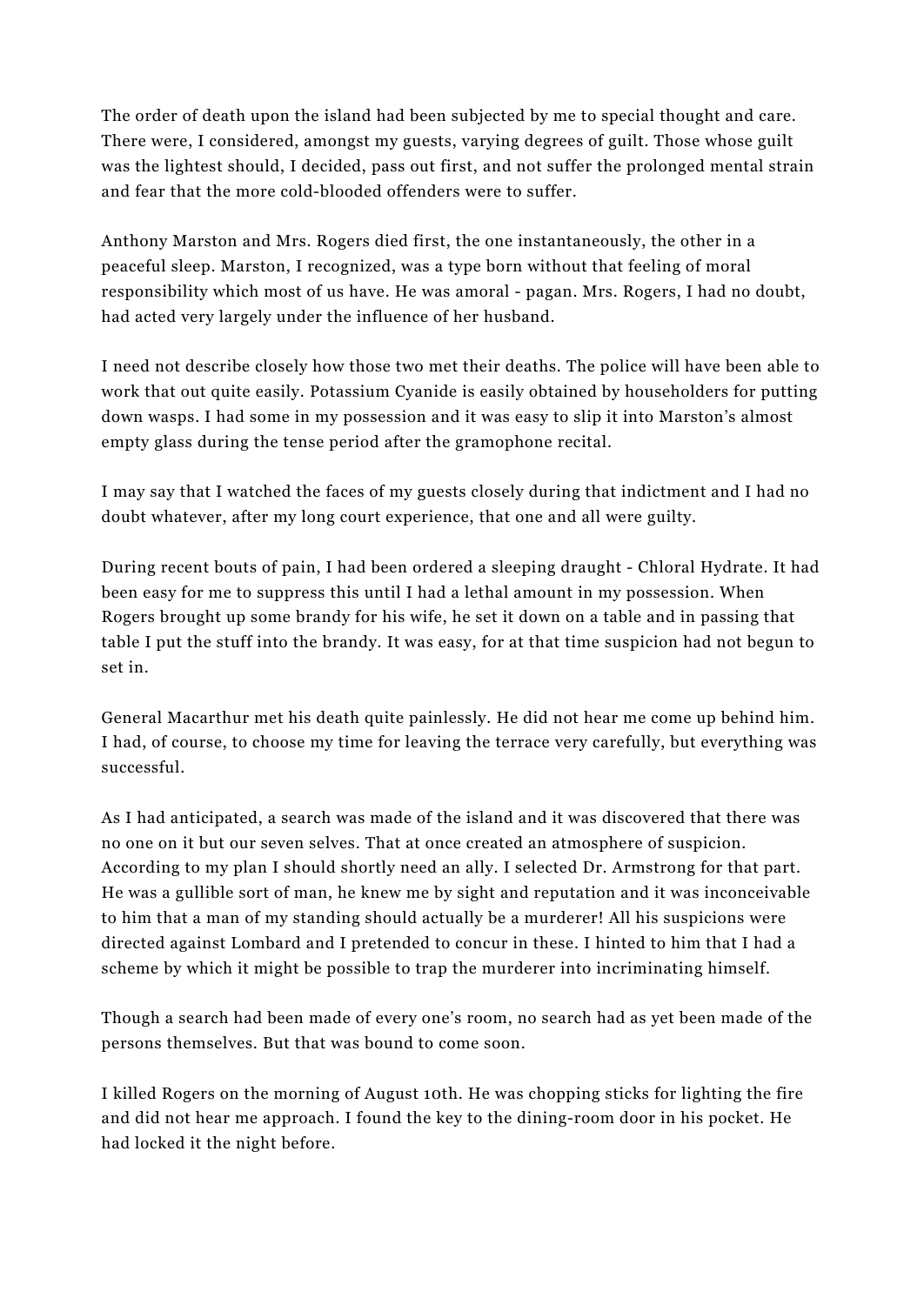In the confusion attending the finding of Rogers' body I slipped into Lombard's room and abstracted his revolver. I knew that he would have one with him - in fact, I had instructed Morris to suggest as much when he interviewed him.

At breakfast I slipped my last dose of chloral into Miss Brent's coffee when I was refilling her cup. We left her in the dining-room. I slipped in there a little while later - she was nearly unconscious and it was easy to inject a strong solution of cyanide into her. The bumblebee business was really rather childish - but somehow, you know, it pleased me. I liked adhering as closely as possible to my nursery rhyme.

Immediately after this what I had already foreseen happened - indeed I believe I suggested it myself. We all submitted to a rigorous search. I had safely hidden away the revolver, and had no more cyanide or chloral in my possession.

It was then that I intimated to Armstrong that we must carry our plan into effect. It was simply this - I must appear to be the next victim. That would perhaps rattle the murderer at any rate once I was supposed to be dead I could move about the house and spy upon the unknown murderer.

Armstrong was keen on the idea. We carried it out that evening. A little plaster of red mud on the forehead - the red curtain and the wool and the stage was set. The lights of the candles were very flickering and uncertain and the only person who would examine me closely was Armstrong.

It worked perfectly. Miss Claythorne screamed the house down when she found the seaweed which I had thoughtfully arranged in her room. They all rushed up, and I took up my pose of a murdered man.

The effect on them when they found me was all that could be desired. Armstrong acted his part in the most professional manner. They carried me upstairs and laid me on my bed. Nobody worried about me, they were all too deadly scared and terrified of each other.

I had a rendezvous with Armstrong outside the house at a quarter to two. I took him up a little way behind the house on the edge of the cliff. I said that here we could see if any one else approached us, and we should not be seen from the house as the bedrooms faced the other way. He was still quite unsuspicious - and yet he ought to have been warned - If he had only remembered the words of the nursery rhyme, "A red herring swallowed one..." He took the red herring all right.

It was quite easy. I uttered an exclamation, leant over the cliff, told him to look, wasn't that the mouth of a cave? He leant right over. A quick vigorous push sent him off his balance and splash into the heaving sea below. I returned to the house. It must have been my footfall that Blore heard. A few minutes after I had returned to Armstrong's room I left it, this time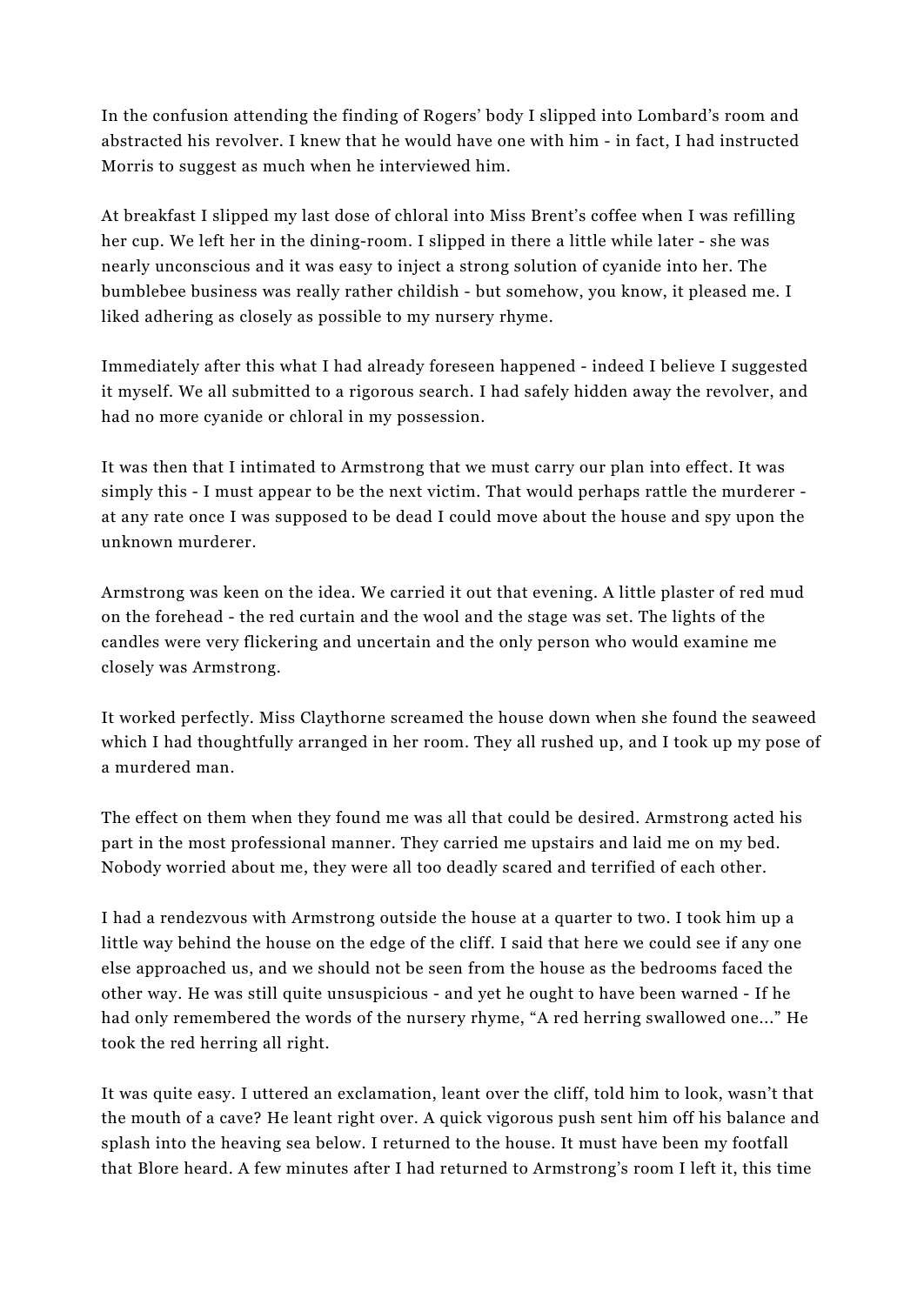making a certain amount of noise so that some one should hear me. I heard a door open as I got to the bottom of the stairs. They must have just glimpsed my figure as I went out of the front door.

It was a minute or two before they followed me. I had gone straight round the house and in at the dining-room window which I had left open. I shut the window and later I broke the glass. Then I went upstairs and laid myself out again on my bed.

I calculated that they would search the house again, but I did not think they would look closely at any of the corpses, a mere twitch aside of the sheet to satisfy themselves that it was not Armstrong masquerading as a body. This is exactly what occurred.

I forgot to say that I returned the revolver to Lombard's room. It may be of interest to some one to know where it was hidden during the search. There was a big pile of tinned food in the larder. I opened the bottom - most of the tins - biscuits I think it contained, bedded in the revolver and replaced the strip of adhesive tape.

I calculated, and rightly, that no one would think of working their way through a pile of apparently untouched foodstuffs, especially as all the top tins were soldered.

The red curtain I had concealed by laying it flat on the seat of one of the drawing-room chairs under the chintz cover and the wool in the seat cushion, cutting a small hole.

And now came the moment that I had anticipated - three people who were so frightened of each other that anything might happen - and one of them had a revolver. I watched them from the windows of the house. When Blore came up alone I had the big marble clock poised ready. Exit Blore...

From my window I saw Vera Claythorne shoot Lombard. A daring and resourceful young woman. I always thought she was a match for him and more. As soon as that had happened I set the stage in her bedroom.

It was an interesting psychological experiment. Would the consciousness of her own guilt, the state of nervous tension consequent on having just shot a man, be sufficient, together with the hypnotic suggestion of the surroundings, to cause her to take her own life? I thought it would. I was right. Vera Claythorne hanged herself before my eyes where I stood in the shadow of the wardrobe.

And now for the last stage. I came forward, picked up the chair and set it against the wall. I looked for the revolver and found it at the top of the stairs where the girl had dropped it I was careful to preserve her fingerprints on it.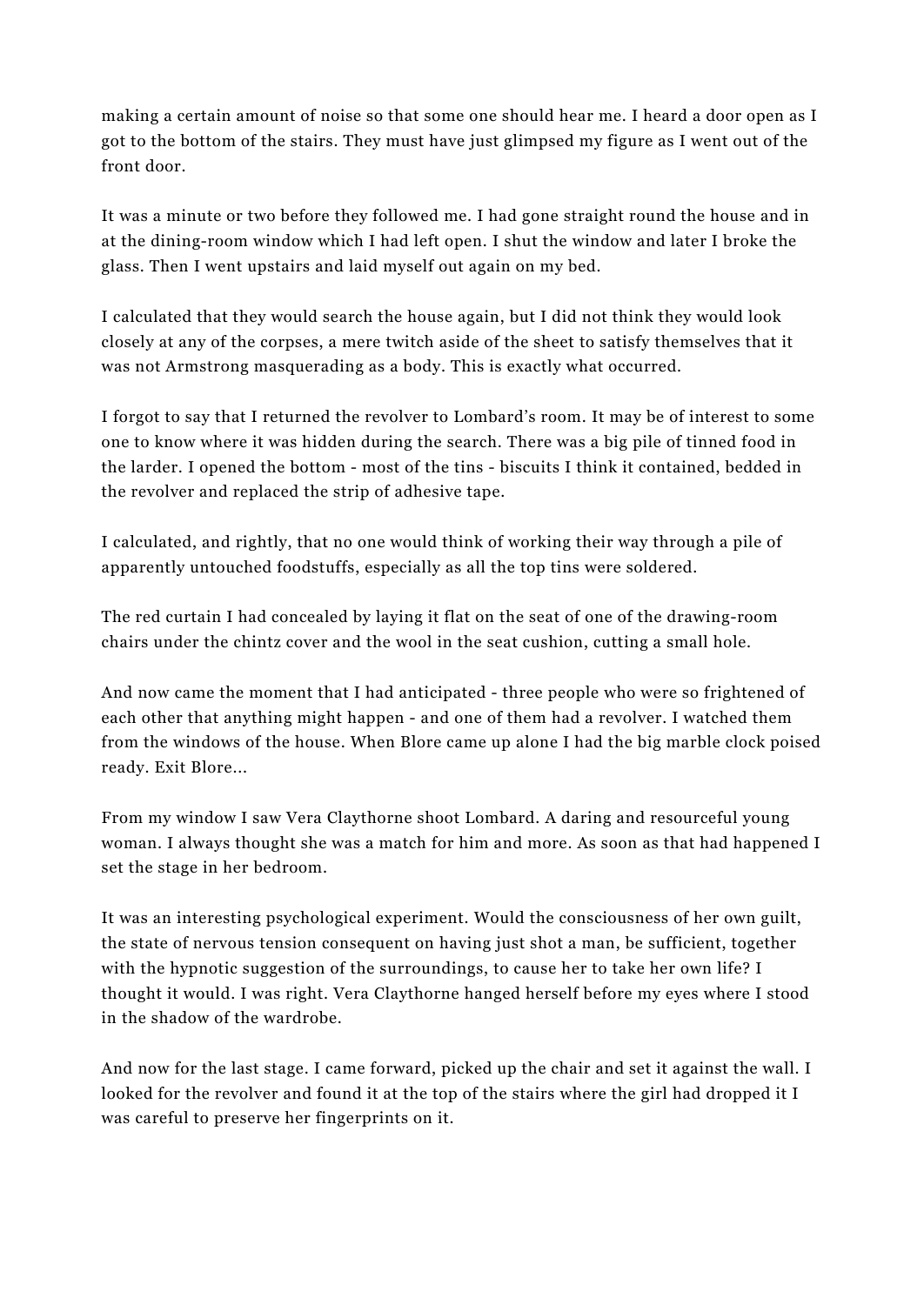And now?

I shall finish writing this. I shall enclose it and seal it in a bottle and I shall throw the bottle into the sea.

Why?

Yes, why?...

It was my ambition to invent a murder mystery that no one could solve.

But no artist, I now realize, can be satisfied with art alone. There is a natural craving for recognition which cannot be gain-said.

I have, let me confess it in all humility, a pitiful human wish that some one should know just how clever I have been...

In all this, I have assumed that the mystery of Indian Island will remain unsolved. It may be, of course, that the police will be cleverer than I think. There are, after all, three clues. One: the police are perfectly aware that Edward Seton was guilty. They know, therefore, that one of the ten people on the island was not a murderer in any sense of the word, and it follows, paradoxically, that that person must logically be the murderer. The second clue lies in the seventh verse of the nursery rhyme. Armstrong's death is associated with a "red herring" which he swallowed - or rather which resulted in swallowing him! That is to say that at that stage of the affair some hocus-pocus is clearly indicated - and that Armstrong was deceived by it and sent to his death. That might start a promising line of inquiry. For at that period there are only four persons and of those four I am clearly the only one likely to inspire him with confidence.

The third is symbolical. The manner of my death marking me on the forehead. The brand of Cain.

There is, I think, little more to say.

After entrusting my bottle and its message to the sea I shall go to my room and lay myself down on the bed. To my eyeglasses is attached what seems a length of fine black cord - but it is elastic cord. I shall lay the weight of the body on the glasses. The cord I shall loop round the door-handle and attach it, not too solidly, to the revolver. What I think will happen is this:

My hand, protected with a handkerchief, will press the trigger. My hand will fall to my side, the revolver, pulled by the elastic will recoil to the door, jarred by the door-handle it will detach itself from the elastic and fall. The elastic, released, will hang down innocently from